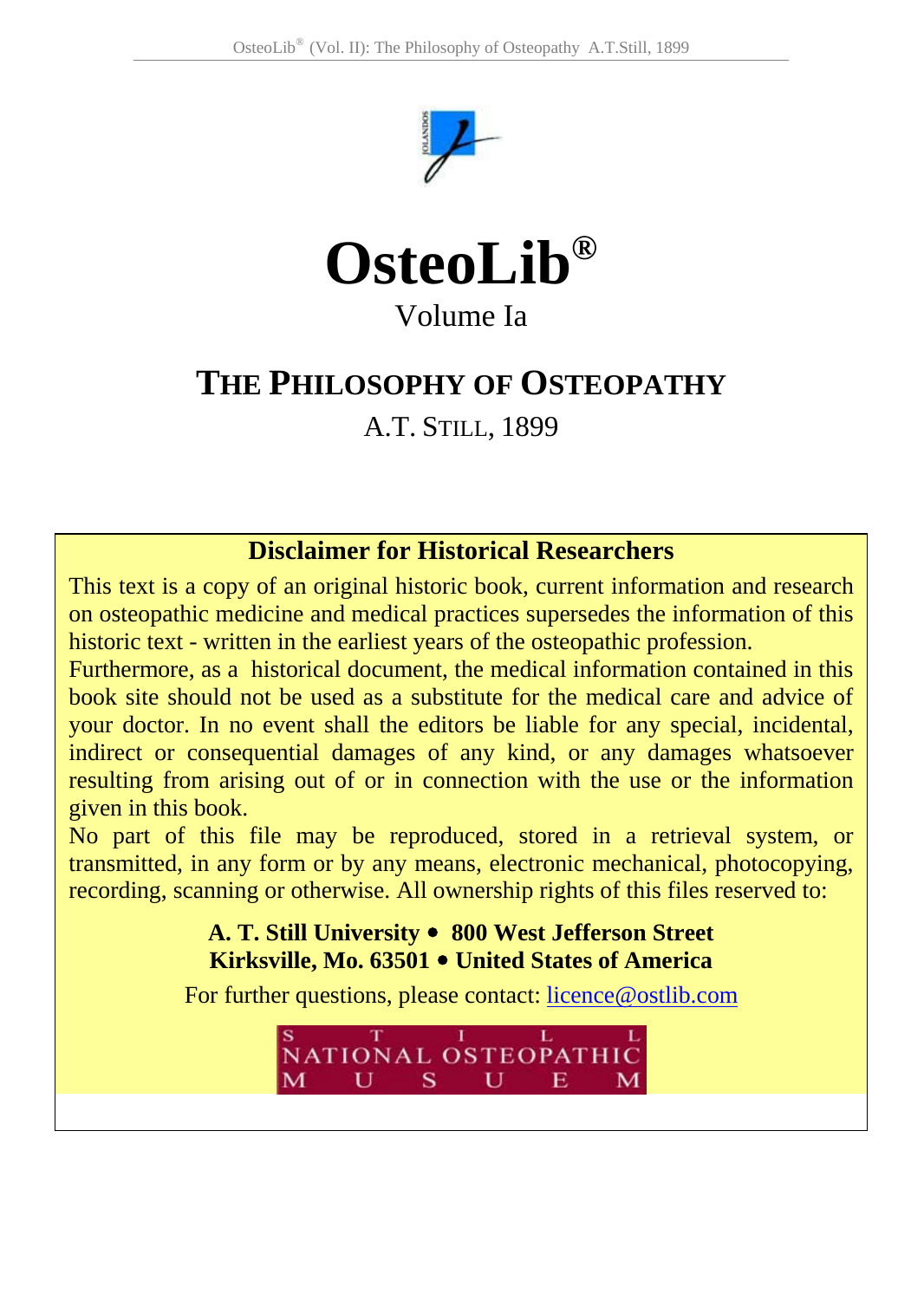# **Impressum**

# **Editors and owners**

**Owner** of this file: **Still National Osteopathic Museum**, 2006 800 West Jefferson Street, Kirksville, MO 63501 United States of America tel +1 660 626 2359, fax +1 660 626 2984, www.kcom.edu/museum, curator1@gmail.com

**Editor** of the online-publishing and reprint: **JOLANDOS eK**, 2006 Ammerseestr. 52, 82396 Paehl, Germany tel +49.8808.92188.3, fax +49.8808.92188.4 www.jolandos.com, info@jolandos.com

# **Digitalization**

Northeast Document Conservation Center 100 Brickstone Square, Andover, MA 01810-1494 United States of America

# **OCR, retyping and layout of this file**

Dhan Lama, 90/24 Tallo Tusal , G.O. Box No. 21374, Kathmandu, Nepal

# **IMPORTANT NOTE!**

This file contains hidden marks to prevent illegal usage. No part of this publication may be reproduced, stored in a retrieval, or transmitted, in any form or by any means, electronic, mechanical, photocopying, recording or otherwise, without prior permission of the Still National Osteopathic Museum and JOLANDOS eK.

# **A reprint of this title can be ordered at:**

# **www.osteolib.com**

ISBN **3-936679-08-8** <sup>y</sup> ISBN 13 **978-3-936679-08-3** <sup>y</sup> **89,00 €** incl. VAT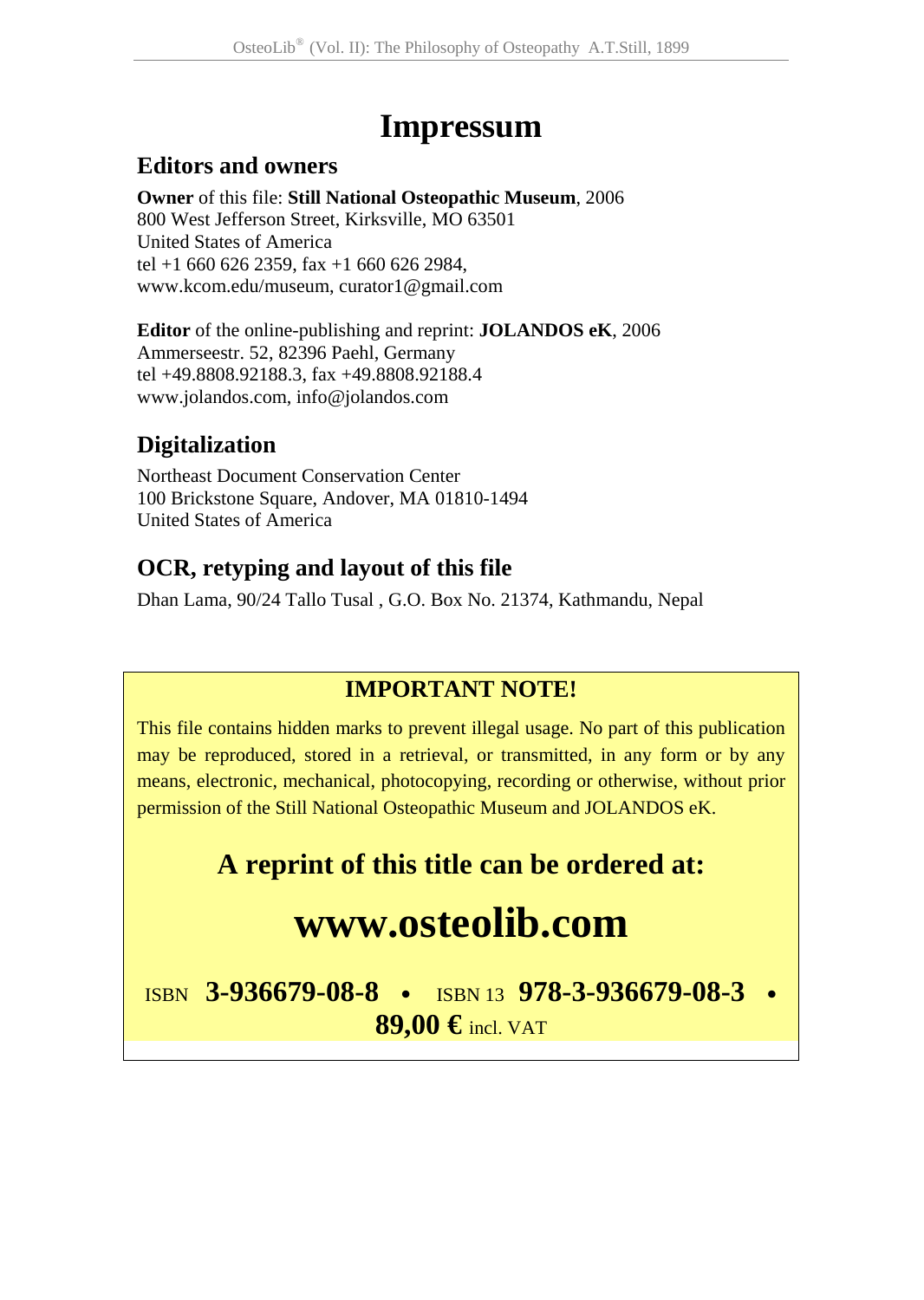[ IMAGE , A.T. STILL]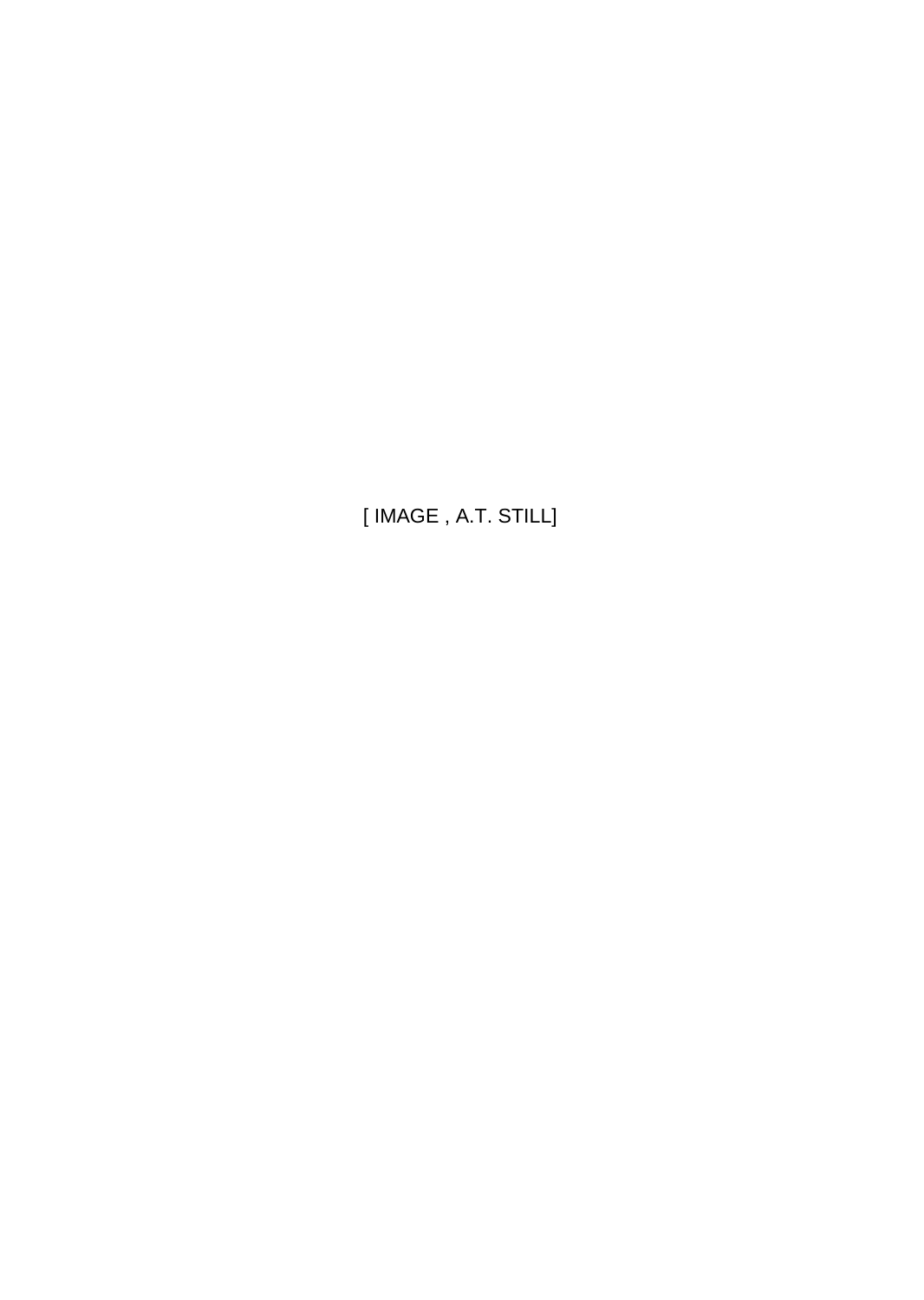# Philosophy of Osteopathy;

BY

# ANDREW T. STILL,

# DISCOVERER OF THE SCIENCE OF OSTEOPATHY AND PRESIDENT OF THE AMERICAN SCHOOL OF OSTEOPATHY.

[LOGO]

**PUBLISHED BY**  A. T. STILL, KIRKSVILLE, MO

1899.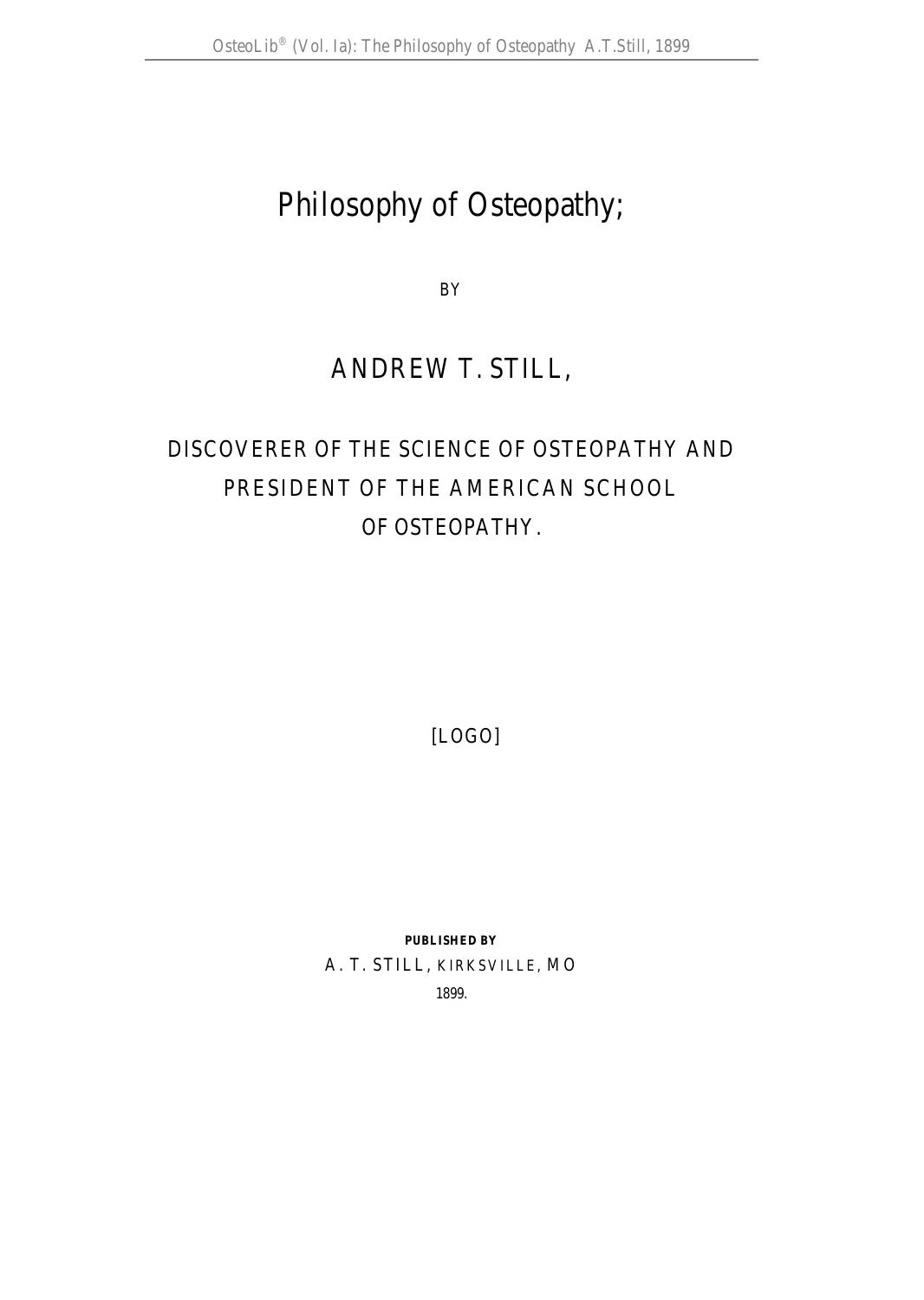# Copyright, 1899, by A. T. STILL

Academy of Applied Osteopathy 1st Reprint, 1946 2nd Reprint, 1948 3rd Reprint, 1960

American Academy of Osteopathy 4th Reprint, 1971

(2nd, 3rd and 4th reprints provided by Harry L. Chiles Memorial Fund.)

Lithographed in U.S.A. EDWARDS BROTHERS, INC. Ann Arbor, Michigan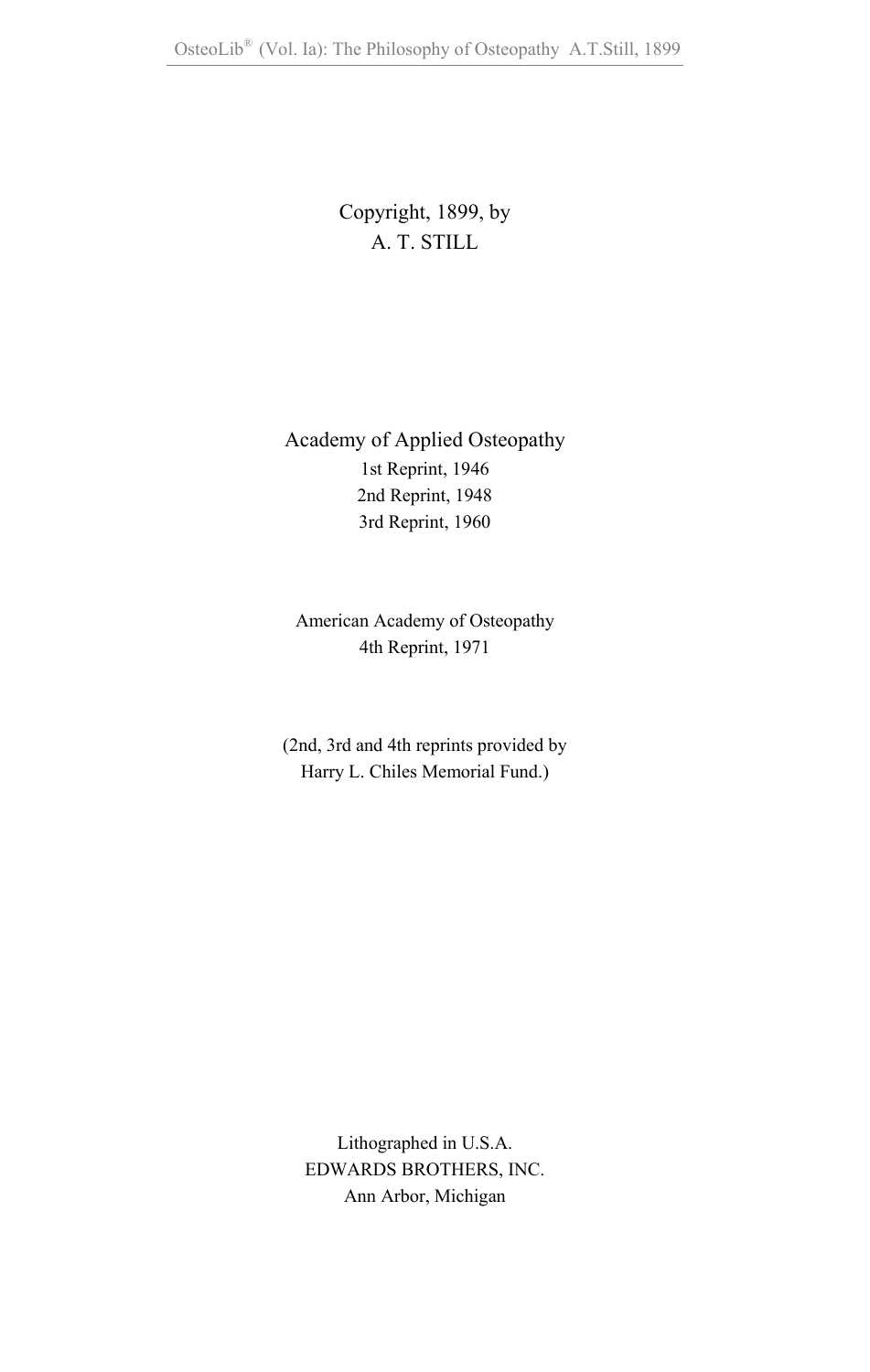#### FOREWORD PHILOSOPHY OF OSTEOPATHY

#### DR. A. T. STILL

#### \*Complimentary Edition

This first treatise on the Philosophy of Osteopathy is being republished not so much for the statements contained therein as for the picture that it presents of the mind of a man in quest of knowledge.

It seems fitting that, as the Academy of Applied Osteopathy sets out to review and digest the earlier osteopathic literature in an attempt to glean from it the observations of the early and successful members of the profession, each member be given a copy of this book that he may get a clear concept of Dr. Still's attitude of mind in those early days when he was beginning to teach this new system of therapy End was searching for more light on the hidden secrets of physiology.

Dr. M. A. Lane in his book " A. T. Still the Founder of Osteopathy said, To appreciate Dr. Still, Inherent greatness, it is necessary to roll back the years, to reverse history, and to realize to ourselves the medical doctor of that early day, especially in the United States."

The type of medical practice in our Middle West country *in* the days that followed the Civil War are wonderfully portrayed by Dr. Arthur E. Hertzler In his book " The Horse and Buggy Doctor." The type of practice that Dr. Hertzler describes in those early days is the type that Dr. Still was turning his back on in the quest of a more scientific approach to the relief of human suffering. A careful perusal

\*Note: This book is reproduced through the courtesy of Dr. Still's daughter Dr. Blanche Still Laughlin by the Academy of Applied Osteopathy for distribution to its membership.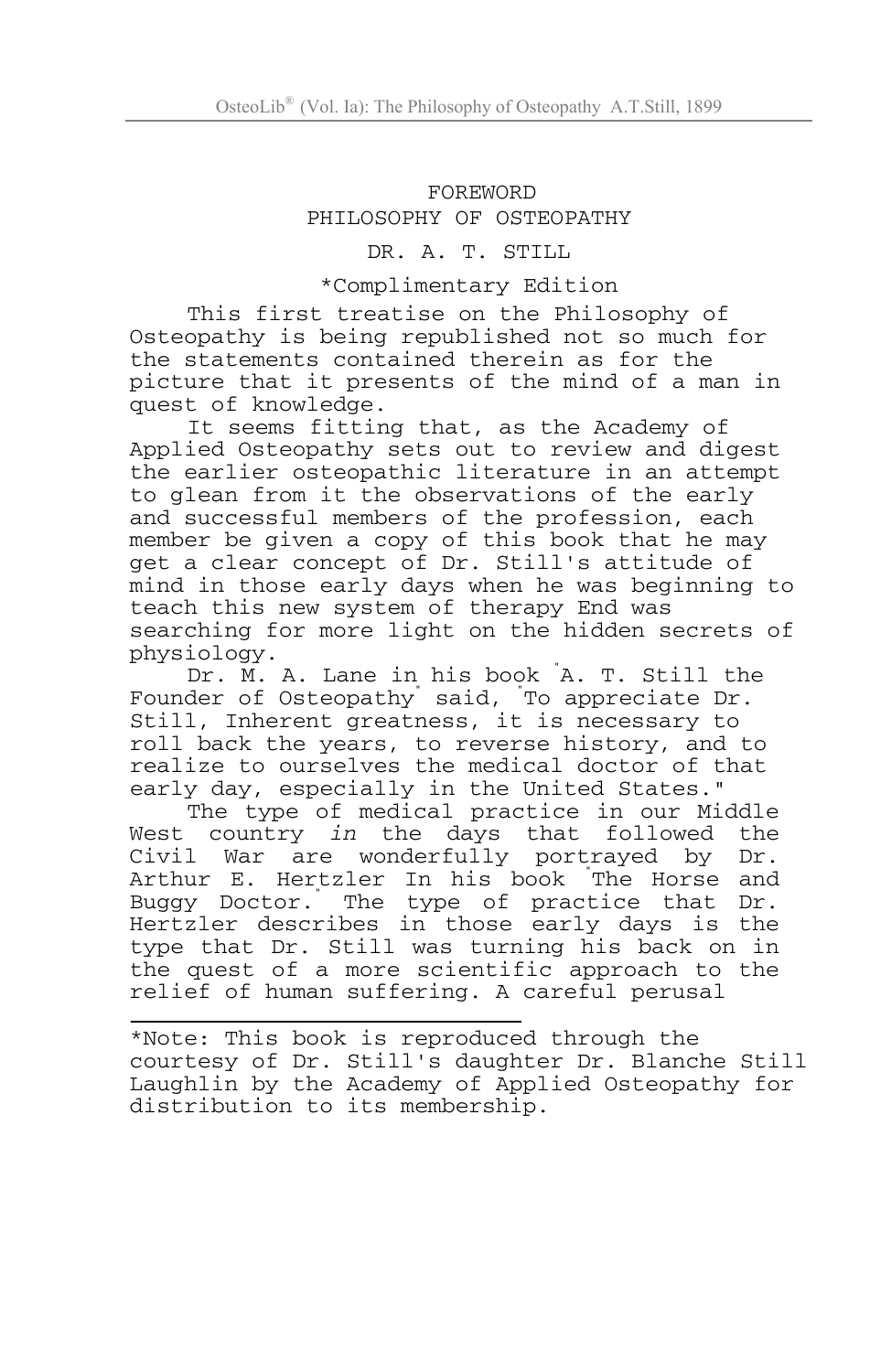#### PHILOSOPHY OF OSTEOPATHY

of this book will be very helpful in understanding the environment in which Dr. Still discovered and developed osteopathy.

It should be remembered that at about the time that Dr. Still developed and announced his theory of Natural Immunity Lister was developing the first methods of antisepsis and Koch was identifying the first known specific disease producing organisms such as those of tuberculosis, typhoid, tetanus and diphtheria. Dr. Still was a pioneer in his own right and gave to the world a theory of immunity a half century in advance of his time.

There is much that is being applied in modern medicine today with which Dr. Still would agree; much of the later knowledge of physiology reveals the secret working of that mechanical and chemical system to which he so often referred as the handiwork of the Creator. That Dr. Still was not alone in this reverent attitude in his quest for the secrets of life and health that he might relieve the sufferings of mankind is borne out by the lives and writings of many of today's leading men of medicine.

The late Dr. Richard C. Cabot of Harvard said, " God and the wisdom of the human body constitute ninety percent of the hope of patients to recover. —The body simply has a super wisdom which is biased in favor of life rather than death. —These are the powers on which all of us depend for life.  $-\bar{I}$  earnestly recommend to the medical profession to let the patient know of this great force that is working within him."

In his book " The Wisdom of the body" Dr. Cannon gives a most excellent review of the<br>defensive mechanisms of the body which we recognize as the basis of osteopathic practice. Notice how the following substantiates the teachings of Dr. Still. " We are all aware of the sudden stoppage of action in parts of the brain, accompanied by fainting and loss of consciousness, that occurs when there is a momentary check in the blood flow through its vessels. We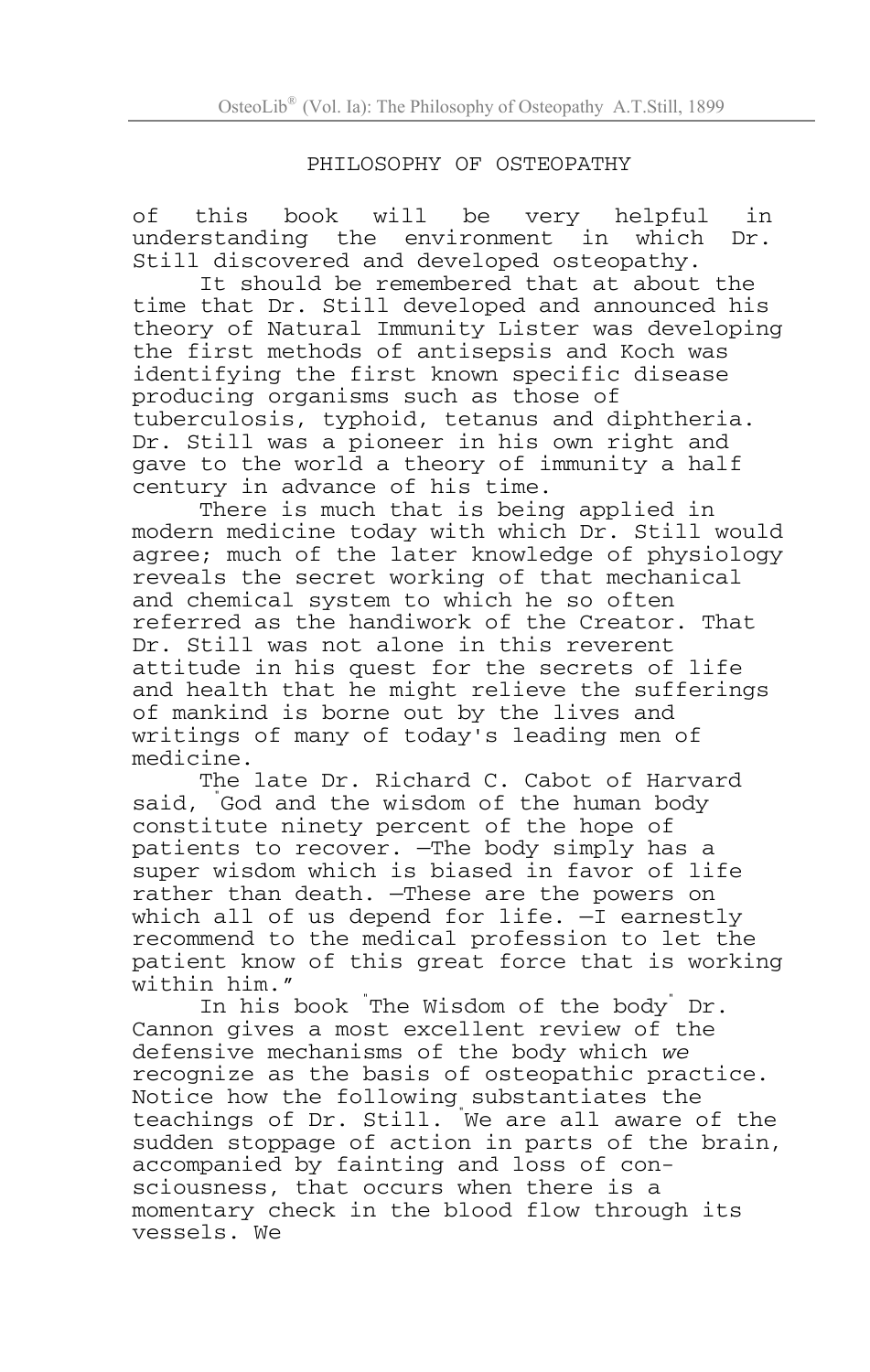#### FOREWORD

know that if the blood supply to the brain wholly ceases for so short a time as seven or eight minutes certain cells which are necessary for intelligent action are so seriously damaged that they do not recover."

Recognition of the God-given recuperative powers of the human body is reflected in writings of such men as Dr. Howard Kelly and many others who have made real contributions to the art and science of healing. Dr. Alexis Carrel in his book " Man the Unknown" says, " Man is composed of a soft alterable matter susceptible of disintegrating in a *few* hours. However, he lasts longer than if made of steel. Such endurance is due to a very particular mode of activity of his tissues and humors. —It is called adaptation. —It brings about automatic repair of tissue and the cure of disease. — Arteries and veins automatically modify their calibre. They contract or dilate under the influence of the nerves of their muscular envelope. —The healing of wounds depends, above all, on the efficiency of the adaptive functions. Galen, that Greek physician of the early days of medicine, was author of the quotation often referred to, " I bind the wound, God heals it." Dr. Andrew Taylor Still after many years of observation, practice and teaching could say, " I am convinced that God has done his work completely" and at the close of his active career wrote, " I love God because His works are perfect and trustworthy."

Let us try to grasp the spirit of Andrew Taylor Still as we study the current texts of Anatomy, physiology and Pathology, realizing that the latter is but another phase of physiology in the presence of deranged structure and diseased tissue. As we study early osteopathic literature and the modern scientific discoveries let us keep in mind what the late Dr. Walter B. Cannon said in his book, The Way of an Investigator, The discoverer in science may justifiably entertain the deeply gratifying thought that work well done, observations carefully made and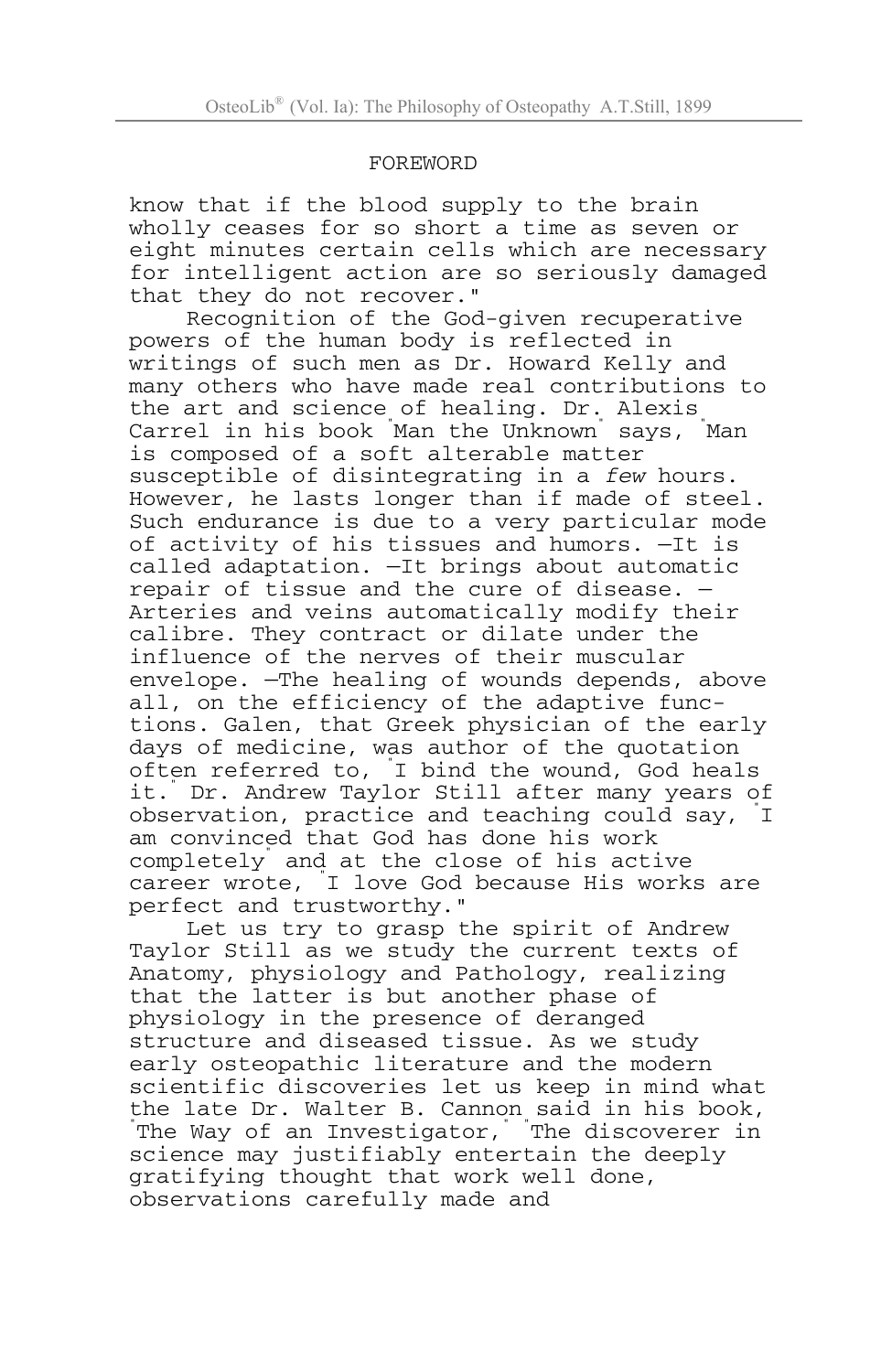#### PHILOSOPHY OF OSTEOPATHY

recorded, will ultimately combine with other observations, perhaps made long afterward, in forming the body of truth. Let us scan each new truth that evolves from the world of science for explanations of the clinical observations in osteopathic practice.

Many proofs of the theory of osteopathic practice are to be found in modern texts. While we would not infer that the authors were in any way attempting to prove the osteopathic concept we are deeply indebted to them for the physiological facts proven by their research. Fulton's " Physiology of the Nervous System" begins each chapter with a concise and chronological review of the development of the subject, a full description of current research and observations and closes each chapter with a brief and concise summary which makes it a most practical reference book for a busy physician. .<br>Pottenger's Symptoms of Visceral Disease is too well known to the average osteopathic student to require more than the statement that it is a classic in dealing with reflex manifestations of visceral disease. Larsell's " Anatomy of the Nervous System," Krieg's "Functional Neuro-Anatomy" and Judovich and Bates "Segmental Neuralgia in painful Syndromes" are invaluable texts for students of the nervous system, and Best and Taylor's " Physiological Basis of Medical practice" is *a* most practical and complete text of physiology and gives the scientific answers to many of Dr. Still's basic questions.

Probably the most valuable book ever published from the standpoint of substantiation and explanation of the osteopathic concept is Speranskyt s "A Basis for the Theory of Medicine" By experimental work of a most unique character this great student of physiology, trained under Pavlov, and his colleagues have established beyond question the role of the nervous system in the processes of pathology. This book should be owned and studied by every thinking student of osteopathy.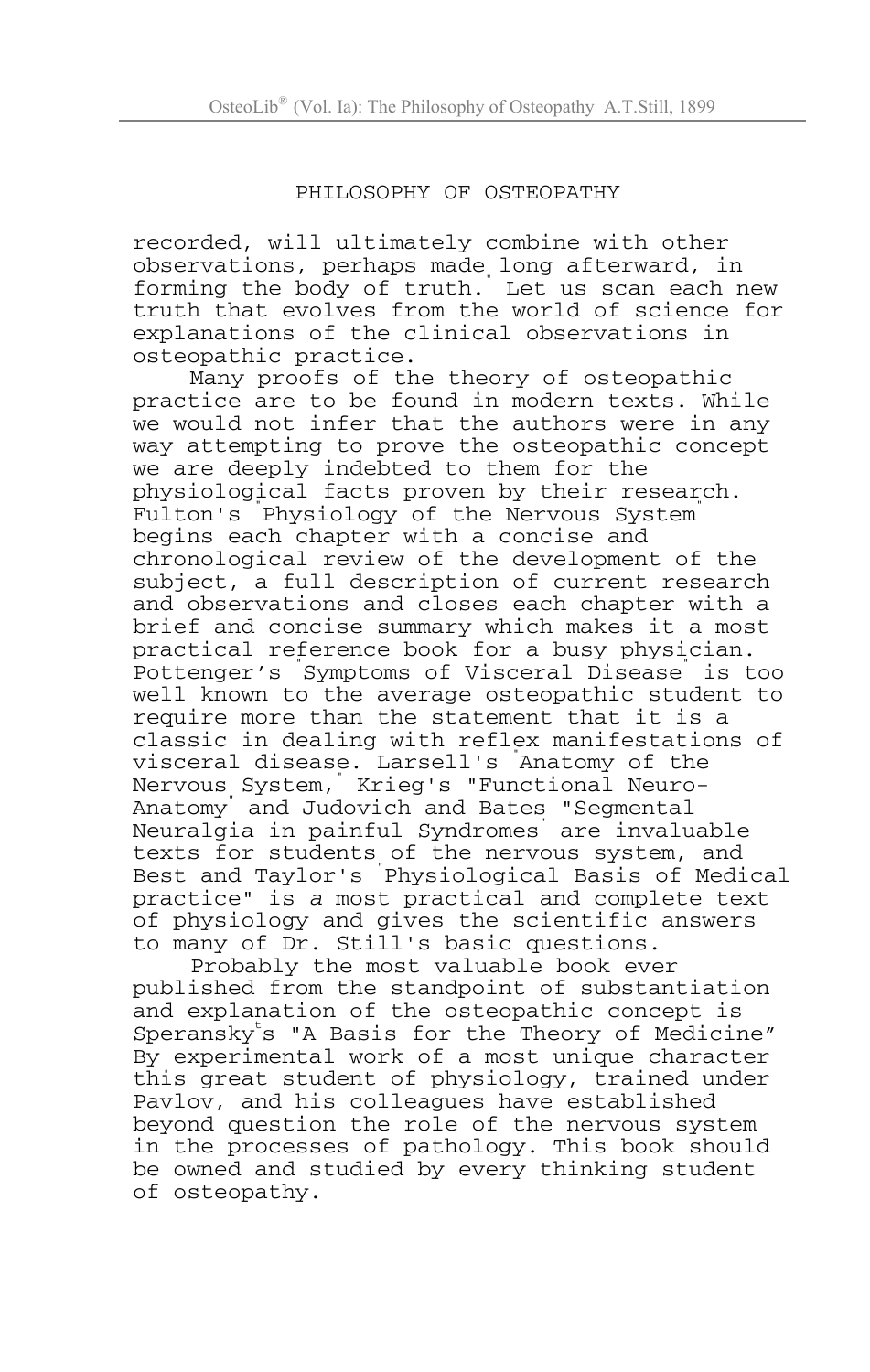#### FOREWORD

After reading this first of Dr. Still's books we should review his " Research and Practice" and his Autobiography and no osteopathic physician should be without a copy of Dr. Hildreth's "The Lengthening Shadow of Andrew Taylor Still."

The life-long work of Dr. Louisa Burns has recorded for osteopathy a wealth of scientific evidence of the validity of Dr. Still's early concept of the workings of the human machine, and Dr. J. S. Denslow in the laboratory at Kirksville, the birthplace of Osteopathy, is forging the links which will tie osteopathic principles Into the great body of scientific truth. His work is now accepted and published in the most exclusive of scientific Journals.

A most interesting and timely article in the December 1945 issue of The Ladies Home Journal by William L. Lawrence refers to connective tissue as an internal fountain of youth as he describes the work of the Russian scientist and research worker, Doctor Bogomolet's who, following the work of Metchnikoff, found that the connective tissues of the body was not merely a wall between the blood and the cells of the body but " was the central power station of life, from which emanated the all-important biochemical activities for keeping the body young and protecting it from disease." Dr. Bogomolet's believes that many of the deteriorating diseases of advanced life are due to the body's connective tissue system being " clogged up with the accumulated 'ashes' of the furnace of life."

In the light of the above it is interesting to read Chapter X of this book on The Fascia and note that Dr. Still said forty-six years ago - " The fascia gives one of, if not the greatest problems to solve as to the part it takes in life and death. —By its action we live, and by its failure we shrink, or swell, and die. —The soul of man with all the streams of pure living water seems to dwell in the fascia of his body."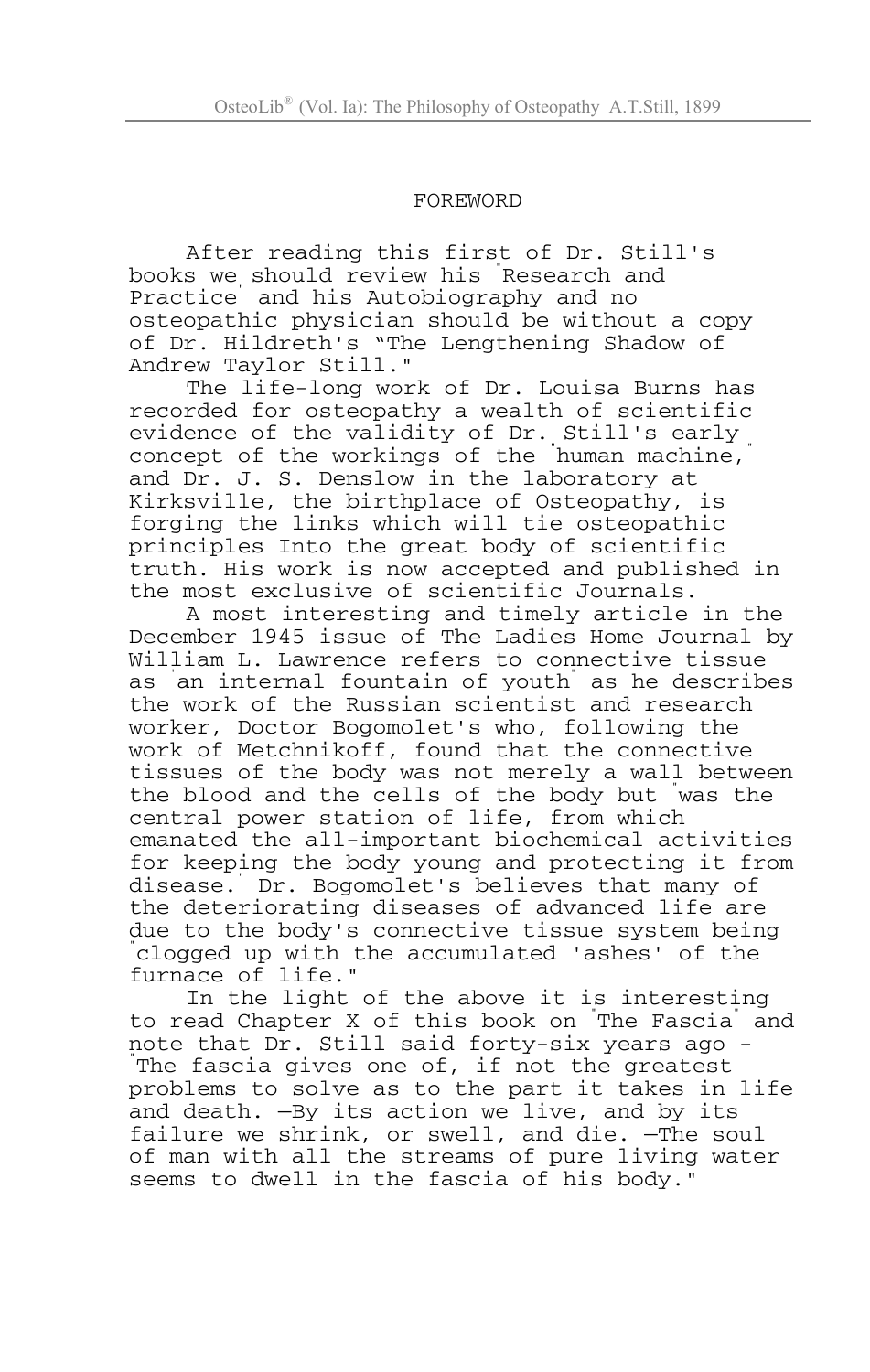#### PHILOSOPHY OF OSTEOPATHY

If the members of the Academy of Applied Osteopathy get a clearer concept of Dr. Still's passion for physiological truth and are stirred to a renewed interest in the study of the basic principles of osteopathy, the publication of this book will have served its purpose. Let us observe carefully, record accurately and share freely with our fellows the clinical results of Osteopathic Therapy in our individual practices. As we study the record of the profession from its infancy and strive to develop Osteopathic practice to its fullest scope of usefulness we would do well to proceed reverently and prayerfully, realizing that the lives and well being of future generations may be greatly influenced by our success or failure.

Grateful recognition at this time should be given to the first board of trustees who have acted as incorporators of the Academy of Applied Osteopathy and have sanctioned the publication of this book as the first step in a program of review of osteopathic writings as a basis of future study and research. They are- Dr. George W. Riley, Dr. Paul van B. Allen, Dr. Ralph W. Rice, Dr. Charles E. Fleck, Dr. H. H. Fryette, Dr. Arthur E. Allen, Dr. perrin T. Wilson, Dr. Lonnie L. Facto and Dr. Thomas L. Northup.

The committee on publication fully realizes the magnitude of the task that lies ahead and solicits the cooperative assistance of every Academy member in the interest of professional growth and development as well as the benefits to suffering humanity.

> Committee of Publication of the Academy of Applied Osteopathy

Dr. Alan R. Becker Dr. Ralph W. Rice Dr. Kenneth E. Little Dr. Charles K. Smith Dr. George W. Northup Dr. Thomas L. Northup Chairman

January 15, 1946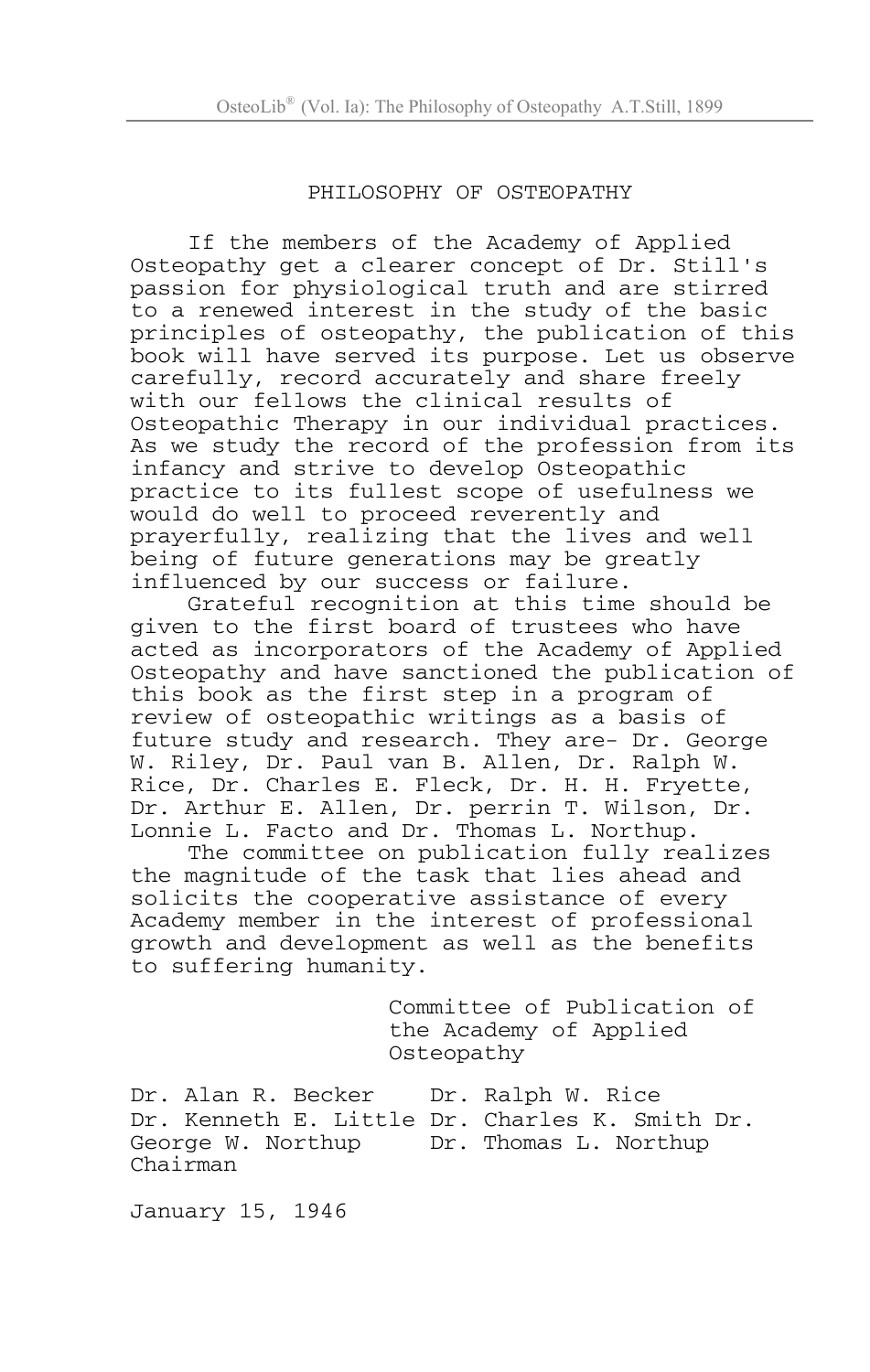# Preface.

Many of my friends have been anxious ever since Osteopathy became an established fact, that I should write a treatise on the science. But I was never convinced that the time was ripe for such a production, nor am I even now convinced that this is not a little premature. Osteopathy is only in its infancy, it is a great unknown sea just discovered, and as yet we are only acquainted with its shoretide.

When I saw others who had not more than skimmed the surface of the science, taking up the pen to write books on Osteopathy, and after having carefully examined their productions, found they were drinking from the fountains of old schools of drugs, dragging back the science to the very systems from which I divorced myself so many years ago, and realized that hungry students were ready to swallow such mental poison, dangerous as it was, I became fully awakened to the necessity of some sort of Osteopathic literature for those wishing to be informed.

This book is free from quotations from medical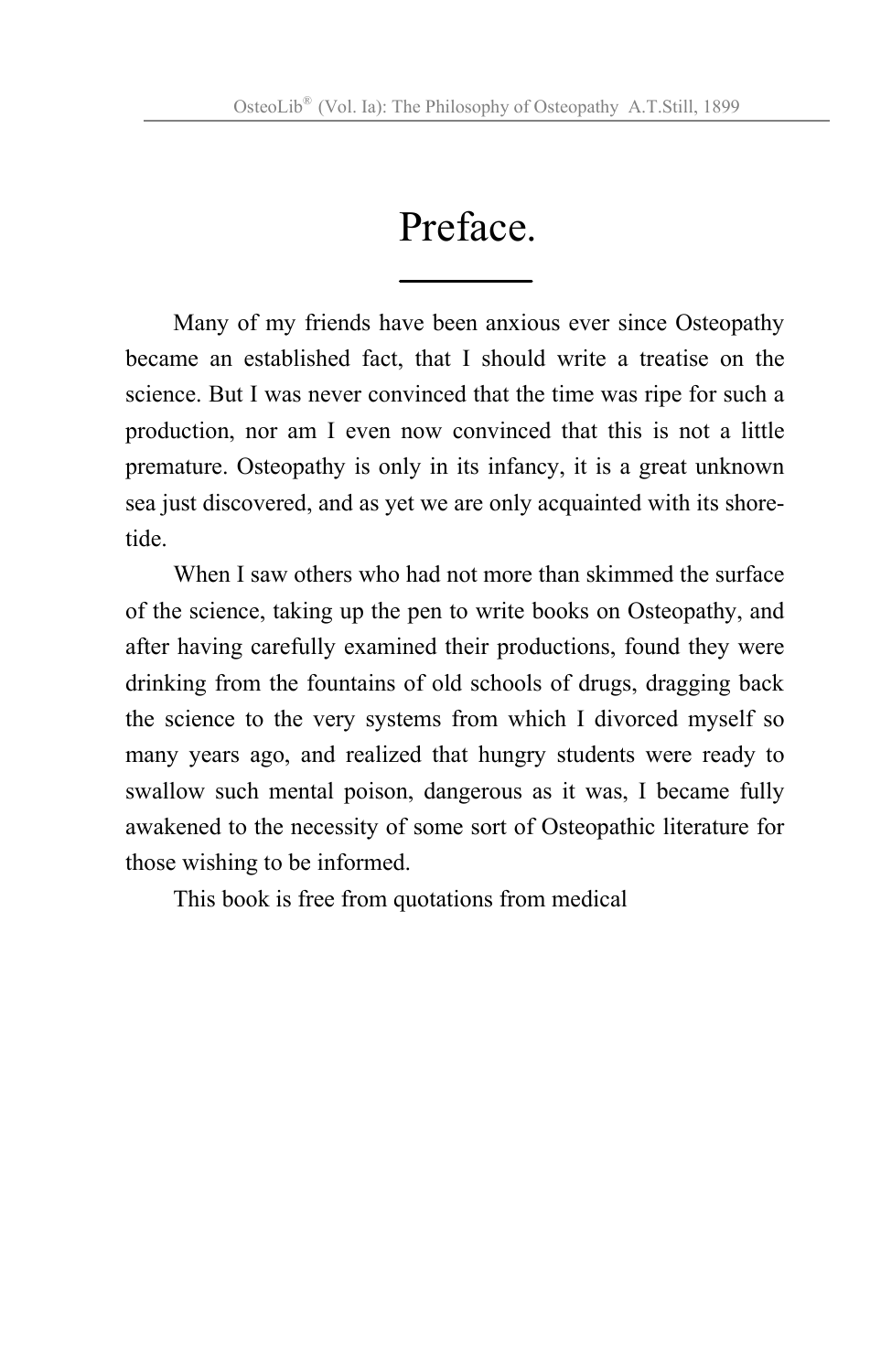# PREFACE.

authors, and differs from them in opinion on almost every important question. I do not expect it to meet their approval; such a thing would be unnatural and impossible.

It is my object in this work to teach principles as I understand them, and not rules. I do not instruct the student to punch or pull a certain bone, nerve or muscle for a certain disease, but by a knowledge of the normal and abnormal, I hope to give a specific knowledge for all diseases.

This work has been written a little at a time for several years, just as I could snatch a moment from other cares to devote to it. I have carefully compiled these thoughts into a treatise. Every principle herein laid down has been fairly well tested by myself, and proven true.

The book has been written by myself in my own way, without any ambition to fine writing, but to give to the world a start in a philosophy that may be a guide in the future.

Owing to the great haste with which the book has been rushed through the press to meet the urgent demand, we will ask the indulgence of the public for any imperfection that may appear. Hoping the world may profit by these thoughts, I am,

Respectfully,

A. T. STILL.

Kirksville, Mo., Sept. 1, 1899.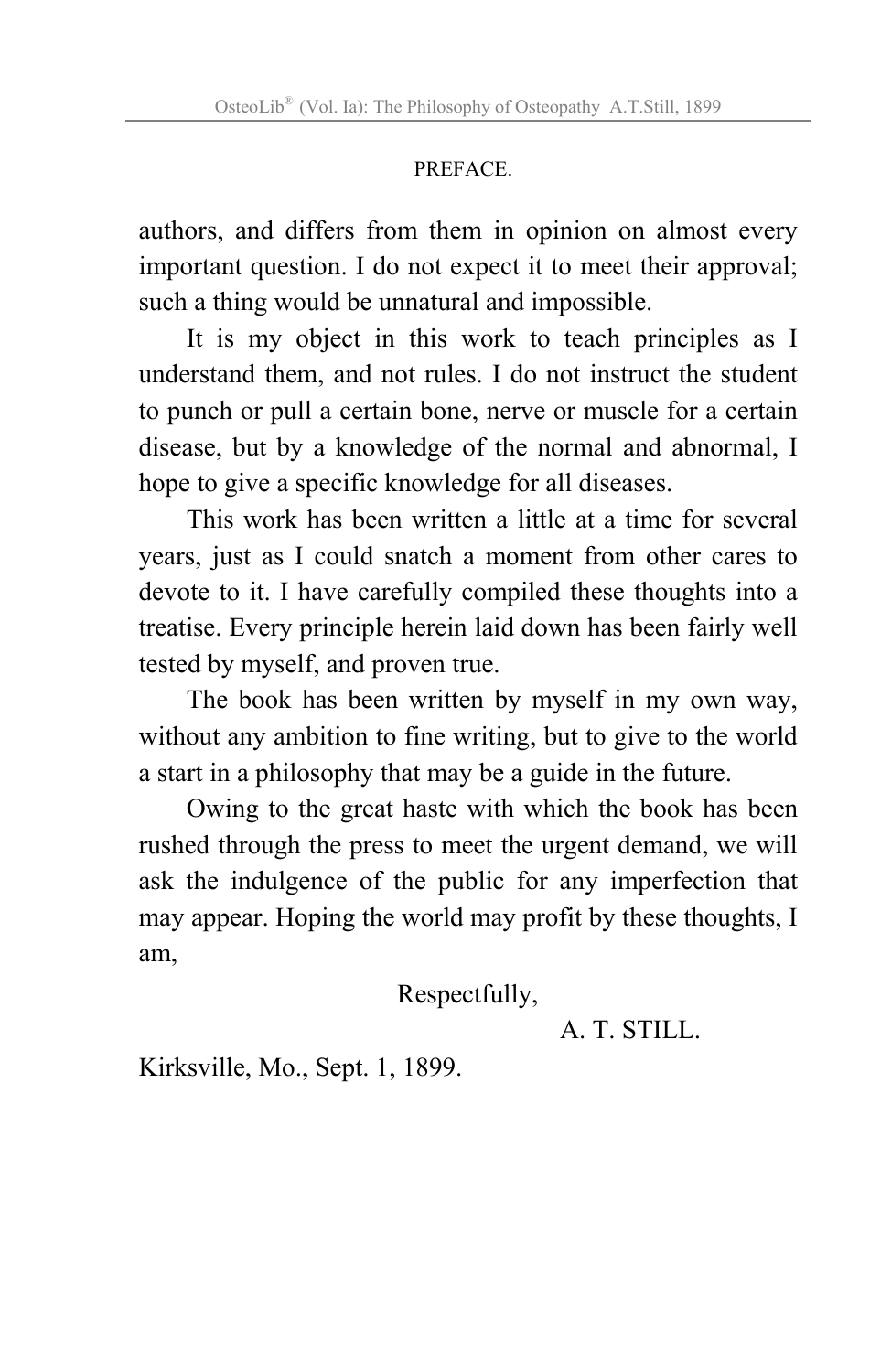# **TABLE OF CONTENTS.**

# CHAPTER I.

#### SOME INTRODUCTORY REMARKS.

Not a Work of Compilation—Authors Quoted—Method of Reasoning— The Osteopath an Artist—When I Became an Osteopath—Dr. Neal's Opinion—The Opinions of Others—What Studies Necessary—What I Mean by Anatomy—Principles—The Practicing Osteopath's Guide—The Fascia—Not a pleasing Task—Without Accepted Theories—Truths of Nature—Body, Motion and Mind—Osteopathy to Cure Disease—The Osteopath Should Find Health. ..........Page 11 CHAPTER II.

#### OSTEOPATHIC EXPLORATIONS

Divisions of the Body—Searching for the Cause—Duty of the Osteopathic Explorer—Classification and Division —The Abnormal—Nerve Powers—Witnesses to Examine—Abnormal Growths — Cerebro Spinal Fluid—Body in Perfect Health—Chemistry—Nature's Chemistry……………………………………………………..Page 29

# CHAPTER III.

#### THE HEAD.

A Free Circulation—-Death Blows—Something of the Neck— Order of Treatment—The Pelvis—Brains of Animals—Arterial Motion— Mental Vibrations—Overburdening the Mind— Hemiplegia. .................................................................................................Page 43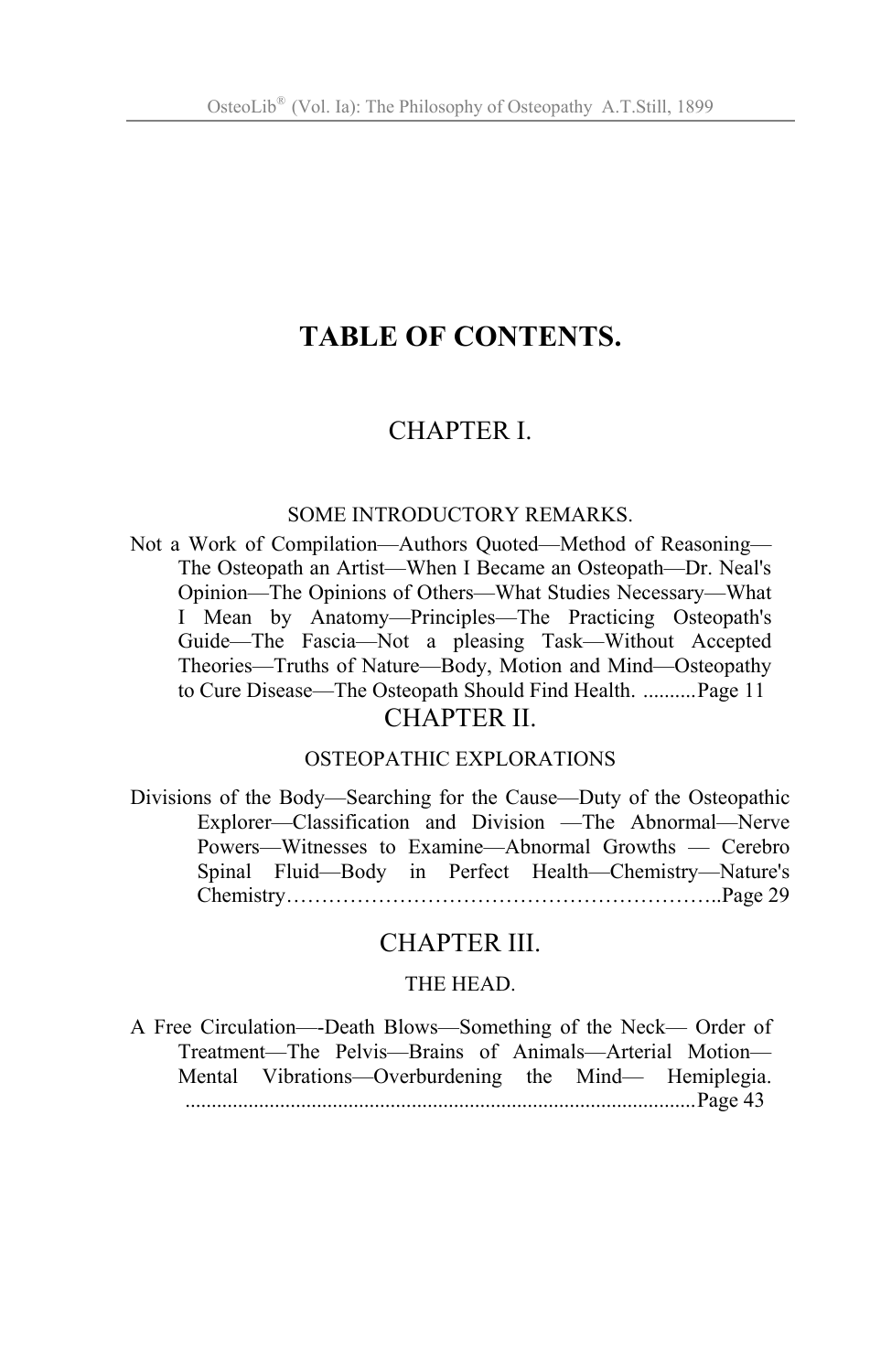#### 6 CONTENTS.

#### CHAPTER IV.

#### EAR WAX AND ITS USES.

Nature Makes Nothing in Vain— A Successful Experiment—A Question for Ages The Position—Meaning of Life—Some Questions Asked—- Condition in Certain Diseases Caused by Cold—Cerumen in Fluid State—Winter Kills Babies—Some Advice to Mothers—A Case in Point—Connection of the brain and Other Nerves in Digestion — Unaided Investigation................................................................Page 53

#### CHAPTER V.

#### DISEASES OF THE CHEST.

Where Confined—Consumption—Can Consumption Be Cured — Consumption Described—No Time for Surrender—Cerebral Spinal Fluid—How to Destroy Deadly Bombs of Decay—Battle of Blood for Life—Miliary Tuberculosis—Conversion of Bodies Into Gas— Forming a Tubercle—Breeding Contagion—The Seeds of Disease— Generating Fever — Whooping Cough—Clouds and Lungs Are Much A like—The Wisdom of Nature—Water Formed in Lungs—The Law of Fives—Feeble Action of Heart—The Heart—From Neck to Heart Dyspersia or Imperfect Digestion .............................................Page 68

# CHAPTER VI.

#### THE LYMPHATICS.

Importance of the Subject—Demands of Nature on the Lymphatics— Dunglinson's Definition Dangers of Dead Substances—Lymph Continued—Solvent in Nature—Where Are the Lymphatics Situated?—The Fat and Lean. ............................................... Page 104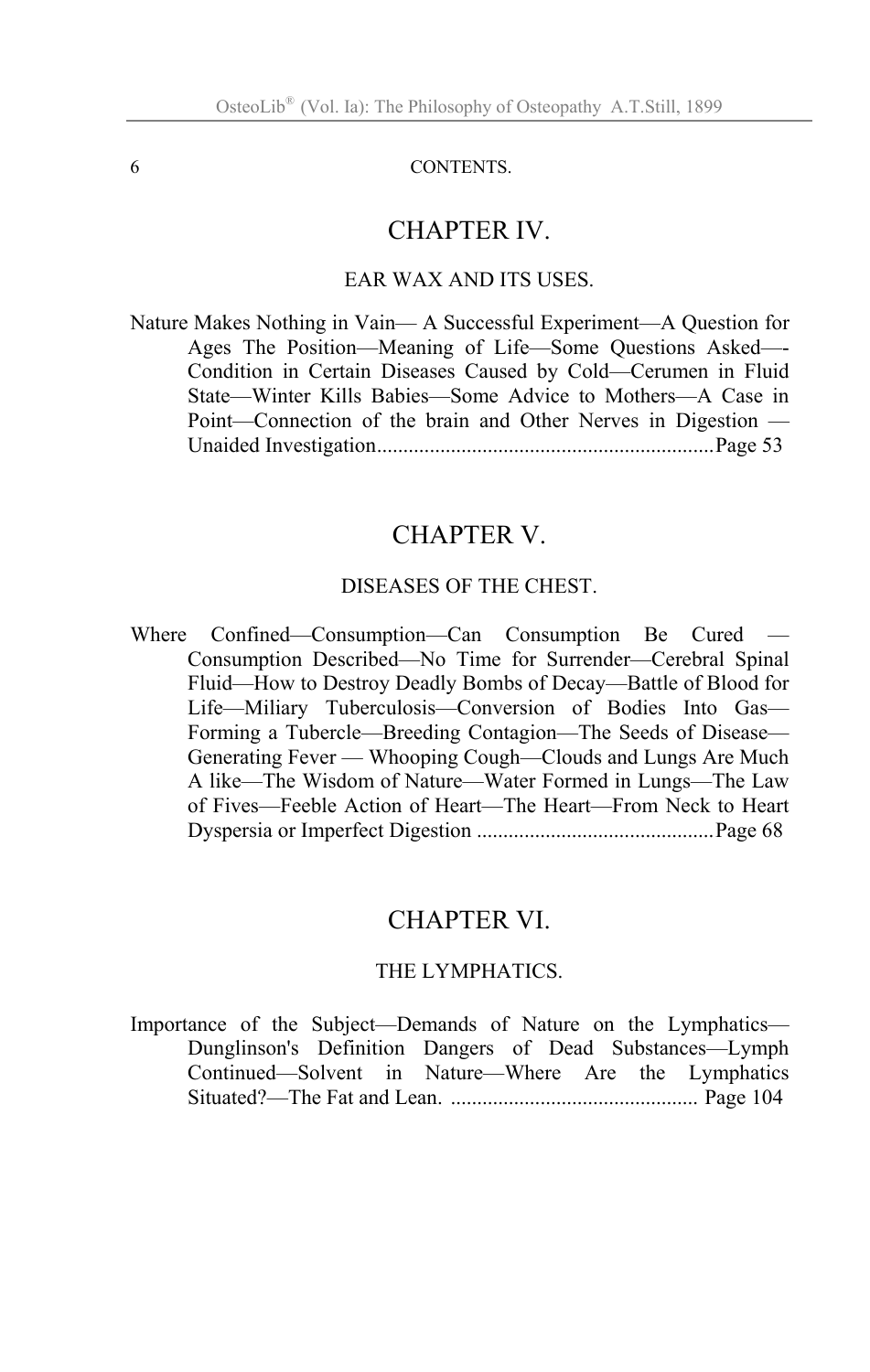#### CONTENTS.

# CHAPTER VII.

## THE DIAPHRAGM.

Investigation A Struggle With Nature — Lesson of Cause and Effect— Something of Medical Etiquette—The Medical Doctor—An Explorer for Truth Must Be Independent—The Diaphragm Introduced—A. Useful Study—Combatting Effect—Is Least Understood—A Case of Bilious Fever—A Demand on the Nerves—Danger of Compression— A Cause for Disease—Was a Mistake Made in the Creation—An Exploration—Resuit of Removal of Diaphragm—Sustaining Life in Principles—Law Applicable to Other Organs—Power of Diaphragm— Omentum………………………………………………….…...Page 114

# CHAPTER VIII.

#### LIVER, BOWELS AND KIDNEYS.

Gender of the Liver—Productions of the Liver—A Hope for the Afflicted— Evidences of Truth—Loaded With Ignorance—Lack of Knowledge of the Kidney—How a Purgative Acts—Flux—Bloody Dysentery—Flux More Fully Described — Osteopathic Remedies — Medical Remedies—More of the Osteopathic Remedy……………….. Page 138

# CHAPTER IX.

#### THE BLOOD.

Uses for fluids—Blood an Unknown Fluid—Harvey Only Reached the Banks of the River of Life—Blood Is Systematically Furnished—Fatality of Ignorance—To Find the Cause Must Be Honest—Following Arteries and Nerves—Feeding the Nerves—The Blood on Its Journey—Powers Necessary to Move Blood—Venous Blood Suspended….……Page 149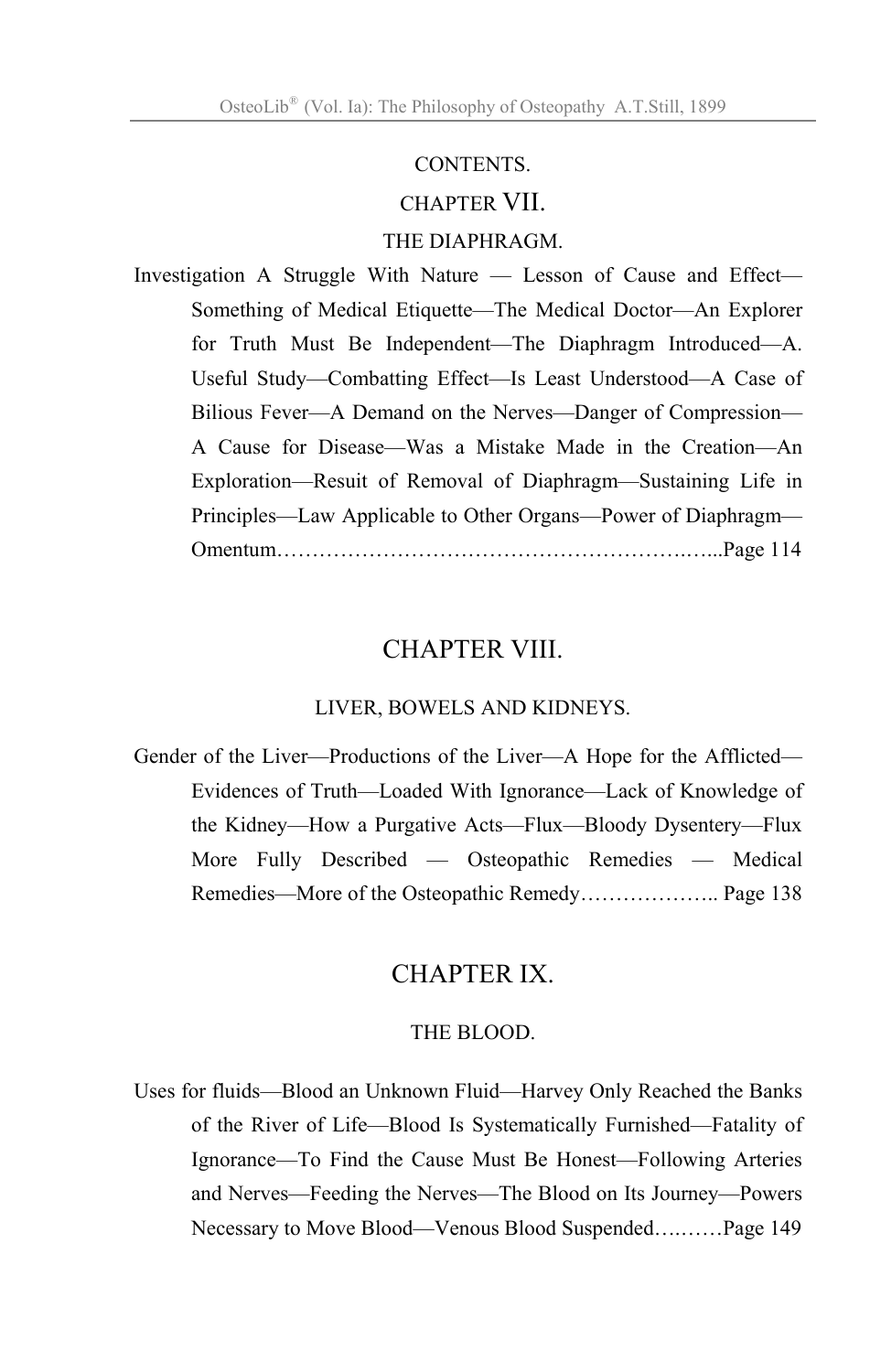#### 8 CONTEETS.

#### CHAPTER X.

## THE FASCIA.

Where Is Disease Sown?—An Illustration of Conception—The Greatest Problem—A Fountain of Supply—Fascia Omnipresent — Connection with Spinal Cord — Goes With and Covers All Muscles—Proofs in Contagion—Study of Nerves and Fascia—Tumefy—Tumefaction.

............................................................................................... …..Page 161

# CHAPTER XI.

#### FEVERS.

Be Armed With Facts—Union of Human Gases With Oxygen—Fever and Nettle-rash. Nature Constructs for a Wise Purpose —Processes of Life Must be Kept in Motion—No Satisfaction from Authors—Animal Heat Semeiology Symptomatology — Definition of Fever—Fevers only Effects—Result of Stoppages of Vein or Artery— Aneurisms………………………………………………………..Page 175

# CHAPTER XII.

#### SCARLET FEVER AND SMALLPOX.

As defined by Allopathy—Scarlet Fever as Defined by Osteopathy— Smallpox—Power to Drive Greater Than in Measles.......... … Page 190

# CHAPTER XIII.

# A CHAPTER OF WONDERS AND SOME VALUABLE QUESTIOMS.

Wonders on the Increase—What Is Life?—How Is Action Produced— Acquaint Yourself With the Machinery—Duty of the Osteopath— Formation of Sacrum—The Pelvis—Appearance of oedema—Do All Diseases Have Appearance in OEdema ............................... ….Page 193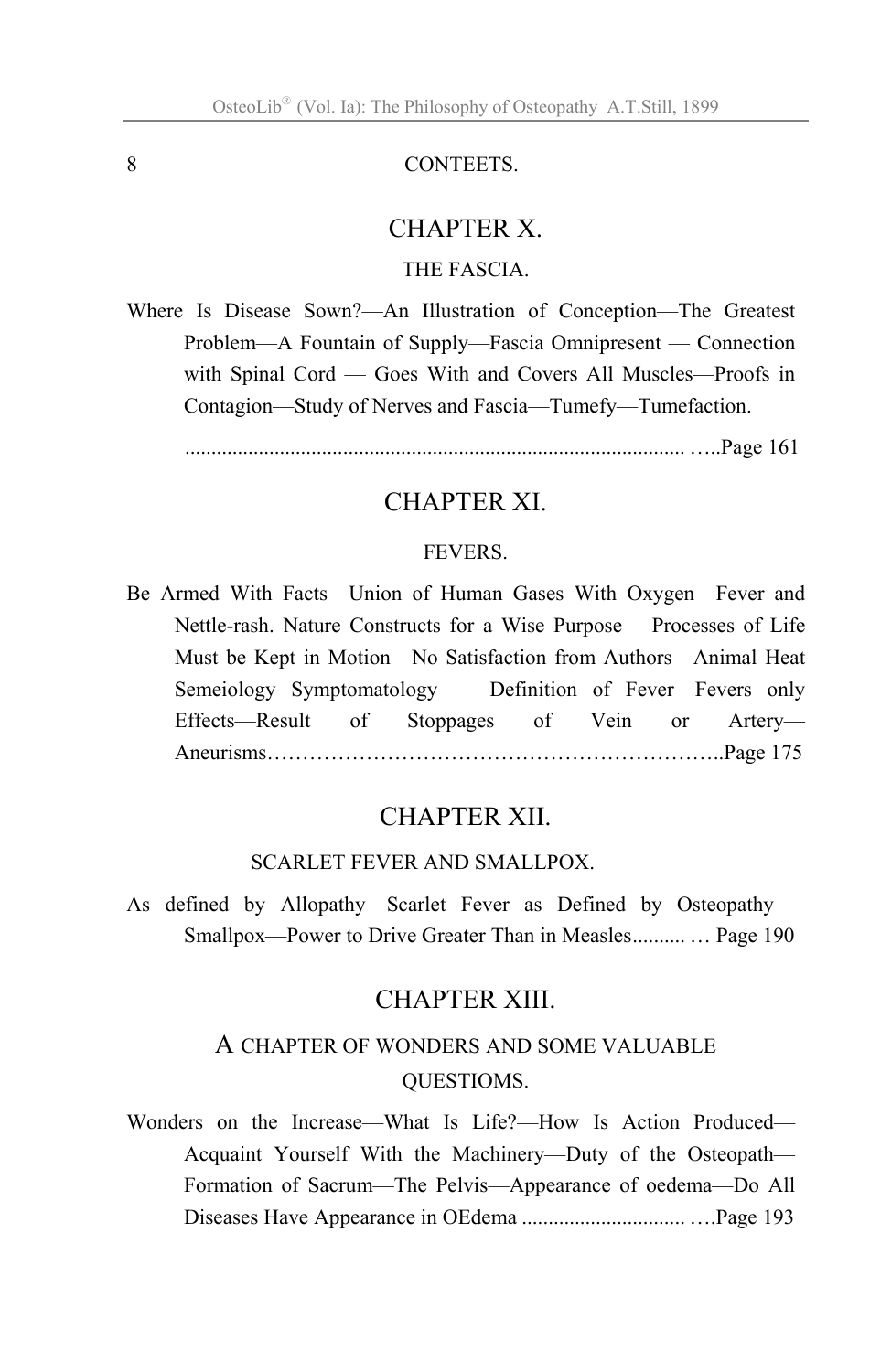## CONTENTS. 9

# CHAPTER XIV.

#### HAS MAN DEGENERATED?

The Advent of Man—Care of the Stock Raiser—Mental De generation Makes It Unpleasant for an Original Thinker—Original Thinkers of the Ancients—Methods of Healing—Failure of Allopathy—Primitive Man—Evidences of Prehistoric Man—Mental Dwarfage. ………………………………………………………………...Page 203

# CHAPTER XV.

#### OSTEOPATHIC TREATMENT.

Five Points—Visceral List—Care in Treating the Spinal Column—Most Important Chapter—Perfect Drainage—A Natural Cure.……...Page 213

# CHAPTER XVI.

## REASONING TESTS.

The vermiform Appendix **Expelling** Constanting for Appendicitis—Expelling Power of the Vermiform Appendix—Care Exercised in Making Assertions—Reasoning Tests—A List of Unexplained Diseases— Concluding Remarks………………………….........................Page 223

#### CHAPTER XVII.

#### **OBSTETRICS**

[jj" and "atsu"] ............................................................................................. ….Page 234 Overloading—Similarity of Stomach and Womb—Births-Preparation for Delivery—Caution—Lasceration Need Not Occur—Care of Cord— Severing Cord—Putting on Belly Band—Delivery of Afterbirth— Preparing for Mother's Comfort—Post-Delivery Hemorrhage—Treatment for—Food for Mother—Treatment for Sore Breast.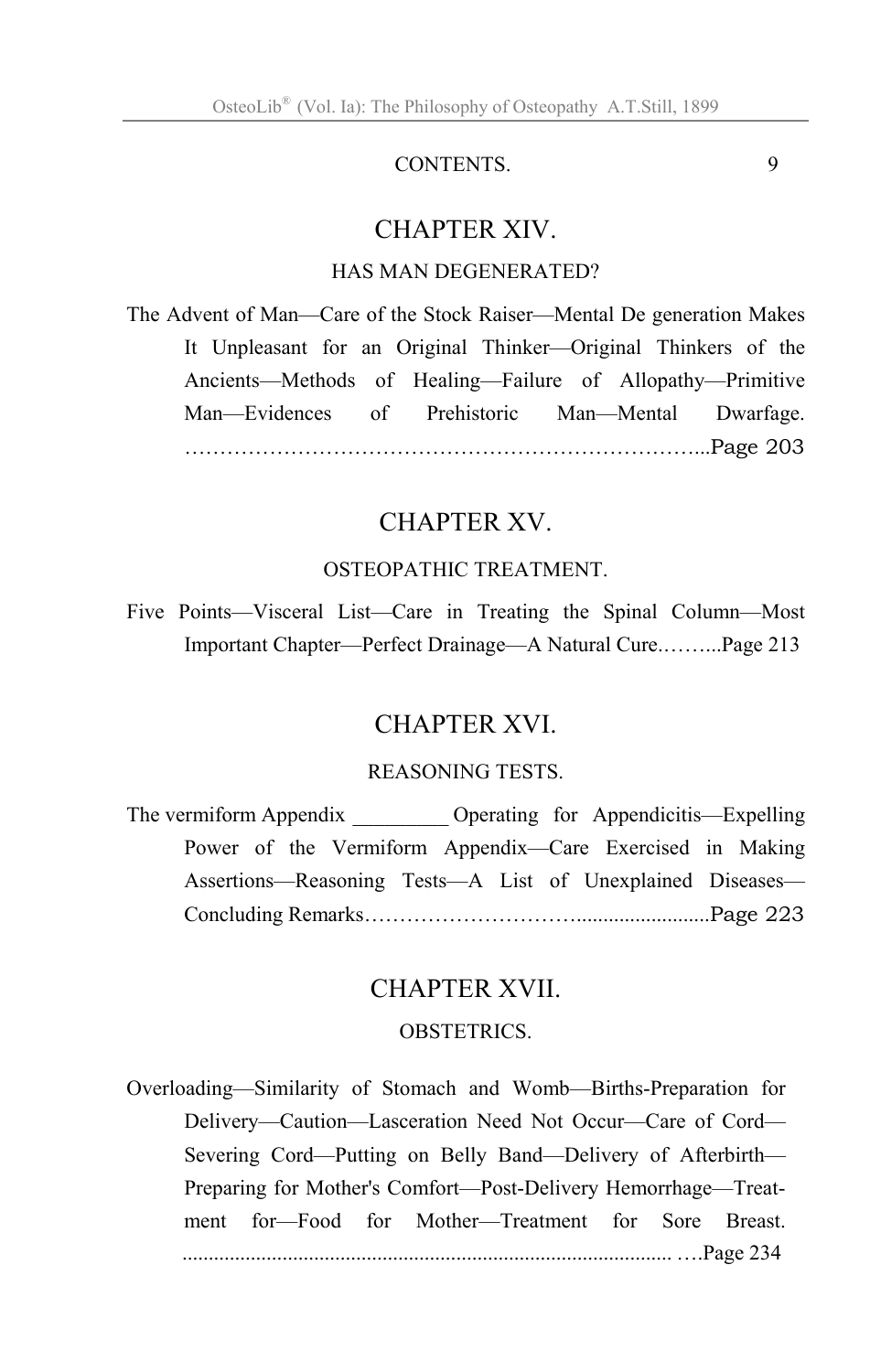#### 10 CONTENTS.

# CHAPTER XVIII.

#### CONVULSIONS.

Old Phrases—Results of Stoppage of Fluids-Old Theory of Fits—What the Real Cause may be—Listen for the Cause—What is a Fit—Sensory System Demanding Nourishment—The Causes—The Remedy— Dislocation of Atlas and of the Four Upper Ribs………………..Page 250

#### CHAPTER XIX.

#### CONCLUDING REMARKS.

|          | Thoughts for Consideration—Offering a New Philosophy—Lymphatics and |                    |         |
|----------|---------------------------------------------------------------------|--------------------|---------|
| Fascia—A | Satisfactory                                                        | Experiment—Natural | Washing |
|          |                                                                     |                    |         |

#### CHAPTER XX.

#### THE SUPERIOR CERVICAL GANGLION.

With What It Has Communication—Its Course One of its Functions— Stimulation or Inhibition—Result Produced.…………………Page 263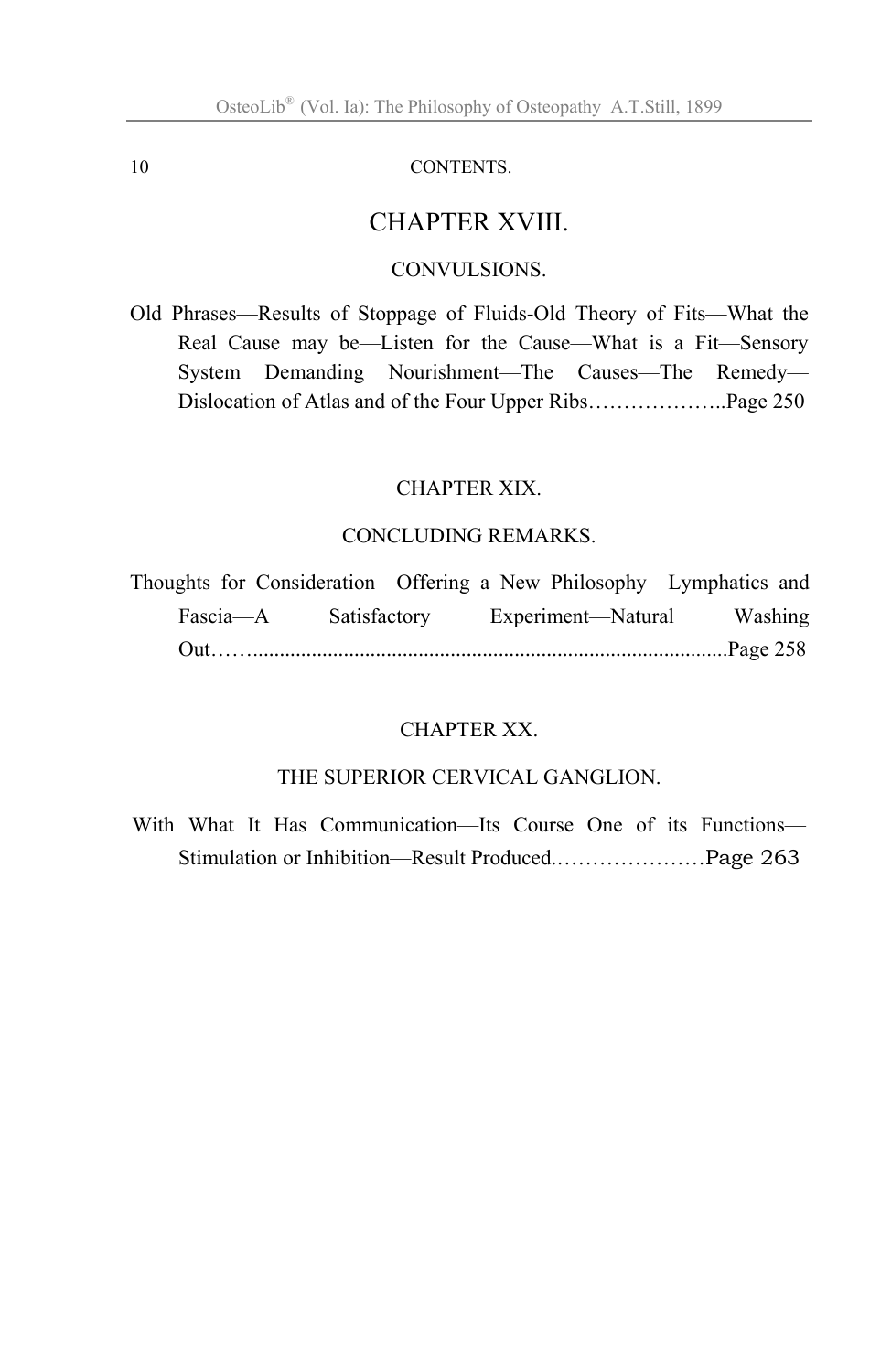# Philosophy of Osteopathy.

#### CHAPTER I.

# SOME INTRODUCTORY REMARKS.

Not a Work of Compilation—Authors Quoted—Method of Reasoning—The Osteopath an Artist—When I Became an Osteopath—Dr. Neal's Opinion—The Opinions of Others—What Studies Necessary—What I Mean by Anatomy —Principles—The Practicing Osteopath's Guide —The Fascia—Not a Pleasing Task—Without Accepted Theories—Truths of Nature—Body, Motion and Mind— Osteopathy to Cure Disease—The Osteopath Should Find Health.

# NOT A WORK OF COMPILATION.

To readers of my book on the Philosophy of Osteopathy, I wish to say that I will not tire you with a book of compilations just to sell to the anxious reader. As I have spent thirty years of my life reading and following rules and remedies used for curing, and learned in sorrow it was useless to listen to their claims, for instead of getting good, I obtained much harm there from, I asked for, and obtained a mental divorce from them, and I want it to be understood that drugs and I are as far apart as the East is from the West; now, and forever. Henceforth I will follow the dictates of nature in all I say or write.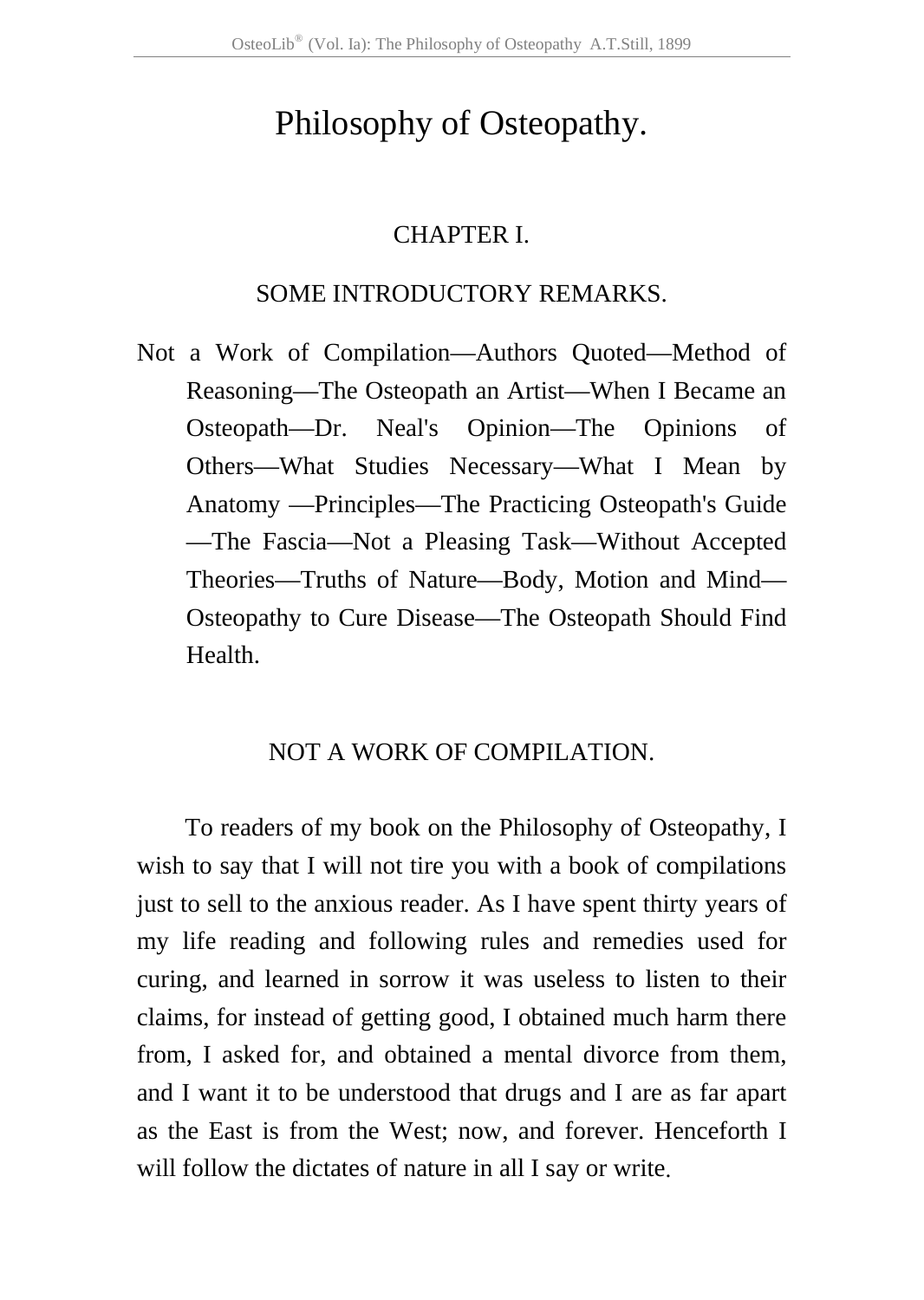# 12 **PHILOSOPHY OF OSTEOPATHY**

#### AUTHORS QUOTED.

I quote no authors but God and experience when I write, or lecture to the classes or the masses, because no book written by medical writers can be of much use to us, and it would be very foolish to look to them for advice and instruction on a science they know nothing of. They are illy able to advise for themselves, they have never been asked to advise us, and I am free to say but few persons who have been pupils of my school have tried to get wisdom from medical writers and apply it as worthy to be taught as any part of Osteopathy, philosophy or practice. Several books have been compiled, called "Principles of Osteopathy." They may sell but will fail to give the knowledge the student desires.

# METHOD OF REASONING.

The student of any philosophy succeeds best by the more simple methods of reasoning. We reason for needed knowledge only, and should try and start out with as many known facts as possible. If we would reason on diseases of the organs of the head, neck, abdomen or pelvis, we must first know where these organs are, how and from what arteries the eye, ear, or' tongue is fed.

# THE OSTEOPATH AN ARTIST.

I believe you are taught anatomy in our school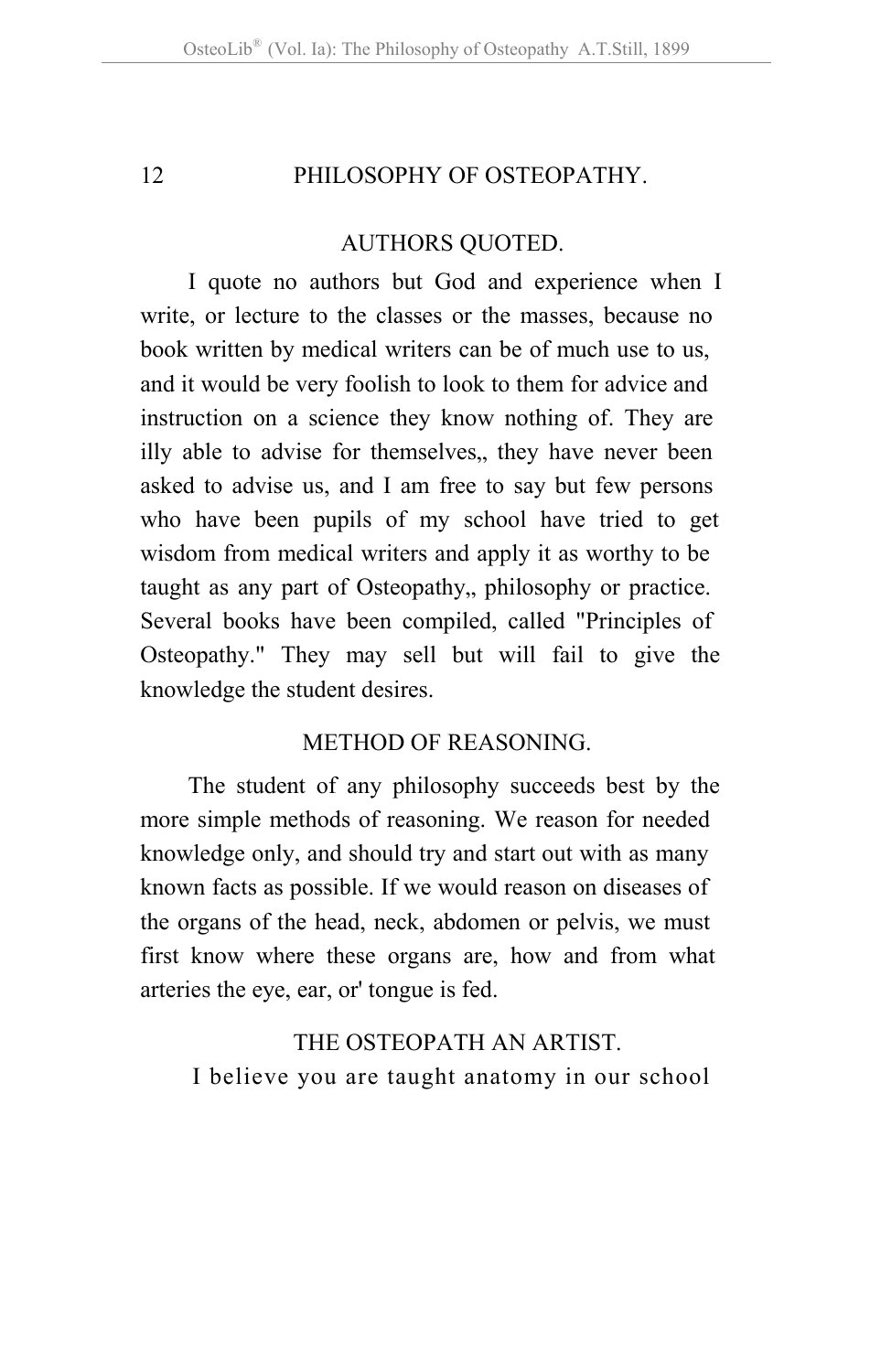more thoroughly than any other school to date, be-cause we want you to carry a living picture of all or any part of the body in your mind as a ready painter carries the picture of the face, scenery, beast or any thing he wishes to represent by his brush. He would only be a waster of time and paint and make a daub that would disgust any one who would employ him. We teach you anatomy in all its branches, that you may be able to have and keep a living picture before your mind all the time, so you can see all joints, ligaments, muscles, glands, arteries, veins, lymphatics, fascia superficial and deep, all organs, how they are fed, what they must do, and why they are expected to do a part, and what would follow in case that part was not done well and on time. I feel free to say to my students, keep your minds full of pictures of the normal body all the time, while treating the afflicted.

#### WHEN I BECAME AN OSTEOPATH.

 In answer to the questions of how long have you been teaching this discovery, and what books are essential to the study? I will say I began to give reasons for my faith in the laws of life as given to men, worlds and beings by the God of nature, June, 1874, when I began to talk and propound questions to men of learning. I thought the sword and cannons of nature were pointed and trained upon our systems of drug doctoring.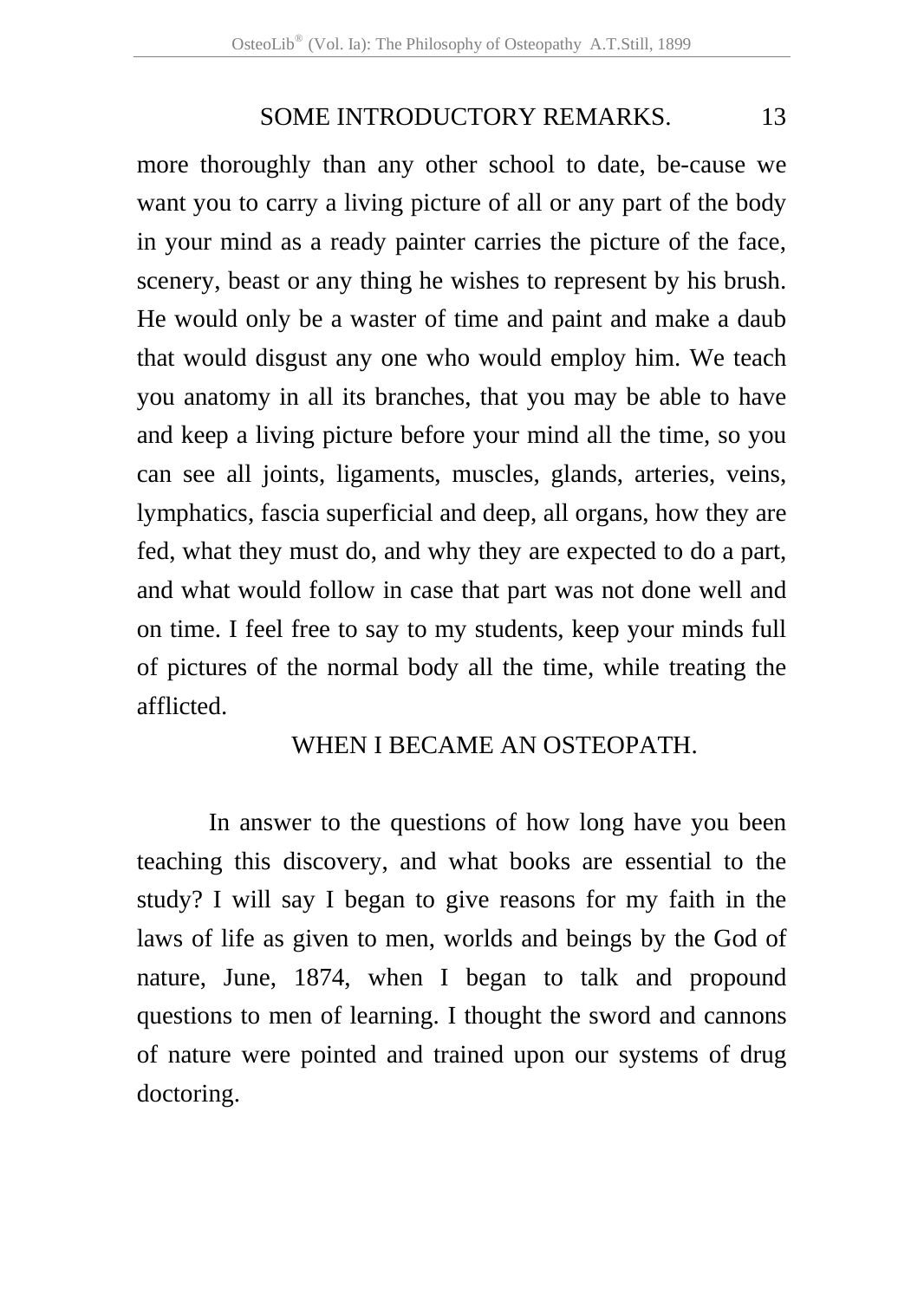## 14 PHILOSOPHY OF OSTEOPATHY.

DR. NEAL S OPINION. I asked Dr. J. M. Neal, of Edinburg, Scotland, for some information that I needed badly. He was a medical doctor of five years training, a man of much mental ability, who would give his opinions freely and to the point. I have been told by one or more Scotch M. D.'s that a Dr. John M. Neal, of Edinburg, was hung for murder. He was not hung while with me. The only thing made me doubt him being a Scotchman was he loved whiskey, and I had been told that the Scotch were a sensible people. John M. Neal said that "drugs was the bait of fools" ; it was no science, and the system of drugs was only a trade, followed by the doctor for the money that could be obtained by it from the ignorant sick. He believed that nature was a law capable of vindicating- its power all over the world.

#### THE OPINIONS OF OTHERS.

 As this writing is for the information of the student I will continue the history by saying, that in the early days of Osteopathy I sought the opinions of the most learned, such as Dr. Schnebly, Professor of Language and History in the Baker University, Baldwin, Kansas; Dr. Dallas, a very learned M. D. of the Alopathic faith; Dr. F. A. Grove, wellknown in Kirksville; J. B. Abbott, Indian agent, and many others of renown. Then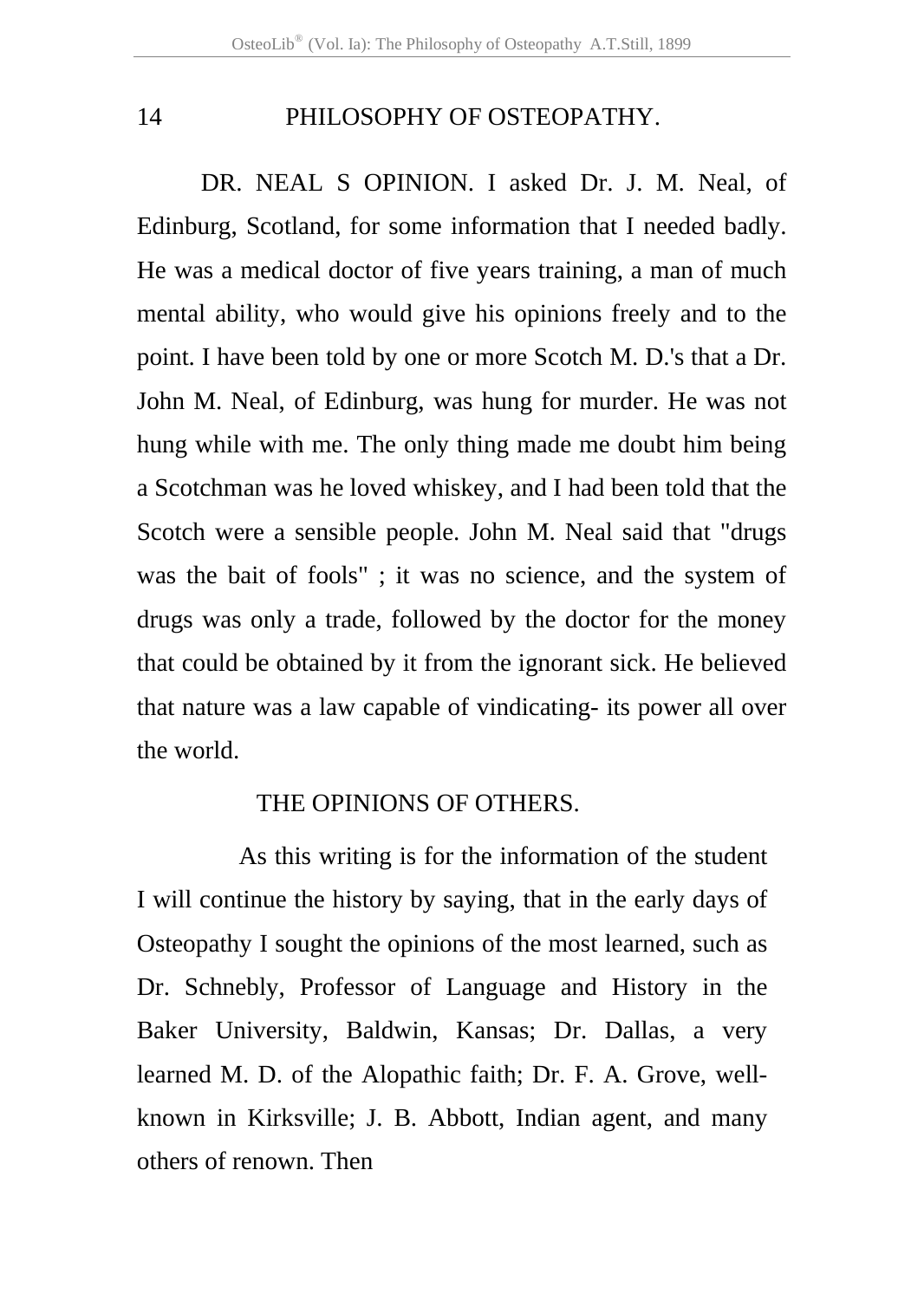back to the tombs of the dead, to better acquaint myself with the systems of medicine and the foundations of truth upon which they stood, if any. I will not worry your patience with a list of the names of authors that have written upon the subject of medicine, as remedial agents. I will use the word that the theologian often uses when asked whom Christ died for, the answer universally is, ALL. All intelligent medical writers say by word or inference that drugs or drugging is a system of blind guess work, and if we should let our opinions be governed by the marble lambs and other emblems of dead babies found in the cemeteries of the world, we would say that John M. Neal was possibly hung for murder, not through design, but through traditional ignorance of the power of nature to cure both old and young, by skillfully adjusting the engines of life so as to bring forth pure and healthy blood, the greatest known germicide, to one capable to-reason who has the skill to conduct the vitalizing and protecting fluids to throat, lungs and all parts of the system, and ward off diseases as natures God has indicated. With this faith and method of reasoning, I began to treat diseases by Osteopathy as an experimenter, and notwithstanding I obtained good results in all cases in diseases of climate and contagions, I hesitated for years to proclaim to the world that there was but little excuse for a master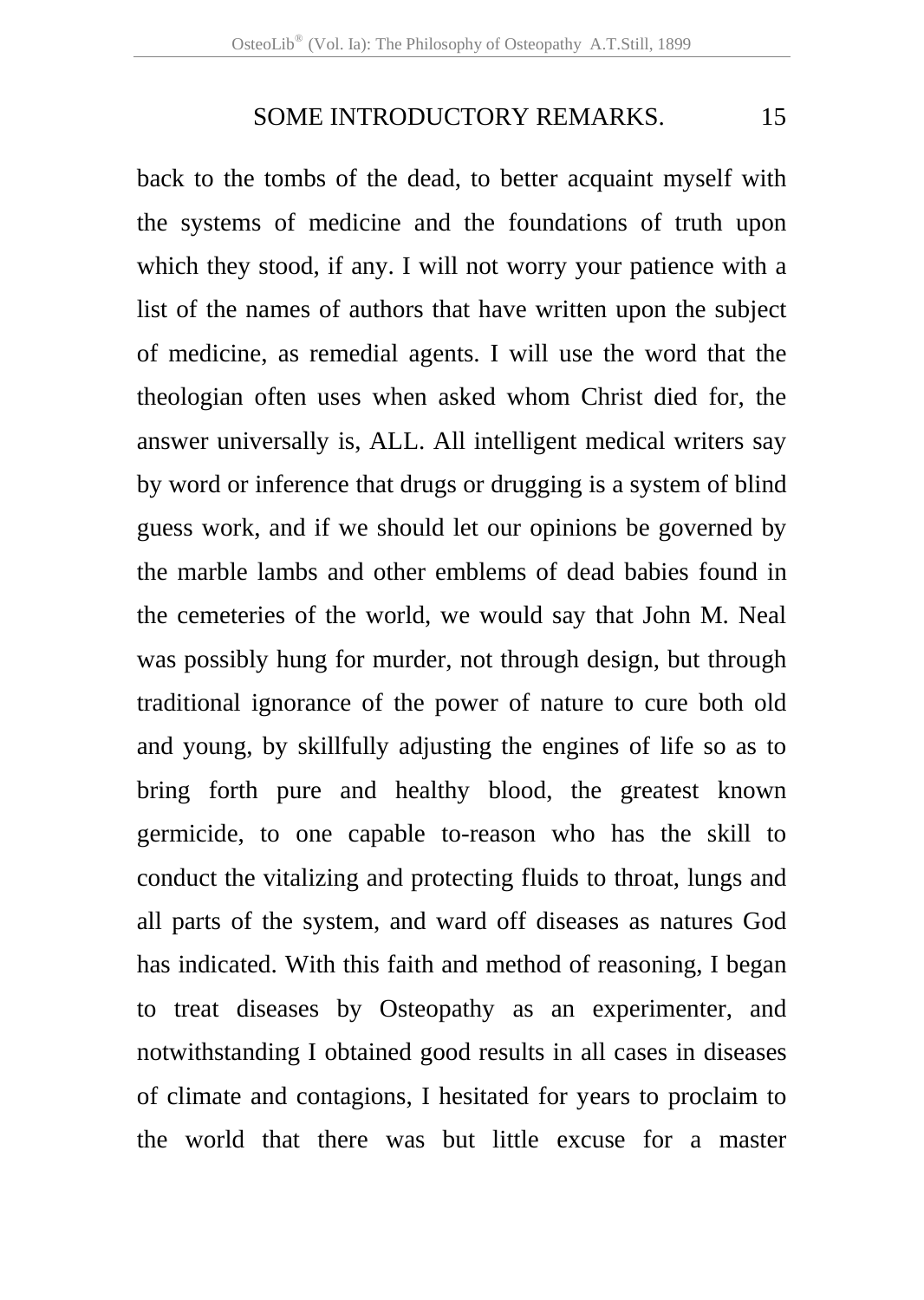# 16 PHILOSOPHY OF OSTEOPATHY.

engineer to lose a child in cases of diphtheria, croup, measles, mumps, whooping cough, flux and other forms of summer diseases, peculiar to children. Neither was it necessary for the adult to die with diseases of summer, fall and winter. But at last I took my stand on this rock and my confidence in nature, where I have stood and fought the battles, and taken the enemy's flag in every engagement for the last twenty-five years.

#### WHAT STUDIES NECESSARY.

As you contemplate studying this science and have asked to know the necessary studies, I wish to impress it upon your minds that you begin with anatomy, and you end with anatomy, a knowledge of anatomy is all you want or need, as it is all you can use or ever will use in your practice, although you may live one hundred years. You have asked for my opinion as the founder of the science. Yours is an honest question, and God being my judge I will give you just as honest an answer. As I have said, a knowledge of anatomy with its application covers every inch of ground that is necessary to qualify you to become a skillful and successful Osteopath, when you go forth into the world to combat diseases.

#### WHAT I MEAN BY ANATOMY.

I will now define what I mean by anatomy. I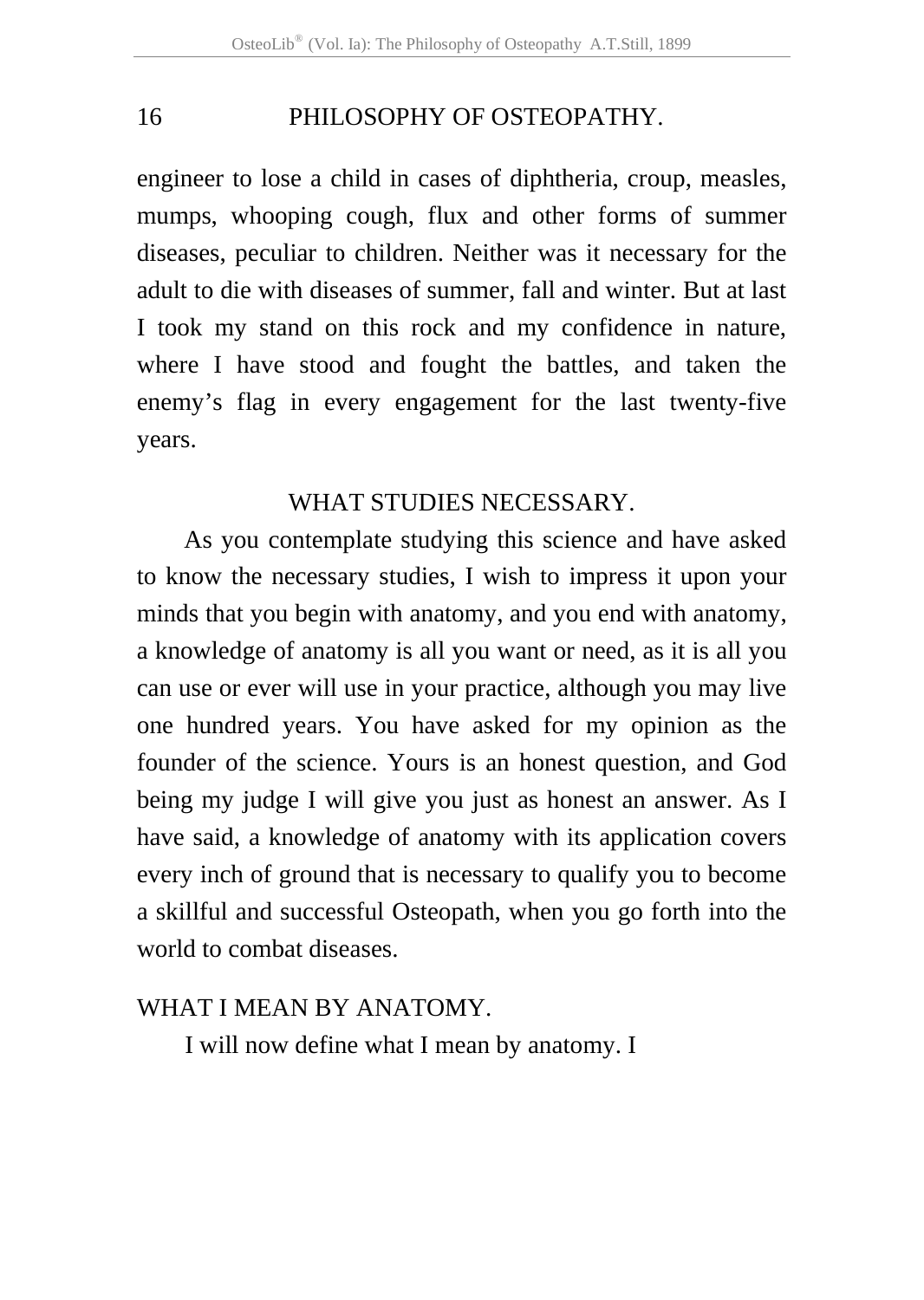speak by comparison and tell you what belongs to the study of anatomy. I will take a chicken whose parts and habits all persons are familiar with to illustrate. The chicken has a head, a neck, a breast, a tail, two legs, two wings, two eyes, two ears, two feet, one gizzard, one crop, one set of bowels, one liver, and one heart. This chicken has a nervous system, a glandular system, a muscular system, a system of lungs and other parts and principles not necessary to speak of in detail. But I want to emphasize, they belong to the chicken, and it would not be a chicken without every part or principle. These must all be present and answer roll call or we do not have a complete chicken. Now I will try and give you the parts of anatomy and the books that pertain to the same. You want some standard author on descriptive anatomy in which you learn the form and places of all bones, the place and uses of ligaments, muscles and all that belong to the soft parts. Then from the descriptive anatomy you are conducted into the dissecting room, in which you receive demonstrations, and are shown all parts through which blood and other fluids are con-ducted. So far you see you are in anatomy. From the demonstrator you are conducted to another room or branch of anatomy called physiology, a knowledge of which no Osteopath can do without and be a success. In that room you are taught how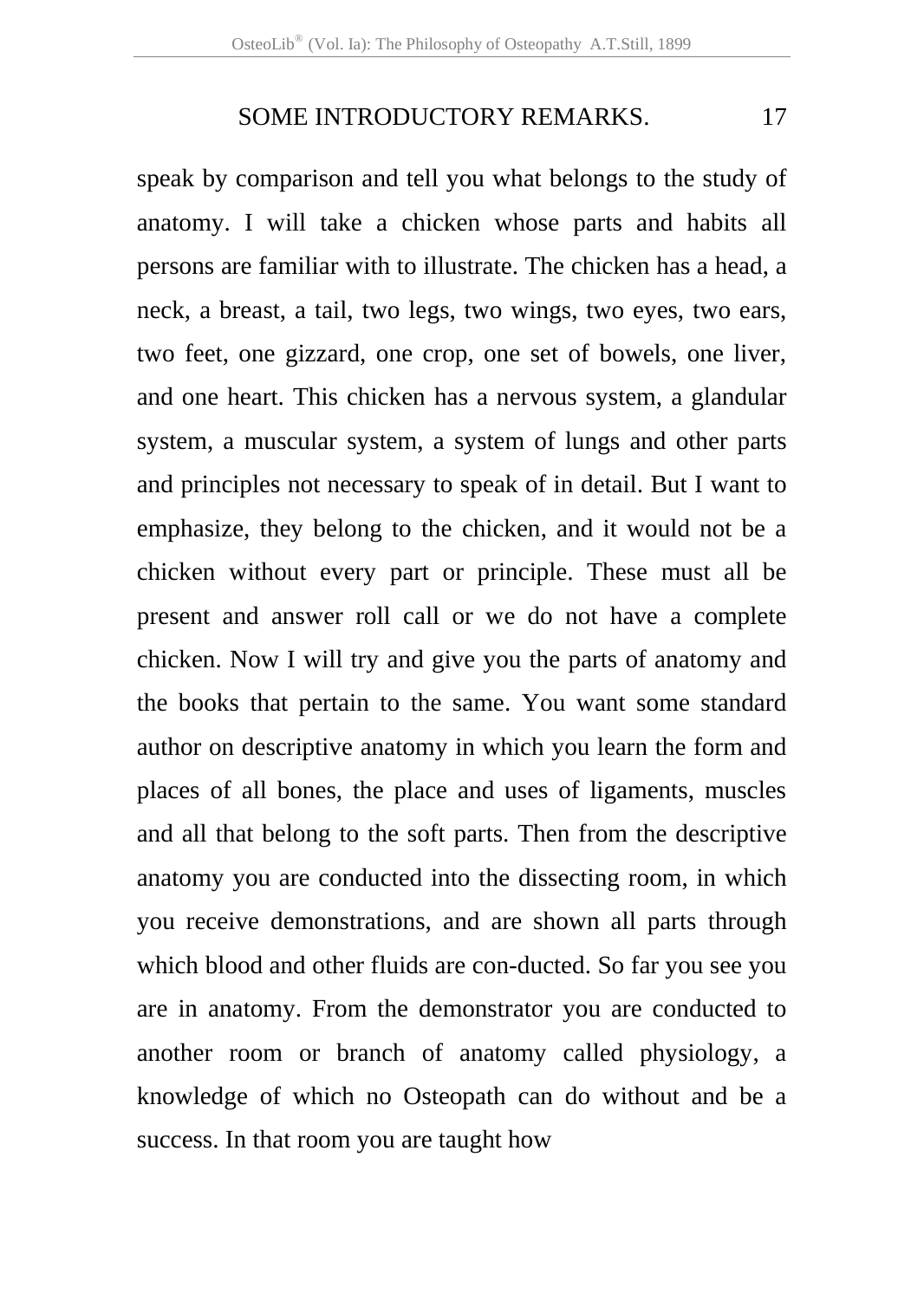#### 18 PHILOSOPHY OF OSTEOPATHY.

the blood and other fluids of life are produced, and the channels through which this fluid is conducted to the heart and lungs for purity and other qualifying processes, previous to entering the heart for general circulation to nourish and sustain the whole human body. I want to insist and impress it upon your minds that this is as much a part of anatomy as a wing is a part of a chicken. From this room of anatomy you are conducted to the room of histology, in which the eye is aided by powerful microscopes and made acquainted with the smallest arteries of the human body, which in life are of the greatest known importance, remembering that in the room of histology you are still studying anatomy, and what that machinery can and does execute every day, hour, and minute of life. From the histological room you are conducted to the room of elementary chemistry, in which you learn something of the laws of association of substances, that you can the better understand what has been told you in the physiological room, which is only a branch of anatomy, and intended to show you that nature can and does successfully compound and combine elements for muscles, blood, teeth and bone. From there you are taken to the room of the clinics, where you are first made acquainted with both the normal and abnormal human body, which is only a continuation of the study of anato-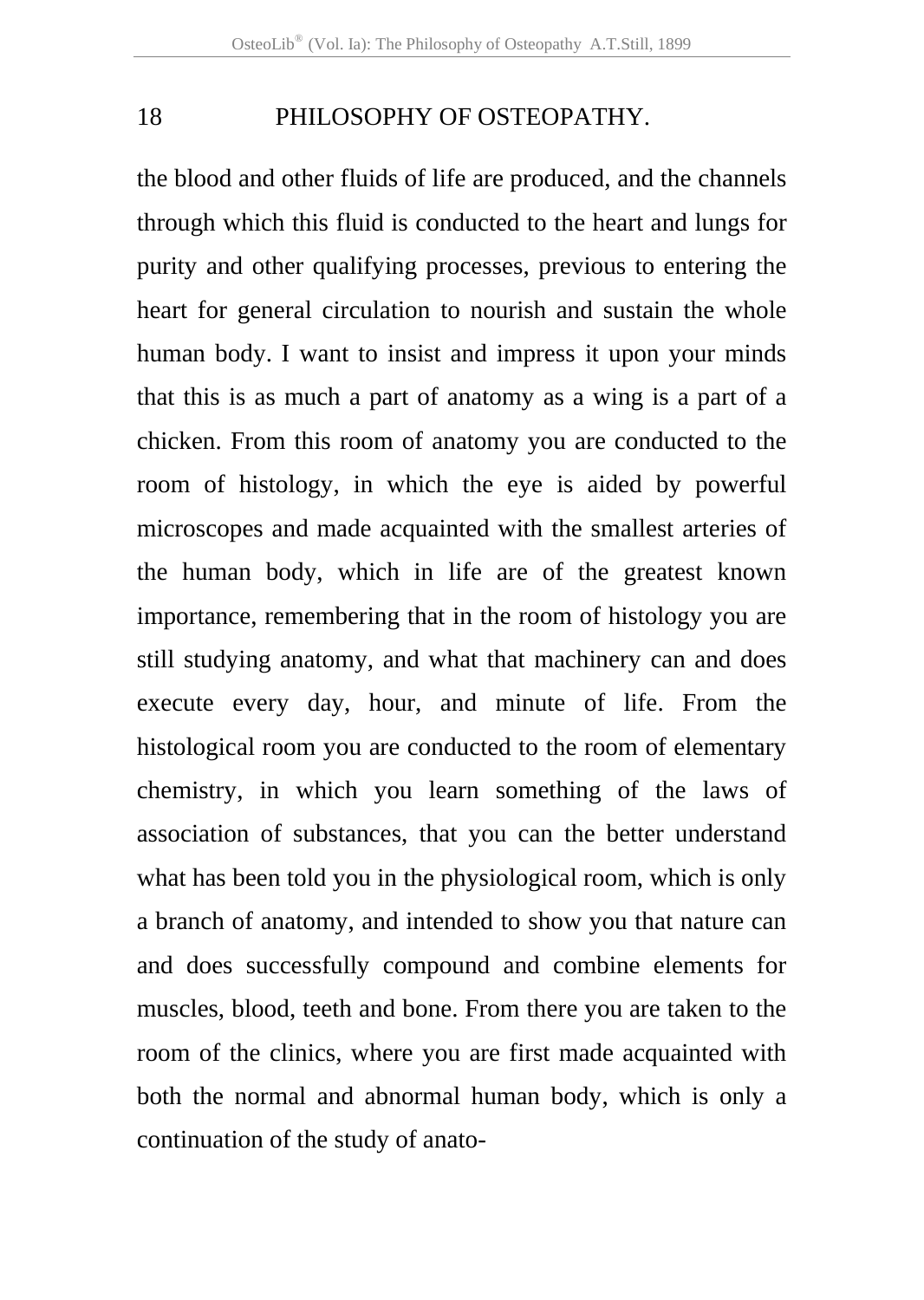my. From there you are taken to the engineers room (or operators room) in which you are taught how to observe and detect abnormalities and the effect or effects they may and do produce, and how they effect health and cause that condition known as disease.

#### PRINCIPLES.

Principles to an Osteopath means a perfect plan and specification to build in form a house, an engine, a man, a world, or anything for an object or purpose. To comprehend this engine of life or man which is so constructed with all conveniences for which it was made, it is necessary to constantly keep the plan and specification before the mind, and in the mind, to such a degree that there is no lack of knowledge of the bearings and uses of all parts. After a complete knowledge of all parts with their forms, sizes and places of attachment which should be so thoroughly grounded in the memory that there would be no doubt of the intent of the builder for the use or purpose of the great and small parts, and why they have a part to per-form in the workings of the engine. When this part of the specification is thoroughly learned from anatomy or the engineers guide book, he will then take up the chapter on the division of forces, by which this engine moves and performs the duties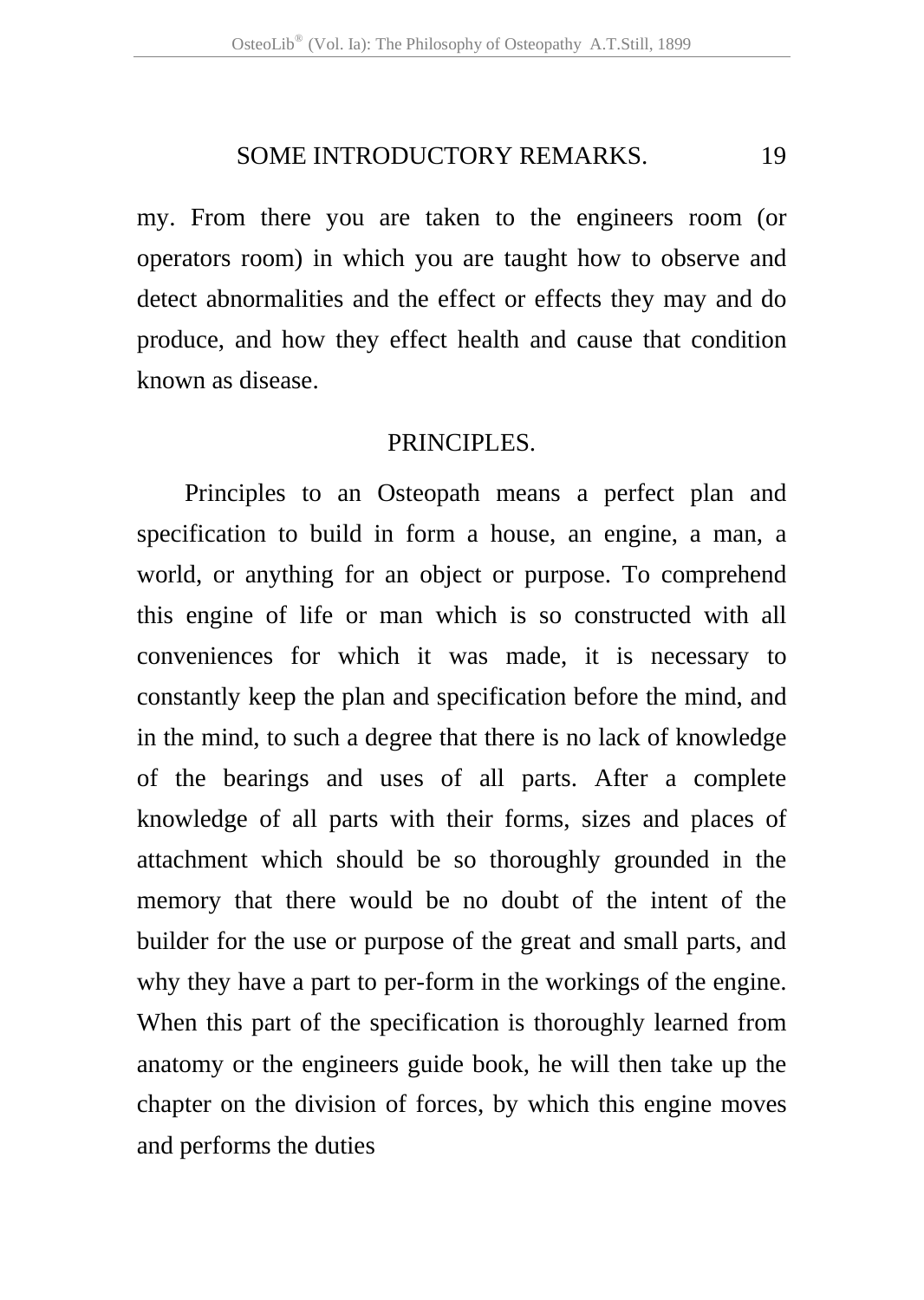## 20 PHILOSOPHY OF OSTEOPATHY.

for which it was created. In this chapter the mind will be referred to the brain to obtain a knowledge of that organ, where the force starts, how it is con-ducted to any belt, pully, journal, or division of the whole building. After learning where the force is obtained, and how conveyed from place to place throughout the whole body, he becomes interested and wisely instructed. He sees the various parts of this great system of life when preparing fluids commonly known as blood, passing through a set of tubes both great and small some so vastly small, as to require the aid of powerful microscopes to see their infinitely small forms, through which the blood and other fluids are conducted by the heart and force of the brain, to construct organs, muscles, membranes and all the things necessary to life and motion, to the parts separately and combined. By this minute acquaintance with the normal body which has been learned in the specification as written in standard authors of anatomy and the dissecting rooms, he is well prepared to be invited into the inspection room to receive comparisons between the normal and abnormal engines, built according to natures plan and specification, and absolutely perfect. He is called into this room for the purpose of comparing engines that have been strained from being thrown off the track, or run against other bodies with such force as to bend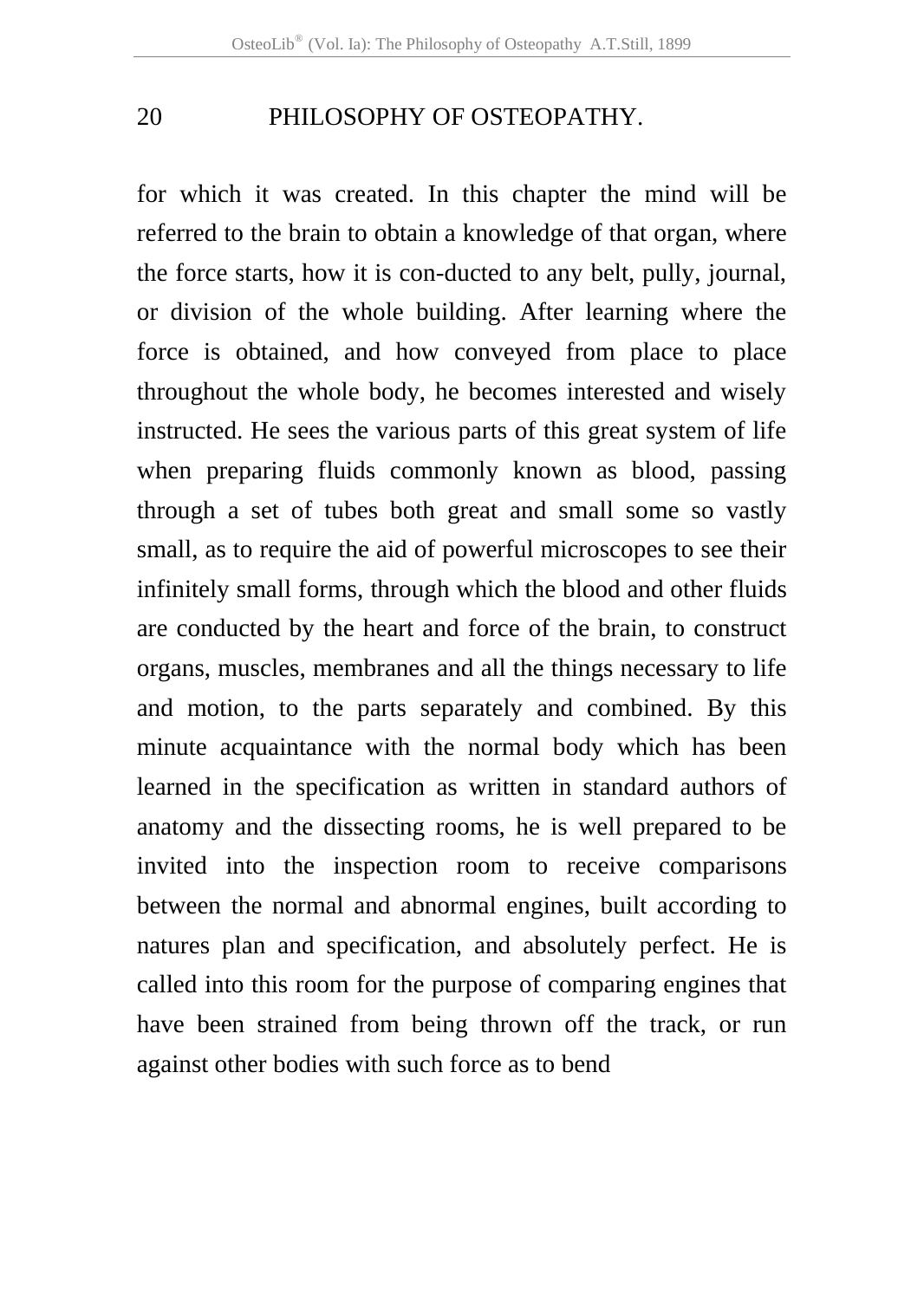journals, pipes, break or loosen bolts; or otherwise deranged, so as to render it useless until repaired. To repair signifies to readjust from the abnormal condition in which the machinist finds it, to the condition of the normal engines which stand in the shop of repairs. His inspection would commence by first lining up the wheels with straight journals; then he would naturally be conducted to the boiler, steam chest, shafts, and every part that belongs to a completed engine. To know that they are straight and in place as shown upon the plan and described by the specification, he has done all that is required of a master mechanic. Then it goes into the hands of the engineer, who waters, fires and conducts this artificial being on its journey. You as Osteopathic machinists can go no farther than to adjust the abnormal condition, in which you find the afflicted. Nature will do the rest.

#### THE PRACTICING OSTEOPATH'S GUIDE.

The Osteopath reasons if he reasons at all, that order and health are inseparable, and that when order in all parts is found, disease cannot prevail, and if order is complete and disease should be found, there is no use for order. And if order and health are universally one in union, then the doctor cannot usefully, physiologically, or philosophically be guided by any scale of reason, otherwise. Does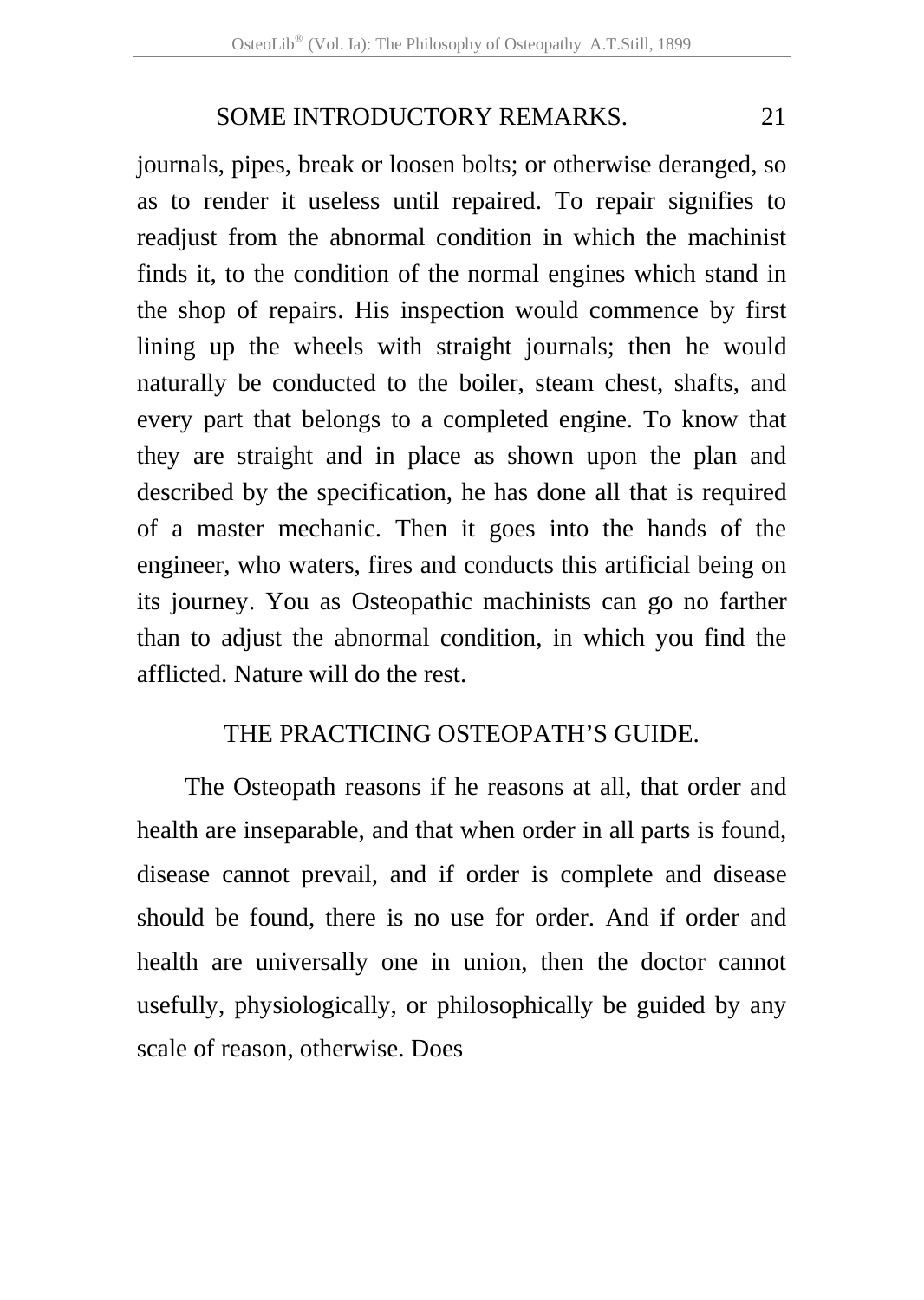## 22 PHILOSOPHY OF OSTEOPATHY.

a chemist get results desired by accident? Are your accidents more likely to get good results than his? Does order and success demand thought and cool headed reason? If we wish to be governed by reason, we must take a position that is founded on truth and capable of presenting facts, to prove the validity of all truths we present. A truth is only a hopeful supposition if it is not supported by results. Thus all nature is kind enough to willingly exhibit specimens of its work as vindicating witnesses of its ability to prove its assertions by its work. Without that tangible proof, nature would belong to the gods of chance. The laws of mother, conception, growth and birth, from atoms to worlds would be a failure, a universe without a head to direct. But as the beautiful works of nature stand to-day, and in all time past, fully able by the evidence it holds before the eye and mind of reason, that all beings great and small came by the law of cause and effect, are we not bound to work by the laws of cause, if we wish an effect? If the heavens do move by cause when was its beings divorced from that great common law? Are we not bound to trust and work by the old and reliable selfevident laws, until something later has proven its superior ability to ward off disease and cure the sick.

#### THE FASCIA.

I know of no part of the body that equals the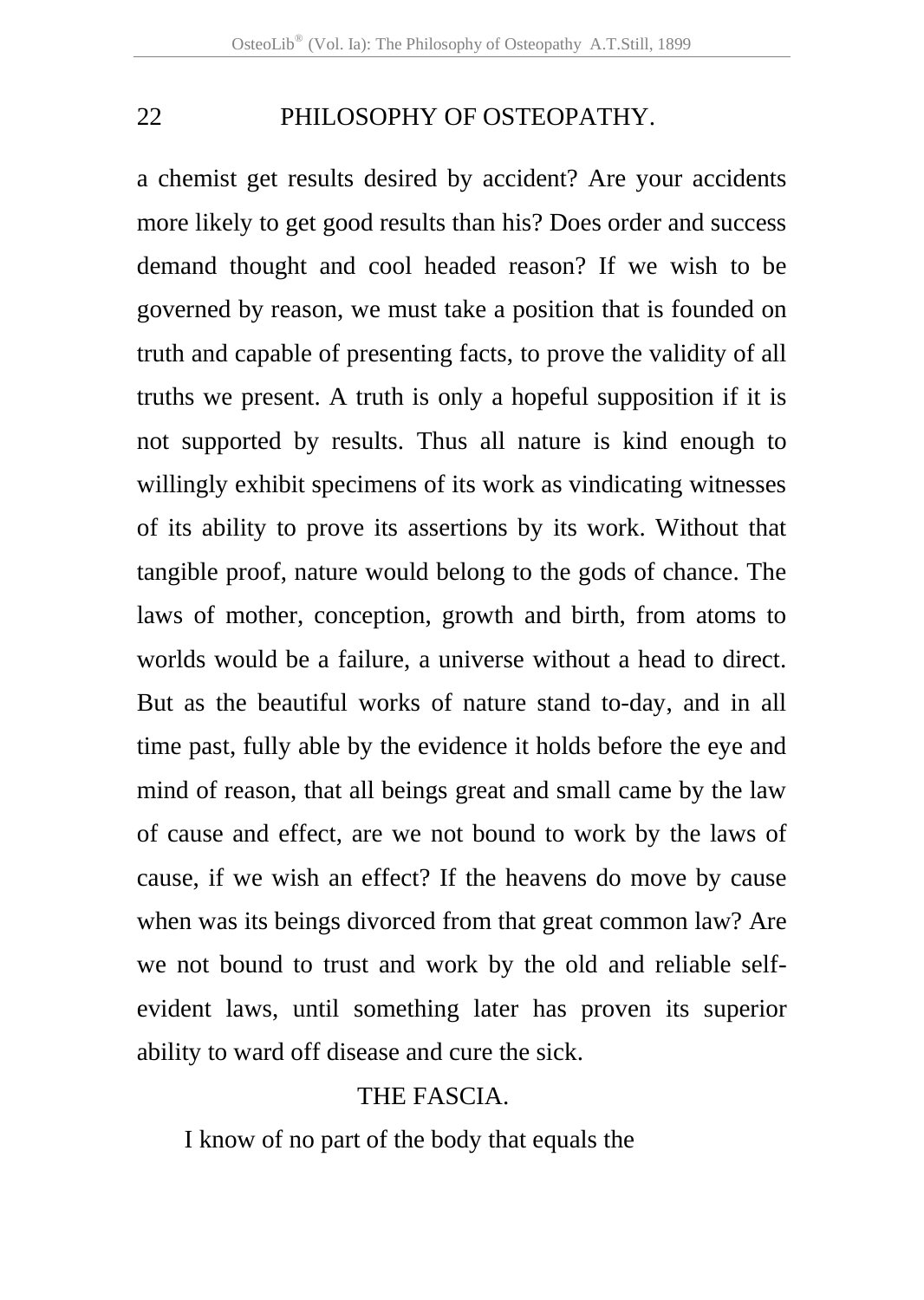fascia as a hunting ground. I believe that more rich golden thought will appear to the minds eye as the study of the fascia is pursued than any division of the body. Still one part is just as great and useful as any other in its place. No part can be dispensed with. But the fascia is the ground in which all causes of death do the destruction of life. Every view we take, a wonder appears. Here we find a place for the white corpuscles building anew and giving strength to throw impurities from the body by tubes that run from the skin to tanks of useful fluids, that would heap up and are no longer of use in the body. No doubt nerves exist in the fascia that change the fluid to gas, and force it through the spongy and poruos system as a delivery by the vital chain of wonders, that go on all the time to keep nerves wholly pure.

#### NOT A PLEASANT TASK.

I dislike to write, and only do so, when I think my productions will go into the hands of kind-hearted geniuses who read, not to find a book of quotations, but to go with the soul of the subject that is being explored for its merits,—weigh all truths and help bring its uses front for the good of man.

Osteopathy has not asked a place in written literature prior to this date, and does not hope to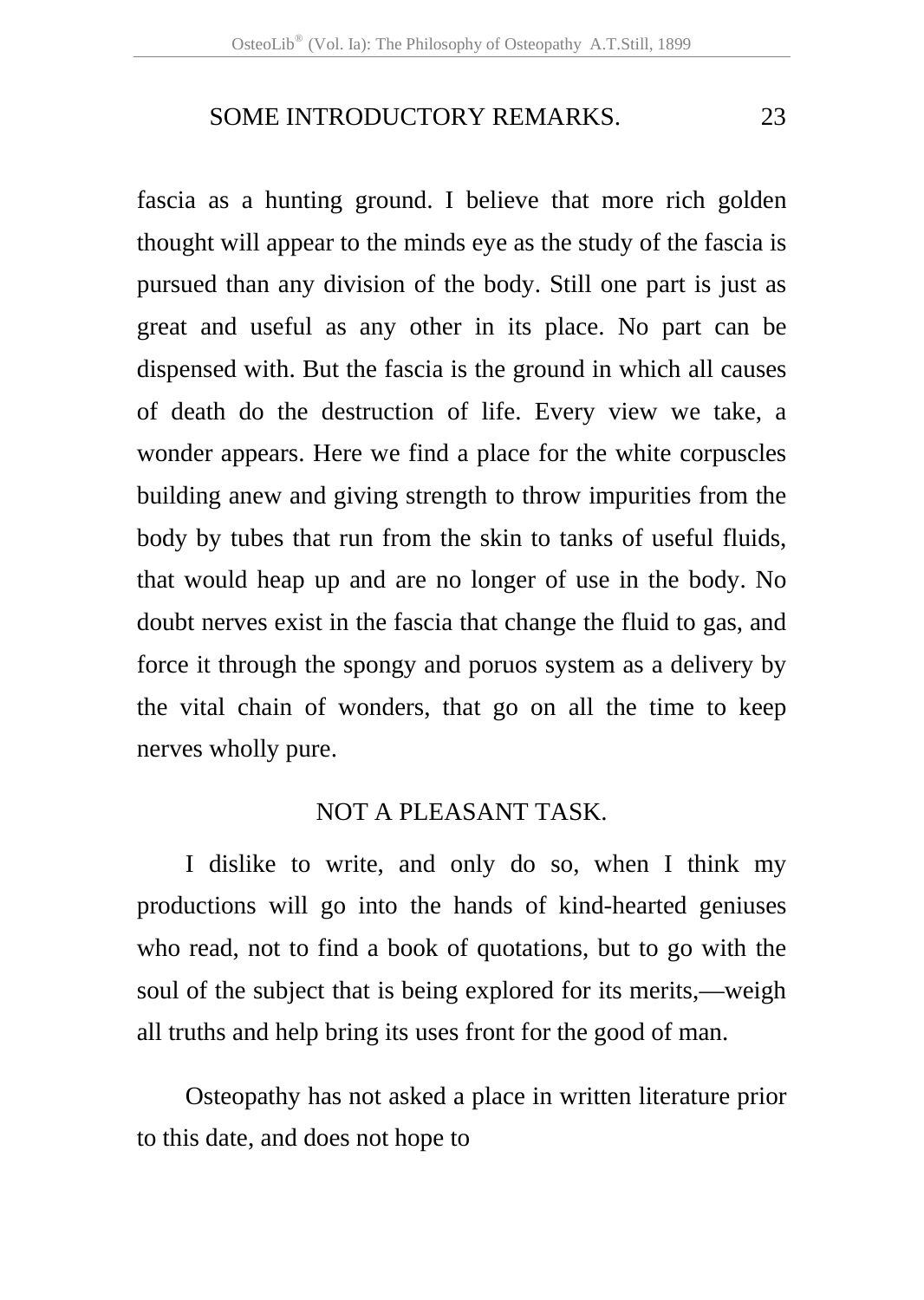#### 24 PHILOSOPHY OF OSTEOPATHY.

appear on written pages even to suit the author of this imperfectly written book.

## WITHOUT ACCEPTED THEORIES.

 Columbus had to launch and navigate much and long, and meet many storms, because he had not the written experience of other travelers to guide him. He had only a few bits of drift-wood not, common to his home growth, to cause him to move as he did. But there was a fact, a bit of wood that did not grow on his home soil.

He reasoned that it must be from some land amid the sea whose shores had not before been known to his race. With these facts and his powerful mind of reason, he met all opposition, and moved alone; just as all men do who have no use for theories as their compass to guide them through the storms. This opposition a mental explorer must meet.

I felt that I must anchor my boat to living truths and follow them wheresoever they might drift. Thus I launched my boat many years ago on the open seas, fearlessly, and have never found a wave of scorn nor abuse that truth could not eat, and do well on.

## TRUTHS OF NATURE.

We often speak of truth. We say great truths, and use many other qualifying expressions. But no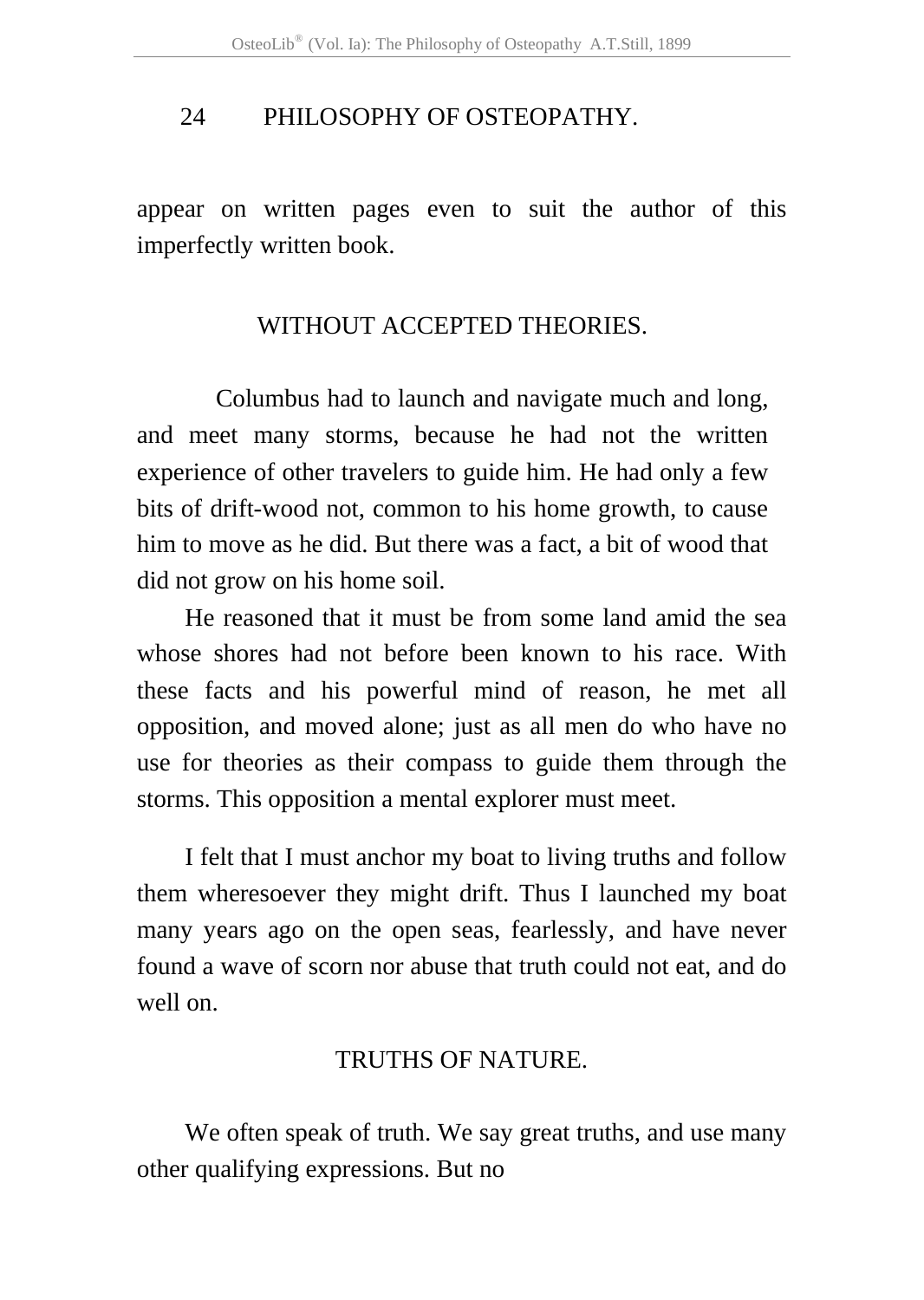one truth is greater than any other truth. Each has a sphere of usefulness. peculiar to itself. Thus we should treat with respect and reverence all truths, great and small. A truth is the complete work of nature, which can only be demonstrated by the vital principle belonging to that class of truths. Each truth or division as we see it, can only be made known to us by the self evident fact, which this truth is able to demonstrate by its action.

If we take man as our object to base the beginning of our reason, we find the association of many elements, which differ in kind to suit the purpose for which they were designed. To us they act, to us they are wisely formed and located for the purpose for which they were designed. Through our five senses we deal with the material body. It has action. That we observe by vision which connects the mind to reason. High above the five senses on the subject of cause or causes of this, is motion. By the testimony of the witness the mind is connected in a manner by which it can reason on solidity and size. By smell, taste and sound, we make other connections between the chambers of reason and the object we desire to reason upon ; and thus our foundation on which all five witnesses are arrayed to the superior principle which is mind.

After seeing a human being complete in form, self moving, with power to stop or go on at will, to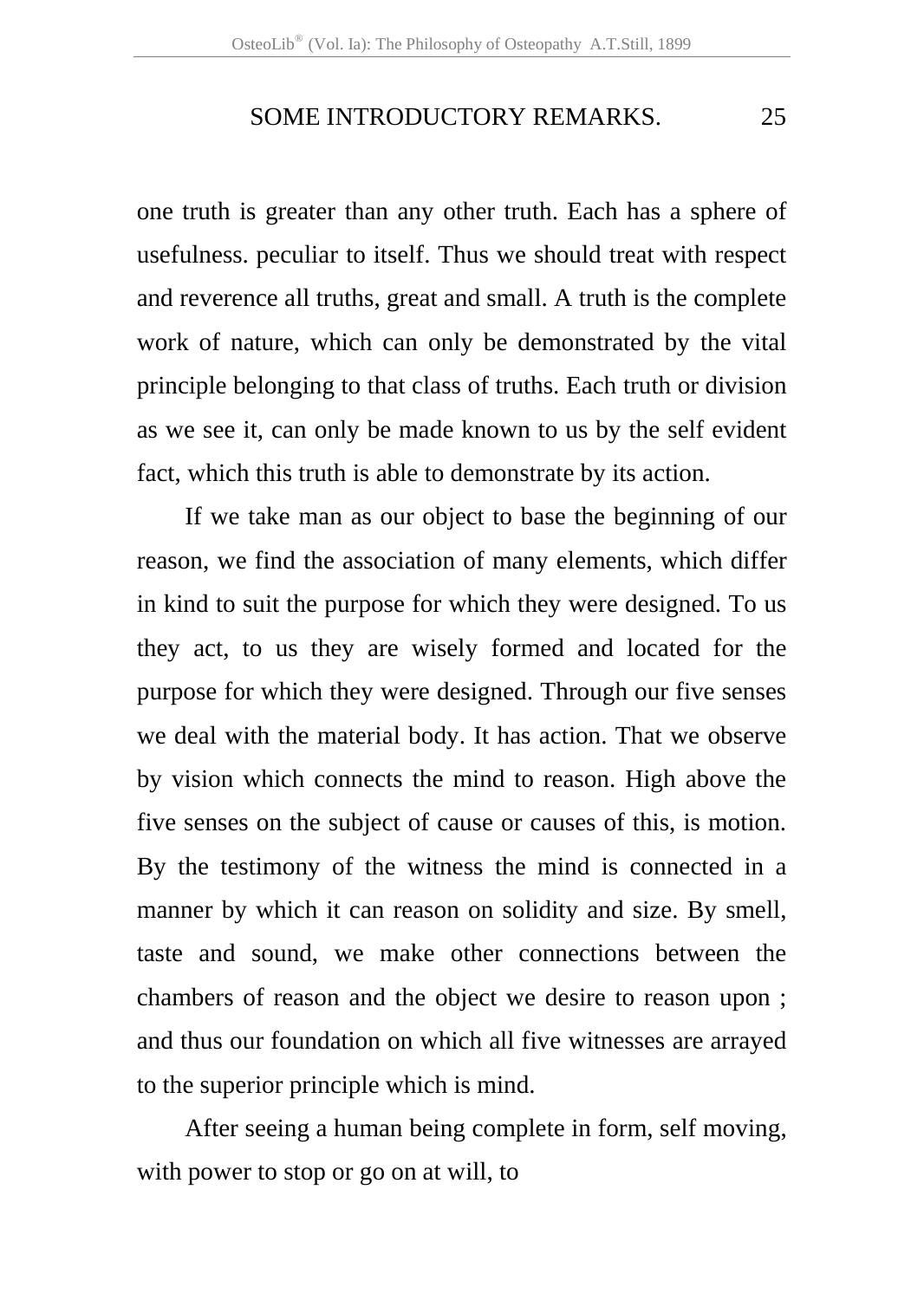26 PHILOSOPHY OF OSTEOPATHY.

us he seems to obey some commander. He seems to go so far and stop; he lies down and gets up; he turns round and faces the objects that are traveling in the same direction he does. Possibly he faces the object by his own action. Then by about facing, he sees one coming with greater velocity, sees he can not escape by his own speed, so he steps aside and lets that body pass on, as though he moved in obedience to some order. The bystander would ask the question, "How did he know such a dangerous body was approaching?" He finds on the most crucial examination, that the sense of hearing is wholly without reason. The same is true with all the five senses pertaining to man, beast, or bird. This being the condition of the five physical senses, we are forced by reason to conclude there is a superior being who conducts the material man, sustains, supports and guards against danger; and after all our explorations, we have to decide that man is triune when complete.

#### BODY, MOTION AND MIND.

First the material body, second the spiritual being, third a being of mind which is far superior to all vital motions and material forms, whose duty is to wisely manage this great engine of life. This great principle known as mind, must depend for all evidences on the five senses, and on this tes-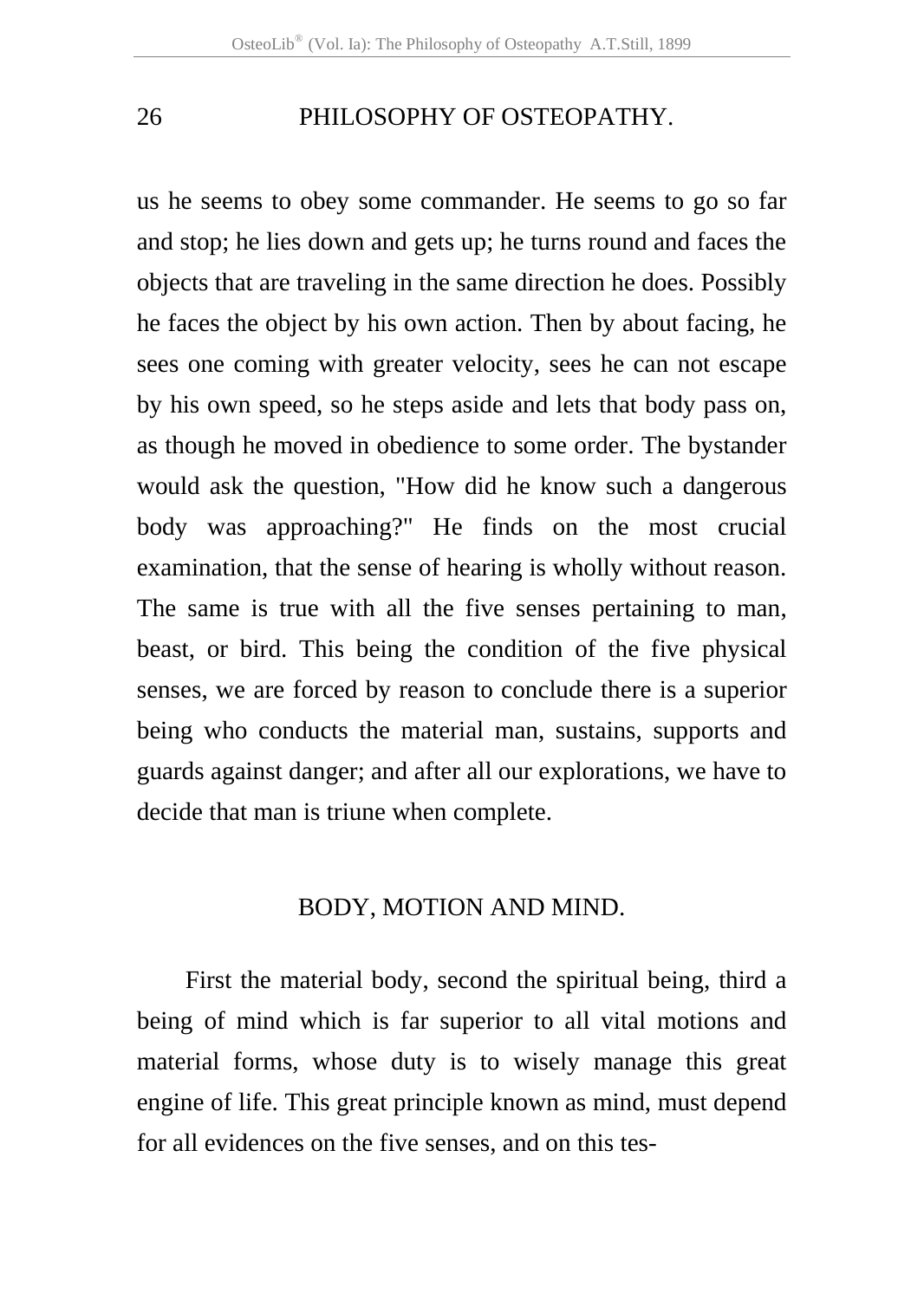timony, all mental conclusions are bad, and all orders from this mental court are issued to move to any point or stop at any place. Thus to obtain good results, we must blend ourselves with, and travel in harmony with natures truths. When this great machine man, ceases to move in all its parts, which we call death, the explorers knife discovers no mind, no motion. He simply finds formulated matter with no motor to move it, with no mind to direct it. He can trace the channels through which the fluids have circulated, he can find the relation of parts to other parts; in fact by the knife, he can expose to view the whole machinery that once was wisely active. Suppose the explorer is able to add the one principle motion, at once we would see an action, but it would be a confused action. Still he is not the man desired to be produced. There is one addition that is indispensable to control this active body, or machine, and that is mind. With that added the whole machinery then works as man. The three when united in full action are able to exhibit the thing desired complete.

## OSTEOPATHY TO CURE DISEASE.

 The Osteopath seeks first physiological perfection of form, by normally adjusting the osseous frame work, so that all arteries may deliver blood to nourish and construct all parts. Also that the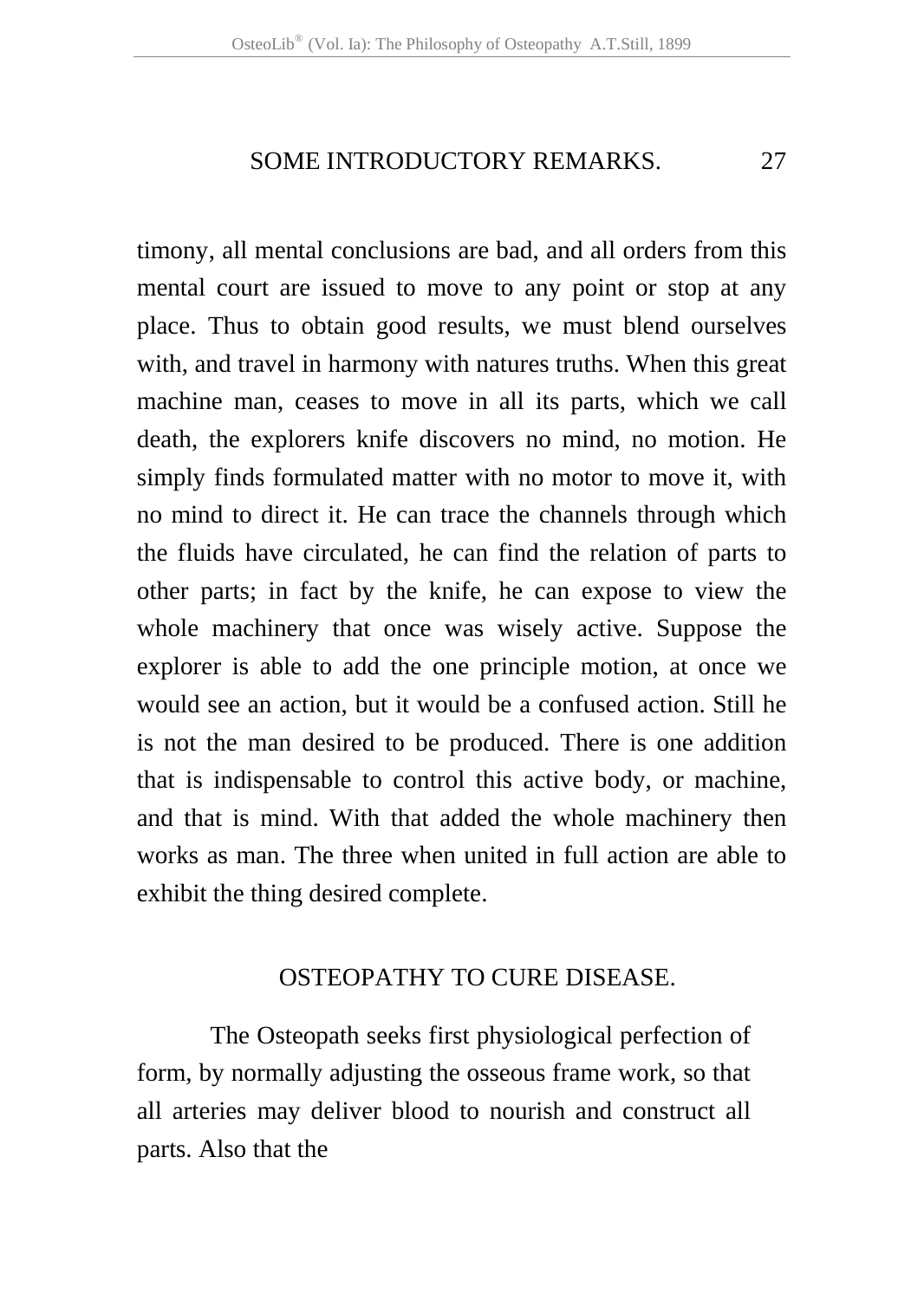veins may carry away all impurities dependent upon them for renovation. Also that the nerves of all classes may be free and unobstructed while applying the powers of life and motion to all divisions, and the whole system of nature's laboratory..

A full and complete supply of arterial blood must be generated and delivered to all parts, organs and glands, by the channels called the arteries. And when it has done its work, then without delay the veins must return all to heart and lungs for renewal. We must know some delay of fluids has been established on which nature begins the work of renewal by increased action of electricity, even to the solvent action of fever heat, by which watery substances evaporate and relieve the lymphatic system of stagnant, watery secretions. Thus fever is a natural and powerful remedy.

#### THE OSTEOPATH SHOULD FIND HEALTH.

To find health should be the object of the doctor. Anyone can find disease. He should make the grand round among the sentinels and ascertain if they are asleep, dead or have deserted their posts, and have allowed the enemy to get into camps. He should visit all posts. Before he goes out to make the rounds, he should know where all posts are, and the value of the supply he has charge of, whether it be shot, shell, grub, clothing, arms or anything of value to the Company or Division.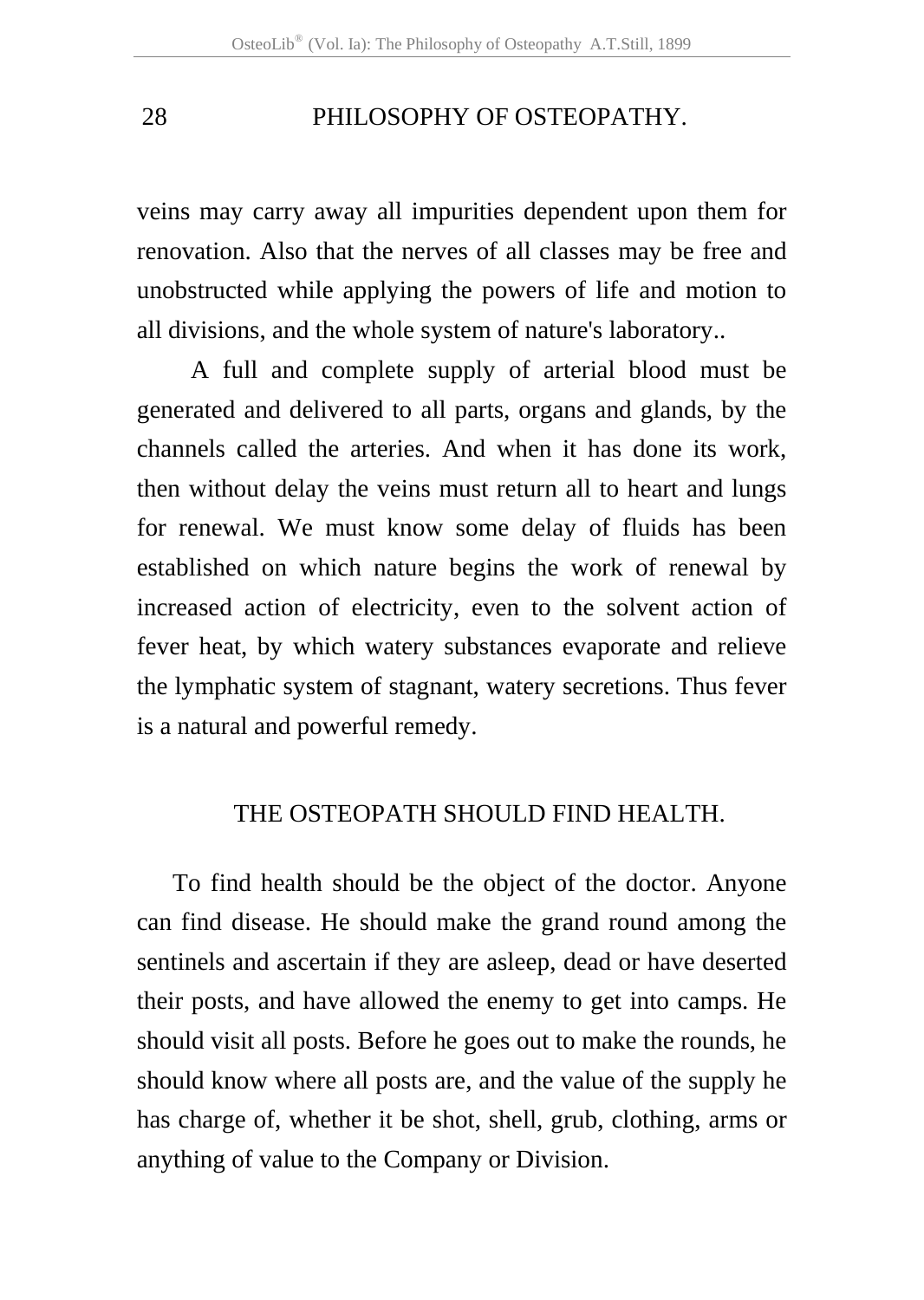## CHAPTER II.

## OSTEOPATHIC EXPLORATIONS.

Divisions of the Body—Searching for the Cause—Duty of the Osteopathic Explorer—Classification and Division —The Abnormal—Nerve Powers—Witnesses to Examine— Abnormal Growths — Cerebro Spinal Fluid—Body in Perfect Health—Chemistry—Nature's Chemistry.

## DIVISIONS OF THE BODY.

After many long years, treating and trying to teach the student of Osteopathy how to hunt for and find the local causes of diseases, not contagious, or infectious, I have succeeded in planning and suggesting a method, which I am sure the doctor can easily follow, and find any diversion from the normal, that would interfere with the nerves, veins, and arteries, of any organ or limb of the body. I have formulated a simple mental diagram that divides the body into three parts, chest, upper and lower limbs. The first division takes in head, neck, chest, abdomen and pelvis. The second division takes in head, neck, lower and upper arm and hand. The third division takes in foot, leg, thigh, pelvis and lumbar vertebra. I make this division for the purpose of holding the explorer to the limits of all supplies. In the ellipse of the chest is found all vital supplies; then from that center of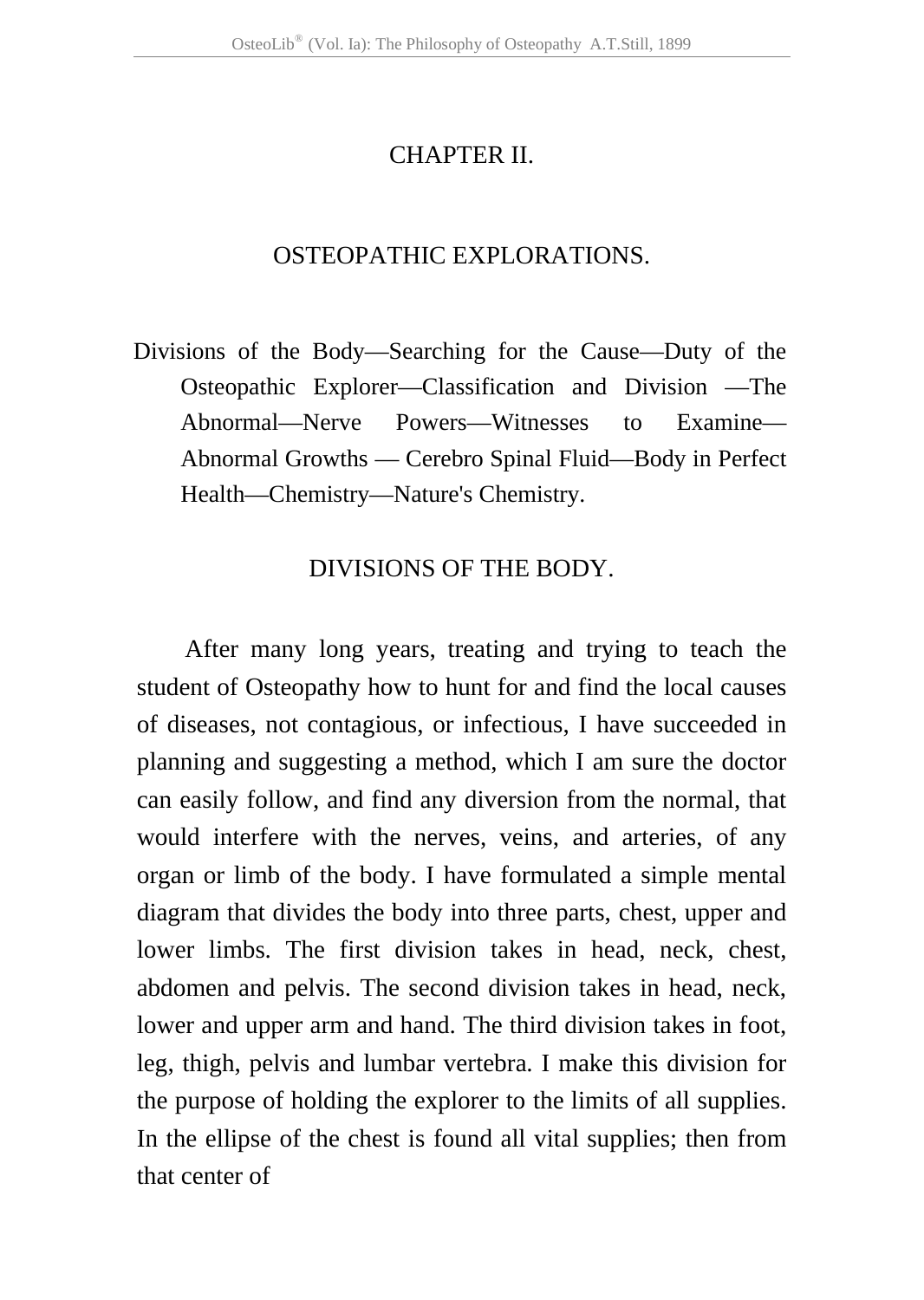life we have two-branches only, one of the arm, and one of the lower limb. In each division we have five points of exploration.<sup>∗</sup>

## SEARCHING FOR THE CAUSE.

To illustrate, we will take the lower limb, whether there is lameness, soreness, gouty, rheumatic, neuralgic, swollen, shrunken, feverish, cold, smooth and glassy, sores, ulcers, erysipelas, milk-leg, varicose veins, or any defect that the patient may complain of, who is the only reliable book or being of symptomatology. For convenience we will divide that lower limb into five parts, the foot, leg, thigh, pelvis and lumbar region. The patient (symptomatologist) tells us he has a pain in front, center and under part of foot. Now the doctor or bird dog, can find quails of reason in but one field that would lead him to the cause. As this field is divided into five parts and the hunter has carefully searched four divisions, he will find the cause or causes in the fifth and none other. ' If a dislocated bone is not found in the foot after ascertaining that there has been no crushing by falling bodies, horses

.

<sup>∗</sup> Explore: (1) To seek for or after: to strive to attain by search; to look wisely and carefully for; to search through or into; to penetrate or range over for discovery; to examine thoroughly; as, to explore new countries or seas; to explore the depths of science; "hidden frauds (to) explore."—WEBSTER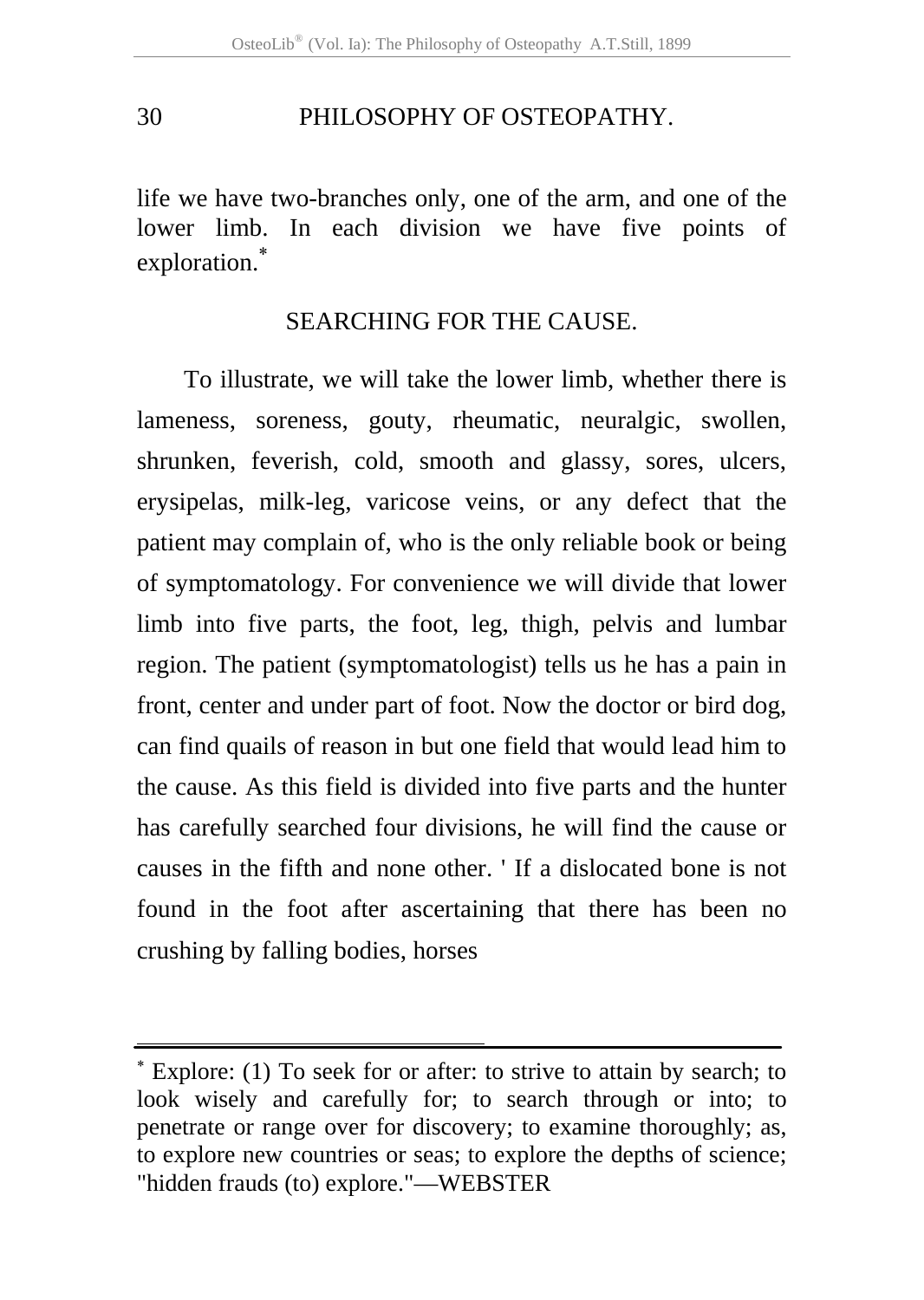#### OSTEOPATHIC EXPLORATIONS. 31

feet, stepping on glass, nails and other things that would penetrate the foot, and irritate by being broken off, closed and remaining in the flesh; we will explore the leg for the quail, ascertain if the articulation is normal at ankle and knee. If we find the bone is not broken, the leg has no splinters of wood, nor injured flesh by bites from dogs or other animals, nor any other substance that would injure the leg, we are prepared to pass on and explore an-other place for pain in the foot. We go on to division No. 3 or the thigh division, and ascertain if the thigh is normal in all conditions, properly in socket, with all muscles, ligaments and nerves unoppressed. There are but two more divisions left for exploration, and they are the most important and interesting of the five, the pelvis and lumbar, through which all the nerves of the limb pass. We must stop at pelvis and observe carefully that there is no twist of ligaments before going to lumbar, which is the last of the five divisions. If we have found nothing in the previous four, and have explored them as carefully as we should, we have but one brush heap left, and that one contains the quail that we have been hunting for. As the lumbar contains and conveys all nerve forces to the pelvis from the brain and all divisions of the lower limbs, we will now examine the articulations of that part of the spine, and in that we are very certain to find the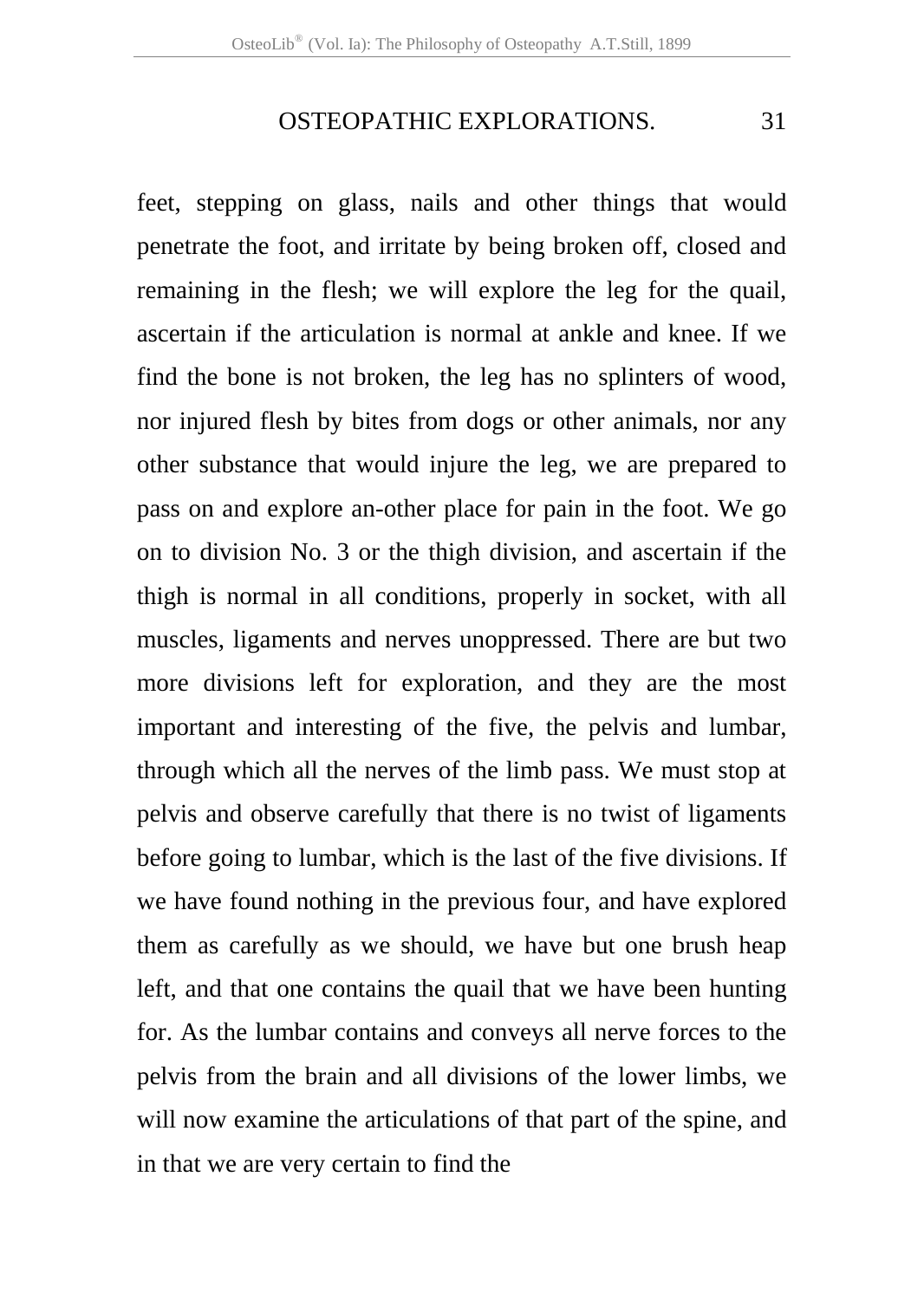cause if we have made no mistake in our examination in the preceding divisions of the limb. As we enter the exploration of this part of the spine we must remember that we are about to deal with the many divisions of the nerves of the *cauda equina.*  The great question before us, comes after this form. What would wound or bruise any division of nerves that would lead by the way of the great or lesser sciatic, to a bone in the front and under side of the foot? Jars, strains, twists, and dislocations, must be carefully searched for. A partial dislocation of one side of the spine would produce a twist which would throw one muscle on to another and another, straining ligaments, producing conjestion and inflammation, or some irritation that would lead to a suspension of the fluids necessary to the harmonious vitality of the foot, which is the great and only cause by which the suffering is produced in a foreign land, which we call a famine in the foot.

#### DUTY OF THE OSTEOPATHIC EXPLORER.

 This method of exploration is not directed by the sound of the fog-horns of unreliable and unsatisfactory symptomatology. Osteopathy has a method of its own, which is correct or it has no method at all, and is guided by the surveyors compass that will find all corners as established by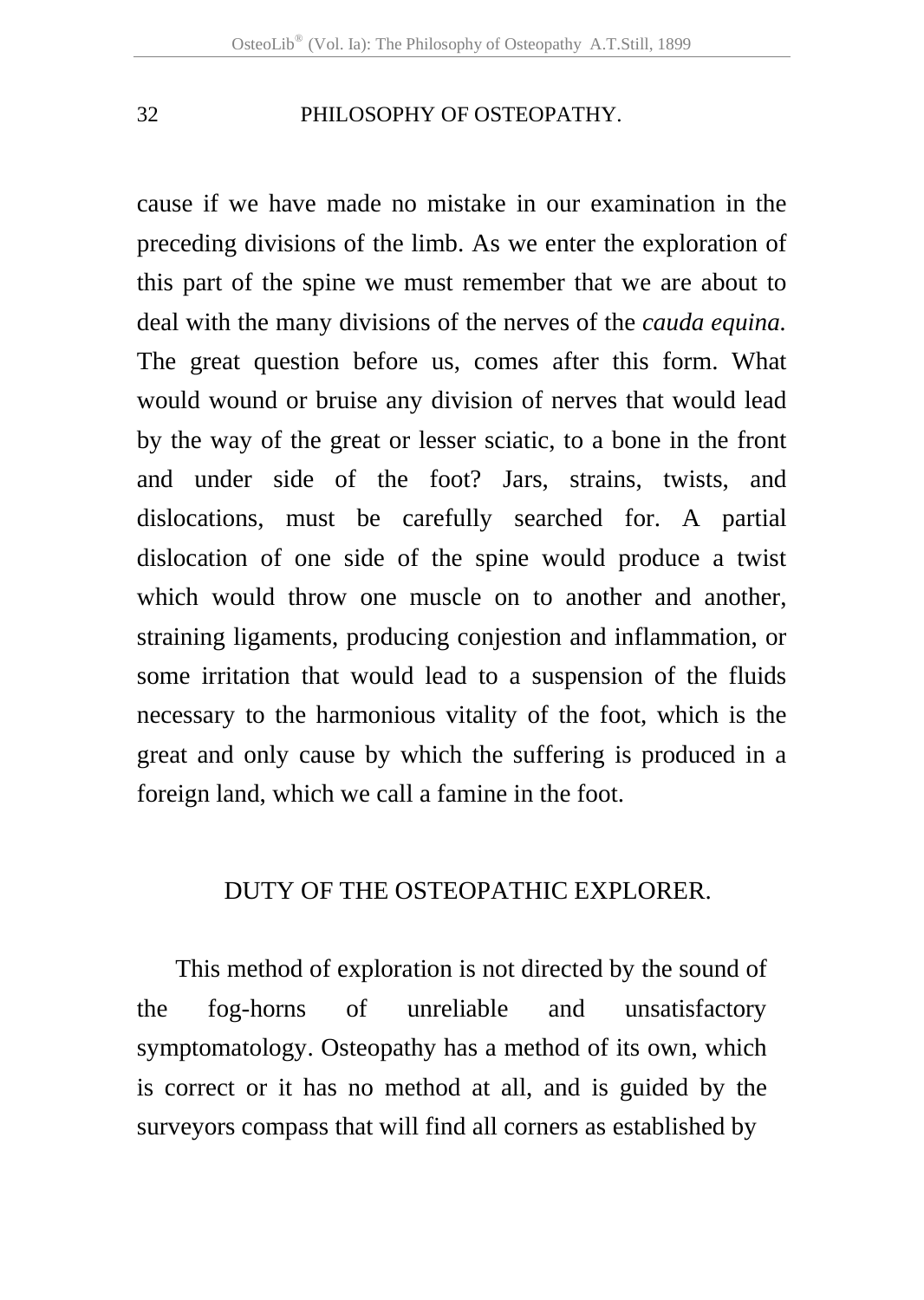#### OSTEOPATHIC EXPLORATIONS. 33

the orders of the government and surveyors general. Thus an Osteopath must find the true corners as set by the Divine Surveyor. The general surveyor hands our plats and specifications to the division general, with instructions to establish all lines and divisions, state, county, township and sections, and mark each one by stones or otherwise, so they cannot be lost; but are findable by any competent surveyor who follows the field notes displayed in anatomy. Thus you would see a successful Osteopath is guided by the field notes of nature to all corners, his business is to know that every corner stone is in its place, standing erect as nature designed and established it. If he tolerates any variation of this stone or stones from the place or places that God the grand surveyor of the universe has placed them, he will observe there is an infringement and cause for inharmony and discord of the possessors of the four quarter sections of land, for which this cornerstone was placed; and his sworn duty is to bring this stone from any variation from the field notes and establish it where it was first placed. Thus his ability to find the true corners and adjust all stones will mark him as a successful Osteopath.

#### CLASSIFICATION AND DIVISION.

I will classify or divide mans body for conven-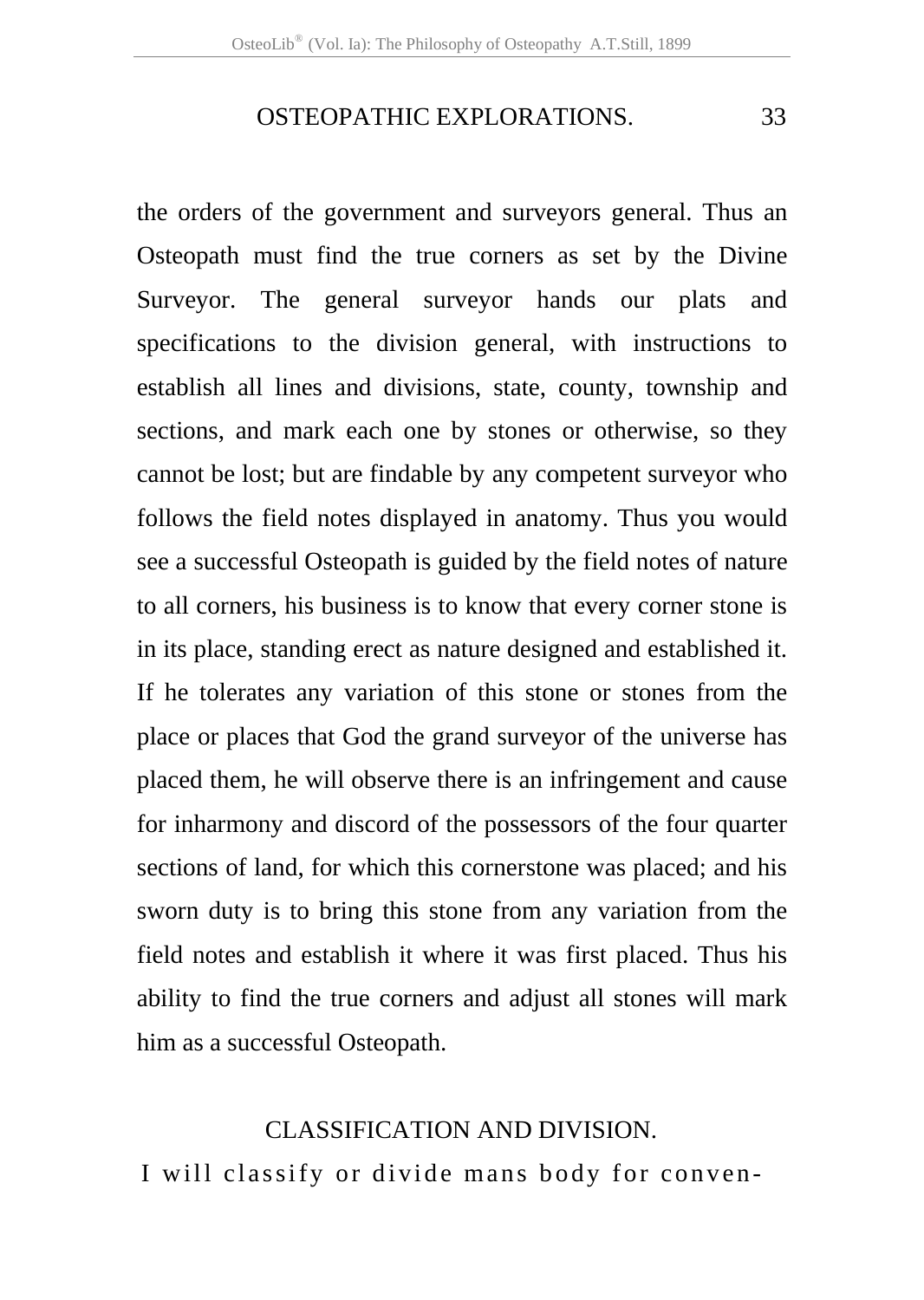ience of exploration for diseases into head and neck first; then head, neck and chest, third, head, neck, chest and abdomen ; then unite head, neck, chest, abdomen and sacrum. I will take up a few diseases under each division as they are located. By this method I think I can better show what nerves should be more or less active.

#### THE ABNORMAL.

A lesion may and does appear on a part or all of the person which may appear as a growth or withering away of a limb in all its muscles, nerves and blood supply. As in case of tumors on scalp, loss of hair, eruptions of face, growth of tonsils, ulcers of one or both ears, growths on outside and inside of eyes, a cause must precede an effect in all cases. A pain in head is an effect; cause is older than the effect and is absolute in all variations from normal conditions. A tumor on the head and under the skin is an effect only. It took matter to give it size, it took power to deliver that substance, the fact that a tumor was formed, shows that the power to build was present and did the work of construction. Another power should have been there to complete the work at that location; that power is the offbearing of the dead matter after the work of construction was complete.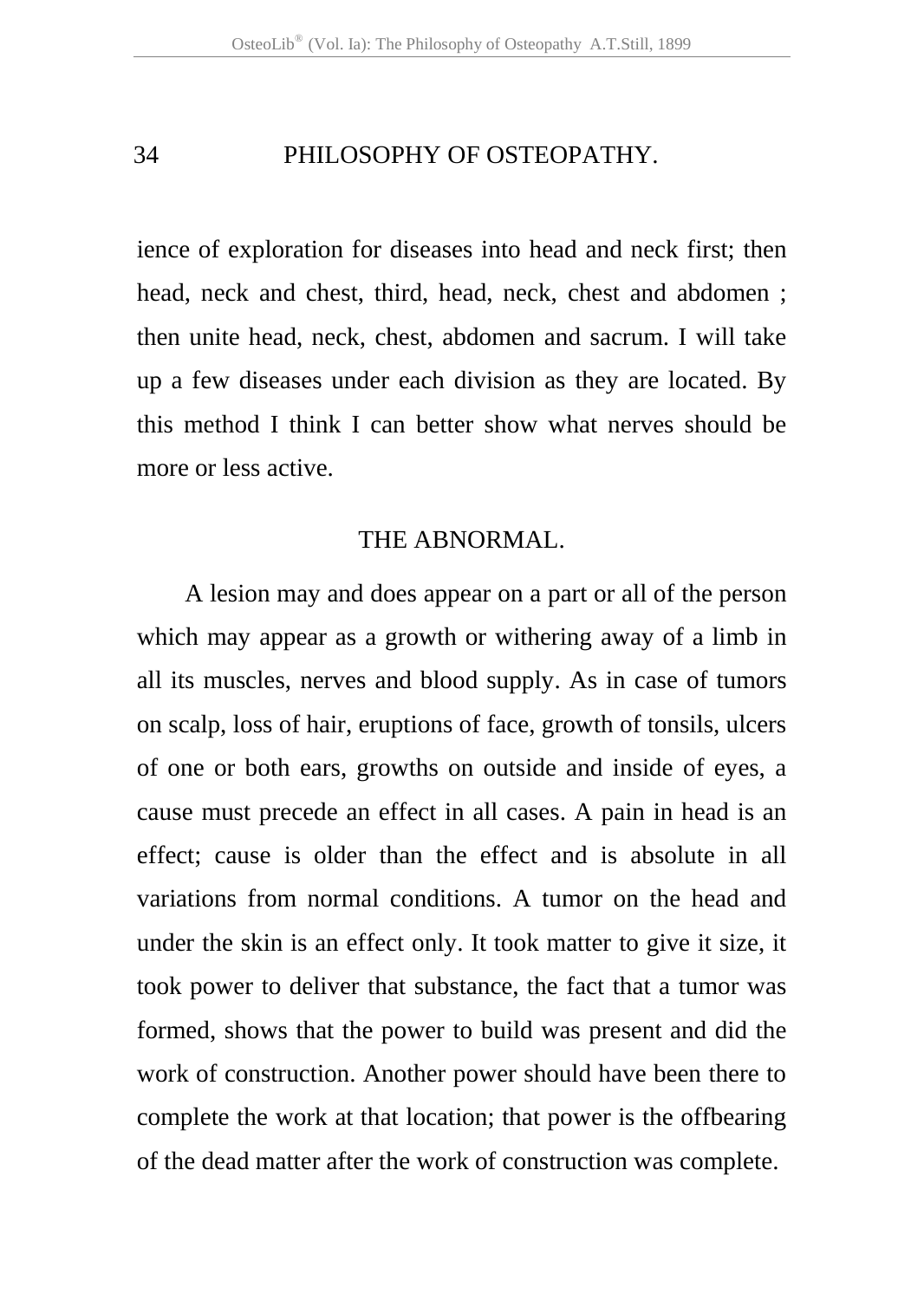# OSTEOPATHIC EXPLORATIONS. 35 NERVE POWERS.

If we think as men of reason should, we will count five nerve powers. They must all be present to build a part, and must answer promptly at roll call and work all the time. The names of these master workmen are sensation, motion, nutrition, voluntary and involuntary. All must answer at every roll call during life; none can be granted a leave of absence for a moment. Suppose sensation should leave a limb for a time, have we not a giving away of all cells and glands? An undue filling up follows quickly because sensation limits and tells when the supply is too great for the use of the builders purpose. Suppose the nerve power known as motion should fail for a time, starvation would soon begin its deadly work for want of food. Sup-pose again the nerves of nutrition should fail to apply the nourishing showers we would surely die in sight of food. With the voluntary nerves we move or stay at the will of he or she who wishes to give direction to the motor powers, at any time a change by action is required. At this time I will stop defining the several and varied uses of the five kinds of nerves, and begin to account for growths and other variations, from the healthy to the unhealthy conditions of man. The above named are the five known powers of animal life, and to direct them wisely is the work of , the doctor of Osteopathy.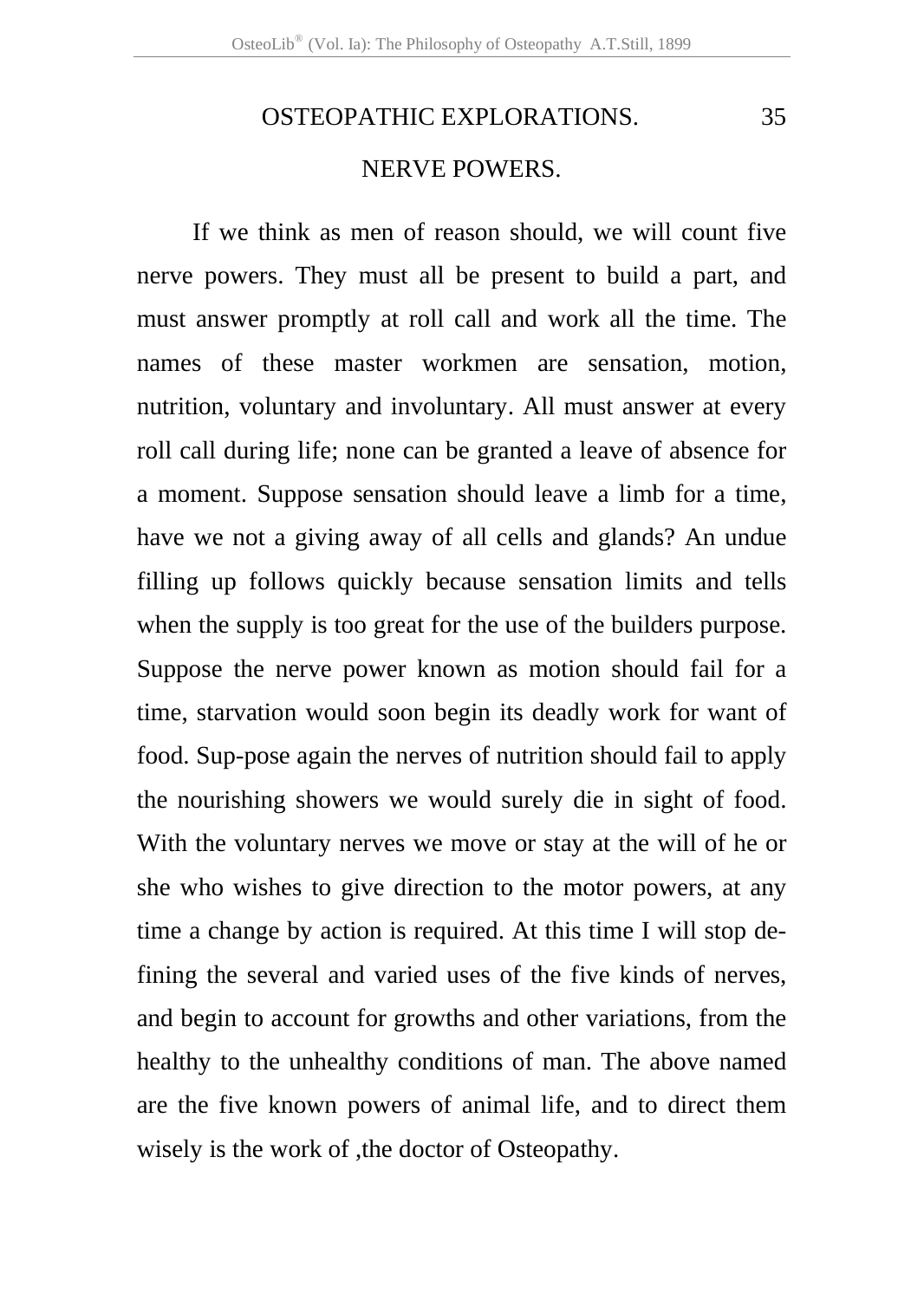## WITNESSES TO EXAMINE.

 He has five witnesses to examine in all cases he has under his care. He must give close attention to the source and supply of healthy blood. If blood is too scant he must look to the motor systems of blood making, that would surely invite his most careful attention and study of the abdomen. He cannot expect blood to quietly pass through the diaphragm if impeded by muscular constriction around aorta, vena cava or thoracic duct. The diaphragm can and is often pulled down on both vena cava and thoracic duct, obstructing blood and chyle from returning to heart so much as to limit the chyle below the requirement of healthy blood, or even suppress the nerve action of lymphatics to such degree as to cause dropsy of the abdomen, or a stoppage of venous blood by pressure on vena cava so long that venous blood would be in stages of ferment when it enters the heart for renovation, and when purified and returned the supply is too small to sustain life to a normal standard.

#### ABNORMAL GROWTHS.

Thus the importance of a careful attention to the normal certainty of all the ribs to which the diaphragm is attached is essential. The eleventh and twelfth ribs may, and do often get pushed so far from their normal bearings, that they are often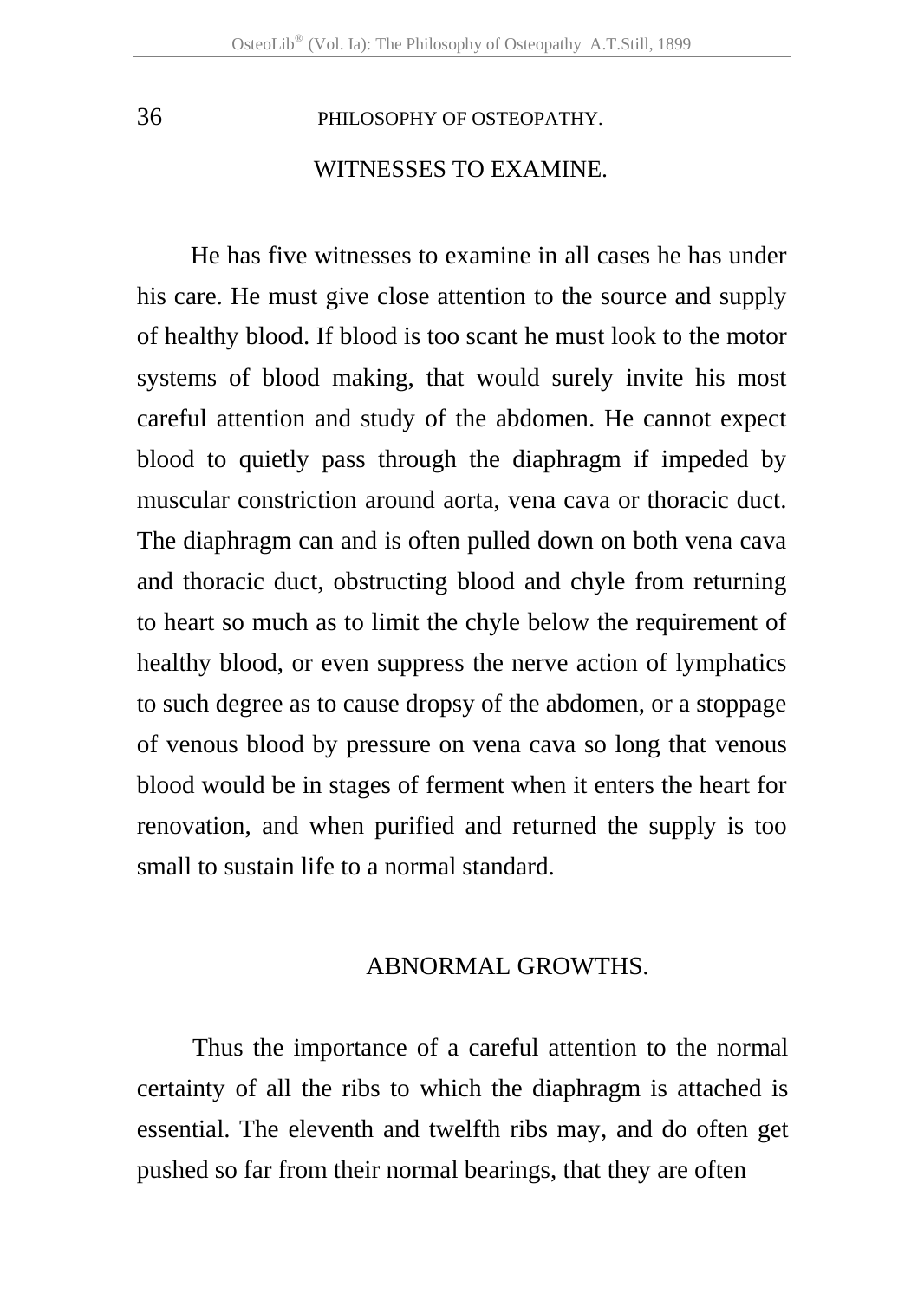#### OSTEOPATHIC EXPLORATIONS. 37

found turned in a line with the spine, with cartilaginous ends down near ilio-lumbar articulation. When in such position they draw the diaphragm down heavily on -vena cava at about the fourth lumbar. Then you have cause for intermittent pulse, as the heart finds no passage of blood through the prolapsed diaphragm which is also stopping the vena cava and producing universal stagnation of blood and other fluids in all organs and glands below the diaphragm. Thus you have a beginning for abnormal growths of womb, kidneys and all lymphatics of liver, kidneys, spleen, pancreas, and all tumors of abdomen.

#### CEREBRO SPINAL FLUID.

To satisfy the mind of a philosopher who is mentally capable of asking for and knowing truth, when presented by nature, you must come at him outside of the limits of conjecture, and address him with self-evident truths only. When he takes up the philosophy of the great subject of life, to him who does know truth, no substitute can to any degree satisfy his mental demands. To the one who would deal in conjectures or suppose so's, he will at once be placed in the proper category to which he belongs, which is, the drift-wood that floats down the dark river that is overshadowed by the nightmare of ignorance and superstition. A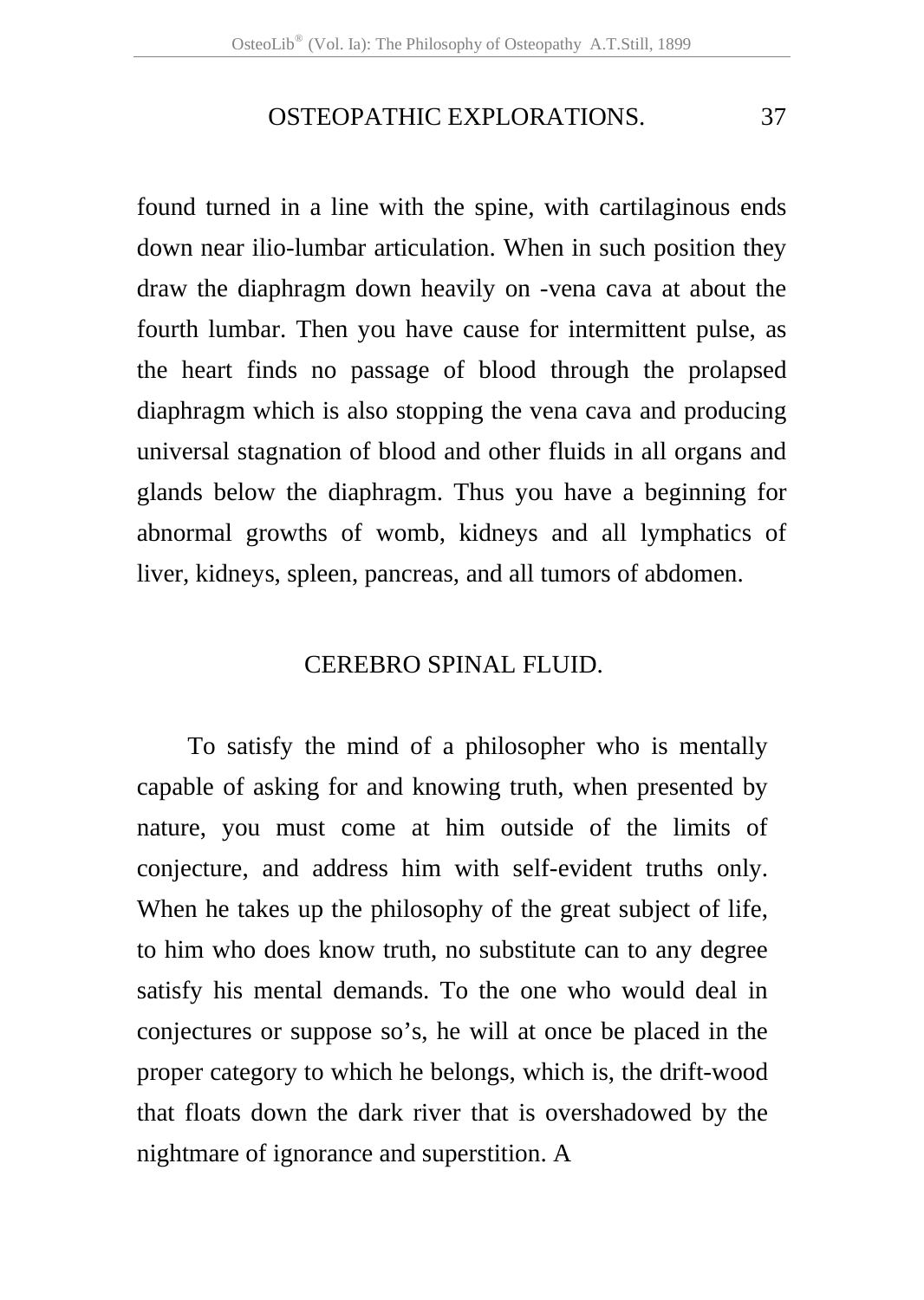seeker after truth, is a man of few words, and they are used by him only by the truths or facts discovered. He has no patience with the unmeaning records offered only to please the credulous, and by those of little or no truth that appears during a long recitation of ungrounded statements. From the above it is wisely seen that the object of these remarks is to present a few truths for the purpose of stimulating the attention of the listener. We will take man when formed. When we use the word formed, we mean the whole building being complete. The brain with all organs, nerves, vessels, and every minutia in form with all materials found or used in life.

#### BODY IN PERFECT HEALTH.

We look at it in perfect health which means perfection and harmony not in part, but of the whole body. So far we are only filled with love, wonder and admiration. Another period of observation appears to the philosopher. We find partial or universal discord from the lowest observable to the highest in action and death. Then the book of whys is opened and displays its leaves which calls out mental labor even to the degree of agony, to know the cause or causes that produce a failure of a limb in sensation, motion, nutrition, voluntary and in-voluntary functional exhibits. His mind will ex-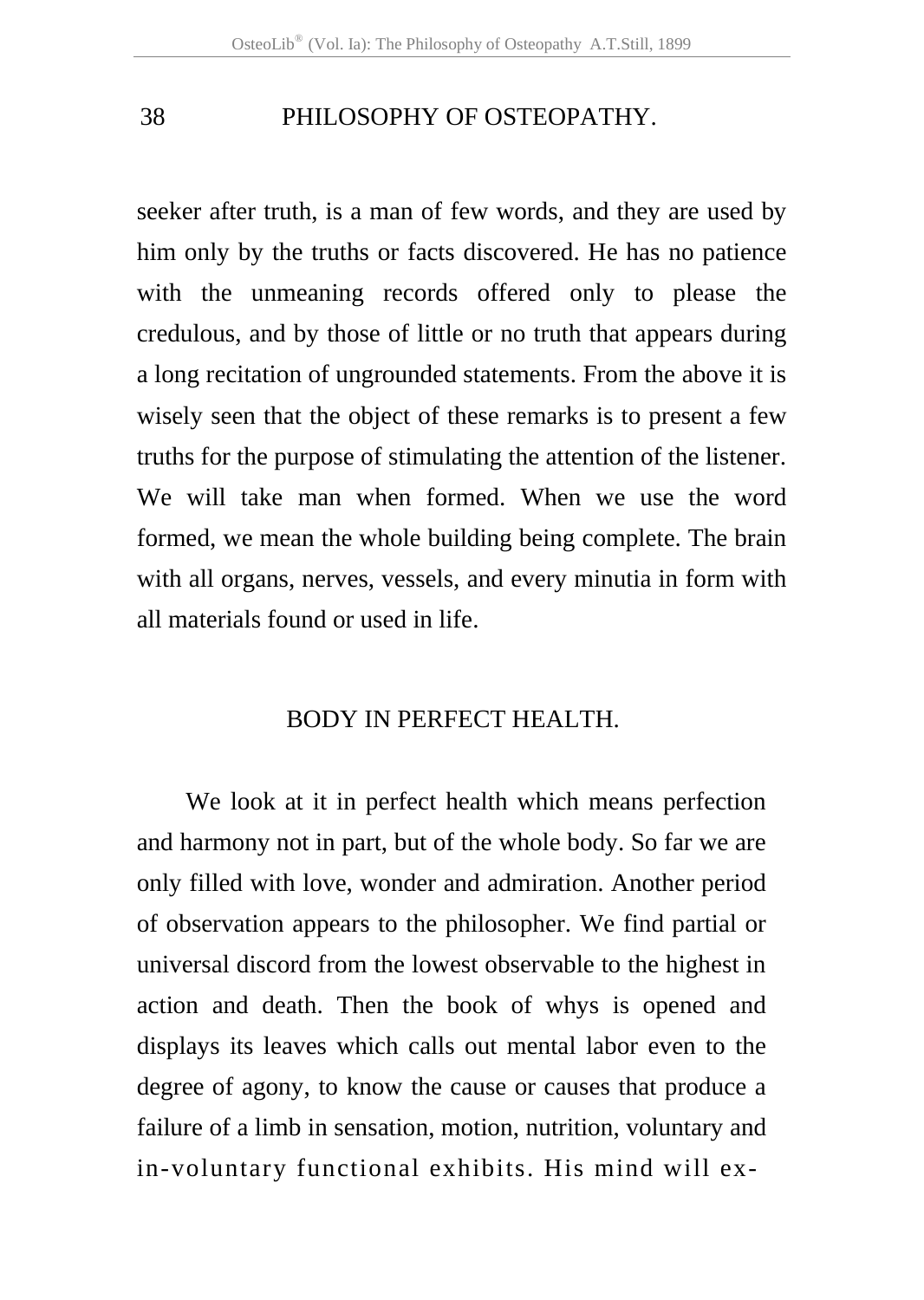#### OSTEOPATHIC EXPLORATIONS. 39

plore the bone, the ligament, the muscle, the fascia, the channels through which the blood travels from heart to local destiny, with lymphatics and their contents,—the nerves, the blood vessels and every channel through or over which all substances are transmitted all over the body, particularly the disabled limb in question. It proceeds too and does obtain blood abundantly to and from the heart, but the results obtained are not satisfactory, and another leaf is opened of why no good results are obtained and where is the mystery, what quality and element of force and vitality has been withheld? A thought strikes him that the cerebro spinal fluid is the highest known element that is contained in the human body, and unless the brain furnishes this fluid in abundance a disabled condition of the body will remain. He who is able to reason will see that this great river of life must be tapped and the withering field irrigated at once, or the harvest of health be forever lost.

#### CHEMISTRY.

As chemical compounds are not known to Osteopathy to be used as remedies, then its use as a study for the student is only to teach that elements in nature do combine and form other sub-stances, and without changes and unions, no teeth, bone, hair, or muscle could appear in the body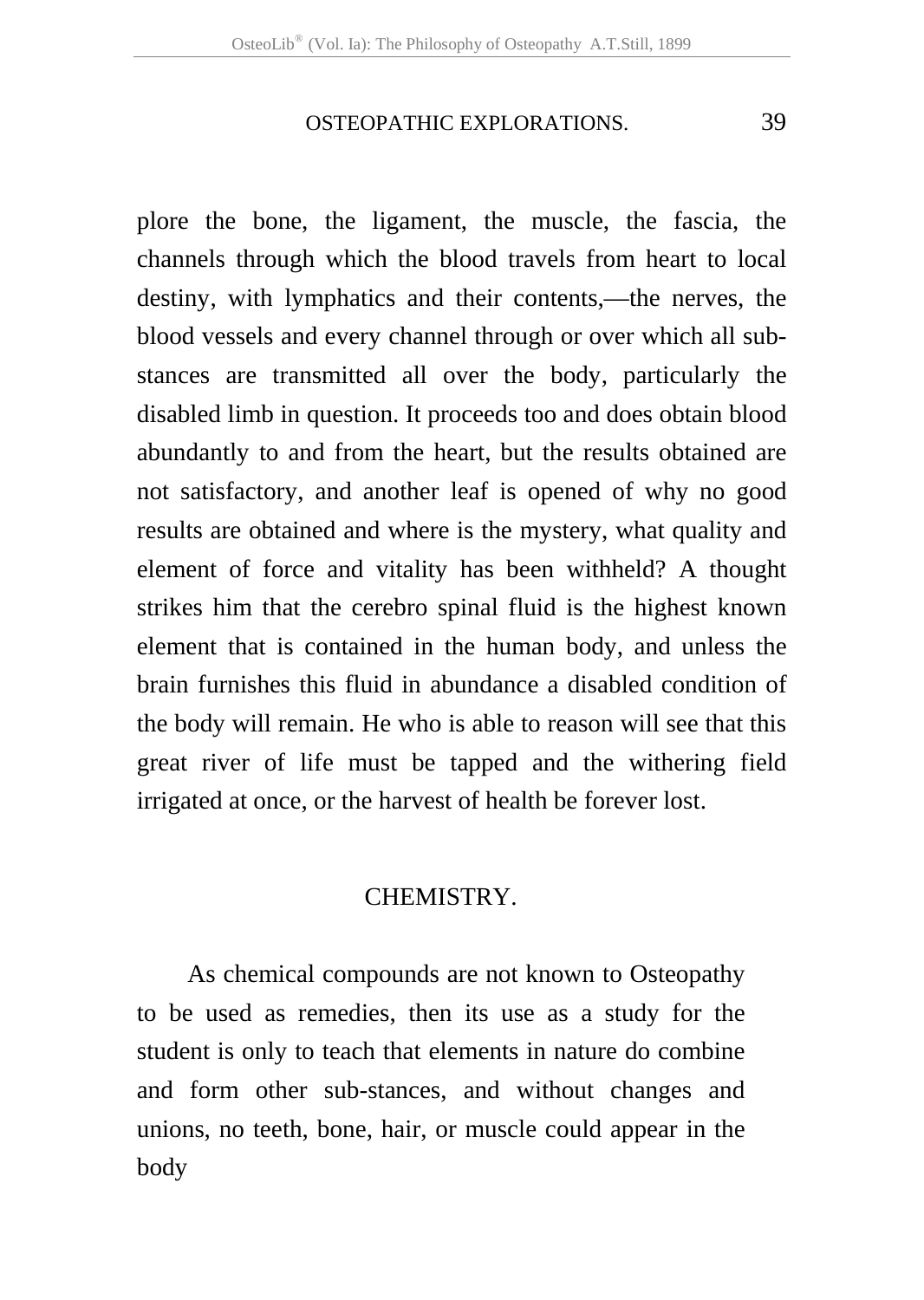from the food eaten. Then chemistry is of great use us a part of a thorough Osteopathic education, It gives us the reasons why food is found in the body as bone, muscle and so on, to all kinds of flesh, teeth and bones found in animal forms. Un-less we know chemistry reasonably well, we can not do away with much mental worry of what be-comes of food after eating. By chemistry the truths of physiology are firmly established in the mind of the student of nature, that in man a chemistry of wonderful powers does all the work of animal forms, and that in the laboratory of natures chemistry is the ruling power. By elementary chemistry we are led to see the beauties of physiology only. Thus chemistry of the elementary is one, and physiology is the witness that it is law in man as in all nature. Thus in chemistry we comprehend some of the laws of union in nature which we can use mentally with knowing confidence. In chemistry we become acquainted with the law of cause and change in union, which is a standard law sought by the student of Osteopathy.

## NATURE' S CHEMISTRY.

Osteopathy believes that all parts of the human body do work on chemical compounds, and from the general supply manufacture for local wants; thus the liver builds for itself of the material that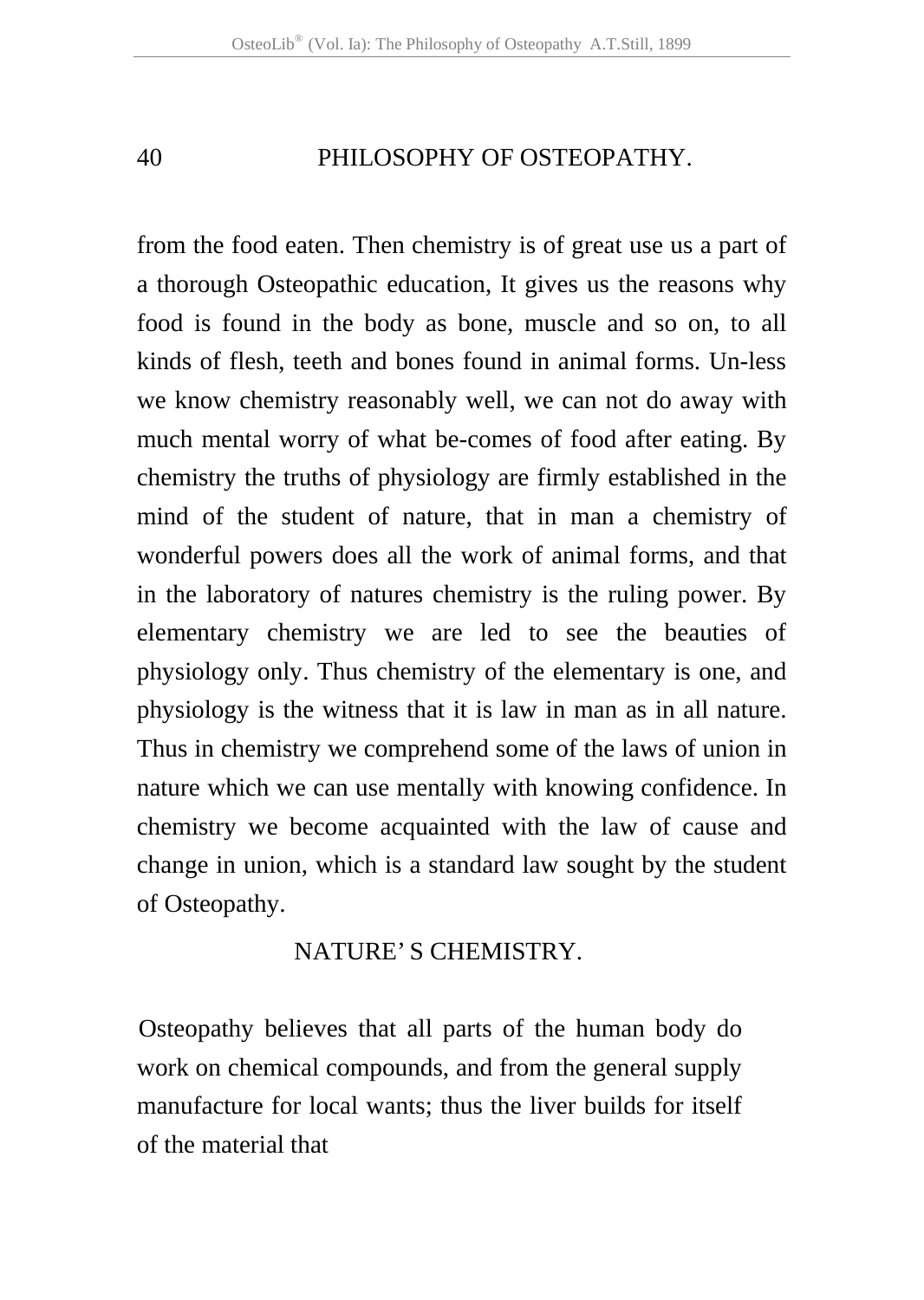#### OSTEOPATHIC EXPLORATIONS. 41

is prepared in its own division laboratory. The same of heart and brain. No disturbing or hindering causes will be tolerated to stay if an Osteopath. can find and remove it. We must reason that to withhold the supply from a limb, to wither away would be natural. We suffer from two causes. First, want of supply (hunger), and the burdens of dead deposits along nerve centers, which five nerves by chemical changes while in fermentation should regulate local or general divisions.

## CORRECT METHOD OF REASONING.

 In concluding this chapter we will confine our labor to an effort to direct the beginner to a correct method of reasoning. When he is brought face to face with the stern realities of the "sick room," the Osteopath begins his inquiries and follows with his questions just far enough to know what division of the body is in trouble. If he finds an arm has lost motion, he goes to arm to explore for cause. He can begin his hunt for cause at hand, explore it carefully for wounds, strains or any lesion that could injure nerves of the arm. If he finds no probable cause there, he should explore bones for dislocations or strains of ligaments at elbow; if he finds no defect there sufficient to locate cause in lower arm or hand, he has only two more places left to inspect, the shoulder and neck with their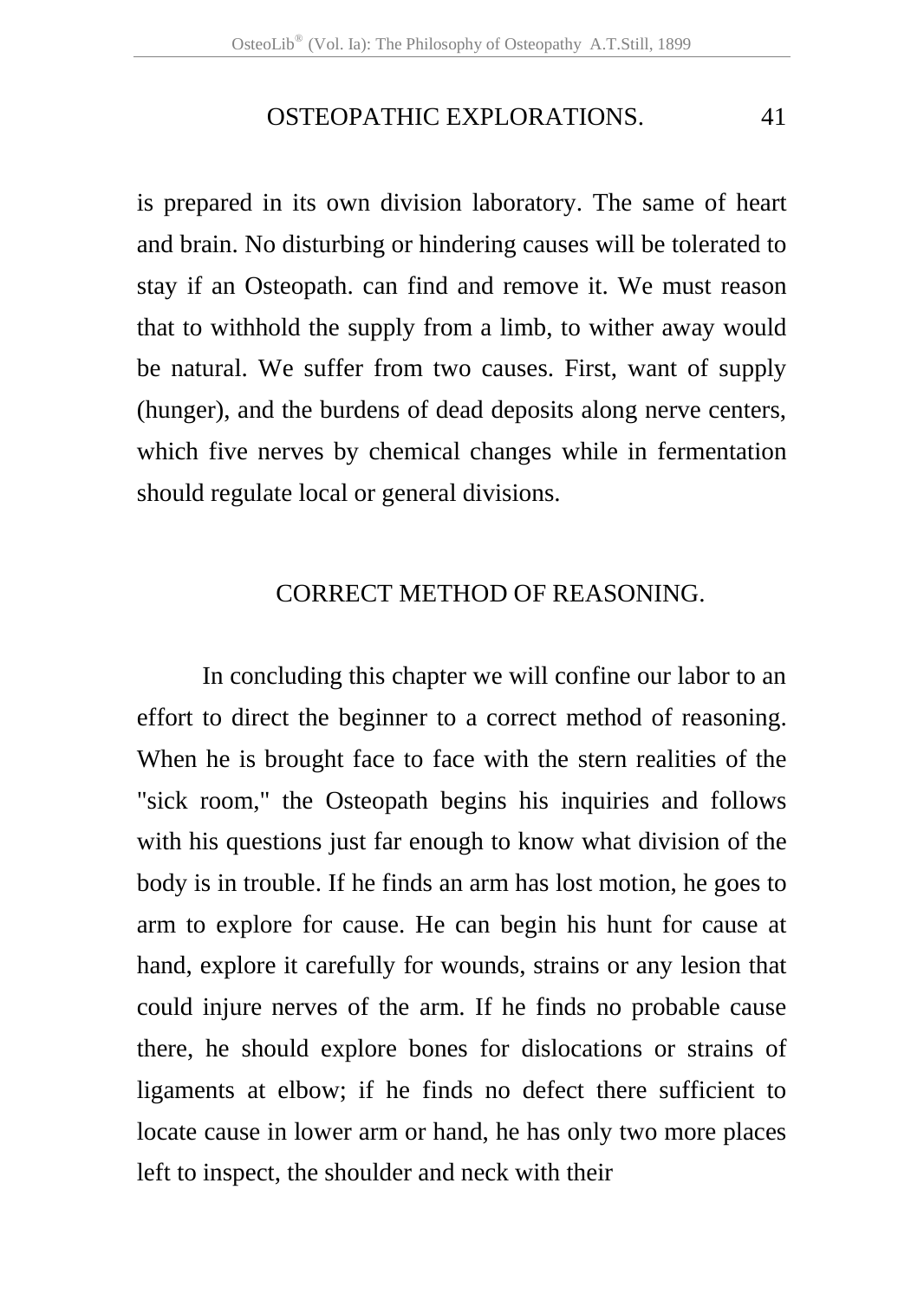articulations of bone and muscles. If found nor-mal at shoulder, then go to neck, out of which go all or most of the nerves of the arm; if he finds no lesion or cause equal to the trouble so far, then he has been careless in his search and should go over and over from marrow to periostium of all bones of the neck and head, because there are only five divisions in which a lesion can exist. Carefully look, think, feel and know that the head of the humerus is true in the glenoid cavity, clavicle true at both ends of its articulation, with sternum and acromion processes. See that the biceps are in their grooves, and ribs on spine are true at manubrium and spine, and that neck is true on first dorsal. True in all joints of the neck, as the nerves of the arm come from the neck, there must be no variation., from normal, or trouble will appear from that cause. As the neck has much to do with the arm, we should keep a living picture of the forms of each bone, how and where it articulates with others, how it is joined by ligaments, what blood vessels, nerves and muscles cross or range with it lengthwise, be-cause to overlook a small nerve and blood vessel you may fail to remove a goitre, and all diseases of the head, face and neck.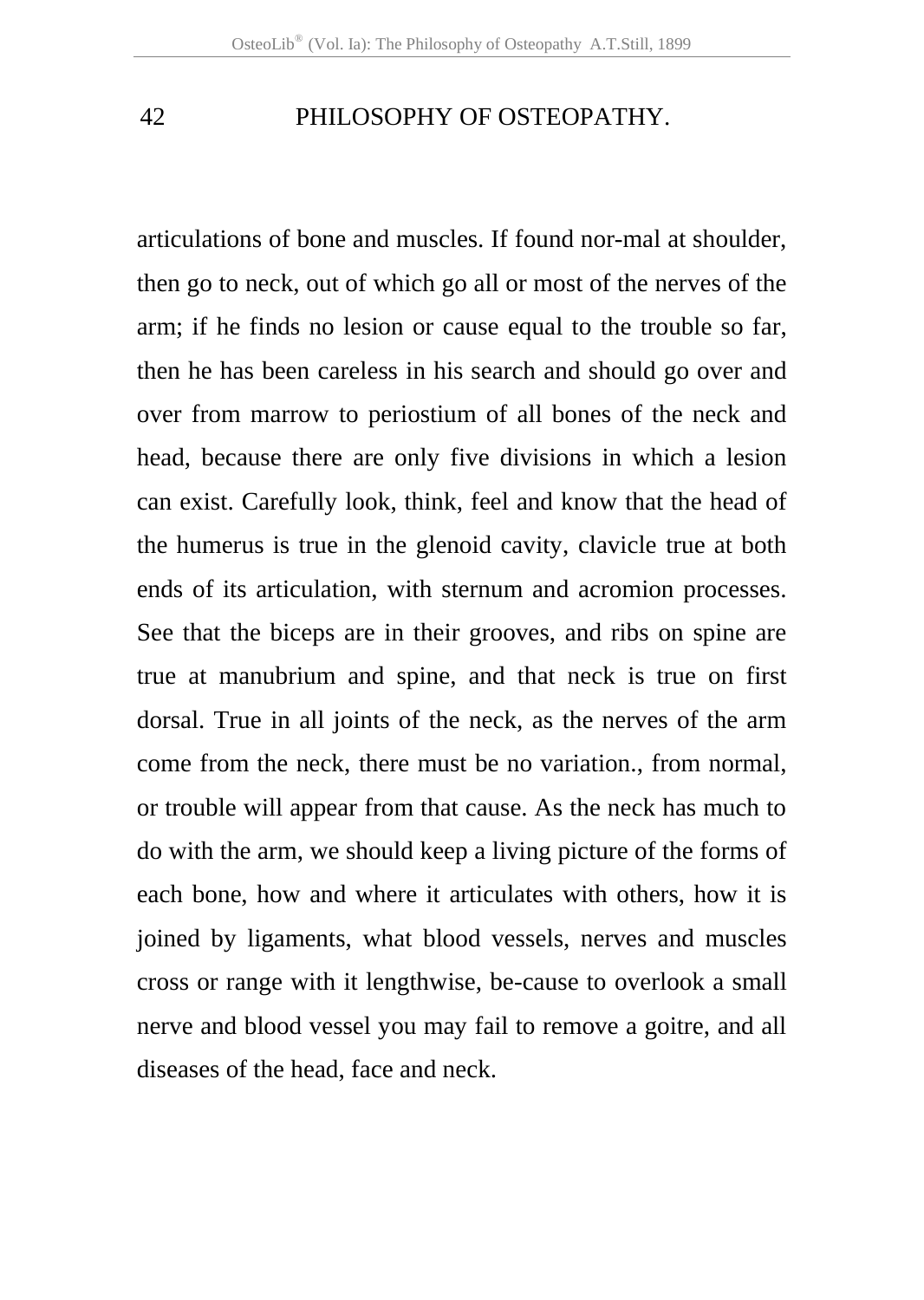# CHAPTER III. THE HEAD.

A Free Circulation—Death Blows—Something of the Neck— Order of Treatment—The Pelvis—Brains of Animals— Arterial Motion—Mental Vibrations—Overburdening the Mind—Hemiplegia.

#### A FREE CIRCULATION.

Before we treat of the head, we must follow blood from the heart to all organs of the head. Not only look at the pictures in Gray, Morris, Gerrish, or some finely illustrated work on anatomy, but we must apply a searching hand and know to a certainty that the constrictors of neck, or other muscles or ligaments do not pull cervical and hyoid bones so close as to bruise pneumogastric or any other nerves or fibres that would cause spasmodic contraction of digastric, stylo-hyoid or the whole remaining group of neck muscles and ligaments, with which you are or should be very familiar. Ever remember that the venous drainage must be kept normally active or congestion, and tumefaction, with inflammation of the glands of the head, face and neck will appear, and mark for you this oversight; because the perpetual health, ease and comfort of the head beginning with the scalp and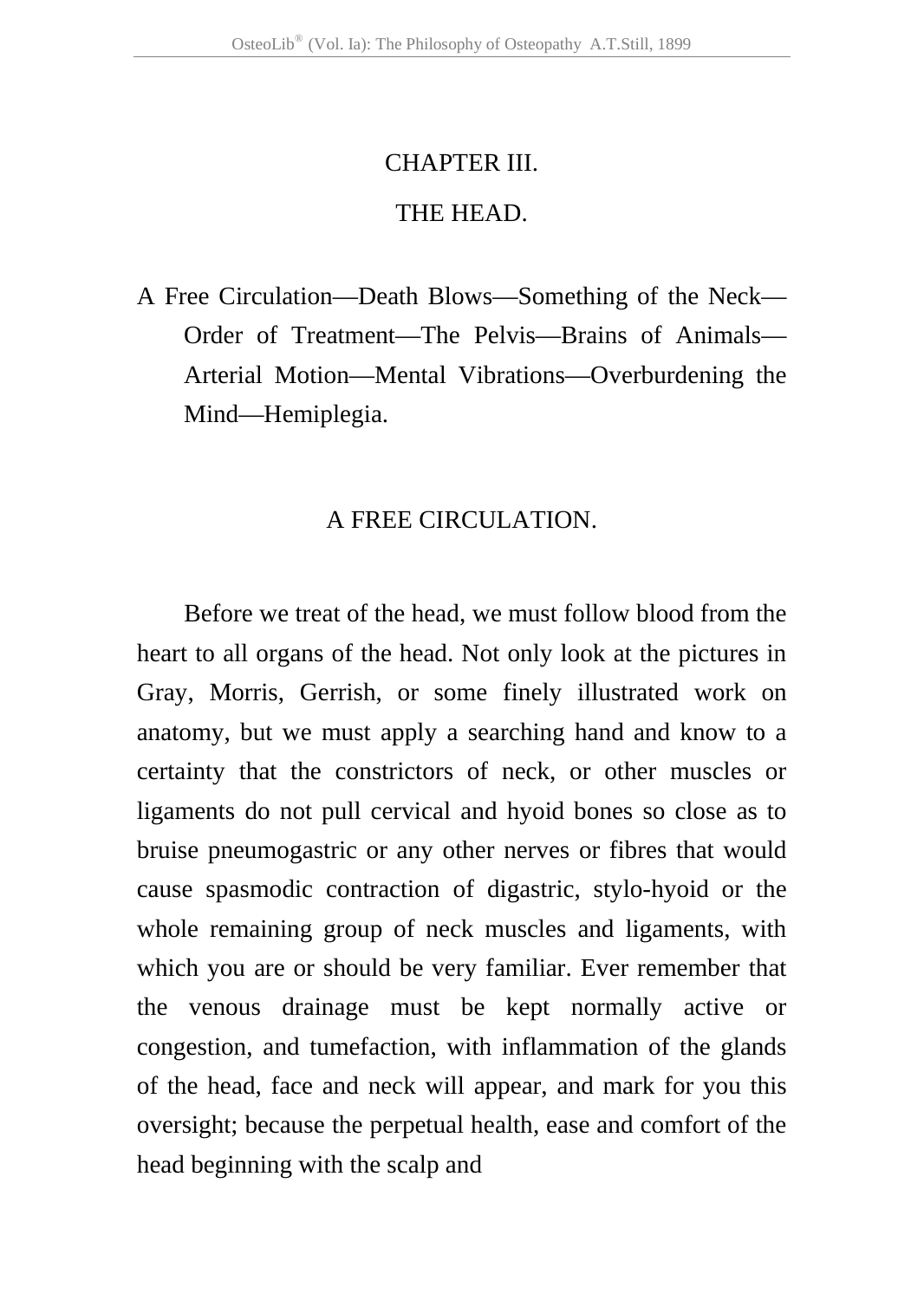hair, with their nerves, glands and purity of blood supply, a healthy eye, good hearing, healthy action of brain with its magnetic and electric forces to the vital parts which sustain life, memory and reason, depend directly and wholly upon unlimited freedom of the circulatory system of nerves, blood and cerebral fluid. They must be normal in action and quantity unembarrassed, otherwise bad hearing, ulcers of the ears, cross eyes, pterygium, cataract, granulated lids, staphyloma, lachrymosis and up to full list of diseases of the eye, with tonsilitis, injured voice, tumors and cancers of face, head, tongue, mouth and throat, along with erysipelas, blotches and pimples, and all diseases of the glandular system of the head and neck. Undoubtedly all these afflictions have their origin in obstructed normal action between the heart and the termination of all above it, for want of nerve and blood harmony.

# DEATH BLOWS.

Remember that death blows are dealt out freely above the sternum by irritation and constriction of the parts above described. We should often refresh our minds, beginning with the muscles that connect the head and neck, and know to a certainty as we explore that junction that the capital minor, major and lateralis, long and short of both anticus and posticus regions are indisputably nor-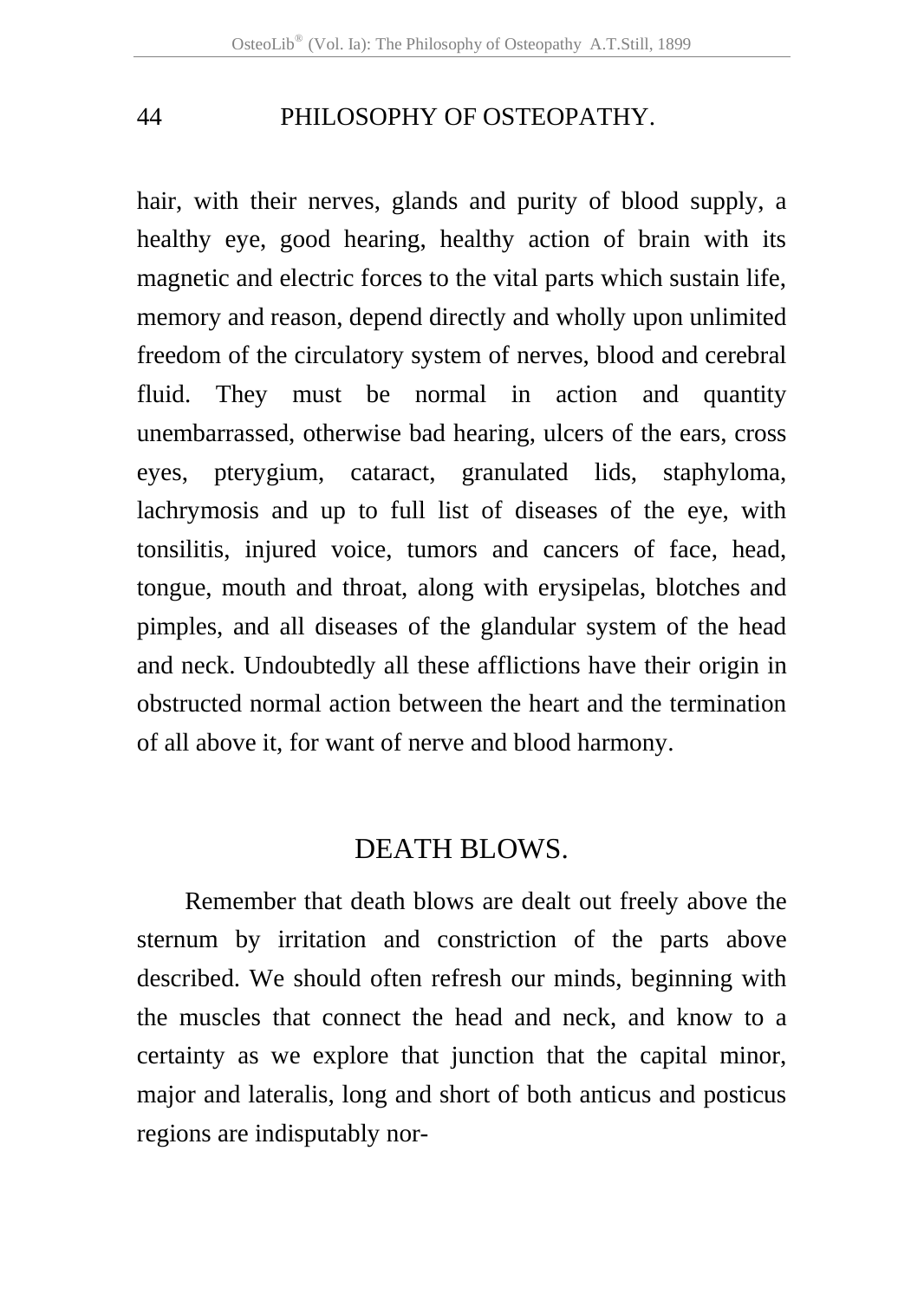#### THE HEAD. 45

mal to your hand and judgment. It is almost useless to say to the anatomist who has had the drilling in all branches of that science, previous to obtaining his diploma, to commence and detail the venous and excretory system, through which all those glands are drained, and kept in a healthy condition, but we say this much; let your morning, noon and evening prayer be this, Oh Lord! give me more anatomy each day I live, because experience has taught me the unavoidable demands when in the "sick room."

## SOMETHING OF THE NECK.

Before you leave that wisely constructed neck, I want to press and imprint on your minds in the strongest terms that the wisest anatomist, and physiologist, the oldest and most successful Osteopath knows only enough of the neck, and its wondrous system of nerves, blood and muscles and its relation to all above and below it, to say, "From everlasting to everlasting thou art great, O Lord God Almighty !" Thy wisdom is surely boundless, for I see that man must be wise to know all about the neck, for we find by a twist of neck, we may become blind, deaf, spasmodic, lose speech and memory, and all that is known as the joys of man. On that division of the body all action of arms, legs, chest and all muscles get their life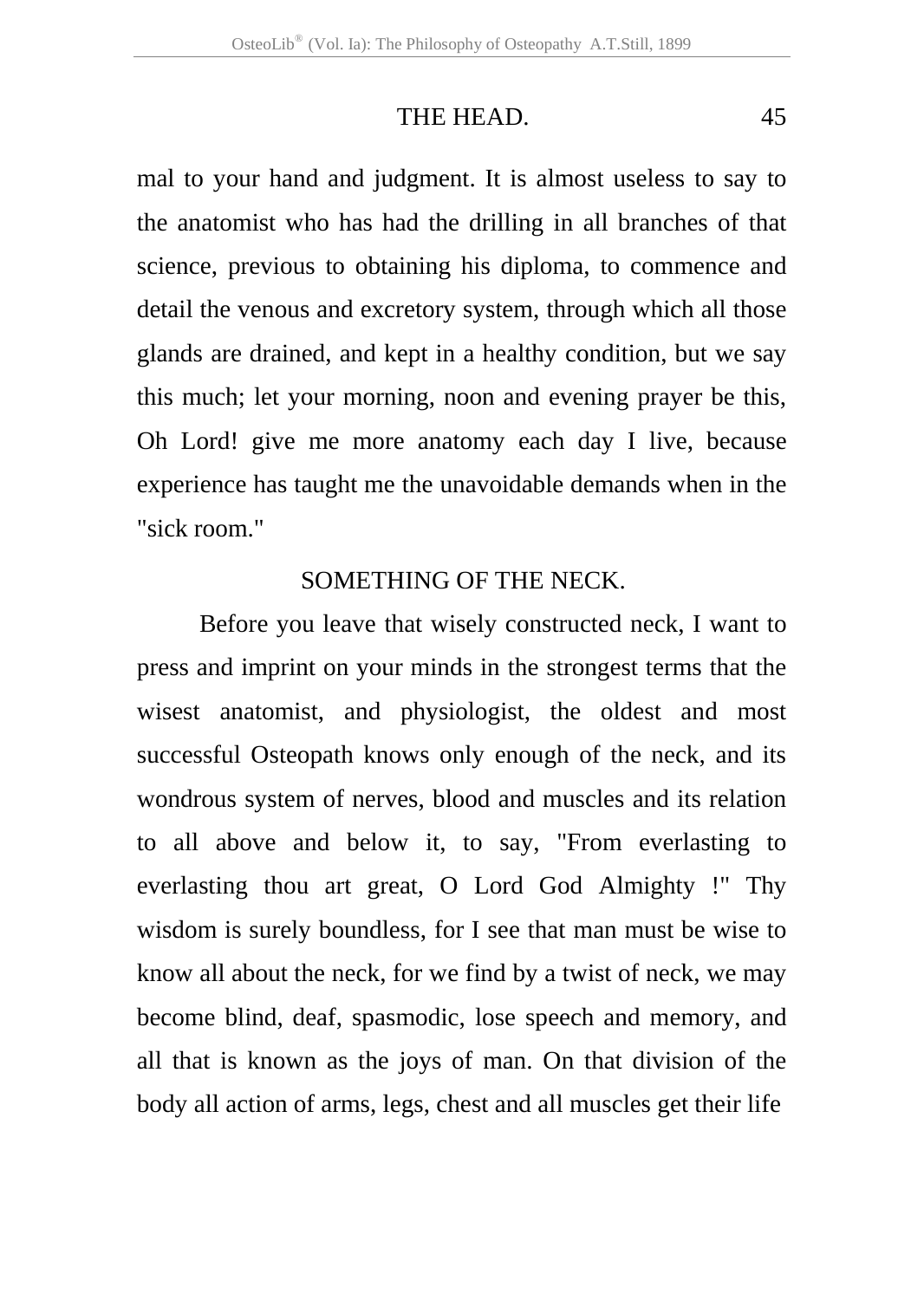power and motion. Think for a moment of the thousands and tens of thousands of large and small fluid vessels that pass to and from heart and brain, to every organ, bone, fibre, muscle and gland, both large and small, receiving and appropriating the substances as prepared in the chemical laboratory; so wisely situated, and so exact in all its works in the production and application of all substances in the body.

#### ORDER OF TREATMENT.

 The reader will begin with the brain or head because I want to start with the head; first give such diseases as belong to that division of the body. Then the neck, chest, abdomen and pelvis. Thus we have five divisions in regular order, beginning with the head and finishing with the sacrum. The reader will find diseases of eye, ear, tongue, nose, face, scalp and hair under the chapter treating of the head. Next in regular order will be the division of the neck, with diseases of tonsils and glands of neck, swallow, trachae, nerves, blood vessels and muscles, fascia and lymphatics, superior cervical ganglion and other nerves of the neck, as they affect vitality in diseases. Then we pass on to third division, with diseases of lung, heart, pericardium, and pleura, with all parts of chest. Then abdomen, liver, stomach and bowels, and all organs with re-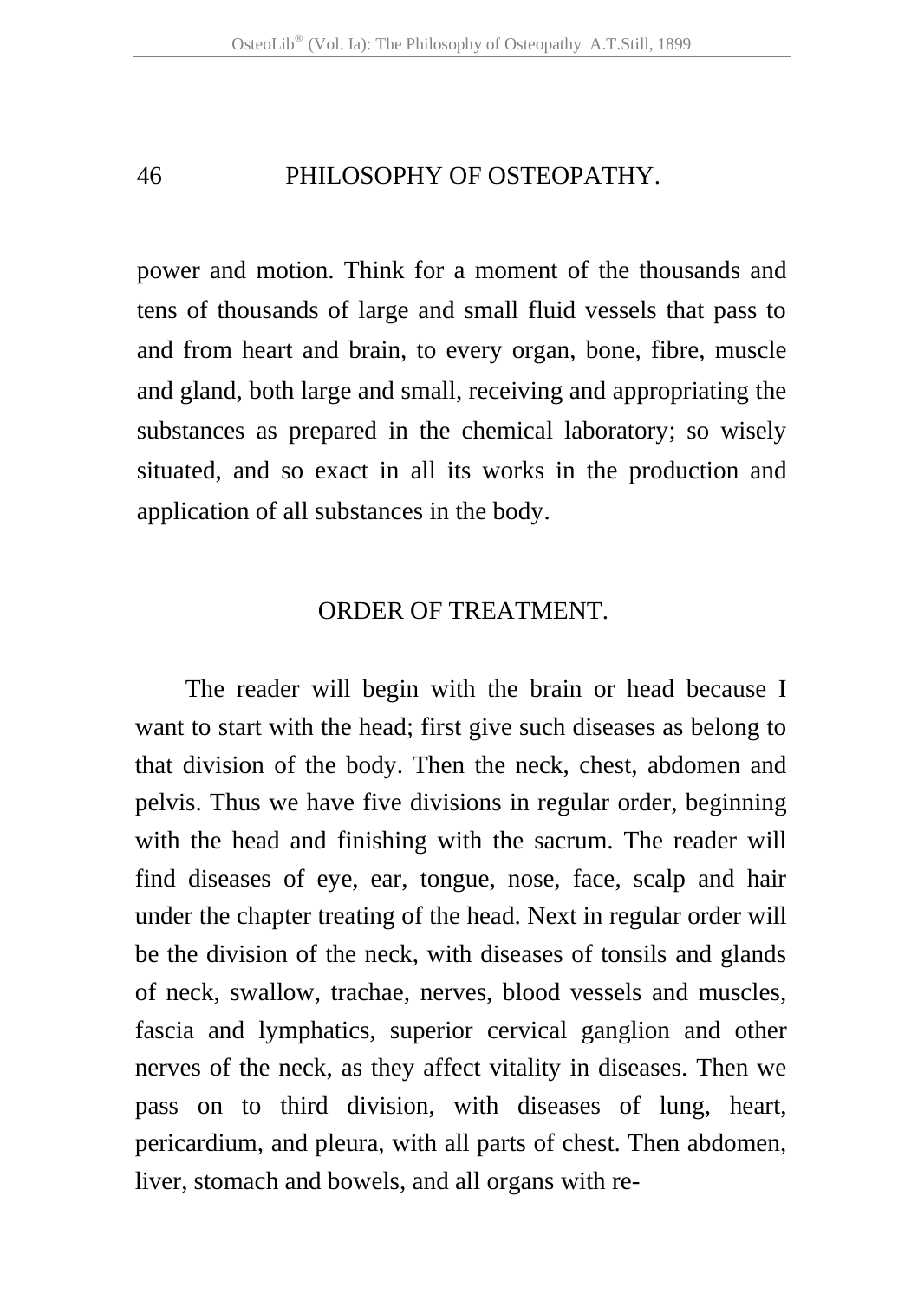#### THE HEAD. 47

sisting power of diaphragm. Fifth, pelvis, with its great supply of nerves, blood and other fluids. These give us cause to halt and seat the mind for a long season of observation. A great field opens at this point for the observing thinker.

#### THE PELVIS.

In the pelvis we find a system of nerves and arteries with blood for local supply, besides blood to construct womb, bladder, rectum, colon, cellular system and all the muscles of that cavity (the pelvis) all of which comes from arteries and branches above. We think it is not necessary to name them only in bulk, to a student versed in anatomy. Perhaps less is known of the pelvic system and its functions than any division of the body, and for that reason I have felt that we should know all that is possible to be learned. I believe more ignorance prevails today of internal causes of diseases than would if we reasoned that the pelvic nerves and vessels had much to do in forming the abdominal viscera.

## THE BRAIN OF ANIMALS.

Of all parts of the body of man to be well studied, the brain should be the most attractive. It is the place where all force centers, where all nerves connect to one common battery. By its orders the laboratory of life begins to move on crude material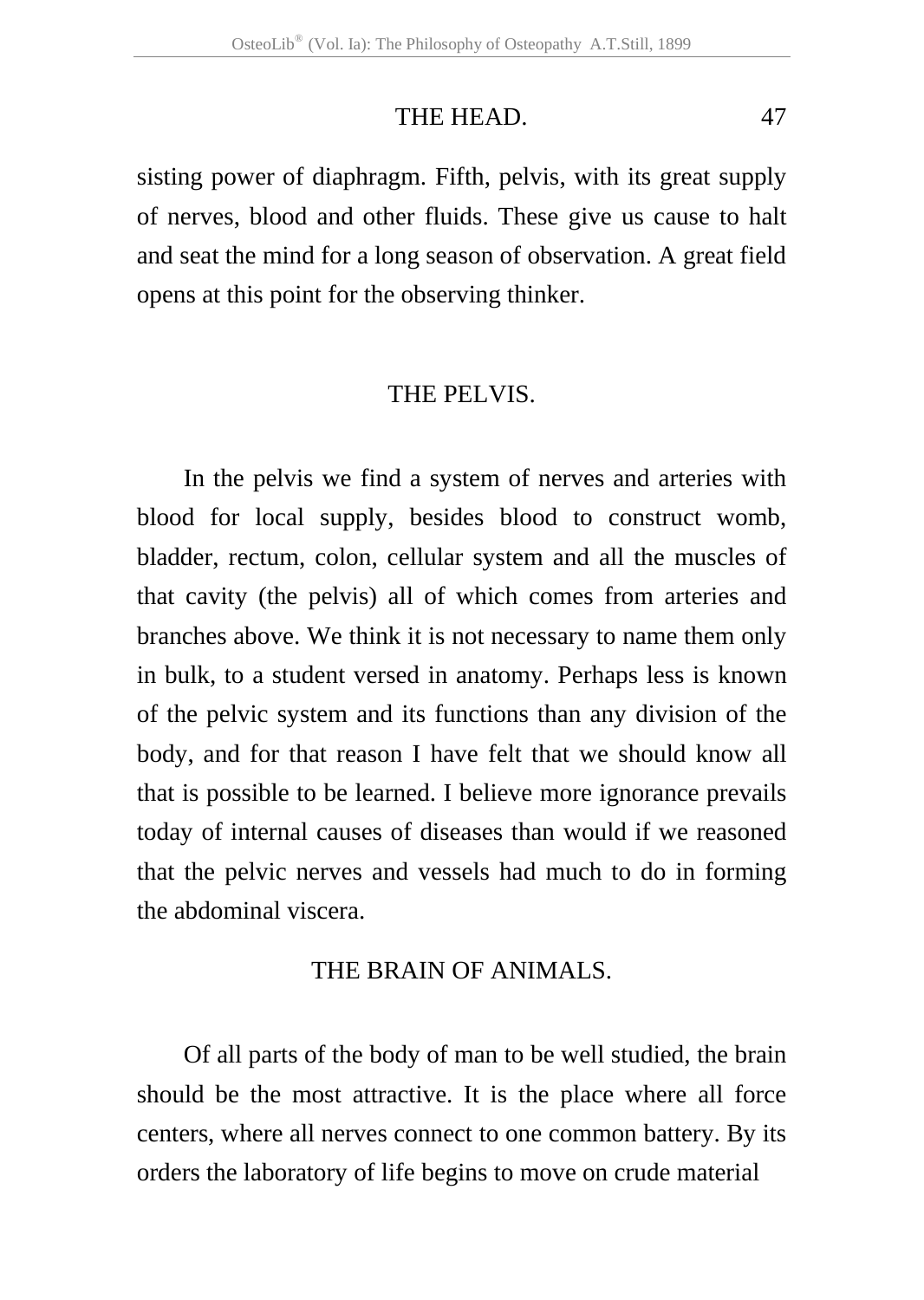and labors until blood is formed and becomes food for all nerves first; then arteries and veins by nerve action and forces, to suit each class of work to be done by that set of nerves which is to construct forms; keep blood constantly in motion by the arteries and from all parts back to the heart, through the veins, that the blood may be purified, renewed and reenter the arteries to be taken to all places of need.

## ARTERIAL MOTION.

Arterial motion is normal during all ages, from the quick pulse of the babe's arm, to the ages of each year to one hundred or more. At this great age the pulse is so slow that the heat is not generated by the nerves, whose motor velocity is not great enough to bring electricity to the stage of heat. All heat, high and low, surely is the effect of active electricity—plus to fever; minus to coldness. When an irritant enters the body by lung, skin or any other way, a change appears in the heart's action from its effects on the brain, to the high electric action and that burning heat called fever. If plus violent type (yellow fever), if minus, low grades (typhus, typhoid, plagues), and so on through the list.

## MENTAL VIBRATIONS.

To think implies action of the brain. We can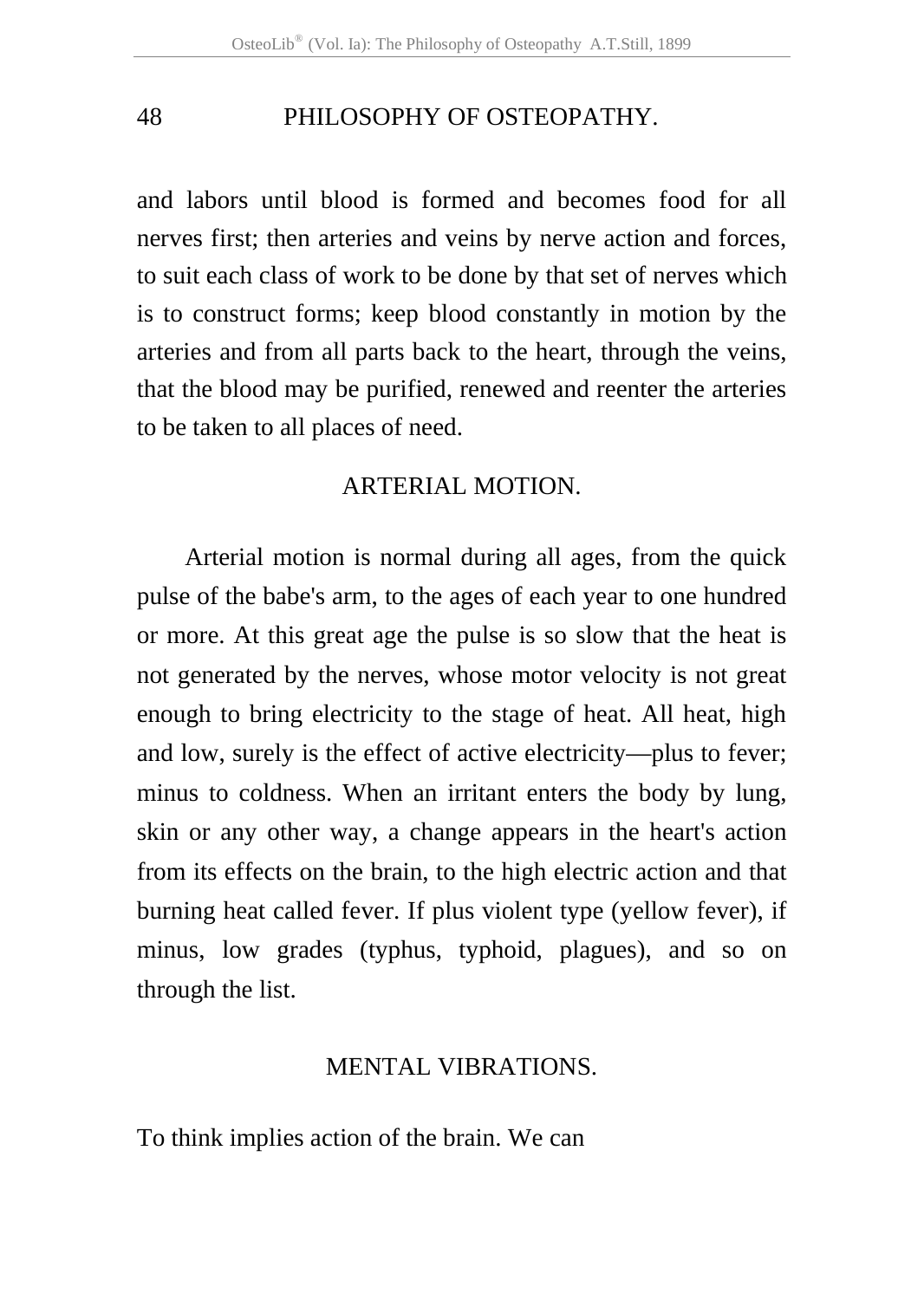## THE HEAD. 49

grade thought although we cannot measure its speed. Suppose a person of one kind of business thinks just fast enough to suit that profession. A man is engaged in raising hogs and that alone. He must reason on and of the nature of hogs. He begins about so : a hog eats, drinks, bathes, roots and sleeps. He knows the hog eats grain, so he feeds it corn, or some other suitable cereal, with plenty of water and good bedding. The swine is on his mind night and day.

#### THE WHEELS OF THOUGHT.

Now the question is, how fast does he think? How many revolutions do the wheels of his head make per minute to do all the necessary thinking connected with the hog business? Say his mental wheels revolve 100 times each minute. Then he adds sheep to his business, and if that should require 100 more revolutions and he takes charge of

raising draft horses with 175 revolutions added, you see the wheels of his head whizzing off 375 vibrations per minute. And at this time he adds the duties of the carpenter with 300 more revolutions, add them together and you see 675. To this number he adds the duties and thoughts of a sheriff, which are numerous enough to buzz his wheels at 1500 more, you find 2175 to be his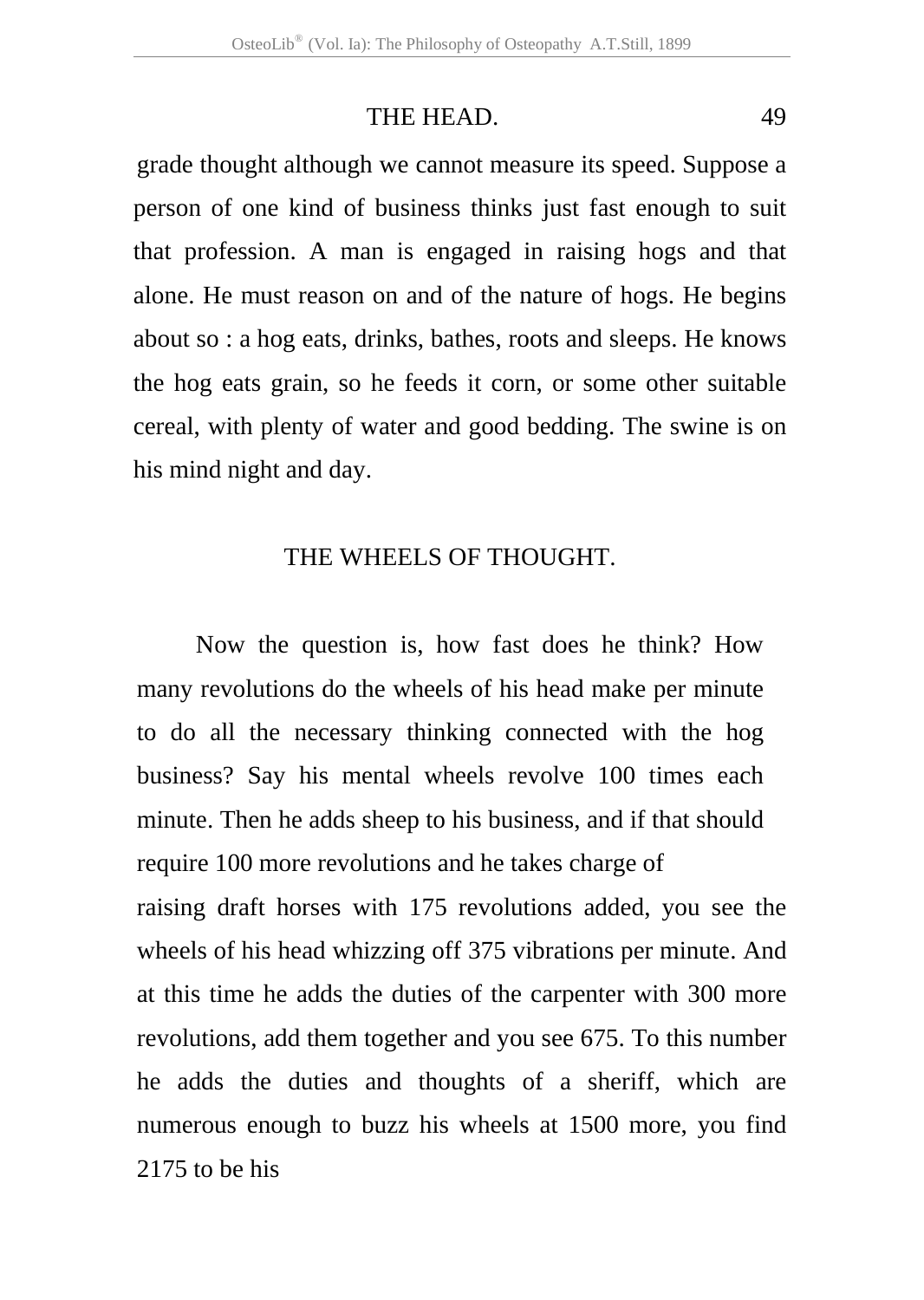mental revolutions so far. Now you have the great physical demands added to the mental motion which his brain has to support, yet he can do all so far, fairly well.

#### OVERBURDENING THE MIND.

 He now adds to his labors the manufacturing of leather, from all kinds of hides, with the chemistry of fine tanning, which is equal to all previous mental motions. Add and you find 4250 revolutions all drawing on his brain each minute of the day. Add to this mental strain the increased action of his body which has to perform these duties and you see the beginning of a worry of both mind and body, to which you add manufacturing of engines, iron puddling, rolling, etc. ; a delegate to a national convention, thoughts of the death of a near relative; add to this a security debt to meet during a money panic. By this time the mind begins to fag below the power of resistance. HEMIPLEGIA. Duration of such great mental vibrations for so long stops nutrition of all or onehalf of the brain, and we have a case of "Hemiplegia," or the wheels of one-half of the brain run so fast as to overcome some fountain of nerve force and explode some cerebral artery in the brain and deposit a clot of blood at some motor supply or plexus.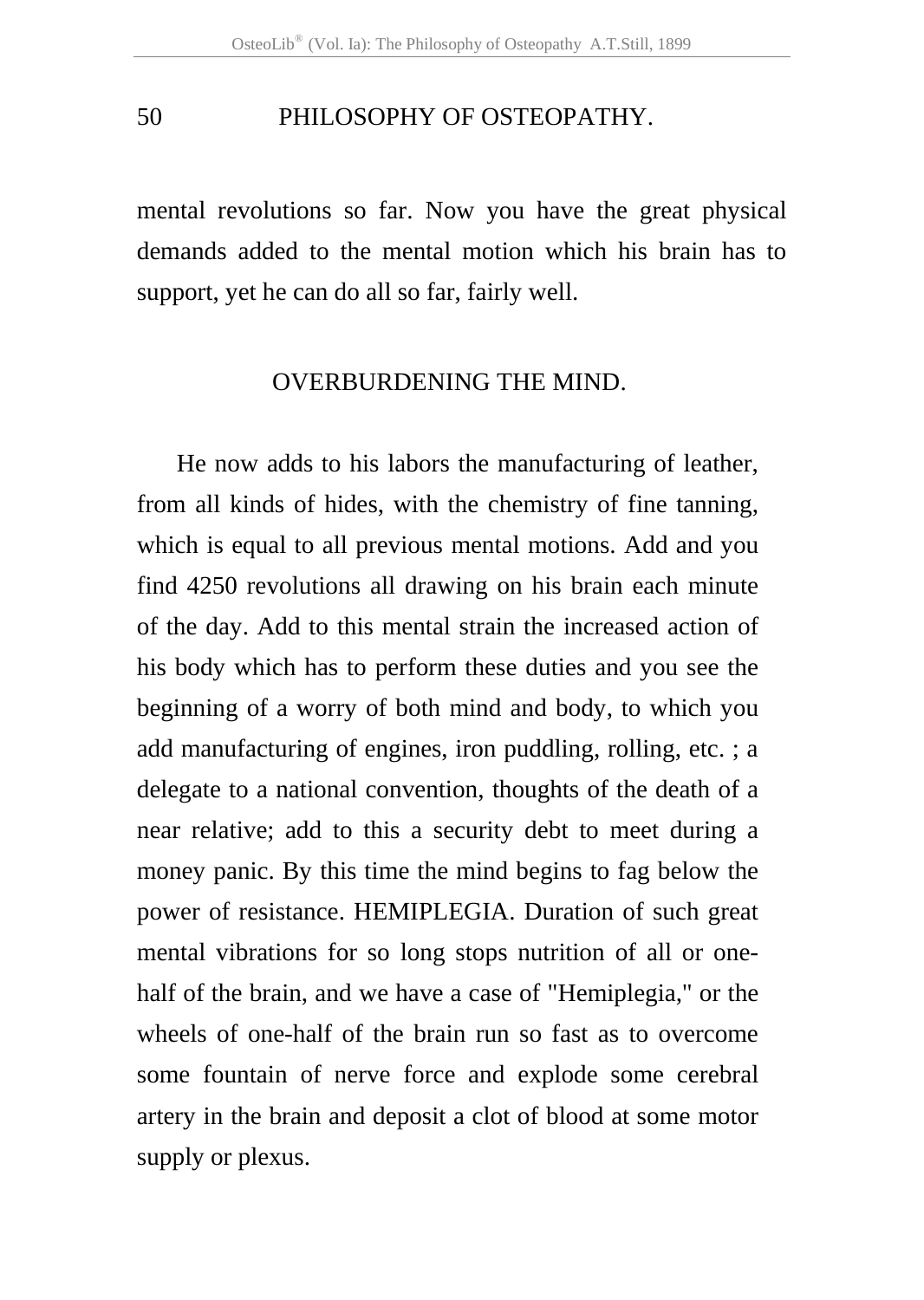#### THE HEAD. 51

Thus we see men from over mental action fall in our National councils, courts, manufactories, churches, and almost all places of great mental activity. Slaves and savages seldom fall victims to paralysis of any kind, but escape all such, for they know nothing of the strains of mind and hurried nutrition. They eat and rest, live long and happy. The idea of riches never bothers their slumbers. Physical injuries may and often do wound motor, sensory and nutrient centers of brain; but the effect is just the same, partial or complete suspension of the motor and sensory systems.

If you burst a boiler by high pressure or otherwise, your engine ceases to move. And just the same of an over-worked brain or body.

Hemiplegia. "The half" and "I strike." Paralysis of one half of the body.<sup>∗</sup>

Hemiplegia is usually the result of a cerebral hemorrhage or embolism. It sometimes occurs suddenly without other marked symptoms, but commonly it is ushered in by an apoplectic attack and on return of consciousness it is observed that one side of the body is paralyzed, the paralysis being often profound in the beginning, and disappearing to a greater or less extent at a later period.

Hemiplegia is much more rarely produced by a

-

Chambers.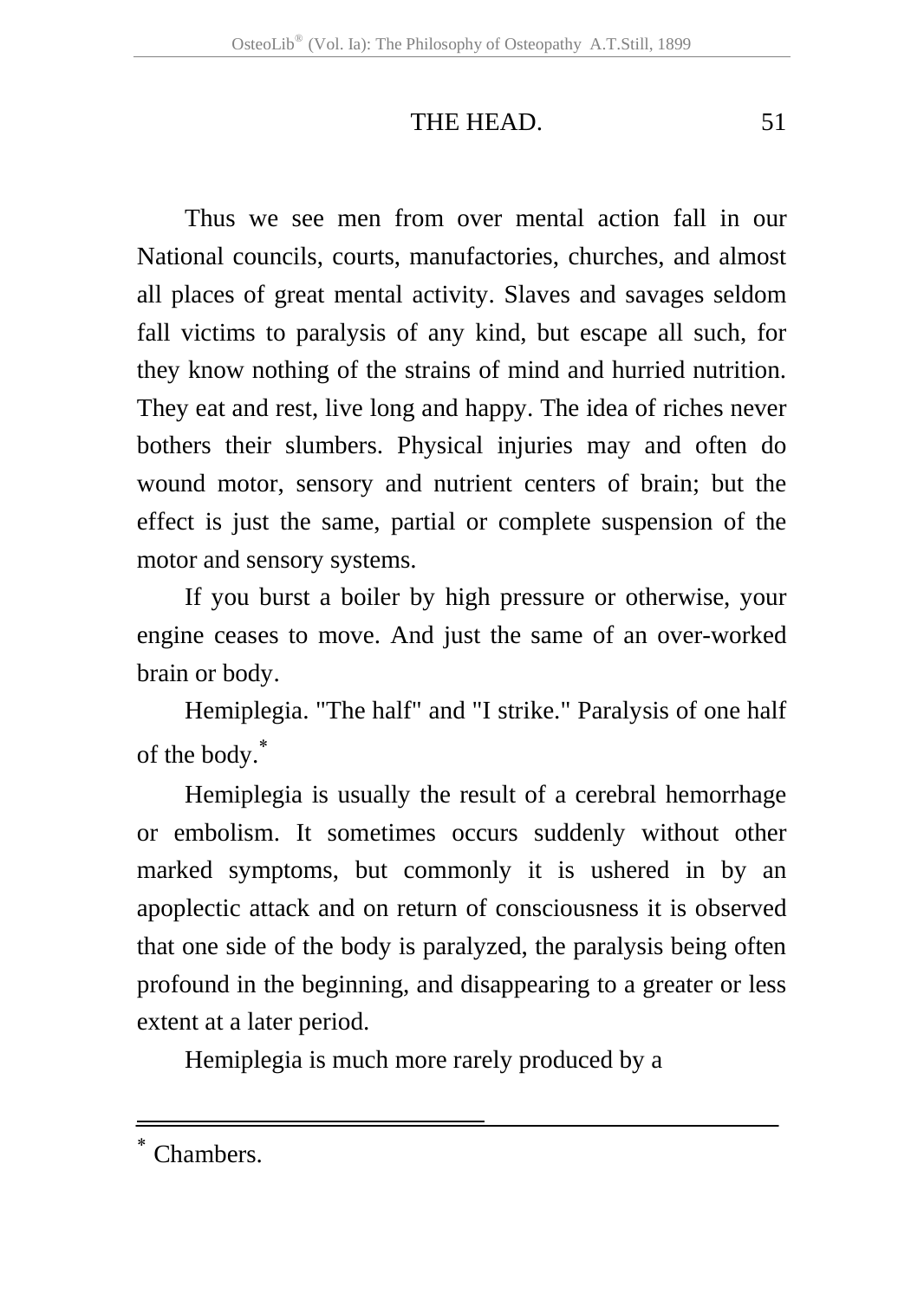tumor. It then generally comes on slowly, the paralysis gradually increasing as the neoplasm encroaches more and more upon the motor tracks, though the tumor may be complicated by the occurrence of a hemorrhage and a sudden hemiplegia.

A gradual hemiplegia may also be produced by an abcess or chronic softening of the brain sub-stance. Other conditions or symptoms presented, will in such case, assist us to diagnose the nature of the lesion.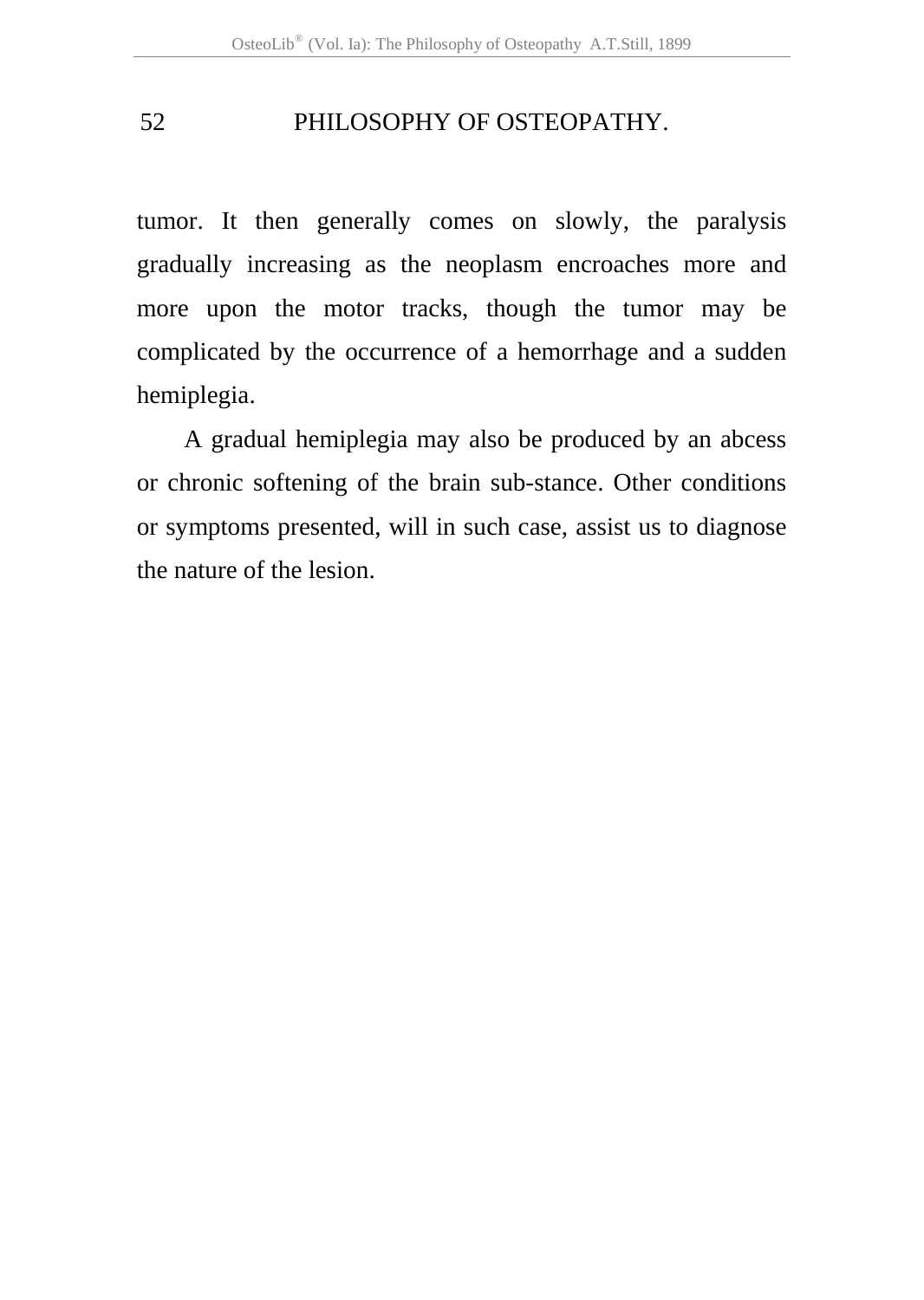## CHAPTER IV.

## EAR WAX AND ITS USES.

Nature Makes Nothing in Vain—A Successful Experiment— A Question for Ages—The Position—Meaning of Life—Some Questions Asked—Condition in Certain Diseases Caused by Cold—Cerumen in Fluid State—Winter Kills Babies—Some Advice to Mothers—A Case in Point—Connection of the brain and Other Nerves in Digestion—Unaided Investigation.

## NATURE MAKES NOTHING IN VAIN.

That nature makes nothing in vain is an established truth in the minds of all persons whose observation has created in such persons a desire to reason, and that being my faith for many years I asked myself to try and get a reason of why nature had made and placed in a persons head so much fine machinery just to make a little ear-wax. If nothing is made in vain, what is that bitter stuff made for? It is always there, and more being made all the time. I have read many authors or say so's about earwax, and about the best the wise or the unwise have said is that it would keep bugs and other insects out of our heads. I thought if that was all that it was made for nature had done a great deal to shoo off the bugs. The idea that it was made bitter and bad to eat just to make bugs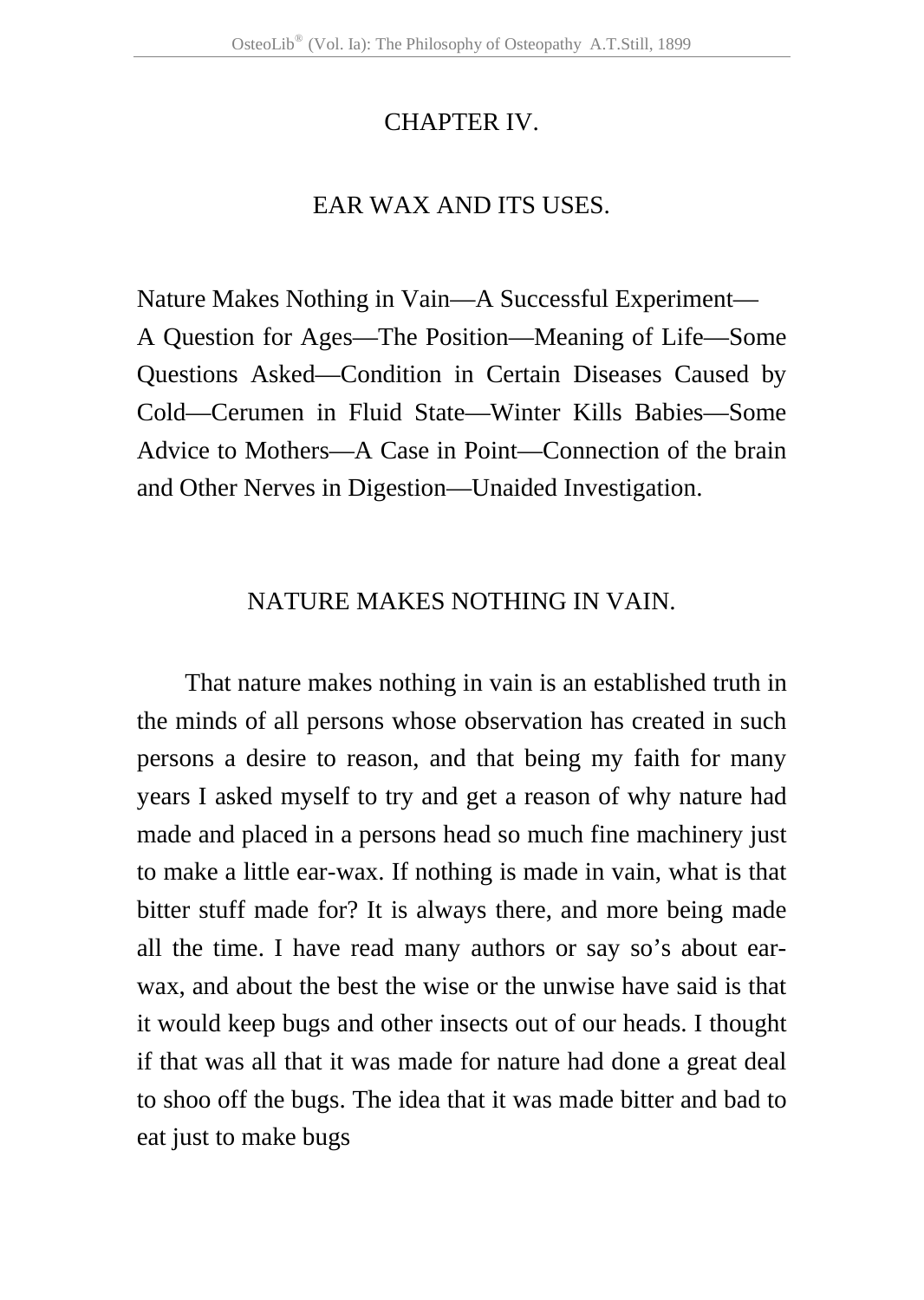sick was weak philosophy, if nature never did any useless work or made anything in vain. At this time I saw the doors all open and a good chance for the loaded mind to unload and give us other uses for ear-wax than bug food, and to lubricate the auditory nerves with dry wax. At this time of my desire to know some positive use or object that nature had in forming so much fine machinery and no use for its products when made, but to pull out of the head with a hairpin, I reasoned about so, that this dry hard wax was once in the gaseous or fluid state.

#### A SUCCESSFUL EXPERIMENT.

When I had about concluded to sit down with the common herd of doctors and say that wax was wax, a fat boy of two summers was reported to me to be dying with croup. I began to think more about the dry wax that is always found in cases of croup, sore throat, tonsilitis, pneumonia, and all diseases of the lungs, nose and head. On examination I found the ear-wax dried up. So I put a few drops of glycerine, and after a minutes time a few drops of warm water in the child's head, and kept a wet rag corked into its ear frequently for twelve hours, and gave it Osteopathic treatment, at the end of which time all signs of croup had disappeared. I used the glycerine to soften the wax,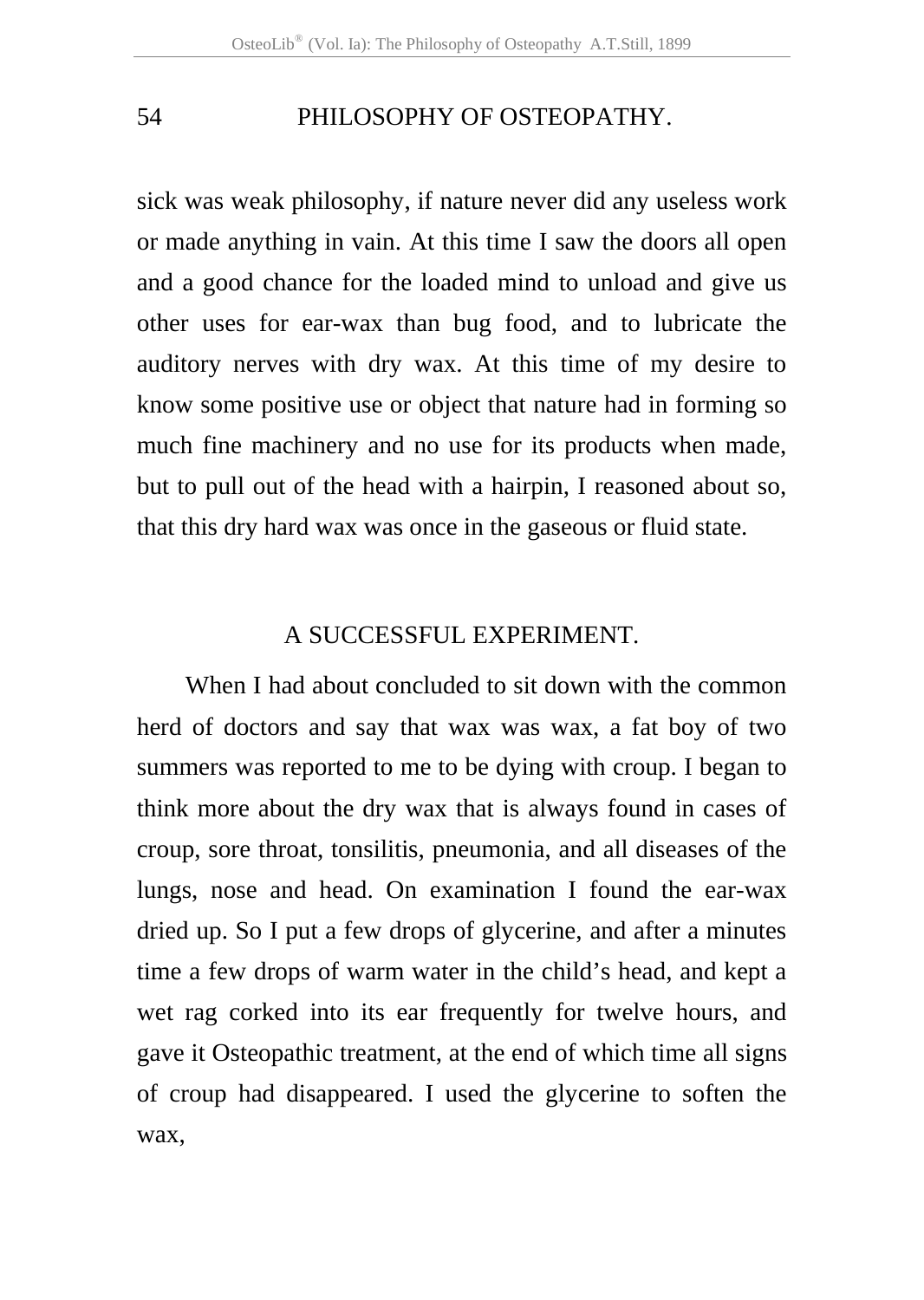## EAR WAX AND ITS USES. 55

which combining with water formed a harmless soap better qualified for washing the ear, and retaining the wax in solution than anything I have tried, for it is my opinion that the ear wax should be kept in a fluid state. When in that state the absorbent can more readily take it up and use it in the economy of life in this condition. The same day two ladies came to my house, sore in lungs, necks tied up, sore throats, fever and headache. As an experiment, in addition to Osteopathic treatment, I put a few drops of glycerine in their ears, followed with water to wet and soften the wax which was dry and hard, to get it back to a fluid state. Both got better of their sore lungs and throats in a short time, and in twenty-four hours they were about well, and lungs coughing out phlegm, easily. From this I think that the cause of croup is simply the result of abnormality of the cerumen system.

#### A QUESTION FOR AGES.

As a question of the uses of ear-wax has been before man for ages without an answer being given that passes the line of conjecture, I think there could be no reason why a few looks through the field glass of inquiry should not be given in a limited way on that great plane of fertility, for the minds of our most profound thinkers. As far as the writer can learn from reading and other methods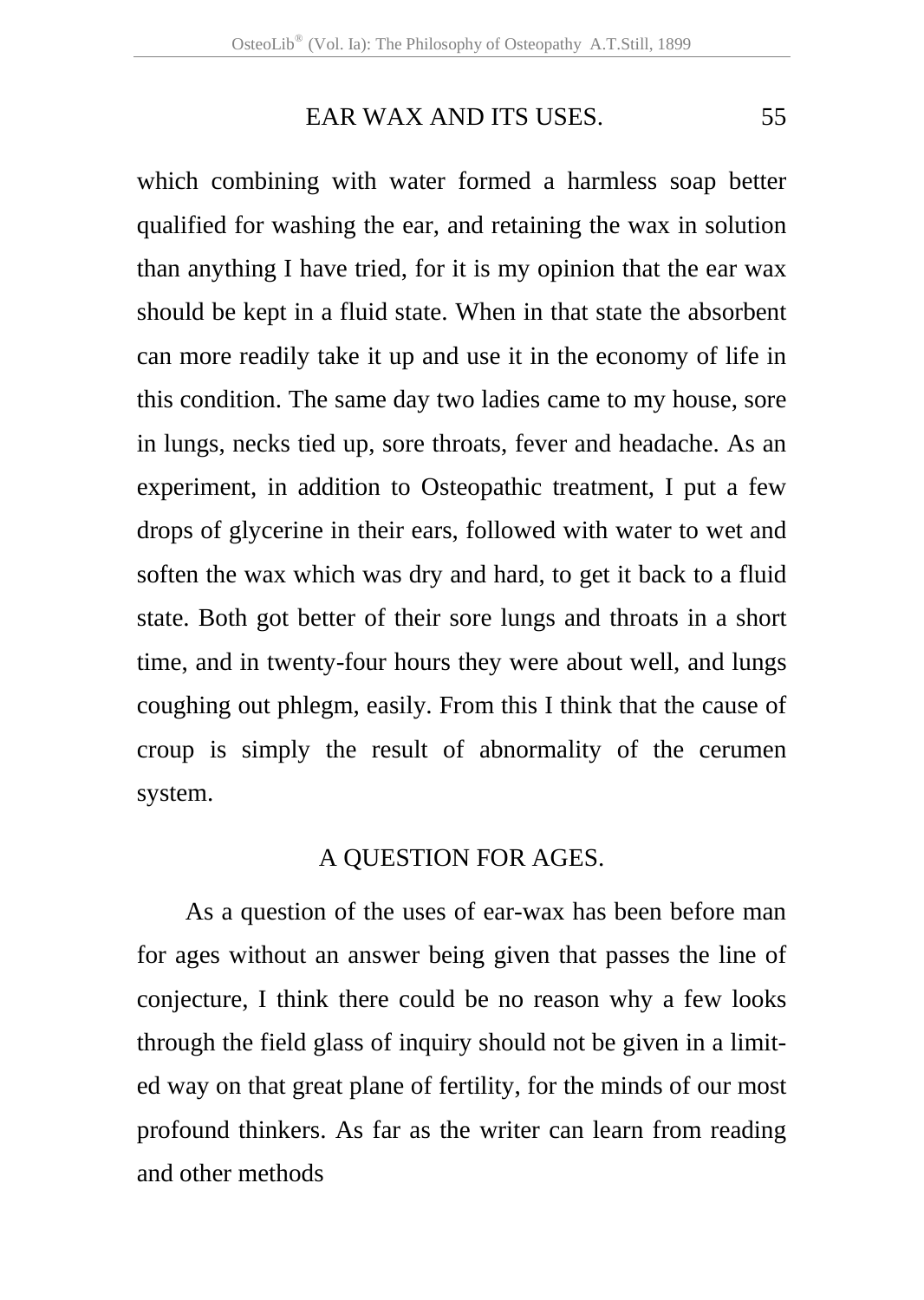of inquiry, the power and use of ear-wax has never been known, looked on, or thought of as one of life's agents for good or bad health. One asks this question : "Why are you talking about ear-wax, the filthy stuff?" In answer I asked, "What do you know about ear-wax?" The answer, "I don't know or care anything about the dirty stuff."

#### THE POSITION.

 As my spleen is my organ of mirth, I let it bounce against my side a few times at such ignorance and gave the wax subject more study than ever I began to read all the books I could find on Anatomy, Physiology, and Histology to get some knowledge of the machinery that the wise architect of that greatest of all temples had made to generate wax. At this time a conviction came to me to be sure of its uses before I gave an opinion. I find the center of nerve supply of the ears located at the base of the brain and side of the head, in front of the cerebellum, just below and near the center of the brain, a little above the foramen magnum, close to and behind the carotid arteries, deep and superficial, just above the entry of the spinal cord to the brain. Thus it is situated directly in communication with all nerves to and from the brain to every part of the body. Another question, and another came only to come and go without an answer such as how and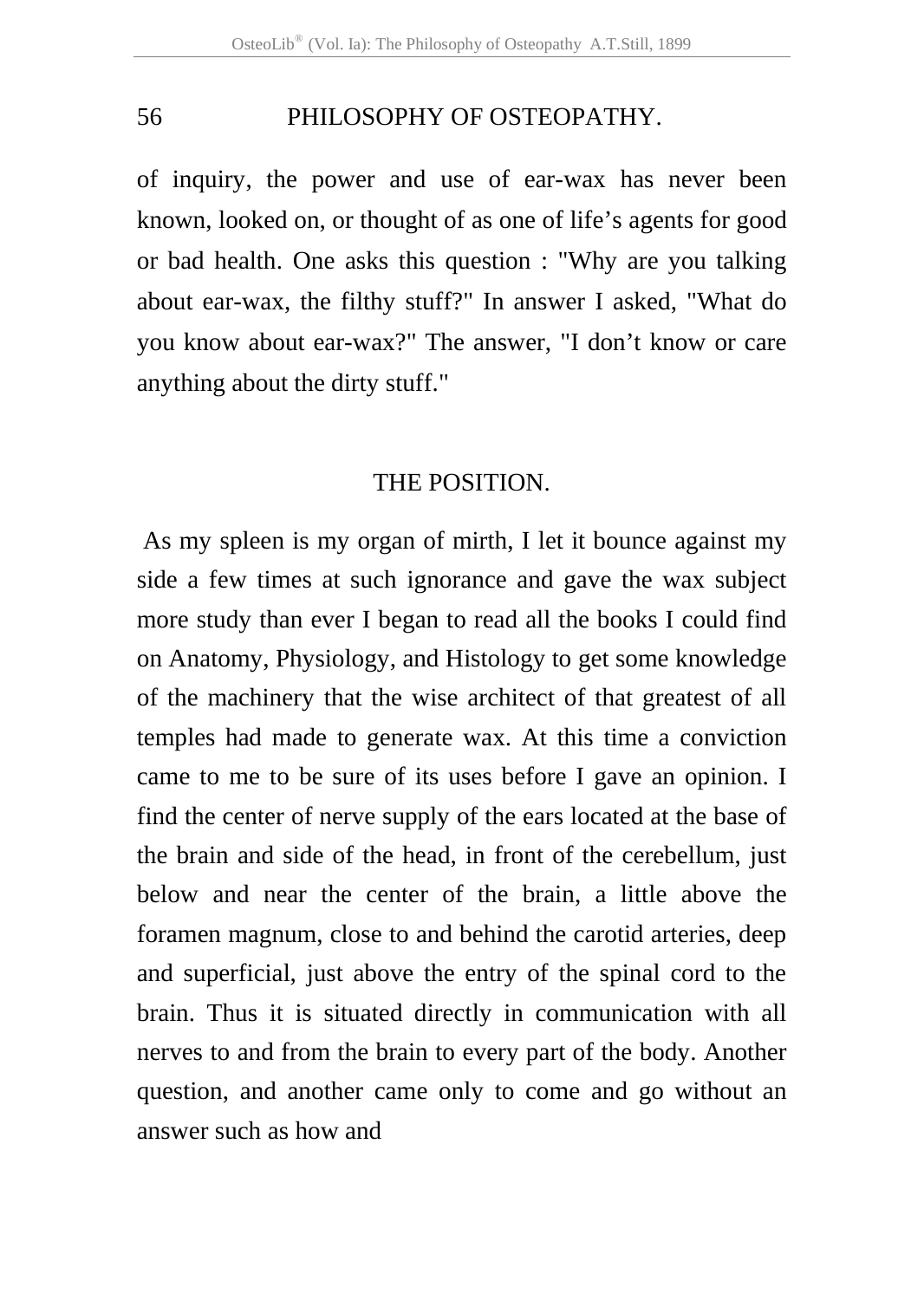# EAR WAX AND ITS USES. 57

where is this wax made? Of what use is it? Why so awful bitter? Has it any living principle above dry earth? Is it produced in the brain, lymphatics, fascia, heart, lungs, nerves or where? How much of it would kill a man? Would it kill at all? What is it made for? Is it used by nerves as food, or used by lungs, heart, or any organ as an active principle in the magnetic or electric forces? So far all authors are silent even to offer a speculative opinion about how it is made and its uses. So far we get nothing from the ancient or modern writers, as to its uses or anything that would cause a man to think that the Creator had any great design, when he made so wisely constructed and so much machinery and gave it such prominent place in the center of the brain. By this time the reader begins to mentally ask what does this wax evangelist know about the wax and its uses? The writer wishes to observe and respect all nature and never be too hasty. To carefully explore all, and never leave until he finds the cause and use that natures hand has placed in its works, never overlooking small packages as they often contain precious gems. I am sure no man of brilliant mind can pass this milepost and not hitch his team and do some precious loading. At this point my pen will give notice to all anatomists, histologists, chemists and physiologists that I will give "no sleep nor slumber to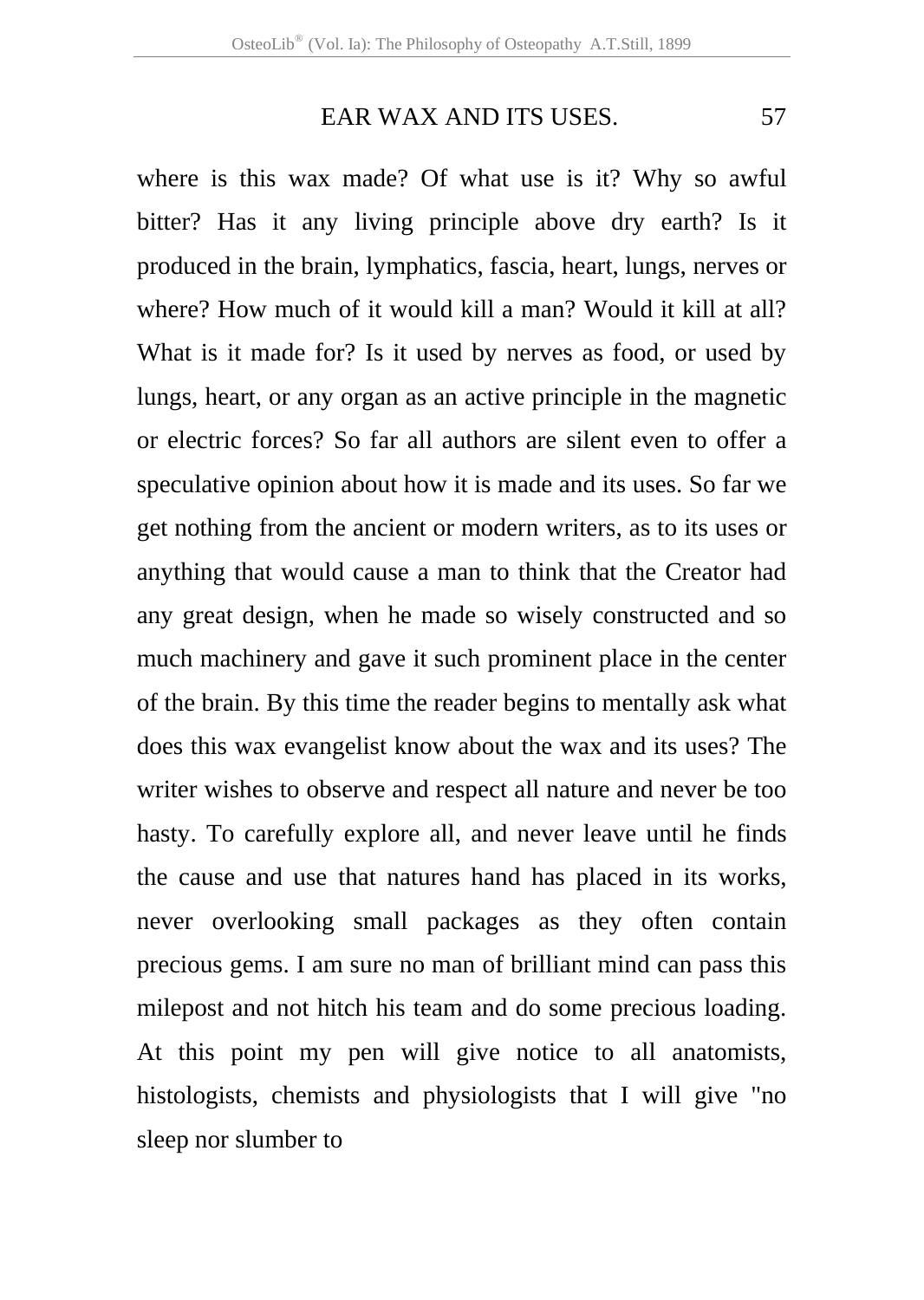their eyes," until I hear from them an answer, yes or no to these questions: For what purpose did God make ear-wax? Is it food or refuse? If food, what is nourished by it? and how do you know your position is true and undebatable?

## MEANING OF LIFE.

Life means existence; existence means subsistence; subsistence means something to subsist on, and of the degree of refinement to suit the being or principle whose function is to do the skilled work which is found marked on the tressle-board of the wisest of all builders, whose work is absolutely correct in form and action, and beautiful to behold. It calls out the admiration of man and God himself, who did say of man, "Not only good, but very good."

## SOME QUESTIONS ASKED.

I consider ear-wax one of the most important questions before the minds of our physiologists. The first and only knowledge of which substance begins with the observer's eye when he beholds the dry wax as it is excreted and dropped into the cavities of the ears. A question arises—and stands without an answer—is this substance which is commonly called ear-wax, technically called cerumen, is it dead or is it alive while in this form and visible? If dead, why, and how did it lose its life? Why has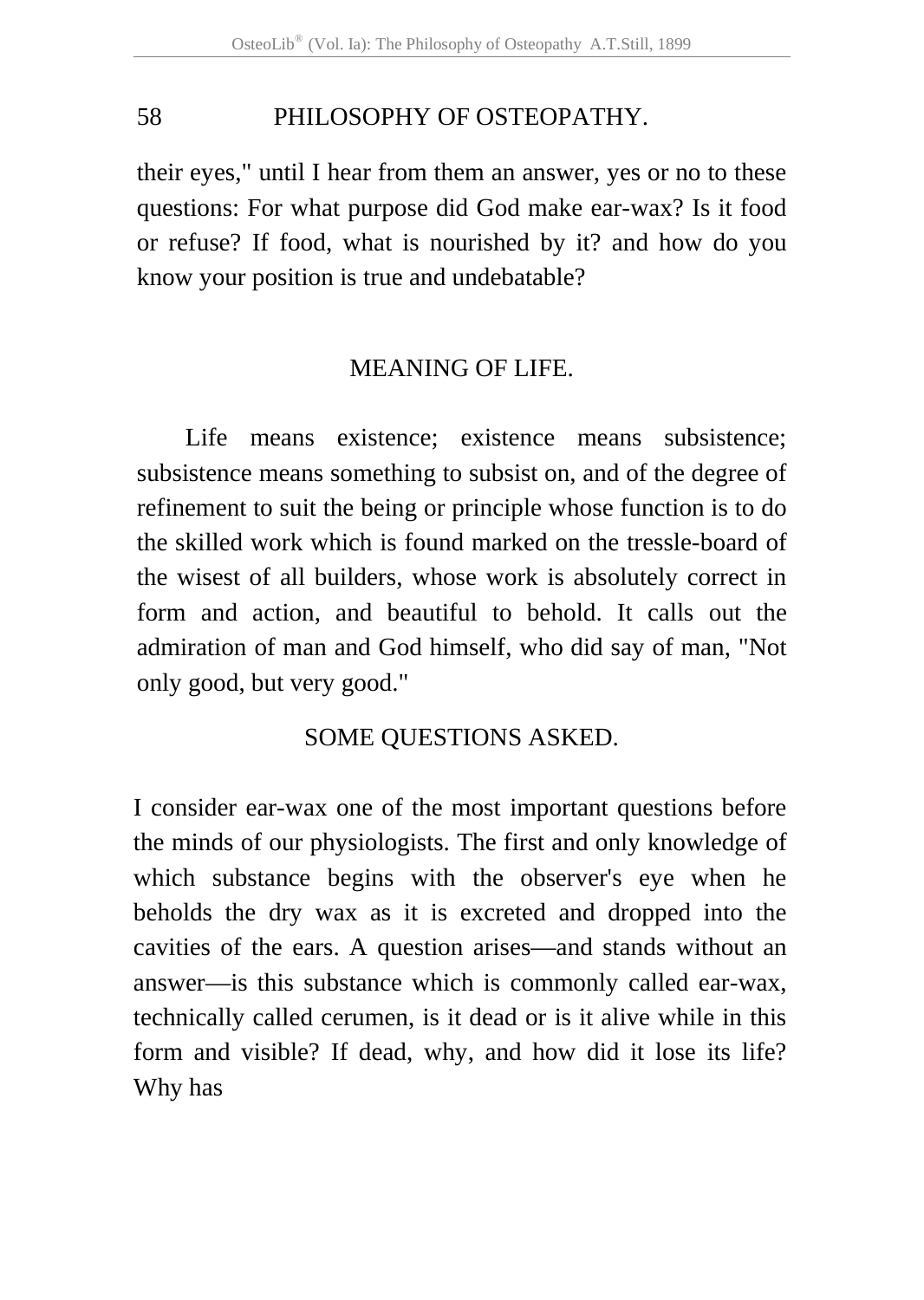### EAR-WAX AND ITS USES. 59

it not been consumed if once a living substance? When alive, is it in the gaseous or fluid state? and when alive, and consumed as nutriment by the system what does it nourish? is the question for the philosopher's attention, not superficial, but his deepest thought? Why is it deposited in the center of the brain if not to impart its vital principle to all nerves interested in life and nutrition both physical and spiritual. Its location, itself, would indicate its importance. Another thought is that no better place could be selected to establish and locate a universal supply office for the laborers of all parts of the whole superstructure. Another question arises : When we examine a person paralyzed on one side, why do we find this bread of life in such great quantities on the table and not consumed? Has not one-half of the brain and the nerves of that whole side, limbs and all, lost their power of digestion? Is hemiplegia a dyspepsia of the nerves of nutriment of the brain and organs of that side? If so we have some foundation on which to build an answer why this wax is not consumed and is dried up in the ears of the parylytic. The answer would be that nutrition is suspended.

#### CONDITIONS IN CERTAIN DISEASES, CAUSED BY COLDS.

 Let us take croup, diphtheria, scarlet fever, lagrippe, and all classes of colds ―on to pneumonia.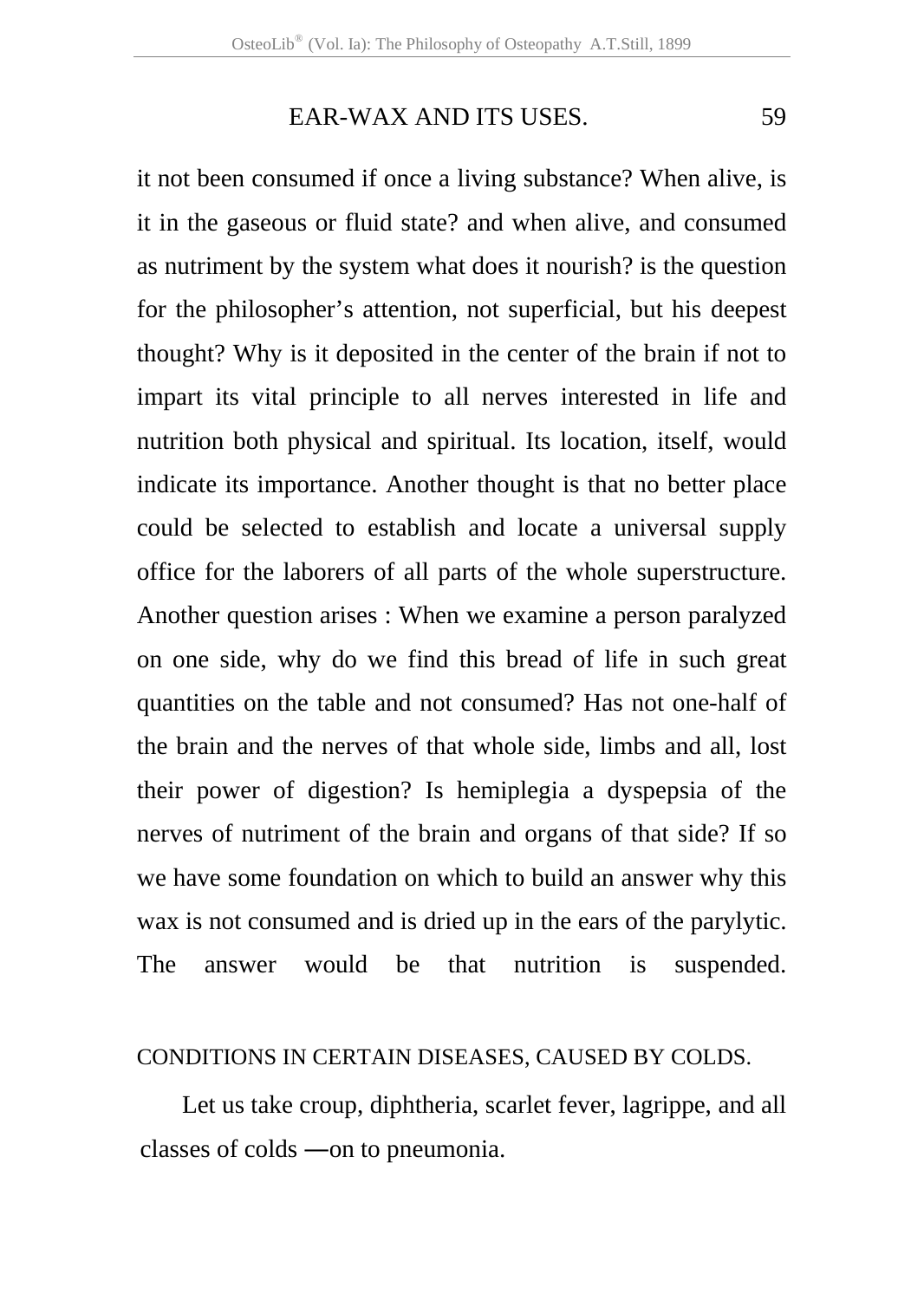They present about the same symptoms, differing more in degrees of severity than of place. All affect the tonsils, nostrils, membraneous air-passages, and lungs about the same way. Croup exceeds by contracting the trachea enough to impede the passing of air to the lungs; diphtheria has more swelling of the tonsils, throat and glands of the neck, but all depend upon the same blood and nerve sup-ply, or a general law of blood beginning with arteries to and from veins, lymphatics, glands and ducts to supply and take away all fluids that are of no farther use to the vital and material support. As all authors have agreed that the brain furnishes the propelling forces to the nerves, it would be proper to inquire how the brain is nourished. If so, we will begin and say the great cerebral system of arteries supply the brain of which it gives quality of all fluids and electric and magnetic forces, which must be generated in the brain. Then a question arises, if the heart, lungs, liver, pancreas, lymphatics, kidneys and all parts of the body depend upon the brain for power, what do they give in return? If they give back anything it must be of the kind of the organ from whence it comes; thus a kidney cannot give liver nor spleen. Each must help to keep up the universal harmony by furnishing its mite of its own kind. Suppose lung fever is the effect of lack of renal salts, where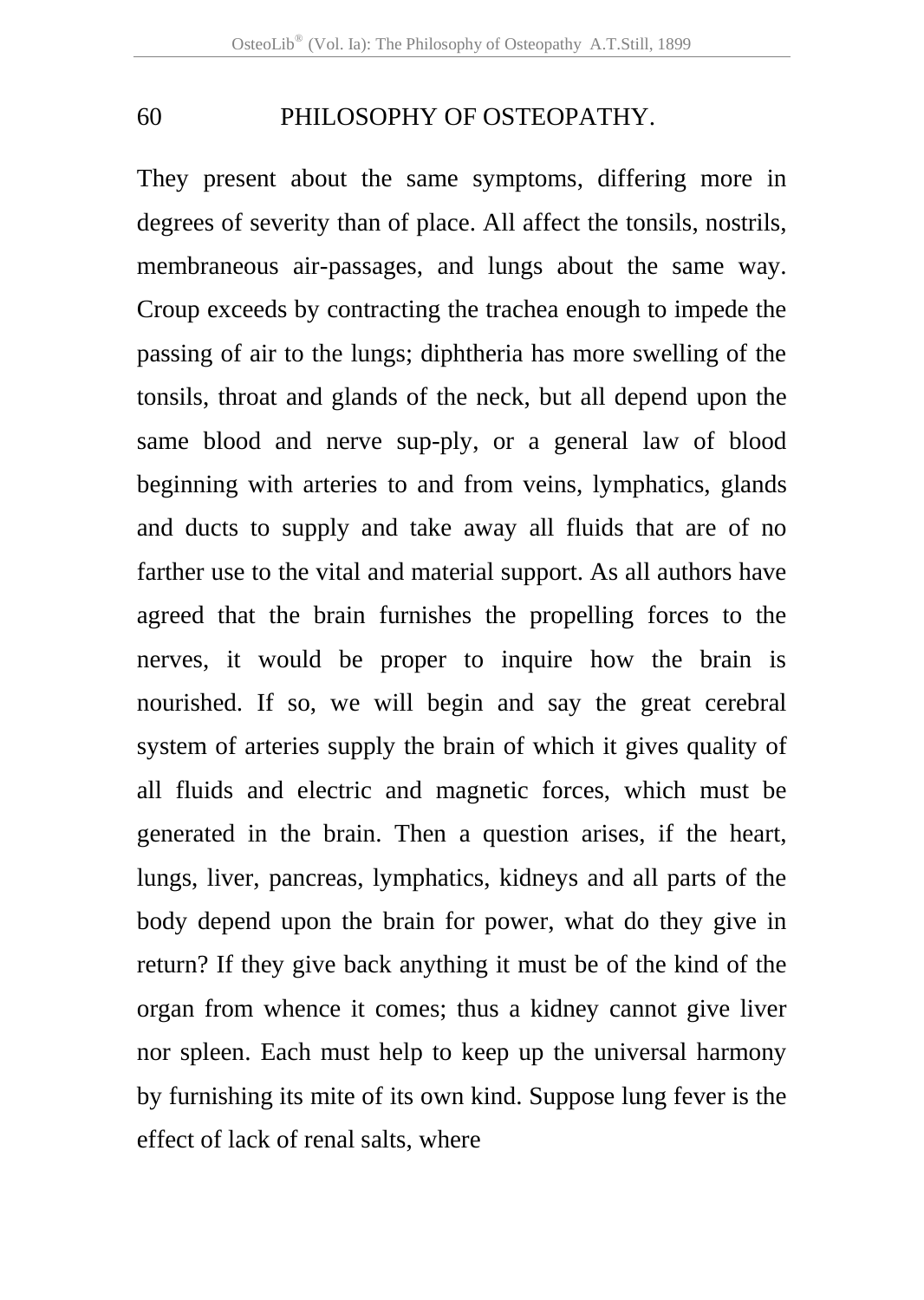#### EAR-WAX AND ITS USES. 61

would be a better place to dispatch from to renal organs than the ears to reach the brain and touch the nerve that connects with the sympathetic ganglion.

#### CERUMEN IN FLUID STATE.

Suppose we take the cerumen in its fluid state, by the secretions to the lungs from the ears and see the action of air and other substances on it, and it on them. We may safely look for a general action of some kind. If it be magnetic food, we will see the magnetic power shown in the lungs, and through the whole system, vitalizing all organs and functions of life. Thus the lymphatics will move to wash out impurities, and the nutritive nerves will rebuild lost energy. As but little is known or said of how or where the cerumen is formed, we will guess it is formed under the skin in the glands of the fascia and conveyed to the ears by the secretory ducts. Its place and how it is manufactured is not the question of the greatest importance, but its uses in disease and health.

#### WINTER KILLS BABIES.

The writer has much reason to believe he has found a reliable pointer for the cause of croup, diphtheria, and pneumonia; also a rational and easy cure that any mother can administer and save the babe from choking to death in her arms. Hav-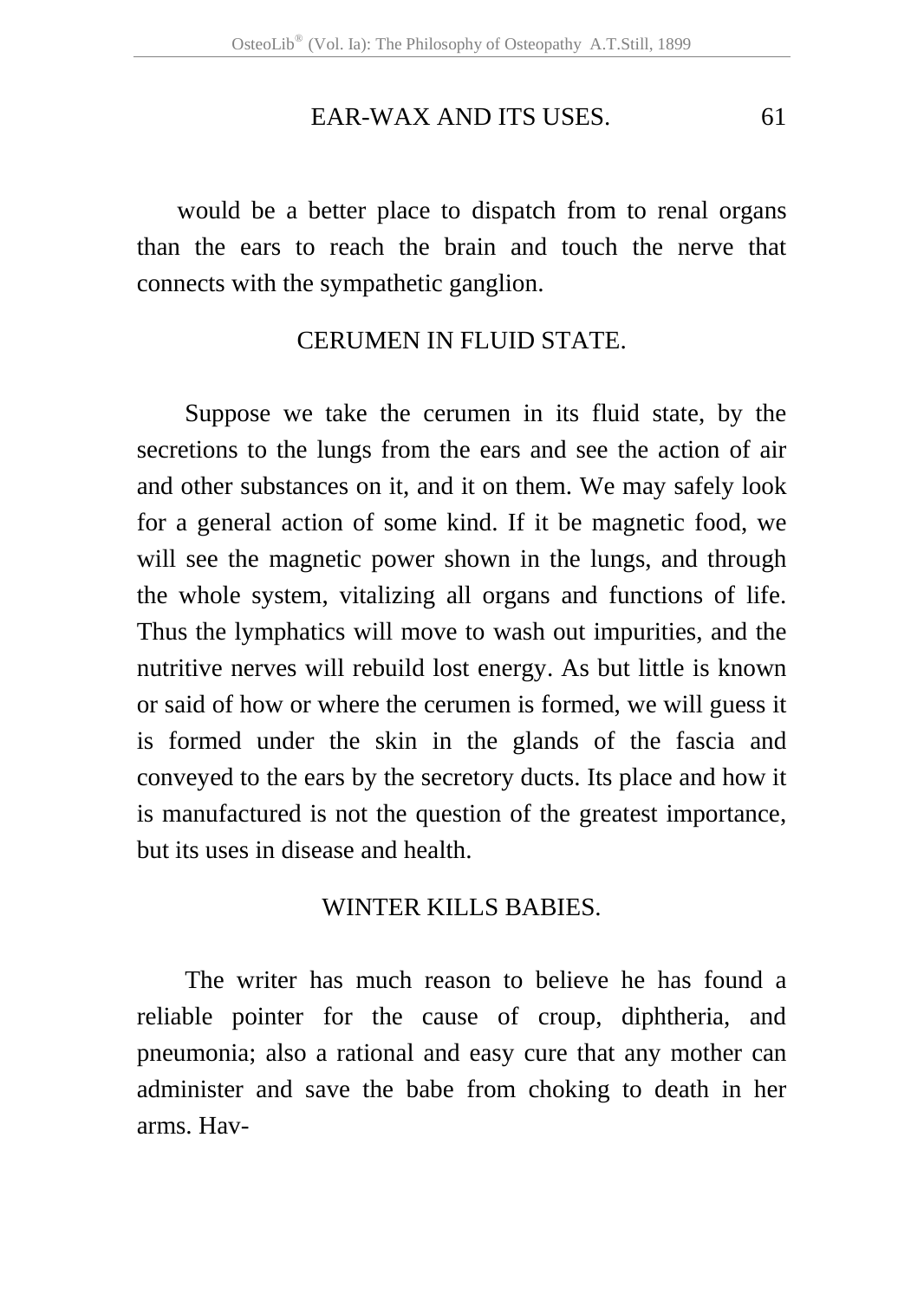ing witnessed croup in all its deadly work for fifty years, and seen the best skill of each year and generation fail to save, or even give relief, I lost all hope and grew to believe there was no help and the doctor was only one more witness to the scene of death and carnage found along the mysterious road that croup travels to slay the babes of the whole earth. Of later days we have new and different names for the disease, but alas, it kills the babe just as it did before it was called diphtheria, la grippe and so on.

#### SOME ADVICE TO MOTHERS.

 I write this more for the mothers than for the critics. We say to mothers, as you are not Osteopaths, you are perfectly safe in putting glycerine in a child's ears. It is made from oils and fats. I believe when the wax is not consumed it clogs up the excretories with dead matter, thus the irritation of the nerves of throat, neck, lungs and lymphatics which give cause for the swelling of the tonsils and glands of the neck. In this book can be found why I see wisdom in treating for croup from the nerve centers of the brain. So far the uses and importance of healthy ear-wax as a cure for disease has had no attention that I can find by any author on disease or physiology. I hope time and attention may lead us to a better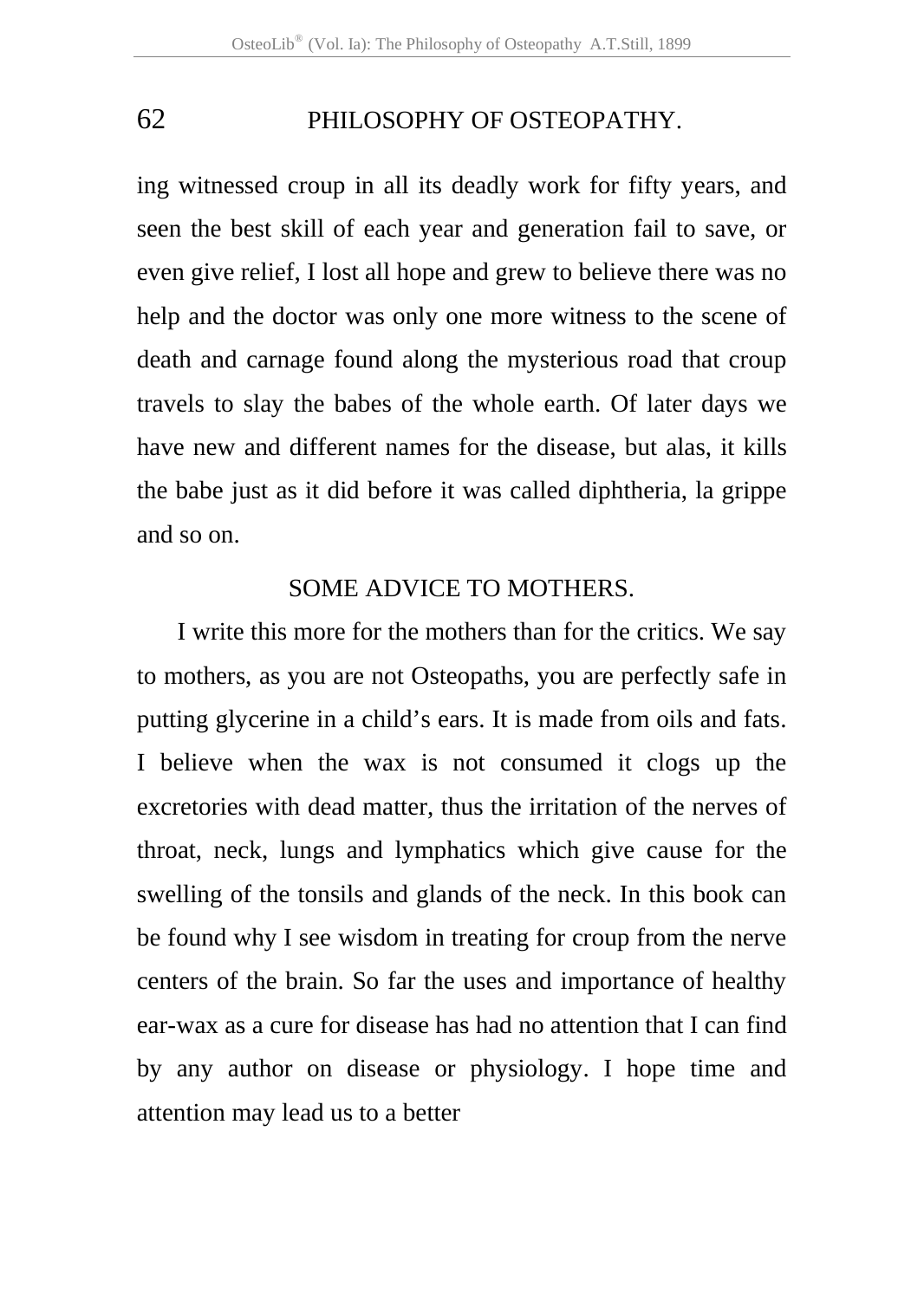#### EAR- WAX AND ITS USES. 63

knowledge of the cure of diphtheria, croup, scarlet fever and all diseases of the throat and lungs of children, and how to cure a greater per cent than has been up to this writing. My experience up to date with such diseases, when treated as indicated, has been very encouraging. Though it is but a short time since I began to treat by this method, it has proven good with the young and old.

As all authors so far seem silent even as to how or when the wax is formed, we must resort to much careful dissection to find the relation of the cerumen system to health. To intelligently acquaint the mother with this treatment who does not understand anatomy so as to give Osteopathic treatment for croup, diphtheria, and so on, I will say take a soft wet cloth and wash the child's neck and rub gently down from ears to breast and shoulders; keep ears wet, often dropping in the glycerine. Use glycerine because it will mix with the water and dissolve the wax, while sweet oil and other oils will not do so.

## A CASE IN POINT.

At 2 o'clock p. m, I called to see a babe having malignant croup in its worst form, and examined its ears to see condition of wax. I had noticed in consumptives that some cases had great quantities of dry wax in one or both ears, but to this time had not thought of such deposits being an evidence of lost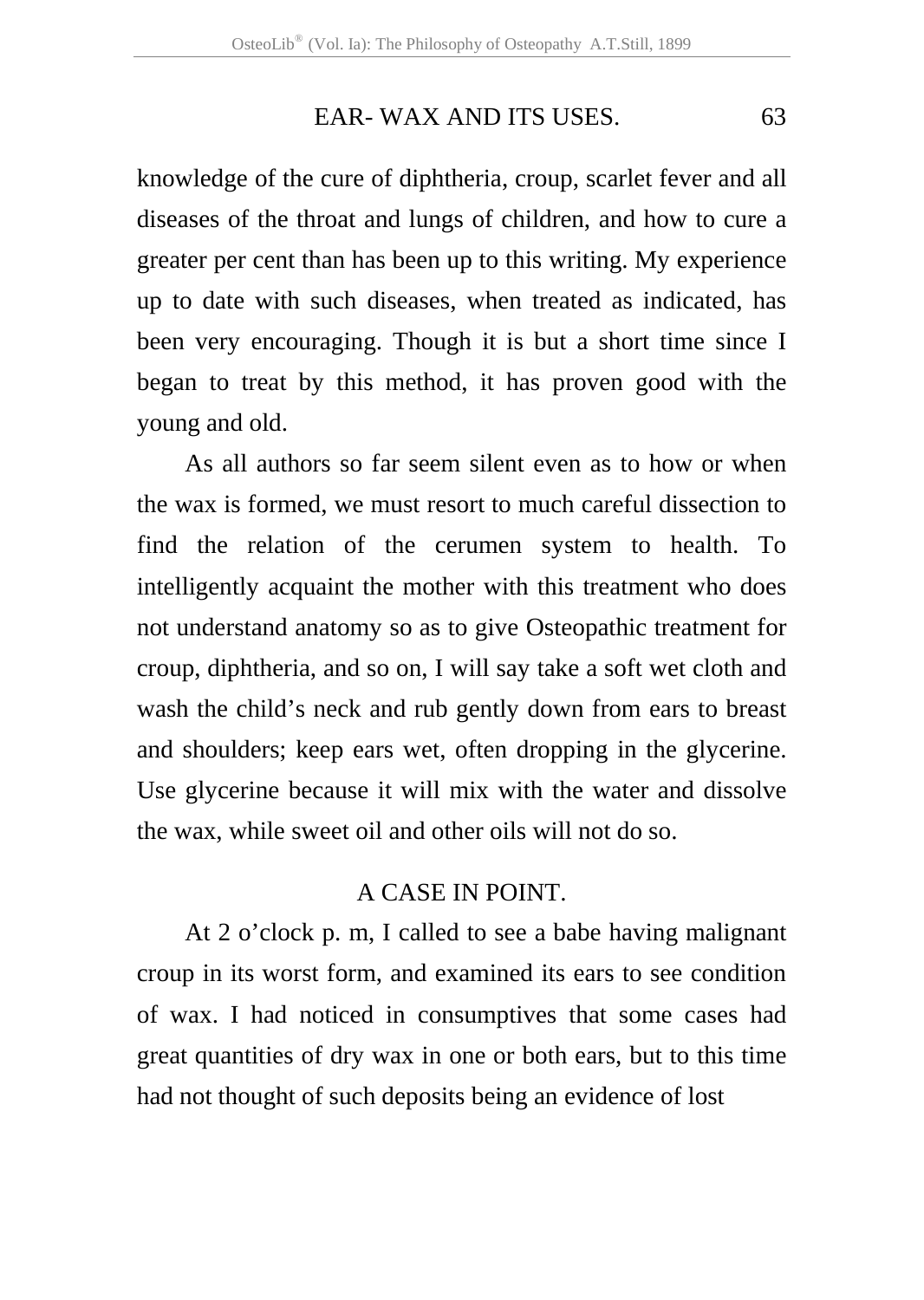or suspended action of the nerves that manufactured cerumen. In this case I found wax dry and very hard, with much swelling and hardness in region of ears, eustachian tubes and tonsils. I reasoned that the excretory duct had become clogged, and that by the wax being retained in ducts and glands an irritation of the nerves of the cervical lymphatics had caused contraction near head, and produced congestion of the lymphatics, of the pneumogastric, and cutting off nerves supply from lungs. Believing this to be very likely I concluded to act on the above line of reasoning and see if I could give some relief. I did not stop to debate why the wax was hard and dry, but how to soften the wax, was the question of interest to me then. So I proceeded. I reasoned that soap and water would be the best treatment to clean the ears, and soften the wax. At this point to select the best make of soap in the ears was to be desired, so I took pure glycerine and water, dropped in a few drops and took a small roll of cloth, made it wet in warm water and pushed it in ears to keep them wet. In a few minutes I wet and inserted a soft cloth cork in the child's ears. I twisted the corks around in the ears, each time to mix the water and the wax to a softened condition, for to keep the wax wet was the object. In a few minutes I got the wax wet and the child coughed up phlegm easily, and when the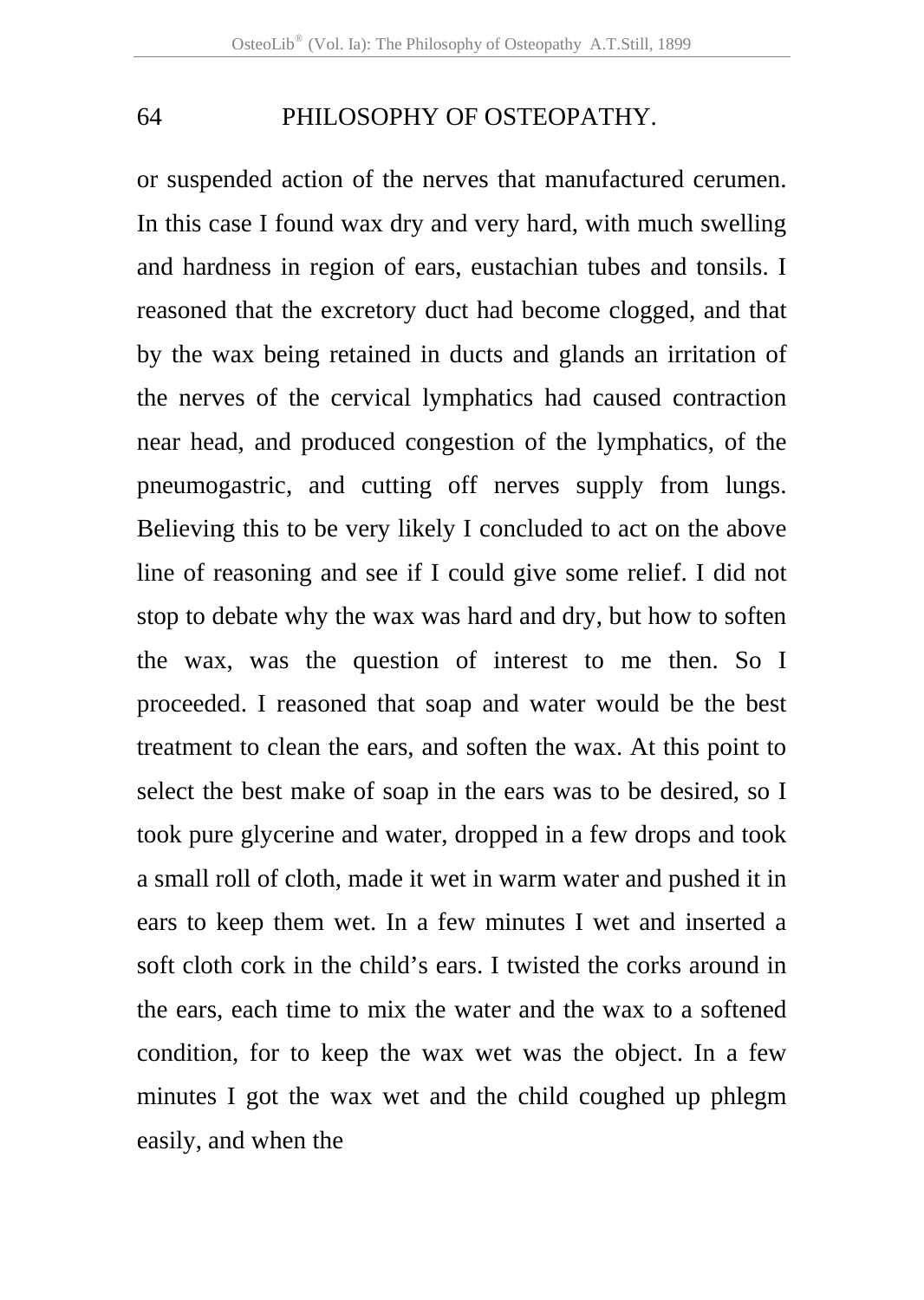## EAR- WAX AND ITS USES. 65

#### dreaded hour, ten o'clock at night came, all danger had passed.

## CONNECTION OF BRAIN AND OTHER NERVES IN

## DIGESTION.

If digestion is the effect of organs, fluids and forces, then the student of natures law must be governed by well known truths, such as the location of the brain, connection of the nerves to other organs, bringing all parts interested in digestion in mental view. Thus you have a chance to know if one organ has an assisting relation to any other organ or system or if its products are of general or of special use. A few questions at this point of inquiry would be in place. Does the brain give assistance in digestion, and why may we reasonably suppose so, when digestion does its work normally and has a full, rich supply of blood? Yet disease enters the system, and begins its work with general weakness, swelling, wasting, and pain with some, or all the glands congested and sore, and a plenty of rich blood all the time. Then are we justified to go to the brain and examine the electric and magnetic batteries? We know such forces exist but as their location in the brain is not known farther than the fact of their existence, we do not know how they are fed, nor from where, so we are fully warranted in seeking a use for both powers― magnetic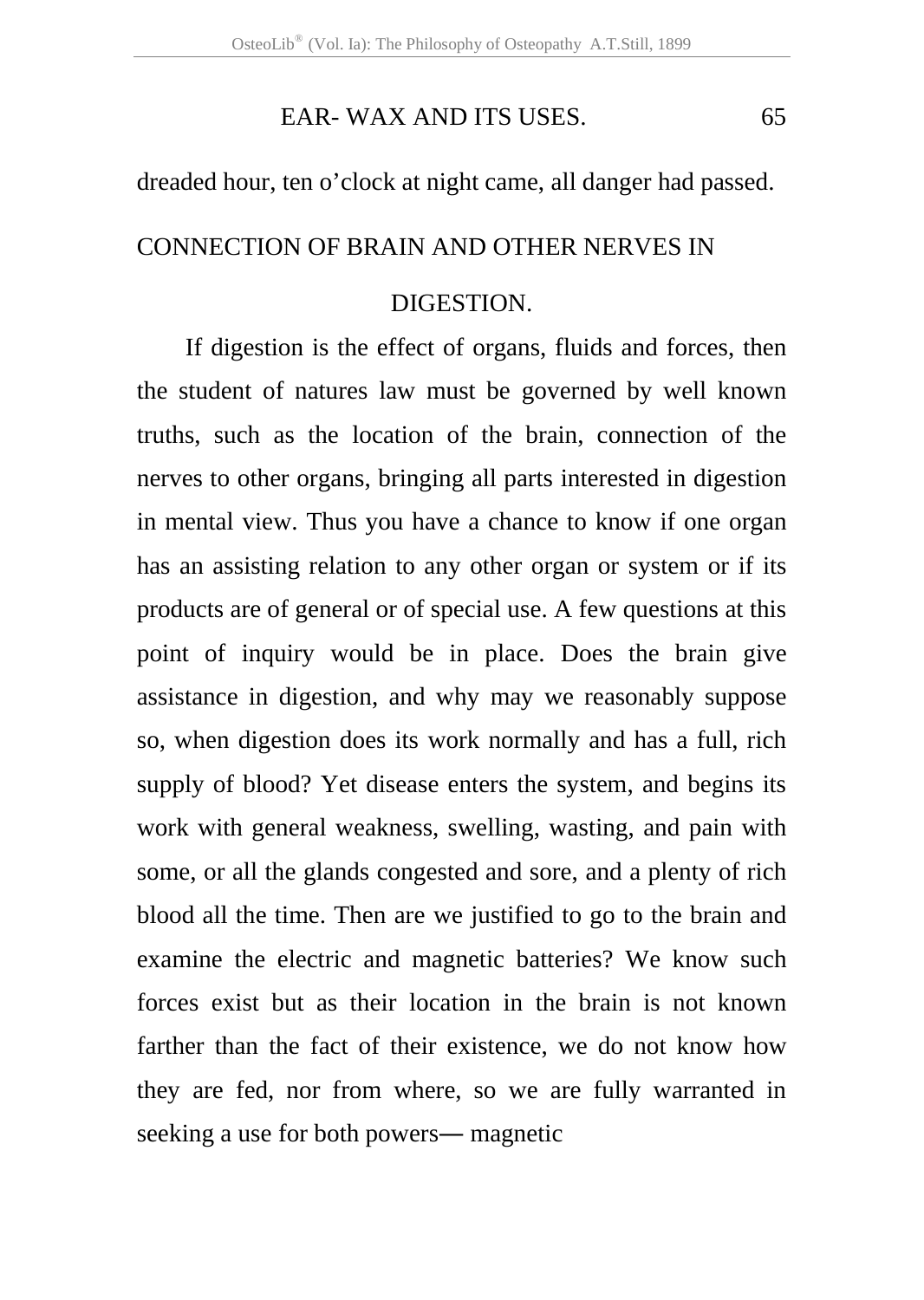and electric. One says the power of electricity belongs more to the motor nerves and the magnetic to the nutrient system; if not they are happily blended and give the results. Without such forces life and motion could not be sustained. As it is not my object to write a treatise on general physiology, I will turn at once to the subject of the relation of life and health as affected by the abnormal supply and action of ear-wax. <sup>\*</sup>

## UNAIDED INVESTIGATION.

As our investigations are without the assistance of ancient or modern writers we will have to reason that man is a machine of form and power, forming its own parts and generating its own powers as it has use for them. At this time we begin to reason thus, that all powers are invisible and we see effect only. We know such forces to be abundant in nature, and life is sustained by them. To find the substances in the body that causes them to act and how to act, has been the object of my journey as an explorer. If they give us health when normal action prevails and disease only when

.

<sup>∗</sup> "The secretion of the external auditory meatus, mixed with the secretion of the neighboring glands or ceruminous glands, forms the well known ear-wax or cerumen. The secretion in this place contains a reddish pigment of a bitterish sweet taste, the composition of which has not been investigated." American Text-Book of Physiology.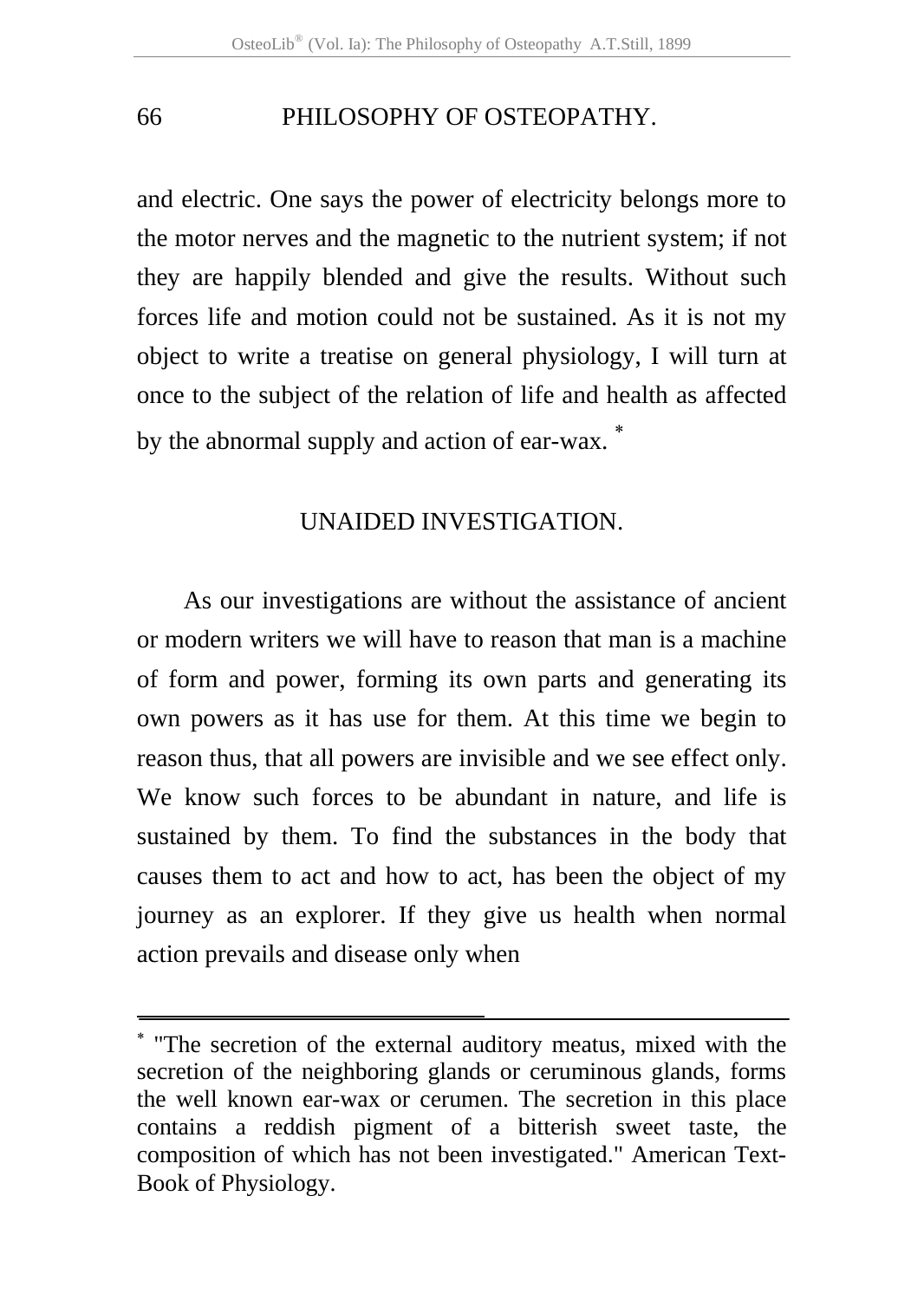## EAR- WAX AND ITS USES. 67

abnormal, then we are admonished to form a more intimate acquaintance with the qualities, and with all the products, when formed in this great laboratory which compounds and qualifies each substance to fill its mission of force, construction, purity and action.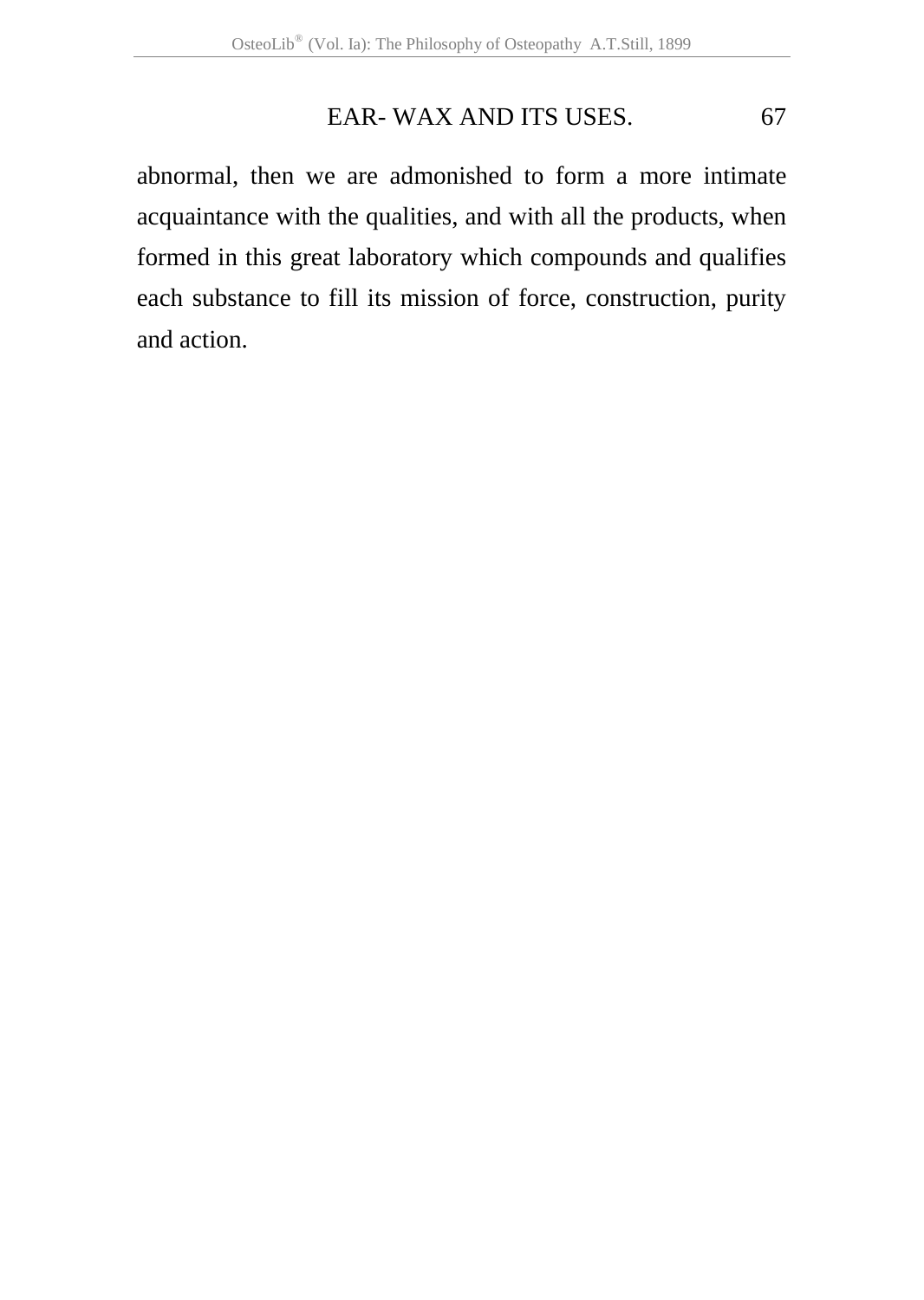## CHAPTER V.

## DISEASES OF THE CHEST.

Where Confined―Consumption—Can Consumption Be Cured —Consumption Described—No Time for Surrender— Cerebral Spinal Fluid—How to Destroy Deadly Bombs of Decay—Battle of Blood for Life—Militis Tuberculosis—Conversion of Bodies Into Gas—Forming a Tubercle—Breeding Contagion―The Seeds of Disease—Generating Fever―Whooping Cough ―Clouds and Lungs Are Much A like―The Wisdom of Nature―Water Formed in Lungs―The Law of Fives―Feeble Action of Heart―The Heart―From Neck to Heart― Dyspersia or Imperfect Digestion.

## WHERE CONFINED.

Diseases of the chest are generally confined to heart, lungs, pleura, the pericardium, mediastium, blood vessels, with nerves and lymphatics. As we open the breast we behold the heart, a very large machine or engine, situated conveniently to throw blood to all parts of the body. To it we see hose or pipes that go to each organ, all muscles, the stomach, bowels, liver, spleen, kidneys, bladder and womb, all bones, fibers, ligaments, membranes, and its body, lungs and brain. When we follow this blood through its whole journey to feed the dependent parts, be they organ or muscle, we find just enough unloaded at each station to supply the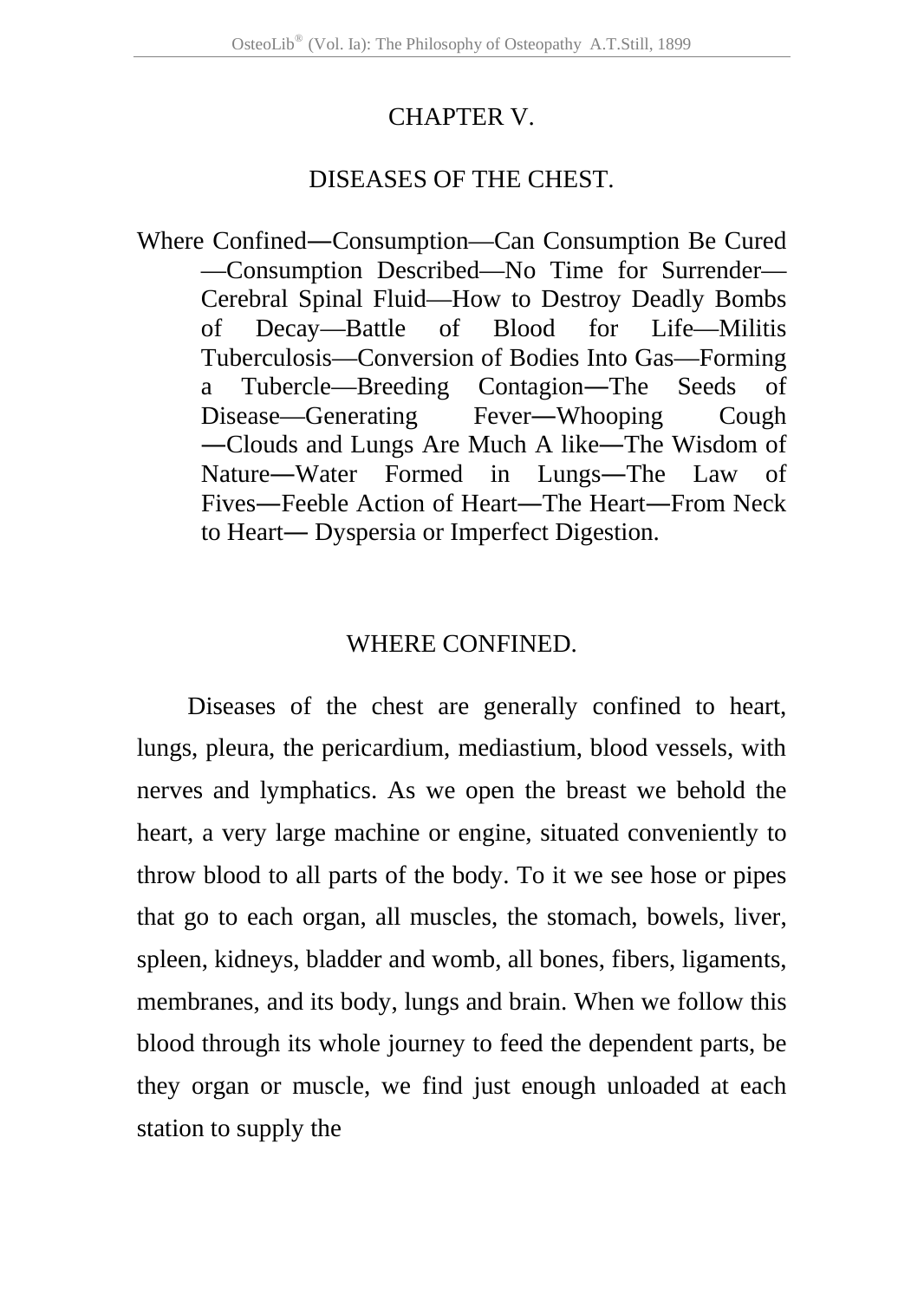demand as fast as consumed. Thus life is supplied at each stroke of the heart, which gives blood to keep digestion in full motion while other supplies of blood are being made and put in channels to carry to the heart, blood is freely given to keep those channels strong, clean and active. Thus much depends on the heart, and great care should be given to that study, because a healthy system depends almost wholly on a normal heart and lung. Thus to study well the frame work of the chest should be with the greatest care. Every joint of the neck and spine has much to do with a healthy heart and lung, because all vital fluids from crown to sacrum do or have passed through heart and lungs, and any slip of bone, strain or bruise will affect to some degree the usefulness of that fluid in its vitality, when appropriated in the place or organ it should sustain in a good healthy state. To the Osteopath, his first and last duty is to look well to a healthy blood and nerve supply. He should let his eye camp day and night on the spinal column to know if the bones articulate truly in all facets and other bearings, and never rest day or night until he knows the spine is true and in line from atlas to sacrum, with all ribs known to be in perfect union with processes of spine. In reasoning for probable causes of diseases of chest, we are met with the fact that the heart and lungs are housed up, and out of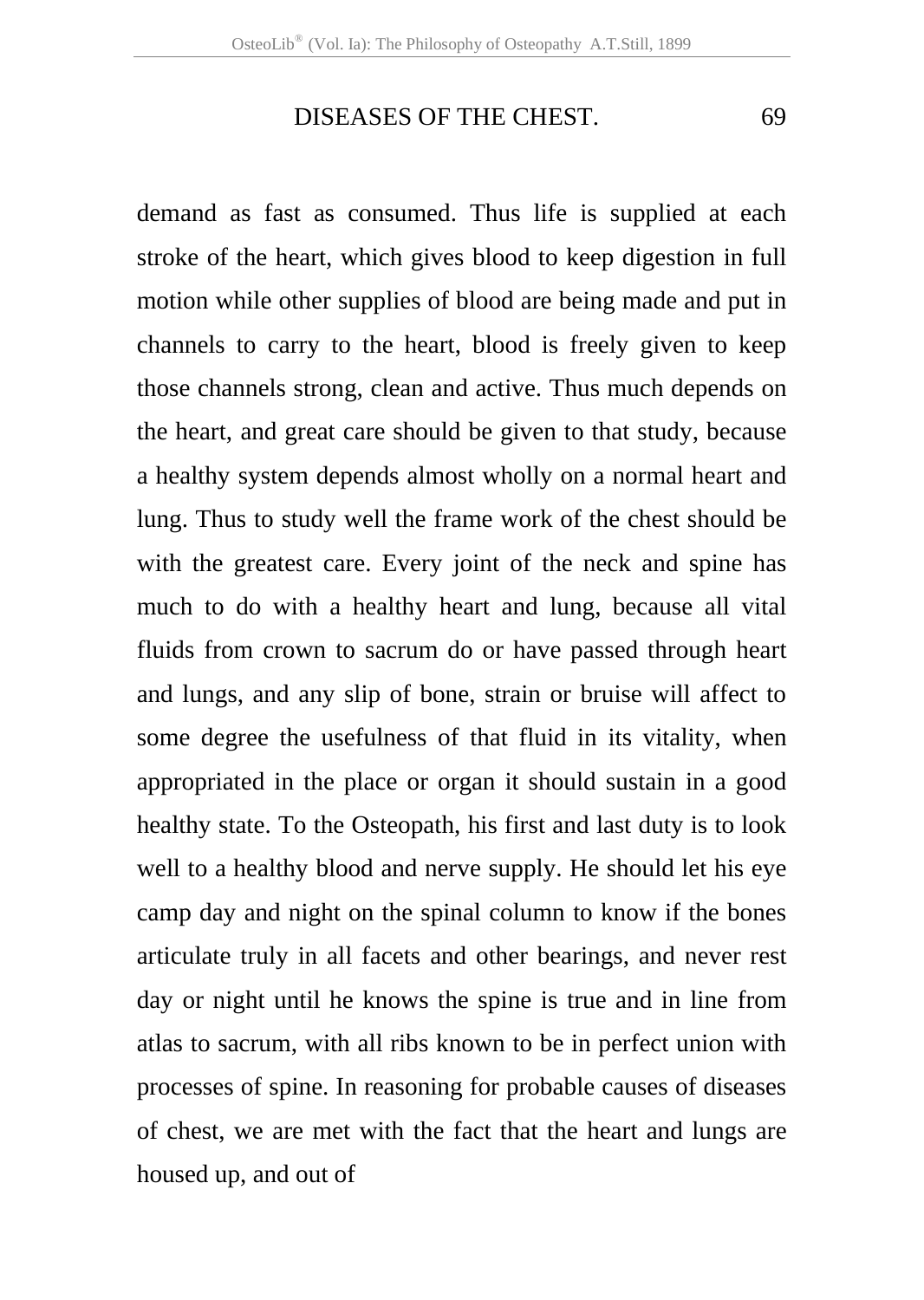reach of the hand and eye. We hear a cough, see blood and other substances after they pass out of the lungs; we learn of general and local pain and misery, feel heat and cold on skin, note abnormal breathing, but here we are at a stop, for want of facts. We know something is wrong, but cannot say what, until after death has done the work, then we open the chest and find tubercles, cancers, ulcers and abcesses. How came they there? is the unanswered question. The servant of that breast who failed to keep his room clean, is the one to find and punish.

#### **CONSUMPTION**

I believe so much death by consumption will soon be with the things of the past, if the cases are taken early and handled by a skilled mind,—one trained for that responsible place. He or she must be taught this as a special branch. It is too deep for superficial knowledge or imperfect work. Life is in danger, and can be saved by skill, not by force and ignorance. He who sees only the dollar in the lung, is not the man to trust with your case.

It is such men as have the ability to think, and the skill to comprehend and execute the application of natures unerring laws, that obtain the results required. We believe the day has come, and long before noon, the fear of consumption will greatly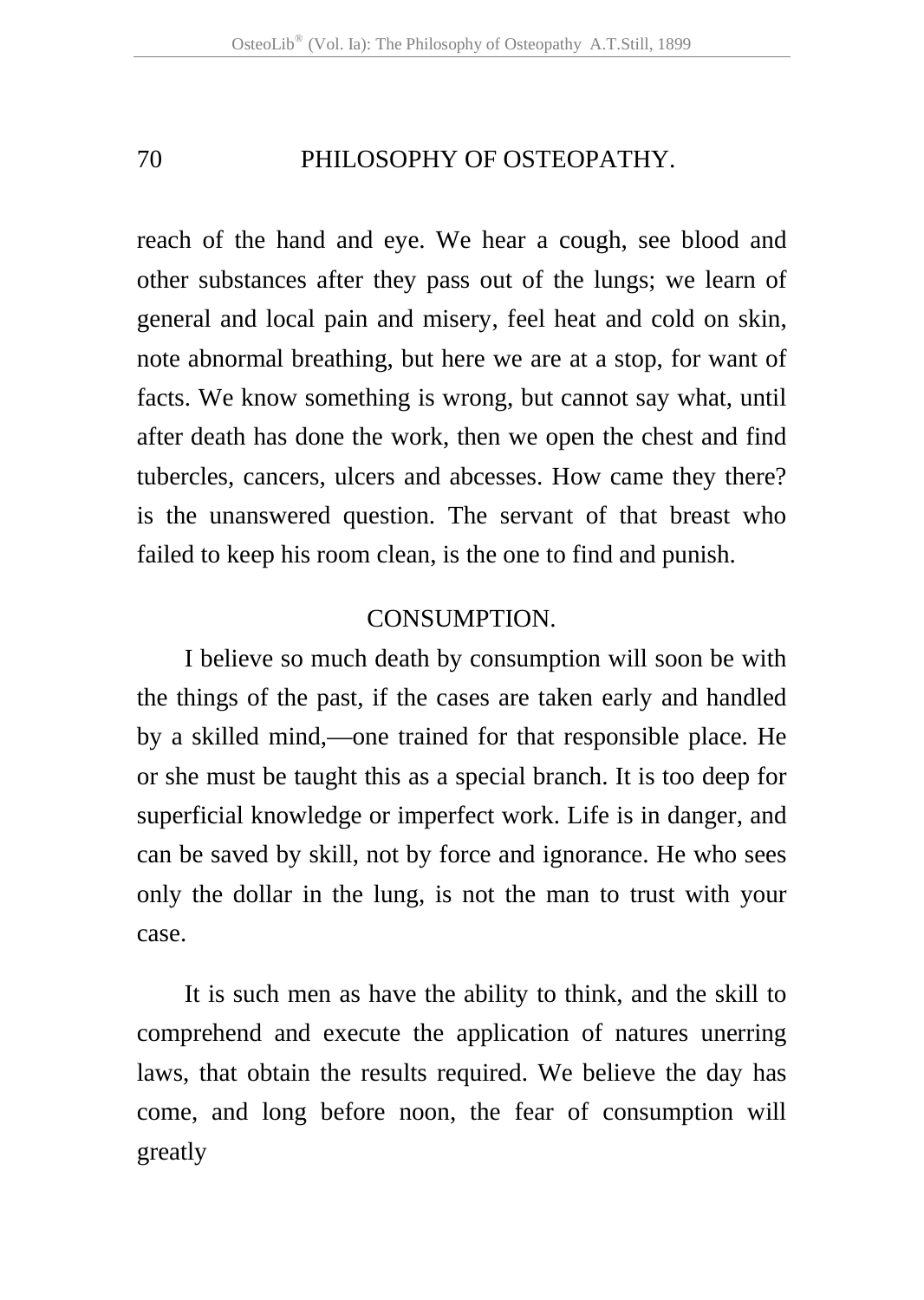pass from the minds of people. We have long since known and proven that a cough is only an effect. If an effect then a wise man will set his mental dogs on the track, which is (effect) to hunt the skunk, (cause.) He has all the evidence by the cough, location of pain, tenderness of spine, neck, and quality of the substances coughed up to locate the cause, and to know, when he has found it, how to remove the cause, and give relief ; will grow more simple as he reasons and notes effect. We do not think this result will be obtained every time by even an average mind, unless he has a special training for that purpose. He must not only know that the lungs are in the upper part of the chest close to the heart, liver and stomach, but he must know the relation all sustain to each other, that the blood must be abundantly supplied, support and nourish three sets of nerves, namely sensory, motor and nutrient ; also voluntary and involuntary. If the supply should be diminished on the nutrient nerves, weakness would follow ; reduce the supply from the motor and it will have the same effect. Motion becomes too feeble to carry blood to and from lungs normally, and the blood becomes diseased and congested, be-cause it is not passed on to other parts with the force necessary for health of lungs.

At this time the nerves of sensation become irritated by pressure and lack of nutriment, and we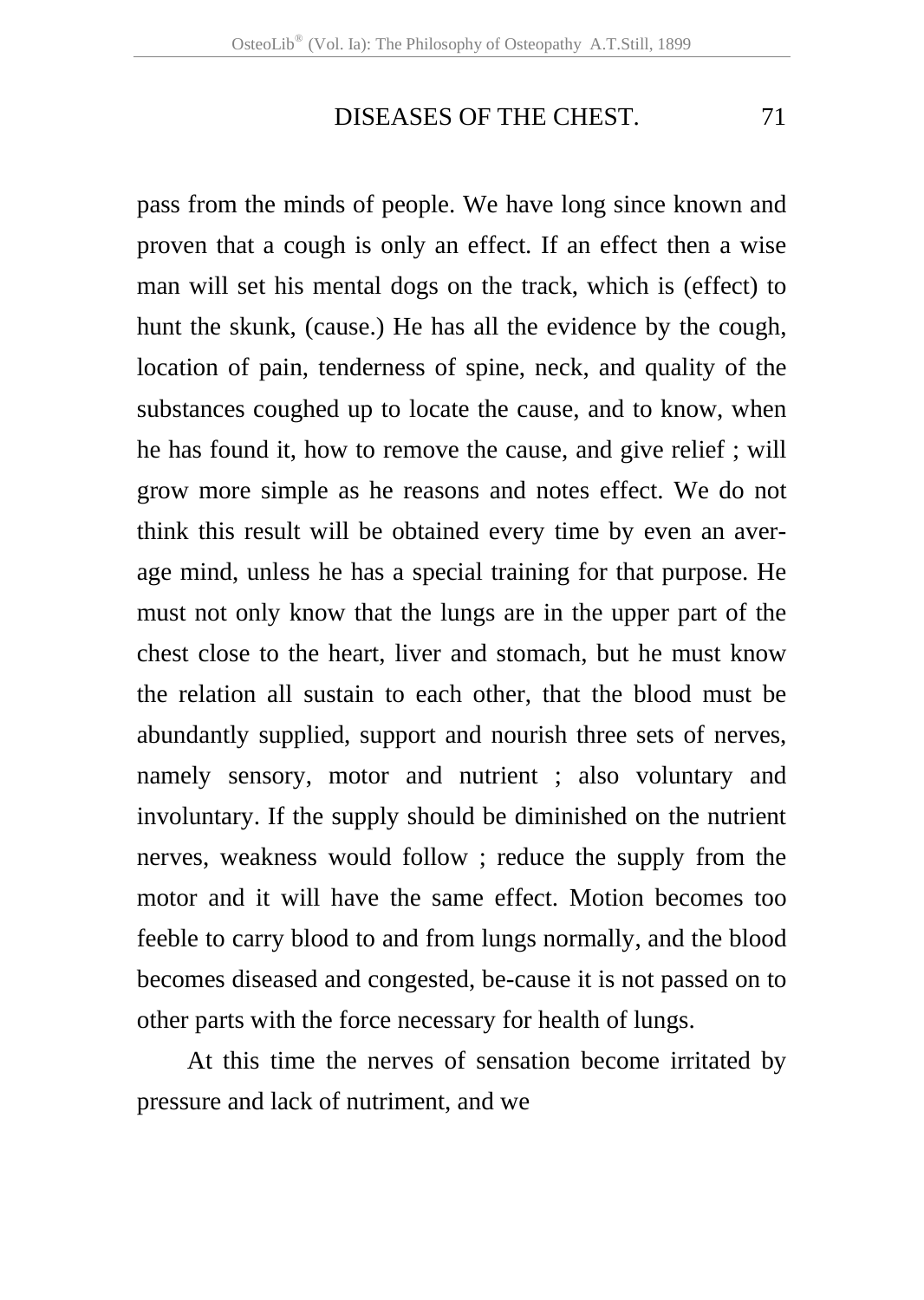cough, which is an effort of nature to unload the burden of oppression that congestion causes with sensory nerves. If this be effect, then we must suffer and die, or remove the cause, put out the fire and stop waste of life, without which all is lost. Nature will do its work of repairing in due time. Let us reason by comparison. If we dislocate a shoulder, fever and heat will follow. The same is true of all limbs and joints of the body. If any obstructing blood or other fluid should be deposited in quantities great enough to stop other fluids from passing on their way, Nature will fire up its engine to remove such deposits by converting fluids into gas. As heat and motion have much to do as remedies, we may expect fever and pain until natures furnace produces heat, forms and converts its fluids into gas and other deposits, and passes them through the excretories to space, and allows the body to work normally again.

#### HOW CONSUMPTION USUALLY BEGINS.

We believe consumption causes the death of thousands annually who might be saved. We must not let stupidity veil our reason, and we are to blame if we let so many run into "Consumption" from a simple hard cough. The remedy is natural, and we believe from results already obtained 75 per cent can be cured if taken in time. What we generally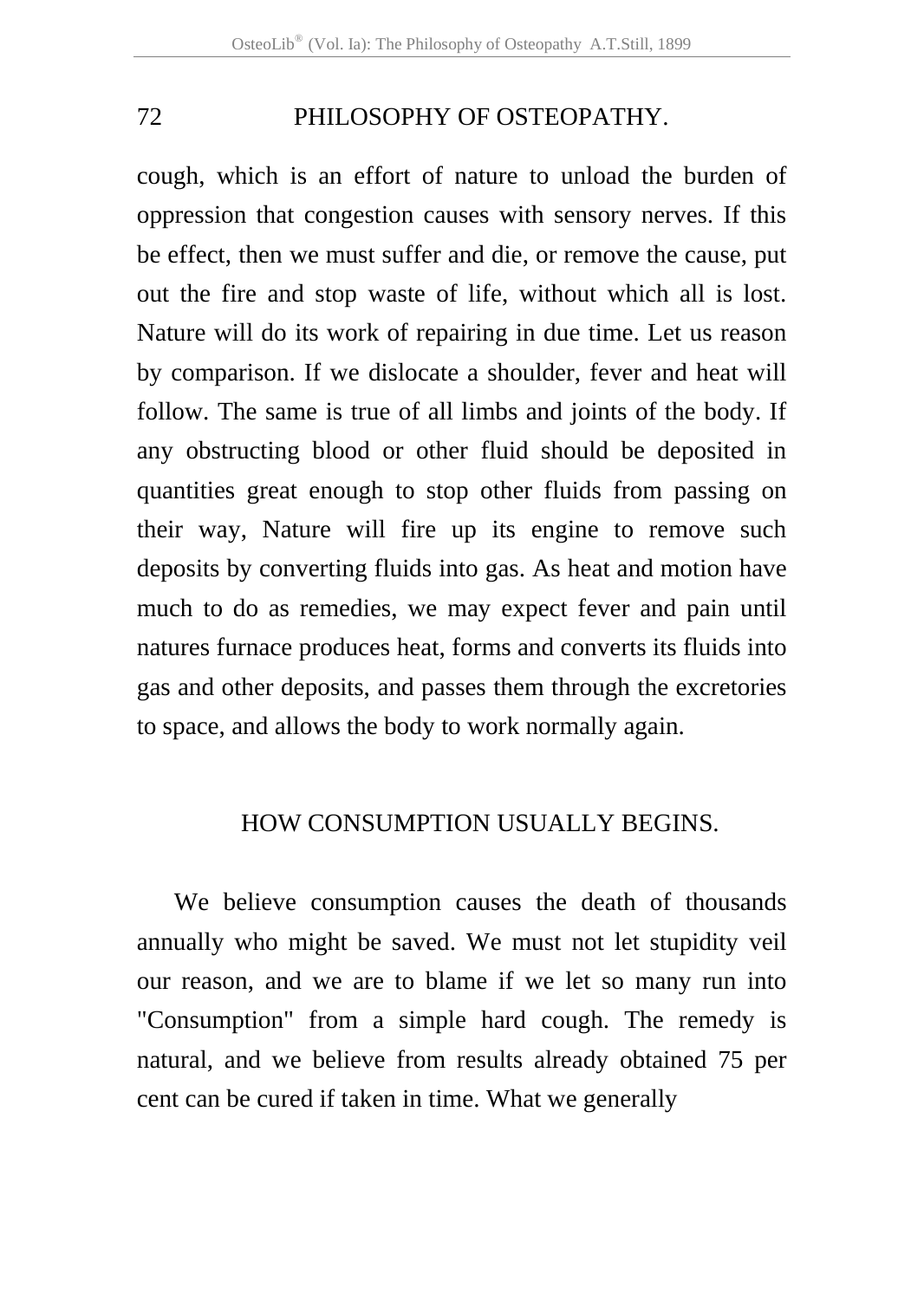call "Consumption" begins with a cough, chilly sensations, and lasts a day or two. Sometimes fever accompanies with cough, either high or low. The cold generally relaxes in a few days, lungs get "loose," and much is raised and continues for a period, but the cough appears again and again with all changes of weather, and lasts longer each time, until it becomes permanent, then it is called "Consumption," because of this continuance. Medicines are administered freely and often, but the lungs grow worse, cough more continued and much harder, till finally blood begins to come from lungs with wasting of strength. Change of climate is suggested and taken, but with no change for the better; another and another travels to death on the same line. Then the doctor in council reports "hereditary consumption" and with his decision all are satisfied, and each member of the family feels that a cold and cough means a coffin, because the doctor says the family has "hereditary consumption." This shade tree has given comfort and contentment to the doctors of the whole past.

#### CAN CONSUMPTION BE CURED?

If you have a tiresome and weakening cough at the close of the winter, and wish to be cured, we would advise you to begin Osteopathic treatment at once, so the lungs can heal and harden against next winter's attack.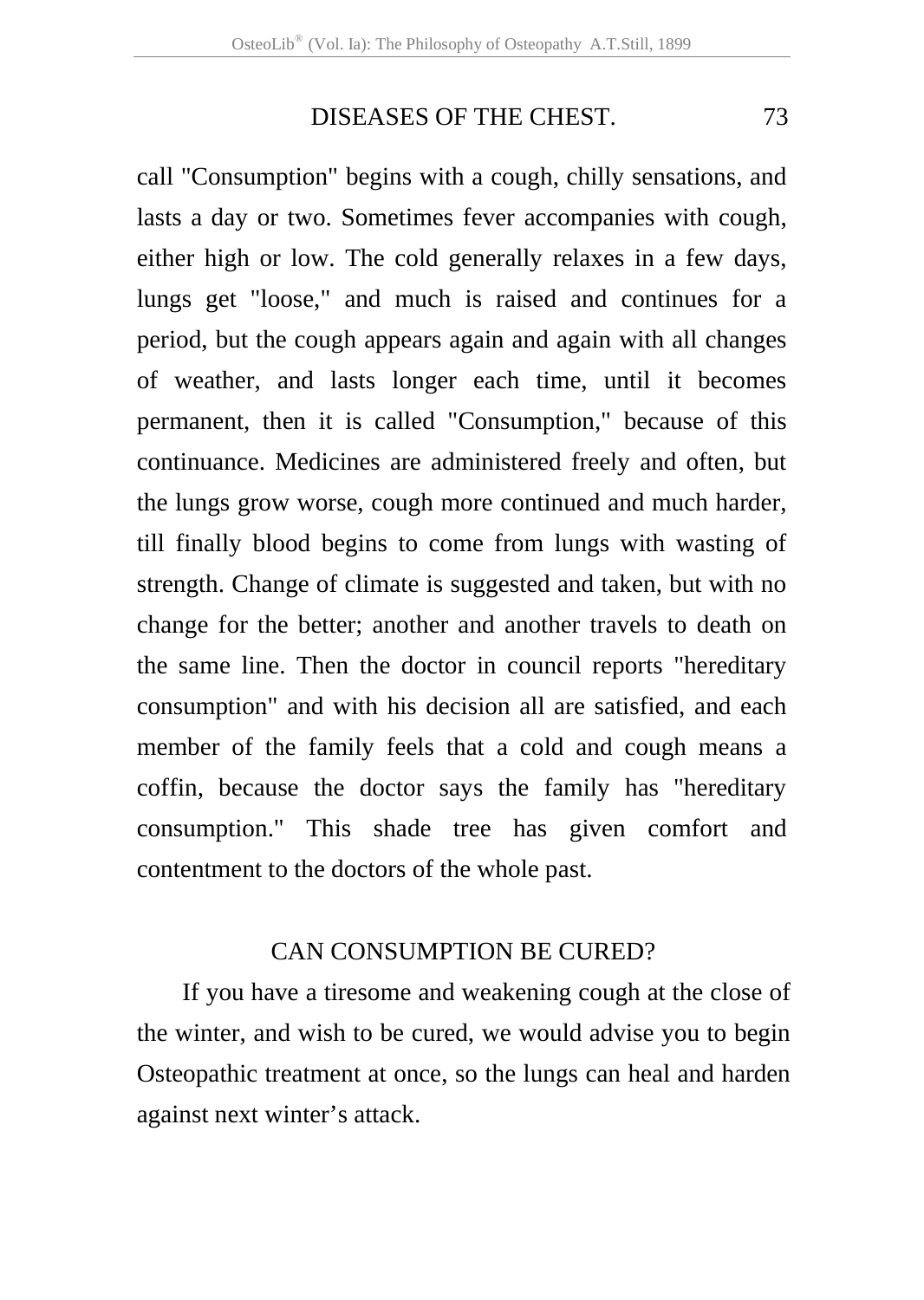This is the first I have written on Consumption" because I wanted to test my conclusions by long and careful observations on cases that I have taken and successfully treated. I kept the results from public print until I could obtain positive proof that "Consumption" could be cured. So far the discovered causes give me little doubt, and the cures are a certainty in very many cases. An early beginning is one of the great considerations in incipient consumption.

#### CONSUMPTION DESCRIBED.

For fear you do not understand what I mean by "Consumption" I will write on a descriptive line quite pointedly. I will give start and progress to fully developed consumption. We often meet with cases of permanent cough, with expectorations of long duration, dating back two, five, ten, even thirty years, to the time they had measles. The severity of the cough and strain had congested even the lung substances, and a chronic inflammation was the result. If we analyze the sputa we find fibrin and even lung muscle. Does all this array of dangerous symptoms cause an Osteopath to give up in despair? It should not, on the other hand he should go deeper on the hunt of cause. He may find trouble in nerve fiber of neumogastric nerve, atlas or hyoid, vertebra, rib, or clavicle, may be by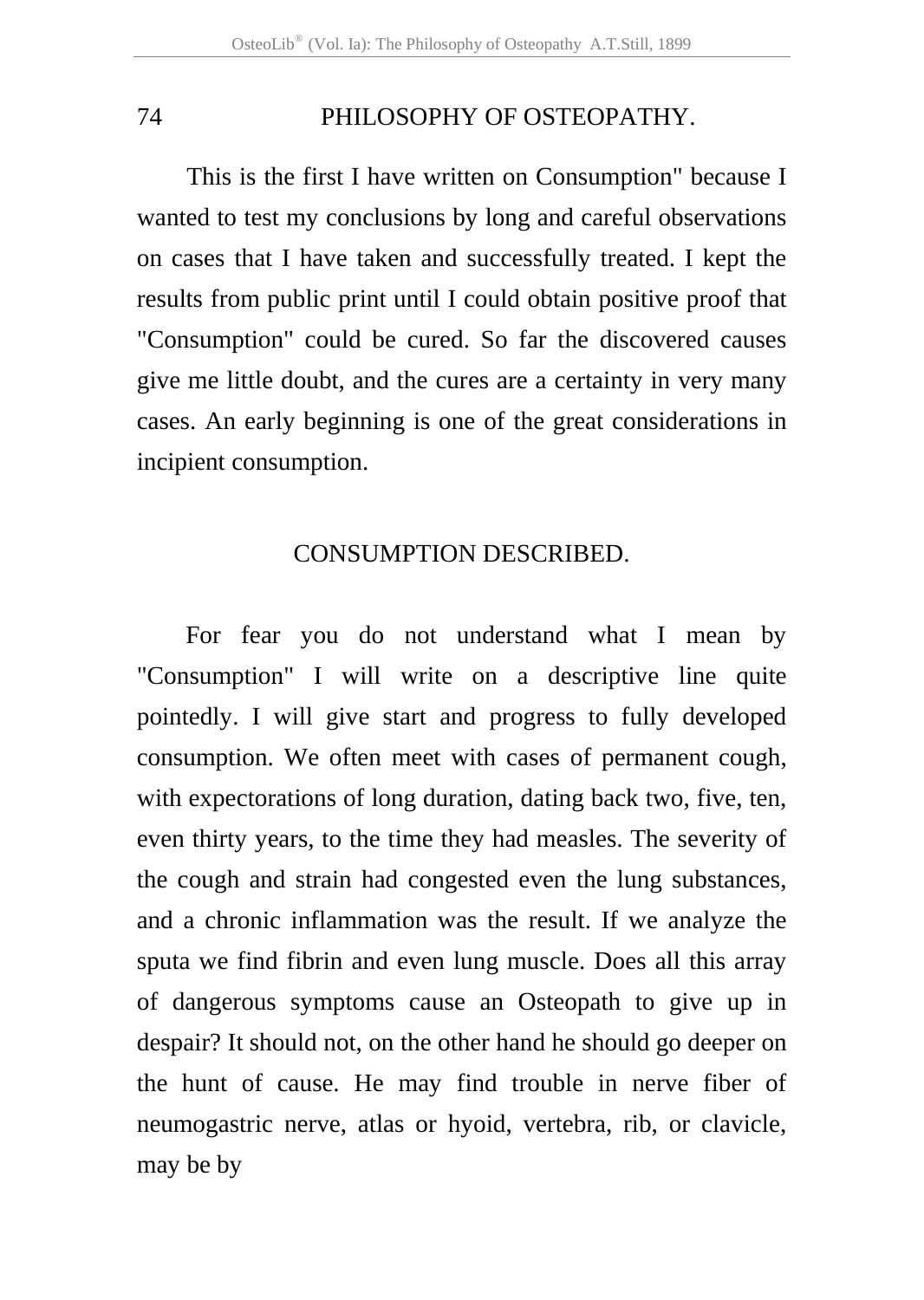pressing on some nerve that supplies mucous membrane of air cells or passages. A cut foot will often produce lockjaw, why not a pressure on some center branch or nerve fiber cause some division—nerve of the lungs that governs venous circulation which would contract and hold blood indefinitely as an irritant, equal to cause, perpetual coughing?

## NO TIME FOR SURRENDER .

This is not the time for the brainy Osteopath to run up the white flag of defeat and surrender. Open the doors of your purest reason, put on the belt of energy and unload the sinking vessel of life. Throw overboard all dead weights from fascia and wake up the forces of the excretories. Let the nerves all show their powers to throw out every weight that would sink or reduce the vital energies of nature. Give them a chance to work, give them the full nourishment and the victory will be on the side of the intelligent engineer. Never surrender but die in the last ditch.

Let us enter the field of active exploration and note the causes that would lead us to conclude we have the cause that produces "consumption" as it has ever been called.

Begin at the brain, go down the ladder of observation, stop and whet your knives of mental steel sharp, get your nerves quiet by the opium of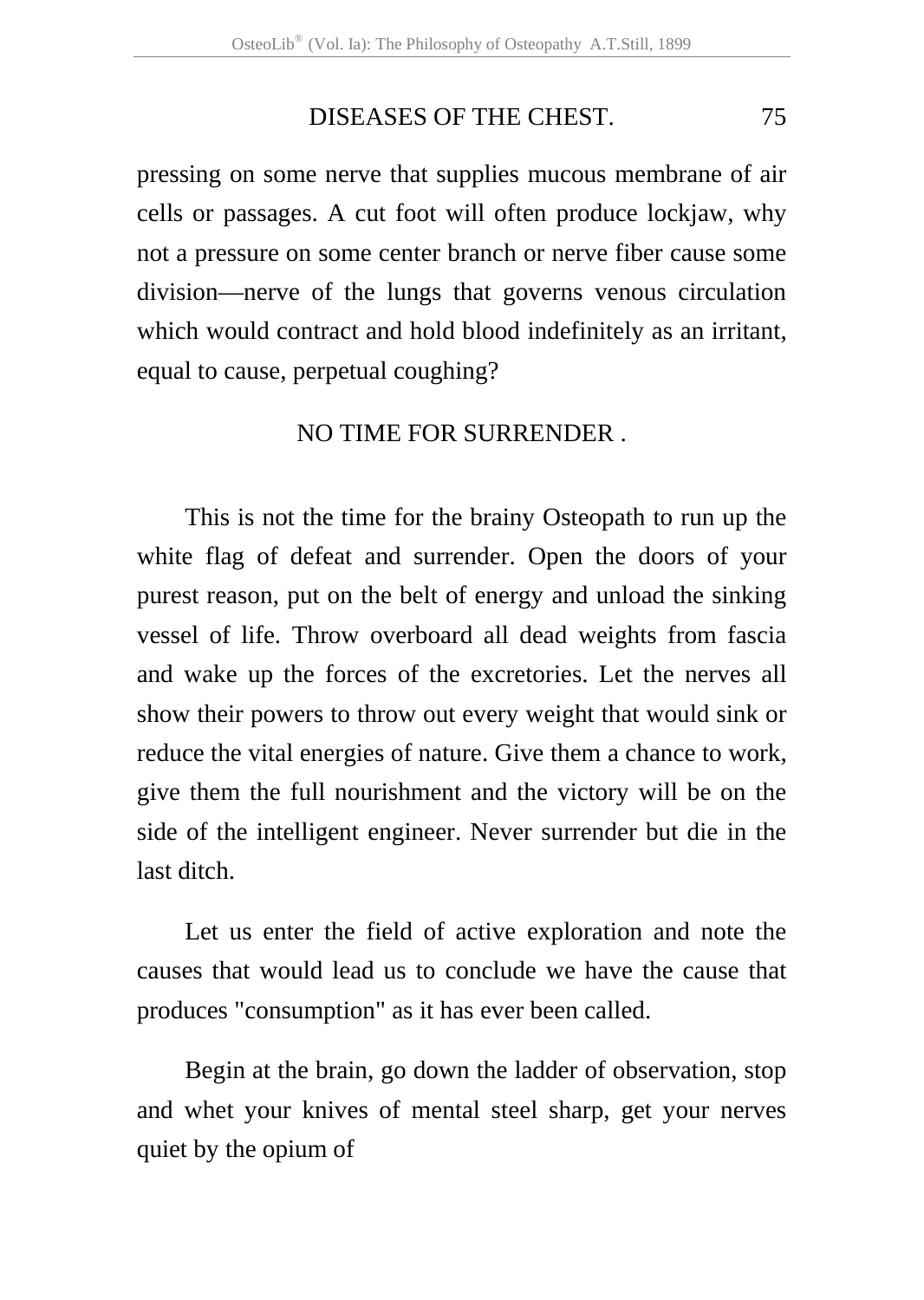patience. Begin with the atlas, follow with the search-light of quickened reason, comb back your hair of mental strength, and never leave that bone till you have learned how many nerves pass through and around that wisely formed first part of the neck. Remember it was planned and builded by the mind and hand of the infinite. See what nerve fibers passes through and on to the base center, and each minute cell, fascia, gland and blood vessel of the lungs. Do you not know that each nerve fiber to its place is king and lord of all?

## CEREBRAL SPINAL FLUID.

I think consumption begins by closing the channels of cerebro - spinal fluid in neck, which fluid stands as one of, if not the most highly refined elements in animal bodies. Its fineness would indicate that it is a substance that must be delivered in full supply continually to keep health normal; if so, we will for experimental reasons look at the neck ligated, as found in measles, croup, colds and eruptive fevers. Supply is stopped from passing below atlas for three days. During such diseases fever runs high at this time and dries up the albumen, giving cause for tubercles to begin, as fever has dried out the water and left the albumen in small deposits in the lungs, liver, kidneys and bowels. If this view of the great uses of brain fluid is true as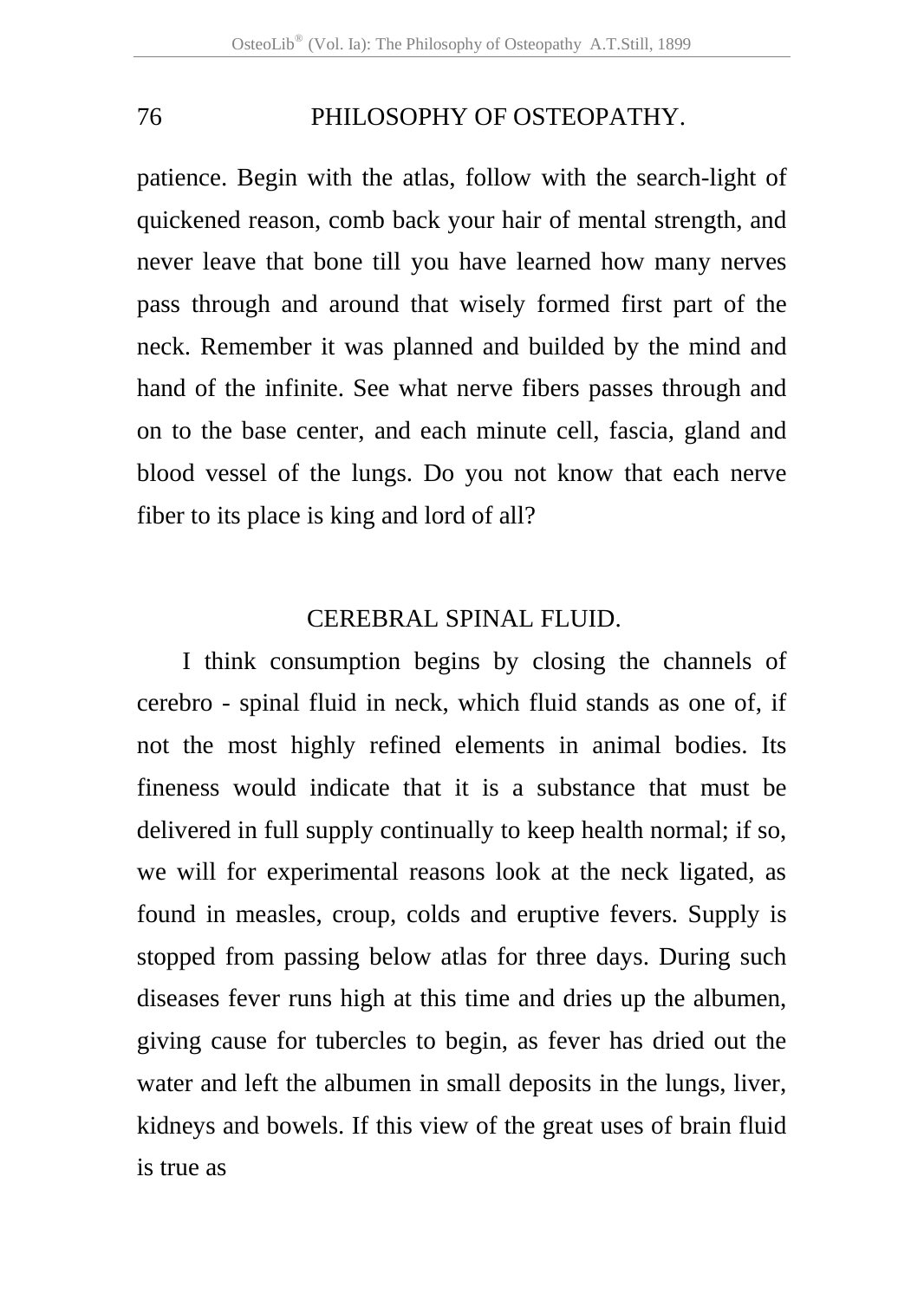cause of glandular growths and other dead de-posits; have we not a cause for militis tuberculosis? Have we not encouragement to prosecute with interest, in the hope of an answer to the question, "What is tuberculosis?" Our writers are just as much at sea to-day as a thousand years ago. I will give the reader some of the reasons why I think the mischief was started while fluid was cut off by congestion of neck. How can the fluid be cut off at neck is a very natural question. By the crudest method of reasoning we would conclude that from the form of the neck, many objects are indicated, and the material of which it is com-posed would give reason to turn all its powers of thought, to ask why it is so formed, as to twist, bend, straighten, stiffen and relax at will, to suit so many purposes? A very tough skin ― a sheathe surrounds the neck with blood vessels, nerves, muscles, bones, ligaments, fascia, glands great and small, throat and trachae. In bones we find a great canal for spinal cord. It is well and powerfully protected by a strong wall of bone, so no outer pressure can obstruct the flow of passing fluids, to keep vitality supplied by brain forces, but with all the guards given to protect the cord, we find that it can be overcome by impact fluids to such degree as to stop blood and other fluids from supplying lungs and all below.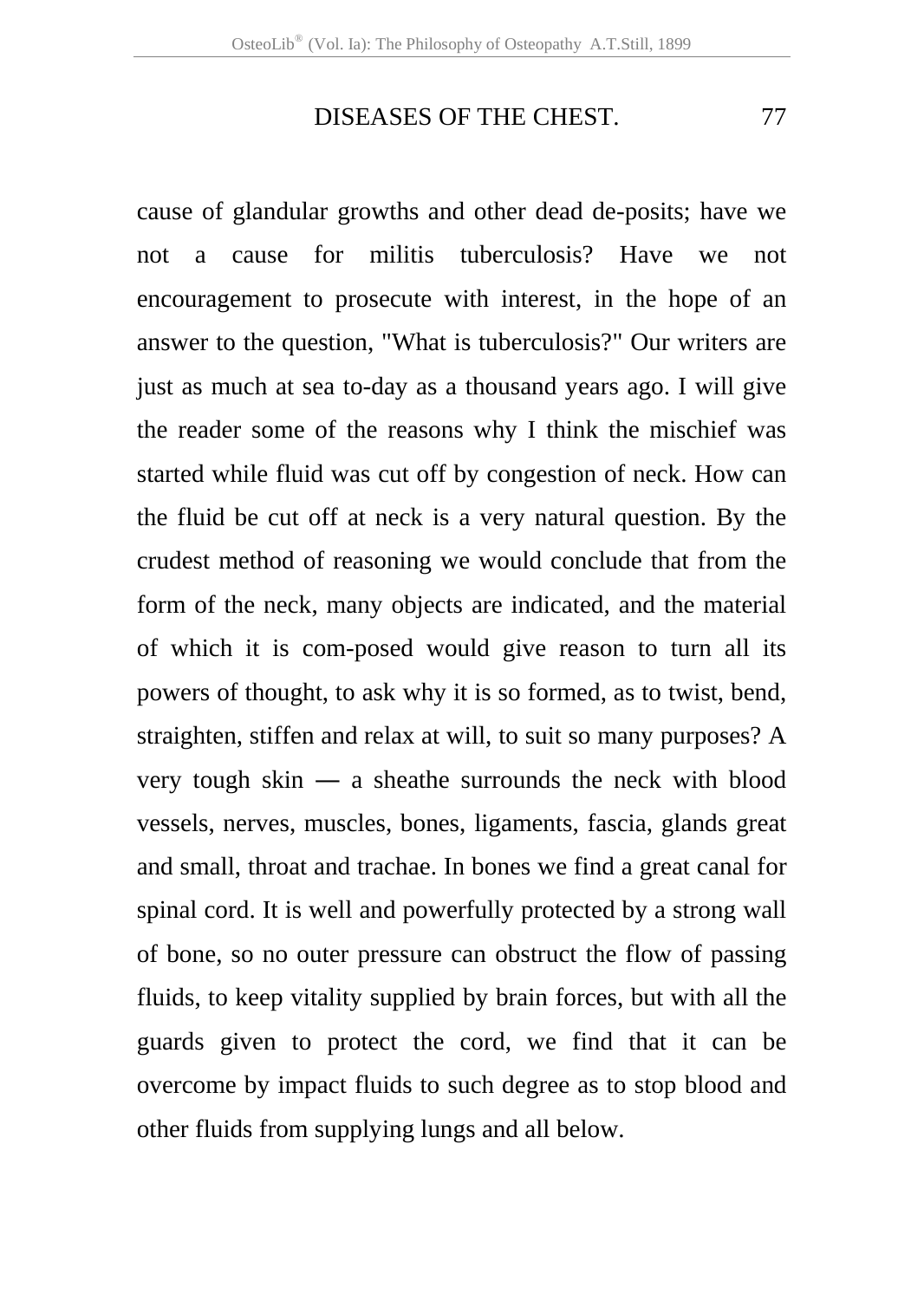The fluid we speak of comes from the skull, and when in process of formation must not be disturbed until it has passed through all chances of being injured by force, air or light. Thus the great need of walls to hold the enemy outside the safety line. Such truths surely should attract our attention when we explore for causes. We can analyze material bodies but we have to stop at the life line for more knowledge. Our boats have been in port over 6000 years, waiting for knowledge about the what's and whys of life, until barnacles of ignorance have accumulated to such thickness that the conchologist has called that cake of shells "allopathy" which weighed anchor and turned to the great sea of human credulity to expound, with nothing but conjectures to offer. He toots his fog-horn in all lands and on all seas, and says, "age before reason." Thus one generation blindly follows another.

## HOW TO DESTROY DEADLY BOMBS OF DECAY.

I think by this time the reader has gotten his mind in line with his exploring needle of thought to get some light or knowledge of why a growth and how a body that has never failed for few or many years, begins and continues to form and plant deadly bombs of decay in that once powerful engine of perfect health, to produce suicide. We see and know this to be the case in thousands of beings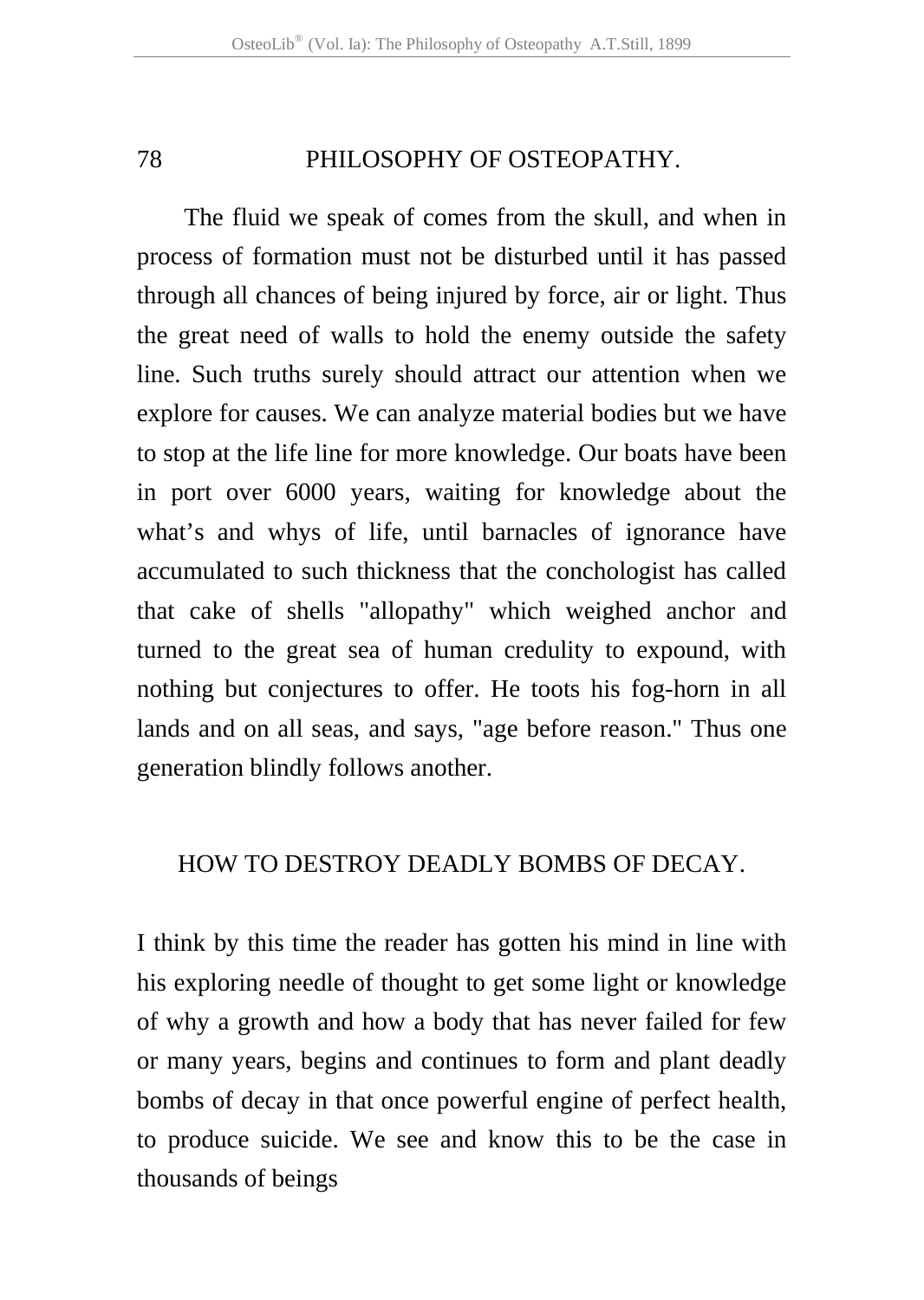annually, and this same question is just as applicable to the herds of animals as to man. Thus we cry piteously for help, but no answer has come in past days; we go on and give place in lungs and other parts of the deadly tubercle. But one answer can be given in "Holy Writ" to suit these questions, "Cleanliness is next to Godliness." Turn the waters of life loose at the brain, remove all hindrances and the work will be done, and give us the eternal legacy, LONGEVITY.

## BATTLE OF BLOOD FOR LIFE.

In America from the day of Washington and all centuries before his time, man has dreaded diseases of the lungs more universally than any other one disease. If we compare pulmonary diseases with other maladies we find more persons die of consumption, pneumonia, bronchitis and nervous coughs than from smallpox, typhus and bilious fever and all other fevers combined. Many diseases of contagious natures do not stay in city, town, country nor an army, but a short time; kills a few and disappears and may not return for many years. The same is the history of yellow fever, cholera and other epidemics. They slay their hundreds and stop as unceremoniously as they began. But when we think of diseases that begin to show their effects in tonsils, trachea and lining mem-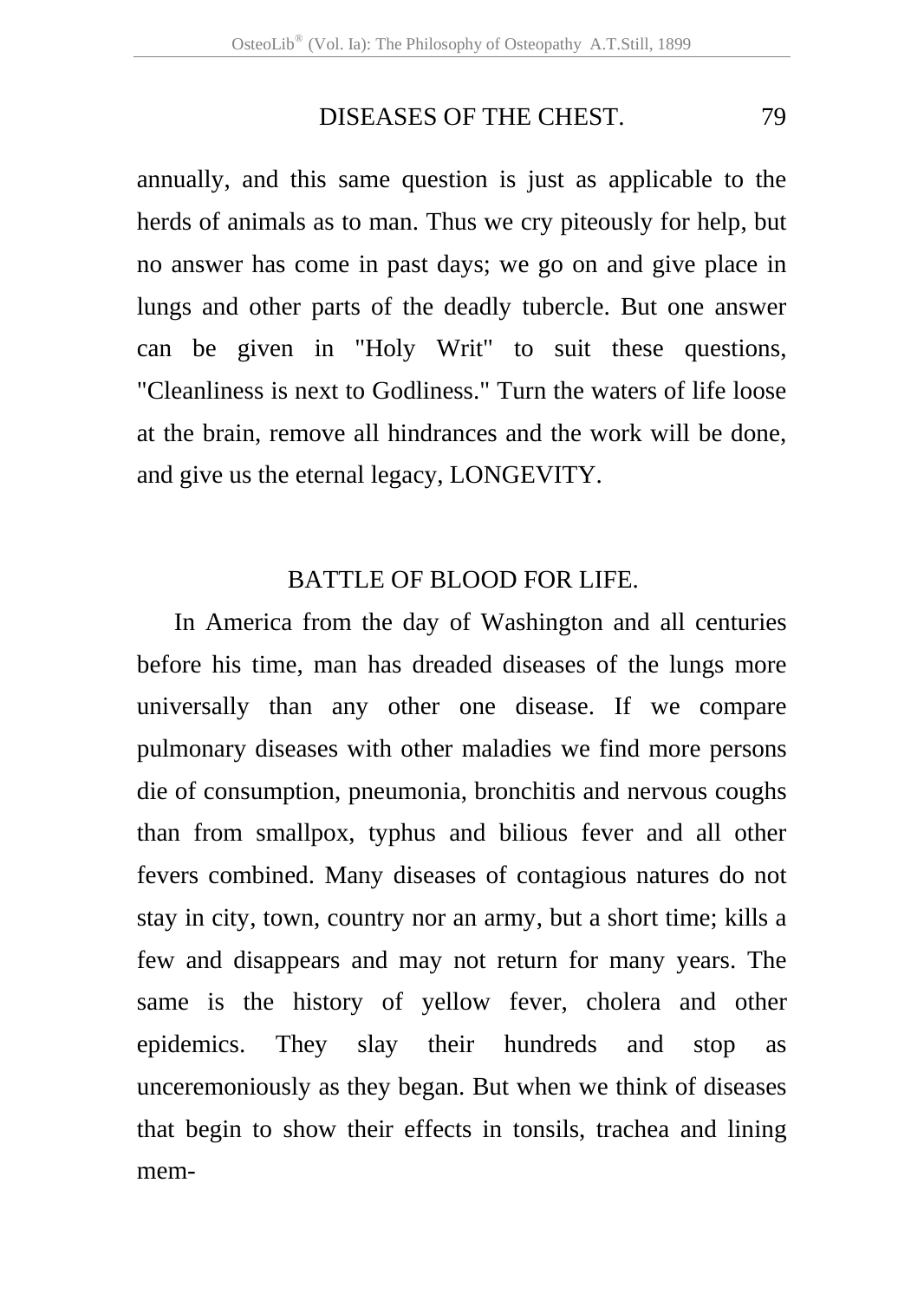branes of the air passages, we find we are in a boundless ocean; because we find all seasons of the year, which afford changes of weather: Wet, dry, windy, hot and cold, which mark 30° to  $60^\circ$  in twenty-four hours, chills the lungs and whole system, closes the excretory system against renovating equal to deposits, with all other chances to throw out dead matter and gases that destroy blood and life in proportion to the amount and time of abnormal retention.

It takes no great mind to know from past observation that a common cold often holds on and settles down to chronic inflammation of the lungs, and the patient dies of consumption, croup, diphtheria, tonsilitis, and as catarrhal trouble stays and begins to waste vitality by failing to oxygenized blood while in the lungs, diphtheria paves the way for the young and old to die of consumption. Dance halls, opera houses, churches, school houses, and all crowded assemblies never fail to inspect and deposit the seeds of consumption in weak lungs.

As one delves deeper and deeper into the machinery and exacting laws of life, he beholds works and workings of contented laborers of all parts of the one common whole—the great shafts and pillars of an engine working to the fullness of the meaning of perfection. He sees that great quarter-master the heart, pouring in and loading train after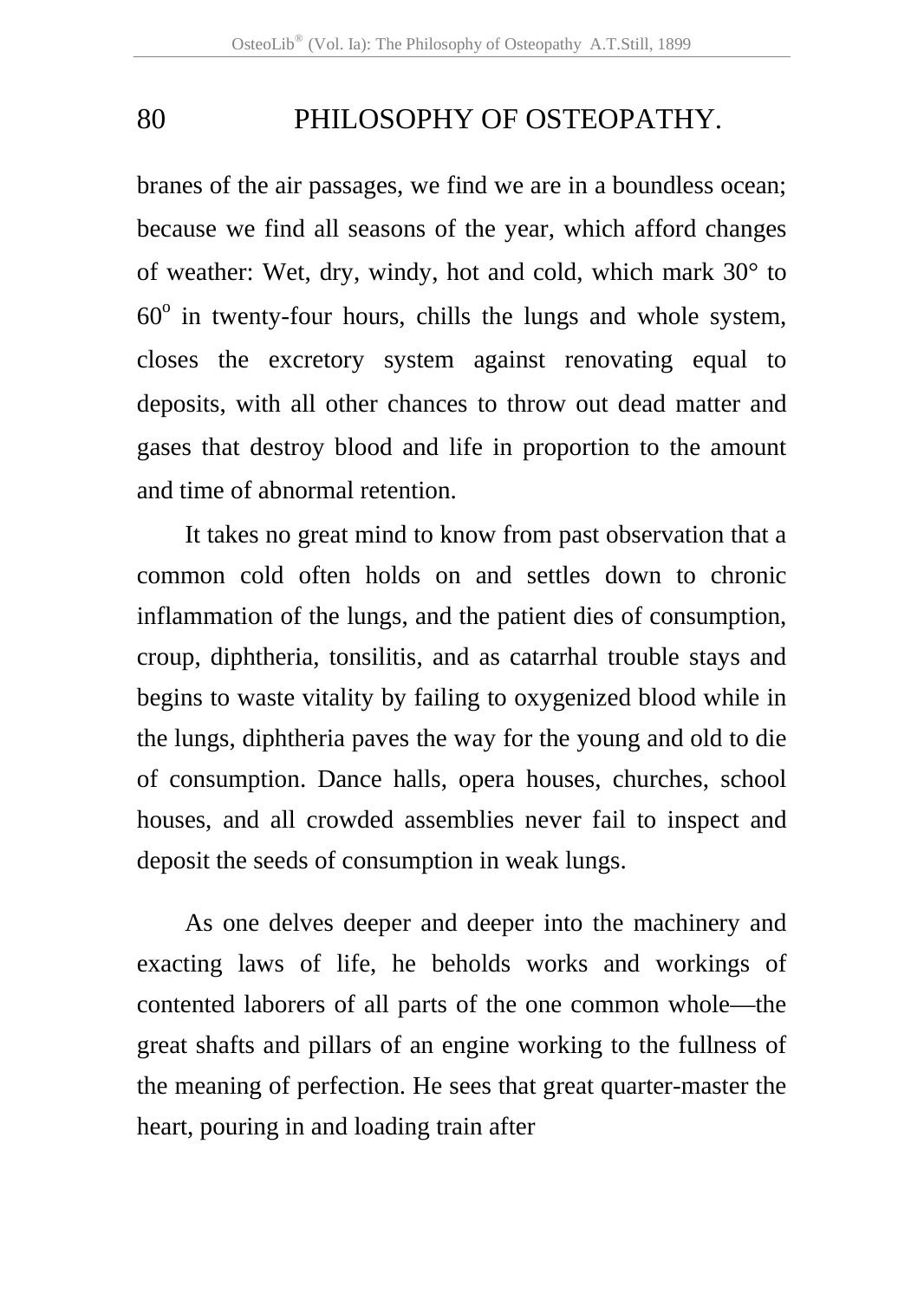train and giving orders to the wagon-master to line his teams and march on quick time to all divisions, supply all companies, squads and sections with rations, clothing, ammunition, surgeons, splints and bandages, and put all the dead and wounded into the ambulances to be repaired or buried with military honors by Captain "VEIN," who fearlessly penetrates the densest bones, muscles and glands, with the living waters to quench the thirst of the blue corpuscles, who are worn out by doing fatigue duty in the great combat between life and death. He often has to run his trains on forced marches to get supplies to sustain his men of life when they have had to contend with long sieges of heat and cold. Of all officers of life, none have greater duties to perform than the quarter-master of blood supply, who borrows the force with which he runs his deliveries from the brain which give motion to all parts of active life.

## MILITIS TUBERCULOSIS.

A tubercle is a separate body being enveloped.<sup>\*</sup> As all descriptions of a tubercle in books amount to about this, that the tubercle is an amount of fleshy substance which may be albumen, fibrin, or any other substance collected and deposited at one place in the human body, and covered with a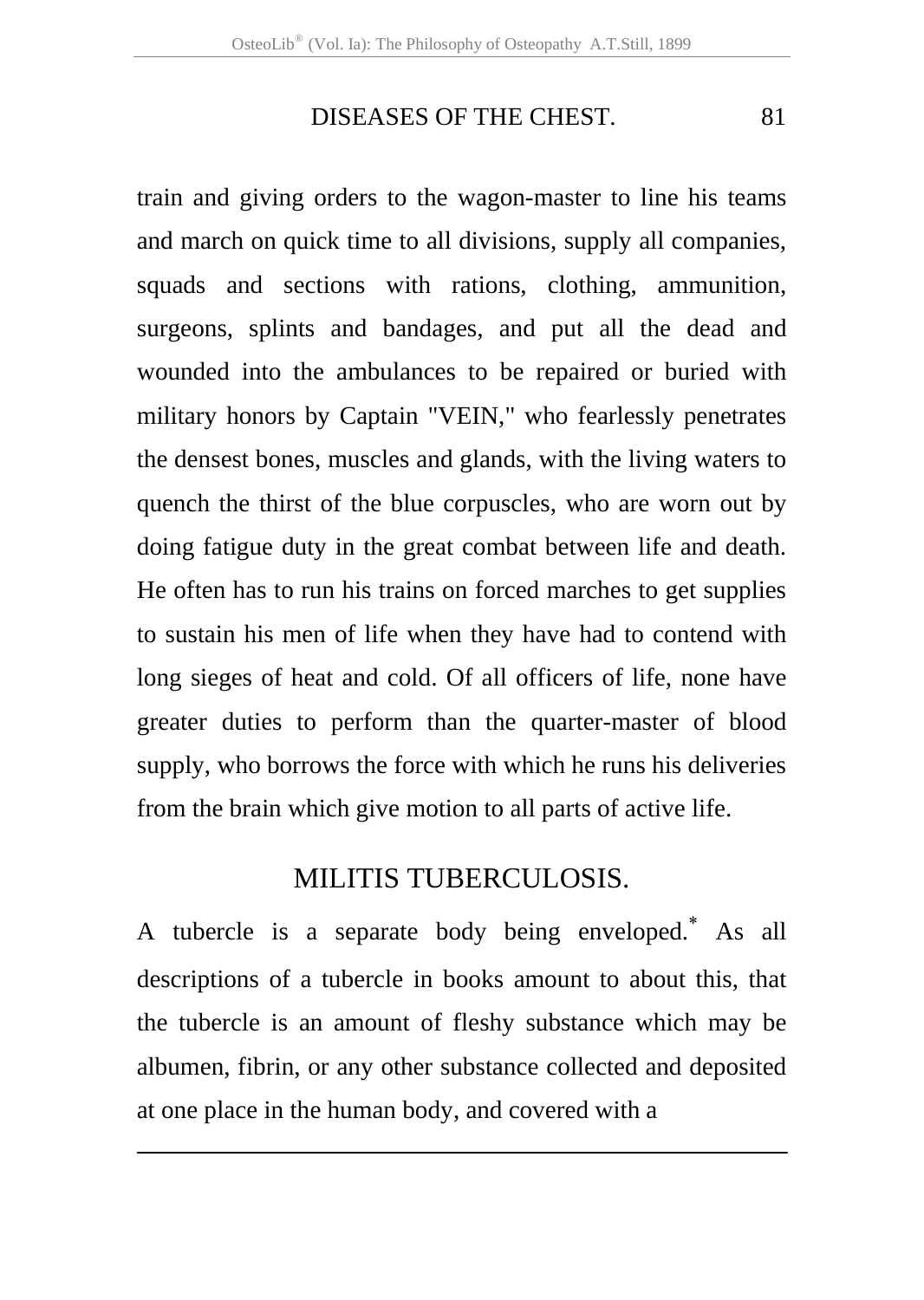film composed generally of fibrinous substances, and deposited in its spherical form, and separated from all similarly formed spheres by fascia. They may be very numerous, for many hundreds may occupy one cubic inch and yet one is distinct from all others. They seem to develop only where fascia is abundant; in the lungs, liver, bowels and skin. After formation they may exist and show nothing but roughened surfaces, and when the period of dissolution and the solvent powers of the chemical laboratory take possession to banish them from the system, it generally begins its labors at such time as some catarrhal disease is preying upon the human system. Nature seems to make its first effort for the purpose of disposing of such substances as have accumulated at the catarrhal period. At which time it brings forward all the solvent qualities and applies them with the assistance of the motor force to drive out through the bowels, lungs, porous and excretory system all irritable substances. Electricity is called in as the motor force to be used in expelling all unkindly substances. By this effort of nature, which is an increased action of the motor nerves, electricity is brought to the degree of heat usually called fever, which if better under-stood we would possibly find to be the necessary heat of the furnace of the body being used to convert

 $\overline{a}$ 

<sup>∗</sup> Chambers.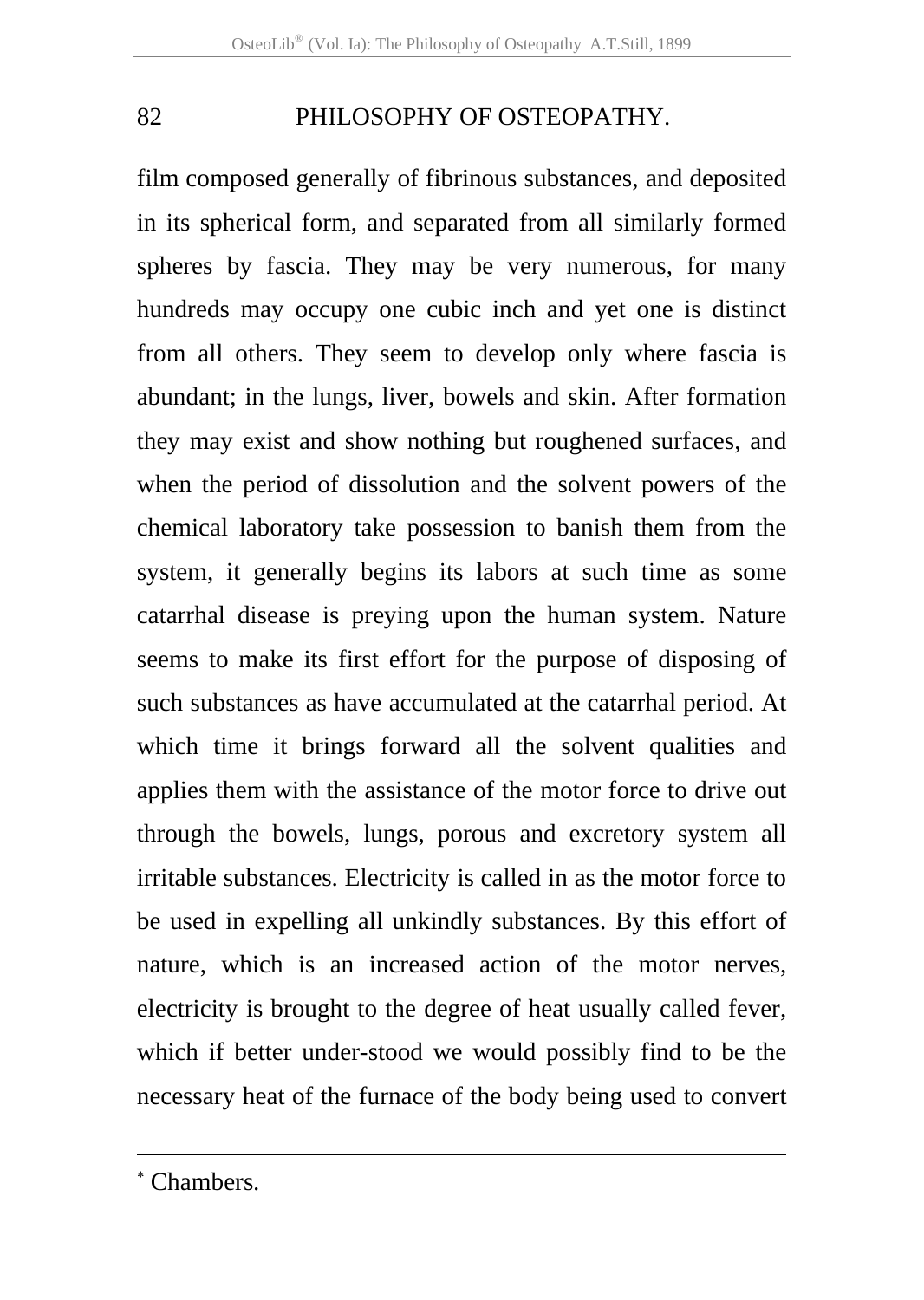dead substances into gas which can

#### DISEASES OF THE CHEST. 83

travel through the excretory system and be thrown from the body much easier than water, lymph, albumen or fibrin.

## CONVERSION OF BODIES INTO GAS.

During this process of gas burning, a very high temperature is obtained by the increased action of the arterial system through the motor nerves, permeating those tubercles and causing an inflammation of them by the gaseous disturbance so produced; another effort of nature to convert those tubercles into gas and relieve the body of their presence and irritable occupancy.

As an illustration we will ask the reader if it would be reasonable to expect to pass a common towel through a pipe stem. Nevertheless nature can easily do it. Confine the towel in a cylinder and apply fire, which in time will convert the towel into gas or smoke, and enable it to pass through the stem. Is it not just as reasonable to suppose those high temperatures of the body are natures furnaces, making fires out of those dead bodies, while passing them through the skin in order to get rid of these great and small towels which are packed all through the human fascia, and cam only be passed from the body in a gaseous form; the gas generated by heat.

The blackened eye of the pugilist soon fires up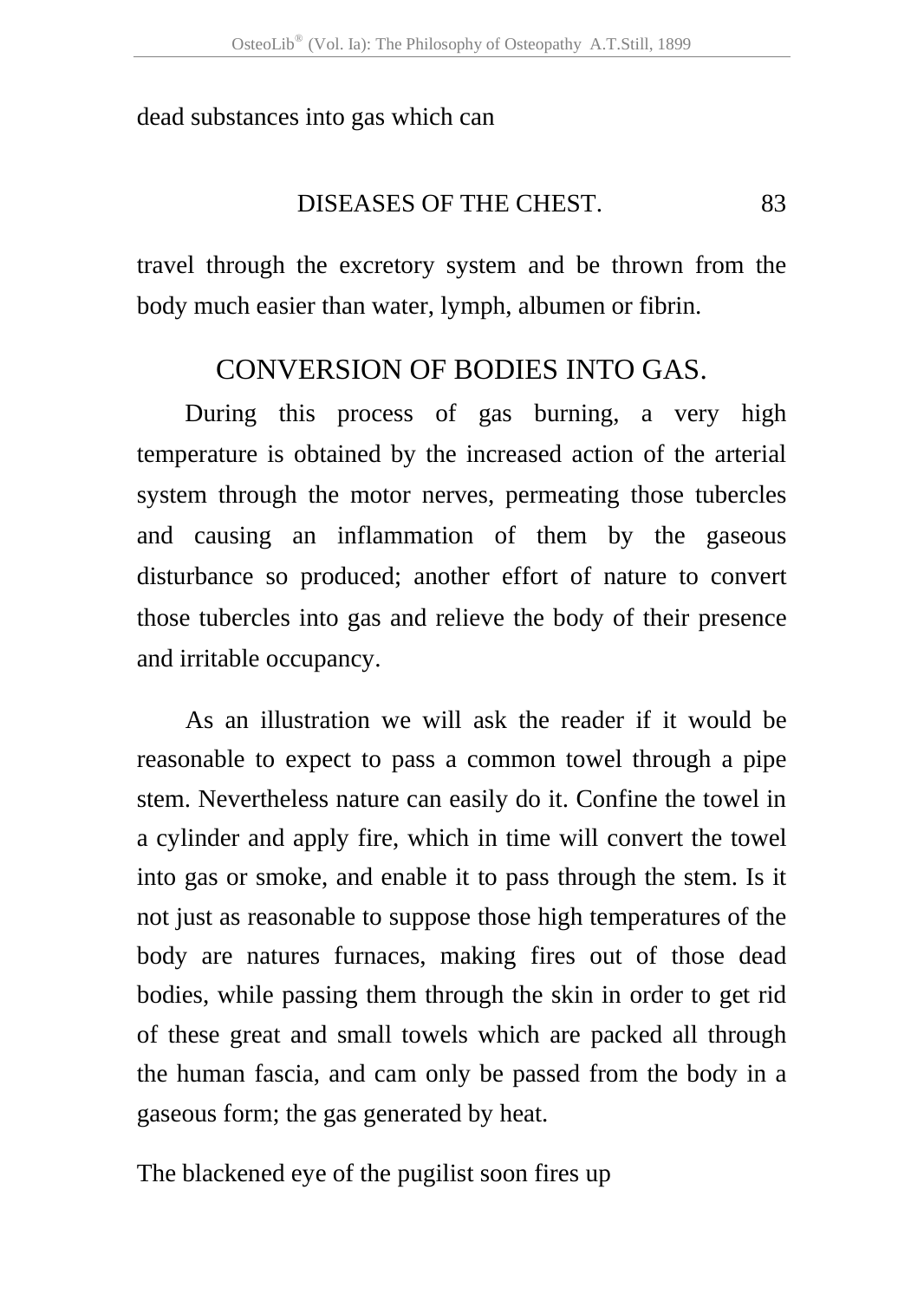its furnaces and proceeds to generate gas from the dead blood that surrounds the eye. Though it may be considerable quantities under the skin, the blood soon disappears leaving the face and eye normal to all appearances. No pus has formed, nor deposit left, fever disappears, the eye is well. What better effort could nature offer than through its gas generating furnace. I will leave any other method for you to discover. I know of none that my reason can grasp.

## FORMING A TUBERCLE.

When reason sees a white corpuscle in the fascia not taken up as a nutrient, it attaches itself to the fascia with all its uterine powers during the time of measles or other eruptive diseases, and soon takes form and is a vital and durable being whose name is tubercle; in form a sphere, and place of foetal life is a cell in the fascia of life giving power to all forms of flesh. Thus all tubercles are unappropriated substances whom mother fascia has clothed and ordered in camp for treatment and re-pairs, and placed them on the list of enrolled pensioners, to draw on the treasury of the fascia, until death shall discharge them.

## BREEDING CONTAGION.

The mothers of the human race give birth to children from puberty to sterility. She may give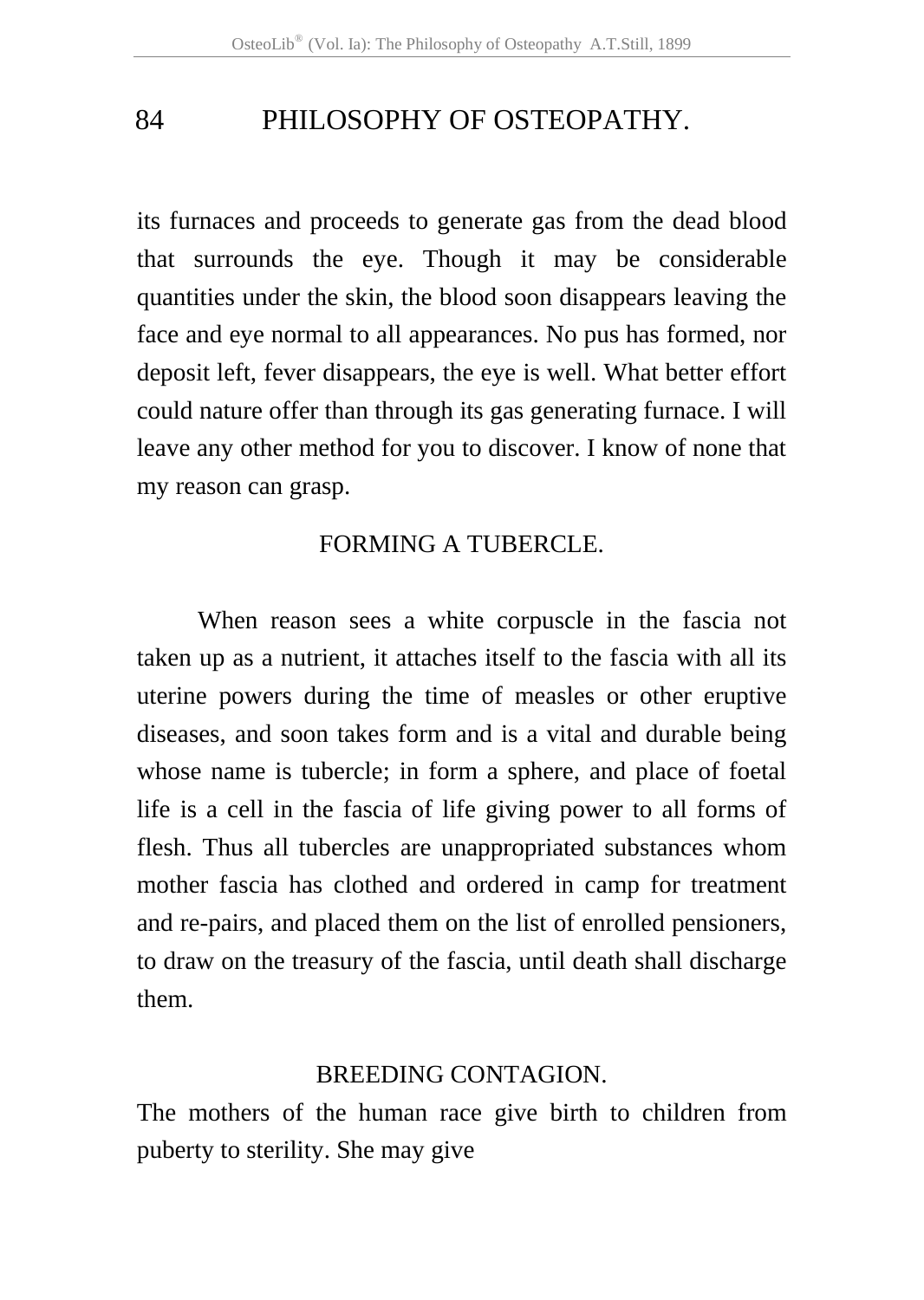birth a dozen times, but nature finally calls a halt, and the whole system of life sustaining nerves of the womb which are in the fascia, with blood in great abundance to supply foetal life, ceases to go farther with the processes of building beings. Vitality for that purpose stops, never to return. Nature has no longer a demand for her system to act as a construct-ing cause for other beings, of her kind, and she is free the remainder of her days.

A question arises. Are children all she can develop in her system and give birth to? No, she can go through other processes of breeding. In her fascia there is one seed, if vitalized will develop a being called measles. She never has but one confinement. That set of nerves that gave support and growth to measles died in the delivery of the child, and never can conceive and produce any more measles. Another seed lives in her fascia waiting to be vitalized by the male principle of smallpox, and when it is born it always kills the nerves that gave it life and form. And the person never can have but one such child or being during life.

Still another seed awaits the coming of the commissary to nourish while it consumes that vitality in the fascia of the glands to develop the portly child we call mumps. Both male and female conceive and give birth to such beings, then tear up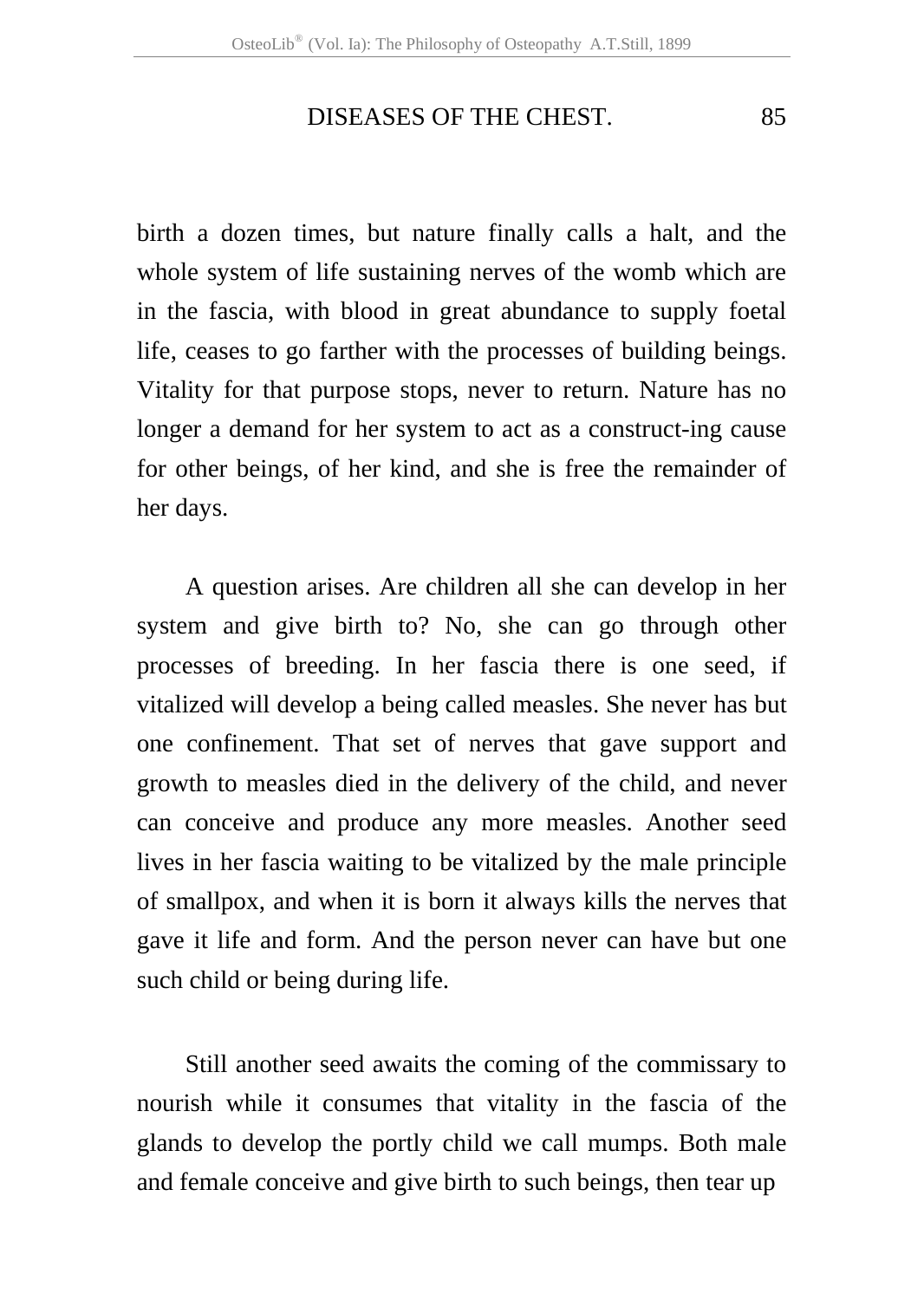the tracks and roads behind them, by killing the demand for such drink.

I want to draw the mind of the reader to the fact that no being can be formed without material. A place in which to be developed, and all forces necessary to do the needed work. And as all excresscences and abnormal growths, diseases and conditions, must have the friendly assistance of the fascia before development ; the fascia is the place to look for cause of disease and the place to consult and begin the action of remedies in all diseases, even though it be the birth of a child.

## THE SEEDS OF DISEASE.

We can arrive at truth only by the powerful rules of reason, so the philosopher has shouted from the house tops of all ages. He adjusts his many supposable causes, adds to and subtracts until he arrives at a conclusion based upon the facts of his observations. Knowing the principles that exist in substances and seeds, by which when associated with proper conditions that powerful engine known as animal life gives the truth with fact and motion as its voucher. We reason, if corn be planted in moist and warm earth, that action and growth will present the form of a living stalk of corn, which has existed in embryo, and still continues its vital actions as long as the proper conditions prevail, i. e., until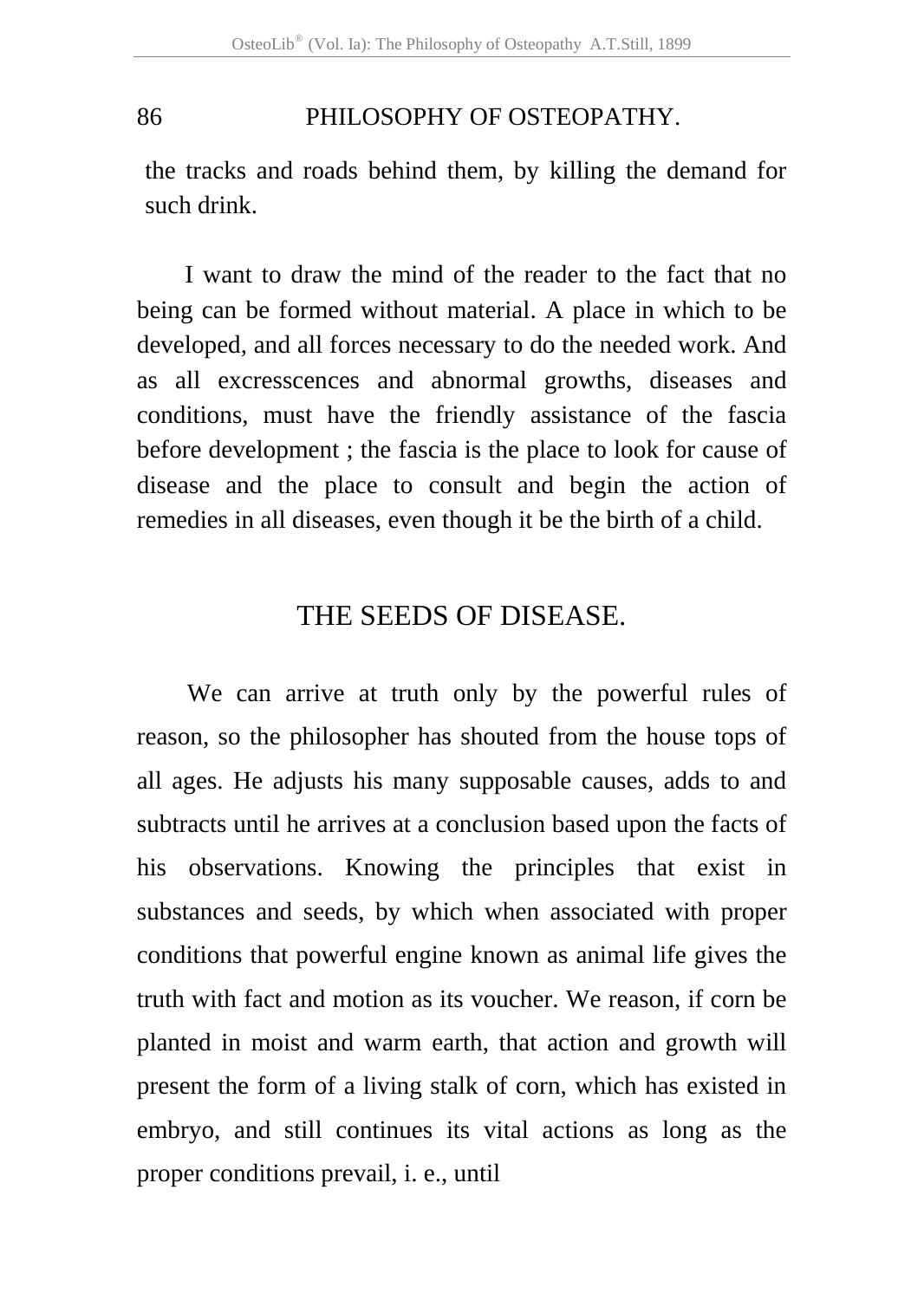the growth and development is completed. If you take a seed in your fingers, push it in the ground and cover it up, incubation, growth and development is expected in obedience to the law under which it serves. Thus we see to succeed we must deposit and cover up the seed in order that the laws of gestation may have an opportunity by which they get the results desired. As nature always presents itself to our minds as seeds deposited in soil and season to suit, and it is loyal to its own laws only, we are constrained by this method of reasoning to conclude that disease must have a soil in which to plant its seeds before gestation and development. It must have seasonable conditions, the rains of nourishment, also the necessary time required for such processes. All these laws must be fulfilled to the letter, otherwise a failure is absolute. As the great laboratory of nature is always at work in the human body, the chilling winds and poisonous breaths, with extremes of heat and cold at different seasons of the year by day and night, and the lungs and skin are continually secreting and excreting every minute, hour and day of our lives, is it not reasonable to suppose that we inhale many elements that are floating in the common winds that contain the seeds of some destructive element, to the harmony of fluids that are necessary to sustain the healthy animal forms.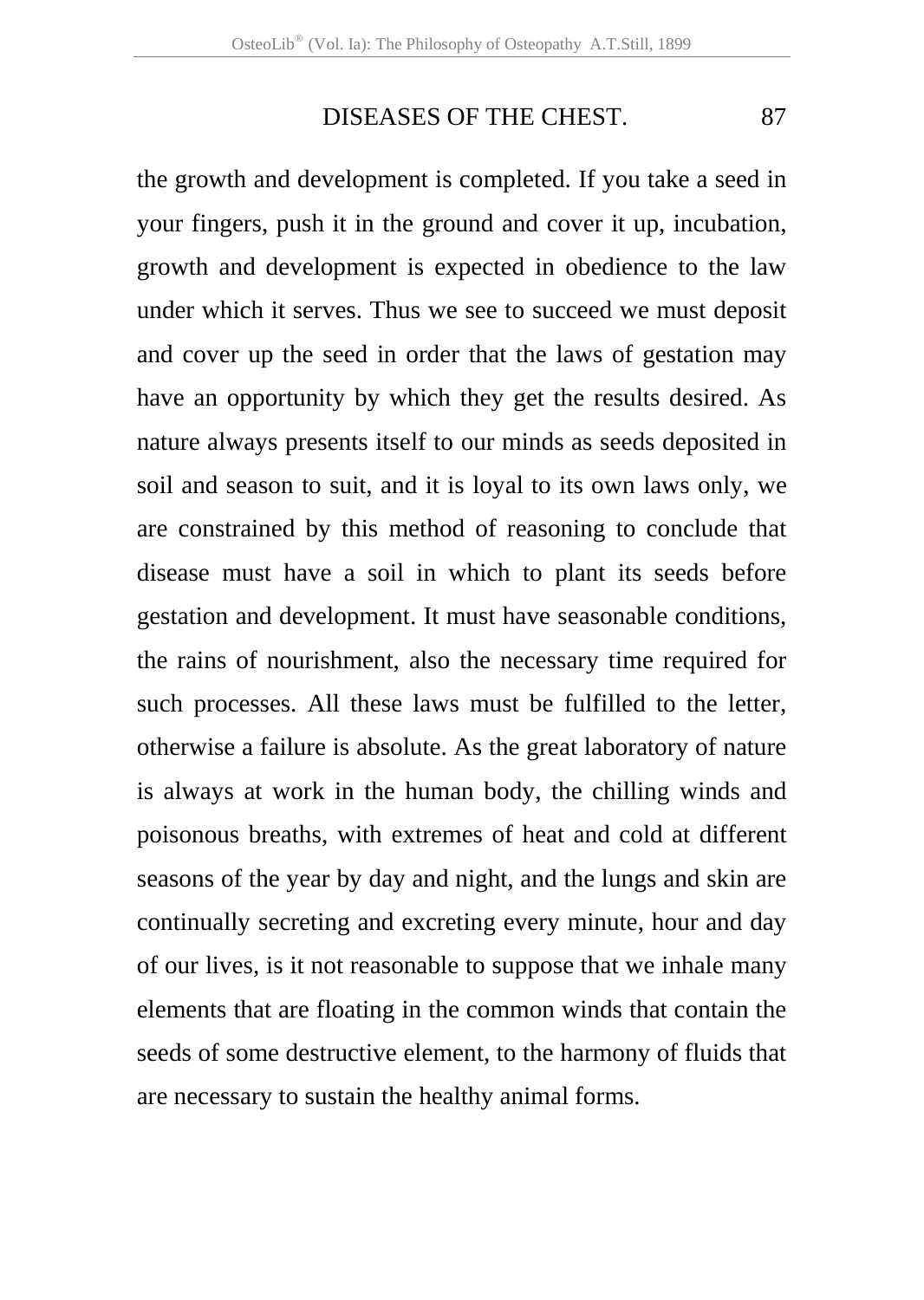88 PHILOSOPHY OF OSTEOPATHY. GENERATING FEVER.

 Suppose it should start the yeast, or kind of substance that lives greatly upon lime. If this yeast in its action and thirst for food to suit its life and appetite should call in from the earth, water and atmosphere for its daily food lime substances only, and by its power destroy all other principles taken as nourishment, is it not reasonable to sup-pose it would deposit such elements in over power-ing quantities in the fascia of the mucous membrane of the lungs in such quantities, as to overcome the renovating powers of the lungs and excretory sys-tem, by its paralyzing quantities of diseased fluids, all through the universal fascia of animal life. This deposit acts as an irritant to the sensory nerves to such an extent that the electricity of the motor nerves is forced to take charge of, and run the machinery of the human body, with such velocity as to raise the temperature of the body, by putting the electricity above the normal action of animal life, and thereby generate that temperature known as fever? The two extremes, heat and cold, may be the causes of retention and detention. One is detained by the contraction of cold until the blood and other fluids die by asphyxia. The warm temperature produces relaxation of the nerves, blood, and all other vessels of the fascia, during which time the arter-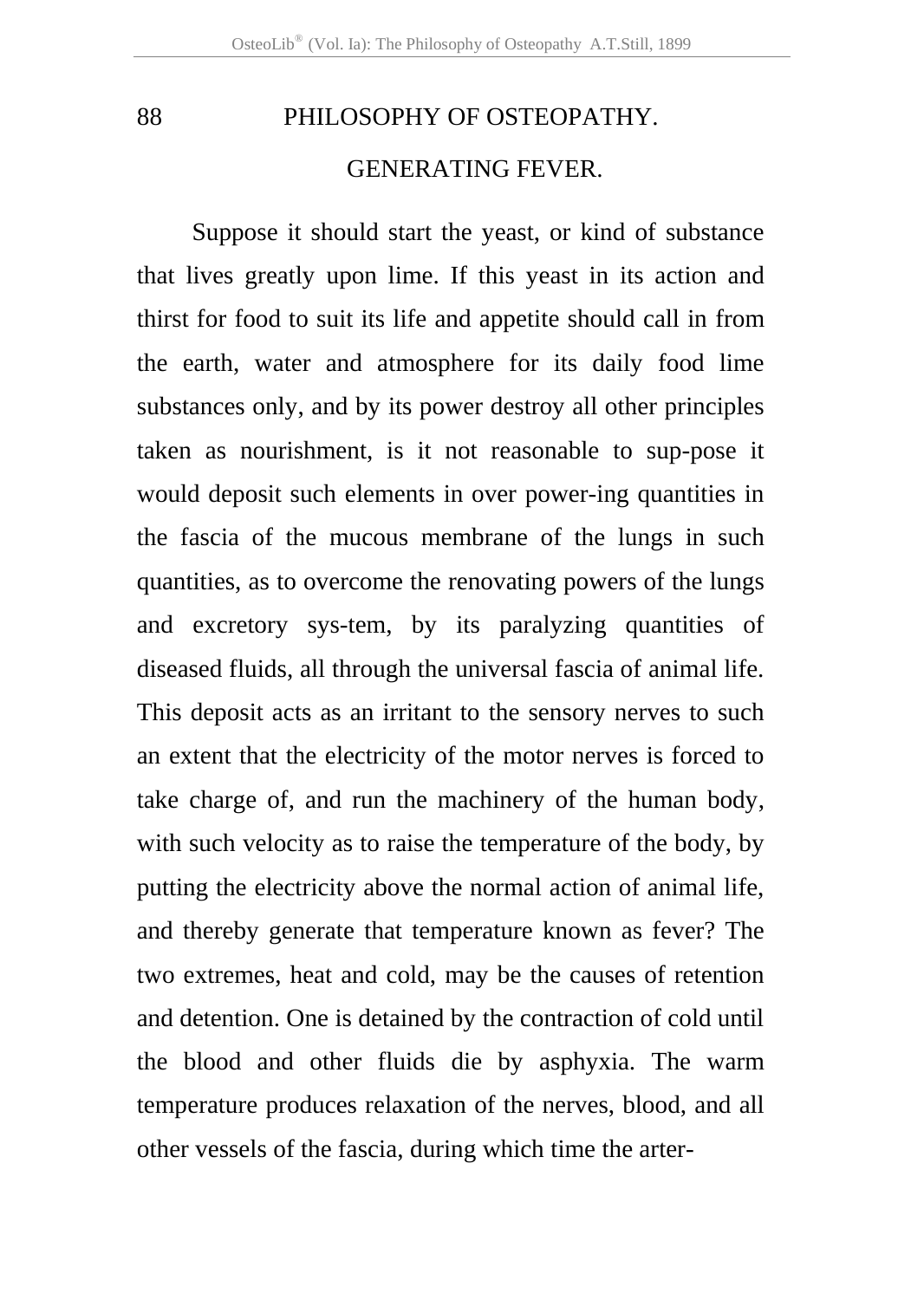ies are injecting too great quantities of fluids to be renovated by the excretory systems. Thus you have a cause for decomposition of the blood and other substances, to be conveyed to the lungs for purification and renewal. You have a logical foundation and a cause for all diseases, catarrhal, climatic, contagions, infections, and epidemics. The fascia proves itself to be the probable matrix of life and death. Beginning with the mucous membrane penetrating all parts to supply and renovate the fluids of life, and nourishing all the nerves of nutrition and assimilation. When harmonious in normal action, health is good; when perverted, disease is destructive unto death.

## WHOOPING COUGH.

 I have perused all the authority obtainable, advised with and counciled for information in reference to the cause of whooping cough until I am constrained to think, whether I say so or not, that I have had many additions of words during the conversation, and to use a homely phrase, less sense than I started out with. My tongue is tired, my brain exhausted, my hopes disappointed and my mind disgusted, that after so much effort to obtain some positive knowledge of the disease in question, which is whooping cough, that I have received nothing that would give me any light whatever pertaining to the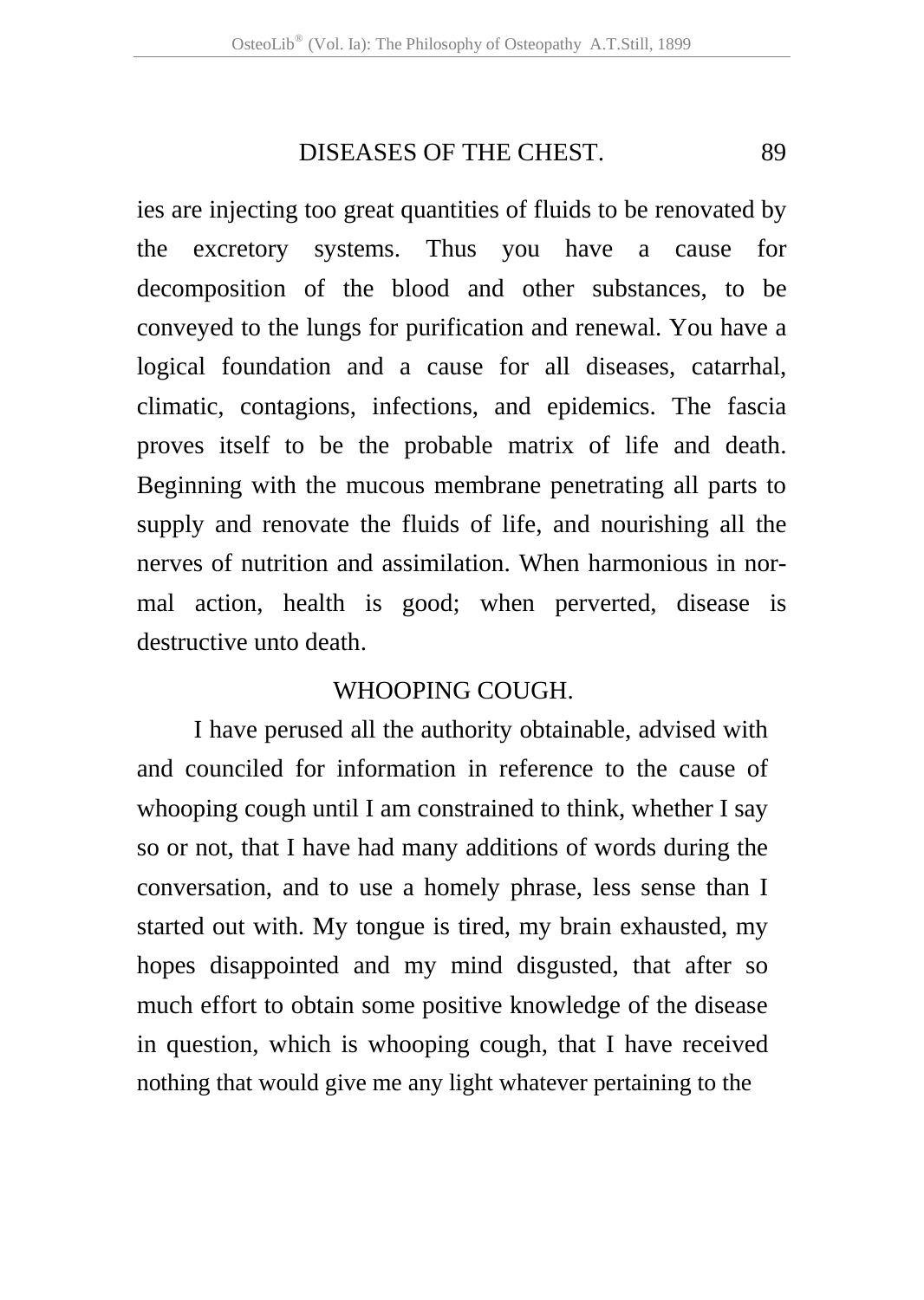subject. It winds up thus, that it may be a germ that irritates the pneumogastric nerve. I go off as blank and empty as the fish lakes on the moon. I supposed writers would say something in reference to the irritating influence of this disease on the nerves and muscles that would contract or convulsively shorten the muscles that attach at the one end to the os hyoid, and at the other end at various points along the neck, and force the hyoid back against the pneumogastric nerve, hypoglossal, cervical, or some other nerve that would be irritated by such pressure on nerves by the os hyoid, when pulled back and held against such nerves. The above picture will give the reader some idea why I became so thoroughly disgusted with the heaps of compiled trash. I say trash because there was not a single truth, great or small, to guide me in search of the desired knowledge. And at this point I will say on my first exploration I found all of the nerves and muscles that attach to the os hyoid at any point contracted, shortened and pulling the hyoid back to and pressing against the pneumogastric nerve, and all the nerves in that vicinity. Also each and every muscle was in a hard and contracted condition in the region of this portion of the trachea, and extended up and into the back part of the tongue. Then I satisfied myself that this irritable condition of the muscles was possibly the cause of the spasms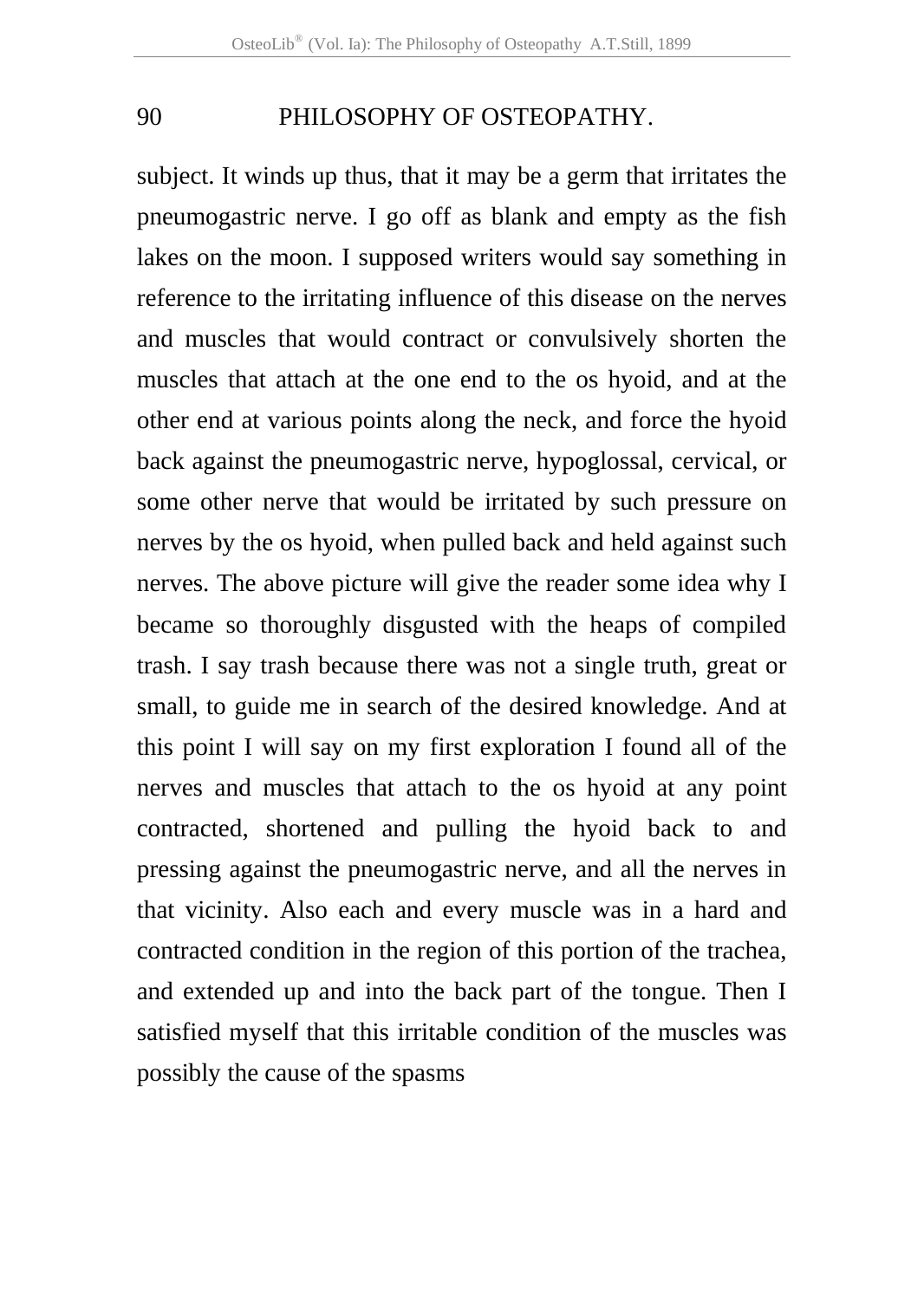of the trachea during the convulsive cough. I proceeded at once with my hand guided by my judgment to suspend or stop for awhile the action of the nerves, of sensation that go with and control the muscles of the machinery which conducts air to and from the lungs. That my first effort while act-ing upon this philosophy was a complete relaxation of all muscles and fibers of that part of the neck, and when they ralaxed their hold upon the respiratory machinery the breathing became normal. I have been asked what bone I would pull when treat-ing whooping cough? My answer would be, the bones that held by attachment the muscles of the hyoid system in such irritable condition that begin with the atlas and terminate with the sacrum. To him who has been a willing student of the American School of Osteopathy the successful management of whooping cough should be absolute, reliable and successful in all cases, when taken for treatment in anything like a reasonable time.

## CLOUDS AND LUNGS ARE MUCH ALIKE

 One is always the same in form and stays in the body of animals, while the clouds, the lungs of the sky, are never the same in form. They are some-times very dense and separated from all others. Such are more furious in display. Then we see the softer clouds which cover all visible space above;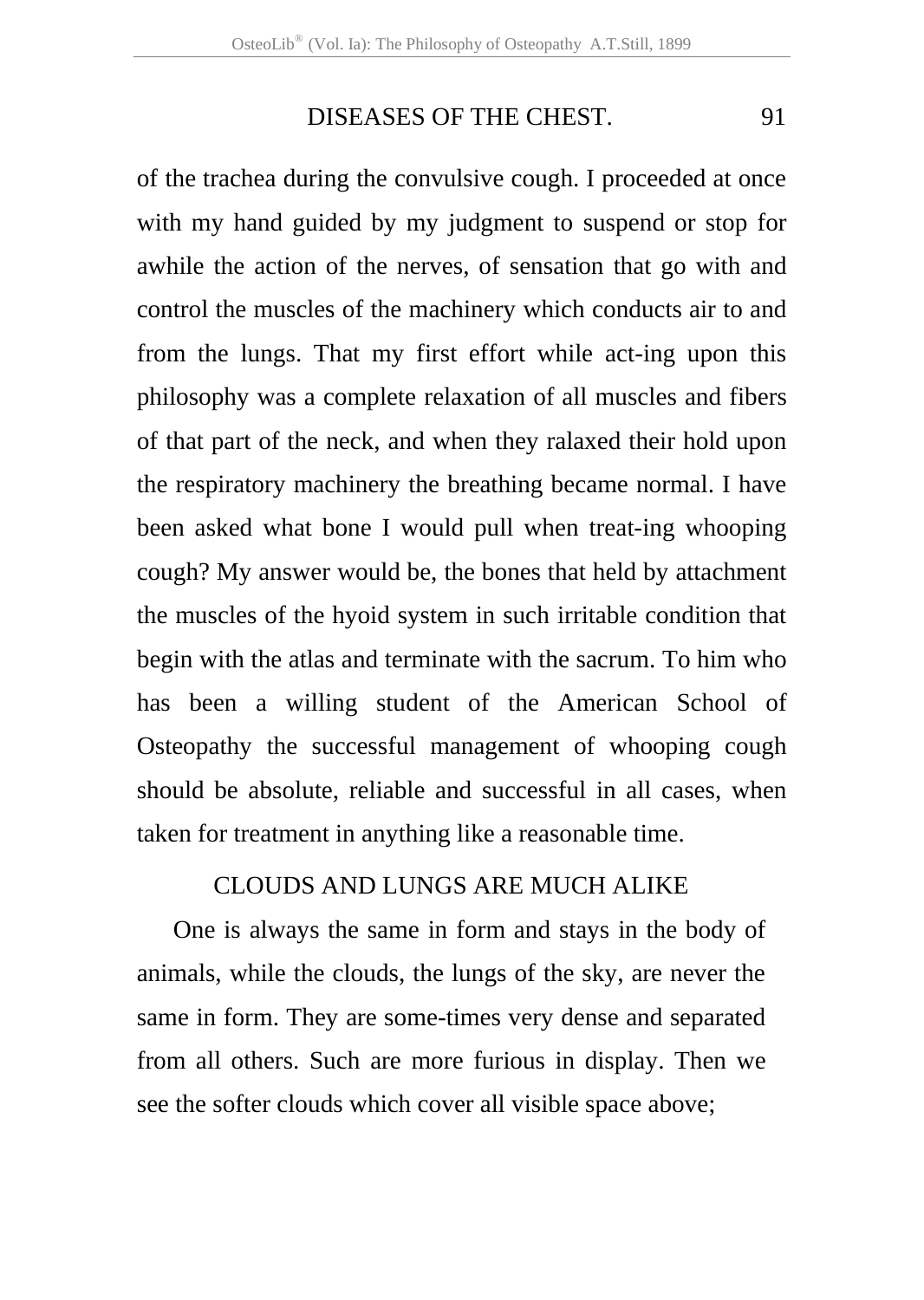they too give us rain but in a more quiet way and are more extended in space; they shade the sun, and form water by uniting oxygen and hydrogen, and supply vegetation and all demands for water. Now we see and know the uses for the clouds or lungs of the sky, and we are led to hunt and locate the water forming clouds of the animal beings. As we behold above us the forming clouds we see great activity, with darkness and attending shadows, without such shadows or darkness no rain can form.

The lung of man, too, is in the shade, and surely like the clouds have much to do with the air which contains both gases, which compose water and other elements of life. With my power of reasoning, if the lungs do not generate water and supply the human system through the secretions to sustain life, and keep the body clean and healthy by the excretories, I am at a loss to know why so much wind is taken into the body just to blow out. One would say we live by the wind, and to cut it off we die. At this point I will ask the question, Where and how do fishes get their wind? If they can live on oxygen and hydrogen when united in the form of water, is not this the strongest conclusion we can come to that the lungs generate water of a purer quality than is found in the running brooks or ocean?

Is it not reasonable to suppose that in the lungs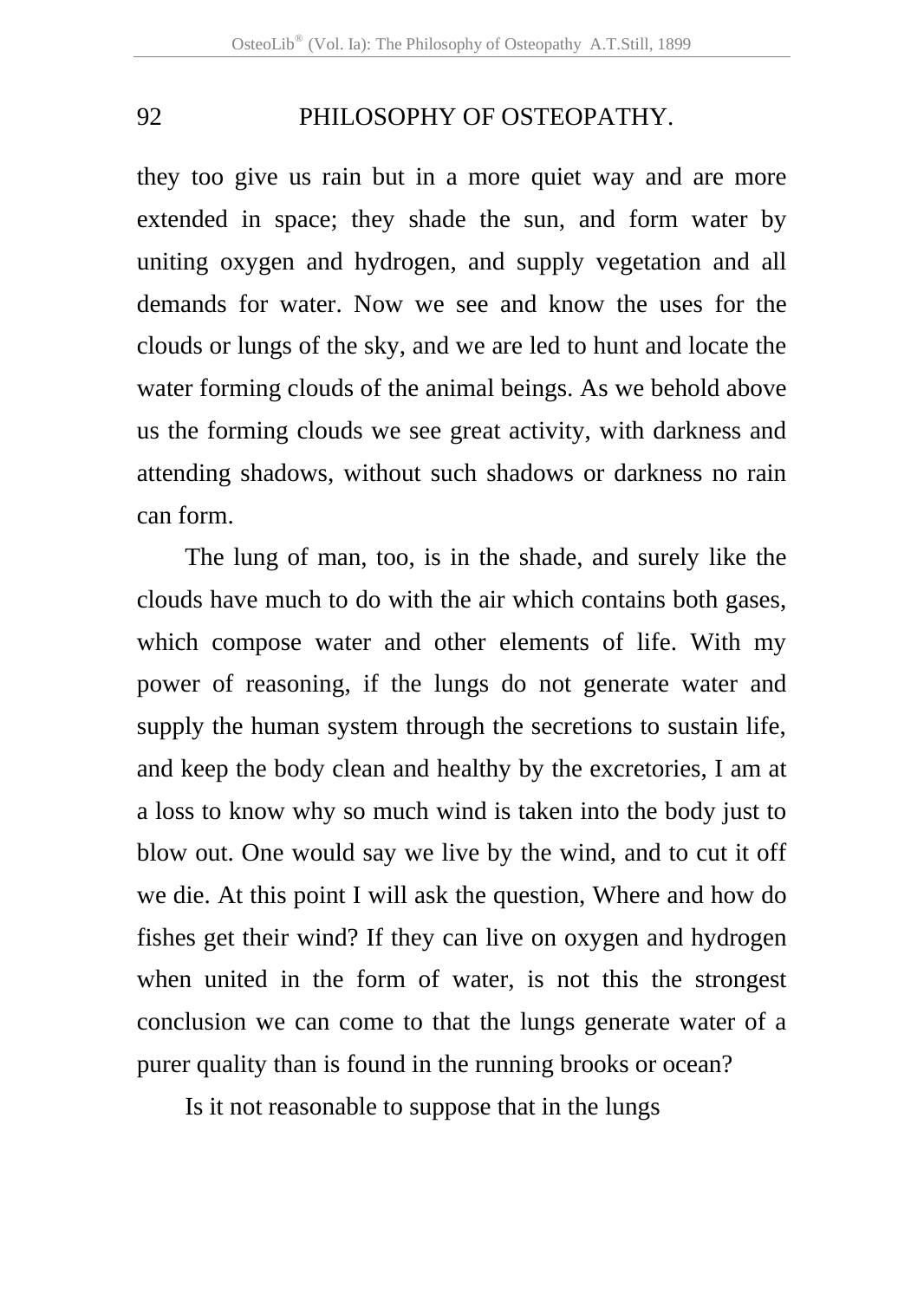can be found the fountain from which water is conveyed to the lymphatics and other parts of the body, to mix with the blood and keep it in proper condition while in construction and processes of renovation? Then if this be true, have we not established and located the fountain head and supply of the nutrient waters of life? If so are we not justified in going to that fountain for water to extinguish a fire that is consuming the body, which we call fever? This heat never appears until the water supplying the lymphatics is very much exhausted, previous to this exhibition of heat; which the chemist would conclude was the result of the action of phosphorous uniting with oxygen without hydrogen.

We as philosophical machinists, to extinguish this fire by every method of reason, would be forced to go to the lungs, and place them in a condition that they can generate water at once and supply the excretory ducts, which will at the first pulsation of the heart throw water upon the consuming fire, and extinguish it by uniting oxygen with hydrogen, and cover the burning building with water by disabling the power of phosphorous and oxygen from uniting and keeping up the flames of destruction.

### THE WISDOM OF NATURE.

For all my life previous to the day I spoke out with my conclusions of the wisdom of nature as a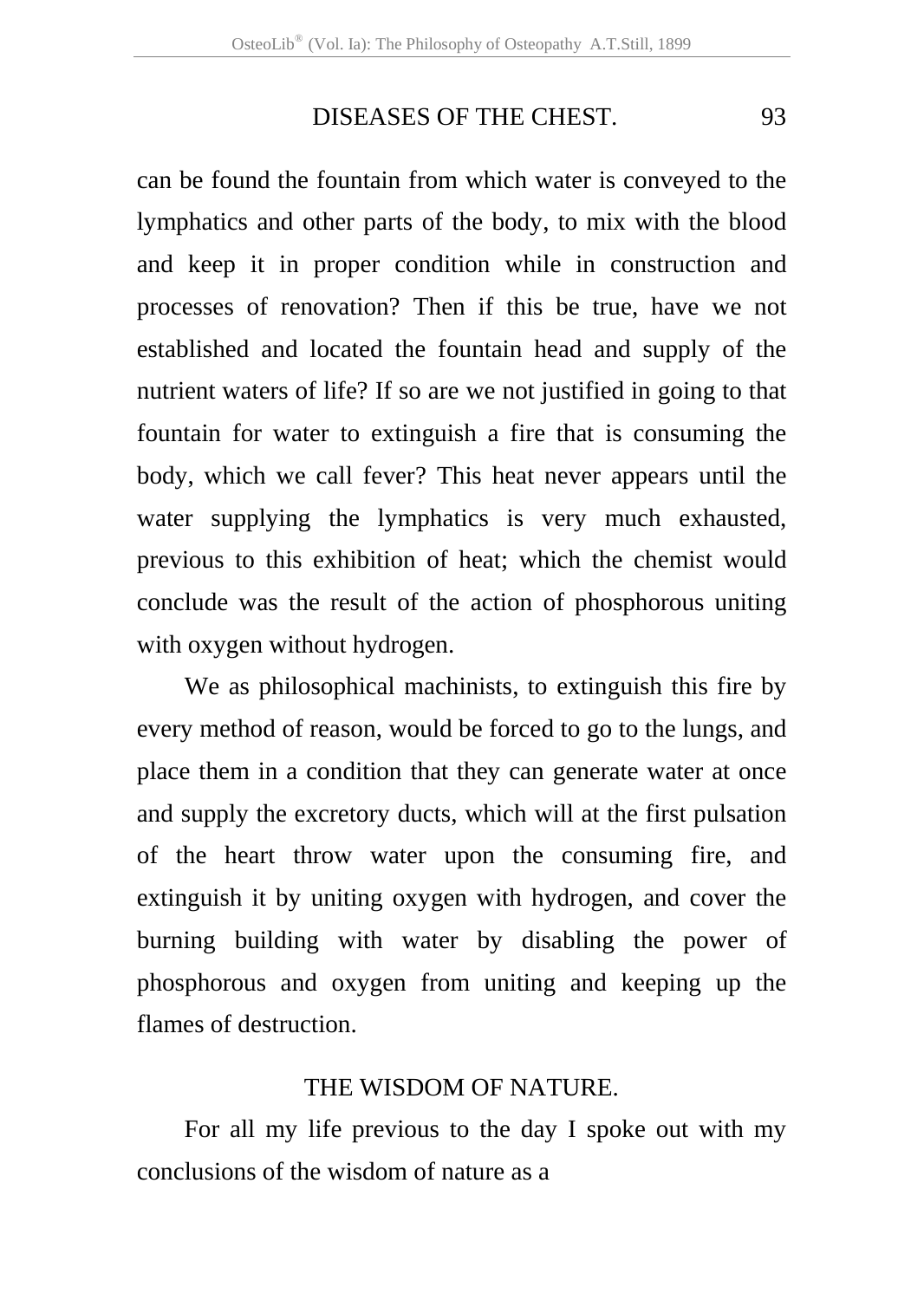very wise and careful mechanic, I had been told that "God" was wise to a finish,—from my birth until I was thirty-five years old,—when I saw that all work done by that law of power and wisdom was absolutely perfect in all its requirements. In vegetable life no power of human can detect a flaw or even suggest an additional leaf, limb or fruit. I had made a long study of minerology in which I found each stone or mettle was in a division of life that was its own, and no other stone could appear dressed in its garb, from the black silurian to the purely transparent crystal. I saw that a diamond could not be a ruby, neither could it be an oak, a goose nor a goat. With all the teaching which had given God credit for his perfect construction, wisdom and ability in all nature, I reasoned that in parching seasons that the suns fires were put out, and a feverish earth cooled by the falling dews of the clouds. I asked of my own reason if there was not a cloud of water in the human body that could be caused to drop its dews, put out the fires of fever, and save the forests of life that were being burned every fall season.

#### WATER FORMED IN LUNGS.

I reasoned that water was made by the union of two gases, hydrogen and oxygen, then a question arose, Is it not fully in line with reason that union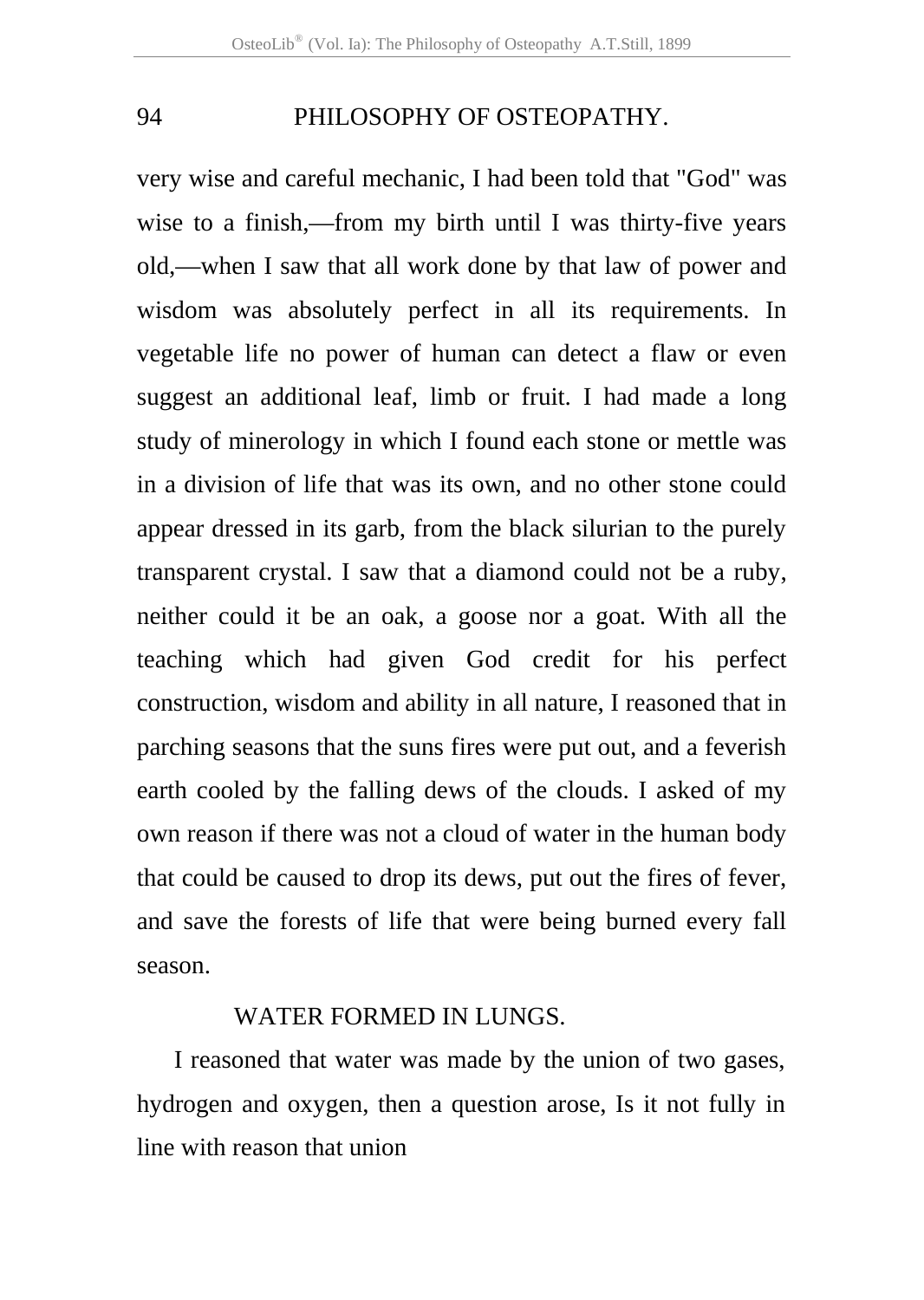of the two gases can and does occur in the lungs and form water, that is taken up by the secretions carried to the lymphatics, and by them to all of the system and stored away for use? Thus I reasoned, and proceeded to seek nerve centers to cause the lymphatics to discharge this water on such places and in quantities sufficient to reduce the heat called fever. I succeeded, fevers vanished as with a magic touch, and left the persons, both old and young, in their normal temperatures without any difference as to kinds of fever to the complete list.

Our lungs are surely the half-way place between life and death. We are told by chemistry that two gases make water for the uses of the body. Is it not true that nature makes water in great quantities often for special cases or conditions, for relief purposes, such as in asiatic cholera, cholera morbus, chills and fever; when the contents of stomach, bowels and skin run off many gallons of water, running through sheet and mattress and on floor, not from kidneys but skin. Is it not plain to the man of reason that the two gases, oxygen and hydrogen, do unite in the lungs, form water and give supply to this great river of water that washes life out in but a few hours in cases of cholera and other diseases. The person is very cold at such times, breath and lung far below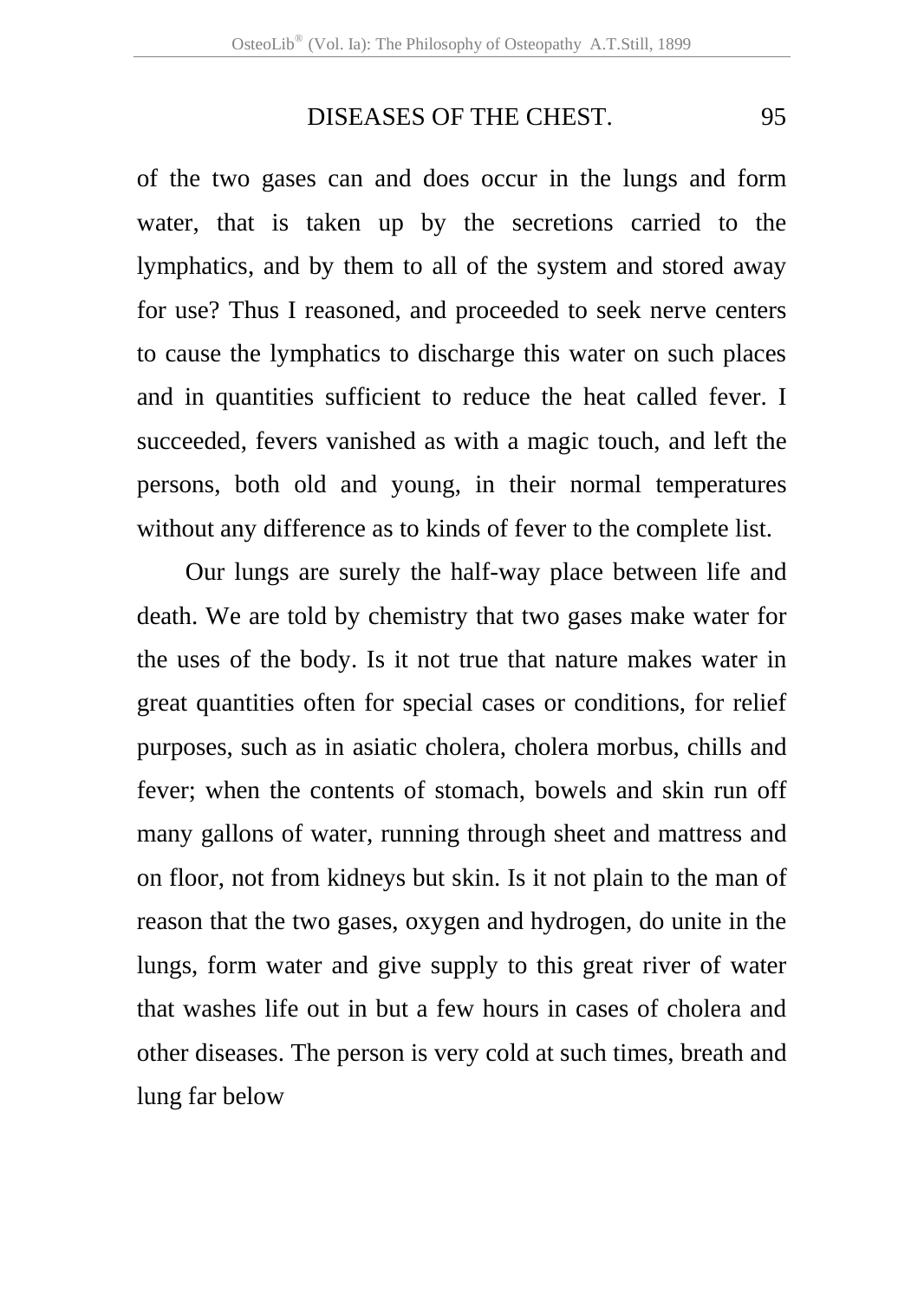the normal, and fully enough to condense gases to water.

## THE LAW OF FIVES.

Lungs have five lobes, three on right lung, and two on left. Liver has five lobes, three on right lobe, and two on left lobe. Nerves have five qualities, nutrition, sensation, motion, voluntary and in-voluntary. Nerves have five senses, seeing, hearing, feeling, smelling and tasting. Since all principles differ in qualities or kinds of service, would it be amiss for us to inquire a little farther why the lungs and liver are provided with five divisions each, if not to do five kinds of work, and different from all other kinds in many ways?

## FEEBLE ACTION OF HEART.

I want to draw your attention to the facts that there is no method known by which electricity or magnetic forces can be weighed. When we find the nerves that connect the heart and lungs to brain limited by pressure from twist or slip of neck, do we not see cause for croup? How would we reason to convey electricity without a connected wire? Not at all, we would know no electric force could reach to any point unless a continued connection was made. Now to the point; suppose the vagus nerve should be oppressed to a condition to cut off part of the electricity, would we be surprised if the heart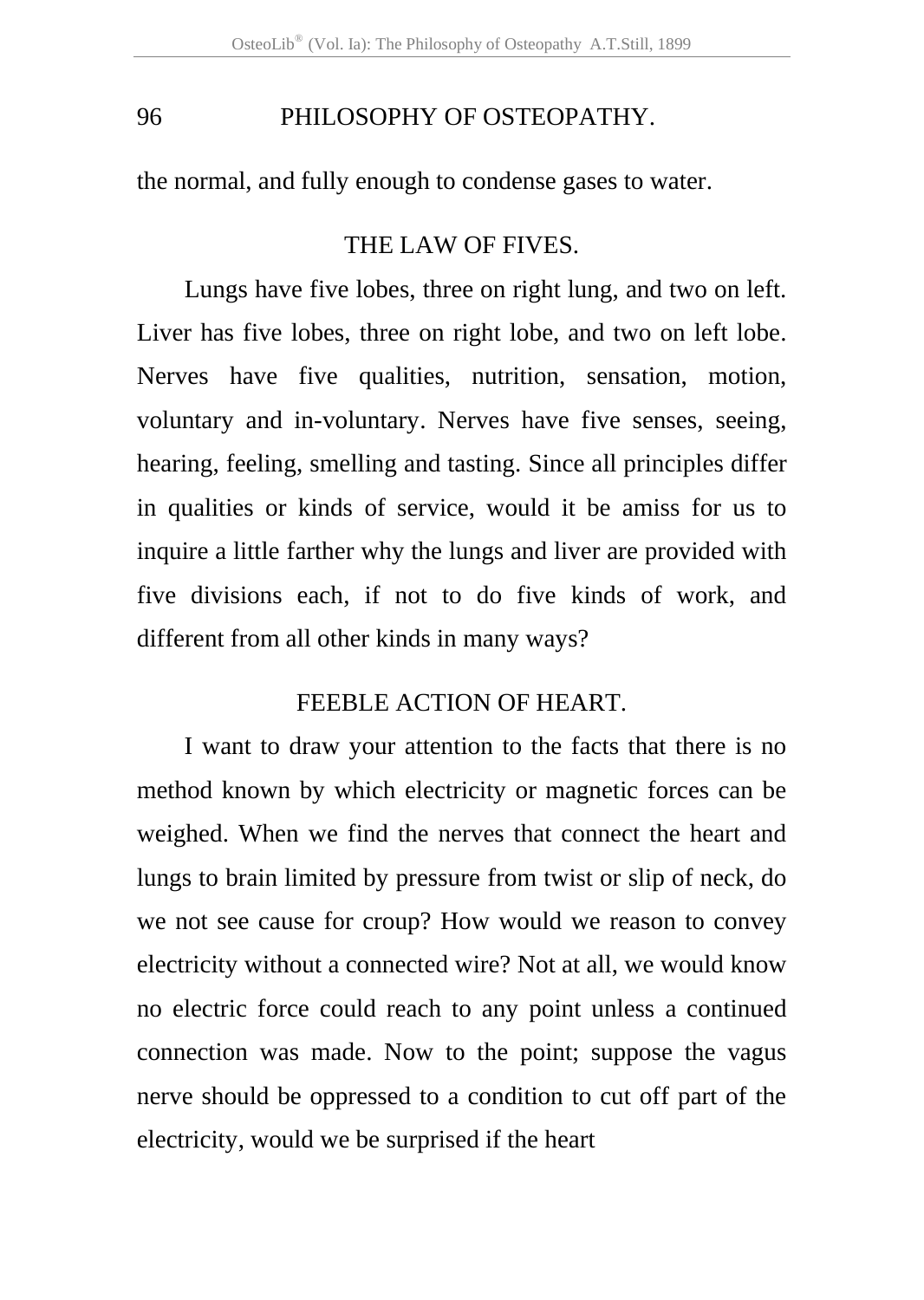should be feeble in action. I think much of the diseases of the *"heart"* are not of the organ but from a feeble supply of electricity that is cut off in medulla or heart nerves, between heart and brain. Why singing and roaring of ears in heart diseases, if there is no waste of pectoral electricity?

## THE HEART.

With the knife of reason in hand and the microscope of mind of the greatest known power properly adjusted, we cut and lay open the breast of man. Here we dwell indefinitely. This is the engine of life, the self-propelling machine which has constructed all that is necessary to its own convenience and comfort. It has brought and de-posited its own nourishment in the coronary arteries, whose duty is to construct and enlarge the heart from time to time as its demands increase. We see its main trunk of supply placed lengthways with the spinal column for the purpose of constructing a manufactory of nutriment. We pass from the heart upward about one foot, here we find it has constructed a battery of force and sensation, and contains all power necessary to carry on construction to the completed man.

In that brain or battery is found all the motor and sensory elements of life, with nerves to transmit all nerve powers and principles found in the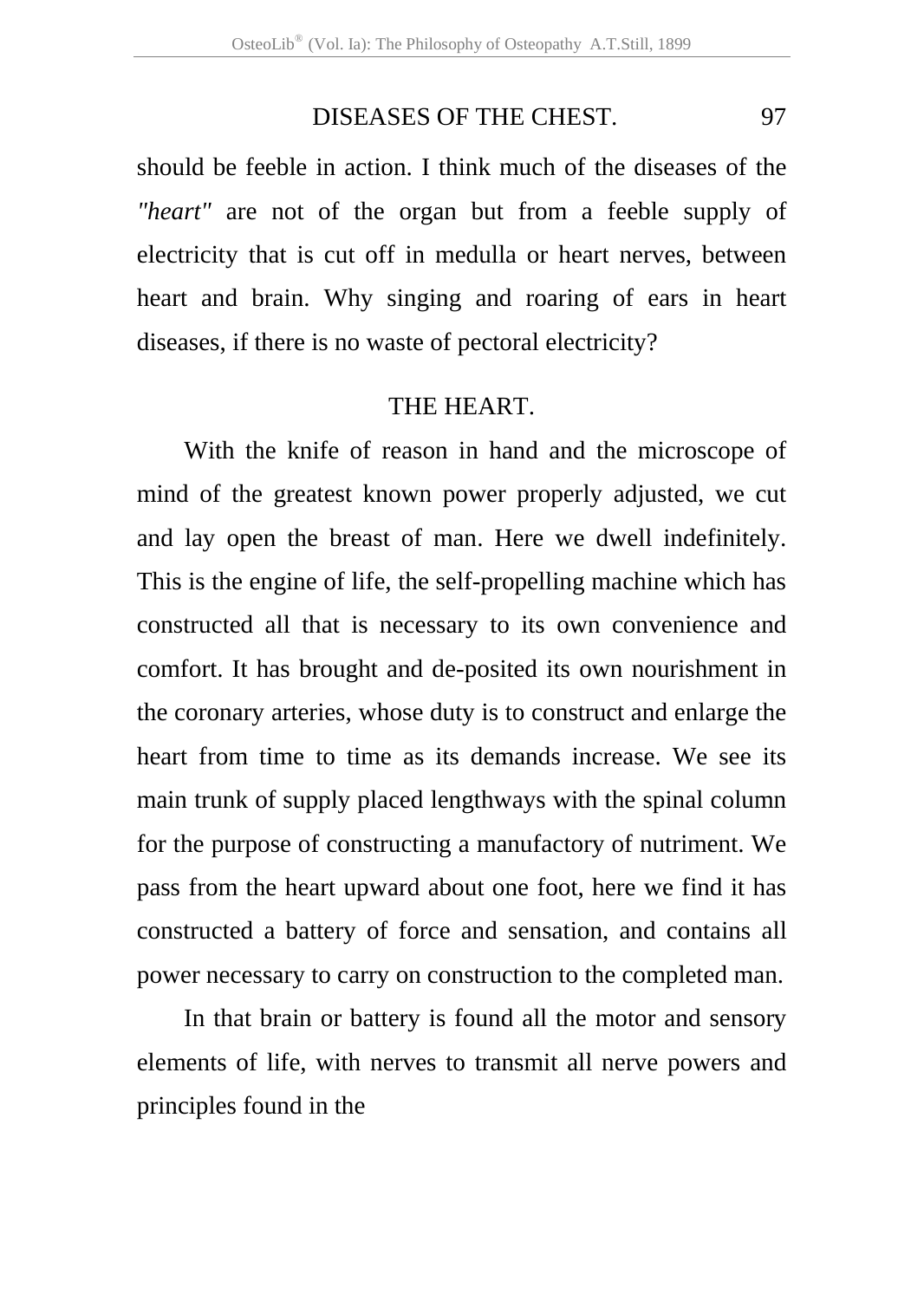human body. There is not a known atom in the whole human make-up that has not been propelled by the heart through the channels by which it has provided for such purpose. Every muscle, bone, hair, and all other parts without an exception have traveled through this system of arteries to their separate destinations. All are indebted to the heart for their material size, and all qualities of motion and life sustaining principles of the human body.

If the carotid artery should tire out and not be able to perform its duty the brain would tire out also, and cease to operate. Should the descending aorta come to a halt from any cause, all parts of the body depending upon that vessel would suffer a total loss of blood supply. Equally so with any other principle artery of limb or body, all mark a failure equal to the suspended supply. The parts and principles of the human body depending upon the heart are numerous beyond computation. Every expulsive stroke of the heart throws into line armed and equipped for duty thousands and millions of operators, whose duties are to inspect, repair in-juries and construct anew if need be from the crown of the head to the sole of the foot. With the best eye of reason we see but dimly into the breast of man which contains the heart, the wonder of man and the secret of life.

I have given these bulky descriptions of the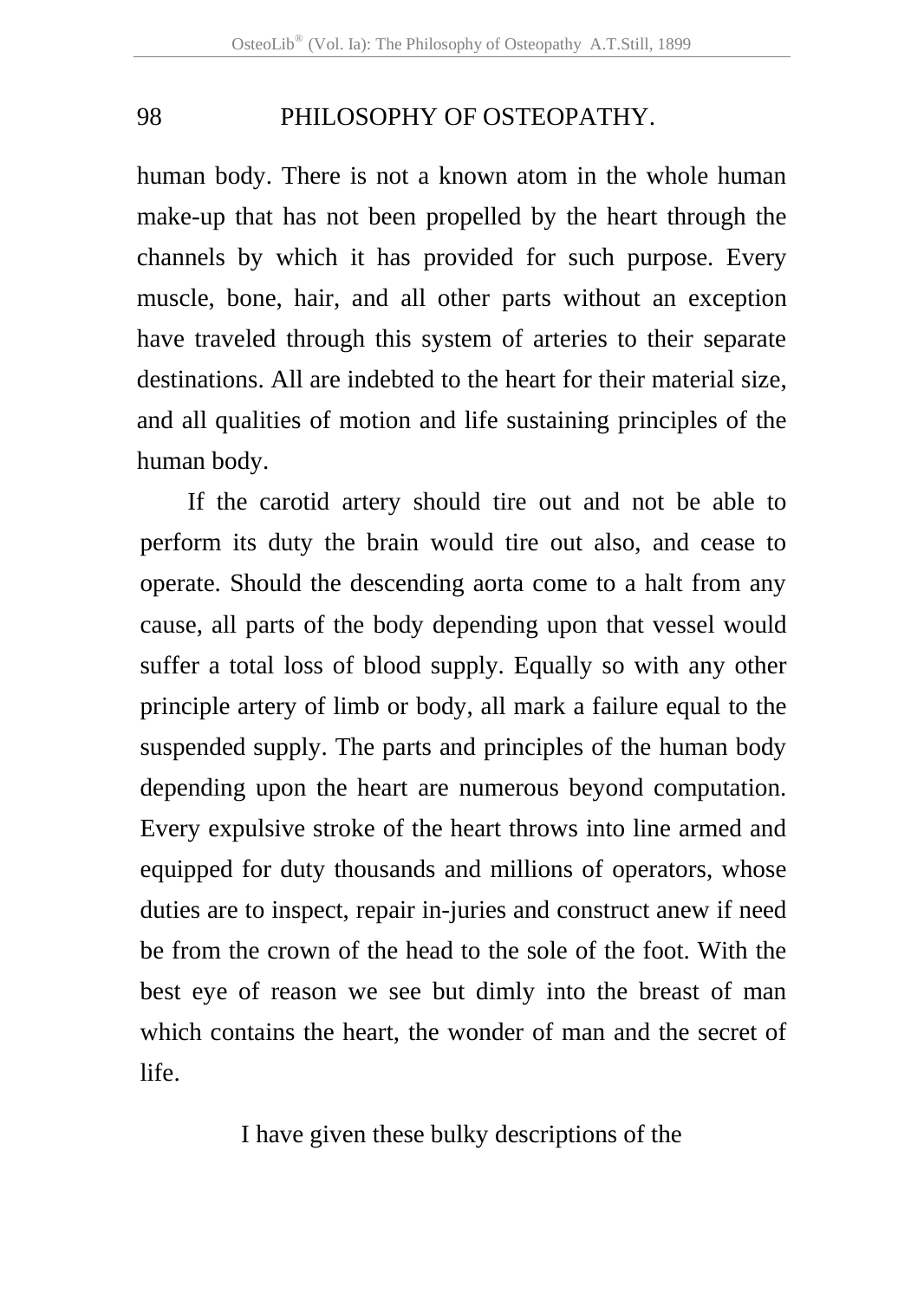forest and ocean to prepare the mind of man to begin the inspection of the machinery that has constructed the body of which he is the indweller. If we cannot swallow all, we can taste.

## FROM NECK TO HEART.

 The hearts of all animals should call the most careful attention of the student of nature. He finds in it the first act of life; from it go all parts or by it all parts of the body are made, and the student of nature soon learns that at the heart he finds the first evidence of the power of life to continue and give useful shape to matter. Its first work is to complete itself in material form with necessary chambers to hold blood and with tubes to convey to all places of need. He sees vessels leaving the heart to form brain, lungs, liver, trunk and limbs, and with each and all he can see the nerves of motion, sensation, nutrition, the voluntary and involuntary—all working in perfect harmony and content to do their part in the economy of life. Without that union in action a con-fusion will show in form of abnormality which is known as disease. On its work all nerves do depend for force and strength to build and renovate the body in all its bones, muscles and nerves—thus all channels to and from the heart must be cleared from all hindrance. No nerve can do its part unless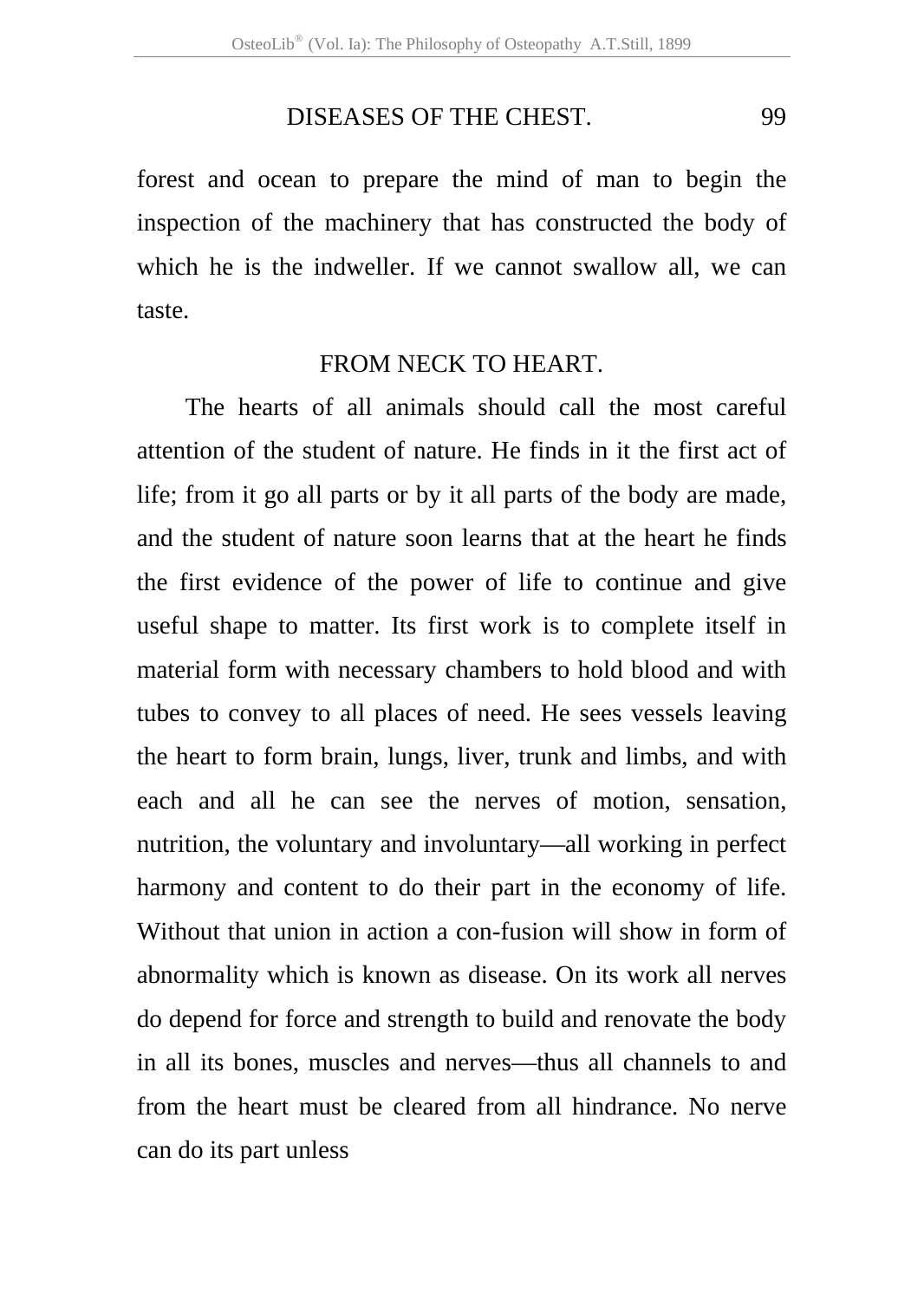it be well nourished. If not it will fail to execute its part for want of power—for by it all blood must move. These nerves are found in plexuses in all parts of the body ; they are abundant in the skin, fascia, muscle, lymphatics and all organs great and small. The Osteopath must know or learn that no infringement can be tolerated in any part. Natures demands are surely absolute, and require that the last farthing shall be paid in full. Now for a start—we will explore the neck ; here we have the great and small occipital and the cervical group all receiving from the brain and feeding parts below. Thus we must stop at the neck and read the lessons that can be found there, and learn them well ; or we will find that we will not be able to meet diseases only to be defeated. We must have the fight during the four seasons of the year. In the cold sea-sons we will find lung and other diseases—croup, pneumonia, diphtheria, sore throat. All these do their mischief through the nerves of the neck.

Where is or who is the great thinker who knows and can tell all of the duties and actions of the nerves of the neck, or what nerve failed and slept while a tubercle was formed in the lungs? Which nerve slept while fat is heaped up in useless piles in the body? Let us wake up! Consumption does not come without a cause. What plexus is *over-come* and allows the lungs to waste away? To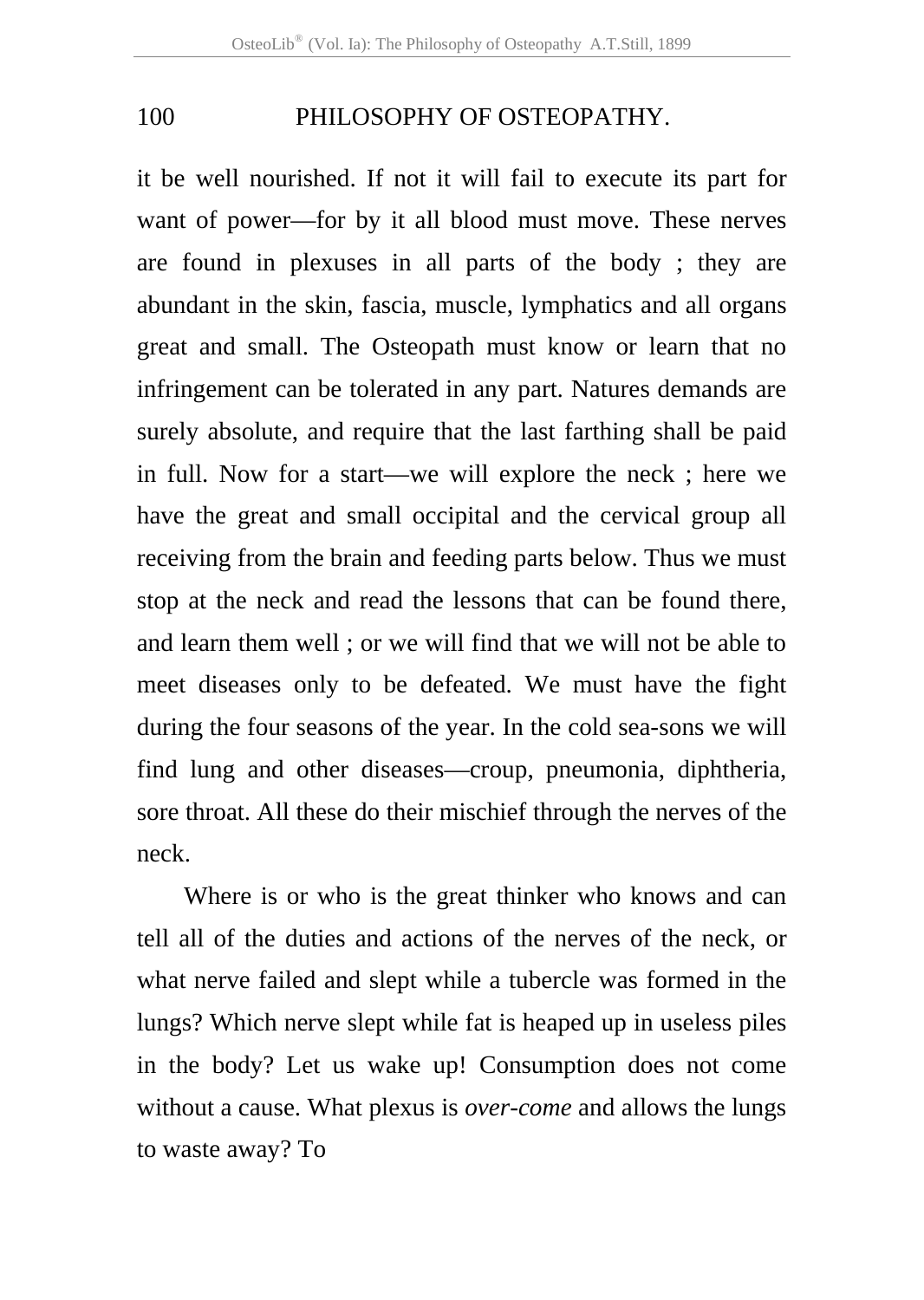### DISEASES OF THE CHEST. 101

what ganglion of the spine would the finger of reason point, and say, "that is the cause of *phihtsis pulmonalis?"* In our search we find a division of nerves run from the brain through the regions of the neck, and find a point at which a branch leaves a greater nerve on a line that leads to the lungs. We will likely find a ganglion at which place all or much of one or both lungs are supplied. Then we, by reason, would see that freedom of action cannot bs. If some substance should intrude by pressure on any nerve in that region, we must judge by conditions if that pressure has cut off nutrition equal to feeble condition of the lungs.

#### DYSPEPSIA OR IMPERFECT DIGESTION.

 In our physiologies we read much about digestion. We will start in where they stop. They bring us to the lungs with chyle fresh as made and placed in thoracic duct, previous to flowing into the heart to be transferred to lungs to be purified, charged with oxygen and otherwise qualified, and sent off for duty, though the arteries great and small, to the various parts of the system. But there is nothing said of the time when all blood is gas (if ever) before it is taken up by the secretions, after refinement, and driven to the lungs to be mixed with the old blood from the venous system. A few questions about the blood seem to hang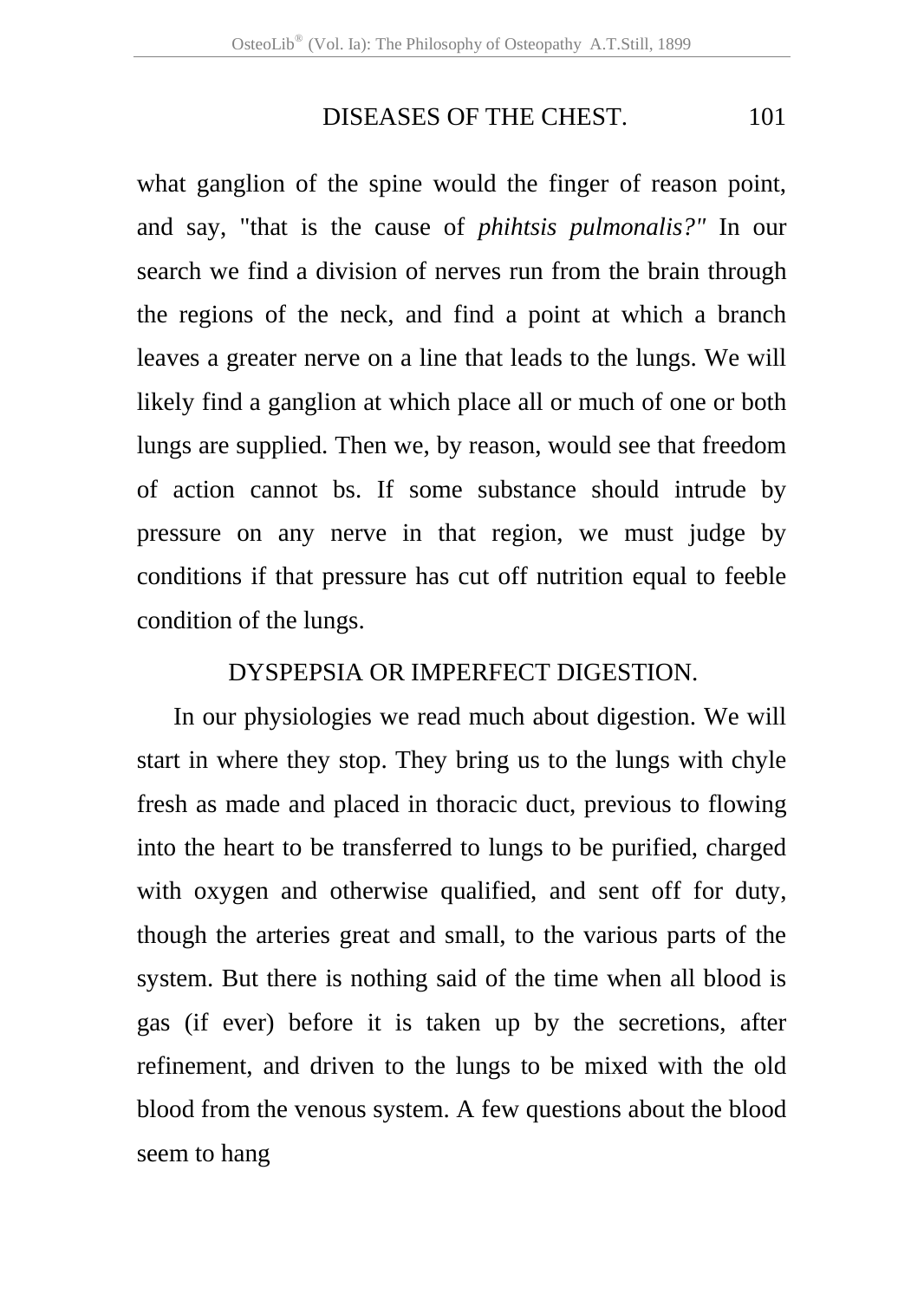around my mental crib for food. Reason says we cannot use blood before it has all passed through the gaseous stage of refinement, which reduces all material to the lowest forms of atoms, before constructing any material body. I think it safe to assume that all muscles and bones of our body have been in the gas state while in the process of preparing substances for blood. A world of questions arise at this point.

# QUESTIONS OF GAS.

The first is, Where and how is food made into gas while in the body? If you will listen to a dyspeptic after eating you will wonder where he gets all the wind that he rifts from his stomach, and continues for one or two hours after each meal. That gas is generated in the stomach and intestines, and we are led to believe so because we know of no other place in which it can be made and thrown into the stomach by any tubes or other methods of entry. Thus by the evidence so far the stomach and bowels are the one place in which this gas is generated. Now comes question two: As I have spoken of the stomach that generates and ejects great quantities of gas for a longer or shorter time after meals, this class of people have always been called dyspeptics. Another class of the same race of beings stand side by side with him, without this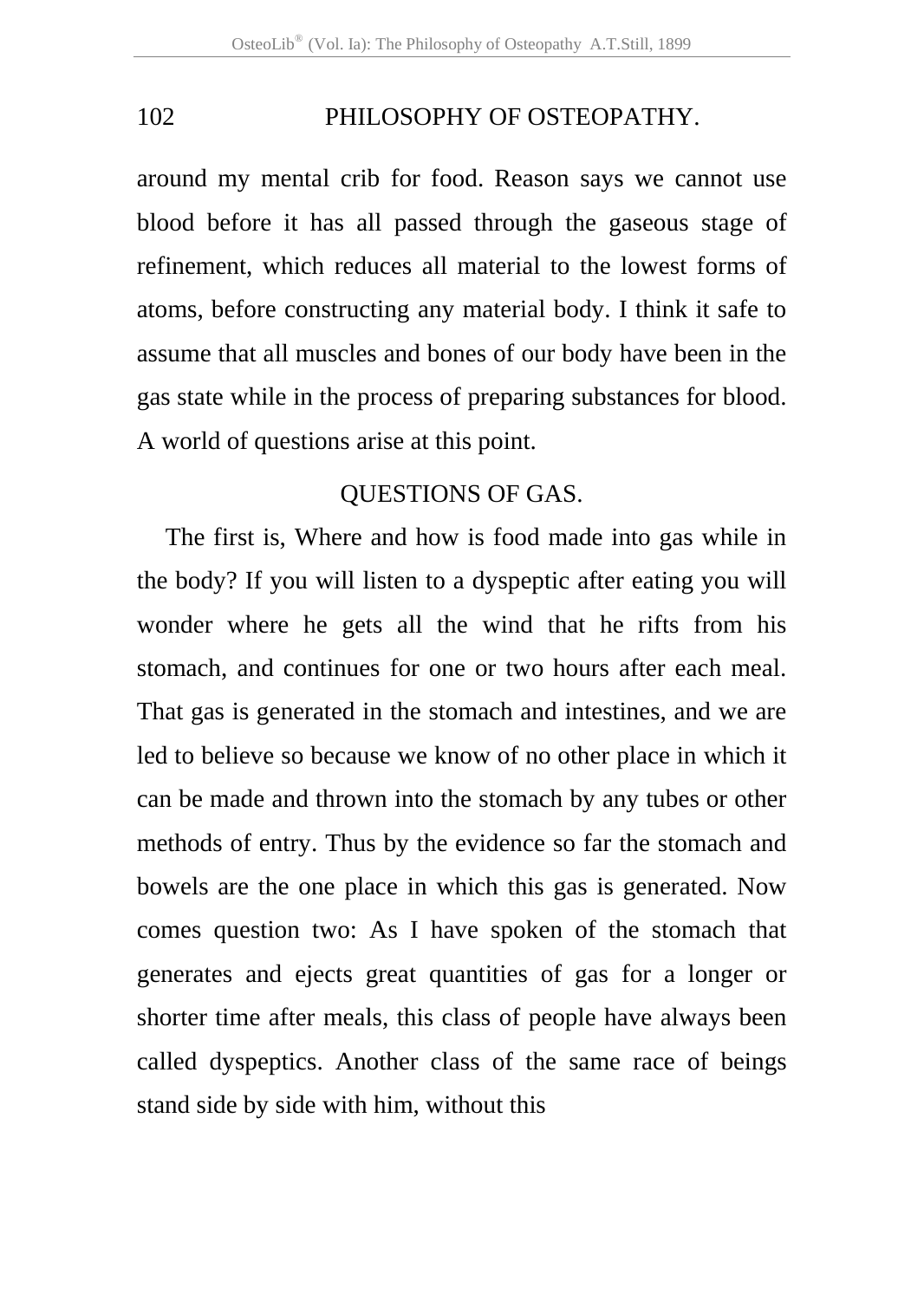#### DISEASES OF THE CHEST. 103

gas generating. He, too, eats and drinks of the same kind of food, without any of the manifestations that have been described in the first class. Why does one stomach blow off gas continually, while the other does not? is a very deep, serious and interesting question. As number two throws off no gas from the stomach after eating, is this conclusive evidence that his stomach generates no gas? Or does his stomach and bowels form gas just as fast as No. 1? and the secretions of the stomach and bowels take up and retain the nutritious matter and pass the remainder of the gas by way of the excretory ducts through the skin? If the excretory ducts take up and carry this gas out of the body by way of the skin, and he is a healthy man, why not account for No. one's stomach ejecting this gas by way of the mouth, because of the fact that the secretions of the stomach are either clogged up or inactive, for want of vital motion of the nerve terminals of the stomach. Another question in connection with this subject: Why is the man whose stomach belches forth gas in such abundance also suffering with cold feet, hands and all over the body, while No. 2 is quite warm and comfortable, with a glow of warmth passing from his body all the time? With these hints I will ask the question : What is digestion?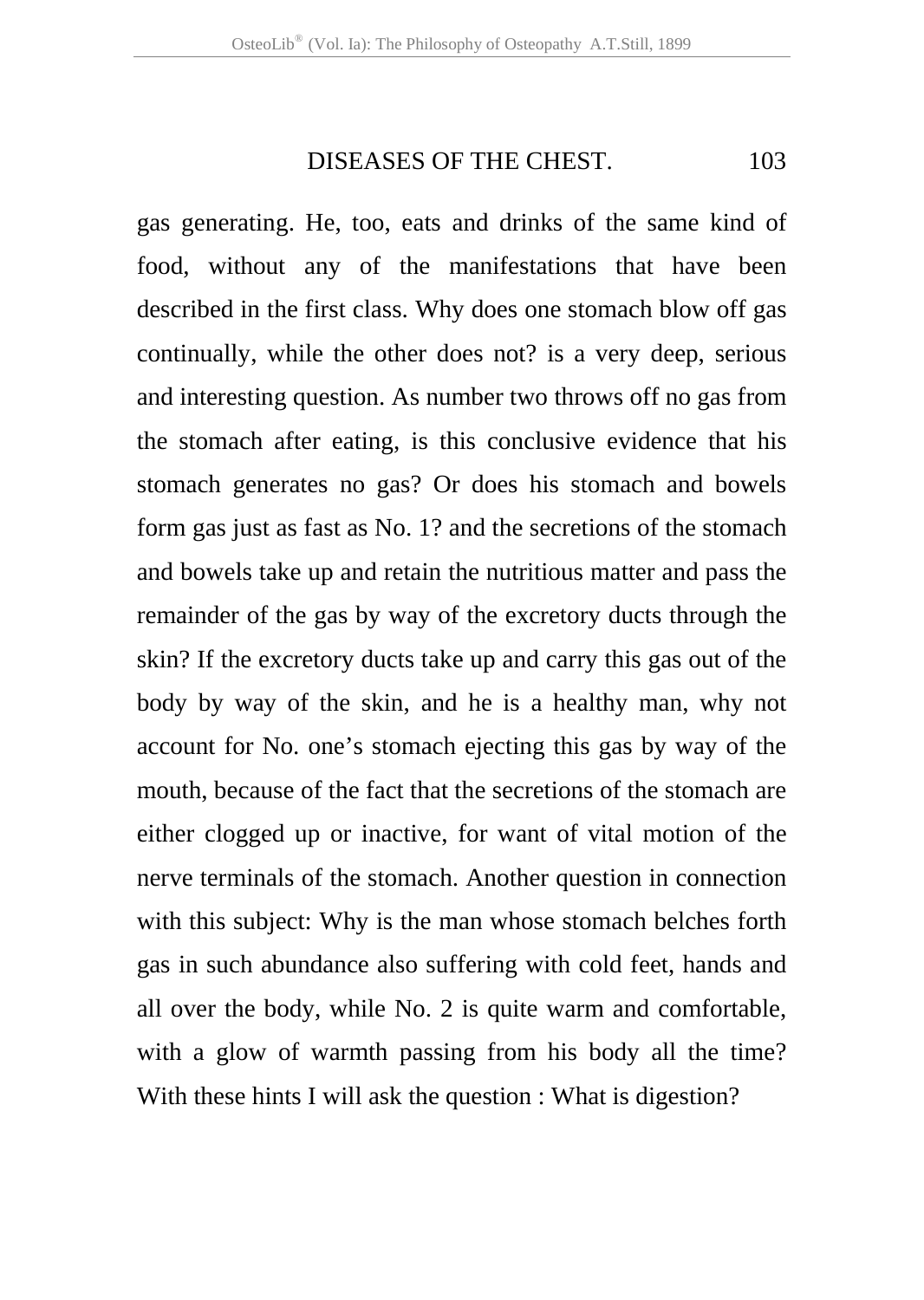## CHAPTER VI.

#### THE LYMPHATICS.

Importance of the Subject—Demands of Nature on the Lymphatics—Dunglinson's Definition — Dangers of Dead Substances—Lymph Continued—Solvent in Nature— Where Are the Lymphatics Situated?—The Fat and Lean.

#### IMPORTANCE OF THE SUBJECT.

Possibly less is known of the lymphatics than any other division of the life-sustaining machinery of man. Thus ignorance of that division is equal to a total blank with the operator. Finer nerves dwell with the lymphatics than even with the eye. The eye is an organized effect, the lymphatics. the cause; in them the spirit of life more abundantly dwells. No atom can leave the lymphatics in an imperfect state and get a union with any part of the body. There the atom obtains form and knowledge of how and what to do. The lymphatics consume more of the finer fluids of the brain than the whole viscera combined. By nature, coarser sub-stances are necessary to construct the organs that run the blast, and rough forging divisions. The lymphatics form, finish, temper and send the bricks to the builder with intelligence, that he may con-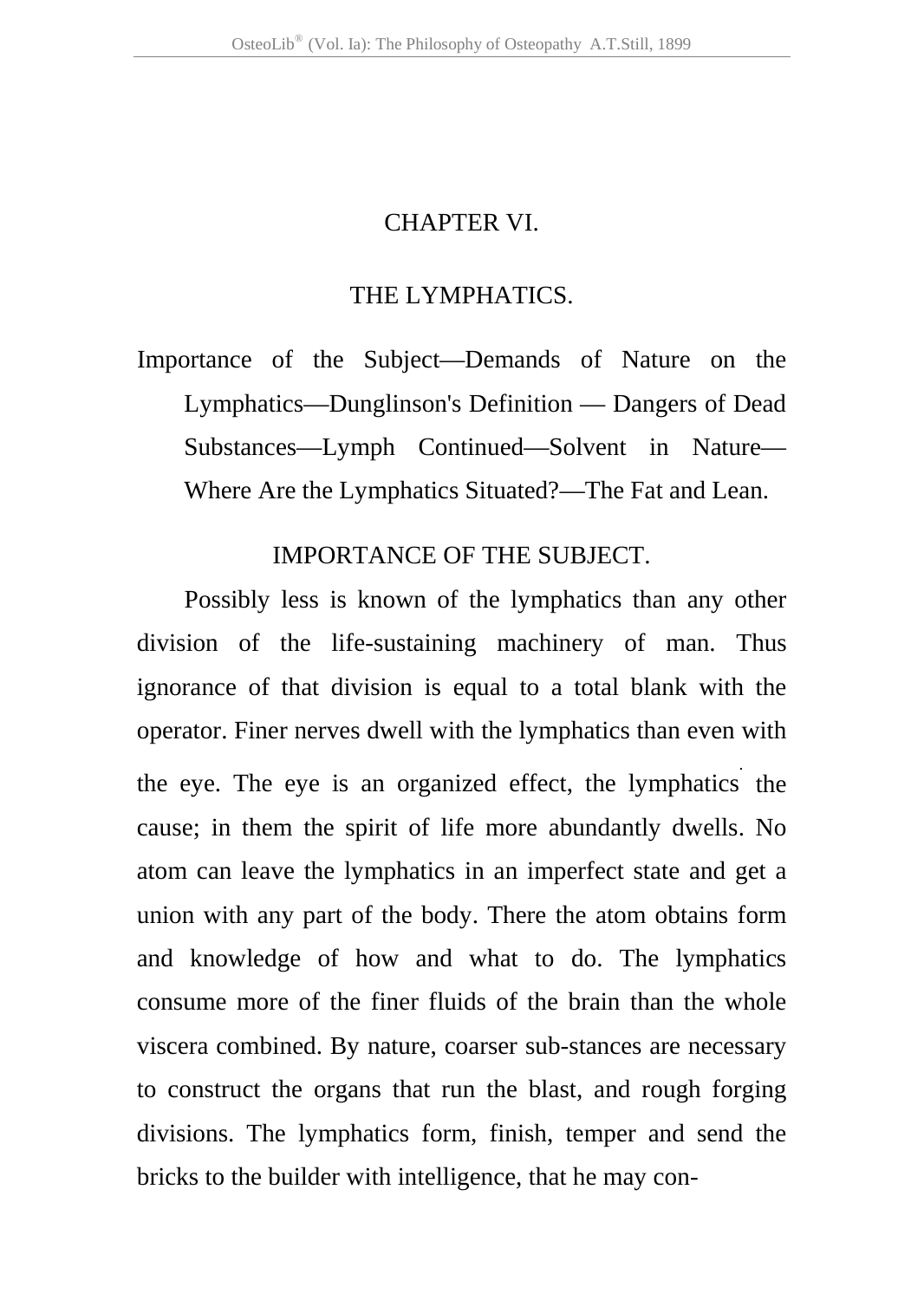## THE LYMPHATICS. 105

struct by adjusting all according to natures plans and specifications. Nature makes machinery that can produce just what is necessary, and when united, produces what the most capable minds could exact.

The lymphatics are closely and universally connected with the spinal cord and all other nerves, long or short, universal or separate, and all drink from the waters of the brain. By an action of the nerves of the lymphatics, a union of qualities necessary to produce gall, sugar, acids, alkalies, bone, muscle and softer parts, with the thought that elements can be changed, suspended, collected and associated and produce any chemical com-pound necessary to sustain animal life, wash out, salt, sweeten and preserve the being from decay and death by chemical, electric, atmospheric or climatic conditions. By this we are admonished in all our treatment not to wound the lymphatics, as they are undoubtedly the life giving centers and organs. Thus it behooves us to handle them with wisdom and tenderness, for by and from them a withered limb, organ or any division of the body receives what we call reconstruction, or is builded anew, and without this cautious proceedure your patient had better save his life and money by passing you by as a failure, until you are by knowledge qualified to deal with the lymphatics.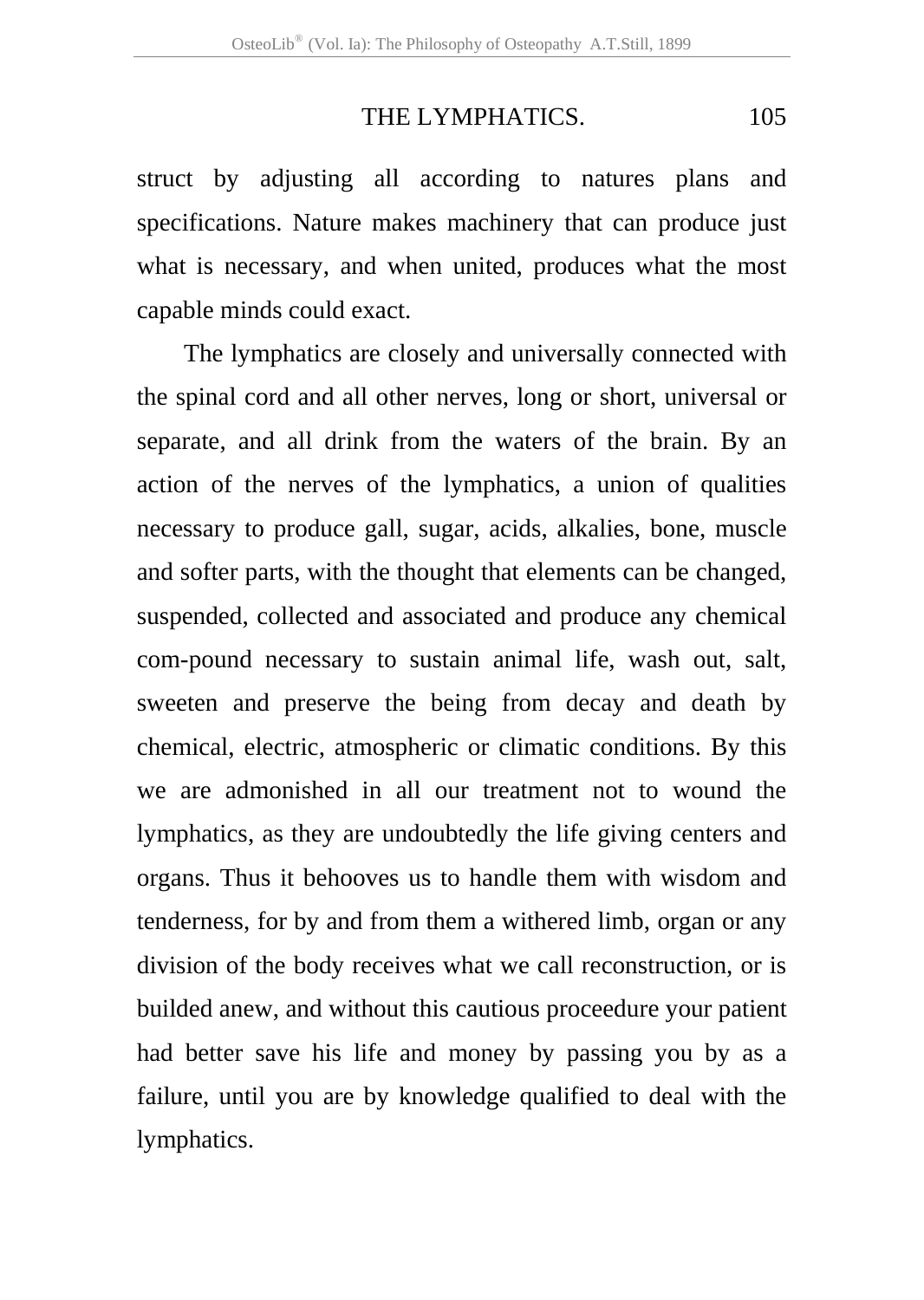## DEMANDS OF NATURE ON THE LYMPHATICS.

Why not reason on the broad plain of known facts, and give the why he or she has complete prostration. When all systems are cut off from a chance to move and execute such duties as nature has allotted to them, motor nerves must drive all substances to and sensation must judge the supply and demand. Nutrition must be in action the time and keep all parts well supplied with power to labor or a failure is sure to appear. We must ever remember the demands of nature on the lymphatics, liver and kidneys. They must work all the time or a confusion for lack in their duties will mark a cripple in some function of life over which they preside.

## DUNGLINSON'S DEFINITION.

Dunglinson's scientific definition of the lymphatics is very extensive, comprehensive and right to the point for our use as doctors of Osteopathy. He describes the lymphatic glands as countless in number, universally distributed all through the human body, containing vitalized water and other fluids necessary to the support of animal life, running parallel with the venous system, and more abundantly there than in other locations of the body, at the same time discharging their contents into the veins while conveying the blood back to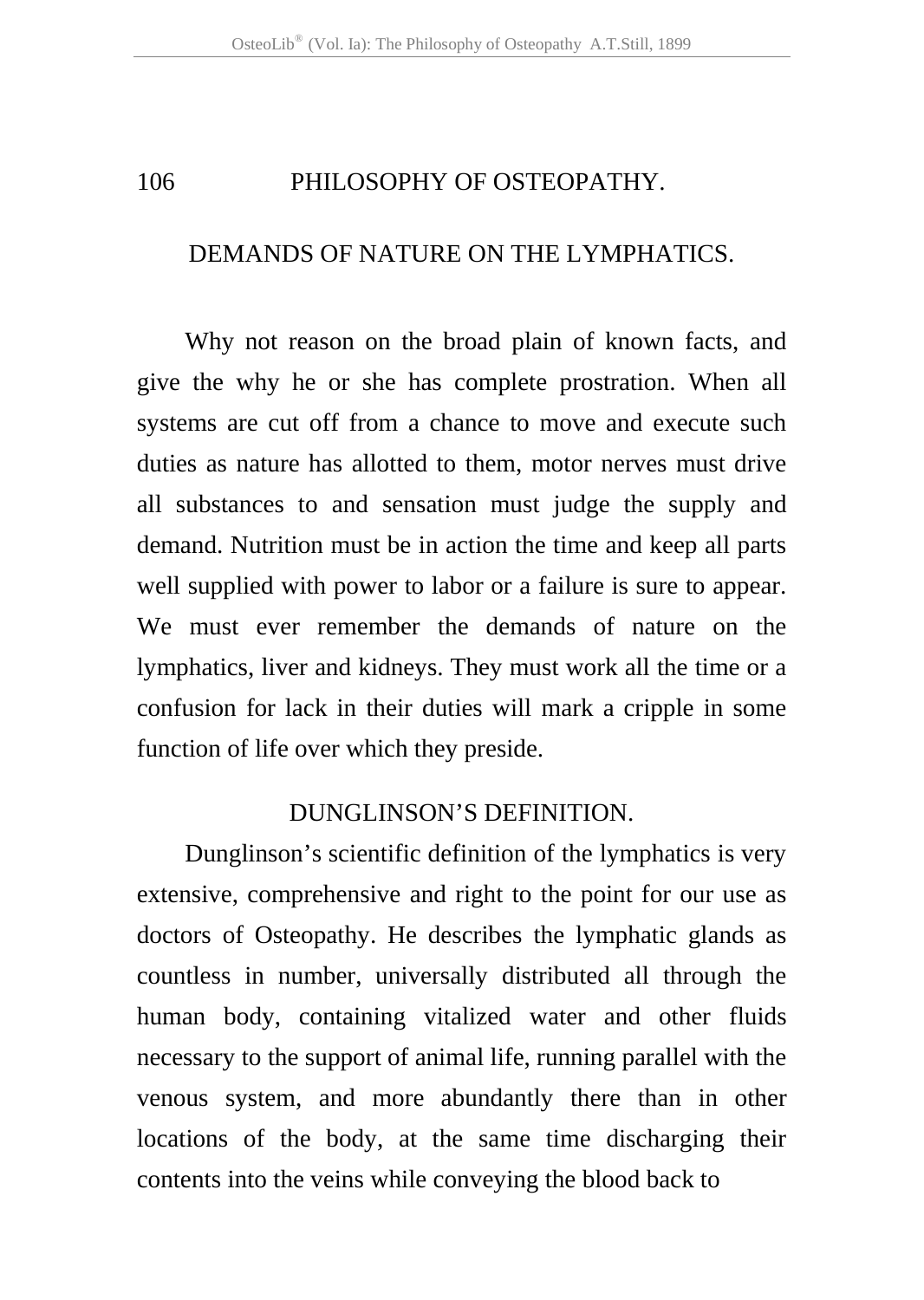# THE LYMPHATICS. 107

the heart from the whole system. Is it not reasonable to suppose that besides being nutrient centers, that they accumulate and pass water through the whole secretory and excretory systems of the body, in order to reduce nourishment to that degree from thick to thin, that it may easily pass through all tubes, ducts and vessels interested in distribution, as nourishment first, and renovation second, through the excretory ducts. The question arises whence cometh this water?

## DANGERS OF DEAD SUBSTANCES.

This leads us back to the lungs as one of the great sources of which you have been informed under the head of "Lungs, Gases and Water." With this fountain of life saving water provided by nature to wash away impurities as they accumulate in our bodies, would it not be great stupidity in us to see a human being burn to death by the fires of fever, or die from asphyxia by allowing bad or dead lymph, albumen, or any substance to load down the powers of nature and keep the blood from being washed to normal purity? If so, let us go deeper into the study of the life-saving powers of the lymphatics. Do we not find in death that the lymphatics are dark, and in life they are healthy and red?

## LYMPH CONTINUED.

What we meet with in all diseases is dead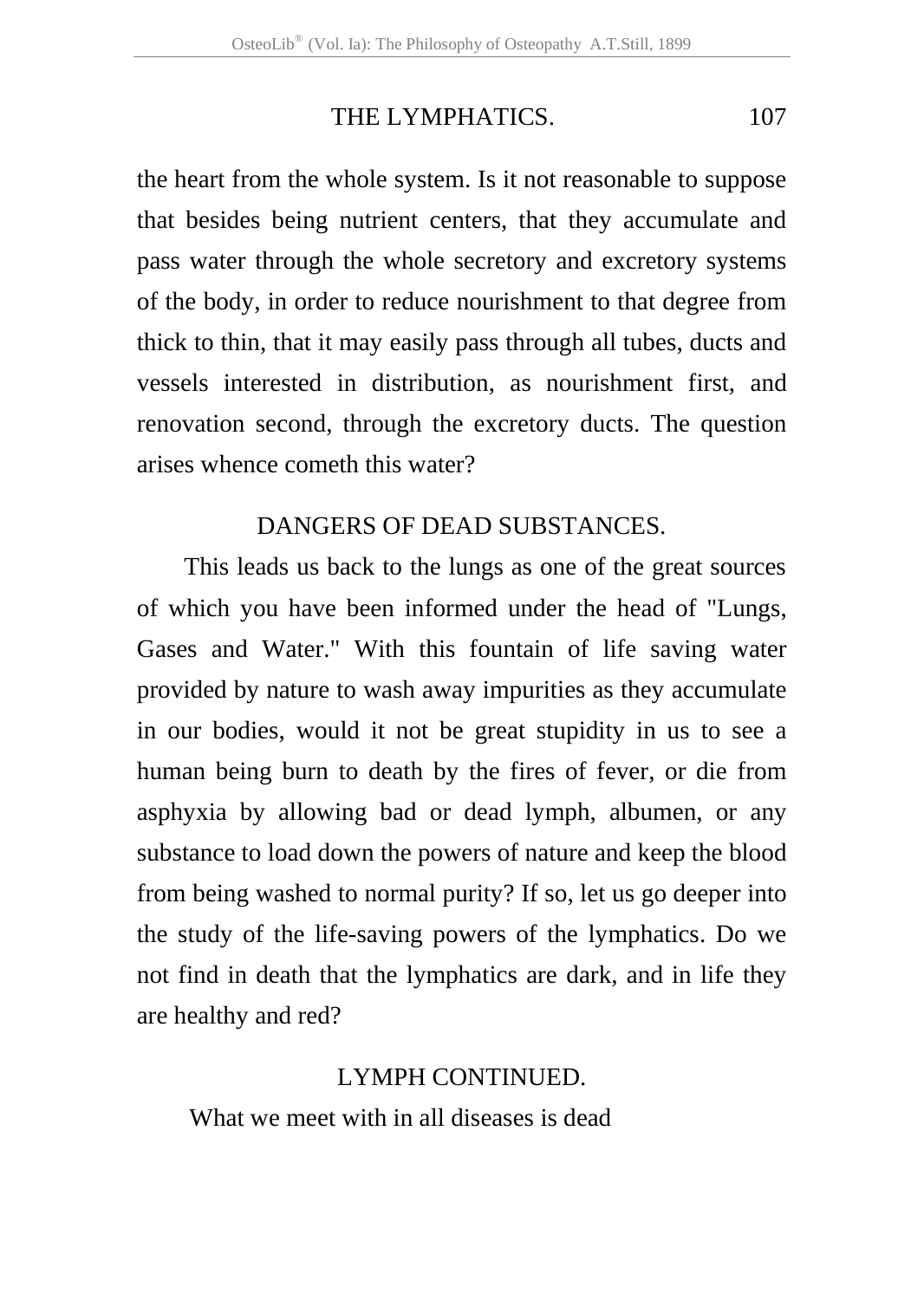blood, stagnant lymph, and albumen in a semi-vital or dead and decomposing condition all through the lymphatics and other parts of the body, brain, lungs, kidneys, liver and fascia. The whole system is loaded with a confused mass of blood, that is mixed with much or little unhealthy substances, that should have been kept washed out by lymph. Stop and view the frog's superficial lymphatic glands; you see all parts move just as regular as the heart does; they are all in motion during life. For what purpose do they move? if not to carry the fluids to sustain by building up, while the excretory channels receive and pass out all that is of no farther use to the body. Now we see this great system of supply is the source of construction and purity. If this be true we must keep them normal all the time or see confused nature in the form of disease, the list through. Thus we strike at the source of life and death when we go to the lymphatics.

With this fountain of life-saving water, provided by nature to wash away impurities as they accumulate in our bodies, would it not be great stupidity in us to see a human being burn to death by the fires of fever, or die from asphyxia, by allowing bad or dead lymph, albumen or any substance to load down the powers of nature to keep the blood washed to normal purity? If so let us go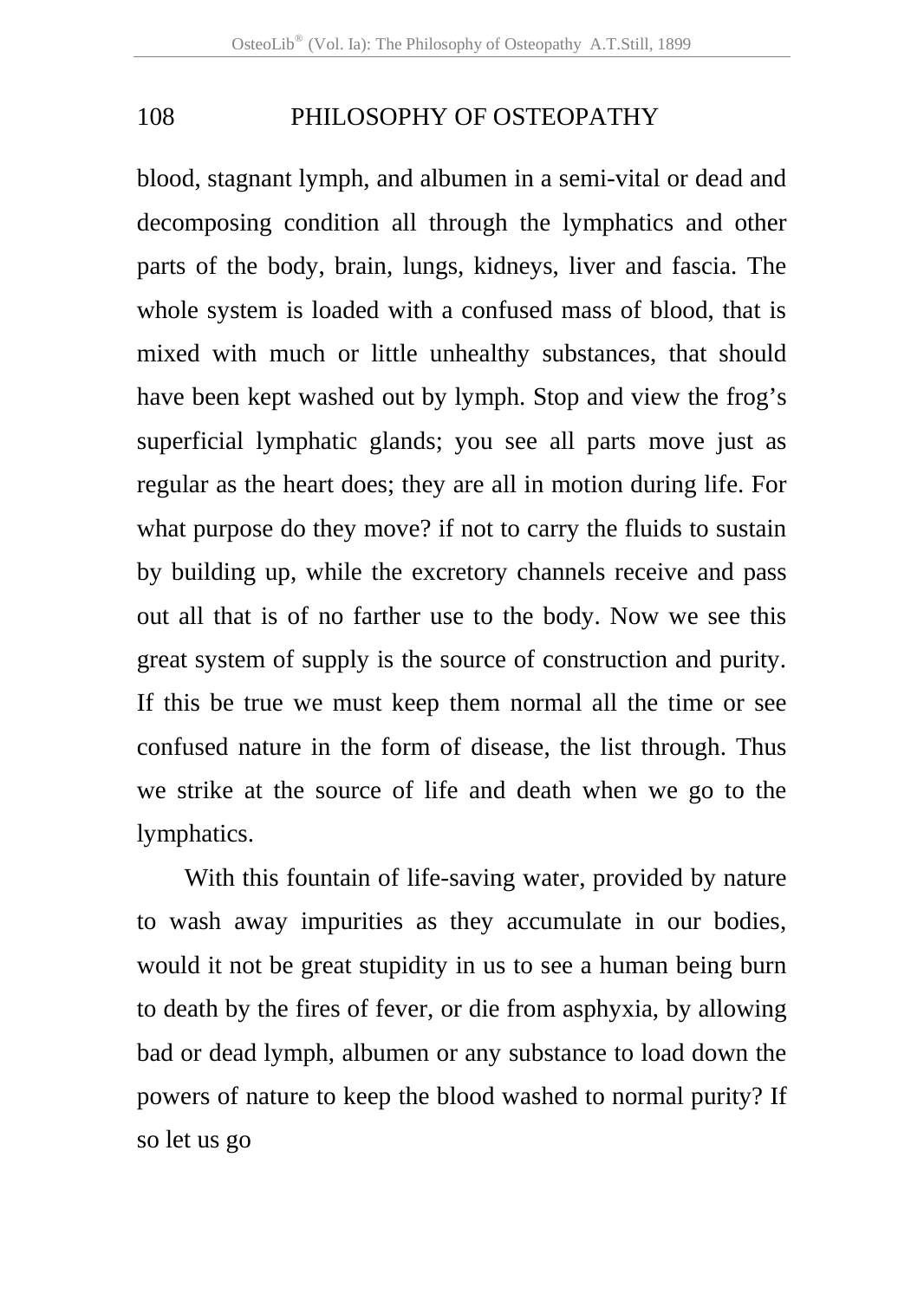## THE LYMPHATICS. 109

deeper in the study of the life-sustaining powers of the lymphatics.

#### NATURE'S SOLVENTS.

The brain flushes the nerves of the lymphatics first, and more than any other system of the body. No part is so small or remote that it is not in direct connection with some part or chain of the lymphatics. The doctor of Osteopathy has much to think about when he consults natural remedies, and how they are supplied and administered, and as disease is the effect of tardy deposits in some or all parts of the body, reason would bring us to hunt a solvent of such deposits, which hinder the natural motion of blood and other fluids in functional works, which are to keep the body pure from any substance that would check vital action. When we have searched and found that the lymphatics are almost the soul requisite of the body we then must admit that their use is equal to the abundant and universal supply of such glands. If we think and use a homely word and say that disease is only too much dirt in the wheels of life, then we will see that nature takes this method to wash out the dirt. As an application, pneumonia is too much dirt in the wheels of the lungs, if so we must wash out; no where can we go to a better place for water than to the lymphatics. Are they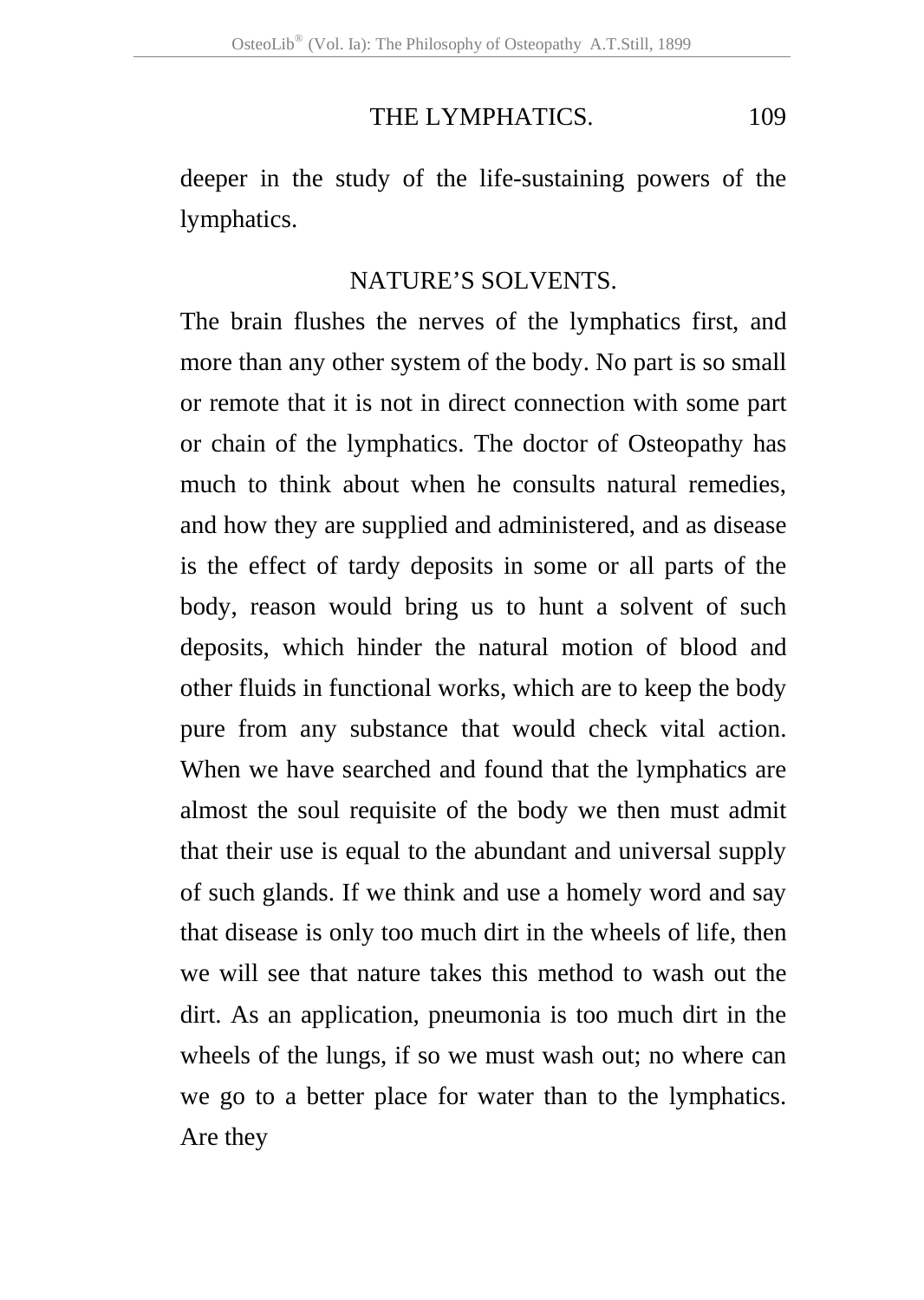not like a fire company with nozzles in all windows ready to flush the burning house?

### WHERE ARE THE LYMPHATICS SITUATED?

A student of life must take in all parts, and study their uses and relations to other parts and systems. We lay much stress on the uses of blood and the powers of the nerves, but have we any evidence that they are of more vital importance than the lymphatics? If not let us halt at this universal system of irrigation and study its great uses in sustaining animal life. Where are they situated in the body? Answer by, where are they not? No space is so small as to be out of connection with the lymphatics, with their nerves, secretory and excretory ducts. Thus the system of lymphatics is complete and universal in the whole body. After beholding the lymphatics distributed along all nerves, blood channels, muscles, glands and all organs of the body, from the brain to the soles of the feet, all loaded to fullness with watery liquids, we certainly can make but one conclusion as to their use, which would be to mingle with and carry out all impurities of the body, by first mixing with such substances and reducing them to that degree of fluids in fineness, that could pass through the smallest tubes of the excretory system, and by that method free the body from all deposits of either solids or fluids, and leave nourishment.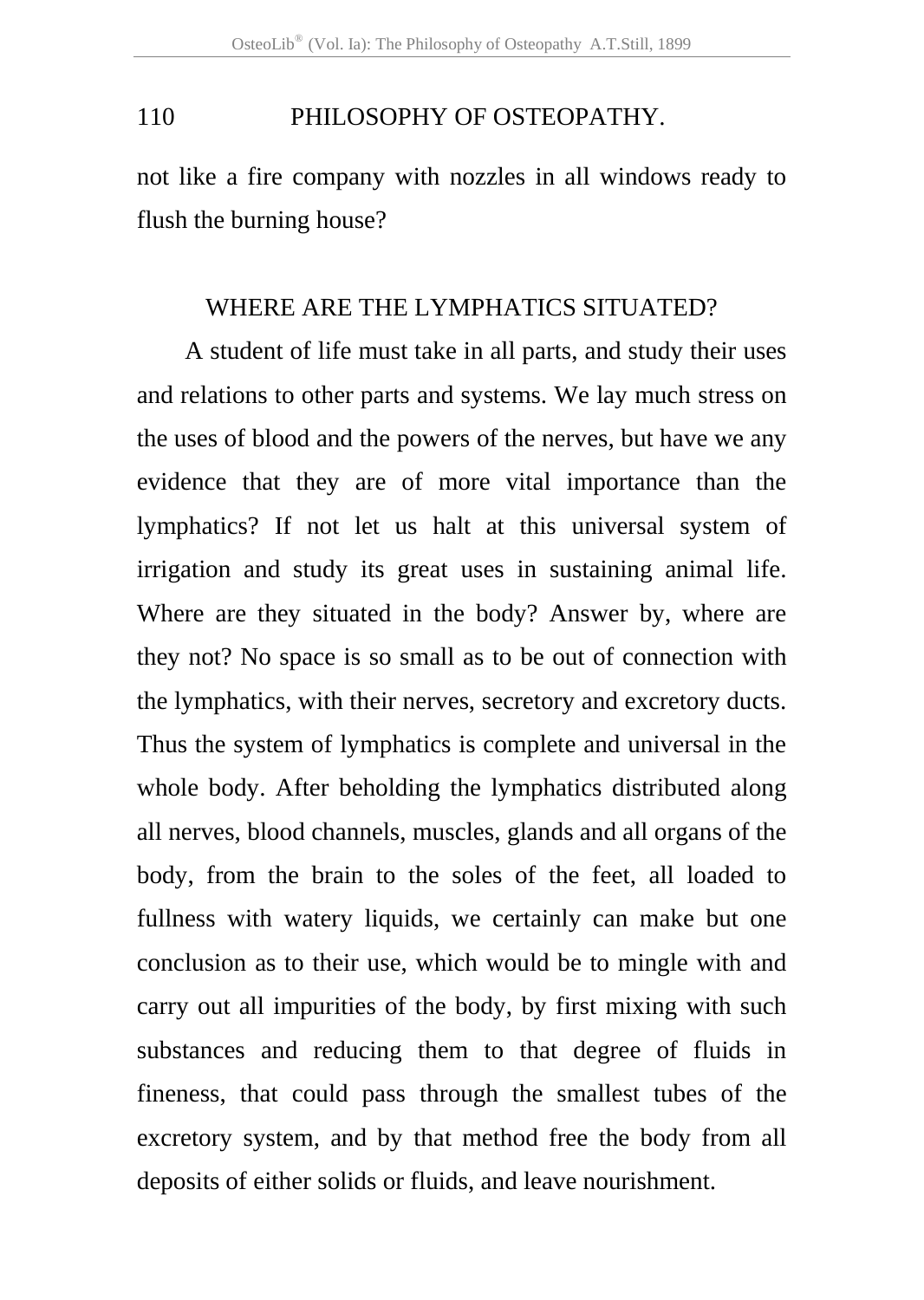# THE LYMPHATICS. 111

## THE FAT AND LEAN.

**A question**: Why is he too fat and she only skin and bone, while a third is just right? If one is just right, why not all? If we get fat by a natural process why not reverse the process and stop at any desirable point in flesh size? I believe the law of life is simple and natural in both respects if wisely understood. Have we nerves of motion to carry food to all parts, organs, glands and muscles? Have we channels to convey to all? Have we fluids to suit all demands? Have we brain power equal to all force needed? Is blood formed sufficiently to fill all demands? Does that blood contain fat, water, muscle, skin, hair and all kinds to suit each division, organ, and nerve? If so and blood has builded too much flesh, can it not take that bulk away by returning blood to gas and other fluids? Can that which has been done be done again? If yes be the correct answer, then we should hope to return blood, fat, flesh and bone to gas and pass them away while in gaseous condition, and do away with all unnatural size or lack of size. I believe that it is natural to build and destroy all material form from the lowest animated being to the greatest rolling world. I believe no world could be constructed without strict obedience to a governing law, which gives size by addition and reduces that size by subtraction. Thus a fat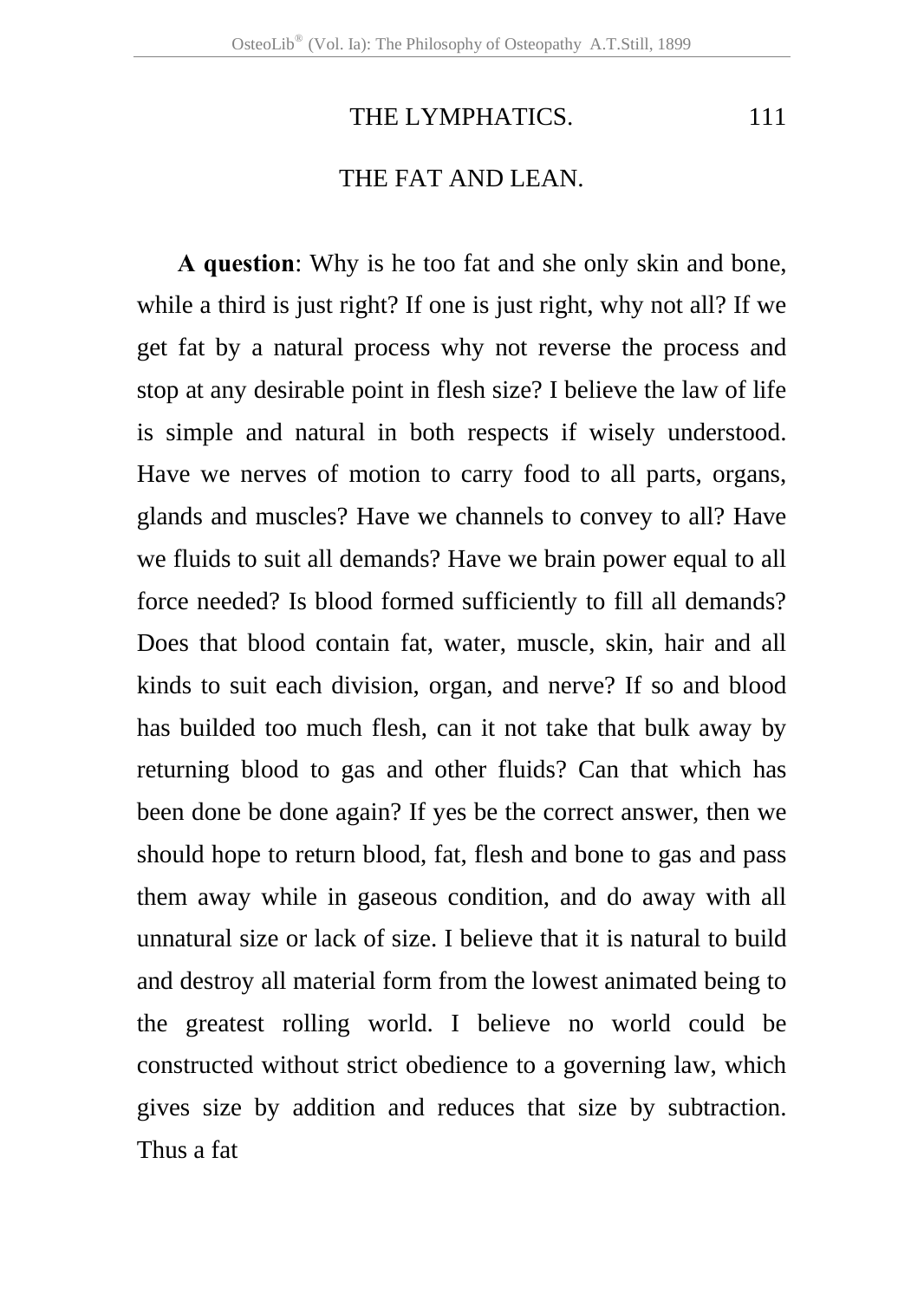man is builded by great addition, and if desired can be reduced by much subtraction, which is simply a rule of numbers. We multiply to enlarge, also subtract when we wish a reduction. Turn your eye for a time to the supply trains of nature. When the crop is abundant, the lading would be great, and when the seasons do not suit, the crops are short or shorter to no lading at all. Thus we have the fat man and the lean man. Is it not reasonable as a conclusion of the most exacting philosophy that the train of cars that can bring loads of stone, brick and mortar until a great bulk is formed, can also carry away until this bulk disappears in part or all? This being my conclusion I will say by many years of careful observation of the work of creating bodies and destroying the same, that to add to is the law of giving size, and to subtract from is the law of reduction. Both are natural, and both can be made practical in the reduction or addition of flesh, when found too great in quantity, or we can add to and give size to the starving muscle through the action of the motor and nutrient system conveyed to, and appropriated from the laboratory in which all bodily substances are formed. Thus the philosophy is absolute, and the sky is clear to proceed with addition and subtraction of flesh. I believe I am prepared to say at this time that I understand the nervous system well enough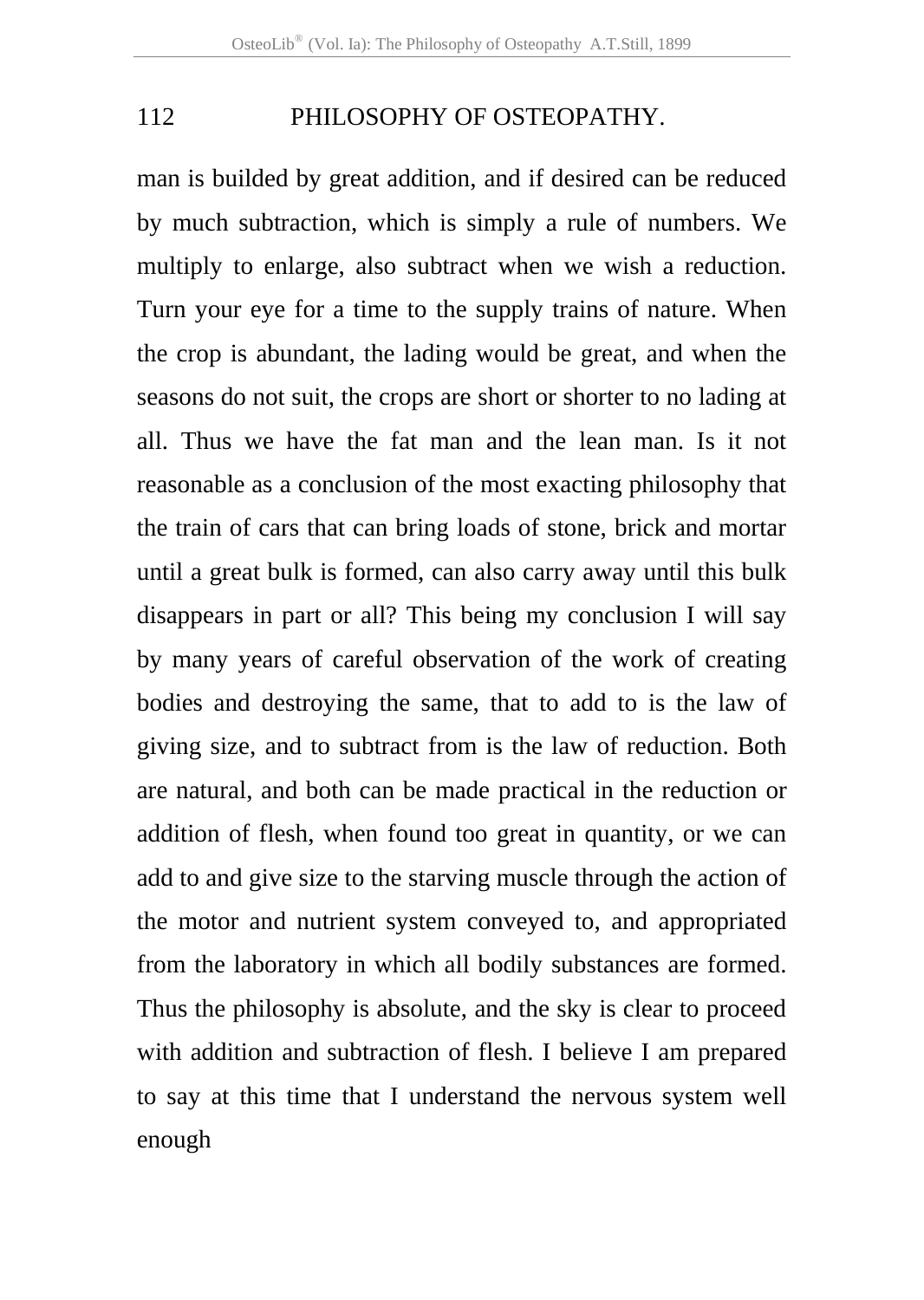# THE LYMPHATICS. 113

to direct the laboratory of nature and cause it through its skilled arts to unload, or reduce, he who is over-burdened with a superabundance of flesh, and add to the scanty muscle a sufficiency. to give power of comfortable locomotion and other forces, by opening the gate of the supply trains of nutrition.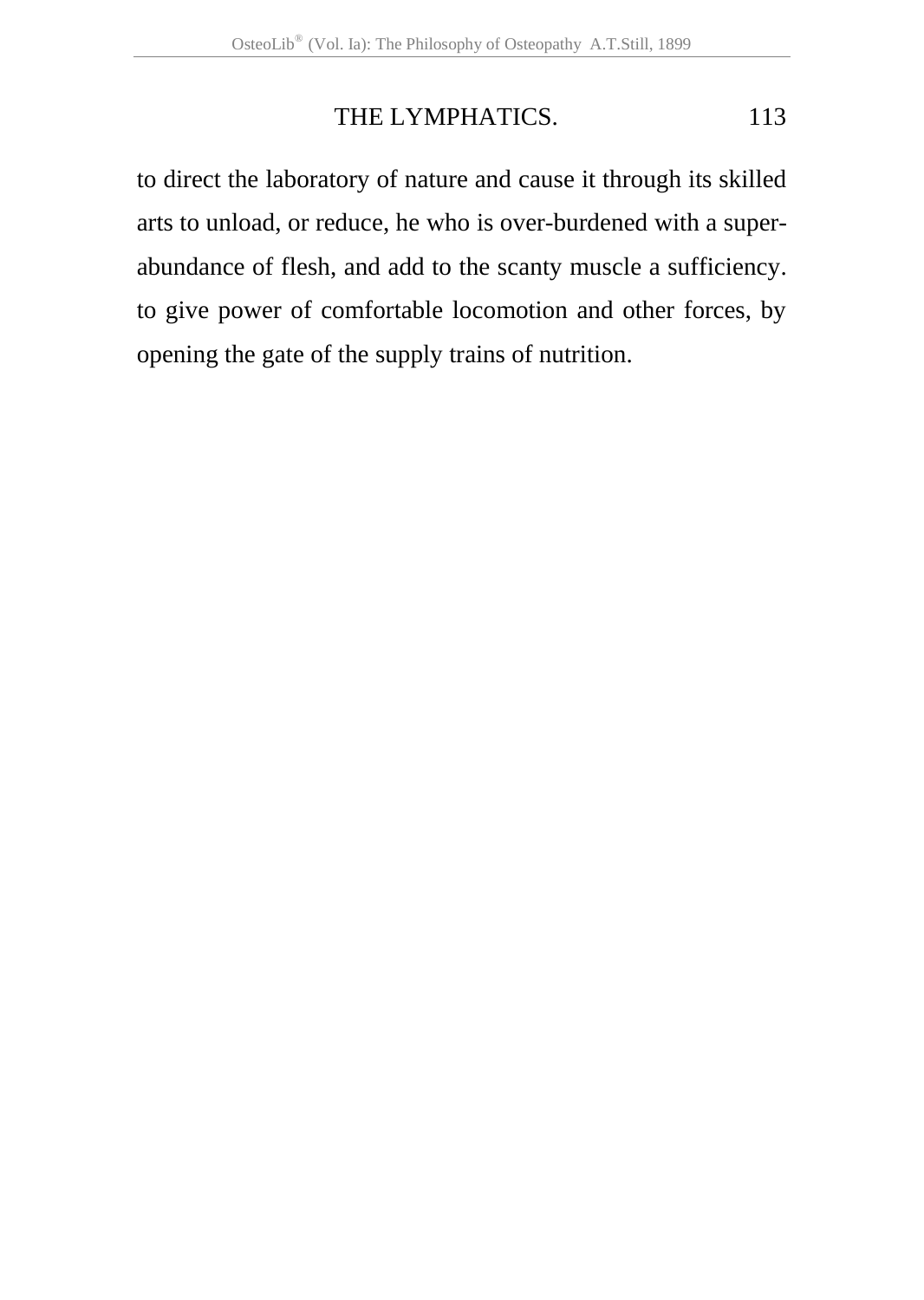## CHAPTER VII.

## THE DIAPHRAGM.

Investigation—A Struggle With Nature—Lesson of Cause and Effect—Something of Medical Etiquette—The ,Medical Doctor—An Explorer for Truth Must Be Independent—The Diaphragm Introduced—Useful Study—Combatting Effect— Is Least Understood—A Case of Bilious Fever—A Demand on the Nerves—Danger of Compression—A Cause for Disease—Was a Mistake Made in the Creation—An Exploration—Result of Removal of Diaphragm—Sustaining Life in Principles—Law Applicable to Other Organs— Power of Diaphragm— Omentum.

## INVESTIGATION.

Let us halt at the origin of the splanchnic and take a look. At this point we see the lower branches; sensation, motion, and nutrition, all slant above the diaphragm pointing to the solar plexus which sends off branches to pudic and sacral plexus of sensory system of nerves ; just at the place to join the life giving ganglion of sacrum with orders from the brain to keep the process of blood forming in full motion all the time. A question arises, how is this motion supplied and from where? The answer is by the brain as nerve supply, heart as blood supply, all of which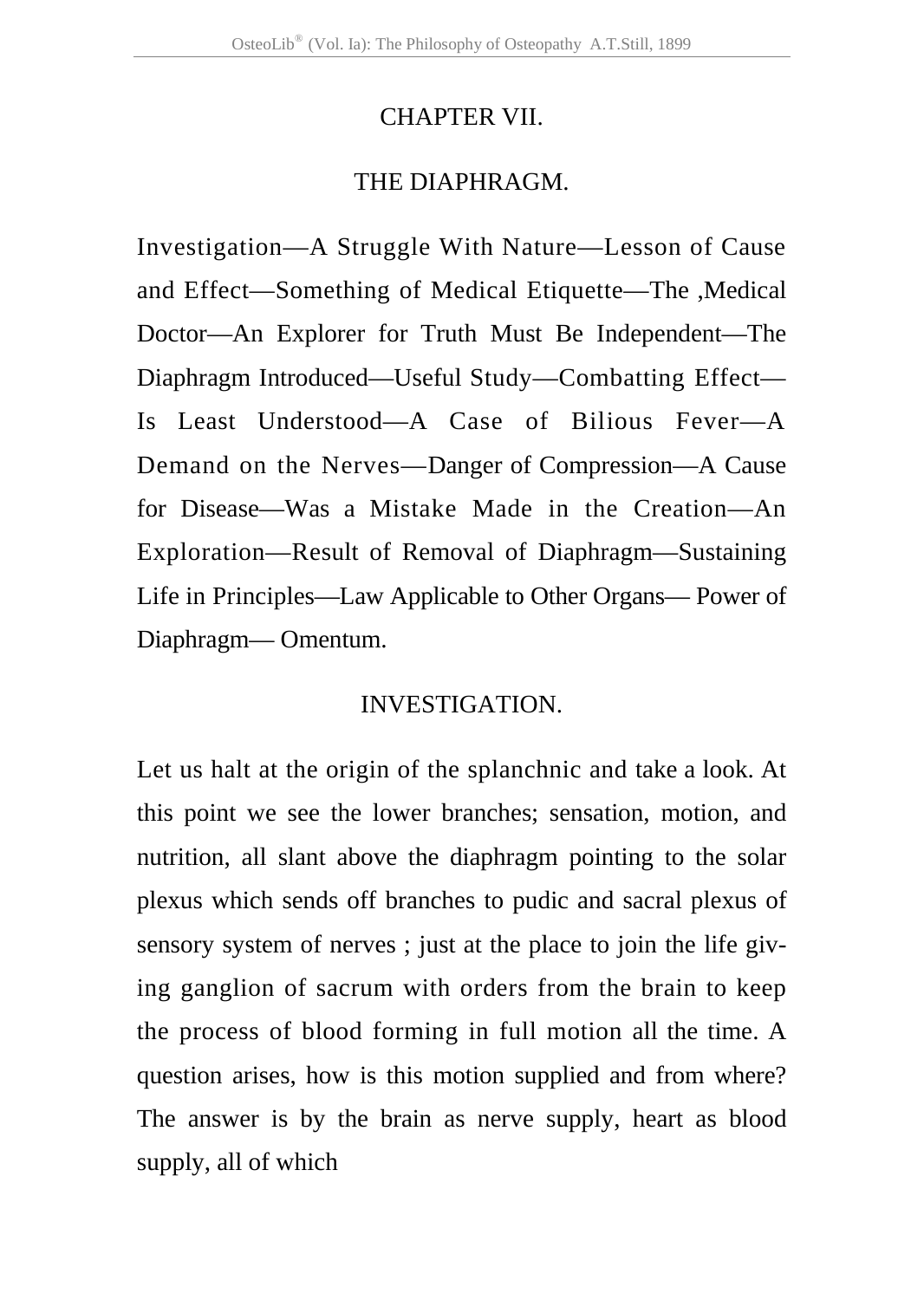comes from above the diaphragm, to keep machinery in form and supplied with motion, that it may be able to generate chyle to send back to heart, to be formed into blood and thrown into arteries to build all parts as needed, and keep brain fed up to its normal supply of power generating needs. We see above the diaphragm, the lungs, heart and brain, the three sources of blood and nerve supply. All three are guarded by strong walls, that they may do their part in keeping up the life supply as far as blood and nerve force is required. But as they generate no blood nor nerve material, they must take the place of manufactories and purchase material from a foreign land, to be able to have an abundance all the time. We see nature has placed its manufacturies above a given line in the breast, and grows the crude material below said line. Now as growth means motion and supply, we must combine in a friendly way, and conduct the force from above to the region below the septum or diaphragm, that we may use the powers as needed. This wall must and does have openings to let blood and nerves penetrate with supply and force to do the work of manufacturing.

#### A STRUGGLE WITH NATURE.

 After all this has been done and a twist, pressure or obstructing fold should appear from any cause,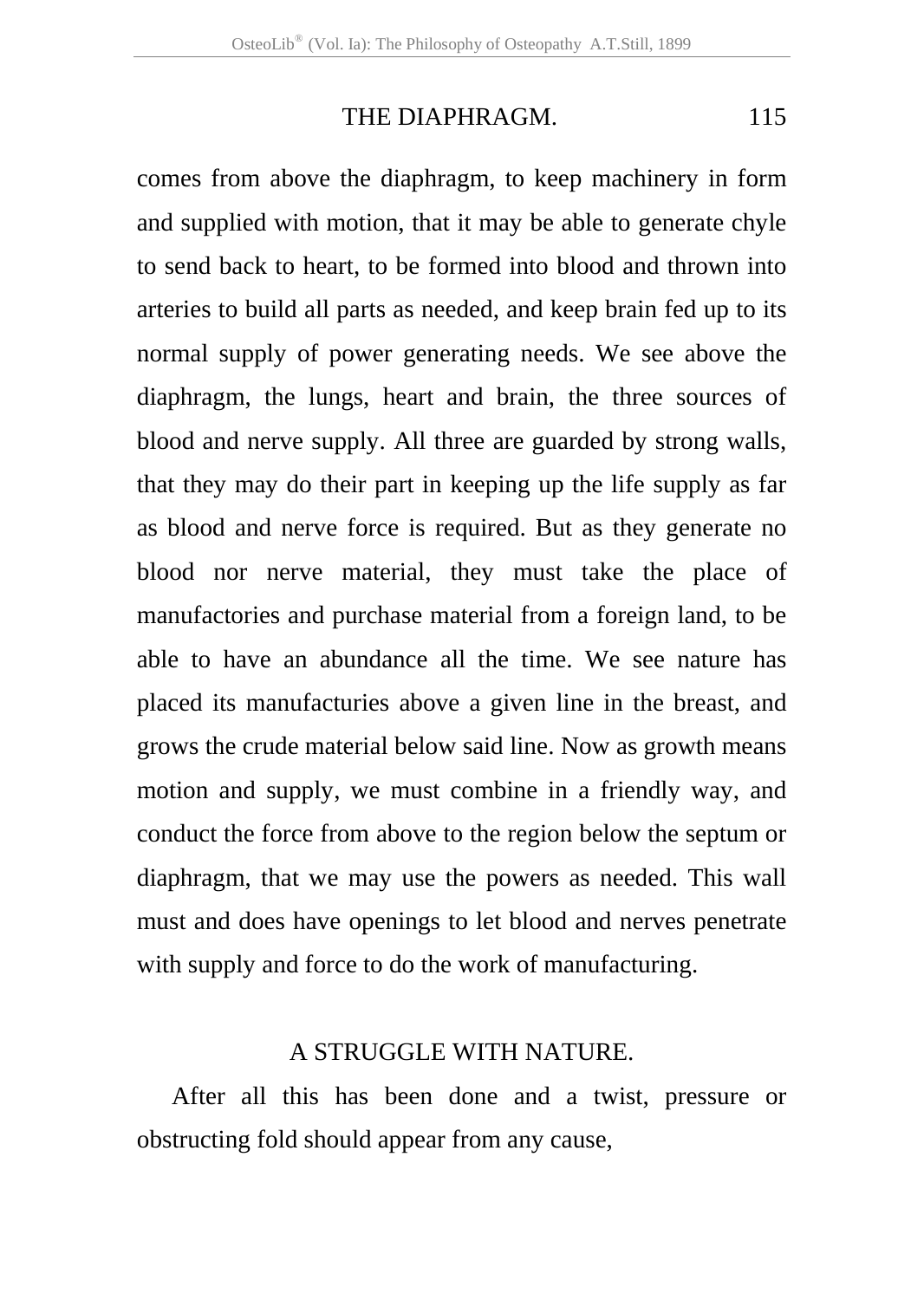would we not have a cut off of motion to return chyle, sensation to supply vitality, and venous motion to carry off arterial supply that has been driven from heart above? Have we not found the cause to stop all processes of life below diaphragm? In short, are we not in a condition to soon be in a complete state of stagnation? As soon as the arteries have filled the venous system, which is without sensation to return blood to the heart. then the heart can do nothing but wear out its energies trying to drive blood into a dead being below the diaphragm known as the venous system. It is dead until sensation reaches the vein from the sacral and pudic plexus.

# LESSON OF CAUSE AND EFFECT.

Previous to all discoveries that have been made a demand for the usefulness of such discovery, is felt and talked of for years, centuries and cycles of time. Its discovery is an open question and free to all, because in this fact all are interested. That lack may be felt and spoken of by all agriculturists, and the inquiry directed to a better plow, a better sickle or mowing machine with which to reap standing grain. The thinker reduces his thoughts to practice, and cuts the grain, leaving it in such condition that a raker is needed to bunch it previous to binding.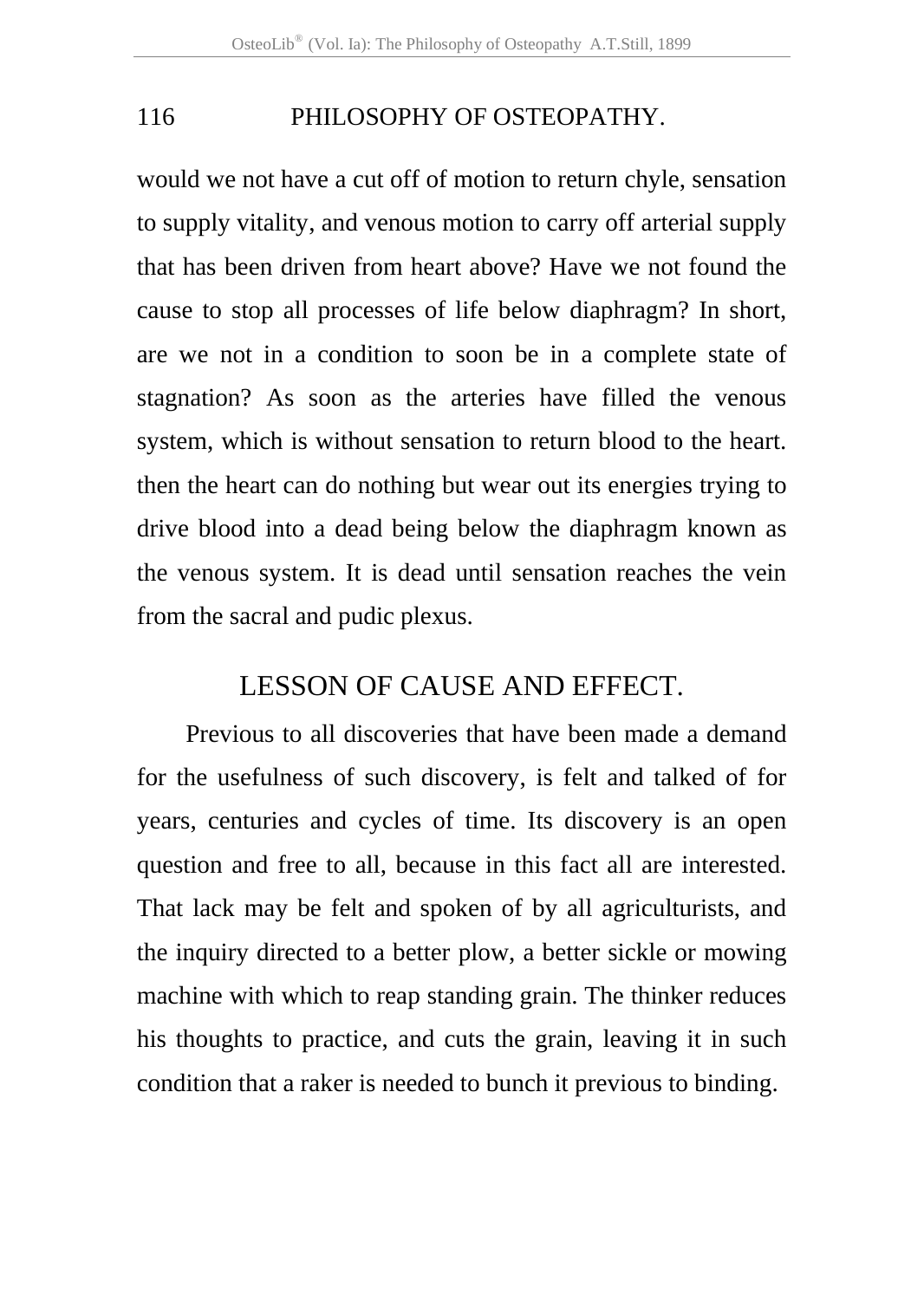His victory is heralded to the world as king of the harvest, and so accepted. The discoverer says, "I wish I could bunch that grain." He begins to reason from the great principle of cause and effect, and sleeps not until he has added to his already made discovery, an addition so ingeniously constructed that it will drop the grain in bunches ready for the binder. The discoverer stands by and sees in the form of a human being hands, arms and a band; he watches the motion then starts in to rustle with cause and effect again. He thinks and sweats day and night, and by the genius of thought produces a machine to bind the grain. By this time another suggestion arises, how to separate the wheat as the machine journeys in its cutting process. To his convictions nothing will solve this problem but mental action. He thinks and dreams of cause and effect. His mind seems to forget all the words of his mother tongue but cause and effect. He talks and preaches cause and effect in so many places that his associates begin to think he is mentally failing, and will soon be a subject for the asylum. He becomes disgusted with their lack of appreciation, seeks seclusion and formulates the desired addition and threshes the grain ready for the bag. He has solved the question and proved to his neighbors that the asylum was built for them, not for him. With cause and effect which is ever before the philoso-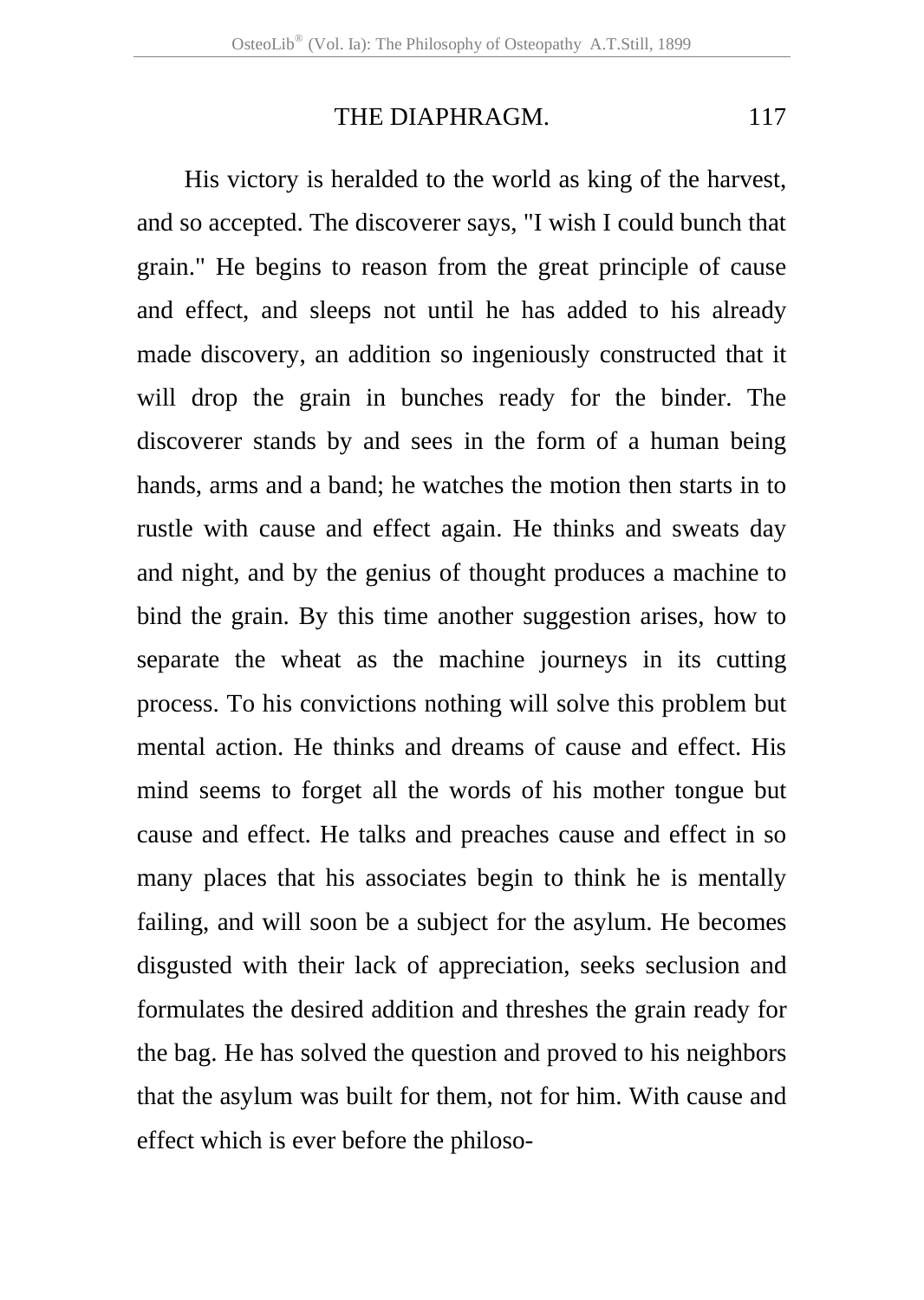phers eye, he ploughs the ocean regardless of the furious waves, he dreads not the storms on the seas, because he has so constructed a vessel with a resistance superior to the force of the lashing waves of the ocean, and the world scores him another victory. He opens his mouth and says by the law of cause and effect I will talk to my mother who is hundreds of miles away. He disturbs her rest by the rattling of a little electric bell in her room. Tremblingly the aged mother approaches the telephone and asks "Who is there?" And is answered, "It is me, Jimmie," and asks, "To whom am I talking?" She says "Mrs. Sarah Murphy." He says, "God bless you, mother; I am at Galveston, Texas, and you are in Boston, Mass." "She laughs and cries with joy; he hears every emotion of her trembling voice. She says to him, "You have succeeded at last. I have never doubted your final success, notwithstanding the neighbors have annoyed me almost to death, telling me you would land in the asylum, because no man could talk so as to be heard 1000 miles away; his lungs were too weak, and his tongue too short."

Now, friends, I have given you a long introductory foundation previous to giving you the cause of disease, with the philosophy that I have given upon cause and effect. I think it absolutely clear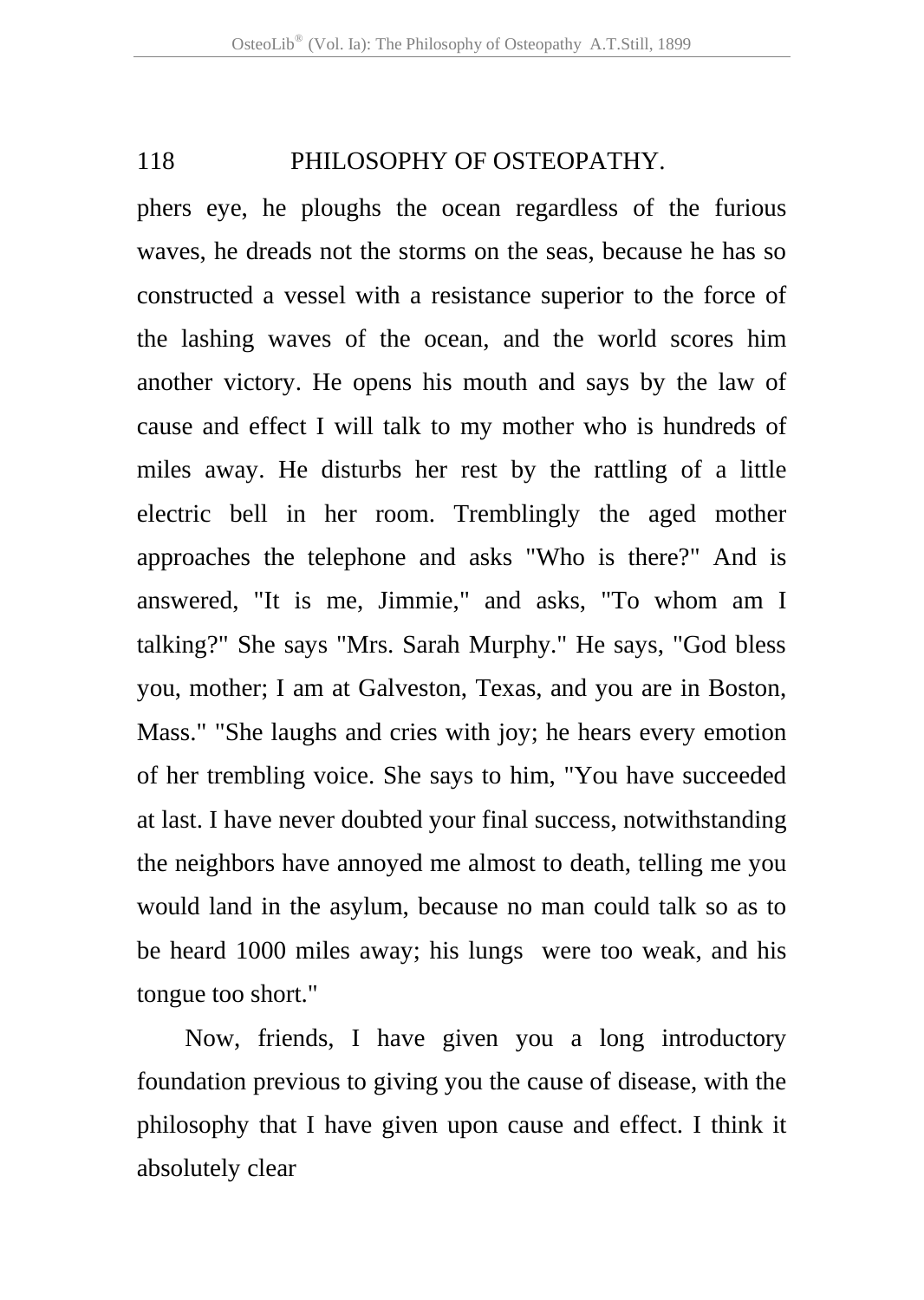and the effect so unerring in its results, that with Pythagoras I can say "Eureka."

#### SOMETHING OF MEDICAL ETIQUETTE.

To know we have found a general cause for disease, one that will stand the heights and depths of direct and cross examinations, as given by the high courts of cool headed reason, has been the mental effort of all doctors and healers, since time began its record. They have had to treat disease as best they could, by such methods as customs had established as the best known for such diseases; notwithstanding their failures and the great mortality under such a system of treatment. They have not felt justified to go beyond the rules of symptomatology as adopted by their schools, with diagnosis, prognosis and treatment. Should they digress from the rules of the etiquette of their alma maters they would lose the brotherly love and support of the medical association to which they belong, under the belief that, "A bad name is as bad as death to a dog."

#### THE MEDICAL DOCTOR.

He says that in union there is safety, and resolves to stick to, live and do as his school has disciplined all its pupils, with this command, "The day thou eatest thereof, thou shalt surely die. Stick to the brotherhood."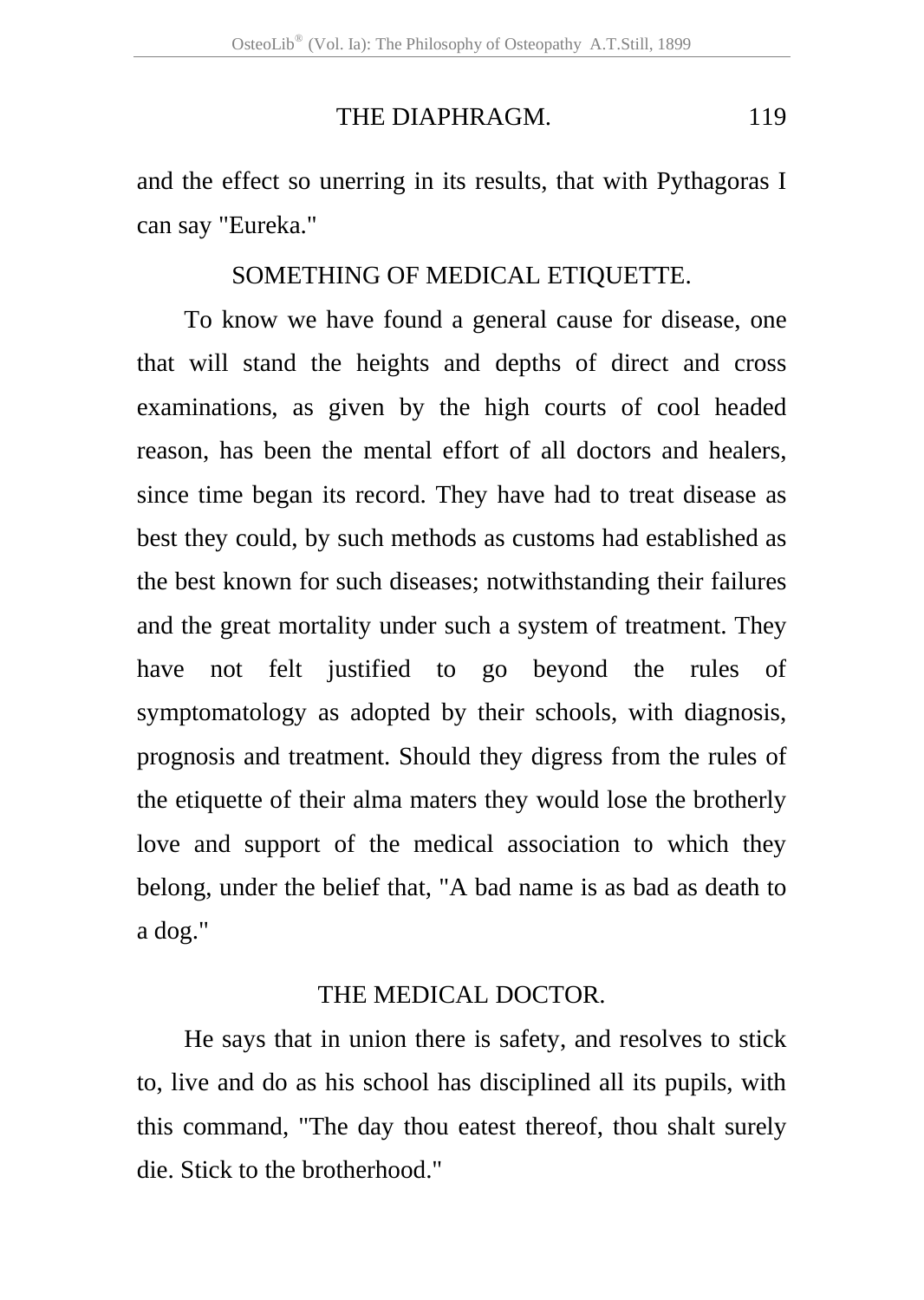## AN EXPLORER FOR TRUTH MUST BE INDEPENDENT.

The explorer for truth must first declare his in-dependence of all obligations or brotherhoods of any kind whatsoever. He must be free to think and reason. He must establish his observatory upon hills of his own; he must establish them above the imaginary high planes of rulers, kings, professors of schools of all kinds and denominations. He must be the Czar of his own mental empire, unincumbered with anything that will annoy while he makes his observations. I believe the reasons are so plain, so easily comprehended, the facts in its support so brilliant, that I will offer the same, though I be slaughtered on the altar of bigotry and intolerance. This philosophy is not intended for minds not thoroughly well posted by dissection and otherwise of the whole human anatomy. You must know its physiological laboratories and workings with the brain as the battery, the lungs as the source or machine that renovates the blood from all impurities, and the heart as the living engine or quarter-master, whose duty is to supply the commissaries with blood and other fluids to all divisions and sub-divisions of the human body, which is busily engaged producing material suited to the production of bone and muscle, and all other substances necessary to keep the machinery of life in full force and action. Without this knowledge on the part of the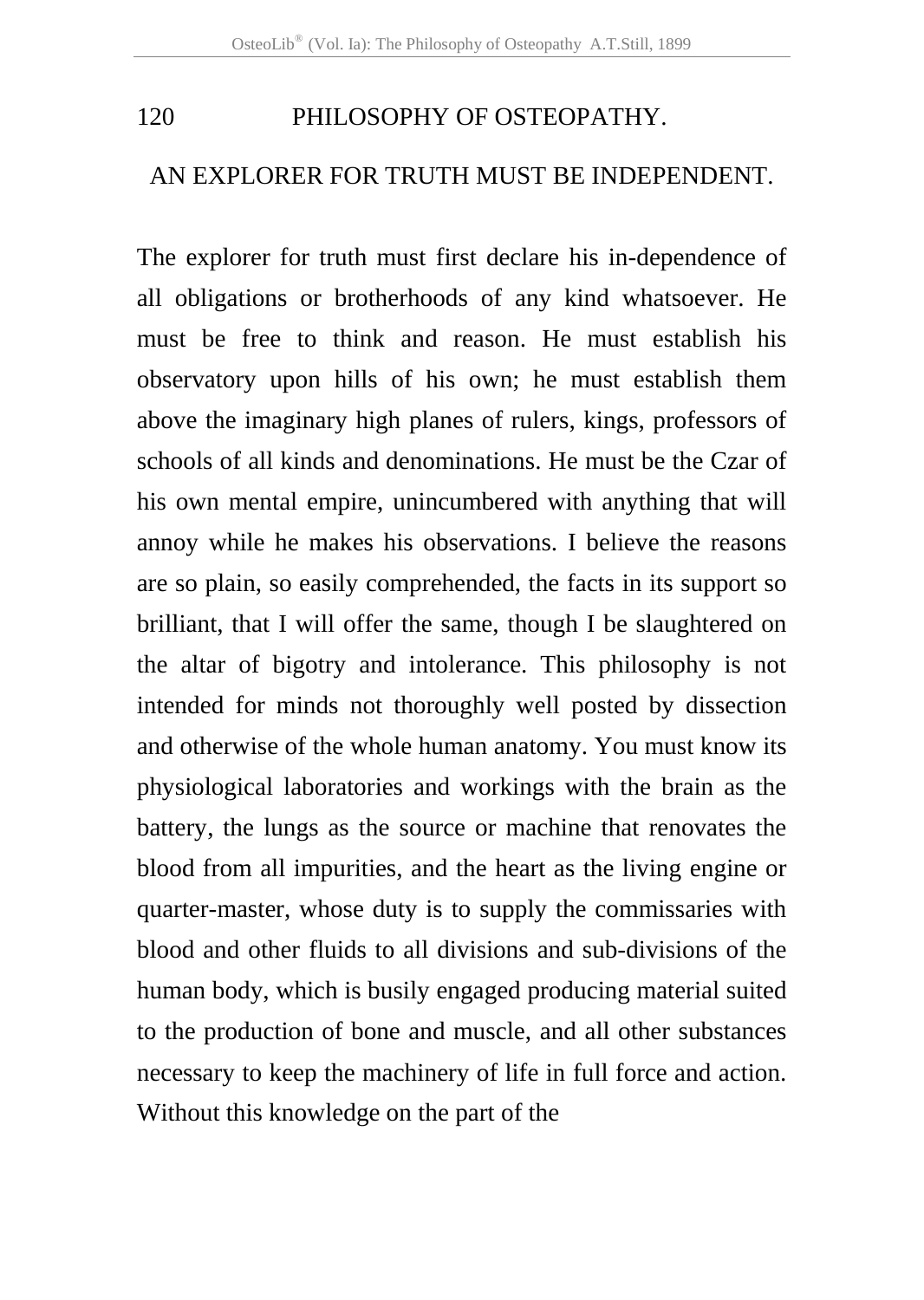reader, the words of this philosophy will fall as blanks before reaching his magazine of reason. Thus this is addressed to the independent man or woman that can, will and does reason.

#### THE DIAPHRAGM INTRODUCED.

 At this point we will introduce the diaphragm, which separates the heart, lungs and brain from the organs of life that are limited to the abdomen and pelvis. A question arises at this point; what has the diaphragm to do with good or bad health? At this time we will analyze the diaphragm; we will examine its construction, and its uses; we will examine its openings through which blood passes both above and below. We will examine the opening through which food passes to stomach. We will carefully examine the passage or opening for nerve supply to the abdomen below, to run this great system of chemistry, which is producing the various kinds of substances necessary to the hard and soft parts of the body. We must know the nerve supply of the lymphatics, womb, liver, kidneys, pancreas, the generative organs, what they are, what they do, and what are demanded of them, before we are able to feed our own minds from the cup that contains the essence of reason as expressed from the tree of life.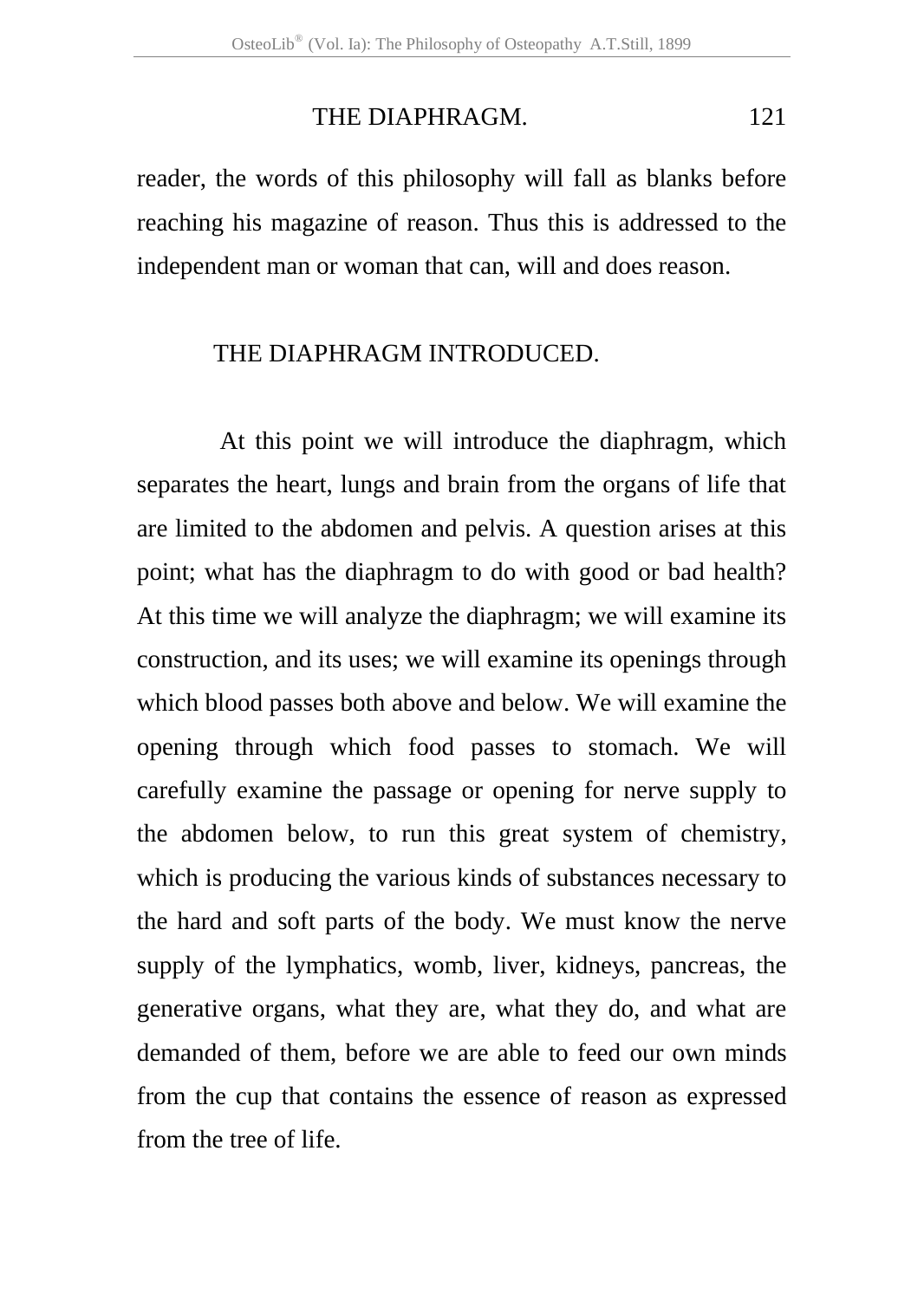### A USEFUL STUDY.

The diaphragm surely gives much food to the one who would search for the great whys of disease as reported causes seem to be far back in the fogs of mystery. It may help us to arrive at some facts if we take each organ and division and make a full acquaintance of all its parts and uses before we combine it with others.

#### COMBATTING EFFECTS.

In all ages, the Doctor has for lack of knowledge of the true cause of diseases, combatted effects with his remedies. He treats pain with remedies to deaden pain; congestion to wash out overplus of blood that has been carried to parts or organs of the body by arteries of blood and channels of secretions and not taken up and passed out and off by the excretories. He sees the abnormal size and leaves the hunting of the cause that has given growth to such proportions, and begins to seek rest and ease for his patient. Then he treats to reduce by medicine to carry the waste fluids to bowels, bladder and skin, with tonics to give strength and stimulants to increase the action of the heart in order to force local deposits to the general excretory system. At this time let the Osteopathic Doctor take a close hunt for any fold in muscles of the system that would cause a cut-off of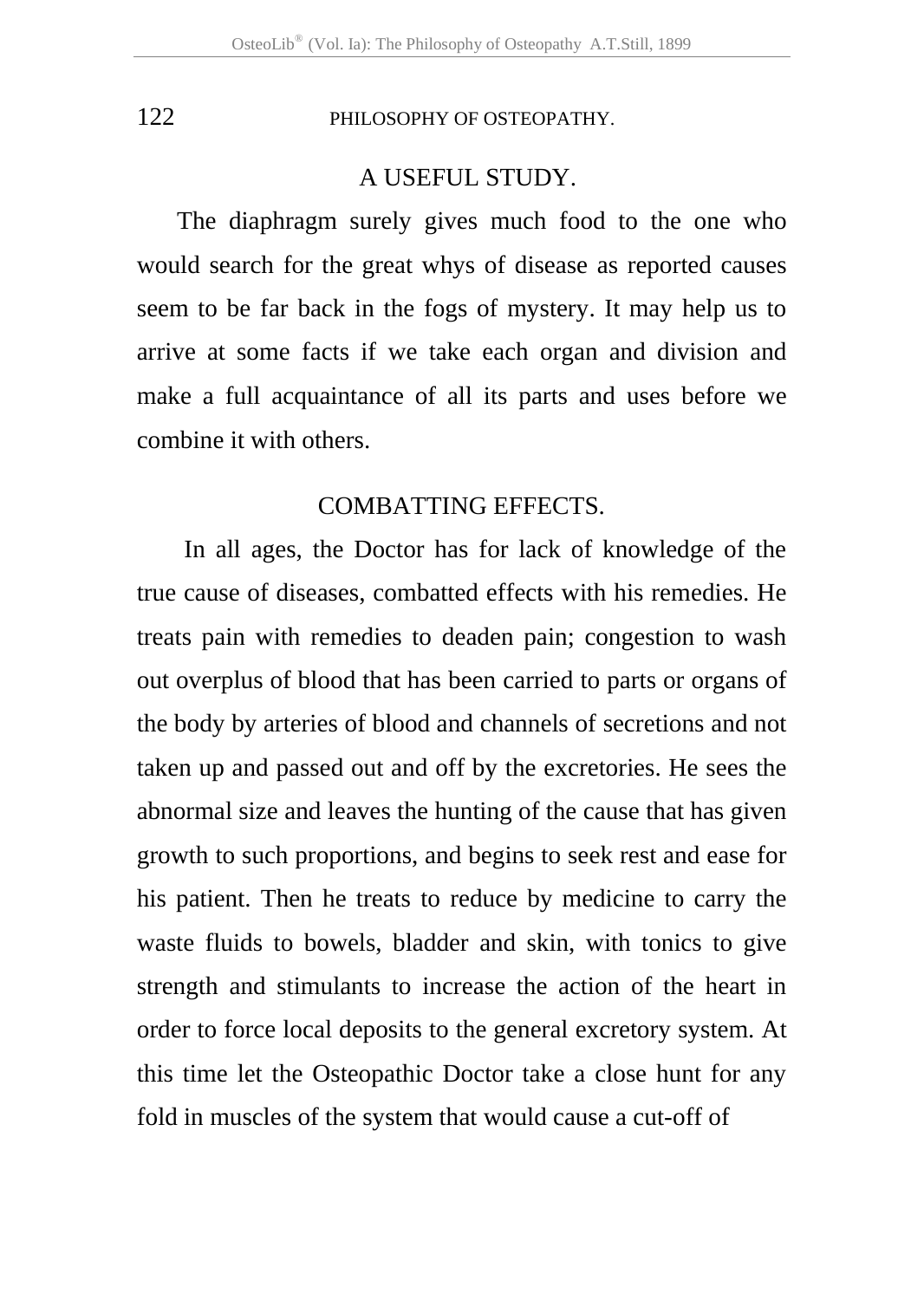the normal supply of blood or suspend the action of nerves whose office is to give power and action to the excretory system sufficient to keep the dead matter carried off as fast as it accumulates. Let us stop and acquaint ourselves with the true condition of the diaphragm. It must be normal in place, as it is so situated that it will admit of no abnormality. It must be kept stretched, just as Nature arranged that it should, like a drumhead. It is attached all around to the chest, though it crosses five or six ribs on its descent from the seventh rib to the sternum at the lower point and down to fourth lumbar vertebra. It is a continuous slanting floor, above bowels and abdominal organs, and below heart and lungs. It must, by all reason, be kept normal in tightness at all places, without a fold or wrinkle, that could press the aorta, nerves, oesophagus, or anything that contributes to the supply or circulation of any vital substance. Now can there be any move in spine or ribs that would or could change the normal shape of the diaphragm? If so, where and why?

### IS LEAST UNDERSTOOD.

The diaphragm is possibly the least understood, as being the cause of more diseases, when its sup-ports are not all in line and normal position, than any other part of the body. It has many openings through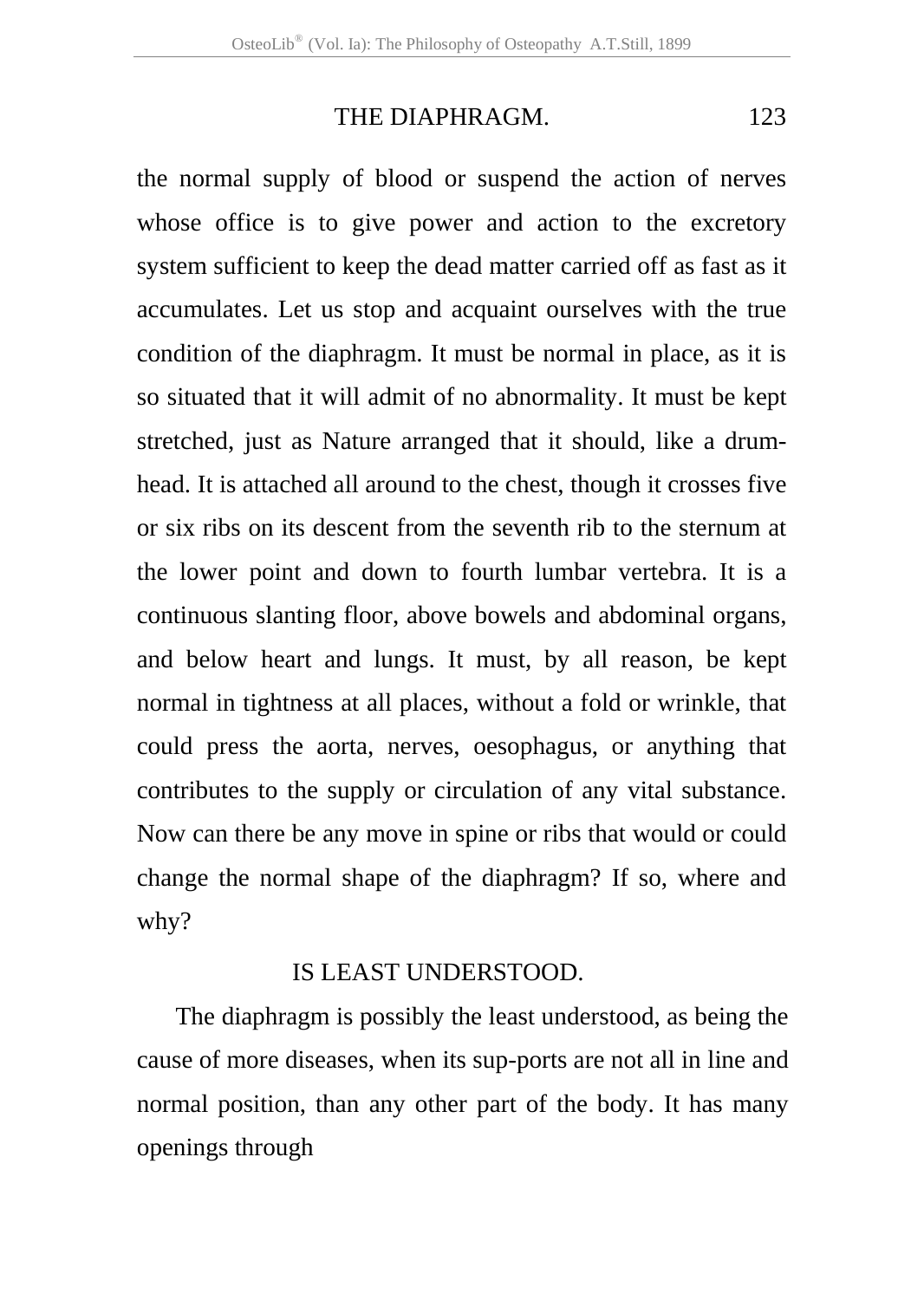which nerves, blood and food pass while going from chest to all parts below. It begins at the lower end of the breast-bone and crosses to ribs back and down, in a slanting direction to the third or fourth lumbar vertebra. Like an apron, it holds all that is above it up, such as heart and lungs, and is the fence that divides the organs of the abdomen from the chest. Below it are the stomach, bowels, liver, spleen, kidneys, pancreas, womb, bladder ; also the great system of lymphatics of the whole blood and nerve supply of the organs and systems of nutrition and life supply. All parts of the body have a direct or indirect connection with this great separating muscle. It assists in breathing, in all animals, when normal, and when prolapsed by the falling in and down of any of the five or, six ribs by which it is supported in place, then we suffer from the effects of suspended normal arterial supply, and venous stagnation below diaphragm. The aorta meets resistance as it goes down with blood to nourish, and the vein as it goes back with impurities contained in venous blood, also meets an obstruction at the diaphragm, as it returns to the heart through the vena cava, because of the packing of a fallen diaphragm on and about the blood vessels that must not be obstructed. Thus heart trouble, lung disease, brain, liver, womb, tumors of the abdomen and through the list of ef-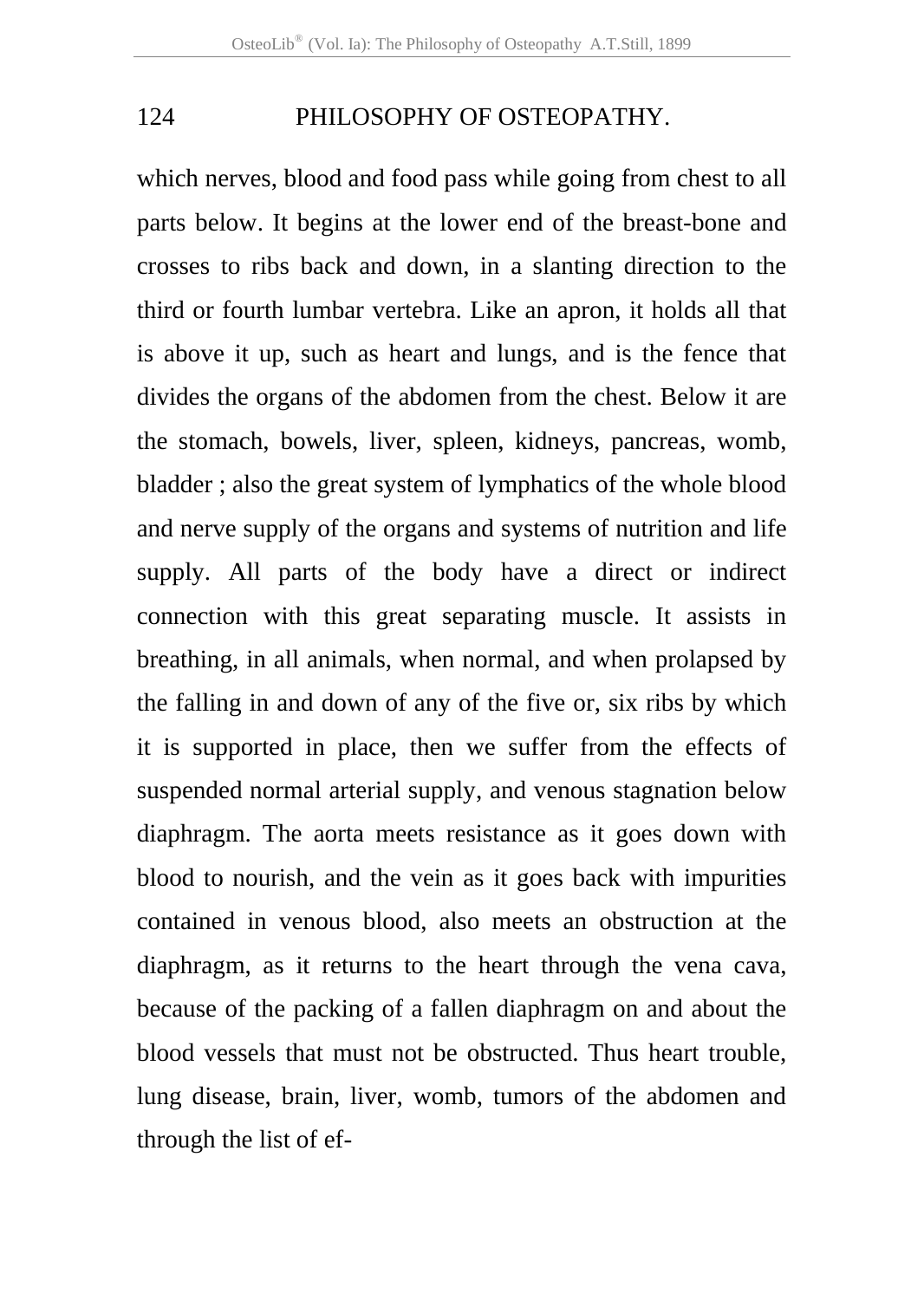fects can be traced to the diaphragm as the cause.

I am strongly impressed that the diaphragm has much to do in keeping all the machinery and organs of life in a healthy condition, and will try and give some of the reasons why, as I now under-stand them. First, it is found to be wisely located just below the heart and lungs; one being the engine of the blood, and the other is the engine of the air. This strong wall holds all substances or other bodies away from any chance to press on either engine, while performing their parts in the economy of life. Each engine has a sacred duty to perform under the penal law of death to itself and all other divisions of the whole being, man. If it should neglect its work of which it is a vital part, should we take down this wall and allow the liver, stomach and spleen to occupy any of the places allotted to these engines of life, a confusion would surely be the result; ability of the heart to force blood to the lungs would be overcome and cause trouble.

#### A CASE OF BILIOUS FEVER.

Suppose we take a few diseases and submit them to the crucial ordeal of reason, and see if we do, or can find any one of the climatic fevers that appear with its full list of symptoms and have no assistance from an irritated diaphragm. For ex-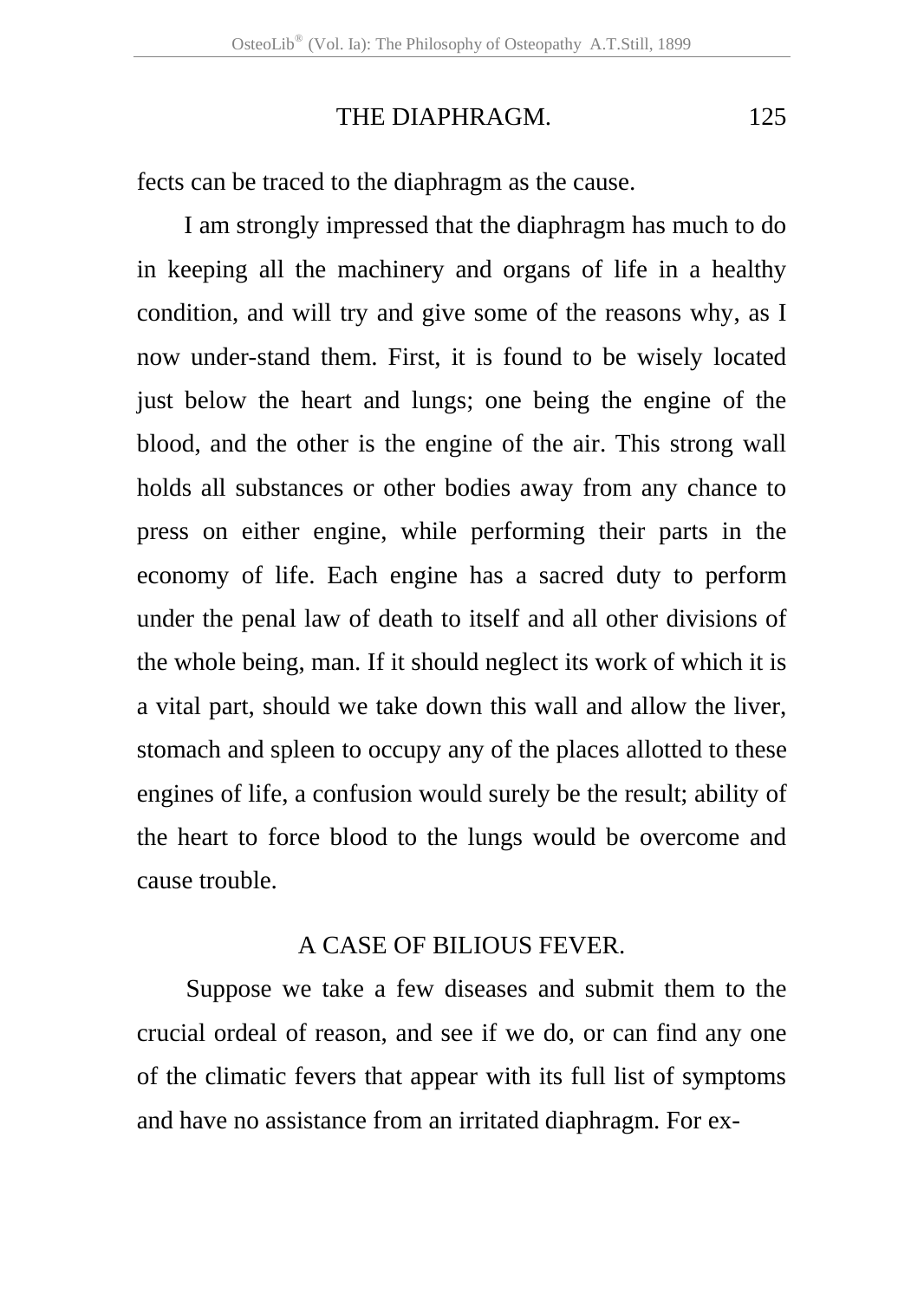ample take a case of common bilious fever of North America. It generally begins with a tired and sore feeling of limbs and muscles, pain in spine, head, and lumbar region. At this point of our inquiry we are left in an open sea of mystery and conjecture as to cause. One says, "malaria," and goes no farther, gives a name and stops. If you ask for the cause of such torturous pain in head and back, with fever and vomiting, he will tell you that the very best authorities agree that the cause is malaria, with its peculiar diagnostic tendency to affect the brain, spine and stomach, and administers quinine and leaves, thinking he has said and done all.

Reason would lead seekers for cause of the pain above located to remember that all blood passes first as chyme up to heart and lungs, directly through the diaphragm, conducted through the thoracic duct, first to heart, thence to lungs, at the same time rivers of blood are pouring into the heart from all of the system. Much of it very impure, from diseased or stale blood. Much of the chyle is dead before it enters the great thoracic duct and goes to the lungs without enough pure blood to sustain life. Then disease appears.

As a cut-off the diaphragm, when dropped front and down, and across the aorta and vena cava by a lowering of the ribs, on both sides of the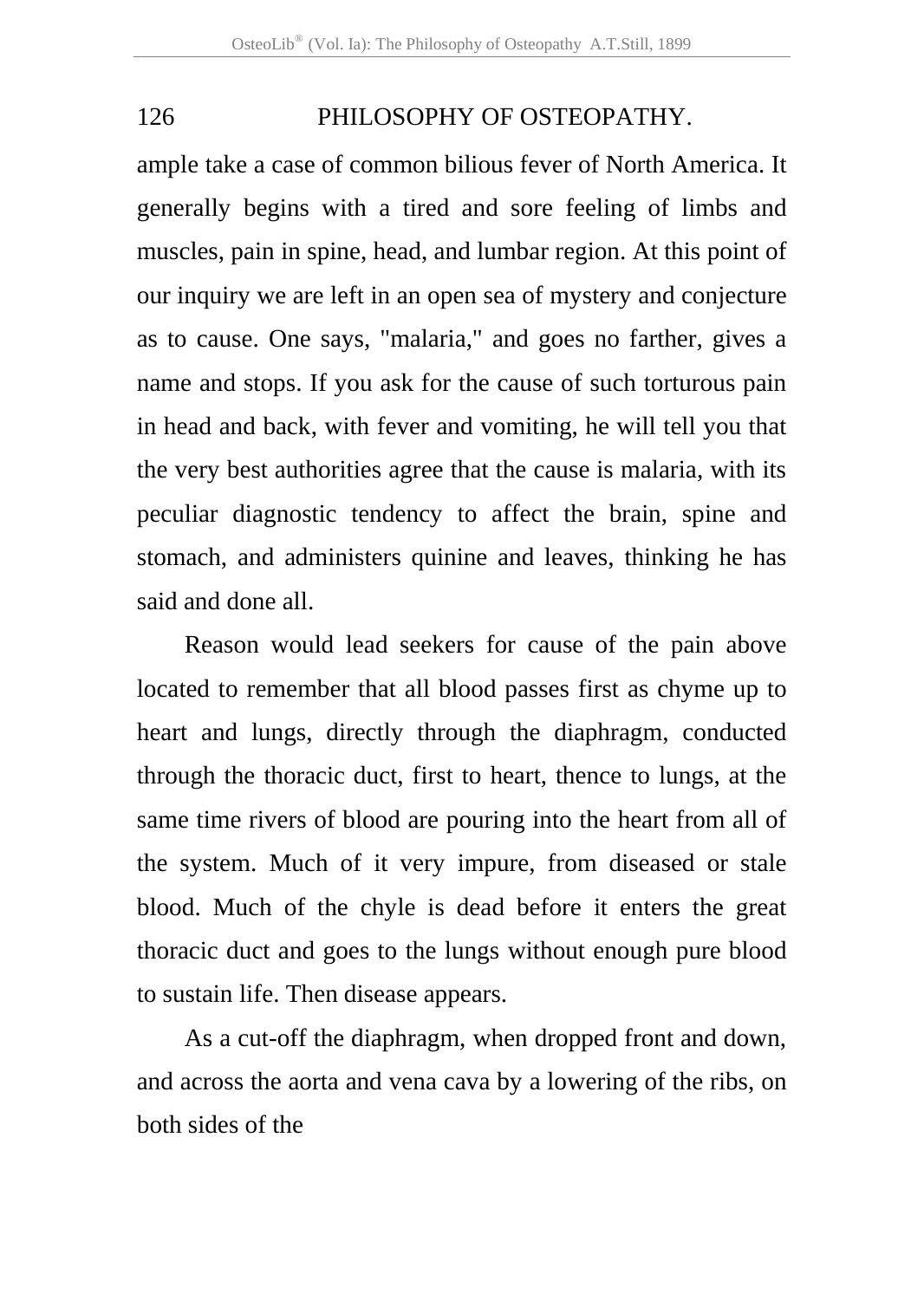spine; it would be a complete pressure over coelic axis, with liver supply, renal, pelvic, to a complete abdominal stoppage. Then we have over-due blood for other parts to send off dead corpuscles by asphyxia, with no hope that it can sustain life and health of the parts for which it was designed. Thus we know that nature would not be true to its own laws, if it would do good work with bad material.

### A DEMAND ON THE NERVES.

 Why not reason on the broad scale of known fact, and give the "why" he or she has complete prostration when all systems are wholly cut off from a chance to move and execute such duties as nature has allotted to them. Motor nerves must drive all substances to, and sensation must judge the supply and demand. Nutrition must be in action all the time and keep all parts well supplied or a failure is sure to appear. We must ever re-member the demands of nature on the lymphatics, liver and kidneys, that nerves work all the time or a confusion for lack in their duties will mark a cripple in some function of life over which they preside.

### DANGER OF COMPRESSION.

 At this time we see by all systems of reason that no delay in passage of food or blood, can be tolerated at the diaphragm, because any irritation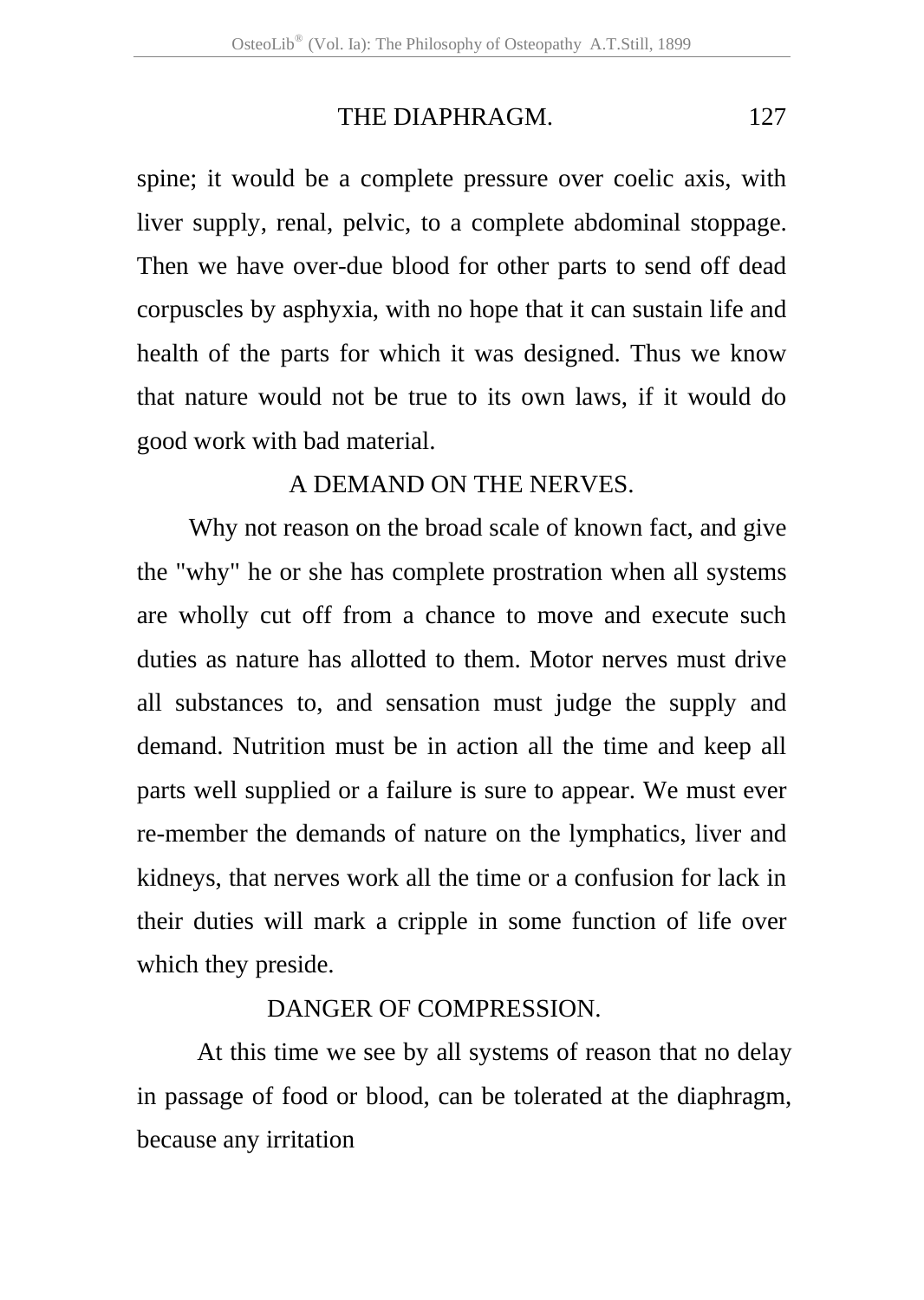is bound to cause muscular contraction and impede the natural flow of blood, first through the abdominal aorta, and even to a temporary, partial or complete stoppage of arterial supply to the abdomen. Or the vena cava may be so pressed as to completely stop the return of venous blood from the stomach, kidneys, bowels and all other organs, such as the lymphatics, pancreas, fascia, cellular membranes, nerve centers, ganglionic and all systems of supply of organs of life found in the abdomen. Thus by pressure, stricture or contraction to the passage of blood can be stopped, either above or below the diaphragm, and be the cause of blood being detained long enough to die from asphyxia, and be left in the body of all organs below the diaphragm.

#### A CAUSE FOR DISEASE.

Thus you see a cause for Bright's disease of kidneys, disease of womb, ovaries, jaundice, dysentery, leucorrhoea, painful monthlies, spasms, dyspepsia, and on through the whole list of diseases now booked as causes unknown," and treated by the rule of "cut and try." We do know that all blood for use of the whole system below the twelfth dorsal vertebra does pass through the diaphragm, and all nerve supply, also passes through the diaphragm and spinal column for limb and life. This being a known fact, we have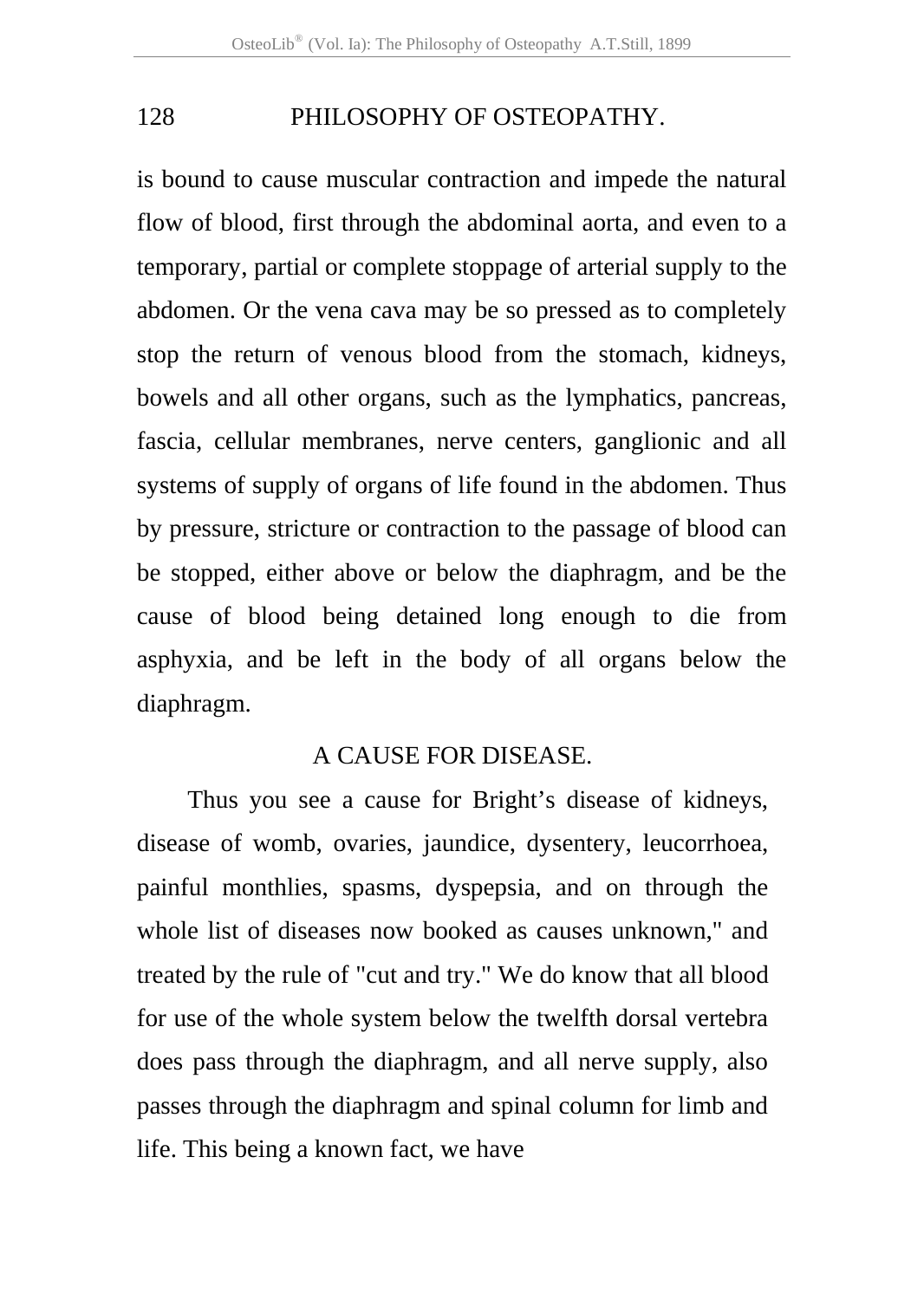only to use reason to know that an unhealthy condition of the diaphragm is bound to be followed by many diseases. A list of questions arise at this point with the inquirers that must and can be answered every time by reason only. The diaphragm is a musculo-fibrinous organ and depends for blood and nerve supply above its own location, and that supply must be given freely and pure for nerve and blood or we will have a diseased organ to start with; then we may find a universal atrophy or oedema, which would, besides its own deformity not be able to rise and fall, to assist the lungs to mix air with blood to purify venous blood, as it is carried to the lungs to throw off impurities and take on oxygen previous to returning to the heart, to be sent off as nourishment for the system. It is only in keeping with reason that without a healthy diaphragm both in its form and action, disease is bound to be the result. A question from our side of the argument is: How can a carpenter build a good house out of rotten, twisted or warped wood? If he can, then we can hope to be healthy with diseased blood, but if we must have good material in building, then we should form our thoughts to suit the heads of inspectors, and inspect the passage of blood through the diaphragm, pleury, pericardium and the fascia, superficial, deep and universal. Disease is just as liable to begin its work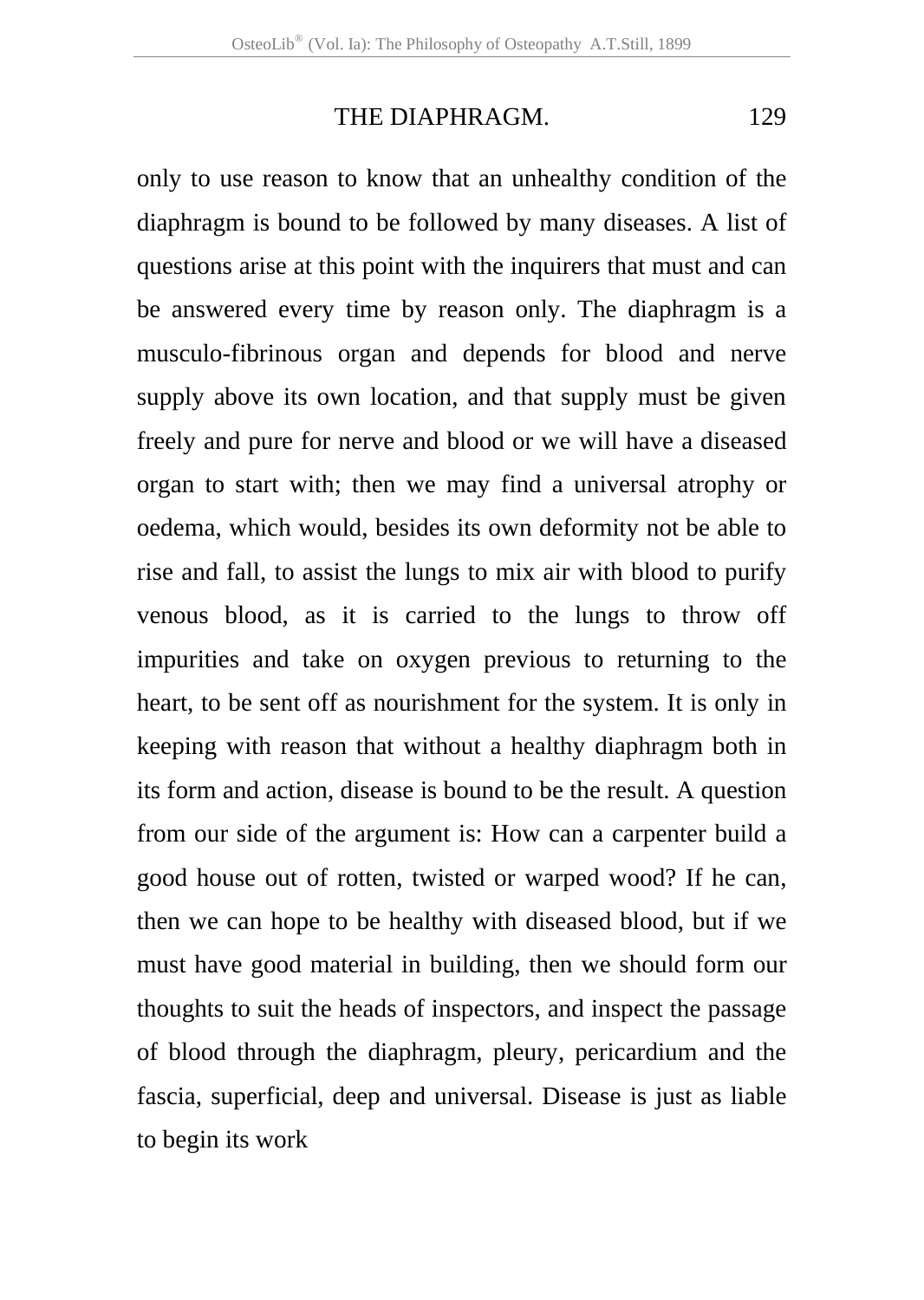in the fascia and epithelium as any other place. Thus the necessity of pure blood and healthy fascia, because all functions are equally responsible for good and bad results.

#### WAS A MISTAKE MADE IN THE CREATION?

At a given period of time the Lord said, "Let us make man." After He had made him He examined him, and pronounced him good, and not only good, but very good. Did He know what good was? Had He the skill to be a competent judge? If He was perfectly competent to judge skilled arts His approval of the work when done was the fiat of mental competency backed by perfection. Since that architect and skilled mechanic has finished man and given him dominion over the fowls of the air, the beast of the field and fishes of the sea, hasn't that person, being or superstructure proven to us that God, the creator of all things, has armed him with strength, with the mind and machinery to direct and execute? This being demonstrated and leaving us without a doubt as to its perfection, are we not admonished by all that is good and great to enter upon a minute examination of all the parts belonging to this being; acquaint ourselves with their uses and all the designs for which the whole being was created. If we are honestly interested with the acquaintance of the forms and uses of the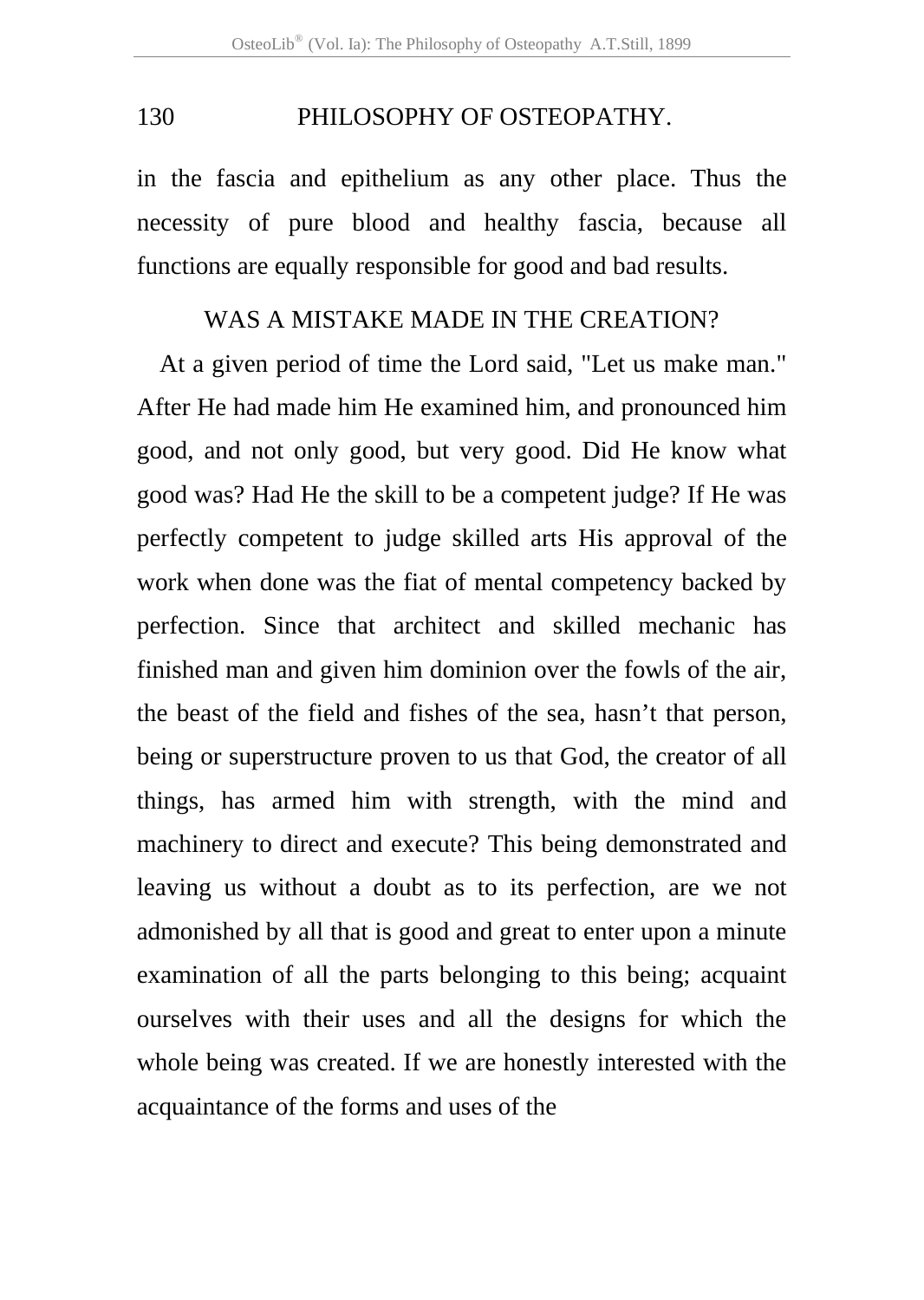parts in detail by close and thorough examination of the material, its form and object of its form, from whence this substance is obtained; how it is produced and sustained through life in kind and form. How it is moved, where it gets its power, and for what object does it move? A demand for a crucial examination of the skull, the heart, lungs, of the chest, the stomach, liver and other organs of the abdomen is made. The septum of the brain, the pericardium of the chest the diaphragm of the abdomen which is a dividing septum between the abdomen and chest. In this examination we must know the reasons why any organs, vessel or any other substance is located at a given place. We must run with all the rivers of blood that travel through the system.

## AN EXPLORATION.

 We must start our exploring boat with the aorta, and float with this vital current; see the captain as he unloads supplies for the diaphragm and all that is under it. We must follow him and see what branch of this river will lead to a little or great toe, or to the terminals of the whole foot. We must pass through the waters of the dead sea by the way of the vena cava, and observe the boats loaded with exhausted and worn out blood, as it is poured in and channeled back to the heart, with all below the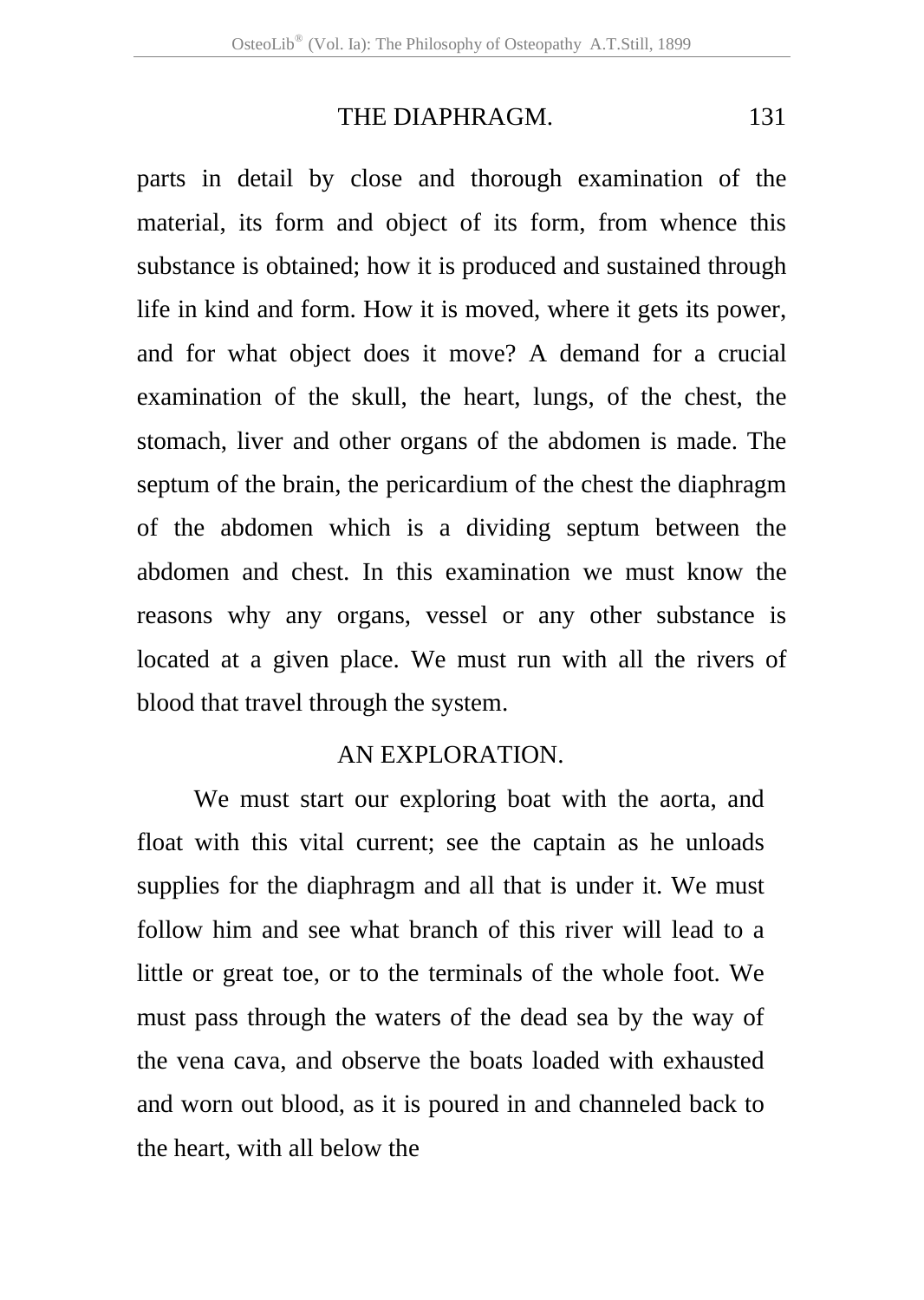diaphragm. Carefully watch the emptying of the vena azygos major and minor, with the veins of the arms and head all being poured in from little or great rivers to the vena innominate on their way to the great hospital of life and nourishment; whose quarter-master is the heart; whose finishing mechanic is the lung. Having acquainted ourselves with the forms and locations of this great personality we are ready at this time after examination, and found worthy and well qualified to enter into a higher class in which we can obtain an acquaintance with the physiological workings separately and conjoined of the whole being. At this place we become acquainted with the hows and whys of the production of blood, bone and all elements found in them, necessary to sustain sensation, motion, nutrition, voluntary and involuntary action of the nerve system. The hows and whys of the lymphatics, the life sustaining powers of the brain, heart, lungs, and all the abdominal system, with their various actions and uses, from the lowest cellular membrane to the highest organ of the body.

## RESULT OF REMOVAL OF DIAPHRAGM.

When we consult the form of the cross-bar that divides the body in two conjoined divisions and reason on its use, we arrive at the fact that the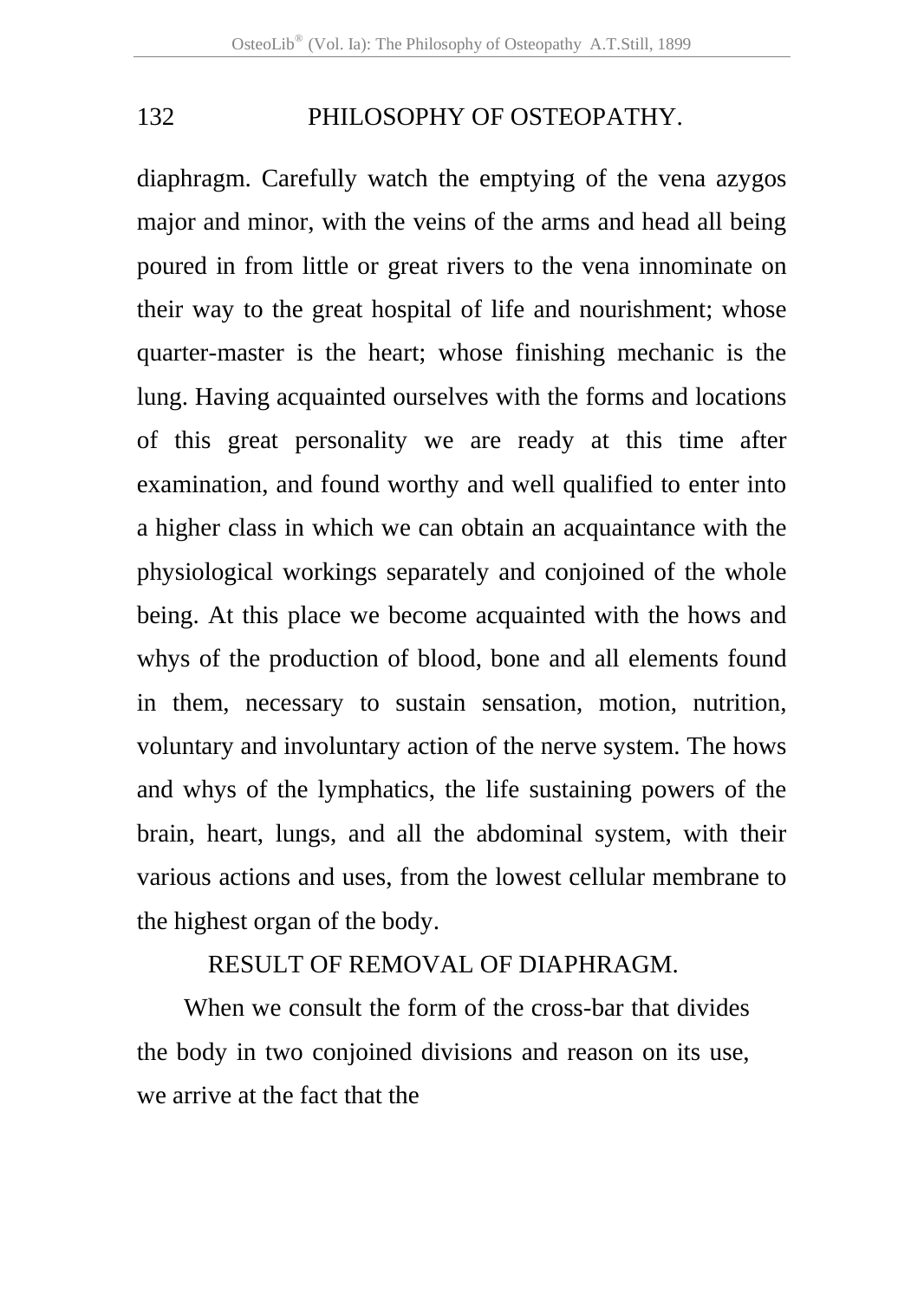heart and lungs must have ample space or room to suit their actions while performing their functions. At this time a question comes up : What effect would follow the removal of the fence between heart, lungs and brain, above that dividing muscle, and the machinery that is situated below said crossbar? We see at a glance that we would meet failure to the extent of the infringement on demanded room for normal work of heart to deliver below lungs to prepare blood, and the brain to pass nerve power to either engine above, and all organs below the diaphragm.

#### SUSTAINING LIFE PRINCIPLES.

The life of the living tree is with the bark and superficial fascia which lies between the bark of the body of the tree, its periostium. The remainder of the tree takes the position or place of secreting. Its excretory system is first upwards from the surface of the ground, and washes out frozen impurities in the spring, after which it secretes and conveys to the ground through the trunk of the tree to the roots which is like unto the placenta attached to mother earth, qualifying all substances of constructing fiber and leaf, of that part of the tree above the ground. Each year produces a new tree which is seen and known by circular rings called annular growths. That growth which was com-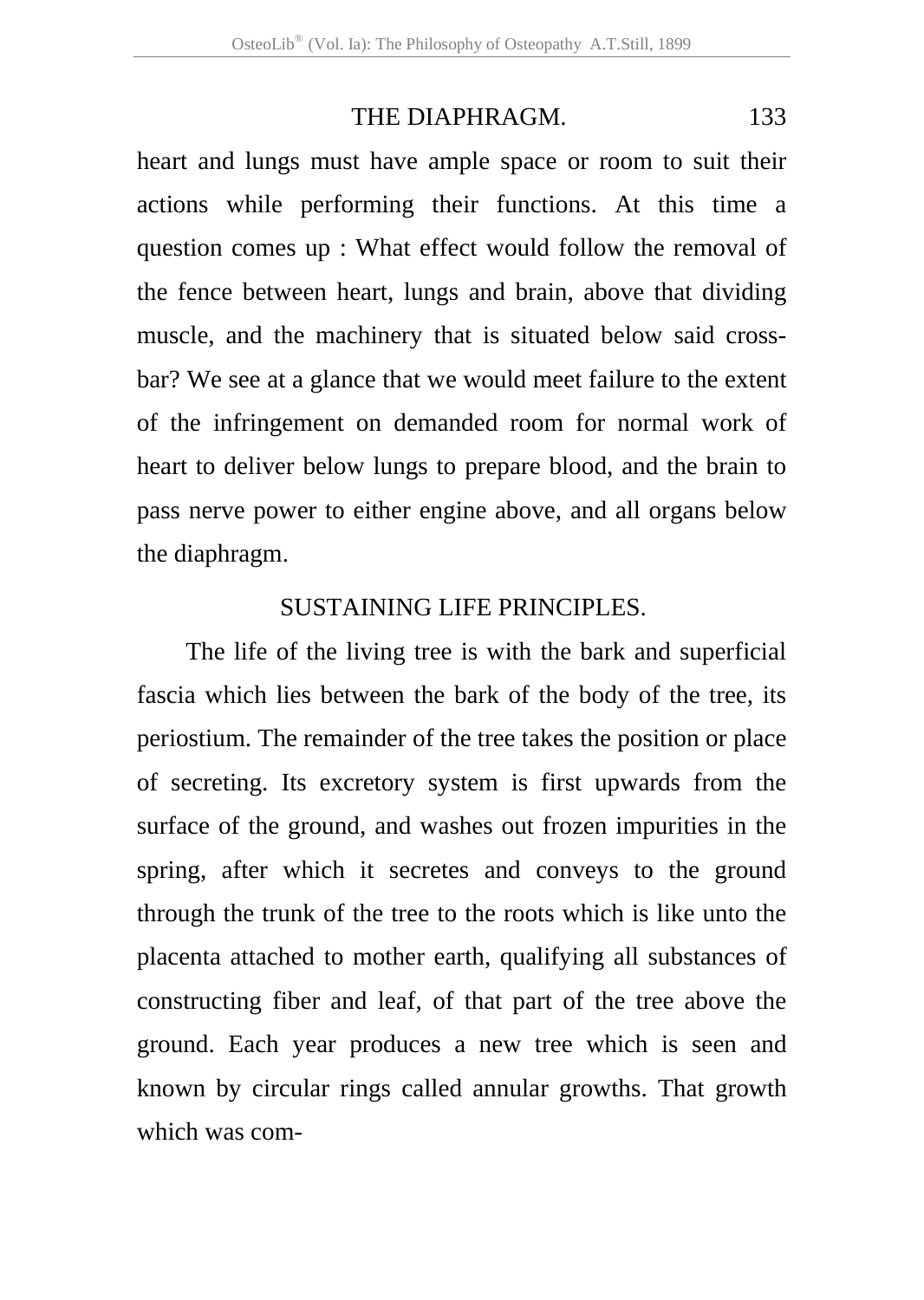pleted last year is now a stale being of the past and has no vital action of itself. But like all stale beings its process is a life of another order, and dependent upon the fascia for its life and cellular action which lies under the bark, for its own existence as a living tree. It can only act as a chemical laboratory and furnish crude material which is taken up by the superficial fascia and conveyed up to the lungs, and exchanges dead for living matter, to receive and return to all parts of the tree, keeping up vital formation. With frost its vital process ceases through the winter season until mother earth stimulates the placenta, and starts the growth of a new being, which is developed and placed in form on the old trunk. Thus you see everything of animal growth as we would call them, is a new being, and becomes a part of the next being or growth formed.

### STALE LIFE.

Should this form of vitality cease with the tree another principle which we call stale life takes possession and constructs another tree which is just the reverse of the living tree, and builds a tree after its own power of formulation from the dead matter, to which it imparts a principle of stale life, which life produces mushrooms, frogs tools and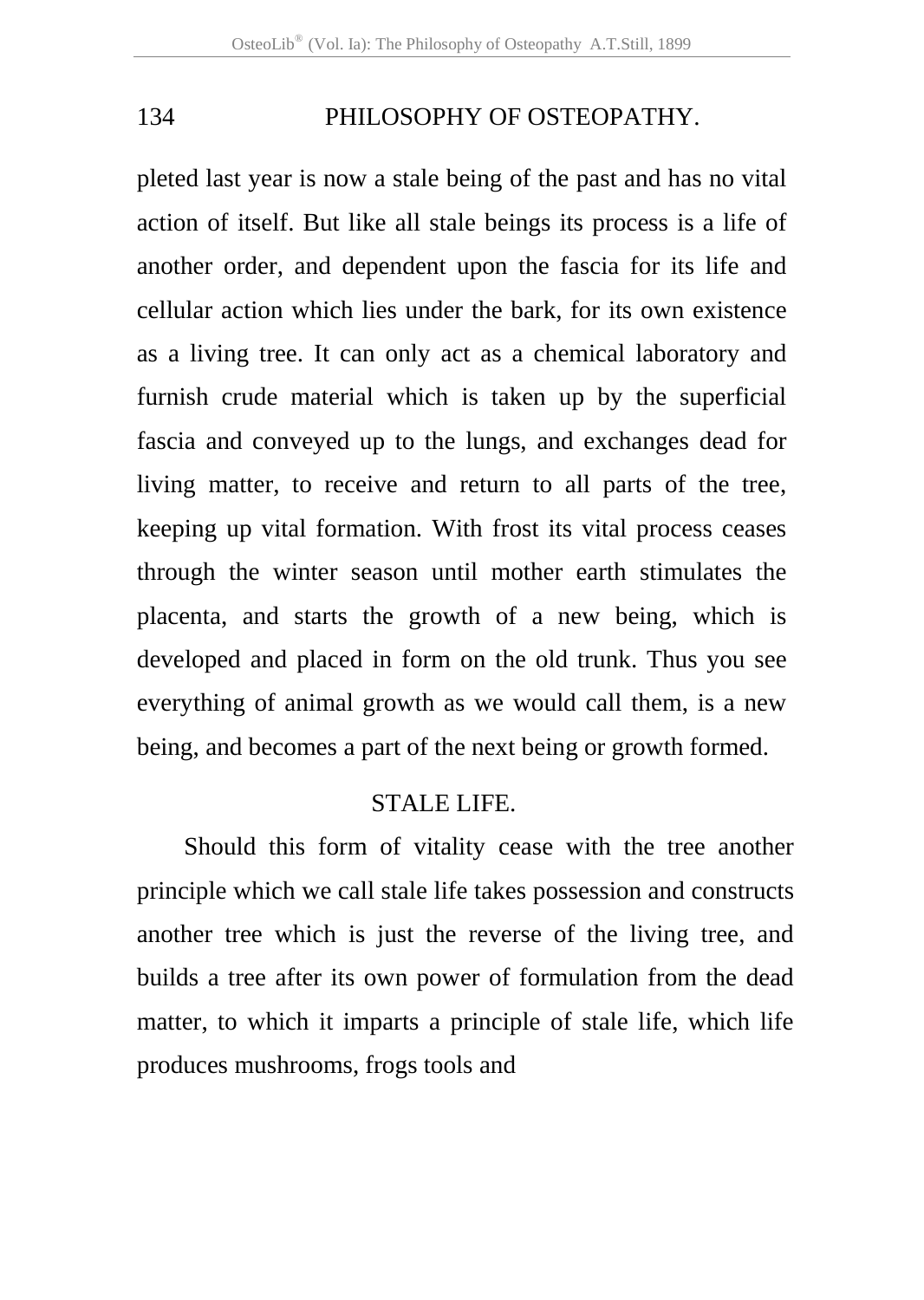other peculiar forms of stale beings, from this form of growth.

Thus we are prepared to reason that blood when ligated and retained in that condition of dead corpuscles, and no longer able to support animal life, can form a zoophyte and all the forms peculiar to the great law of association, as tumefactions of the lymphatics, pancreas, liver, kidneys, uterus, with all the glandular system, be they lymphatics, cellular, ganglia or any other parts of the body susceptible of such growths, below the diaphragm. Thus we can account for tubercles of the abdomen and all organs therein found.

## LAW APPLICABLE TO OTHER ORGANS.

 This same law is equally applicable to the heart, lungs, the brain, tissues, glands, fascia and all substances capable of receiving without the ability to excrete stale substances. As oedema marks the first tardiness of fluids we have the beginning step which will lead from miliary tuberculosis to the largest known forms of tubercles, which is the effect of the active principles of stale life or the life of dead matter.

#### POWER OF DIAPHRAGM.

 At this point we will draw the attention of the reader to the fact that the diaphragm can contract and supend the passage of blood and produce all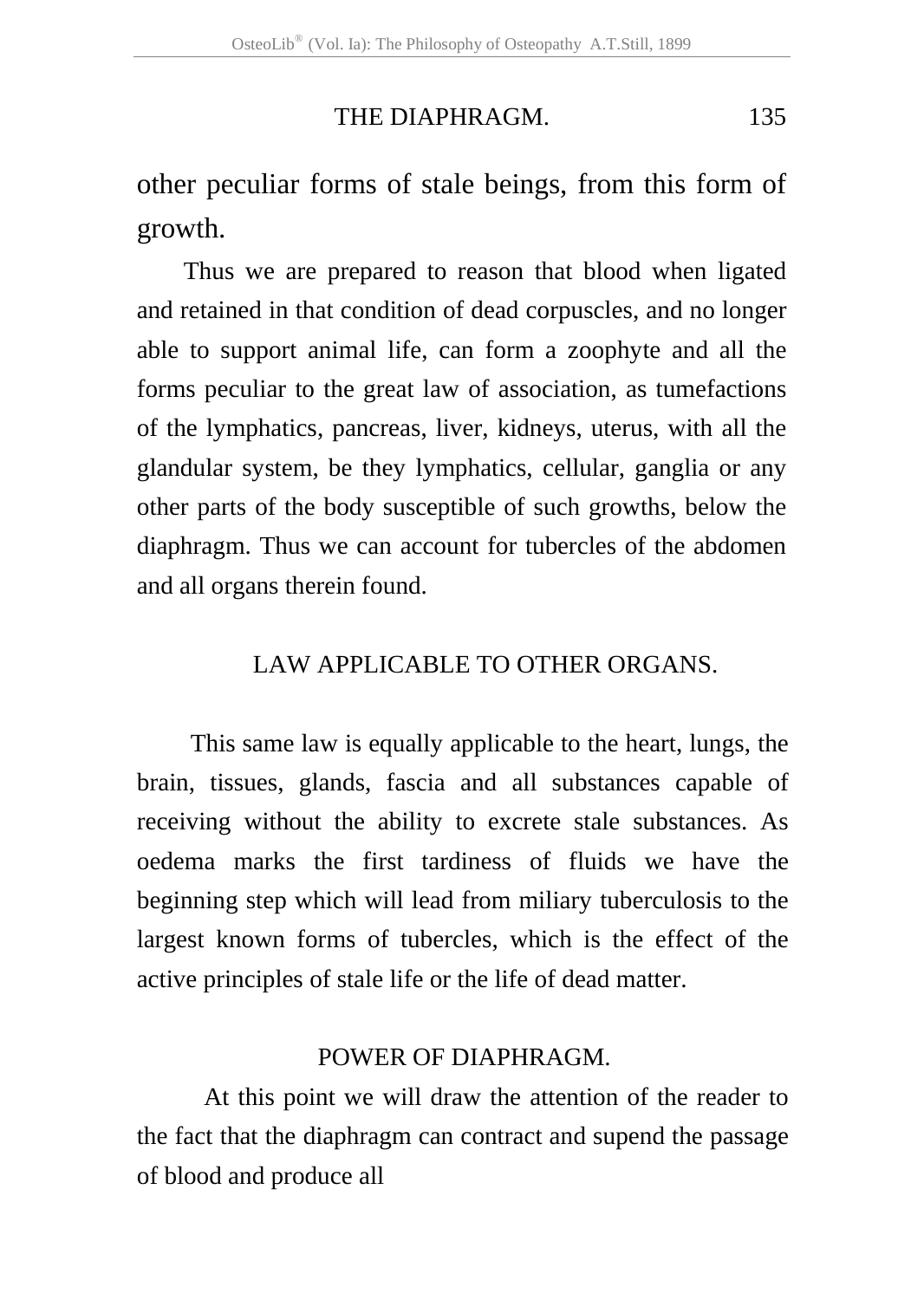the stagnant changes from start to completed deadly tubercle. Also the cancer, the wen, glandular thickening of neck, face, scalp, fascia and all substances found above the diaphragm. In this stale life we have a compass that will lead us as explorers from the North star, to the South pole, the rising sun of reason, and the evening dews of eternity. This diaphragm says : "By me you live and by me you die. I hold in my hand the powers of life and death, acquaint now thyself with me and be at ease."

## OMENTUM.

The truth of the presentation of facts should be the principle object of every person who takes his pen with a view to give the reasons why certain witnesses testimony are indispensable to establish supposable or known truths. This being the case I have summoned before this court of inquiry an important witness. He has now taken the oath to tell the truth, the whole truth and nothing but the truth, of the case before this court. His name is the Great Omentum. Mr. Omentum, state if you know of any reason why or how by irritation from a misplacement of your body or any of its attachments to or about the diaphragm, the spine, stomach or other places that could cause irritation and thickening by congestion of your own body to such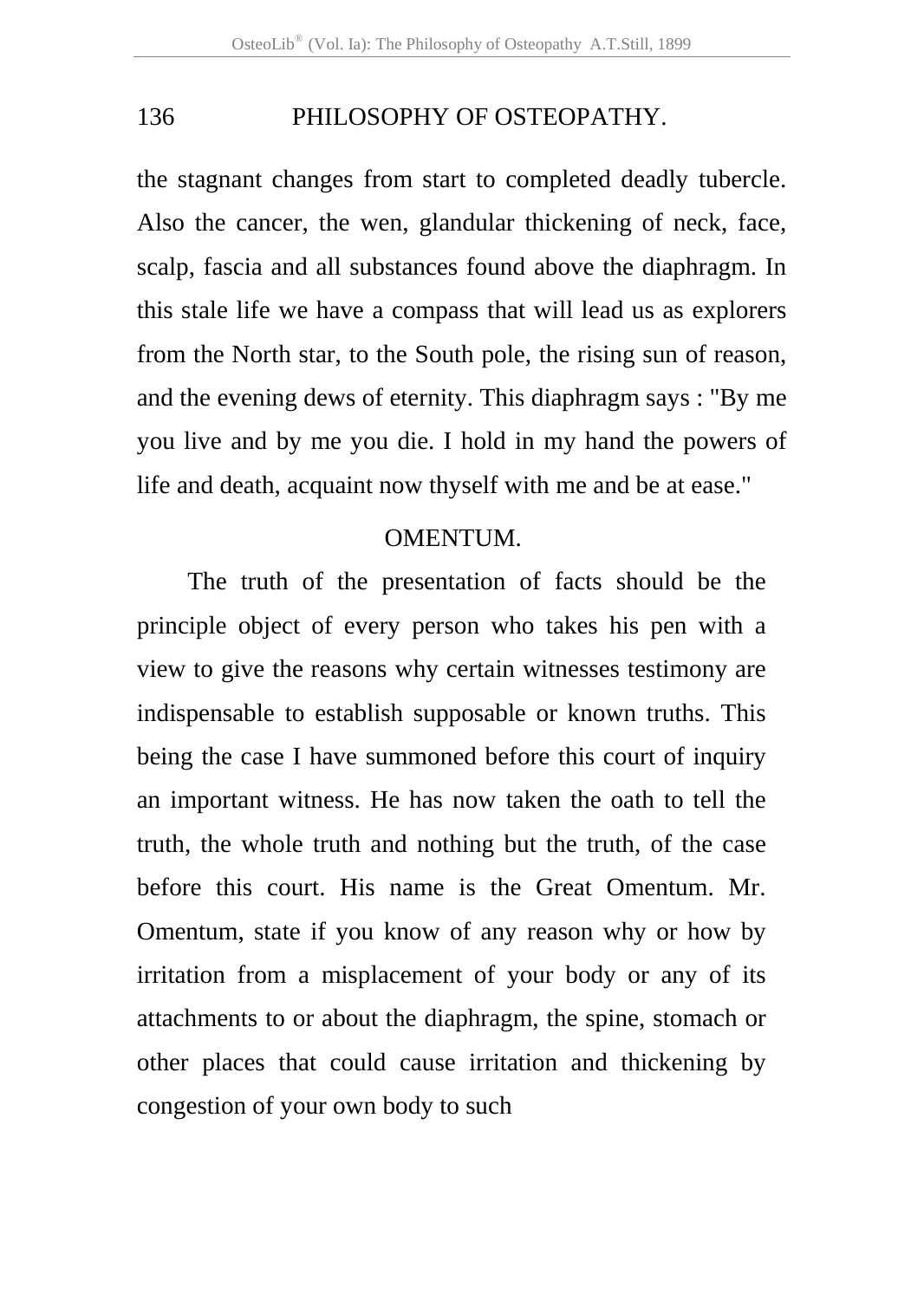THE DIAPHRAGM. 137

degree as to impede the flow of arterial or venous blood, over whose position you occupy much space from the diaphragm downward? State what effect a falling down of the eleventh and twelfth ribs on both sides of the spine with their cartilaginous points turned inward and down; if they should draw the diaphragm down and across your body? What would be the effect on circulation of the blood, and other fluids on the kidneys and other organs of the abdomen and pelvis? Would it not be the foundation for destructive congestion, and abnormal growth? State if you know if any such ligation would cause swelling by retention of blood in the speen, liver, kidneys or other organs of the abdomen and pelvis? Would it be reasonable to suppose that you could perform your functions in office with any irritating condition caused by prolapses of diaphragm? Would not an irritation of your attachment to the diaphragm, spine or stomach be great enough to impede the blood on its passage through the aorta to the abdomen, or impede the flow of blood back and through the diaphragm? If so state how and why?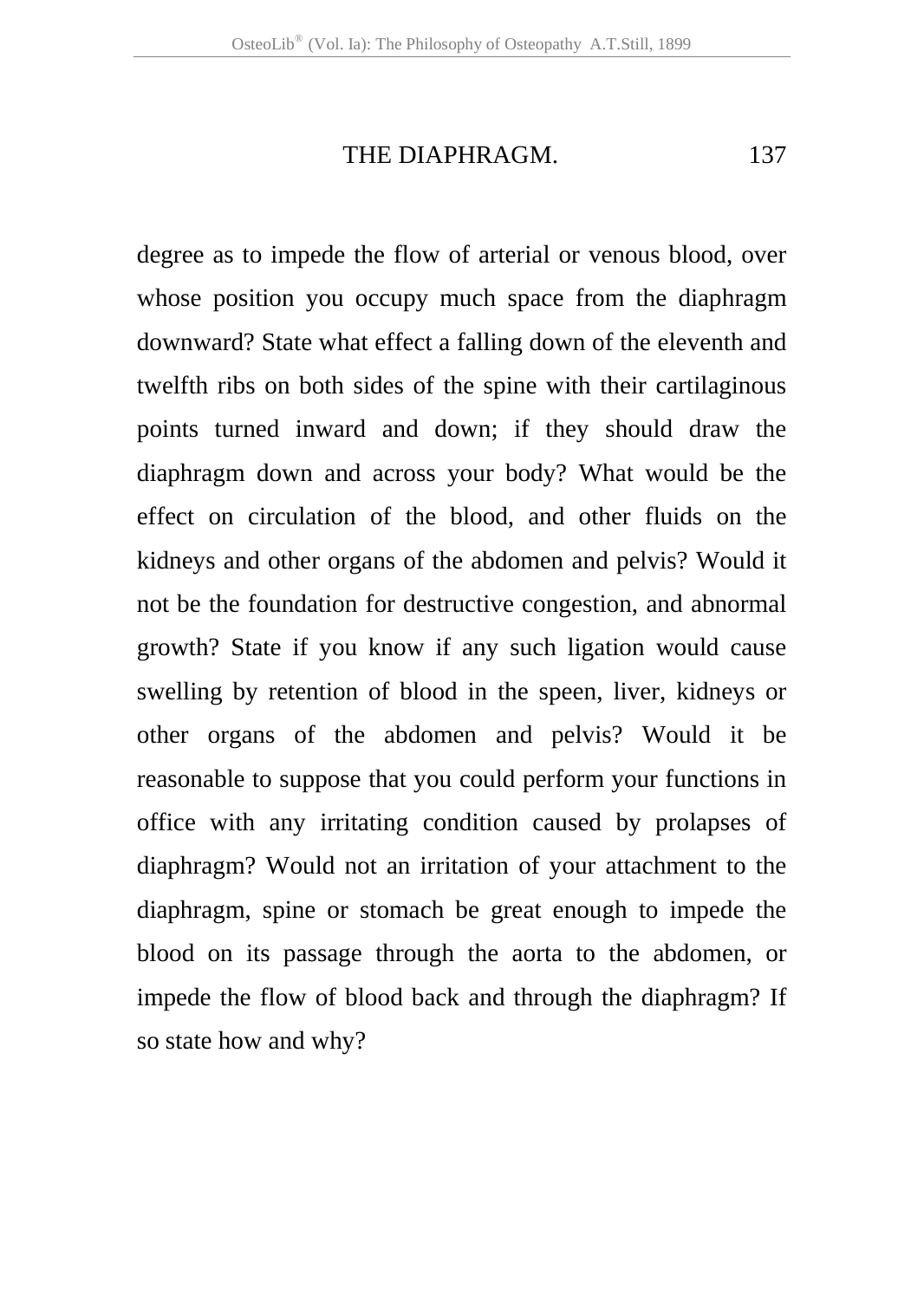### CHAPTER VIII.

# LIVER, BOWELS AND KIDNEYS.

Gender of the Liver—Productions of the Liver—A Hope for the Afflicted—Evidences of Truth—Loaded With Ignorance— Lack of Knowledge of the Kidney—How a Purgative Acts— Flux—Bloody Dysentery—Flux More Fully Described — Osteopathic Remedies — Medical Remedies–More of the Osteopathic Remedy.

# GENDER OF THE LIVER.

Let us abruptly assume that the liver is the abiding placenta of all animated beings. If this position be true we are warranted and justified in the conclusion that the germs necessary to form blood vessels and other parts of the body must look to the liver for the fluids in which they would expect to construct in form and size. It seems to be nature's chemical laboratory, in which are prepared by receiving chemical qualities and quantities to suit the formation of hard and soft substances, which are to become the parts and the whole of any organ, gland, muscle, nerve, cell, veins and arteries. In evidence of the probability of the truth of this position, we will draw your attention, first to its central location between the sacral and cerebral nerve centers. There it lies between the "stomach" the vessel which receives all material previous to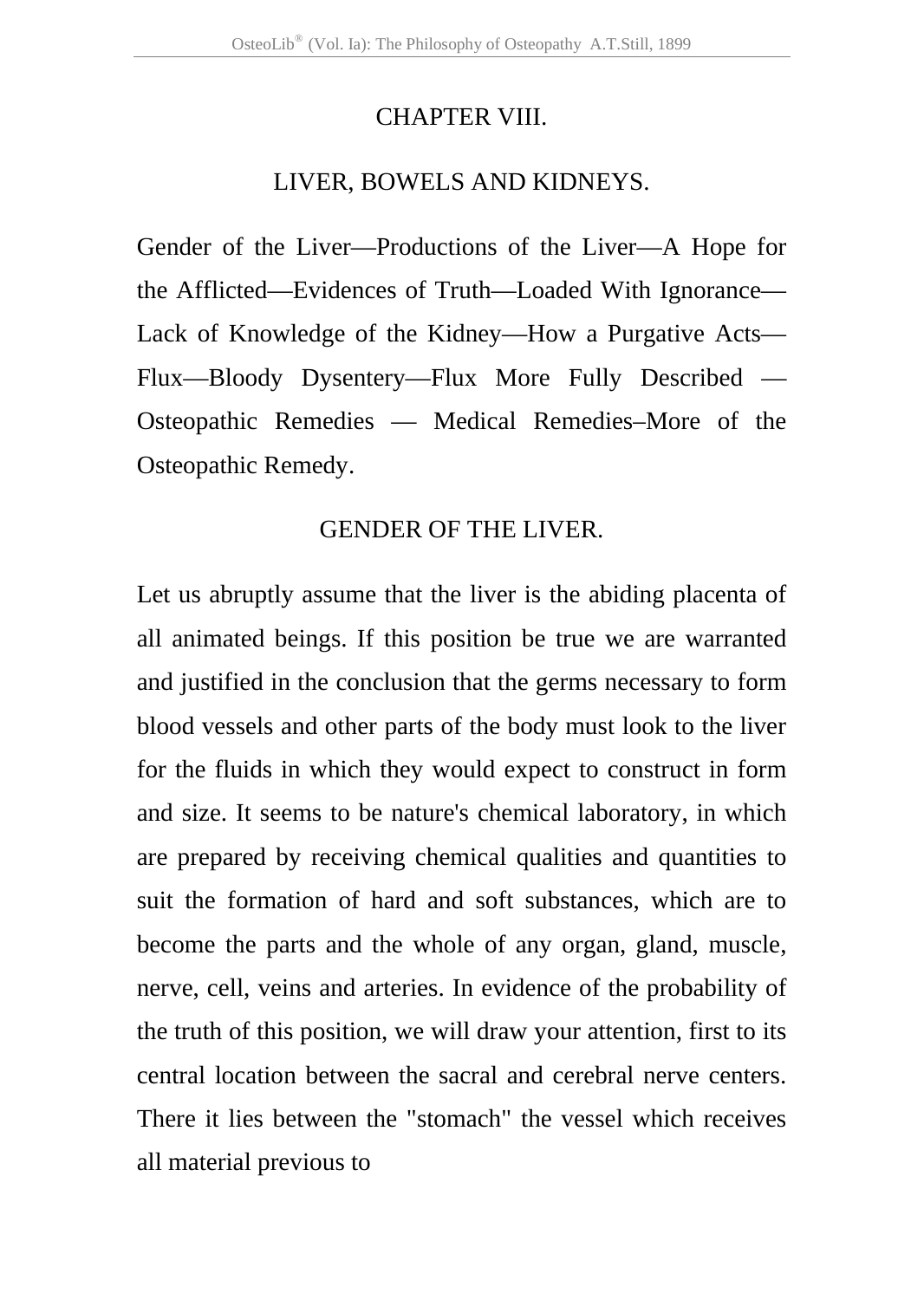#### LIVER, BOWELS AND KIDNEYS. 139

being manipulated for all nutrient purposes, and the heart, the great receiving and distributing quarter-master of all animal life. It supplies squads, sections, companies, regiments, battalions, brigades and divisions to the whole army, and all parts that are dependent upon the nutrient system.

#### PRODUCTIONS OF THE LIVER.

 The liver seems to be able to qualify by calling to itself all substances necessary to produce gall. Its communications with all parts of the body is direct, circuitous, universal and absolute. If pure it produces healthy gall and other substances, and in fact when healthy itself all other fluids are considered to be pure, at which time we are supposed to enjoy good health and universal bodily comfort. With a diseased liver we have perverted action which possibly accounts for impure and unhealthy deposits in the nasal passage and other parts of the body in their own peculiar form. Polypus of the nose, tumefaction of lungs, lymphatics, liver, kidneys, uterus, and even the brain itself. Suppose such deposits, composed of albumen and fibrin, prepared in the liver should be deposited in the lining membranes of veins leading to the heart, and by some other chemical action this accumulated mass should come loose from the veins, would we not expect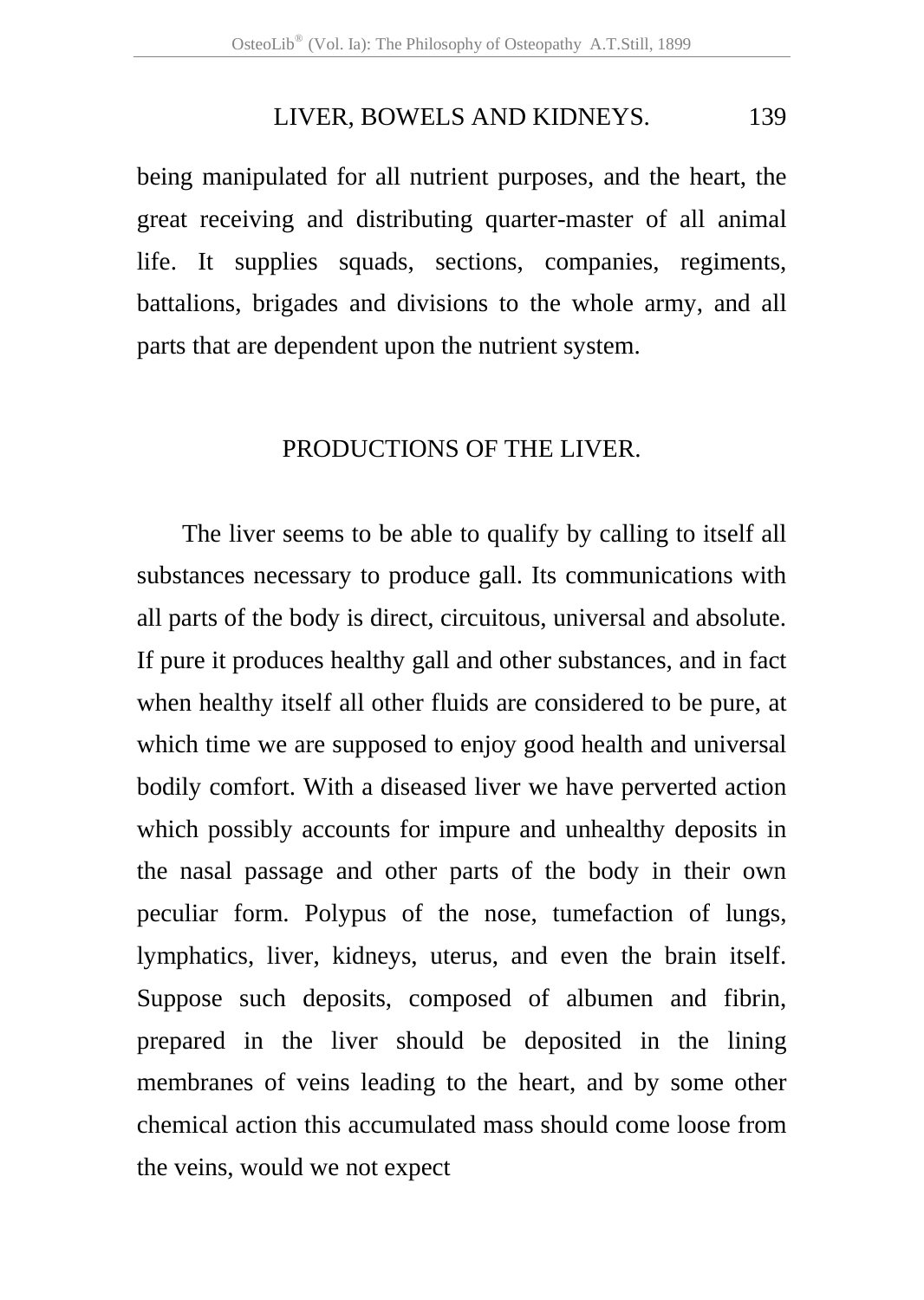what is commonly called clots enter the heart, and shut off the arteries, supplying the lungs, stop the farther circulation of blood and cause instantaneous death called heart failure, apoplexy and so on? Is it not reasonable to suppose that under those de-posits that softening of arteries has its beginning, which results in aneurisms and death by rupture of such abnormally formed arteries? Are the lungs not liable to receive such deposits and form tubercles to such proportions as to become living zoophytes capable of covering all of the mucous membrane of the lungs, air passages and cells, and establish a perpetual dwelling of zoophytes and absorb to themselves for their own maintenance and existence, blood and nourishment of the whole body unto death? This being the result of one chemical action of the body and all by and from nature, is it not reasonable to suppose that the provision by nature is ready to produce of itself the chemicals of kind, quality and quantity equal to the destruction of this enemy of life?

### A HOPE FOR THE AFFLICTED.

I think before all diseases pass the zenith, after which the decline is beyond the vital rally, they are curable by the genius of natures own remedies, and believe the truths of this conclusion have been supported abundantly by daily demonstrations. I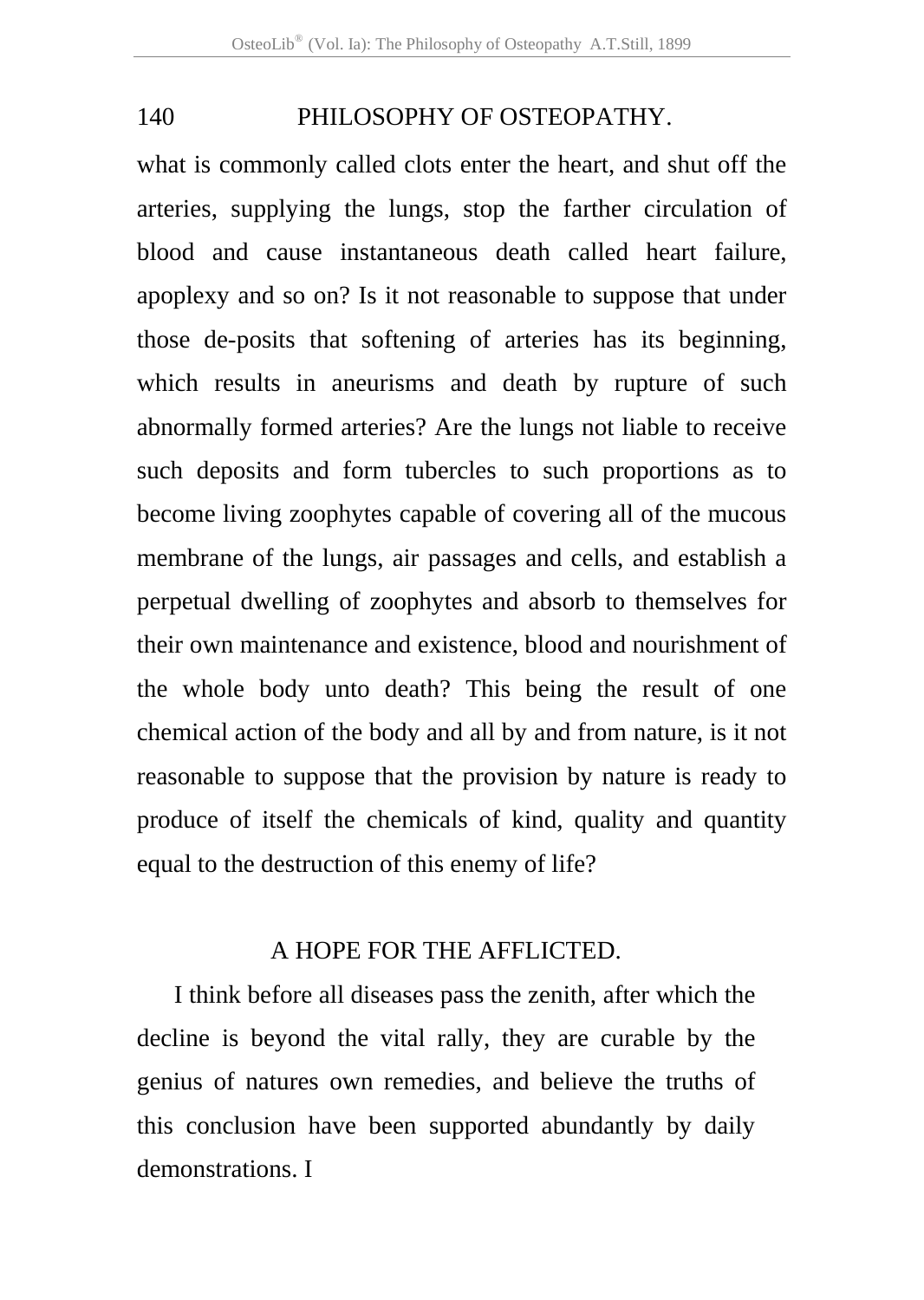#### LIVER, BOWELS AND KIDNEYS. 141

believe there is hope for the consumptive equal to one-half if not greater when taken in proper time, which is at any period of the disease, previous to breaking down by ulceration or otherwise, lung tissue, and even after this period, hope is not altogether lost.

### EVIDENCES OF TRUTH.

Nature and good sense are terms that mean much to persons who are used to set aside all else for facts. A fact may and often does stay before our eyes for all time powerful in truth, but we heed not its lessons. Instances, at least a few, would not be amiss at this time. Electricity, the most powerful force known, was never able with all its works to get the attention of mans thoughts, more than to call it thunder and lightning, and let it pass from his mind from time to time, till brighter ages woke up a Franklin, Edison, Morse and others who heeded its useful lessons enough to make application of its powers for its force and speed. By the results obtained, they and others have used its powers and gotten truths as rewards, that they did not know even existed in or out of electricity or in any of the store-houses of all nature. But as the winds of time have blown open a few leaves of nature's book, and their brilliant pages and useful lessons have found a lodging place in such persons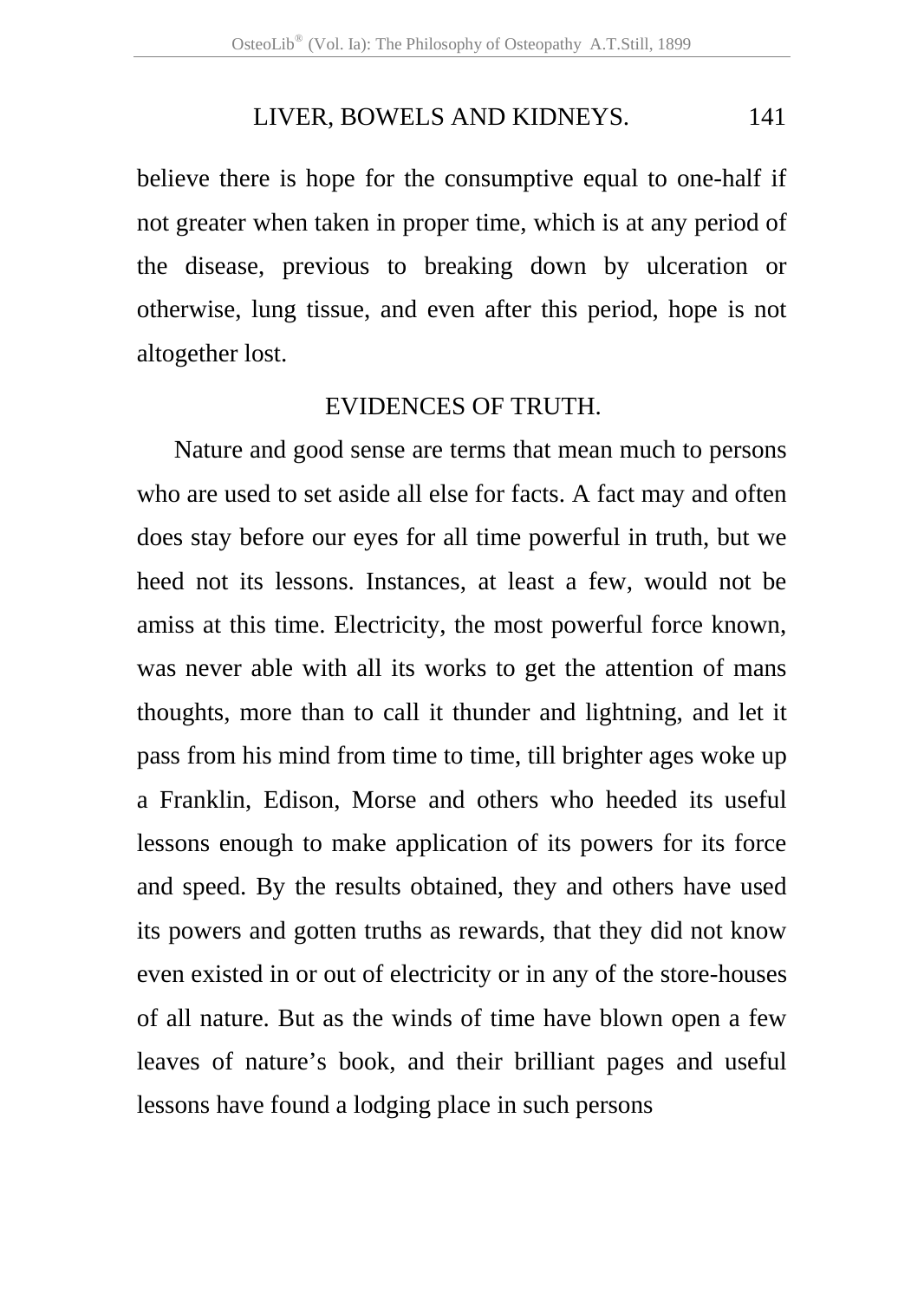as were endowed with wisdom to see, and patience to persevere, by their energy and wisdom to-day we have many pages to add to our books of useful knowledge. We can now talk around and all over the earth by the power of the dreaded thunder and lightning. By it we travel, by it we see at night, by it we search on land and sea for friend or foe; in fact, it is dreaded no more but sought, used and loved by all who know of its uses in civil life. Thus our enemy has become our footstool. By the speed of mans ability we know and use the comforts that nature holds in store for us until we call for and use them.

Other and just as useful questions as electricity await our attention. Parts and uses of the human body, to-day are to us as little understood as electricity was at any time. The lung to-day is an un-known mystery, as to what its power and uses are; we only know that air goes in and out of the lungs; farther than that we are at sea. We have just as little knowledge of the heart as the lungs, we find a hollow fibrinous tank receiving and discharging blood; we are not prepared to say whether the corpuscle is formed in the heart or not; all else is conjectural and speculative on the subject the corpuscle. We see channels leading to and from it, to and from all parts of the body, muscles and glands.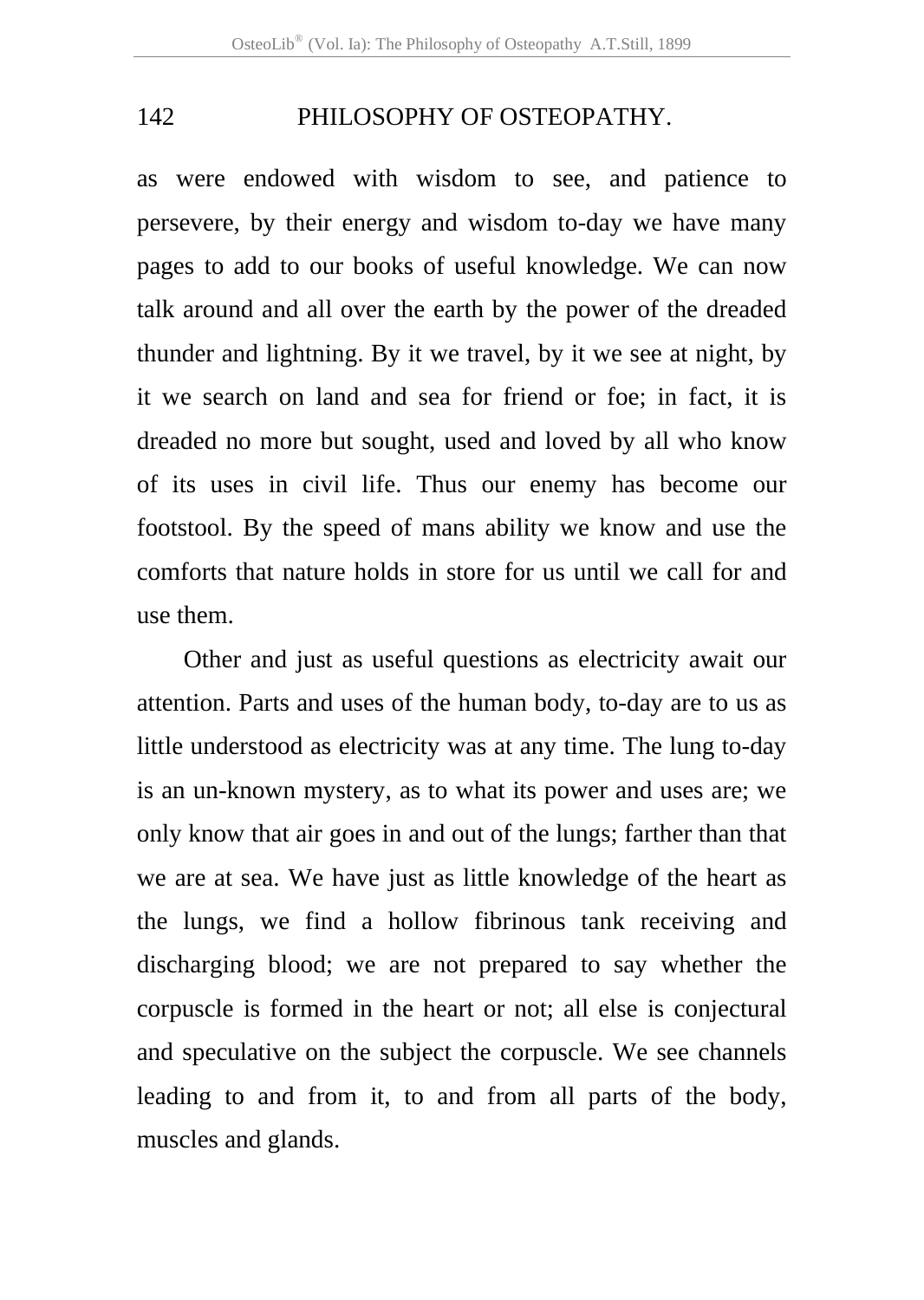# LIVER, BOWELS AND KIDNEYS. 143

We know it moves when we are alive, we know it is silent in death.

#### LOADED WITH IGNORANCE.

We pass from there to the liver loaded down with ignorance, from what we know, cannot tell whether it is male or female, we simply know its size, location and something of its form and action, but nothing beyond conjecture. It stands today one of the wonders to him that tries to reason.

# LACK OF KNOWLEDGE OF THE KIDNEY.

We will leave this organ of many pounds with an open confession of our ignorance and take up the kidney. At what time was the man and woman born that knew and left on record a true and reliable knowledge of the renal capsule. We do not know whether that is the organ that makes our teeth, our hair or generates a powerful acid by which lime is kept in solution, so as not to form stones and such deposits.

# HOW A PURGATIVE ACTS.

 Natures method is simple and easily comprehended in delivering purgative medicines, with their softening powers to dry constipated fecal matter. For instance : We would give a purgative in the shape of salts, rhubarb, calomel and other substances of choice. The first question of the physician is how is this to pass through so densely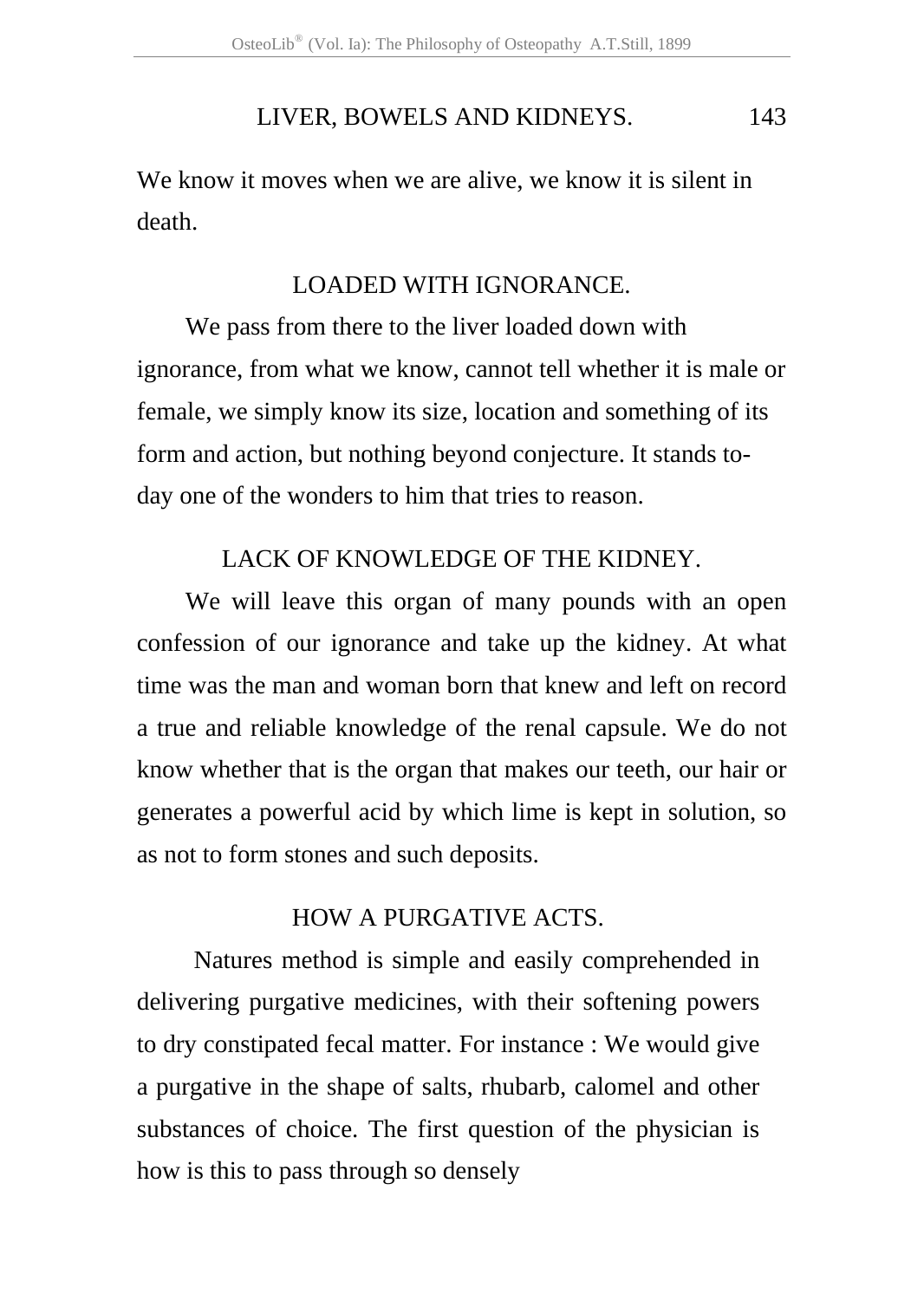packed substance or fecal matter which is in the bowels? At this time we will be short in the statement. The purgative poisons are taken up by the secretions conveyed to the lymphatics. To soften and wash out is the object of nature. The lymphatics begin the work of washing out by starting action of the excretories and furnishes the water to soften, which is injected into the bowels from the mouth to the extremities by a system of salivation.

#### FLUX (BLOODY DYSENTERY.)

Flux is common in all temperate climates. It generally shows its true nature as dysentery after a few hours of tiresome feeling, aching in head, back and bowels. At first nothing is felt or thought of more than a few movements of the bowels than is common for each day. Some pain and griping are felt with increase at each stool, until a chilly feeling is felt all over the body, with violent pains in lower bowels, with pressing desire to go to stool, and during and after passage of stool a feeling that there is still something in the bowels that must pass. Soon that down pressure partially subsides, and on examination of passage a quantity of blood is seen which shows the case is bloody flux, as the disease is called and known in the southern states of North America, or bloody dysentery in the more northern states. It generally subsides by the use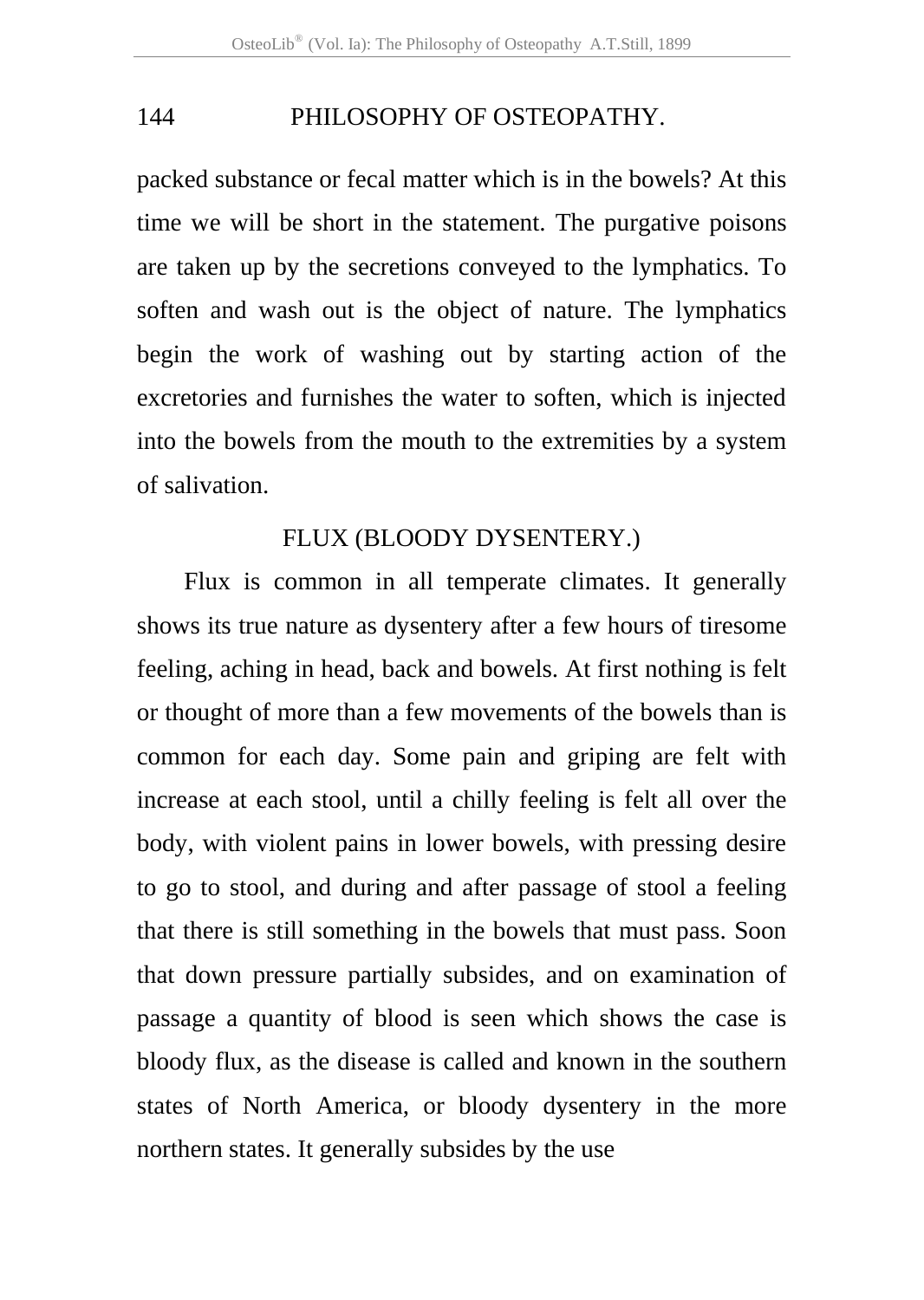#### LIVER, BOWELS AND KIDNEYS. 145

of family remedies, such as sedatives, astringents, and palliative diets. But the severity in other cases increases and the discharges have more blood, greater pain, mixed with gelatinous substance even to mucous membrane of bowels, high fever all over except abdomen, which is quite cold to the hand. Back, head and limbs suffer much with heat and pain, and much nausea is felt at all motions of bowels. Bowels change from cold to hot, even to 104, at which time all symptoms point to inflammation of the bowels. The colon in particular, at which time discharge grows black, frothy and very offensive from decomposition of blood. Soon collapse and death close out the case, notwithstanding the very best skill has been employed to save the life of the patient. The doctor has tried to stop pain by opiates and other sedatives, tried to check bowels with astringents, used tonics and stimulants, but all have failed, the patient is dead.

# HOW DOES THE OSTEOPATH CURE?

But the question for the Osteopath is : At what point would you work to suppress the sensation of the colon and permit veins to open and allow blood to return to heart? Does irritation of a sensory nerve cause vein to contract and refuse blood to complete circuit from and to the heart? Does flux begin with the sensory nerves of bowels? If so, re-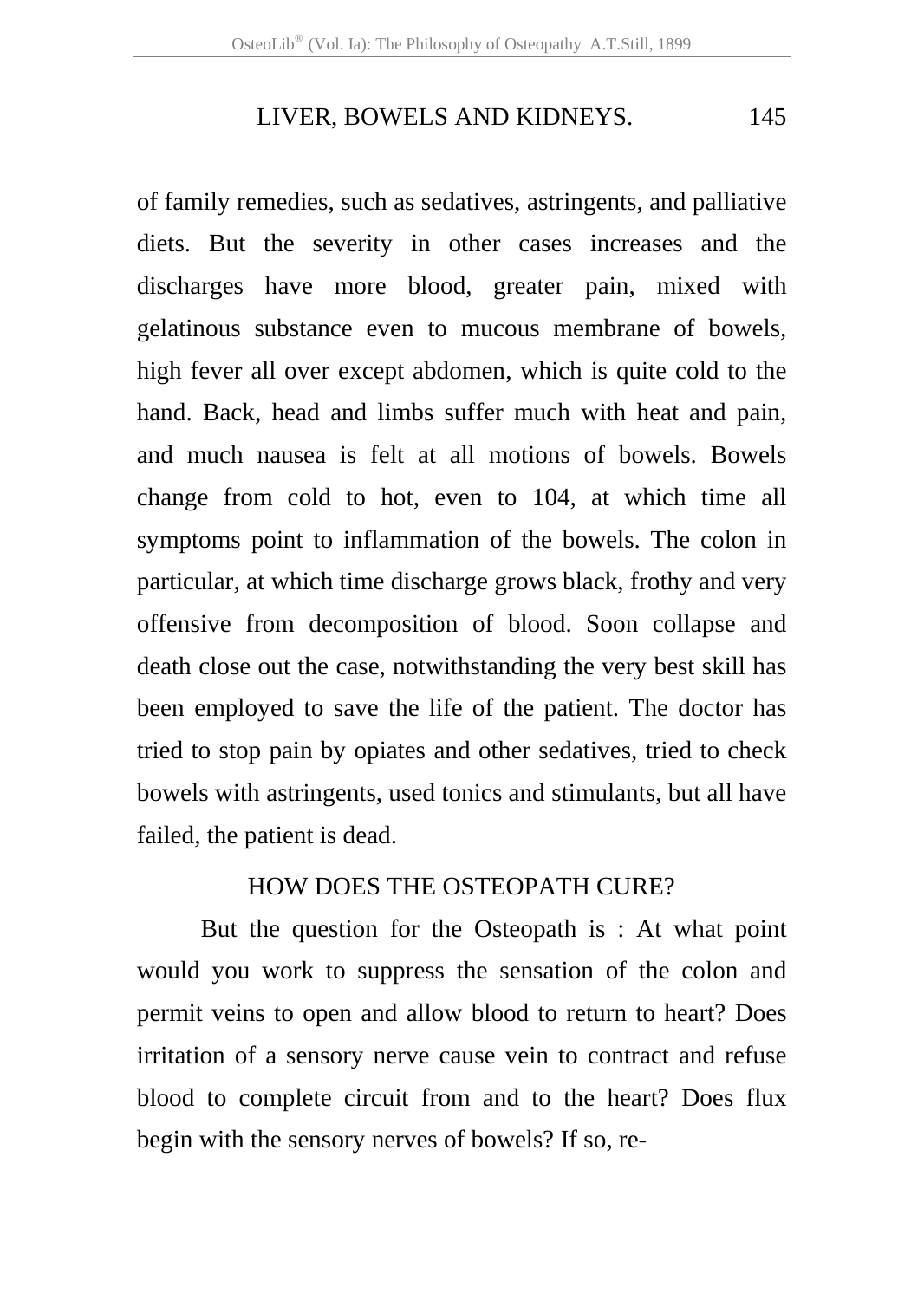duce sensation at all points connecting with bowels, stop all overplus, keep veins free and open from cutaneous to deep sensory ganglion of whole spine and abdomen. Remember the fascia is what suffers and dies in all cases of death by bowels and lungs. Thus the nerves of all the fascia of bowels and abdomen must work or you may lose all cases of flux, for in the fascia exists much of the soothing and vital qualities of nature. Guard it well, so it can work to repair all losses or death will begin in fascia and through pass it to the whole system.

# FLUX MORE FULLY DESCRIBED.

"Bloody flux" is a flow of blood with other fluids from the mucous membrane of the bowels. A disease generally of the summer and fall seasons, and is more abundant south than north of latitude 40 ° of North America. It is so well known in this country by its ravages that to describe it is almost useless, as bloody fluids pass from bowels in all cases.

We reason that the veins have contracted by nerve irritation and fail to convey blood to heart on normal time. By which delay decomposition does its work. Thus a cause is seen for excreting fluids by motor action of bowels, when supplied by the excretory system.

# OSTEOPATHIC REMEDIES.

An Osteopath to successfully treat flux or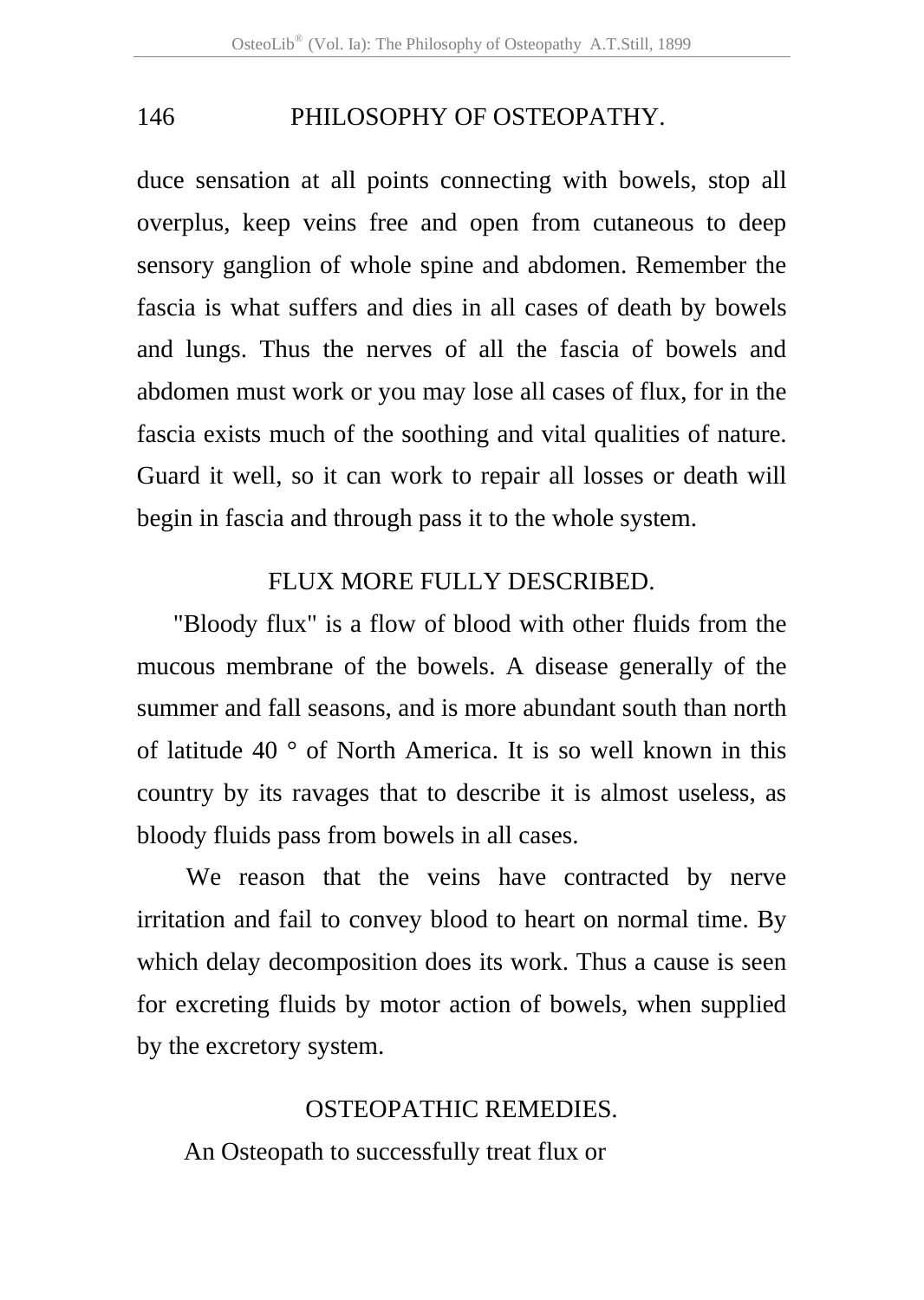## LIVER, BOWELS AND KIDNEYS. 147

bloody dysentery must reason and address his attention first to the soreness and irritation of bowels, which he finds suffering with oedema of mucous membrane of all the glands and blood vessels be-longing to the lower bowels. As quiet is the first thing desired, he will direct his attention to the sensory nerves of the colon and small intestines, in order to reduce the resistance of the veins and diminish the arterial action. When he has diminished sensation of the veins of the bowels, the arterial force completes its circuit through the veins back to the heart, with much less arterial action, because venous resistance has ceased and the circuit is normal, and healthy action is the result.

# MEDICAL REMEDIES.

The medicine man addresses his remedies first to the misery, with the desire to relax the nerves and overcome pain, and obtains this result through some class of opiates. After a short rest he ad-dresses his attention to the motor action of the heart, with the view of giving arteries greater power to force arterial blood through all obstructions, and tries to stop all excretory wastings by the use of astringents combined with sedatives and soothing fluids.

# MORE OF THE OSTEOPATHIC REMEDY.

The Osteopath will govern sensory and motor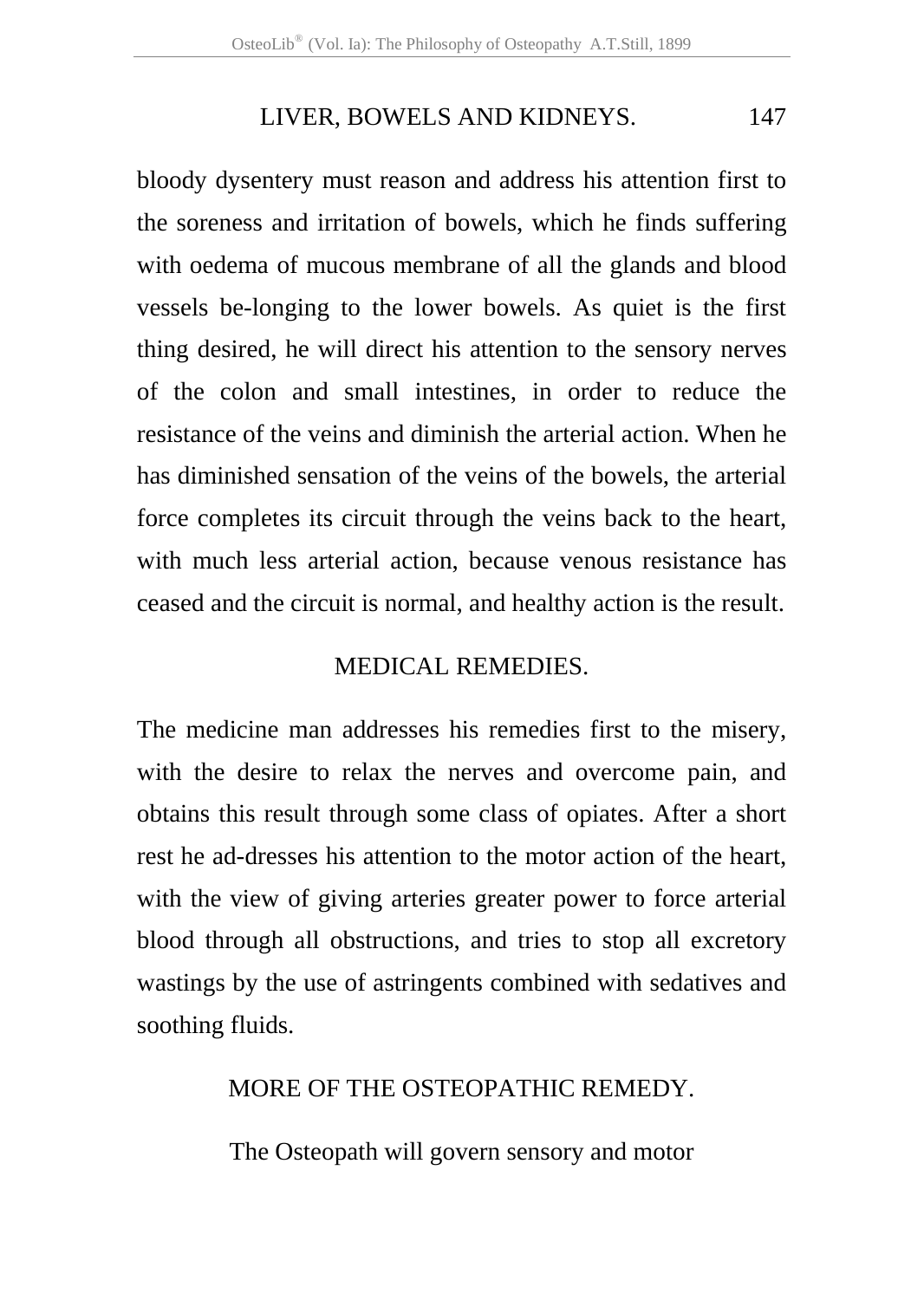nerves by digital suspension of the abnormal irritability of the sensory nerves on the various parts of the spine as indicated by the disease.

He uses no injections for the bowels for the reason that the necessary fluids naturally flow into the bowels to lubricate and quiet, and proceed at once to repair all irritated surfaces, which is abundantly supplied by nature from the mouth of the sphincter ani, without which forethought and preparation, natures God will prove his incompetency for the great battle of life.

You administer medicines from the chemistry of the arts. by mouth, injection and otherwise. We adjust the machinery and depend upon natures chemical laboratory for all elements necessary to repair, give ease and comfort, while natures corpuscles do all the work necessary.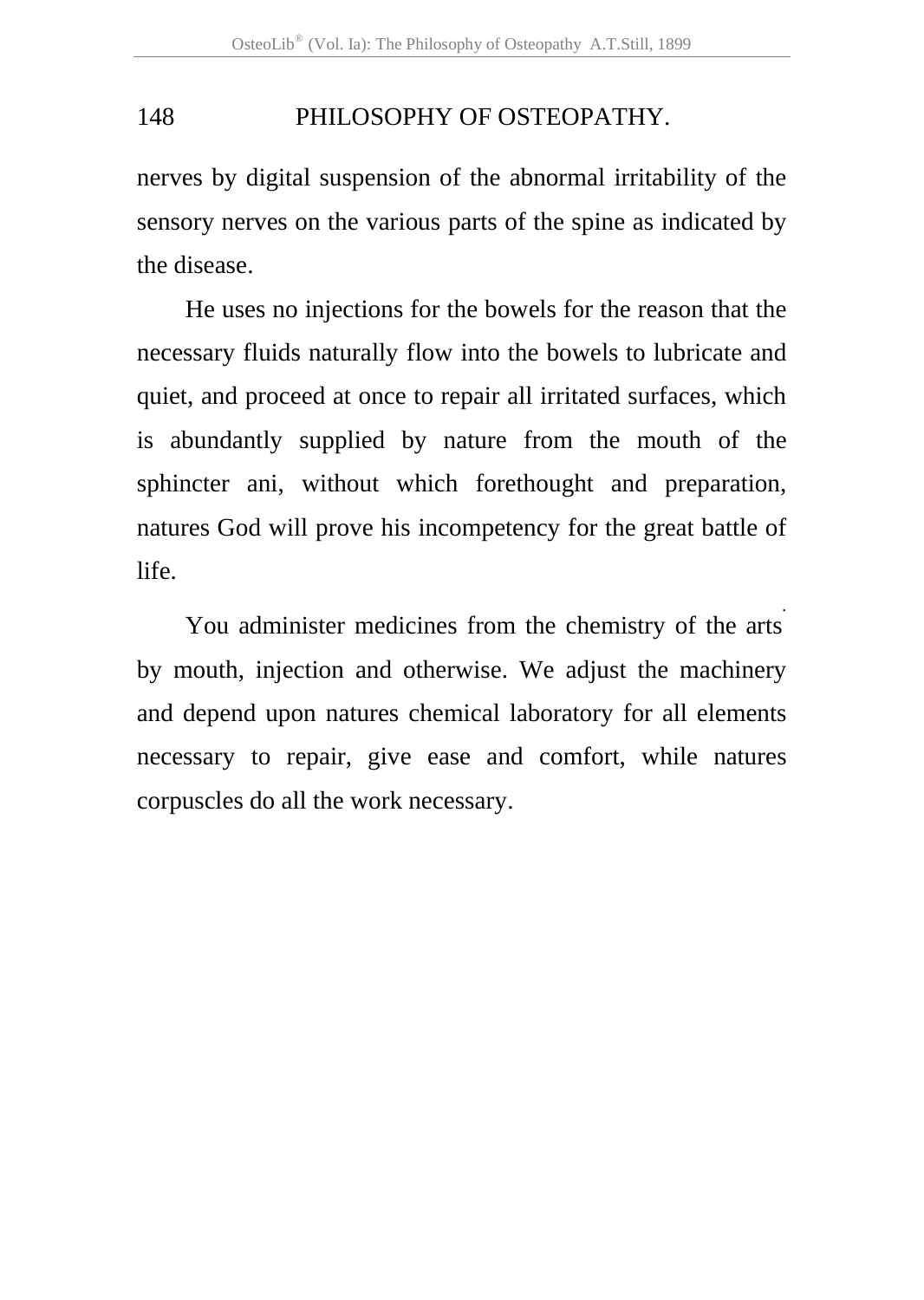#### CHAPTER IX.

#### THE BLOOD.

Uses for Fluids—Blood an Unknown Fluid—Harvey Only Reached the Banks of the River of Life—Blood Is Systematically Furnished—Fatality of Ignorance—To Find the Cause Must Be Honest—Following Arteries and Nerves— Feeding the Nerves—The Blood on Its Journey—Powers Necessary to Move Blood—Venous Blood Suspended.

#### USES FOR FLUIDS.

If a thousand kinds of fluids exist in our bodies a thousand uses require their help, or they would not appear. Thus to know how and why they help in the economy of life is the study of he who acts only when he knows at what places each must appear, and fill the part and use for which it is de-signed. If the demand for a substance is absolute its chance to act and answer that call and obey such command must not be hindered while in preparation, nor on its journey to local destination, for by its power all action may depend. Thus blood, albumen, gall, acids, alkalies, oils, brain fluid and other substances formed by associations while in physiological processes of formation must be on time in place and measured abundantly, that the biogenic laws of nature can have full power with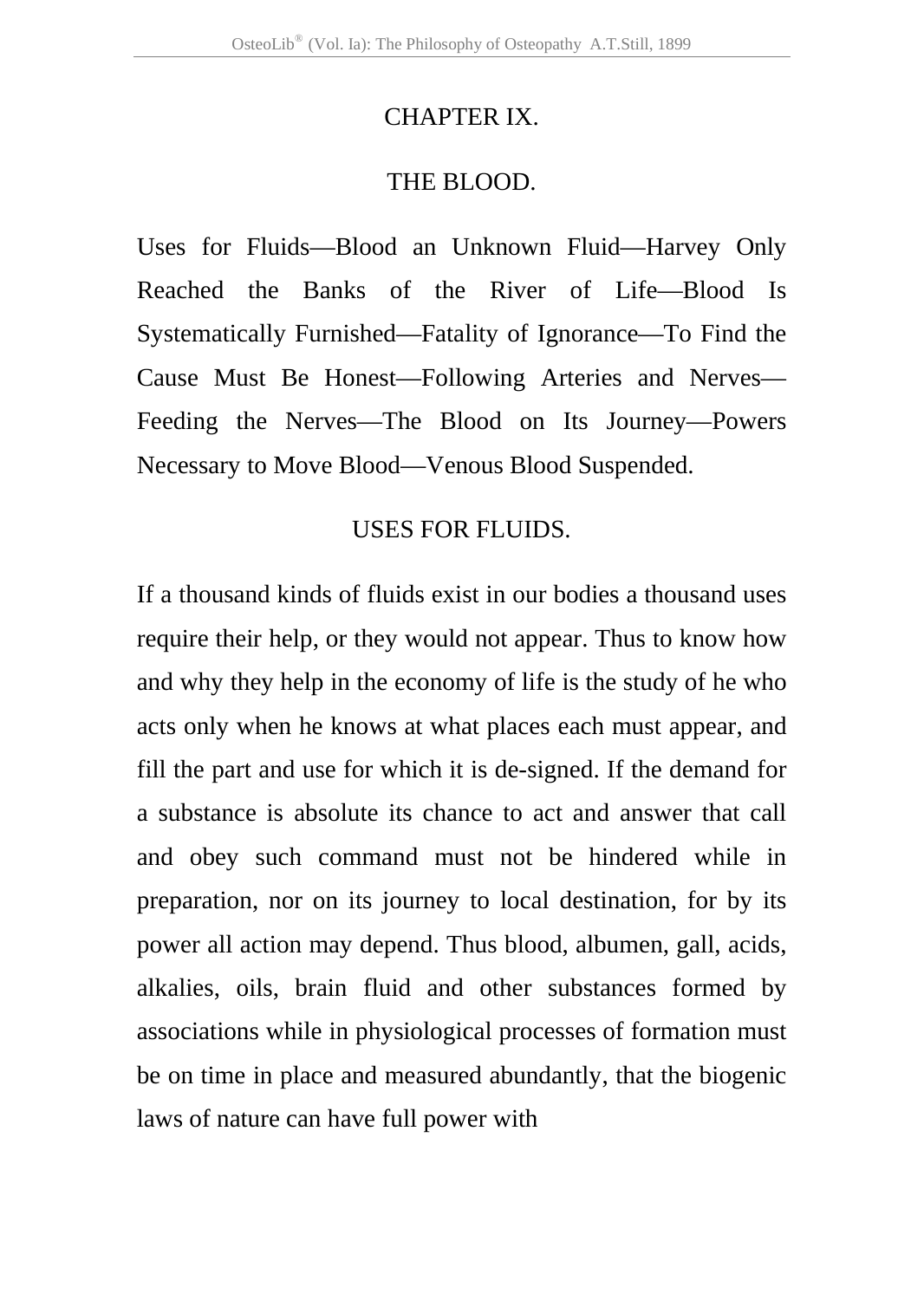time to act, and material in abundance and of kinds to suit. Thus all things else may be in place in ample quantities and fail because the power is withheld and no action for want of brain fluids with its power to vivify all animated nature which have followed any fluid found in the body, and followed it from formation to use and exhaustion step by step until he knows what form a union with one or many kinds. Thus we can do no more than feed and trust the laws of life as nature gives them to man. We must arrange our bodies in such true lines that ample nature can select and associate by its definite measures, weights and choices of kinds, that which can make all fluids needed for our bodily uses, from the crude blood to the active flames of life, as seen when marshalled for the duties of that stands and obey the edicts of the mind of the infinite.

# BLOOD AN UNKNOWN FLUID.

Blood is an unknown red or black fluid, found inside of the human body, in tubes, channels or tunnels. What it is, how it is made, and what it does after it leaves the heart in the arteries, before it returns to the heart through the veins, is one of the mysteries of animal life. It has been tried to be analyzed to know of what it is composed, and when done, we know but little more of what it really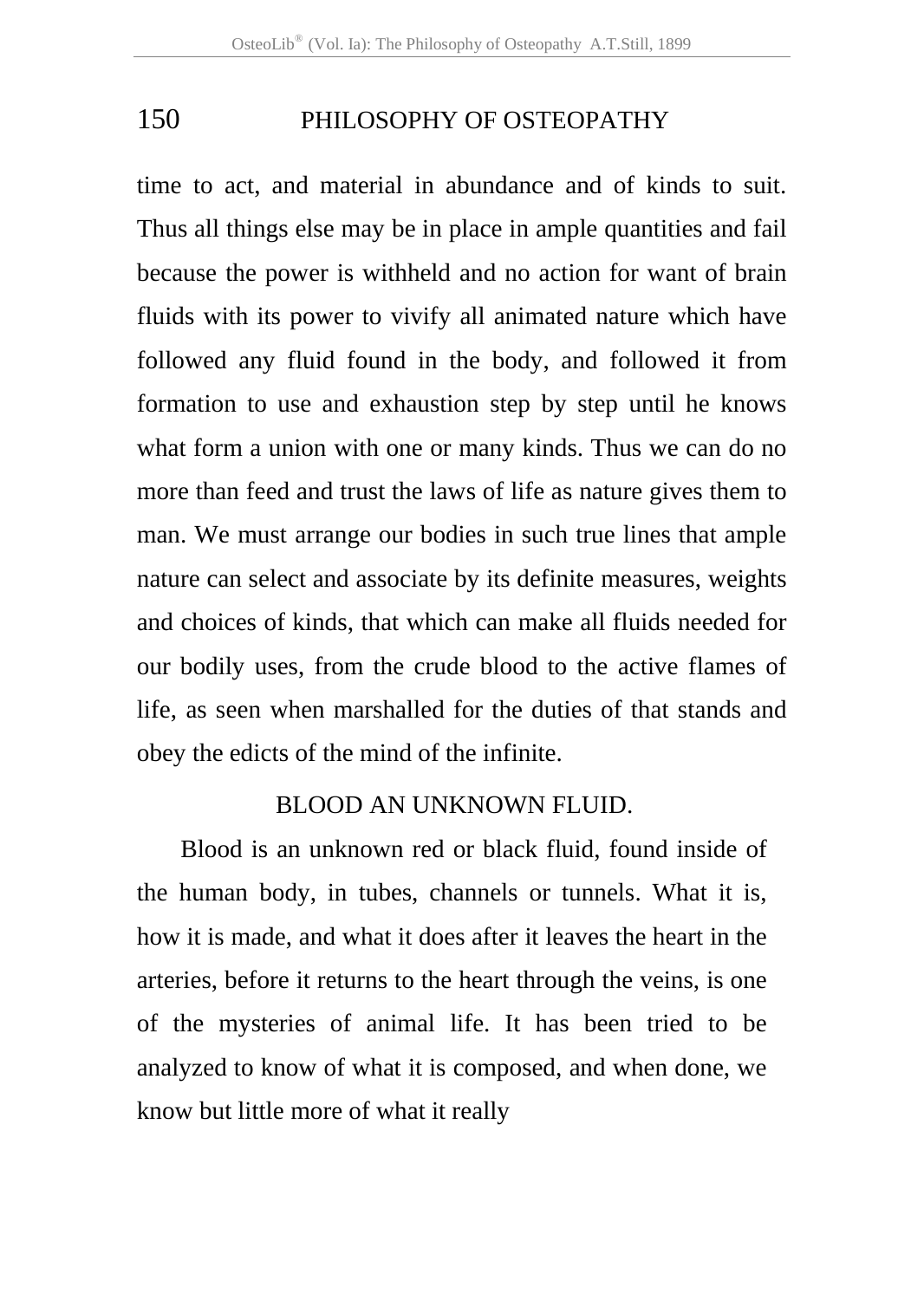## LIVER, BOWELS AND KIDNEYS. 151

is, than we know what sulphur is made of. We know it is a colored fluid, and it is in all parts of the flesh and bone. We know it builds up heaps of flesh, but how, is the question that leads us to honor the unknowable law of life, by which it does the work of its mysterious construction of all forms found in the parts of man. In all our efforts to learn what it is, what it is made of, and what enters it as life and gives it the building powers with that intelligence it displays in building, that we see in daily observation, is to us such an incomprehensible wonder, that with the "sacred writers" we are constrained to say, Great is the mystery of "Godliness." I dislike to say we know but very little about the blood, "in fact, nothing at all," but such is the truth under oath. We cannot make one drop of blood because of our ignorance of the laws of its production. If we knew what its components were, we would soon build large machinery, make and have blood for sale in quantities to suit the purchaser. But alas ! we cannot with all the combined intelligence of man, make one drop of blood, because we do not know what it is. Then, as its production is by the skill of a foreigner whose education has grown to suit the work, we must silently sit by and willingly receive the work when handed out for use by the producer. At this point I will say that an intelligent Osteopath is willing to be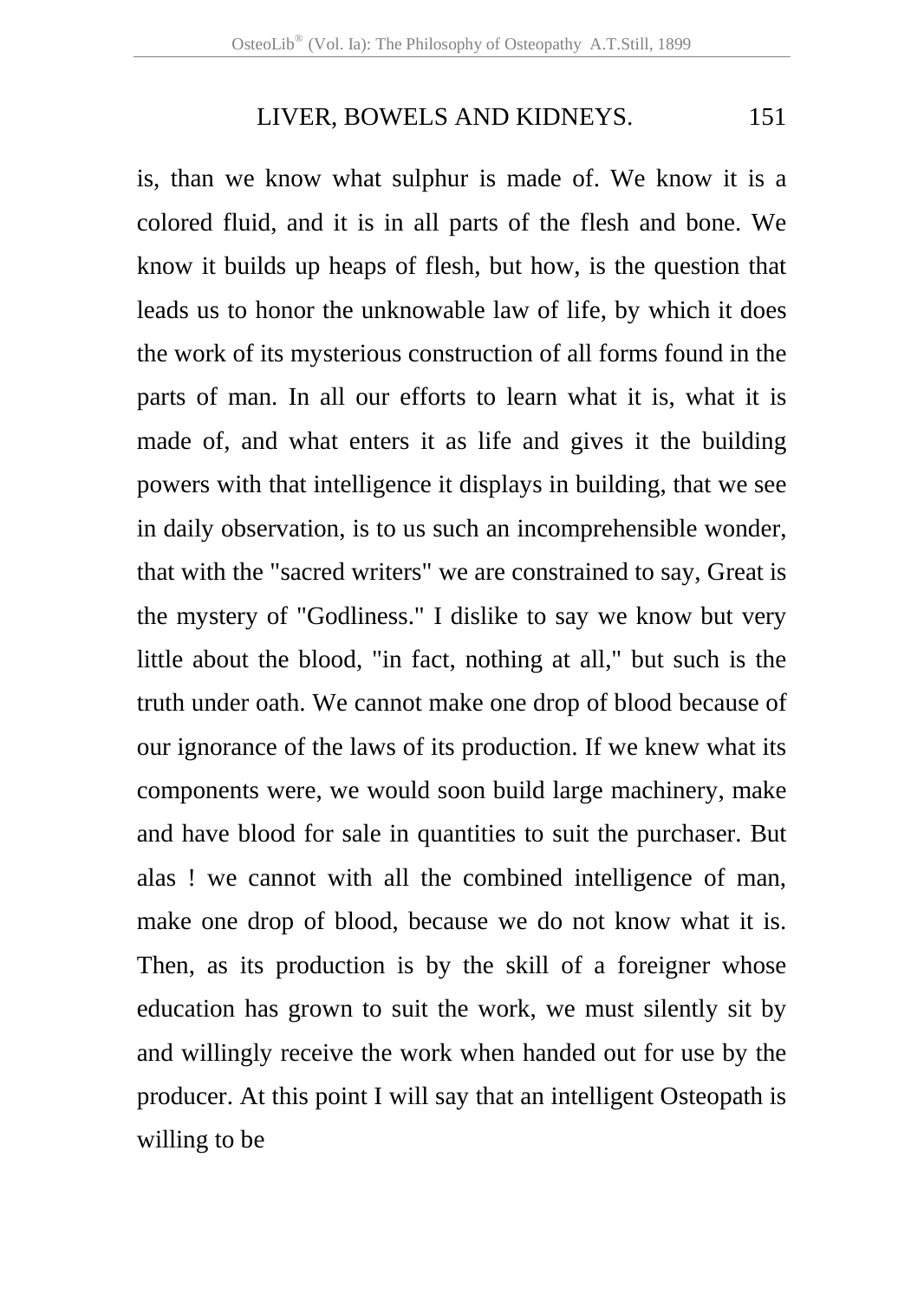governed by the immutable laws of nature, and feel that he is justified to pass the fluid on from place to place and trust results.

# HARVEY ONLY REACHED THE BANKS OF THE RIVER OF LIFE.

When Harvey solved by his powers of reason a knowledge of the circulation of the blood, he only reached the banks of the river of life. He saw that the heads and mouths of the rivers of blood begin and end in the heart, to do the mysterious works of constructing man. Then he went into camp and left this compound for other minds to speculate on, of the how it was made, of what composed, and how it became a medium of life which sustains all beings. He saw the genius of nature had written its wisdom and will of life, by the red ink of all truth.

# BLOOD IS SYSTEMATICALLY FURNISHED.

 Blood is systematically furnished from the heart to all divisions of our bodies. When we go any course from the heart we will find one or more arteries leaving heart. If we go toward the head, we find caroted, cervical and vertebral arteries in pairs, large enough to supply blood abundantly for bone, brain, and muscle. That blood builds all the brain, all the bane, nerves, muscles, glands, membranes, fascia and skin. Then we see wisdom just as much in the venous system, as in the arterial. Thus the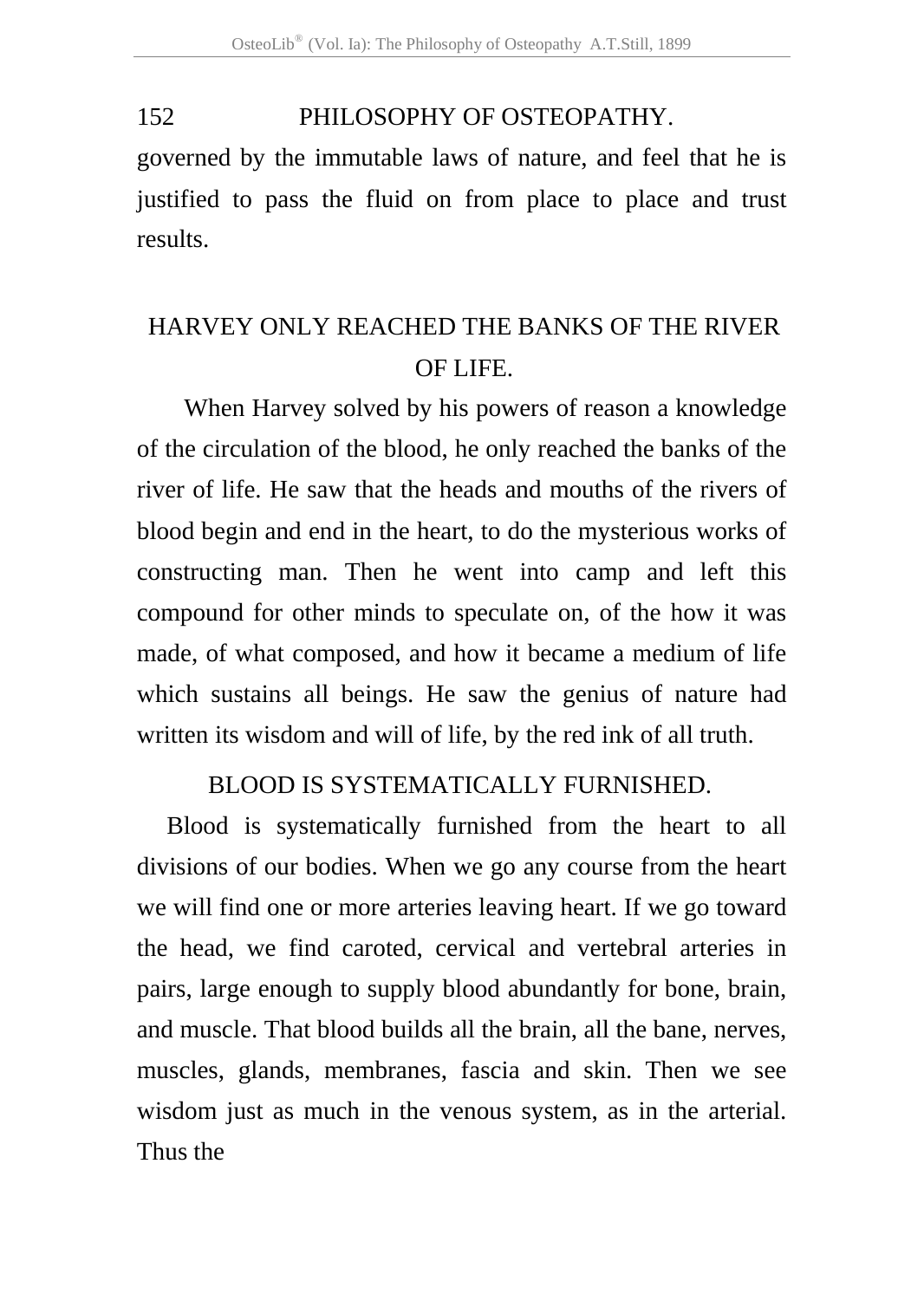THE BLOOD. 153

arteries supply all demands, and the veins carry away all waste material, with returning blood of veins. We find building and healthy renovation are united in a perpetual effort to construct and sustain purity. In these two are the facts and truths of life and health. If we go to any other part or organ of the body, we find just the same law of supply, arteries first, then renovation, beginning with the veins. The rule of artery and vein is universal in all living beings, and the Osteopath must know that, and abide by its rulings, or he will not succeed as a healer. Place him in open combat with fevers of winter or summer and he saves, or loses, his patients, just in proportion to his ability to sustain the artery to feed, and the veins to purify by taking away the dead substances before they ferment, in the lymphatics and cellular system. He shows just the same stupidity and ignorance of sup-port from arteries and purity by the veins when he fails to cure erysipelas, flux, pneumonia. croup, scarlet fever, diphtheria, measles, mumps, rheumatism, and on to all diseases of climate and seasons.

# FATALITY OF IGNORANCE.

It is ignorance and inattention to the arteries to supply and the veins to carry away all deposits be-fore they form tumors in lungs, abdomen or any part of the system. Thus mans ignorance of how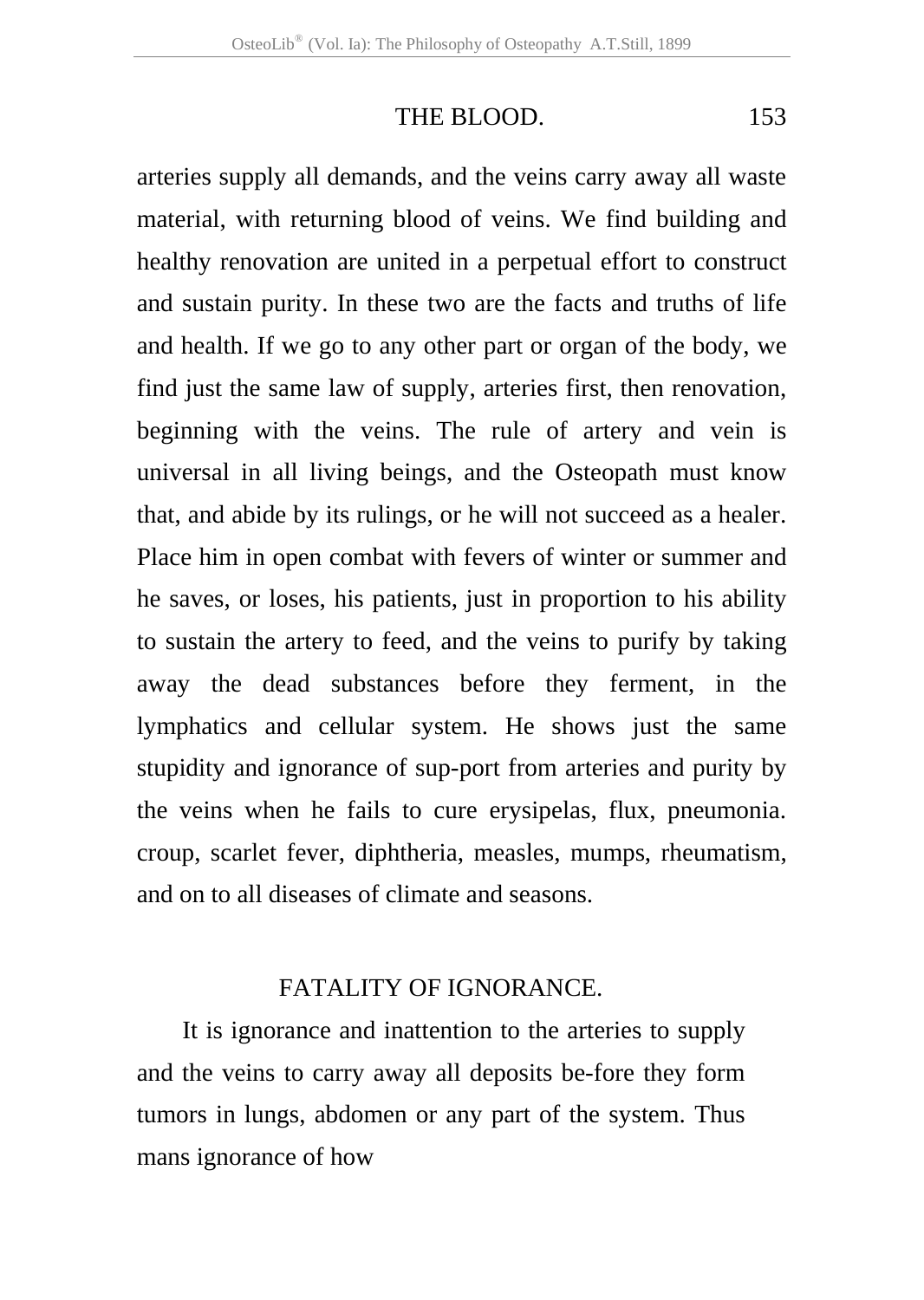and why the blood renovates and why tumors are formed, has allowed the knife to be found in the belts of so many doctors today. On this law Osteopathy has successfully stood and cured more than any school of cures, and has sustained all its diplomates financially and otherwise. I write this article on blood for the student of Osteopathy. I want him to put nature to a test of its merit, and know if it is a law equal to all demands. If not, he is very much and seriously limited when he goes into war with diseases. What is to be understood by "Disease?"<sup>\*</sup>

When we use the word "disease," we mean anything that makes an unnatural showing in the body by pain, overgrowth of muscle; gland; organ ; physical pain ; numbness; heat; cold; or anything that we find not necessary to life and comfort. I have no wish to rob surgery of its useful claims, and its scientific merits to suffering man and beast. Such is not my object, but to place the Osteopaths eye of reason on the hunt of the great whys that the knife is useful at all, I am sure it comes often to remove growths and diseased flesh and bone that have

 $\overline{a}$ 

DISEASE. 1. "Lack of ease. 2. An alteration in the state of the body, or some of its organs, interrupting or disturbing the performance of the vital functions and causing or threatening pain and weakness; malady; affection; illness; sickness; disease; disorder."—Webster's International Dictionary.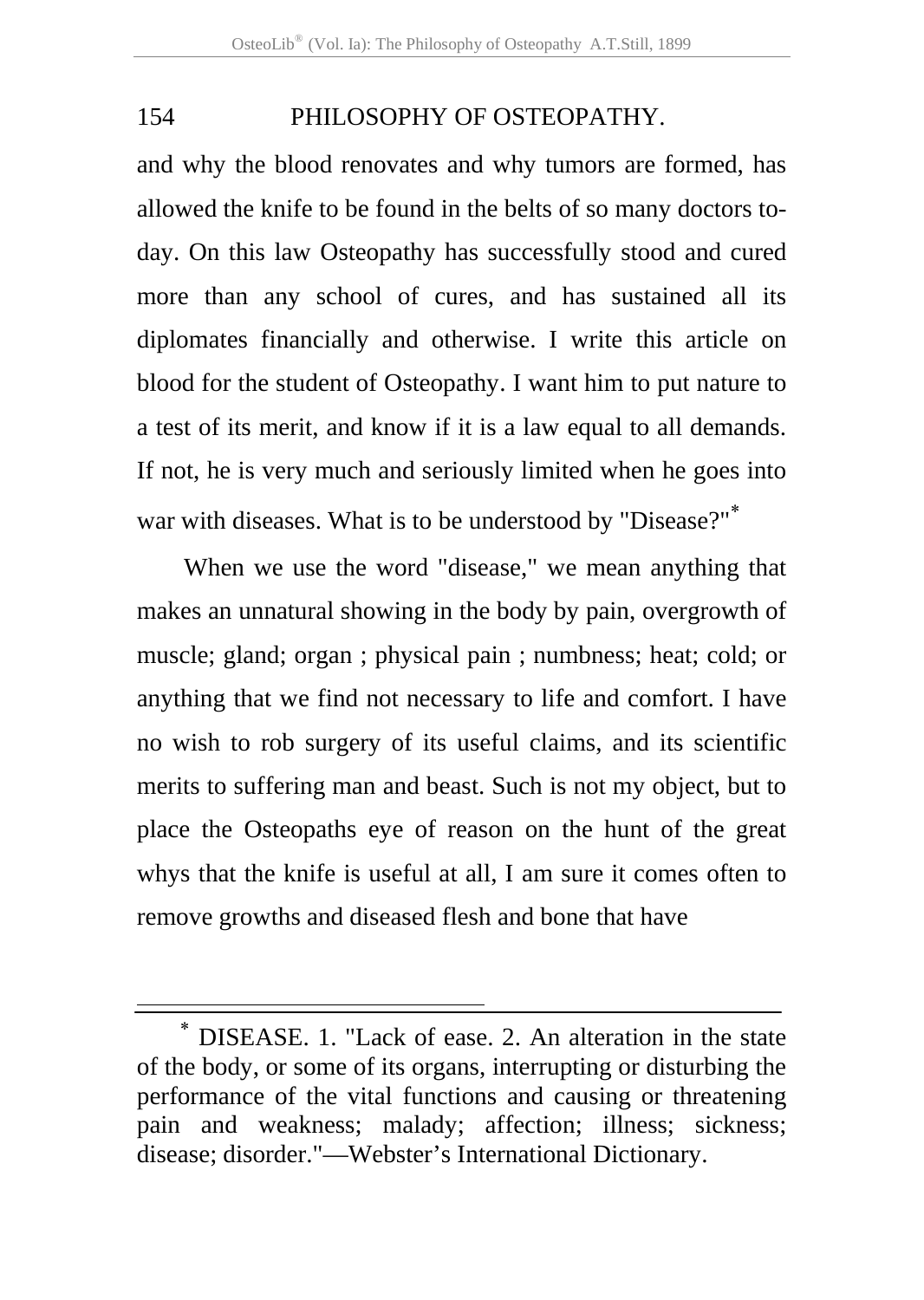THE BLOOD. 155

gotten so by mans ignorance of a few great truths. 1st, If blood is allowed to be taken to a gland or organ, and not taken away in due time the accumulation will become bulky enough to stop the excretory nerves and cause local paralysis; then the nutrient nerves proceed to construct tumors, and on and on until there is no relief but the knife or death. Had this blood not been conveyed there, it would not be there at all, either in bulk or less quantities. Had it simply done its work and passed on we could have no material to grow such abnormal beings. If a tumefaction appears in one side, and not in the other, why so? and why is there no growth in one side the same as the other? It takes no great effort of mind to see that the veins did not receive and carry off the blood, and a growth was natural, as the condition could not do otherwise and be true to nature. Thus mans ignorance has made a condition for the knife. Had he taken the hint and let the blood pass on when its work was done, he would not have to witness the guillotine of death to his patients, whose early pains told him a renal vein or some vessel below the diaphragm was ligated by an impacted colon, or a few ribs pulling and bringing diaphragm down across vena cava and thoracic duct and causing excitement or paralysis of solar plexus, or any other nerves that pass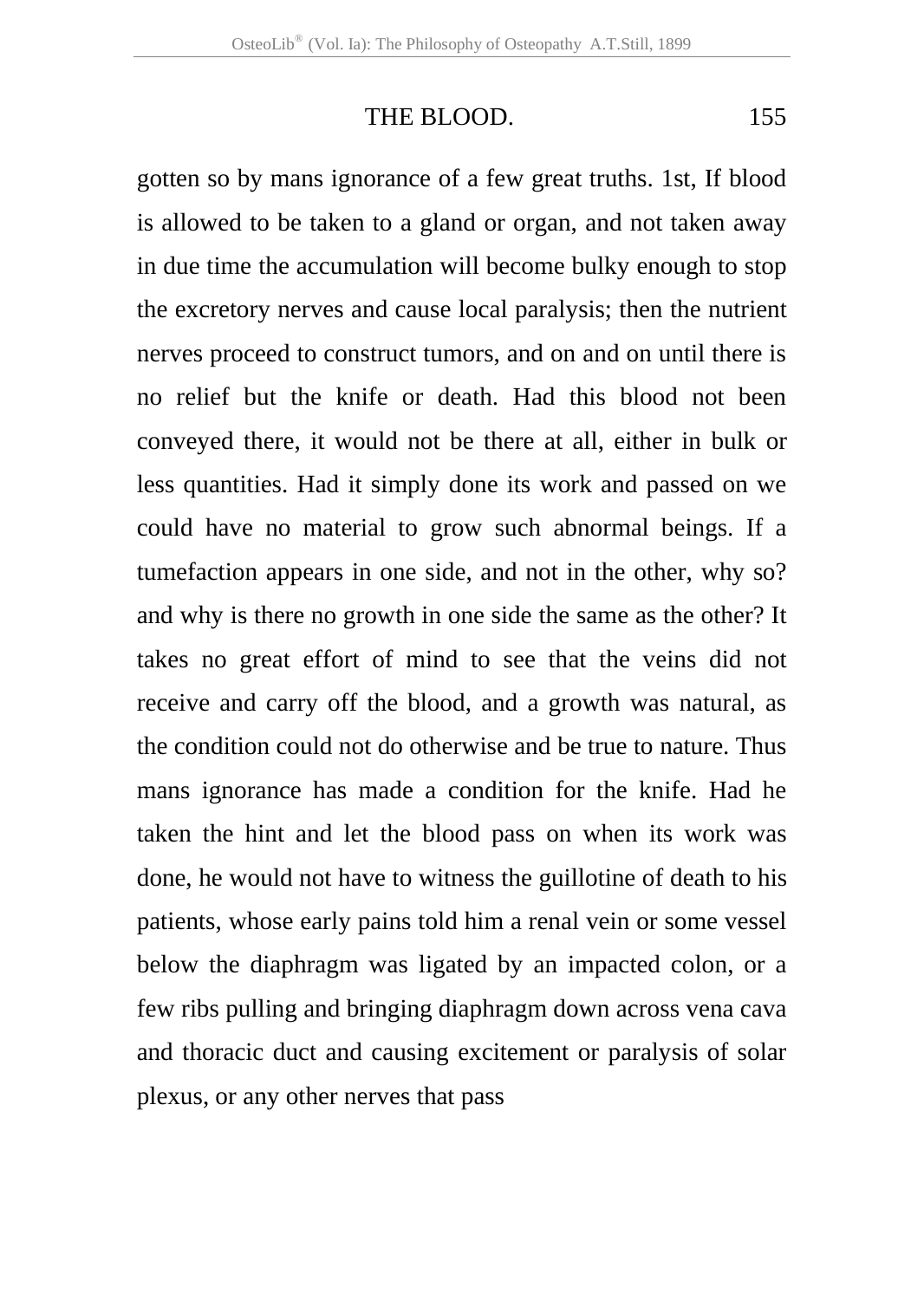through diaphragm with blood to and from heart and lungs.

#### TO FIND THE CAUSE.

 How to find causes of diseases or where a hindrance is located that stops blood is a great mental worry to the Osteopath when he is called to treat a patient. The patient tells him "where he hurts," how much "he hurts," how long "he has hurt," how hot or cold he is. The doctor puts this symptom and that symptom in a column, adds them up according to the latest books on symptomatology, finally he is able to guess at some name to call the disease. Then he proceeds and treats as his pap's father heard his granny say their old family doctor treated "them sort of diseases in North Carolina." An Osteopath feels bad to have to hunt cause for diseases, and not know how to start out to find the mechanical cause. He feels that the people expect more than guessing of an Osteopath. He feels that he must put his hand on the cause and prove what he says by what he does, that he will not get off by the feeble minded trash of stale habits that go with doctors of medicine, and by his knowledge he must show his ability to go beyond the musty bread of symptomatology and water his patients made, from the cider of the ripe apples from the tree of knowledge.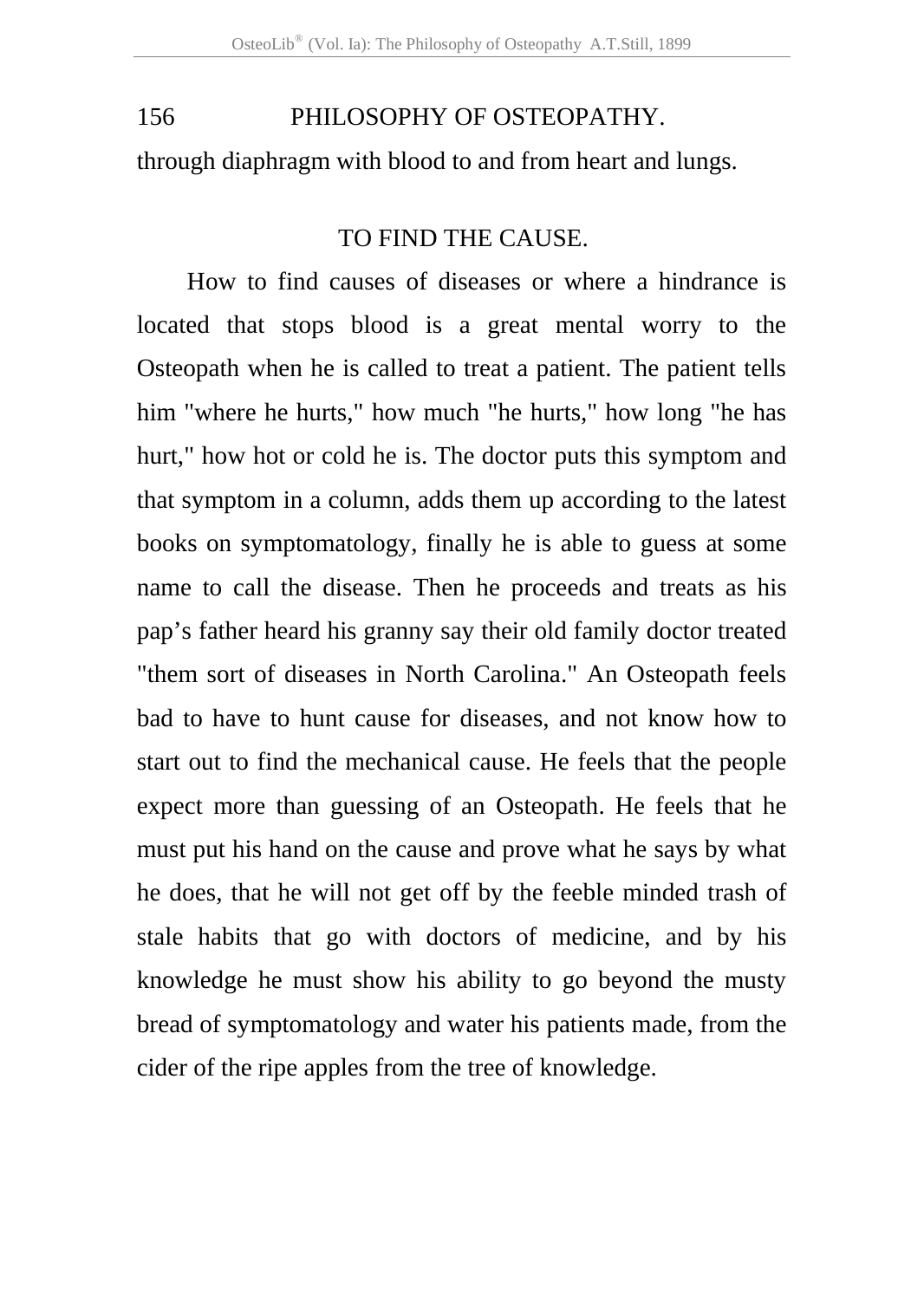# THE BLOOD. 157

### MUST BE HONEST.

An Osteopath should be a clear-headed, conscientious, truth loving man, and never speak until he knows he has found and can demonstrate the truth he claims to know.

## FOLLOWING ARTERIES AND NERVES.

I understand anatomy and physiology after fifty years casual and close attention, the last twenty years being very continued and close attention to what has been said, by all the best writers whom I have perused, many of whom are considered standard guides for the student and practitioner to be governed by. I have dissected and witnessed the very best anatomists that the world affords dissect. I have followed the knife after arteries through the whole distribution of blood of arterial systems, to the great and small vessels, until the lenses of the most powerful microscopes seemed to exhaust their ability to perceive the termination of the artery ; with the same care following the knife and microscope from nerve center to terminals of the large to the infinitely small fibers around which those fine nerve vines entwine. First like a bean entwining by way of the right around and up continuing to the right, and then turn my microscope to the entwining of another set of nerves which is to the left universally as the hop. Those nerves are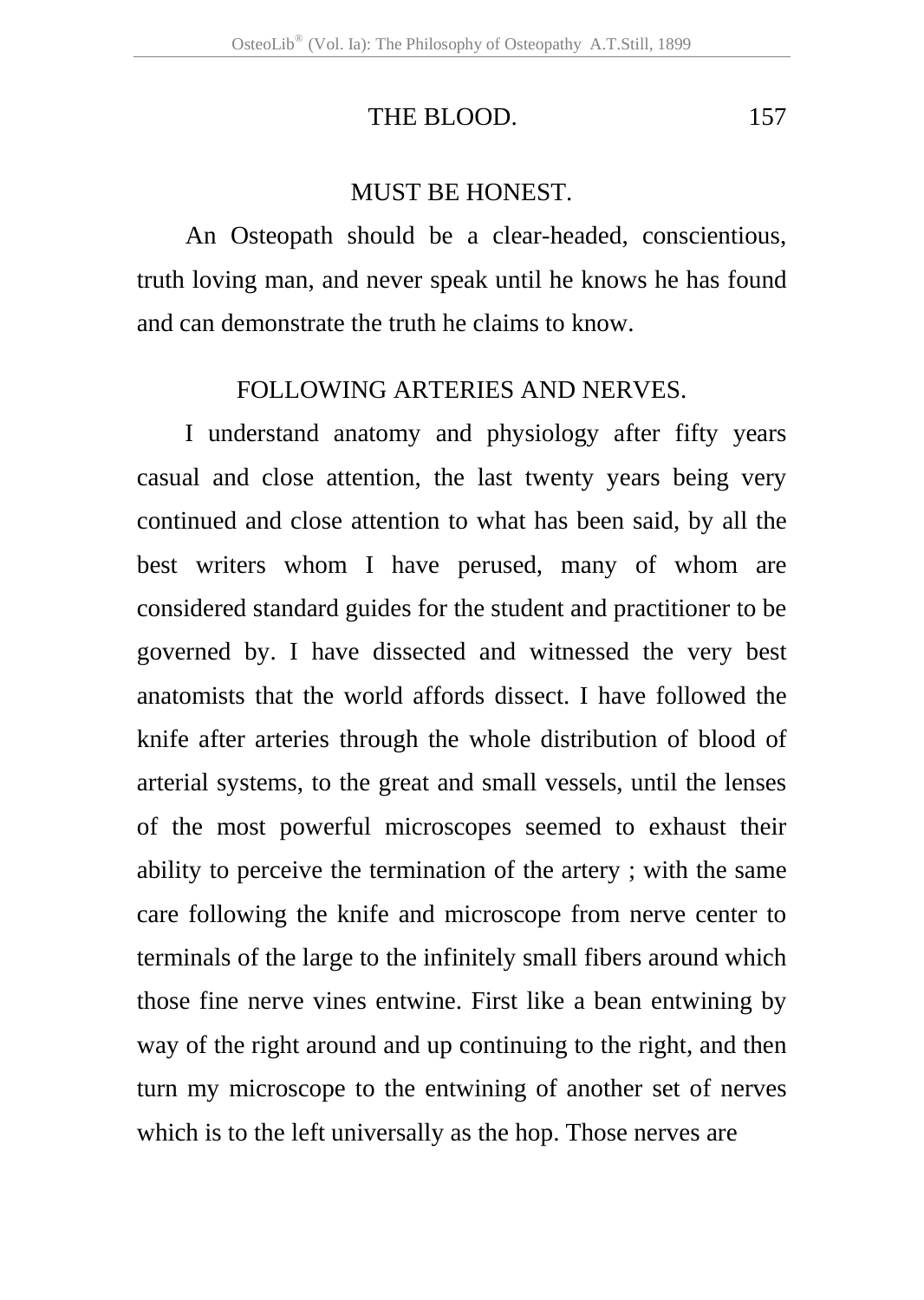solid, cylindrical and stratified in form, with many leading from the lymphatics to the artery, and to the red and white muscles, fascia, cellular-membrane, striated and unstriated organs, all connecting to and traveling with the artery, and continuing with it through its whole circuit from start to terminals.

#### FEEDING THE NERVES.

Like a thirsty herd of camels, the whole nerve system, sensory, motor, nutrient, voluntary and involuntary this herd of sappers or hungry nerves seems to be in sufficient quantities and numbers to consume all blood and cause the philosopher to ask the question : "Is not the labor of the artery complete when it has fed the hungry nerves?" Is he not justified in the conclusion that the nerves do gestate and send forth all substances that are applied by nature in the construction of man? If this philosophy be true, then he who arms himself for the battles of Osteopathy when combating diseases, has a guide and a light whereby he can land safety in port from every voyage.

#### THE BLOOD ON ITS JOURNEY.

Turn the eye of reason to the heart and observe the blood start on its journey. It leaves in great haste and never stops even in the smaller arteries. It is all in motion and very quick and pow-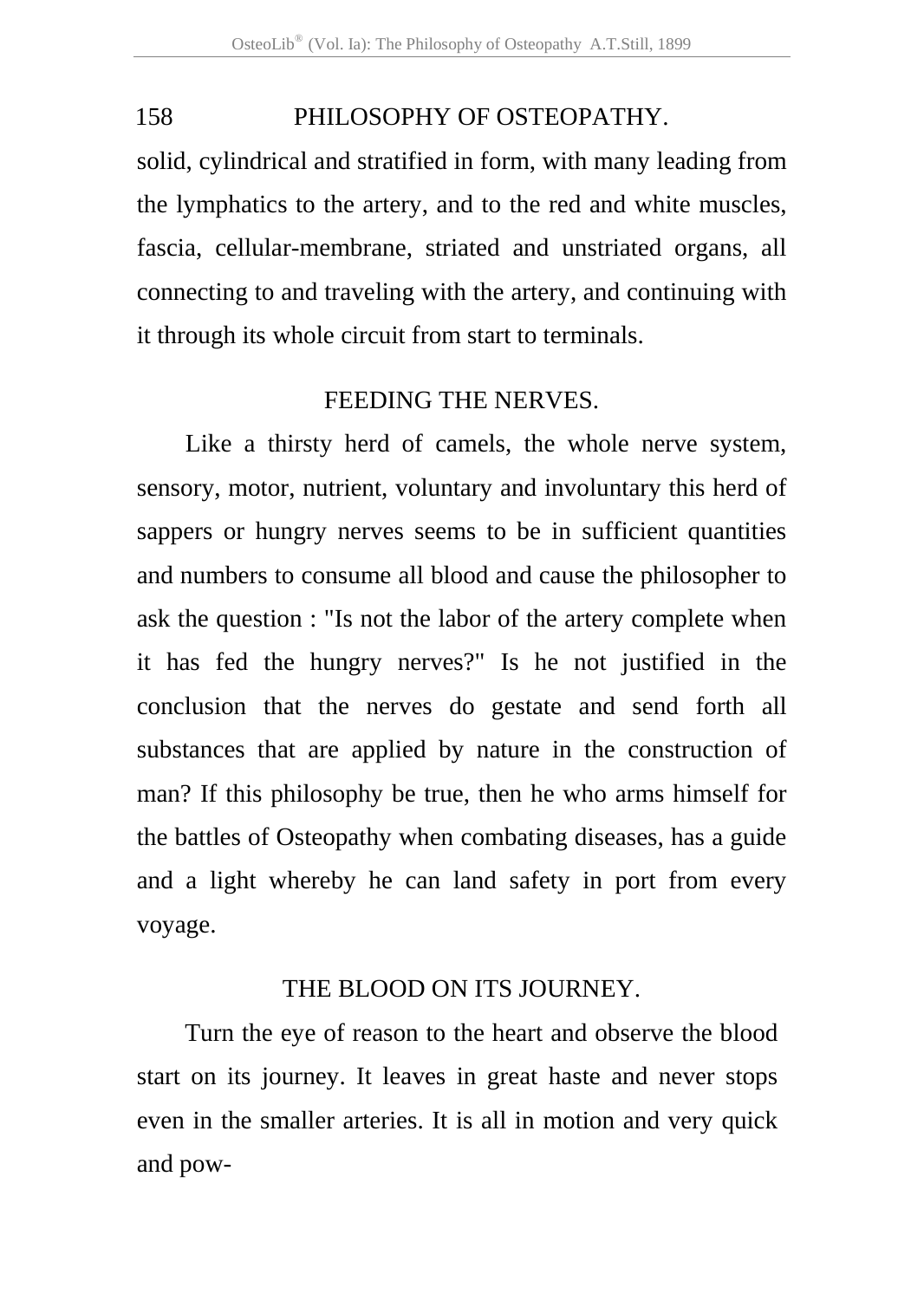### THE BLOOD. 159

erful at all places. Its motion indicates no evidence of construction even supposable during such time, but we can find in the lymphatics, cells or pockets, motion slow enough to suppose that in such cells, living beings can be formed and carried to their places by the lymphatics for the purposes they must fill, as bone, or muscle. Let us reason that blood has a great and universal duty to per-form, if it constructs, nourishes, and keeps the whole nerve system normal in form and function.

#### POWERS NECESSARY TO MOVE BLOOD.

As blood and other fluids of life are ponderable bodies of different consistences, and are moved through the system to construct, purify, vitalize and furnish power necessary to keep the machinery in action, we must reason on the different powers necessary to move those bodies through arteries, veins, ducts, over nerves, spongy membranes, fascia, muscles, ligaments, glands and skin; and judge from their unequal density, and adjust force to meet the demand according to kinds, to be sent to and from all parts.

## VENOUS BLOOD SUSPENDED.

Suppose venous blood to be suspended by cold or other causes in the lungs to the amount of oedema of the fascia, another mental look would see the nerves of the fascia of the lungs in a high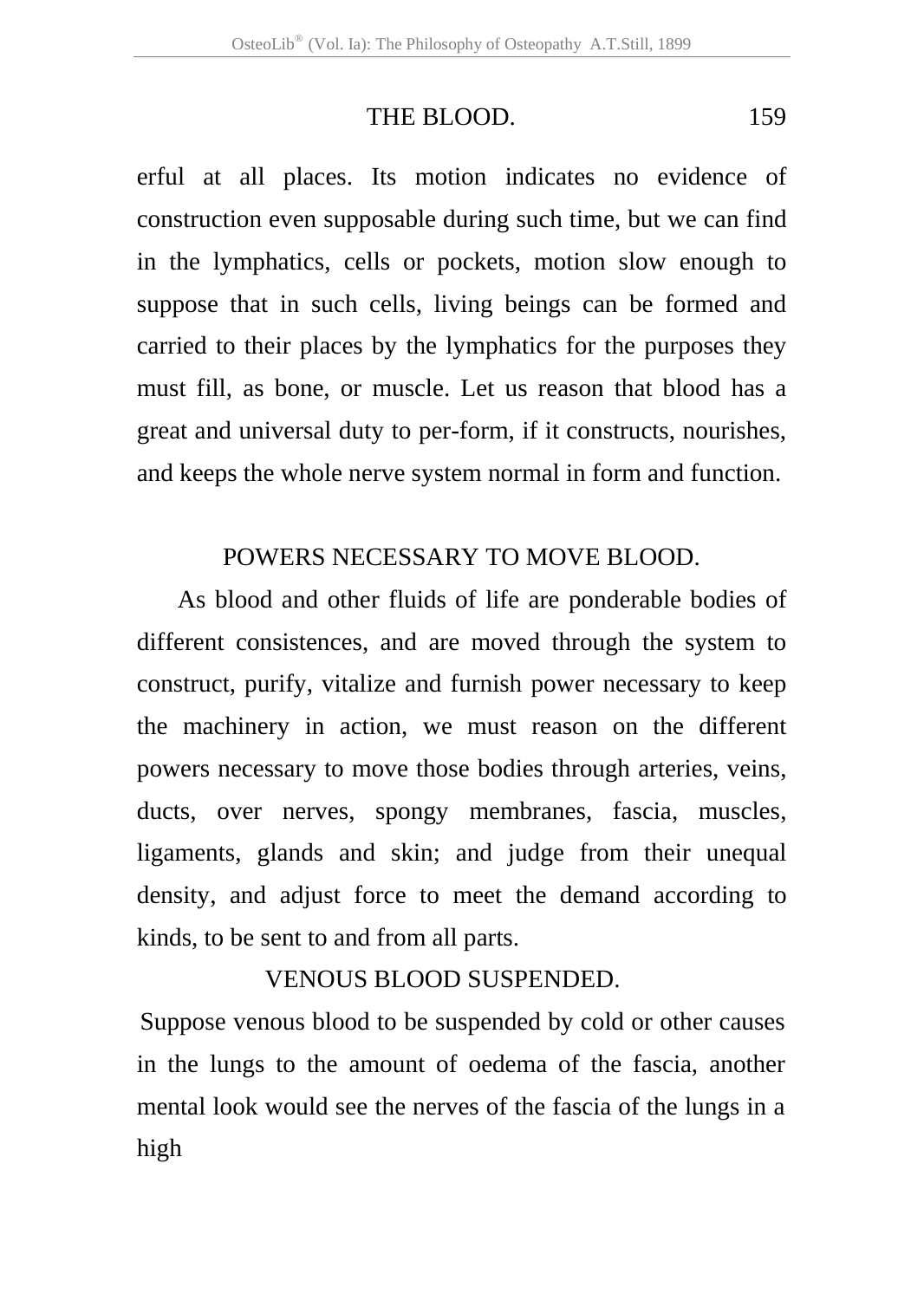state of excitement, cramping fascia on veins which is bound to stop flow of blood to heart. No blood can pass through a vein that is closed by resistance, nor can it ever do it until resistance is suspended. Thus the cause of nerve irritation must be found and removed before the channels can relax and open sufficiently to admit the passage of the fluids being obstructed. And in order to re-move this obstructing cause, we must go to the nerve supply of the lungs, or any other part of the body, and direct our attention to the cause of the nerve excitement, and that only; and prosecute the investigation to a finish. If the breathing be too fast and hurried, address your attention to the motor nerves, then to the sensory, for through them you regulate and reduce the excitement of the motor nerves of the arteries. As soon as sensation is reduced the motor and sensory circuit is completed and the labor of the artery is less, because of venous resistance having been removed. The circuit of electricity is complete as proven by the completed arterial and venous circuit for the reduction of motor irritation. The high temperature disappears because distress gives place to the normal, and recovery is the result.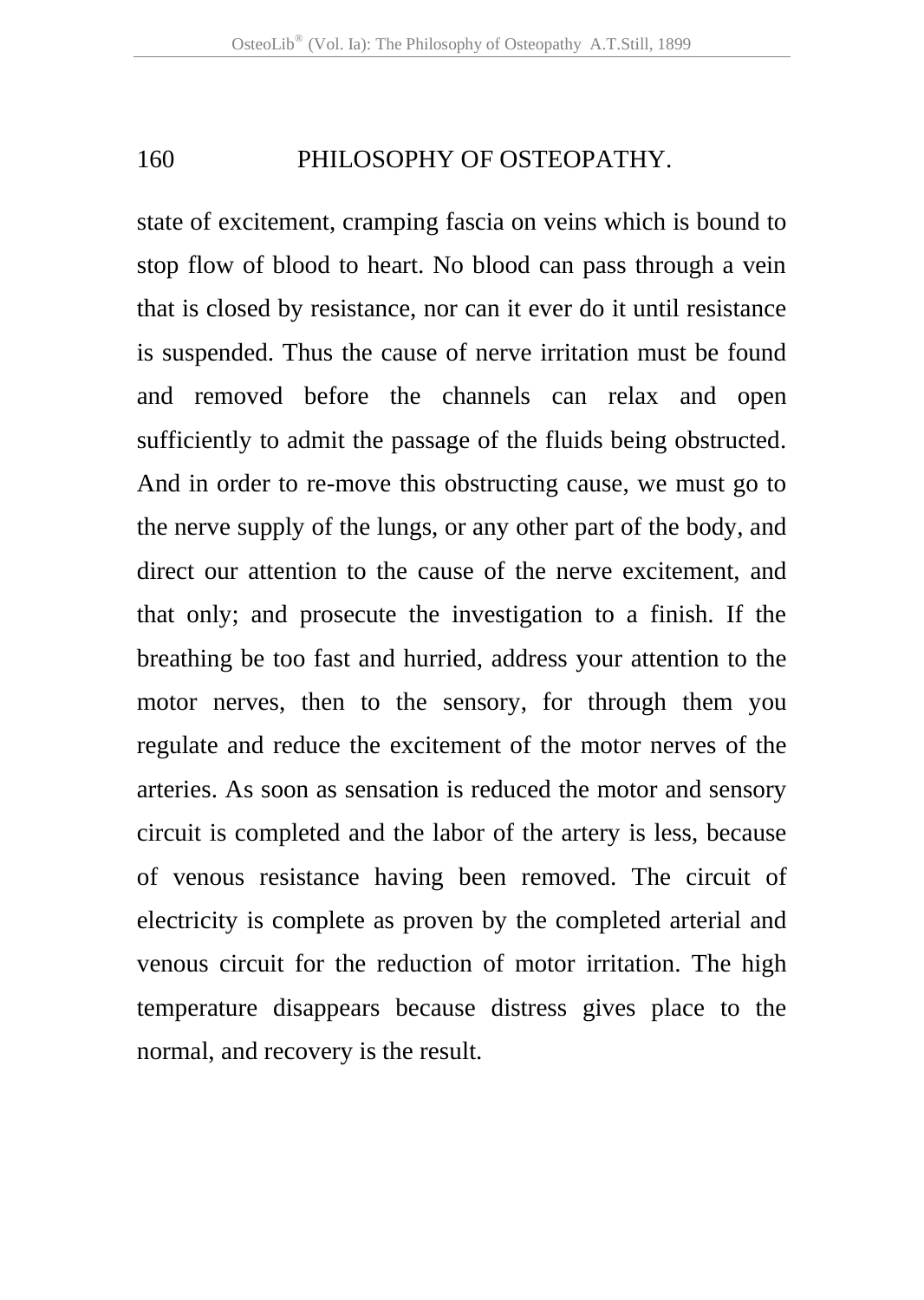### CHAPTER X.

# THE FASCIA.

Where Is Disease Sown?--An Illustration of Conception— The Greatest Problem--A Fountain of Supply—Fascia Omnipresent — Connection with Spinal Cord — Goes With and Covers All Muscles—Proofs in Contagion-Study of Nerves and Fascia—Tumefy—Tumefaction.

# WHERE DISEASE IS SOWN.

Disease is evidently sown as atoms of gas fluids, or solids. A suitable place is necessary first to deposit the active principle of life, be that what it may. Then a responsive kind of nourishment must be obtained by the being to be developed. Thus we must find in animals that part of the body that can assist by action and by qualified food to develop the being in foetal life. Reason calls the mind to the rule of man's gestative life first, and as a basis of thought, we look at the quickening atom, the coming being, when only by the aid of a powerful microscope can we see the vital germ. It looks like an atom of white fibrin or detached particle of fascia. It leaves one parent as an atom of fascia, and to live and grow, must dwell among friendly surroundings, and be fed by such food as contains albumen, fibrin and lymph; also the nerve gen-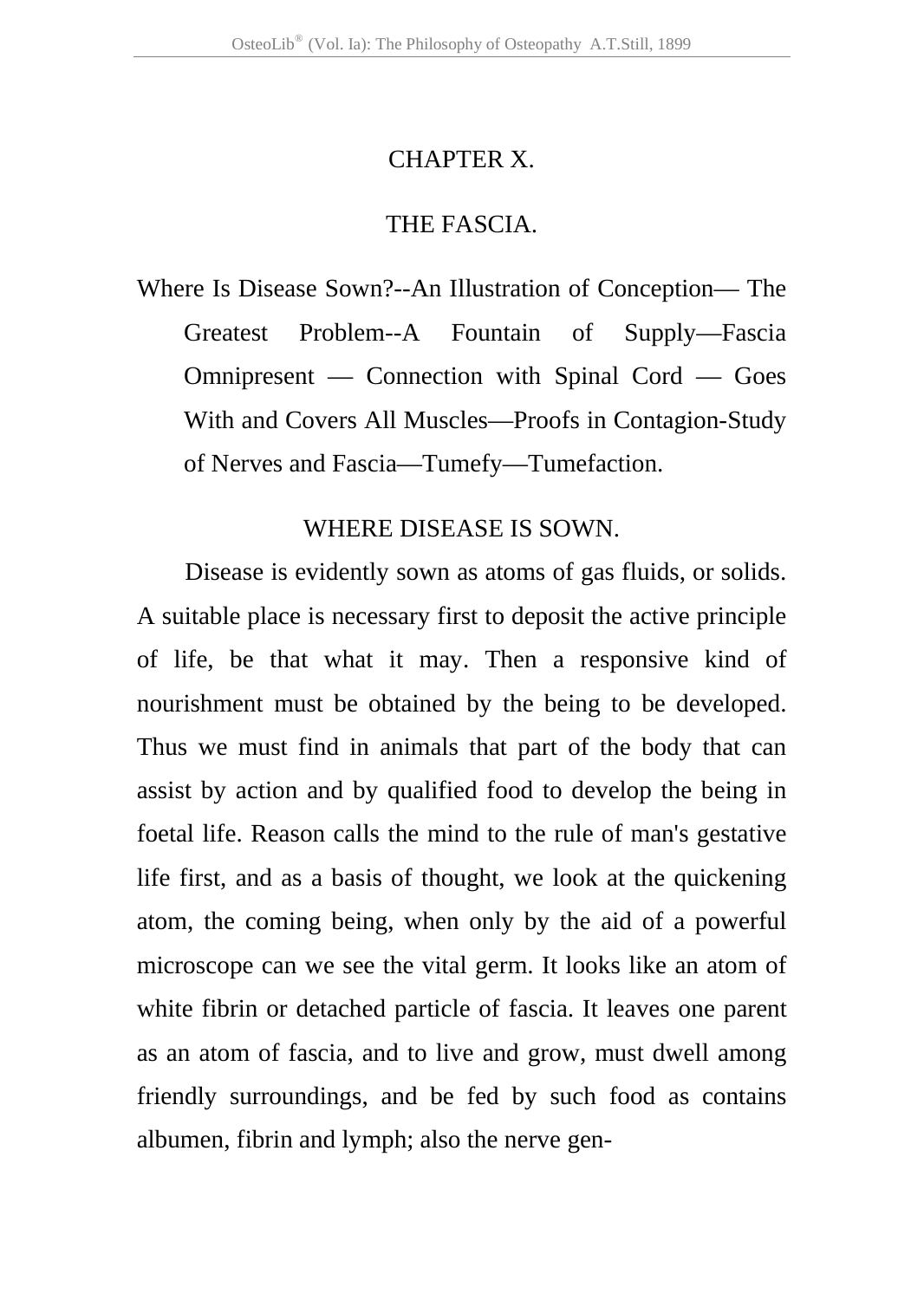erating power and qualities, as it then and there begins to construct a suitable form in which to live and flourish. And as the fascia is the best suited with nerves, blood, and white corpuscles, it is but reasonable to look for the part that is composed of the greatest per cent of fascia, and expect it, the germ, to dwell there for support and growth.

# AN ILLUSTRATION OF CONCEPTION.

When you follow the germ from father until it has left his system of fascia, we find it flourishing in the womb, which organ is almost a complete being of itself. The center, origin, and mother of all fascias. It there dwells and grows to birth, and appears as a completed being, a product of the life giving powers of the fascia.

With this foundation established we think we prove conception, growth, and cause of all diseases to be in the fascia.

As this philosophy has chosen the fascia as a foundation on which to stand, we hope the reader will chain his patience for a few minutes on the subject of the fascia, and its relation to vitality. It stands before the philosopher as one of, if not the deepest living problems ever brought before the mind of man.

We will ask your attention in the attached effort to describe the fascia at greater length : It be-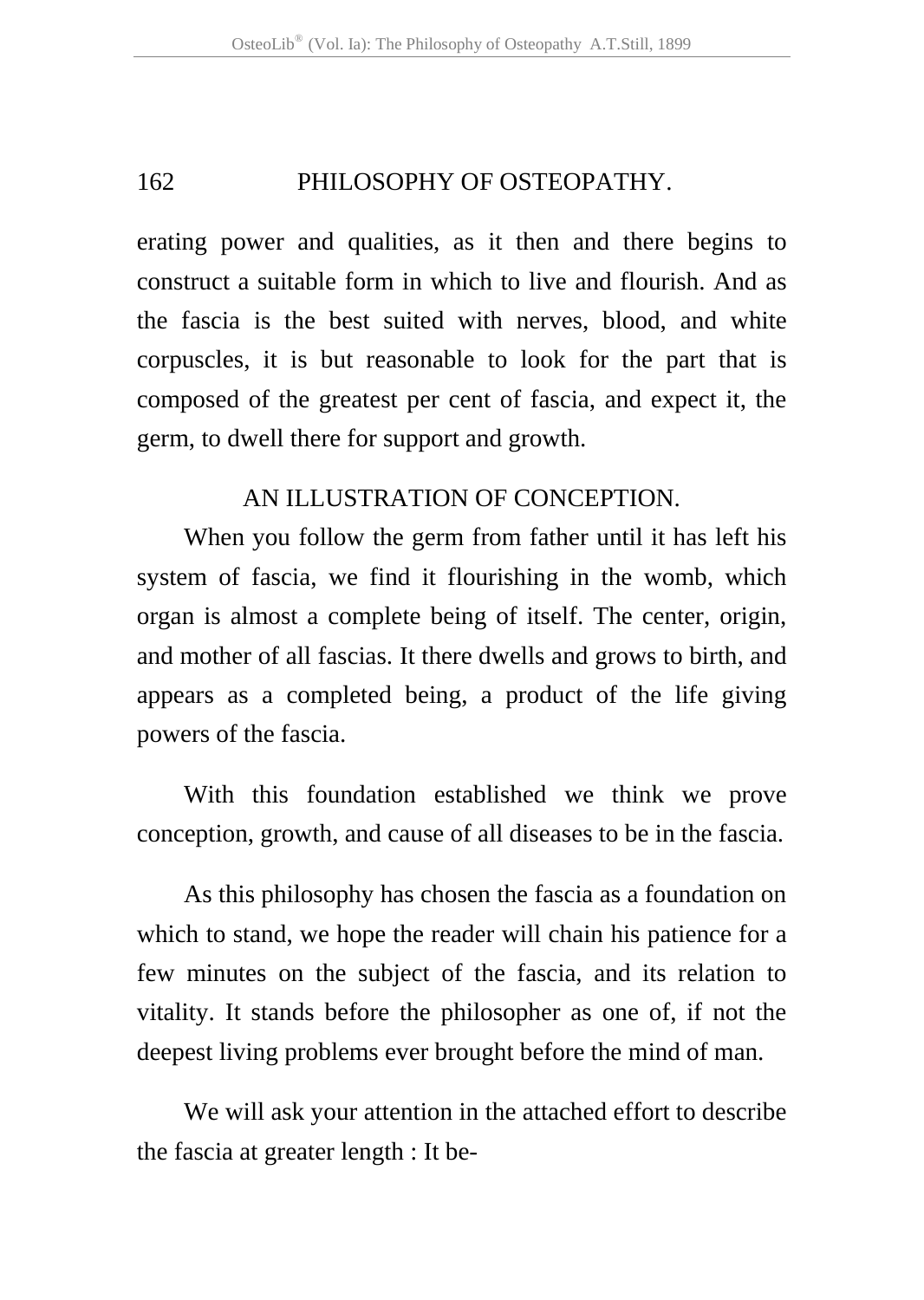# THE FASCIA. 163

ing that principle that sheathes, permeates, divides and subdivides every portion of all animal bodies; surrounding and penetrating every muscle and all its fibers—every artery, and every fiber and principle thereunto belonging, and grows more wonderful as your eye is turned upon the venous system with its great company of lymphatics, which sup-plies the water of life, used to reduce too heavily thickened blood of the veins, as it approaches the heart on its journey, to be renewed after purification and thrown back into the arteries to patrol, nourish and supply from headquarters to the videts of this great moving army of life, the substance of which we are now speaking.

# THE GREATEST PROBLEM.

The fascia is universal in man and equal in self to all other parts, and stands before the world to-day the greatest problem, the most pleasing thought. It carries to the mind of the philosopher the evidence, absolute, that it is the "material man," and the dwelling place his of spiritual being. It is the house of God, the dwelling place of the Infinite so far as man is concerned. It is the fort which the enemy of life takes by conquest through disease and winds up the combat and places thereon the black flag of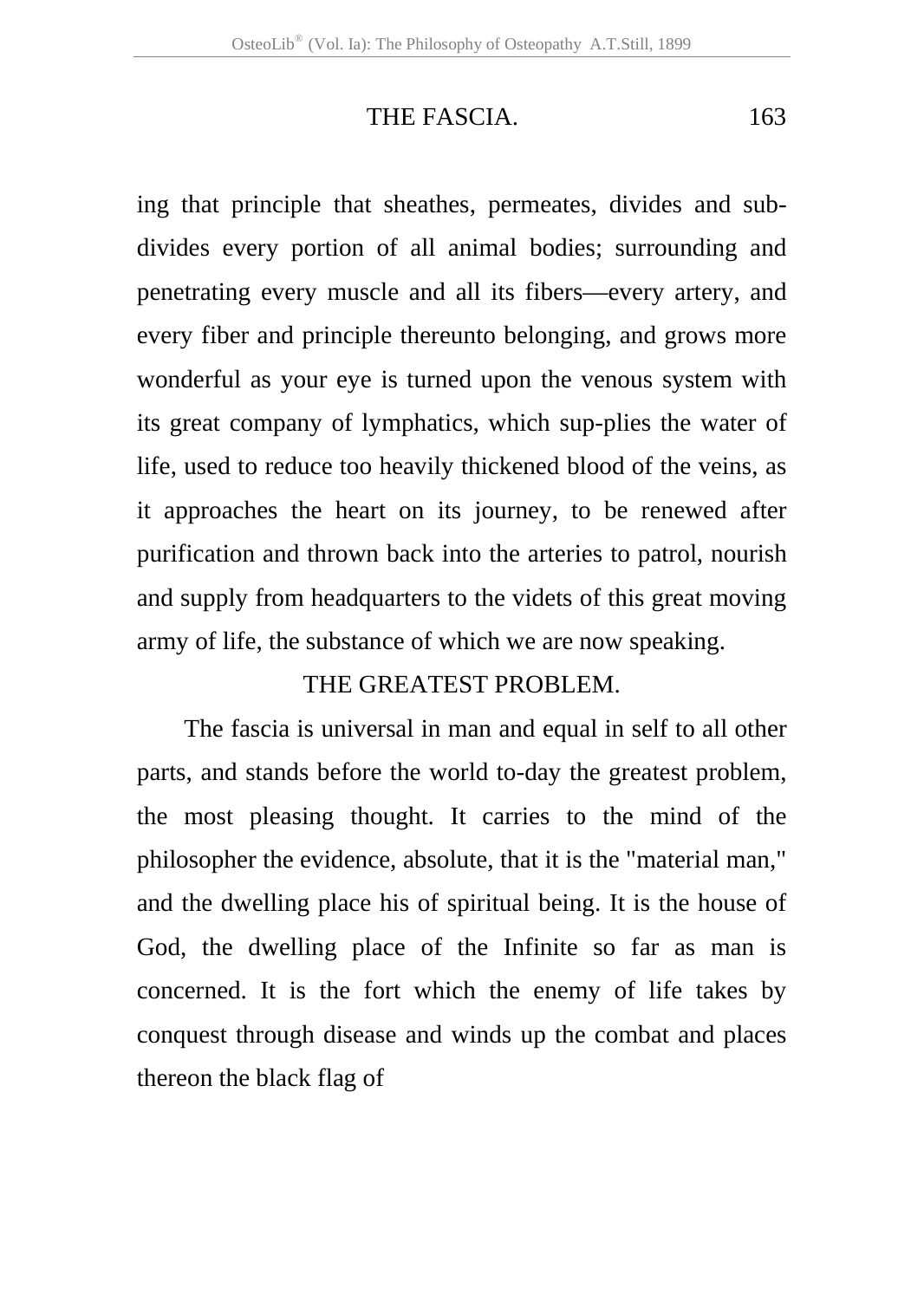"no quarters." That enemy is sure to capture all forts known as human beings at some time, al-though the engagement may last for many years. Procrastination of surrender can only be obtained by giving timely support to the supply of nourishment, with an unobstructed condition, kept up in favor of the nerves interested in the renewal of the human system, that powerful life force that is bequeathed to man and all other beings, and acts through the fascia of man and beast.

# A FOUNTAIN OF SUPPLY.

The fascia gives one of, if not the greatest problems to solve as to the part it takes in life and death. It belts each muscle, vein, nerve, and all organs of the body. It is almost a network of nerves, cells and tubes, running to and from it; it is crossed and filled with, no doubt, millions of nerve centers and fibers to carry on the work of secreting and excreting fluid vital and destructive. By its action we live, and by its failure we shrink, or swell, and die. Each muscle plays its part in active life. Each fiber of all muscles owes its pliability to that yielding septum-washer, that gives all muscles help to glide over and around all adjacent muscles and ligaments, without friction or jar. It not only lubricates the fibers but gives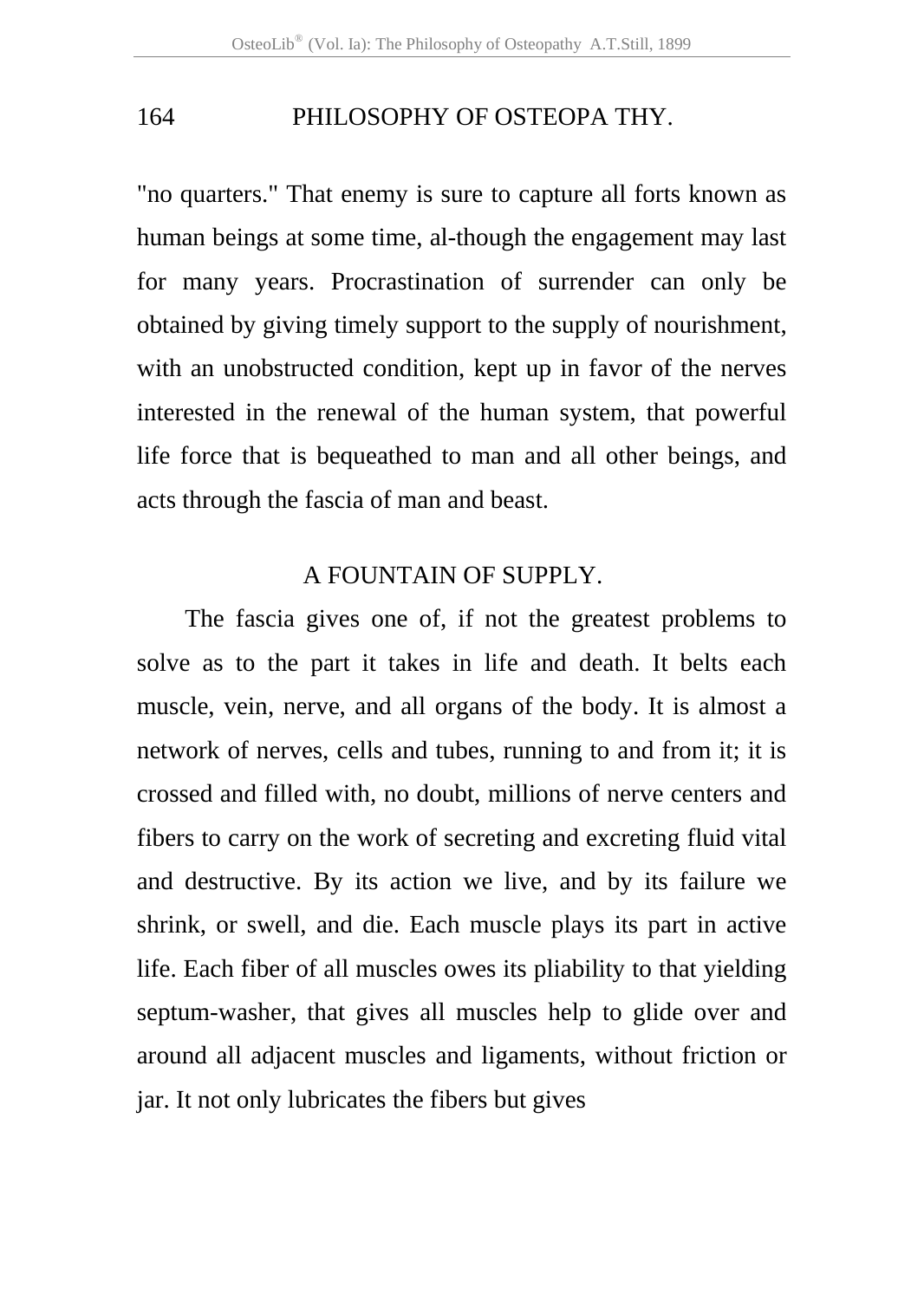# THE FASCIA. 165

nourishment to all parts of the body. Its nerves are so abundant that no atom of flesh fails to get nerve and fluid supply therefrom.

# FASCIA OMNIPRESENT.

This life is surely too short to solve the uses of the fascia in animal forms. It penetrates even its own finest fibers to supply and assist its gliding elasticity. Just a thought of the completeness and universality in all parts, even though you turn the visions of your mind to follow the infinitely fine nerves. There you see the fascia, and in your wonder and surprise, you exclaim, "Omnipresent in man and all other living beings of the land and sea."

Other great questions come to haunt the mind with joy and admiration, and we can see all the beauties of life on exhibition by that great power with which the fascia is endowed. The soul of man with all the streams of pure living water seems to dwell in the fascia of his body.

Does it not throw hot shot and shells of thought into man's famishing chamber of reason; to feel that he has seen by thought the frame work of life the dwelling place on which life sojourns? He feels that he can find all disturbing causes of life, the place that diseases germinate and grow, the seeds of disease and death.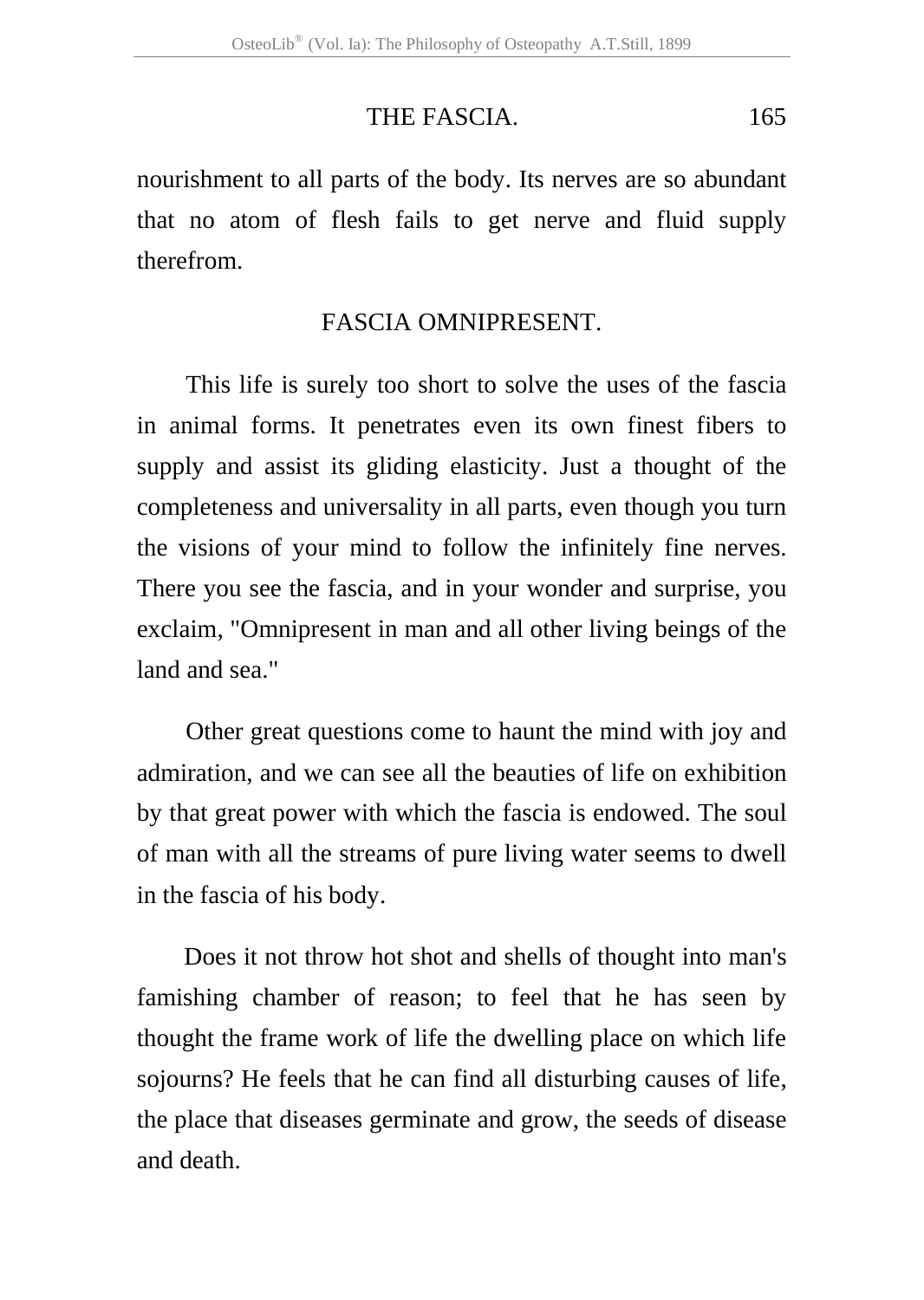#### CONNECTION WITH THE SPINAL CORD.

As life finds its general nutrient law in the fascia and its nerves, we must connect them to the great source of supply by a cord running the length of the spine, by which all nerves are supplied by the brain. The cord throws out and supplies millions of nerves by which all organs and parts are supplied with the elements of motion, all go to and terminate in that great system, the fascia.

As we dip our cups deeper and deeper into the ocean of thought we feel that the solution of life and health is close to the field of the telescope of our mental search lights, and soon we will find the road to health so plainly written that the wayfaring man cannot err though he be a fool.

# GOES WITH AND COVERS ALL MUSCLES.

 As the student of anatomy explores the subject under his knife and microscope he easily finds this membrane goes with and covers all muscles, ten-dons and fibers, and separates them even to the least fiber. All organs have a covering of this substance, though they may have names to suit the organs, surfaces or parts spoken of. We write much of the universality of the fascia to impress the reader with the idea that this connecting substance must be free at all parts to receive and discharge all fluids, if healthy to appro-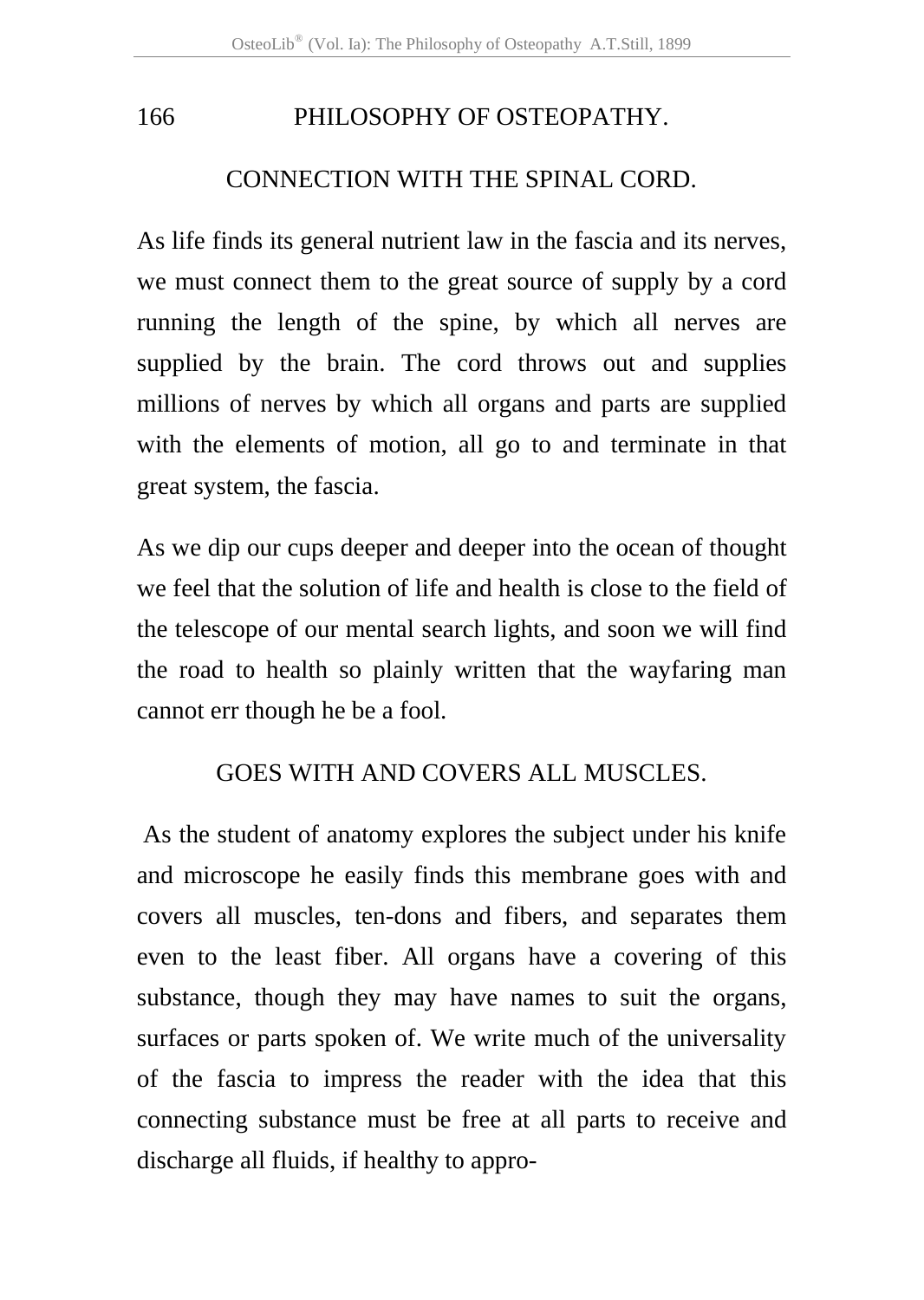### THE FASCIA. 167

priate and use in sustaining animal life, and eject all impurities that health may not be impaired by the dead and poisoning fluids. Thus a knowledge of the universal extent of the fascia is almost imperative, and is one of the greatest aids to the person who seeks cause of disease. He of all men should know more of the fascia, and when disease is local or general. That the fascia and its nerves demand his attention first, and on his knowledge of the same, much of his success, and the life of his patients do depend.

Will the student of Osteopathy stop just a moment and see his medical cotemporary plow the skin with the needle of his hypodermic syringe. He drives it into and unloads his morphine and other poisonous drugs under the skin, and into the very center of the nerves of the superficial fascia. He produces paralysis of all nerves by this method, just as certainly as if he had put his poison in the cerebellum, but not so certain to produce instantaneous death as to unload in the brain. But if he is faithfully ignorant, he will kill just as certainly at one place as the other, because the poisonous effects can be easily taken to every fiber of the whole body by the nerves and fibers of the fascia.

When you deal with the fascia you deal and do business with the branch offices of the brain, and under the general corporation law, the same as the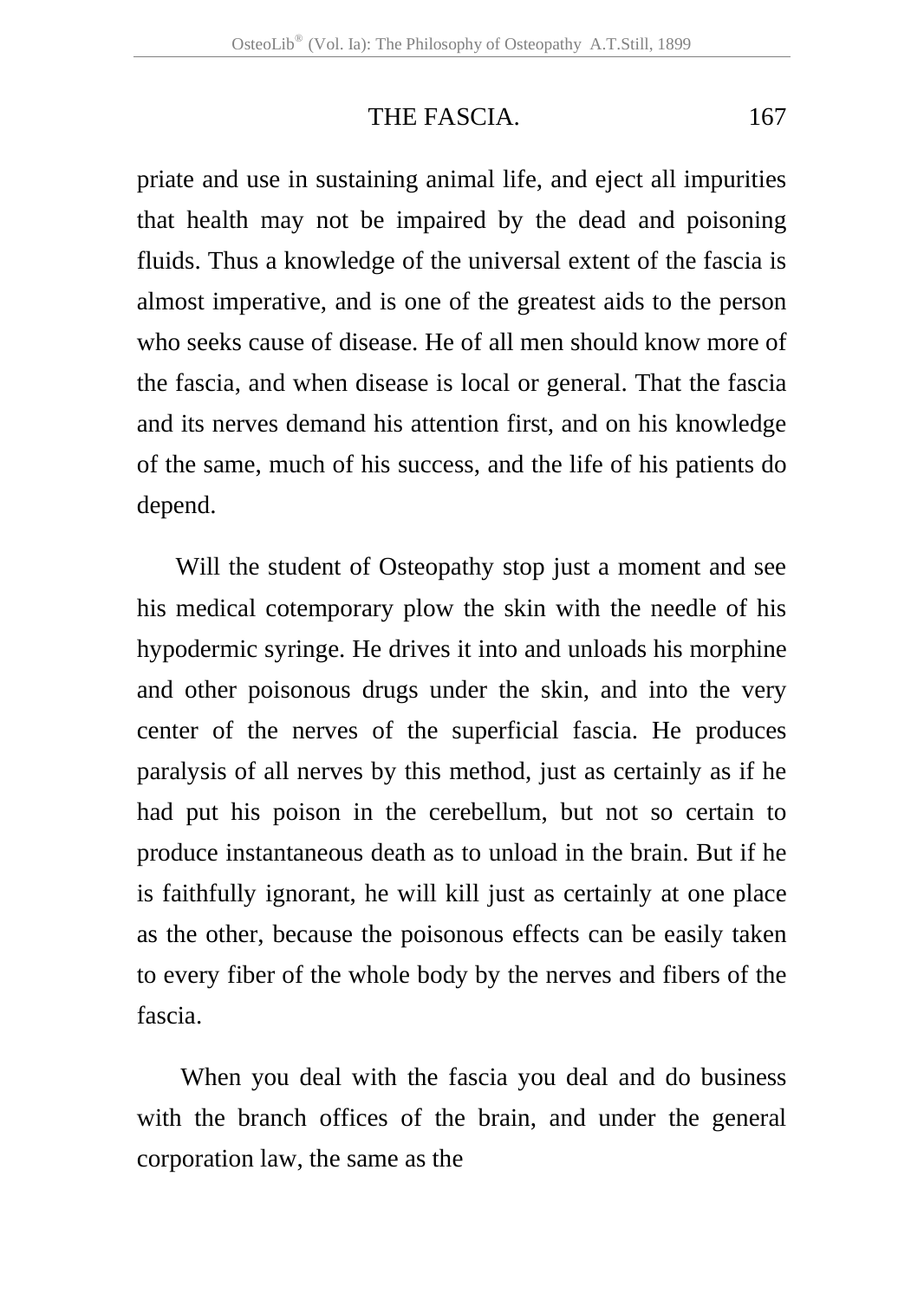brain itself, and why not treat it with the same degree of respect?

The doctor of medicine does effectual work through the medium of the fascia. Why not you relax, contract, stimulate and clean the whole system of all diseases by that willing and sufficient power to renovate all parts of the system, from deadly compounds that generate through delay and stagnation of fluids while in the fascia.

Our school is young, but the laws that govern life are as old as the hours of all ages. We may find much that has never been written nor practiced before, but all such discoveries are truths born with the birth of eternity old as God and as true as life.

The difference between a philosopher and a less powerful thinker is one observes alone, and depends on his own powers of mind to arrive at truth. Another lacks self confidence and mental energy.

#### PROOFS IN CONTAGION.

If disease is so highly attenuated, so etherial, and penetrable in quality, and multiple in atoms; and a breath of air two quarts or more taken into the lungs fully charged with contagion, how many thousand air cells could be impregnated by one single breath? Say we take a case of measles into a schoolroom of sixty pupils, in a warm and poorly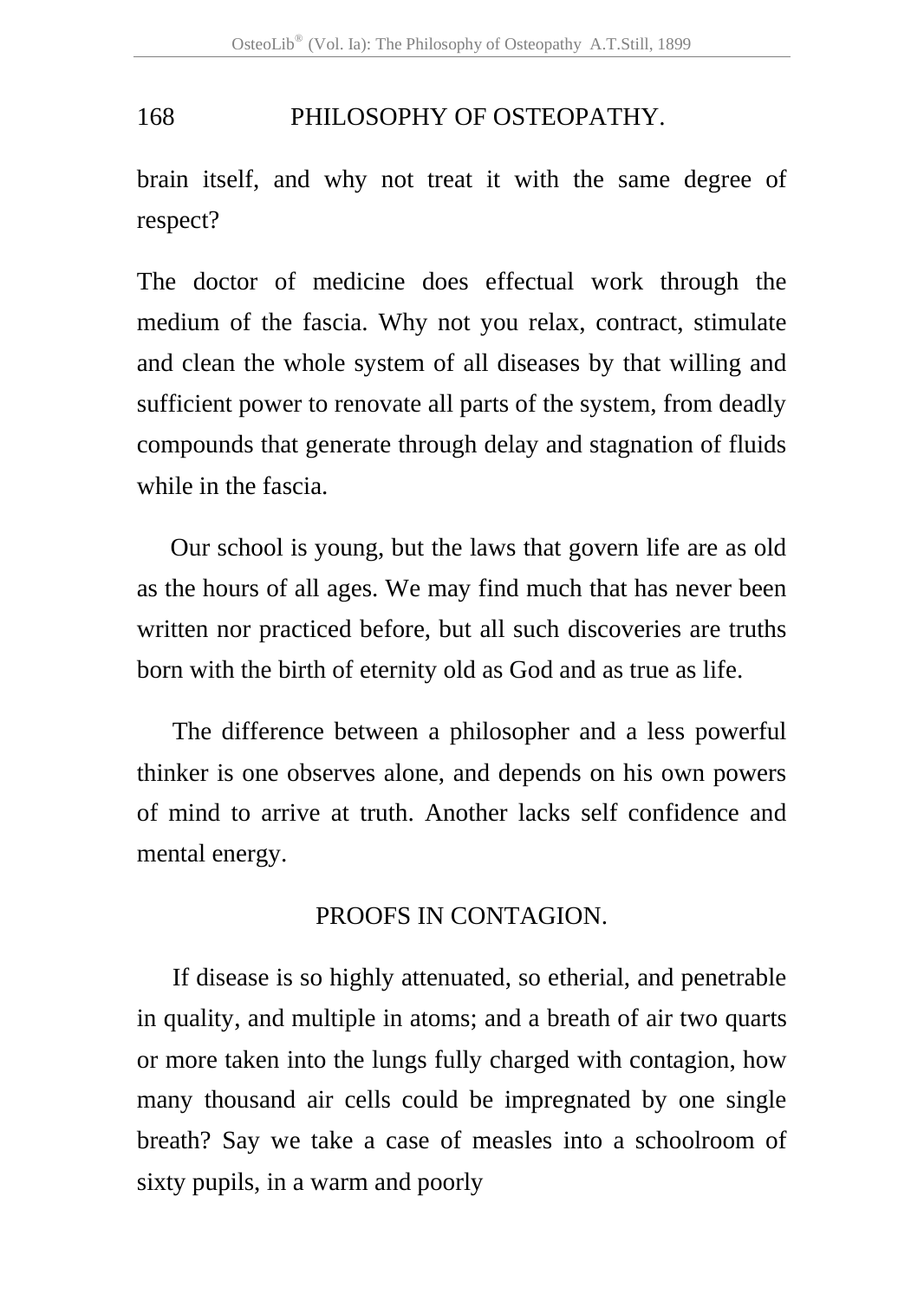# THE FASCIA. 169

oxygenized atmosphere all day, would not the living gas thrown off from active measles enter and irritate the air cells and close the most irritable cells with the poisonous gas retained for active development in those womb-like departments in the lungs.

Now you have the seeds in thousands of cells, which are as vital and well supplied by nerves and blood as the womb itself. Would not reason see the development of millions more of the vital beings who get their nourishment from the vitality found in the human fascia, which comes nearer to the surface in the lungs than in any part of the system, except it be the womb.

In proof of the certainty of measles being taken up by the lungs at one breath and caught by the secretions and conveyed to the universal system of fascia to develop the contagion, I will give the case of one of my boys who was sick with cold as I supposed ; watering of eyes, cough, fever and headache. He was in the country about eight miles from home, and on our return stopped to get his books at a small school house. He ran in, picked up his books that were lying upon the desk, walked the length of the room which was about forty feet, was not there over one-half minute and in just nine days forty-two children broke out with measles. So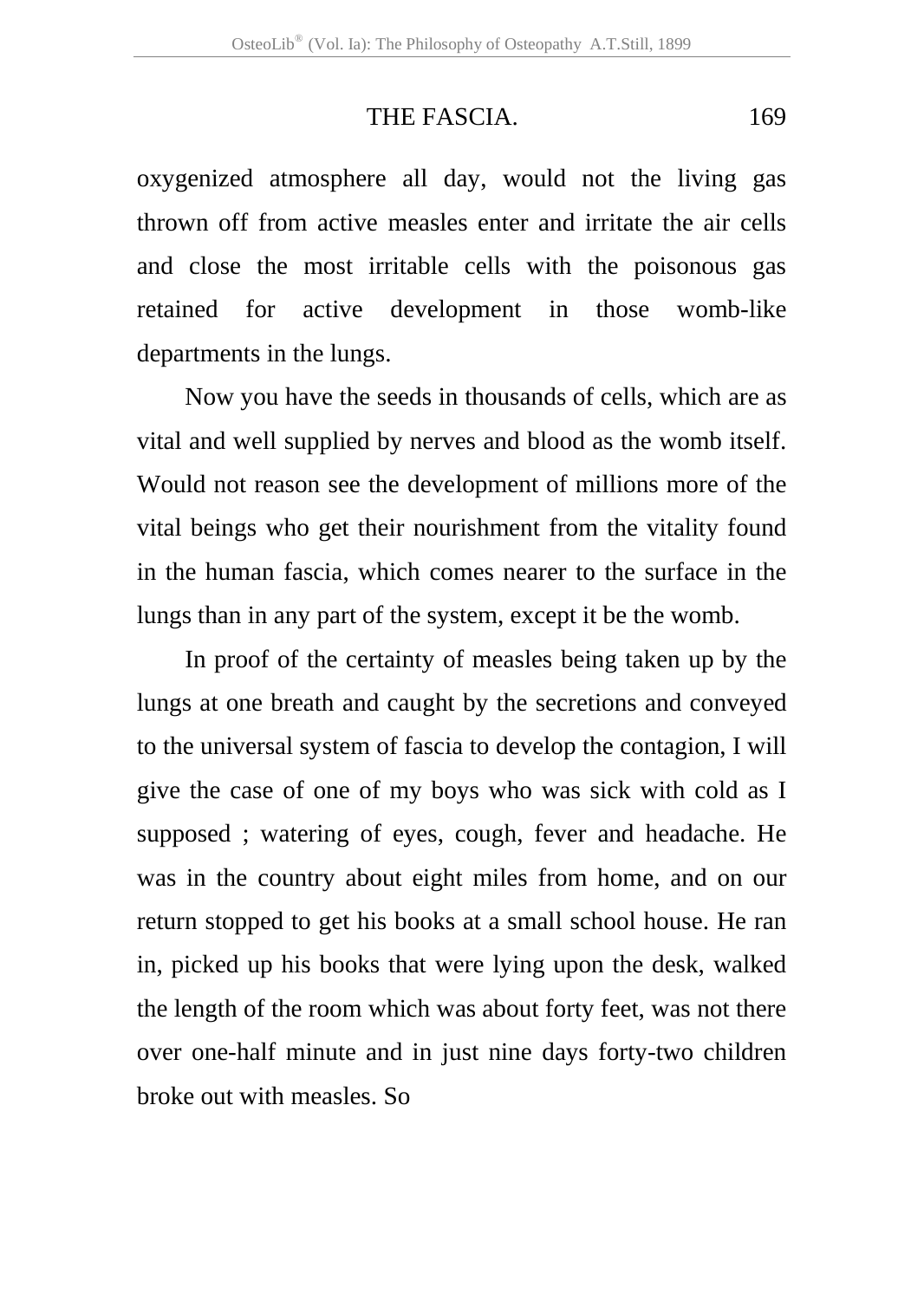certain is contagion to be taken up by the nerves and vitalizing fluids of the fascia.

It seems that all the fascia needs to develop anything is to have the seed planted in its arms for construction, the work will be done, labeled, and handed out for inspection by the inspectors of all works.

## STUDY OF NERVES AND FASCIA.

We must remember as we reason on the power of life which is located in the fascia, that it occupies the whole body, and should we find a local region that is disordered and wish to, we can relieve that part through that local plexus of nerves which controls that organ and division. Thus your attention should be directed to all nerves of that part. Sensory, to modify sensation, blood must not be let run to the part by wild motion, its flow must be gentle to suit the demands of nutrition, otherwise weakness takes the place of strength, then we lose the benefits of the nerves of nutrition, by which strength of all systems of force are kept in action during life.

Suppose the nerves that supply the lungs with motion should stop, the lungs would stop also suppose they should half stop, the lungs would surely half stop. Now we must reason, if we succeed in relieving lungs, that all kinds of nerves are found in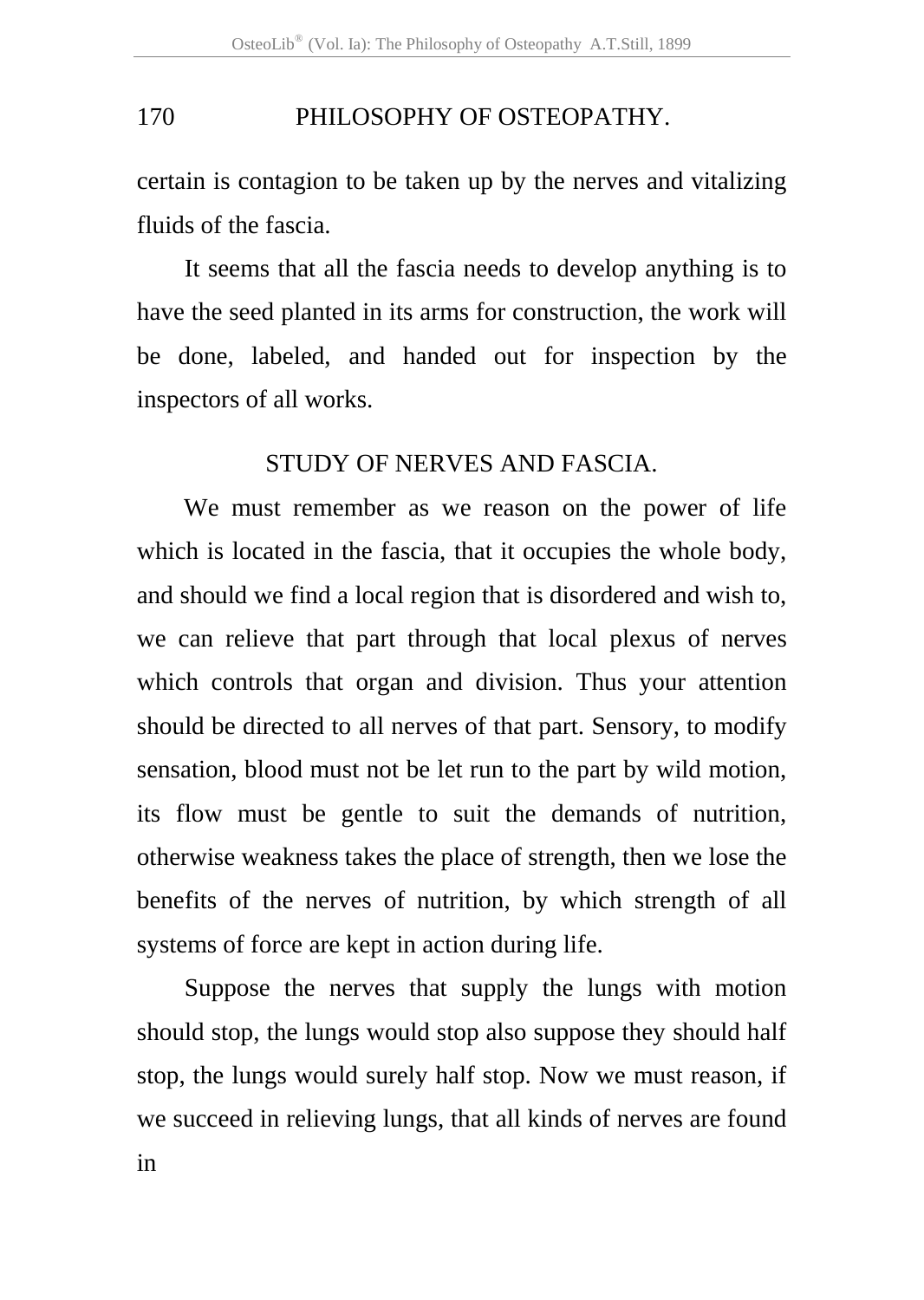# THE FASCIA. 171

them. The lungs move, thus you find motor; they have feeling, thus the sensory ; they grow by nutrition, (thus the nutrient nerves;) they move by will, or without it; they have a voluntary and involun-system ; they move in sleep by the involuntary system.

The blood supply comes under the motor sys-tem of nerves, and delivers at proper places for the convenience of the nerves of nutrition. The sensory nerves limit the supply of arterial blood to the quantity necessary, as the construction is going on by each successive stroke of the heart. They limit the action of the lungs, receive and expel air in quantities sufficient to keep up purity of the blood, etc. With this foundation we observe if too great action of the motor nerves, shows by breathing too often to be normal, we are admonished to reduce breathing by addressing attention to the sensory nerves of lungs, in order that the blood may pass through the veins, whose irritability has refused to receive the blood, farther than arterial terminals. So soon as senation is reduced relaxation of nerve fibers of veins tolerates the passage of venous blood, which is deposited in the spongy portions of the lungs in such quantities as to overcome the activity of the nerves of renovation that accompanies the fascia in its process of ejection of all fluids that have been detained an abnormal time, first in the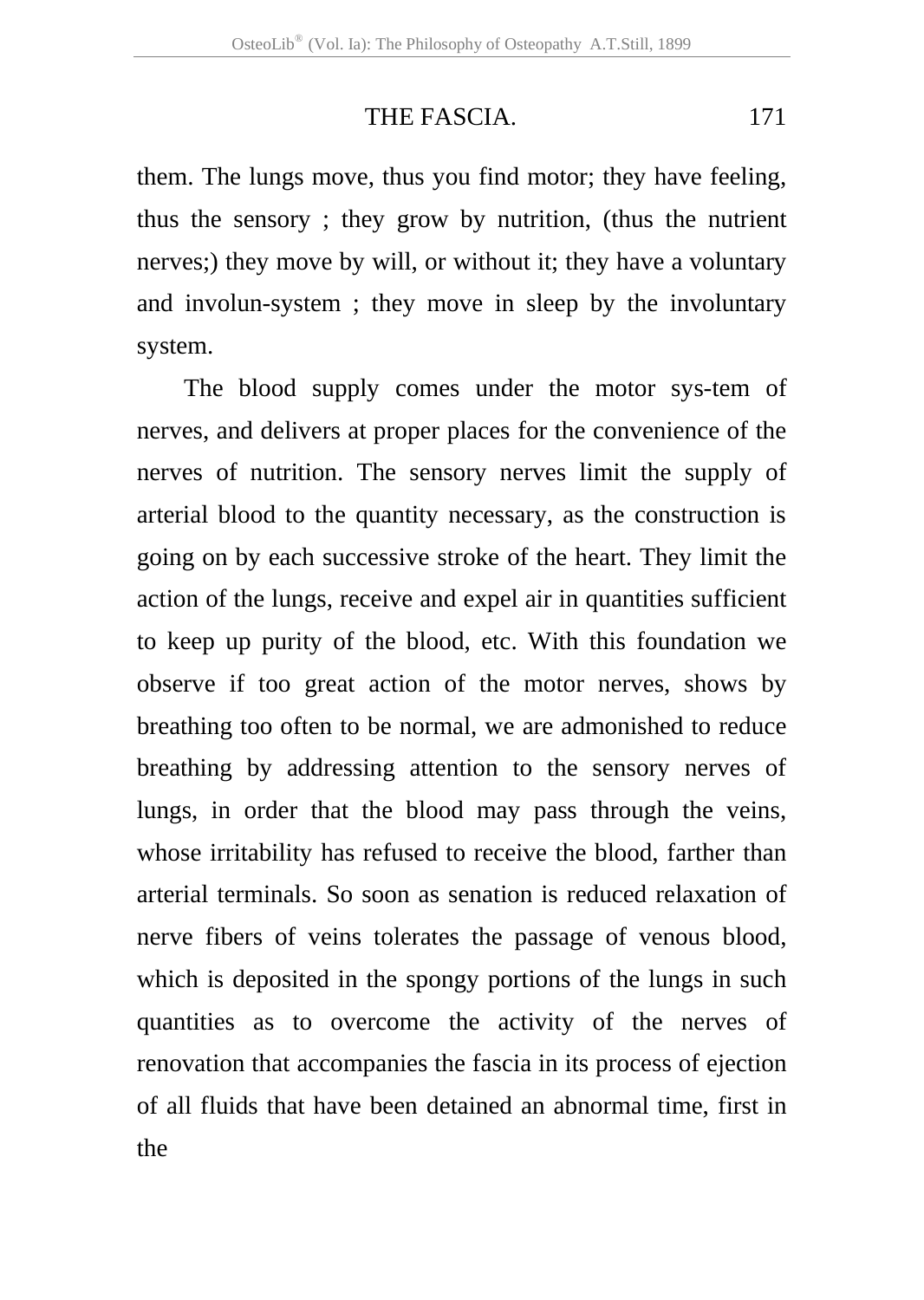region of the fascia, then in the arterial and venous circulation. Thus you see what must be done. The veins as channels must carry away all blood as soon as it has deposited its nutrient supplies to the places for which it is constructed, otherwise, by de-lay vitality by asphyxia is lost to the blood which calls a greater force of the arterial pumps to drive the blood through the parts, ruptures its capillaries and deposits the blood in the mucous membrane; until nerves of the fascia becomes powerless by surrounding pressure, which causes through the sensory nerves an irritability at the heart, which puts in force all its powers of motion.

## TUMEFY, TUMEFACTION.

Webster's definition of tumefaction is to swell by any fluids or solids being detained abnormally at any place in the body.

The location may be in, or on any part of the system. No part is exempt; even the brain, heart, lungs, liver, stomach and bowels, bladder, kidneys, uterus, lymphatics, glands, nerves, veins, arteries, skin and all membranes are subject to swellings locally or generally, and with equal certainty they perish and shrink away. If either condition should exist death to the parts or all of the body will occur from want of nutrition. Instance, in lung fever which begins when swelling is established in lymphatics of lungs, trachea, nostrils, throat and face.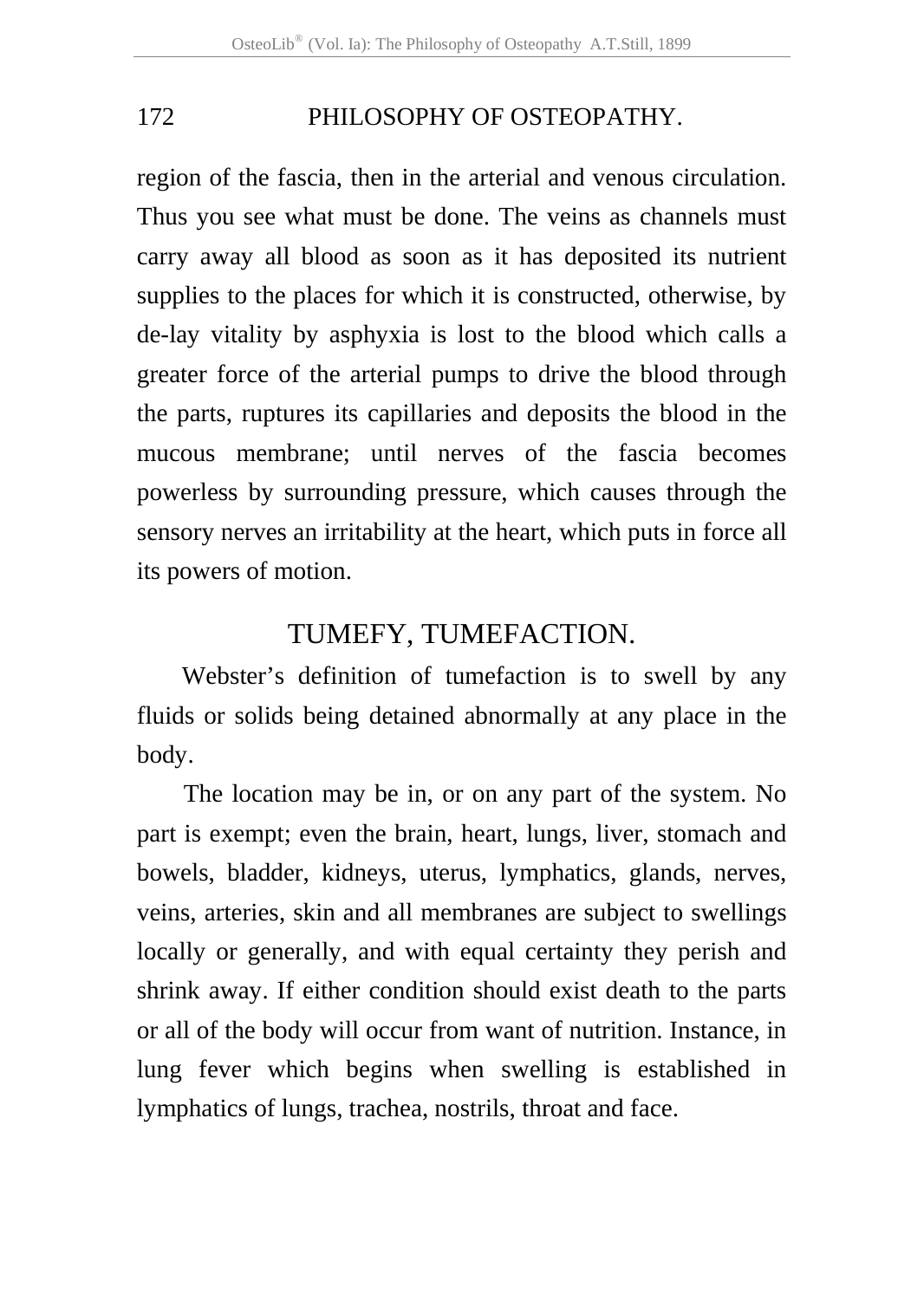## THE FASCIA. 173

At once you see the pressure on the nerve fibers compressed to such degree that they cannot operate excretories of lungs or any part of the pulmonary system. Veins, suspended by irritation of the nerves, arteries are excited to fever heat in action with increase of tumefaction. A tumefying condition undoubtedly marks the beginning of all catarrhal diseases. Its ravages extend to the diseases of the fall and winter seasons. They are so marked on examination that the most skeptical cannot dispute or doubt the truth of this position. In fact he is already committed to a belief that there is something in the fluids that he must purify by the chemical process of drugs.

## MEDICAL DOCTOR' S TREATMENT.

 He looks on, and treats winter diseases with powerful purgatives, sweats, blisters, hot and cold applications with a view to remove congesting fluids. He is not very certain which team of medical power he can depend on. He hitches up many kinds of drugs hoping that that a few of them may be able to carry the burden. He bridles his horses with opium,, loads them down with purgative powders, and whips them through with castor oil, and for fear they will not travel fast enough he uses as a spur a delicately formed instrument known as the hypodermic syringe. He punches and prods until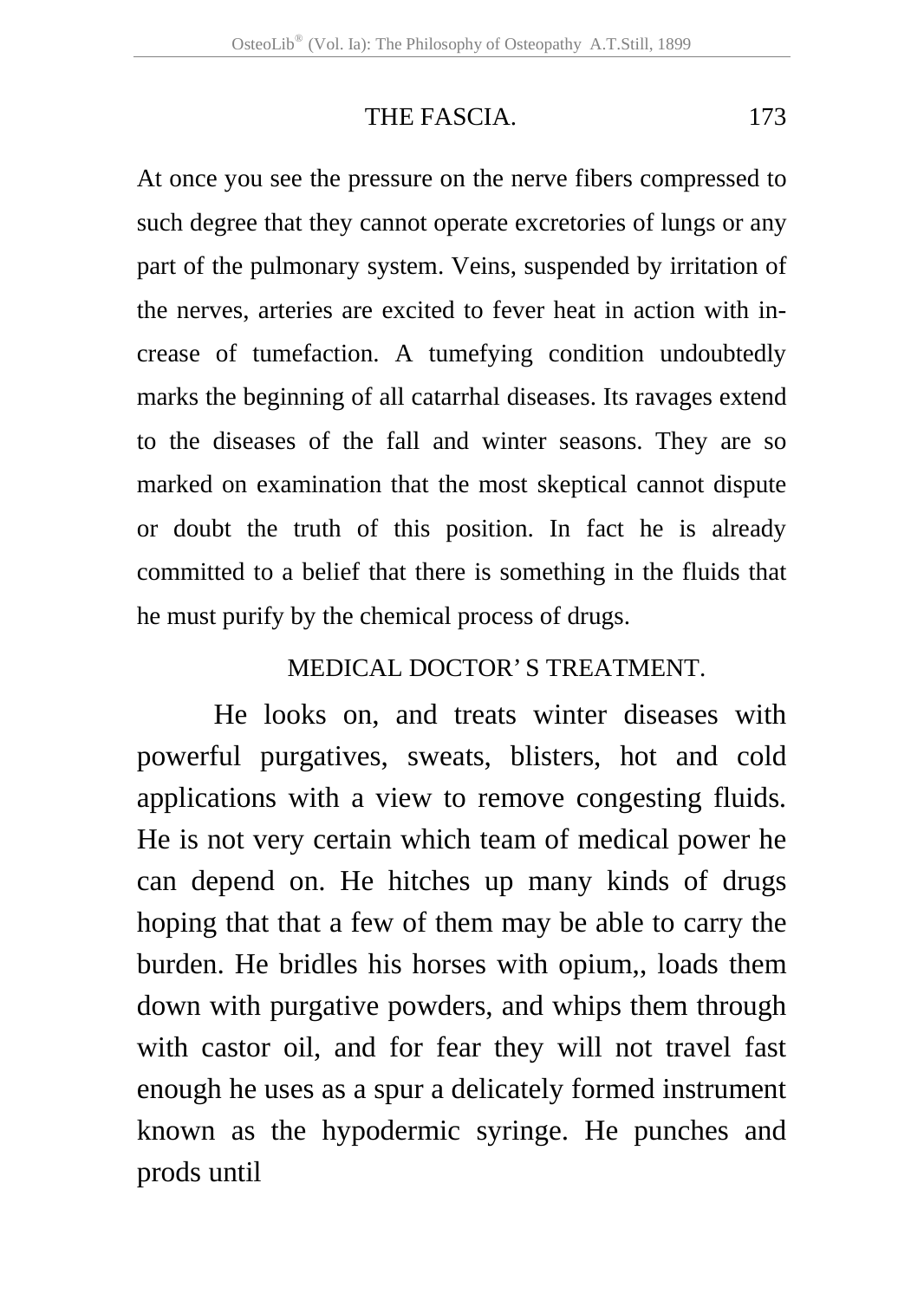his horses fall exhausted. Disease and death should give him a large pension for the assistance he has rendered in their service. All is guess work whose father and mother are "Tradition and Ignorance." Ignorance o f the kind that is wholly inexcusable to anyone but a medical doctor. An Osteopath who does not understand the general law of tumefaction of the whole system is not excusable from the fact that tumefaction, disease and death are so plainly written on the face of all diseases that the blind need not have eyes to see, nor the philosopher any brain to enable him to know this foundation is the highest known truth of all mans intellectual possessions. Thus by the law of tumefaction, death can and does succumb to its indomitable will. Observations without record will show any fair minded person that tumefaction does cause death in the majority of cases. But another power is equally as effective in destruction of life which is just the reverse of tumefaction. It destroys by withholding nutrition and all of the fluids; the effect is starvation, shrinkage and death. Thus you see it is equally certain in results. In the one case death ensues from an overplus of unappropriated fluids of nutrition, in the other there is no appropriation to sustain animal life and the patient dies from starvation. The same law holds good in the parts as well as in the whole body.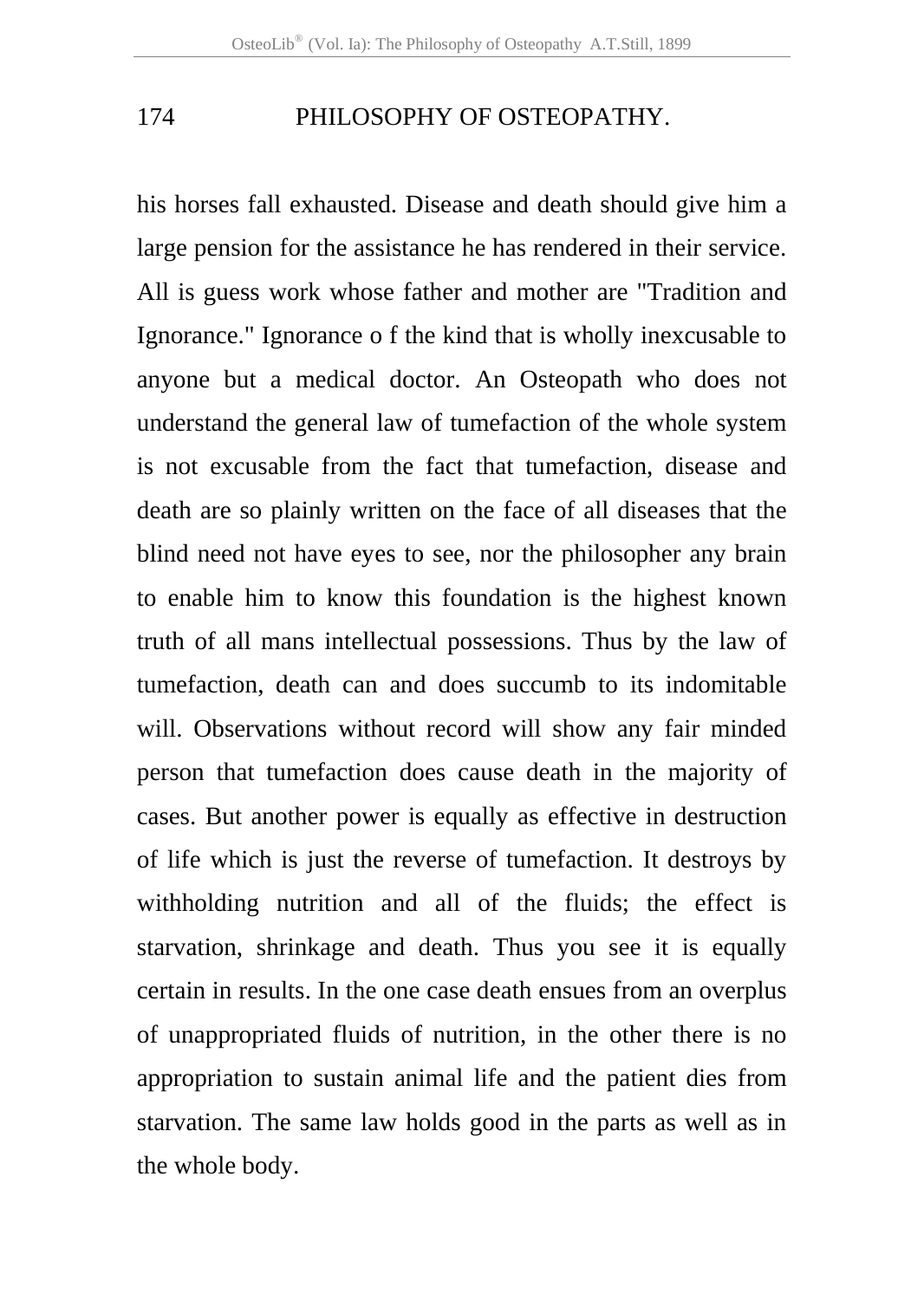#### CHAPTER XI.

#### FEVERS.

Be Armed with Facts—Union of Human Gases with Oxygen—Fever and Nettle-rash. Nature Constructs for a Wise Purpose —Processes of Life Must be Kept in Motion—No Satisfaction from Authors—Animal Heat-Semeiology — Symptomatology — Definition of Fever— Fevers only Effects—Result of Stoppages of Vein or Artery—Aneurisms.

## BE ARMED WITH FACTS.

When we reason for causes we must begin with facts, and hold them constantly in line for action, and use, all the time. It would be good advice never to enter a contest without your saber is of the purest steel of reason. By such only can you cut your way to the magazine of truth.

As we line up to learn something of the cause of fever, we are met by heat, a living fact. Does that put the machinery of your mind in motion? If not, what will arouse your mental energy? You see that heat is not like cold. It is not a horse with eyes, head, neck, body, limbs and tail; but it is as much of a being as the horse; it is a being of heat. If cause made the horse, and cause made the heat, why not devote all energy in seeking for cause in all disturbances of life?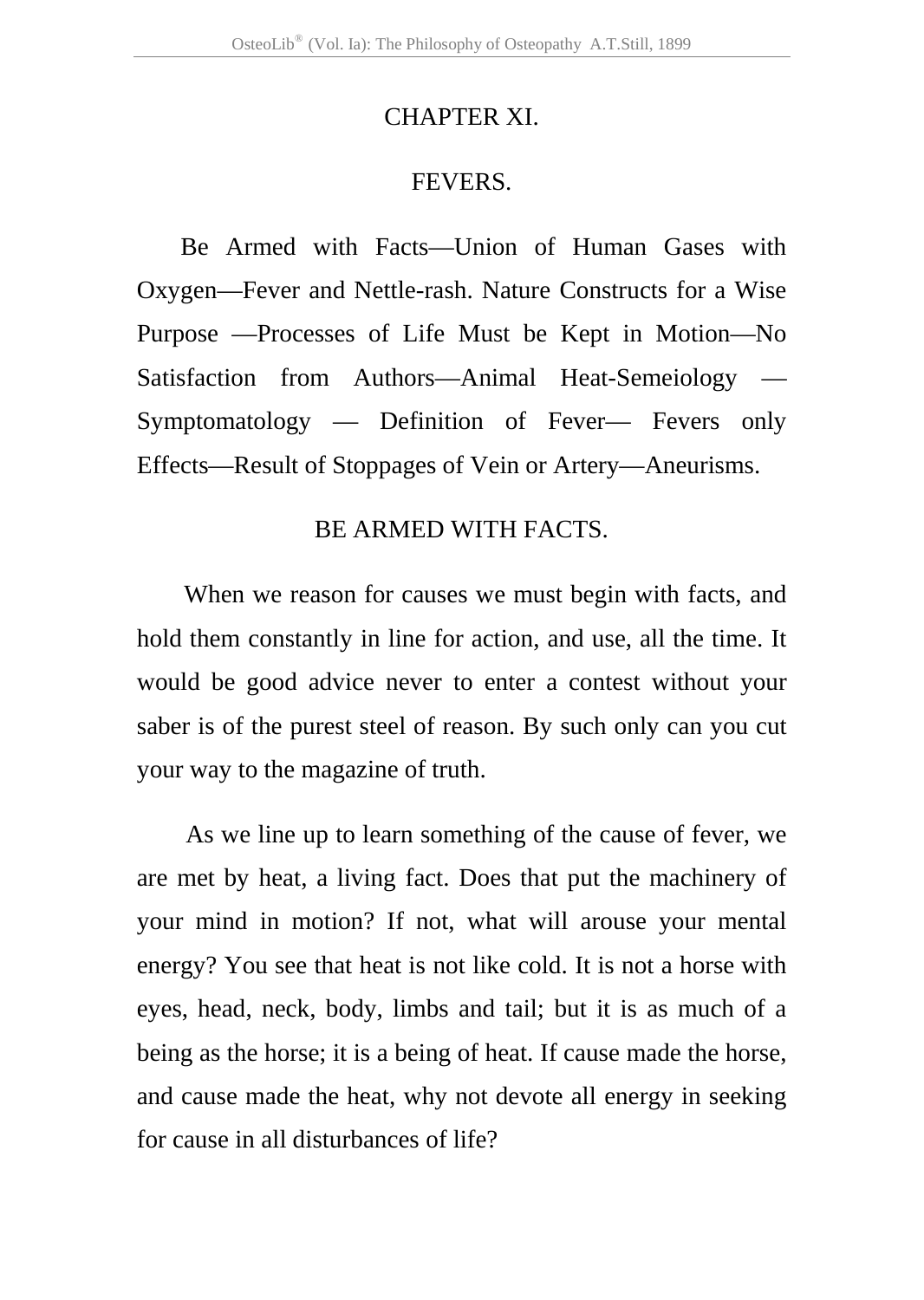#### UNION OF HUMAN GASES WITH OXYGEN.

Who says heat is not a union of the human gases with oxygen and other substances as they pass out of the excretory system. By what force do parts of the engine of life move? If by the motor power of electricity, how fast must the heart or life current run to ignite the gasolene of the body and set a person on fire and burn to fever heat?

If we know anything of the laws of electricity, we must know velocity modulates its temperature. Thus heat and cold are the effect.

If we understand anatomy as we should, we know man is the greatest engine ever produced, complete in form, an electromagnet, a motor, and would be incomplete if it could not burn its own gases.

When man, is said to have fever, he is only on "fire," to burn out the deadly gases, which a perverted, dirty, abnormal, laboratory, has allowed to accumulate by friction of the journals of his body, or in the supply of vital fluids. We are only complete when normal in all parts,—a true compass points to the normal only.

When reasoning on the fever subject would it not be strictly in line to suppose that the lowest perceptible grade of fever requires a less additional physical energy to remove some foreign body from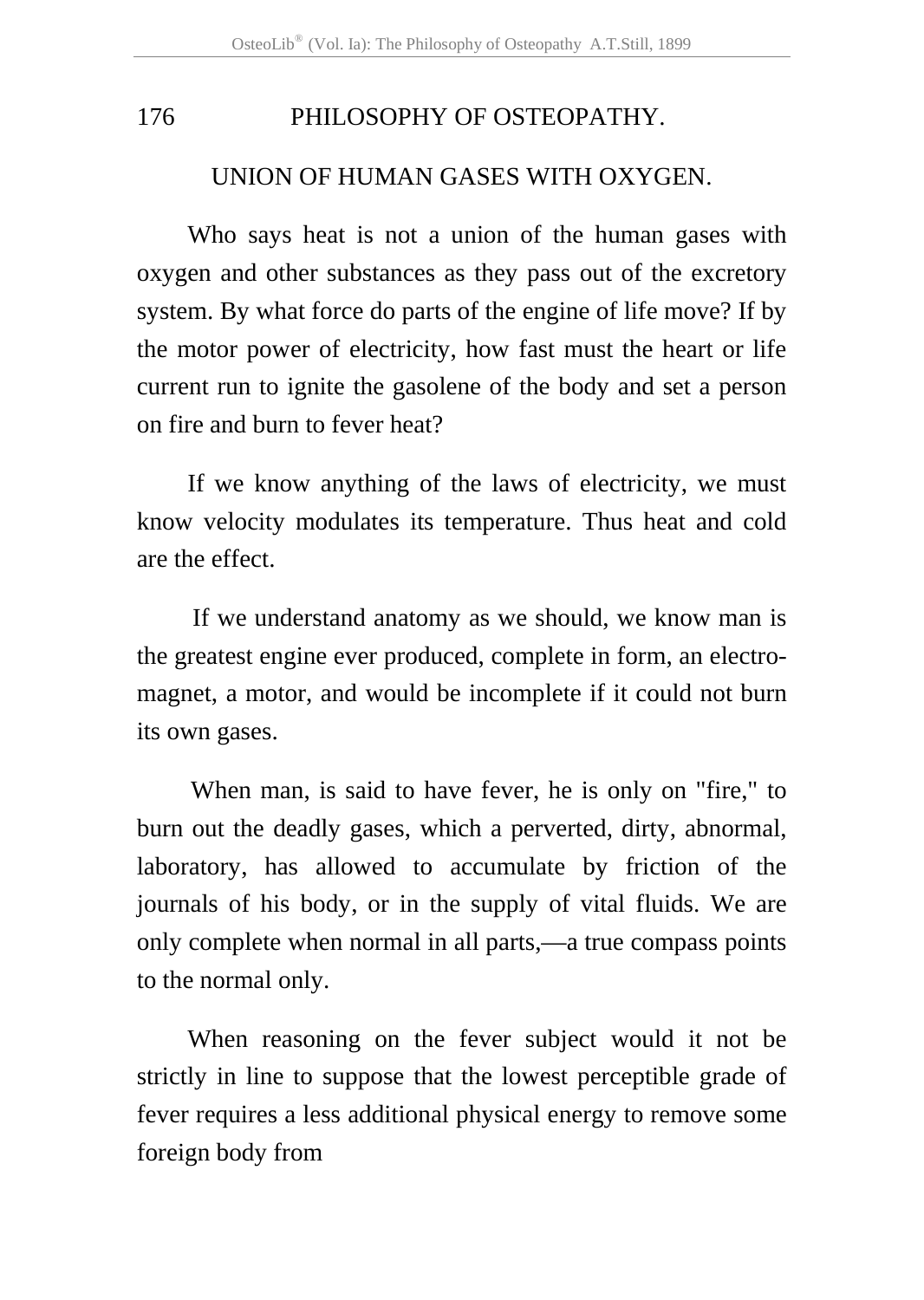#### FEVERS. 177

the person, that at first would naturally show a very light effect upon the human system, which would be the effect of itchy sensation.

#### FEVER AND NETTLE-RASH.

 Let us stop and reason. Might this effect (itching) not come from obstructed gases that flow through and from the skin? If gas should be detained in the system by the excretory ducts the sub-stance closing the porous system would cause irritation of nerves, and increase the hearts action to such degree that the temperature is raised to fever heat, by the velocity with which electricity is brought into action. Electricity being the force that is naturally required to contract muscles and force gases from the body. Let us advance higher in the scale of foreign bodies until we arrive to the condition of steam, which is more dense than gas. Would it not take more force to discharge it? By the same rule of reasoning we find water to be much thicker as an element than either gas or steam. Then we have lymph as another element, albumen, fibrin, with all the elements found in arterial and venous blood, all of which forces required to circulate, pass through and out of the system, must be increased to suit. Therefore we are brought to this conclusion, that the different degrees of tem-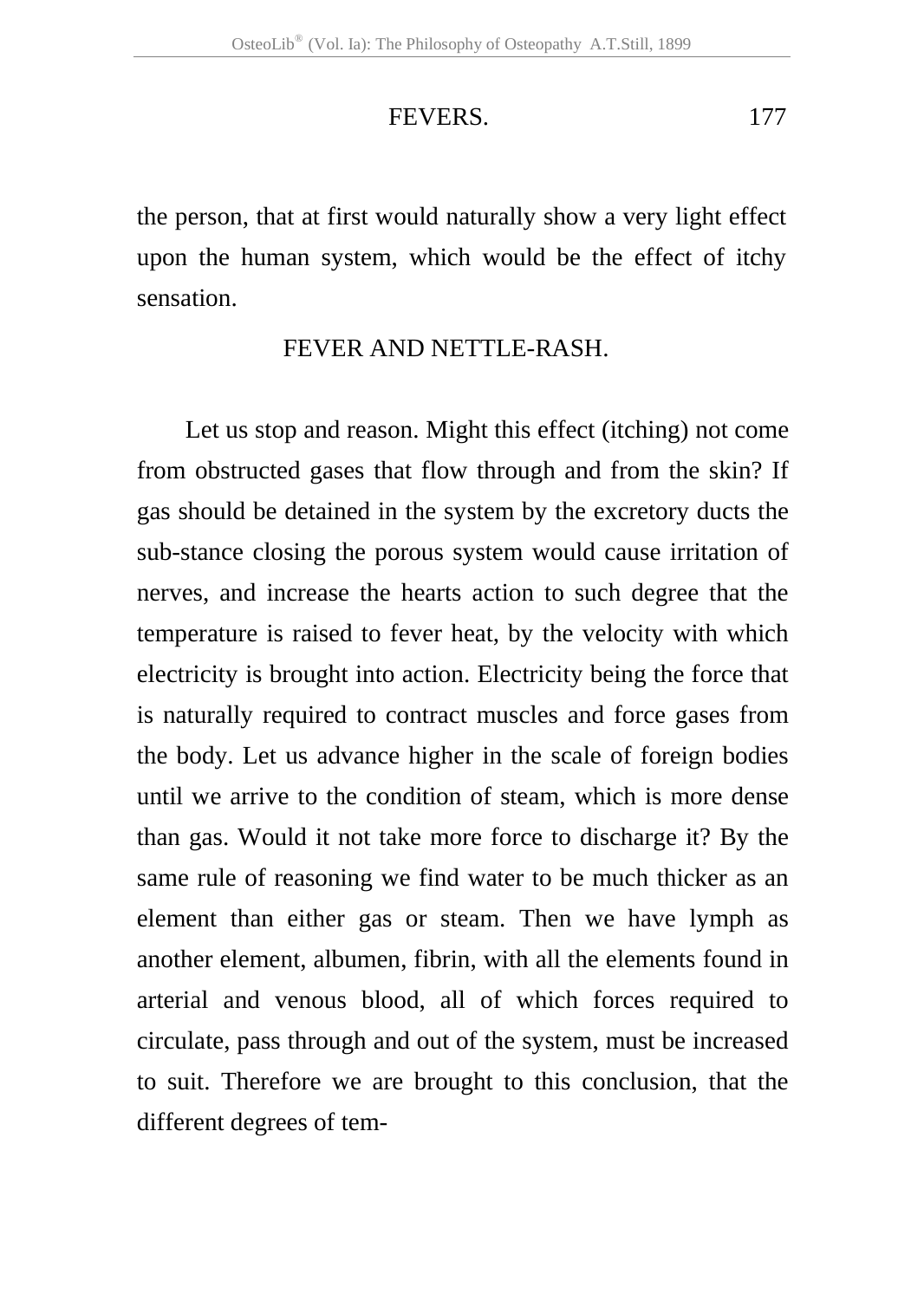perature do mark the density of the fluids with which the motor engine has to contend.

If gas produces an itching sensation, would it not be reasonable to suppose that the consistence of lymph would cause elevations on the skin, such as nettle-rash.

If this method of reasoning sustains us thus far, why not argue that albumen obstructed while in the system of the fascia would require a much greater force to put it through the skin. The excretions of the body would cause a much greater heat to even throw the albumen as far as the cuticle.

If a greater, with a greater velocity, why not grant to this as cause of the disturbance of motor energy equal to measles. Let us add to this albumen a quantity of fibrin, have we not cause to expect the energy hereby required to be equal to that nerve and blood energy found in smallpox?

If this be true, have we not a foundation in truth on which to base our conclusions? That the difference in forces manifested is the resistance offered by the difference in the consistence of devitalized fluids which the nerves and fibers of the fascia labor to excrete.

## NATURE CONSTRUCTS TO SUIT A WISE PURPOSE

By close observation the philosopher who is hunting to acquaint himself with the laws of cause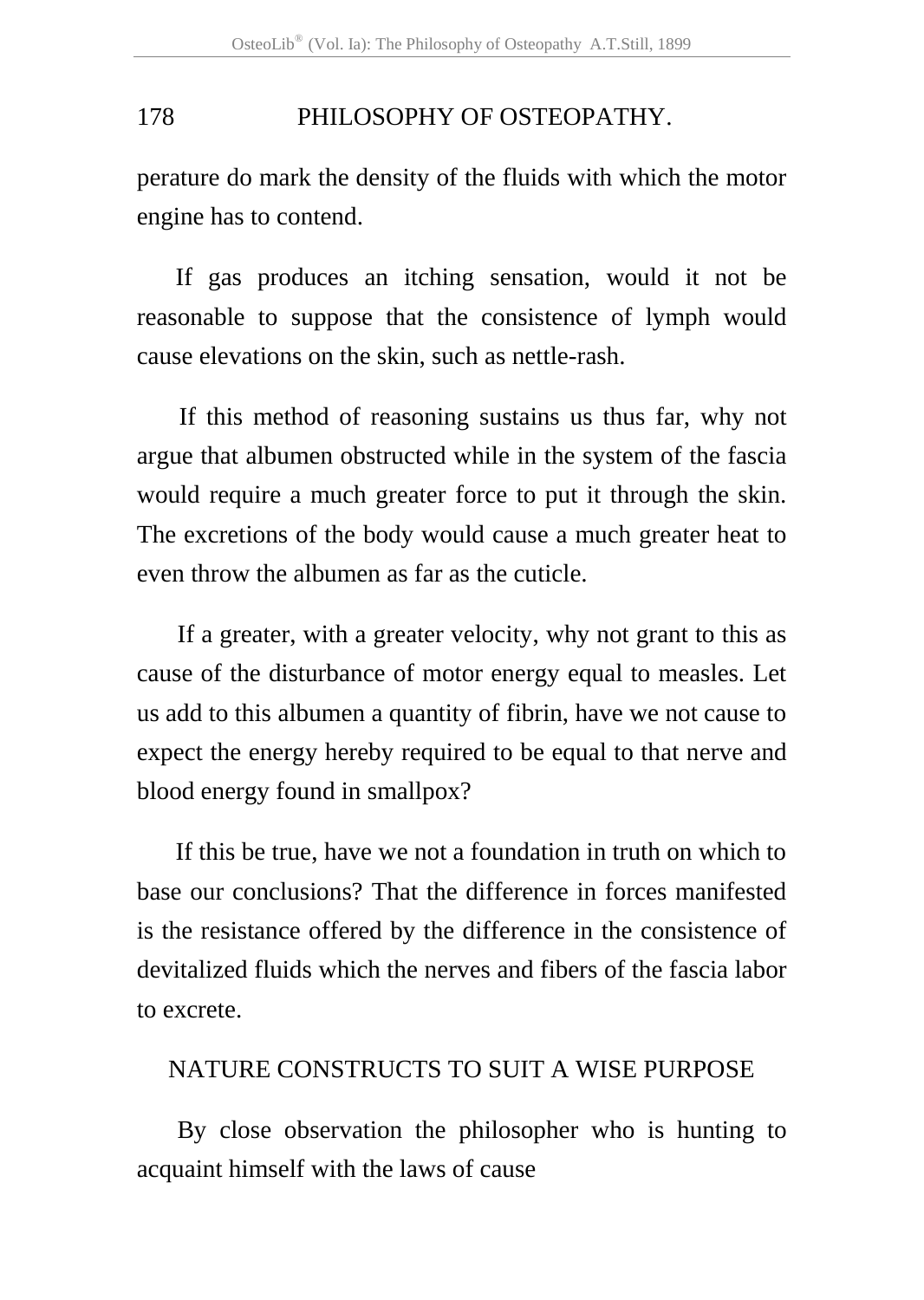## FEVERS. 179

and effect, finds upon his voyages as an explorer, that nature as cause does construct for wise purposes; and shows as much wisdom in the construction and preparation of all bodies, beings and worlds, as the workings of those beings show when in action.

As life, the highest known principle sent forth by nature to vivify, construct and govern all beings, it is expected to be the indweller and operator, and one of the greatest perceivable and universal laws of nature. And when it becomes necessary to break the friendly relation between life and matter, nature closes up the channels of supply.

It may begin its work near the heart, at the origin of the greatest blood vessels, or do its work at any point. It may begin its closing process at the extremities of the veins or anywhere where exhausted vital fluids may enter for return to the heart for renewal by union with new material.

As nature is never satisfied with incompleteness in anything, all interferences from whatsoever cause are sufficient for nature to call a halt and be-gin the work of excavation by bringing the necessary fluids, already prepared in the chemical laboratory, to dissolve and wash away all obstructing deposits previous to beginning the work of reconstruction, which is to repair all injured parts of the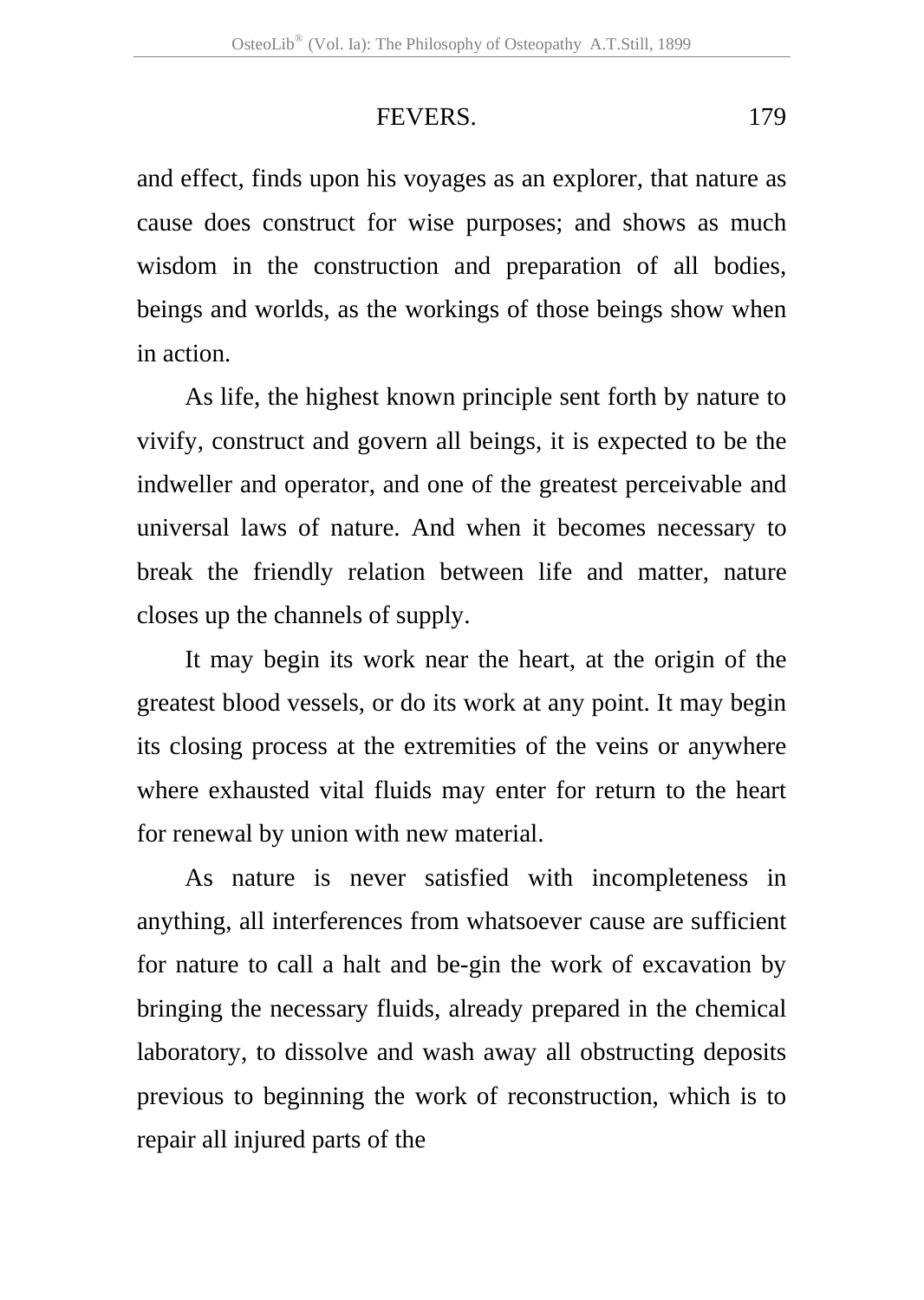machinery if disabled by atmospheric cause, poisons, or otherwise.

When nature renovates it is never satisfied to leave any obstruction in any part of the body. All the powers of its battery force are brought in line to do duty, and never stop short of completeness which ends in perfection.

All seasons of the year come and go, and we see year in and out the perpetual processes of construction of one class of bodies, and the passing away of others.

Vegetation builds forests, and cold builds mountains of ice to be dissolved and sent into the ocean to purify the water, and keep the brines from drying to powder, as salt.

## PROCESSES OF LIFE MUST BE KEPT IN MOTION.

All the processes of earth—life, must be kept in perpetual motion to cultivate and be kept in healthy condition, or the world would wither and die, and go to the tombs of space, to join the funeral procession of other dead worlds. Thus you see all nature comes and goes by the fiat of wisely adjusted laws.

## NO SATISFACTION FROM AUTHORS.

Read all the authors from AEsculapius to this date, and all combined leave the inquirers without a single fact as to the cause or causes of fever.

One says fever may come from too much car-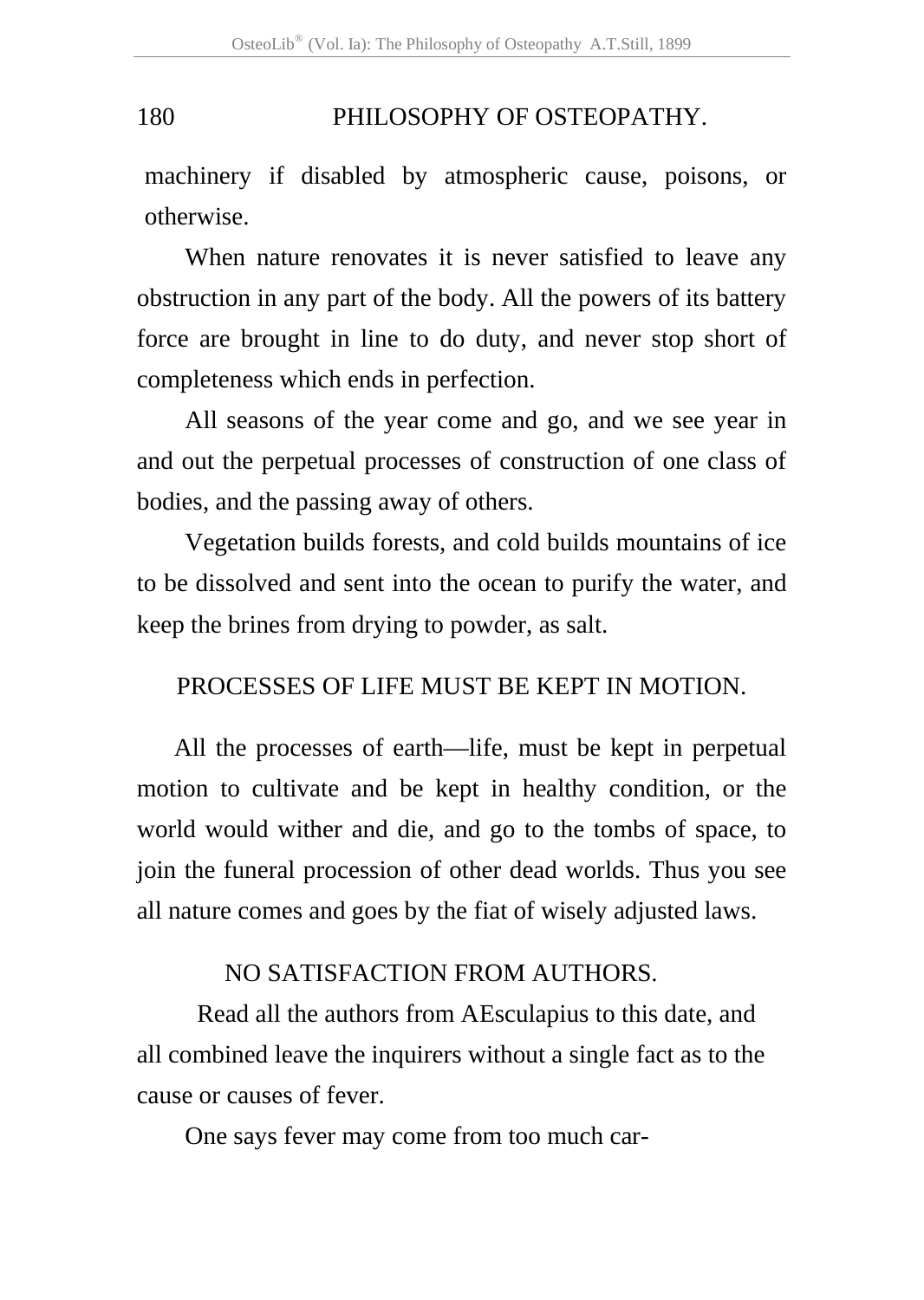## FEVERS. 181

bon. Another says chemical defects may be the cause.

I would like to agree with some of the good men of our date or the ancient theorists if I could, but they, both dead and alive, are a blank except the tons of paper they have covered all over with conjectures, and closed out by the words "Perhaps so's and howevers" spoken in all tongues and languages on earth.

All have explored for centuries for the cause of fevers, and on return from their multiple voyages say, we hope some day to find the cause. We have killed many dogs experimenting, but have failed to find the cause of fever.

## ANIMAL HEAT.

To think of fever, we think of animal heat. By habit we want to know how great the heat is. We measure by a yard stick till we find we have  $100^\circ$ ,  $102^\circ$ ,  $104^\circ$ , to  $106^\circ$ , at this point we stop as we find too many yards of red calico to suit the size of the purse of life. Which we think cannot consume more than 106 yards of heat. We begin to ask for the substances that are more powerful than fire. We try all known fire compounds and fail. The fire department had done faithful work, and all it could bring to bear on the fire. It had put on hose and steam, knocked shingles off and windows out, but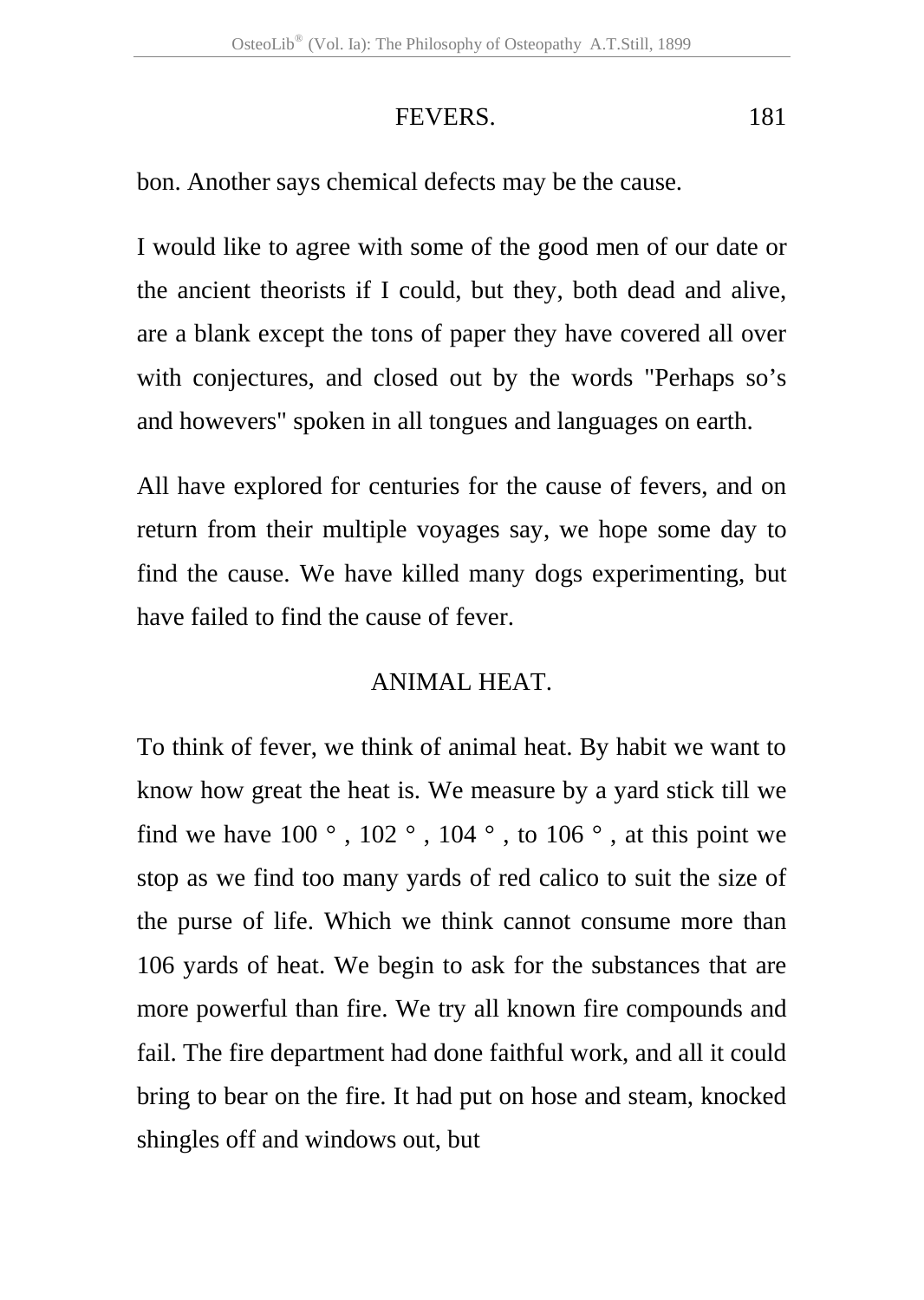not until the fire had ruined the house with all its inside and outside usefulness and beauties. An-other and another house gets on fire and burns just as the first did. All are content to see the ruins and say it is the will of the Lord; never thinking for a moment that it was with the aid of the heart that the brain burned up the body.

Of what use is a knowledge of anatomy to man if he overlooks cause and effect in the results obtained by the machinery that anatomy should teach? He finds each part connected to all others with the wisdom that has given a set of plans and specifications that are without a flaw or omission. The body generates its own heat and modulates to suit climate and season. It can generate through its electromotor system far beyond the kindly normal, to the highest known fever heat, and is capable of modulations far above or below normal. A knowledge of Osteopathy will prepare you to bring the system under the rulings of the physical laws of life. Fever is electric heat only.

#### SEMEIOLOGY.

(Med.) The science of the signs or symptoms of disease.

## SYMPTOMATOLOGY.

The doctrine of symptoms; that part of the science of medicine which treats of the symptoms of disease. Semeiology.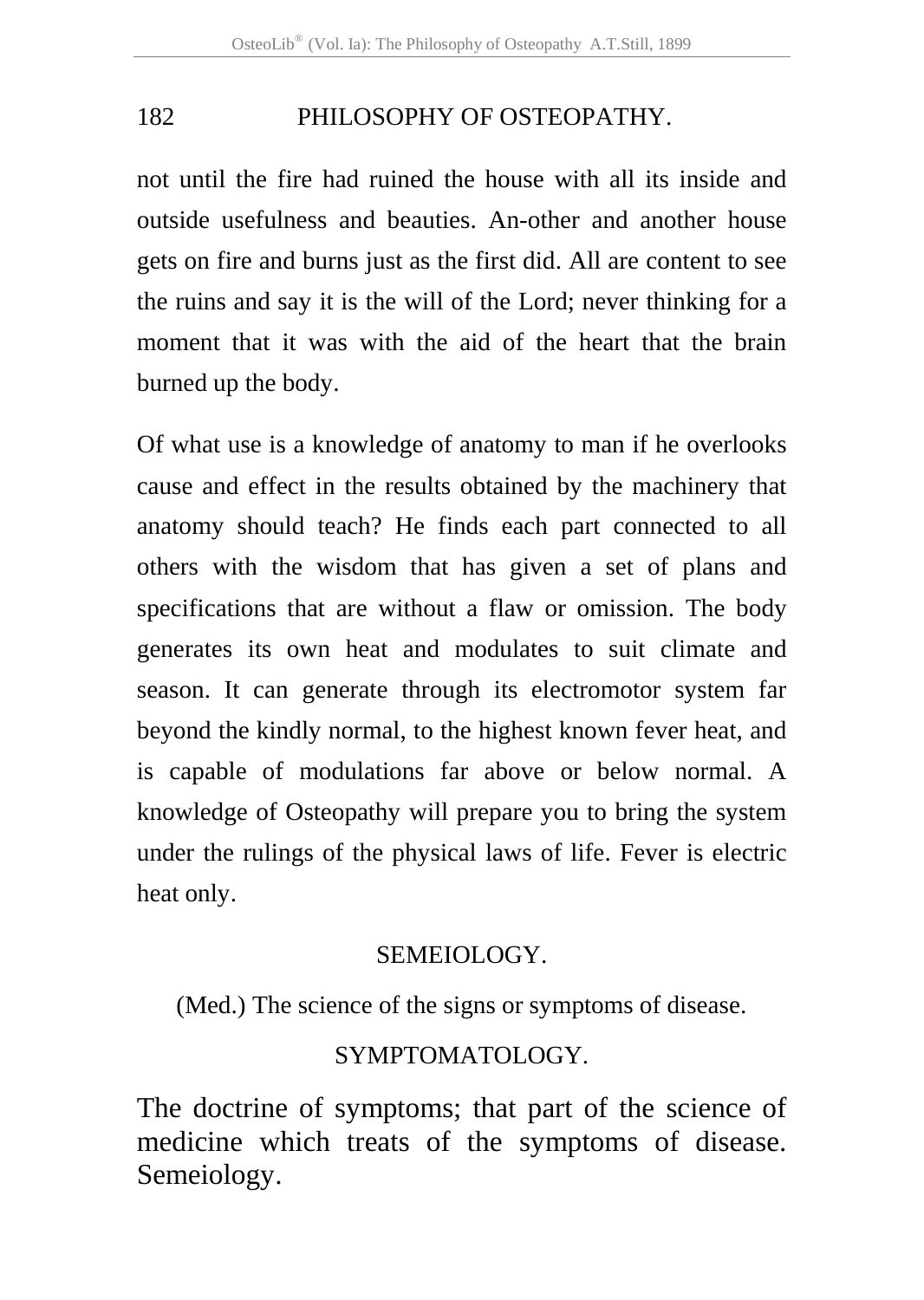#### FEVERS. 183

 These definitions are from Webster's International Dictionary, considered by all English speaking people as a standard authority. Both words are chosen names to represent that system of guess work, which is now and has been used as a method of ascertaining what disease is or might be. It is supposed to be the best method known to date to classify or name diseases, after which guessing begins in earnest. What kinds of poisons, how much and how often to use them, and guess how much good or how much harm is being done to the sick person.

To illustrate more forcibly, to the mind of the reader that such system though honored by age is only worthy the name of guess work, as shown by the following standard authority on fevers :

## POTTER' S DEFINITION OF FEVER.

"Fever is a condition in which there are present the phenomena of rise of temperature, quickened circulation, marked tissue change, and disordered secretions.

"The primary cause of the fever phenomena is still a mooted (discussed and debated) question, and is either a disorder of the sympathetic nervous system giving rise to disturbances of the vaso -motor filaments, or a derangement of the nerve centers located adjacent to the corpus striatum, which have been found, by experiment, to govern the processes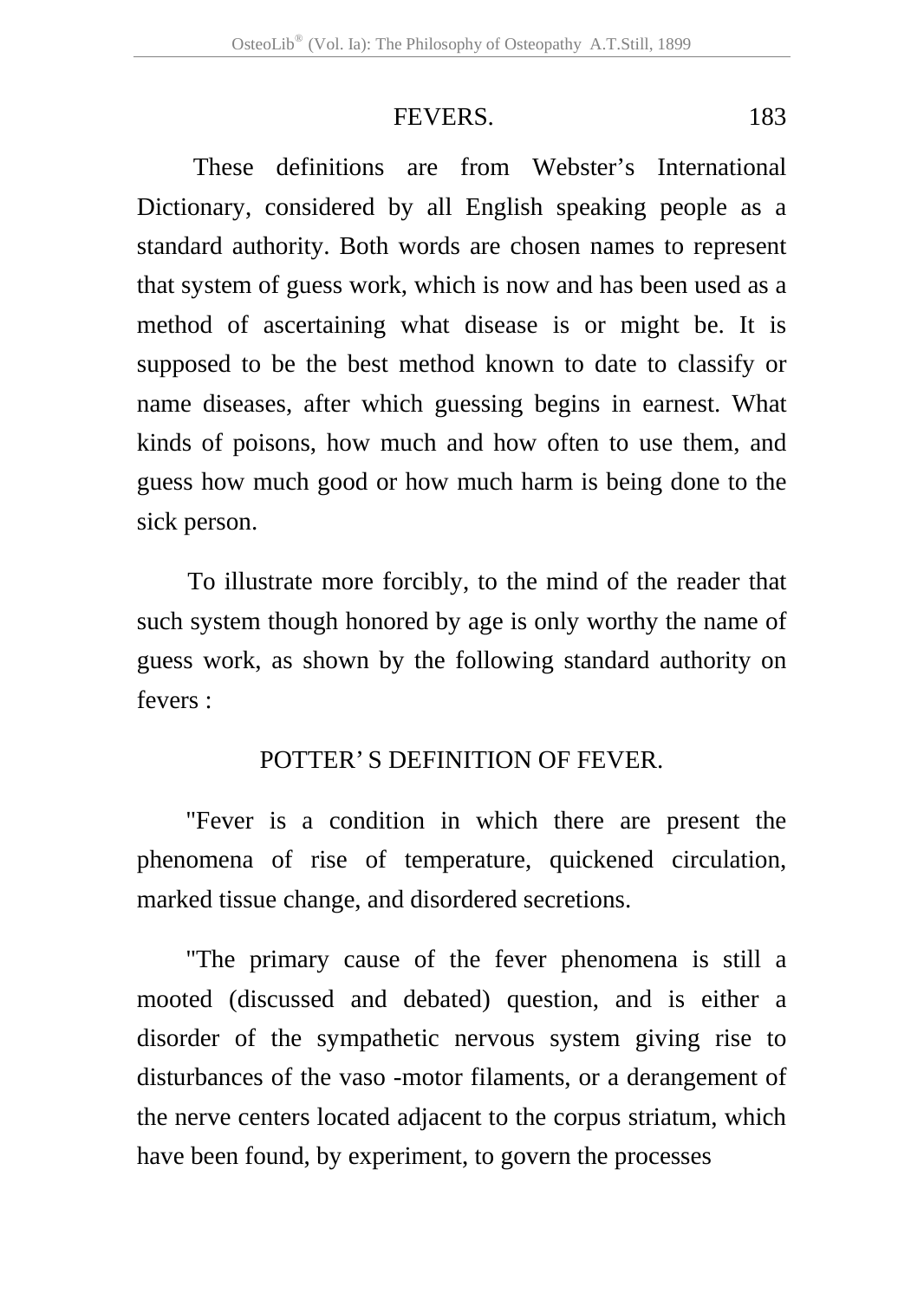of heat production, distribution, and dissipation.

"Rise of temperature is the preeminent feature of all fevers, and can only be positively determined by the use of the clinical thermometer. The term feverishness is used when the temperature ranges from 99 ° to 100 ° fahr. ; slight fever if 100  $\degree$  or 101  $\degree$ ; moderate, 102  $\degree$  or 103  $\degree$ ; high if 104  $\degree$  or 105  $\degree$  and intense if it exceed the latter. The term hyperpyrexia is used when the temperature shows a tendency to remain at 106 ° fahr. and above.

"Quickened circulation is the rule in fevers, the frequency usually maintaining a fair ratio with the increase of the temperature. A rise of one degree fahr. is usually attended with an increase of eight to ten beats of the pulse per minute.

"The following table gives a fair comparison between temperature and pulse :-

#### TABLE OF DEGREES :—

A temperature of 98° corresponds to a pulse of 60°

| $\mathbf{H}$   | 99°             | $\blacksquare$ | $\mathbf{H}$   | $\blacksquare$ | $70^{\circ}$  |
|----------------|-----------------|----------------|----------------|----------------|---------------|
| $\blacksquare$ | $100 \circ F$ . | $\blacksquare$ | $\mathbf{H}$   | $\blacksquare$ | $80^{\circ}$  |
| $\blacksquare$ | 101 ° F         | $\blacksquare$ | $\blacksquare$ | $\blacksquare$ | $90^{\circ}$  |
| $\blacksquare$ | 102 ° F         | $\blacksquare$ | $\mathbf{H}$   | $\blacksquare$ | $100^\circ$   |
| $\blacksquare$ | 103 ° F         | $\blacksquare$ | $\mathbf{H}$   | $\blacksquare$ | $110^{\circ}$ |
| $\blacksquare$ | 104 ° F         | $\blacksquare$ | $\mathbf{H}$   | $\blacksquare$ | $120^\circ$   |
| $\blacksquare$ | 105 ° F         | Ħ              | $\mathbf{H}$   | $\blacksquare$ | $130^\circ$   |
| .,             | 106 °F          | $\blacksquare$ | $\mathbf{H}$   | $\blacksquare$ | $140^\circ$   |

"The tissue waste is marked in proportion to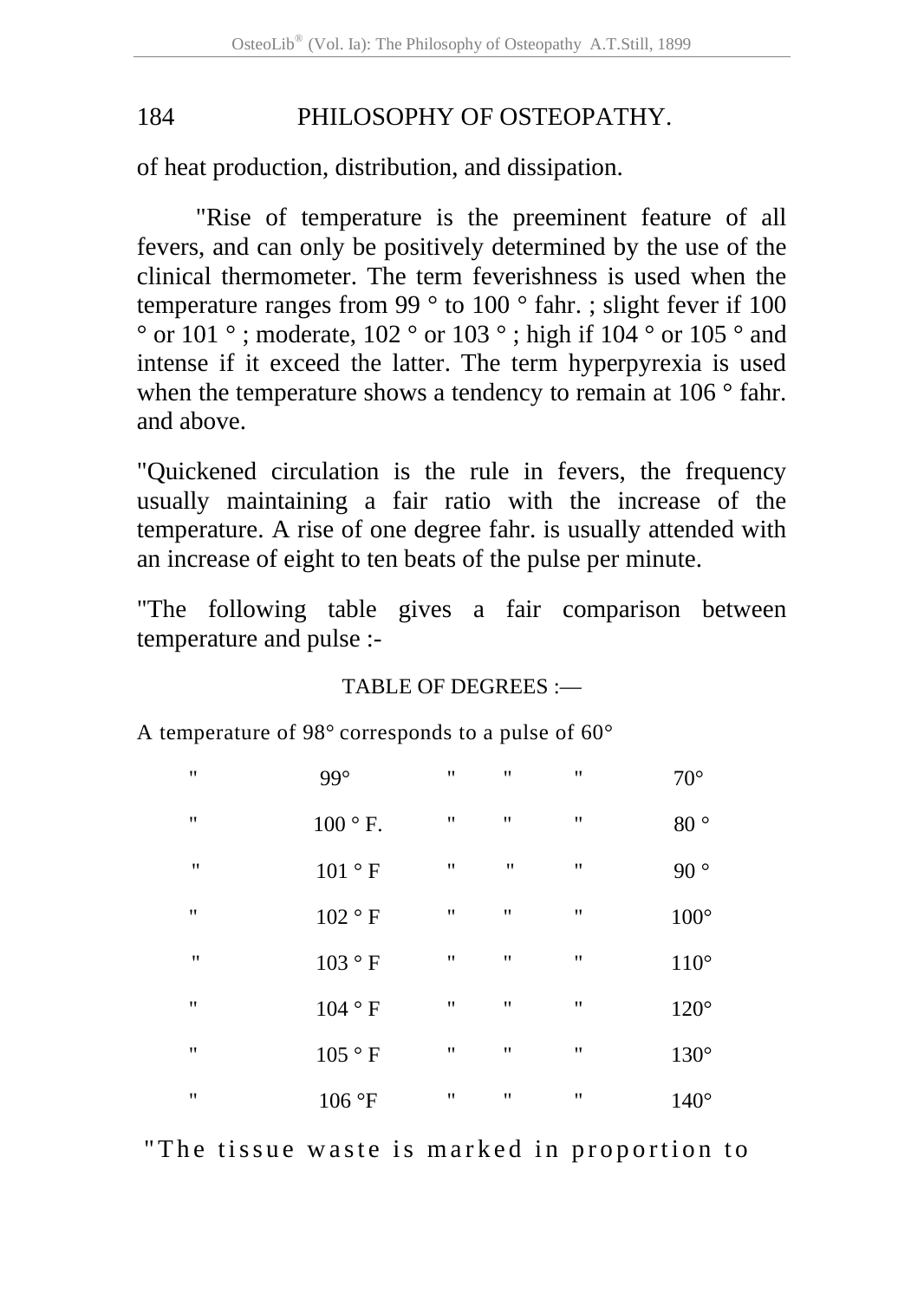## FEVERS. 185

the severity and duration of the febrile phenomena, being slight or (nil) in febricula, and excessive in typhoid fever.

"The disordered secretions are manifested by the defiency in the salivary, gastric, intestinal, and nephritic secretions, the tongue being furred, the mouth clammy, and there occurring anorexia, thirst, constipation, and scanty, high-colored acid urine.<sup>∗</sup>

## FEVERS ONLY EFFECTS.

Fevers are effects only. The cause may be far from mental conclusions. If we have a house with one bell, and ten wires each fastened to a door running to the center, all having wire connection and so arranged that to pull any one wire will set the bell in motion, and without an indicator you cannot tell which wire is disturbed, producing the effect or ringing of the bell at the center. An electrician would know at once the cause, but to discriminate and locate the wire disturbed is the study.

Before a bell can be heard from any door, the general battery must be charged. Thus you see but one source of supply. To better illustrate—we will take a house with eight rooms, and all supplied by one battery—one is a reception room, one a par-

What has the student gained by reading the above definition of this standard author and representative of present medical attainment but a labored effort to explain what he does not know.

1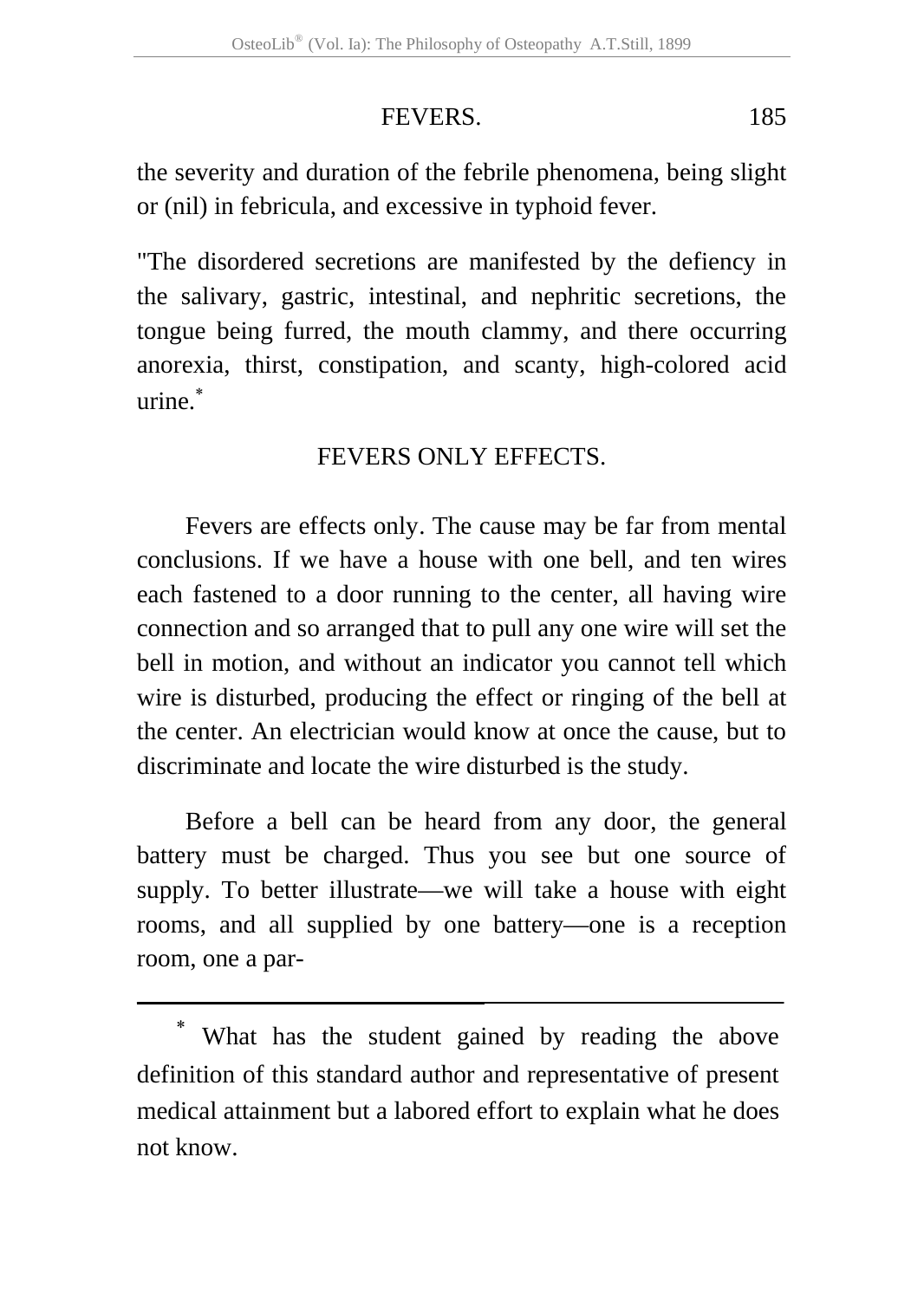lor, one a sitting room, one bed room, one cloak room, one dining room, one a kitchen, and one a basement room, all having wires and bells running to one bell in the clerks office, which has an indicator for each room by numbers on its face. If the machinery is in good order he can call and answer correctly all the time and never make a mistake. But should he ring to call the cook and her bell keep on ringing and she and clerk could not stop it, and they summon an electrician, what would you think if he began at the parlor bell to adjust a trouble of the kitchen bell? Surely you would not have him treat the parlor bell first, because you know the cook could only answer by the effect, or rattling of the office bell. Hers is cause, sound at office, effect. Now to apply this illustration, we will say a system of bells and connecting wires run to all parts or rooms of the body, from the battery of power or the brain, conveyed by the strings of wires or nerves, that are put up and run to all active or vital parts of the body. Thus arranged we see how blood is driven to any part of the system, by the power that is sent over the nerves from the brain to the spinal cord, and from there to all nerves of each and all divisions of the body. Then your blood that has done its work in constructing parts or all of the system, entering veins to be returned to the heart for renewal. Each vein, great and small, has nerves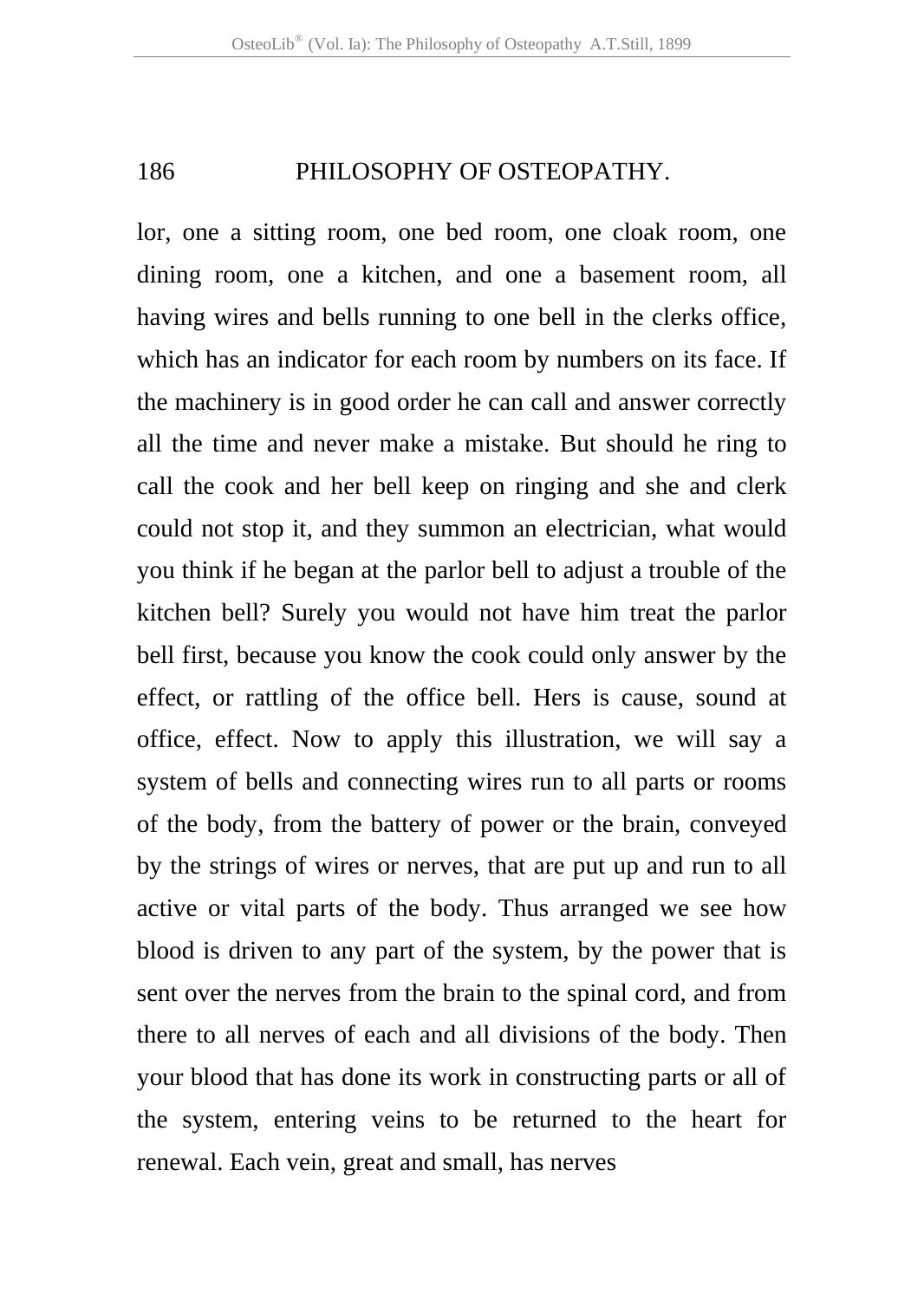#### FEVERS. 187

with them as servants of power, to force blood back to heart through the different sets of tubes known as veins, and made to suit the duties they have to perform in the process of life. As it travels to the heart with blood too thick to suit the lungs, the great system of lymphatics pour in water to suit demands, preparatory to entering the lungs to be purified and renewed. Thus you see nature has amply prepared all the machinery and power to prepare material and construct all parts, and when in nor-mal condition the mind and wisdom of God is satisfied that the machine will go on and build and run according to the plan and specification. If this be true as nature proves at every point and principle, what can man do farther than plumb, line up, and trust to nature to get results desired, "life and health?" Can we add or suggest any improvement? If not, what is left for us to do is to keep bells, batteries and wires in normal place and trust to normal law as given by nature.

## RESULT OF STOPPAGE OF VEIN OR ARTERY.

But few questions remain to be asked by the philosophical navigator when he sets sail to go to the cause of flux. Would he go to blood supply? Certainly, there must be supply previous to deposit. Reason would cause us to combine the fact that blood must be in perpetual motion from and to the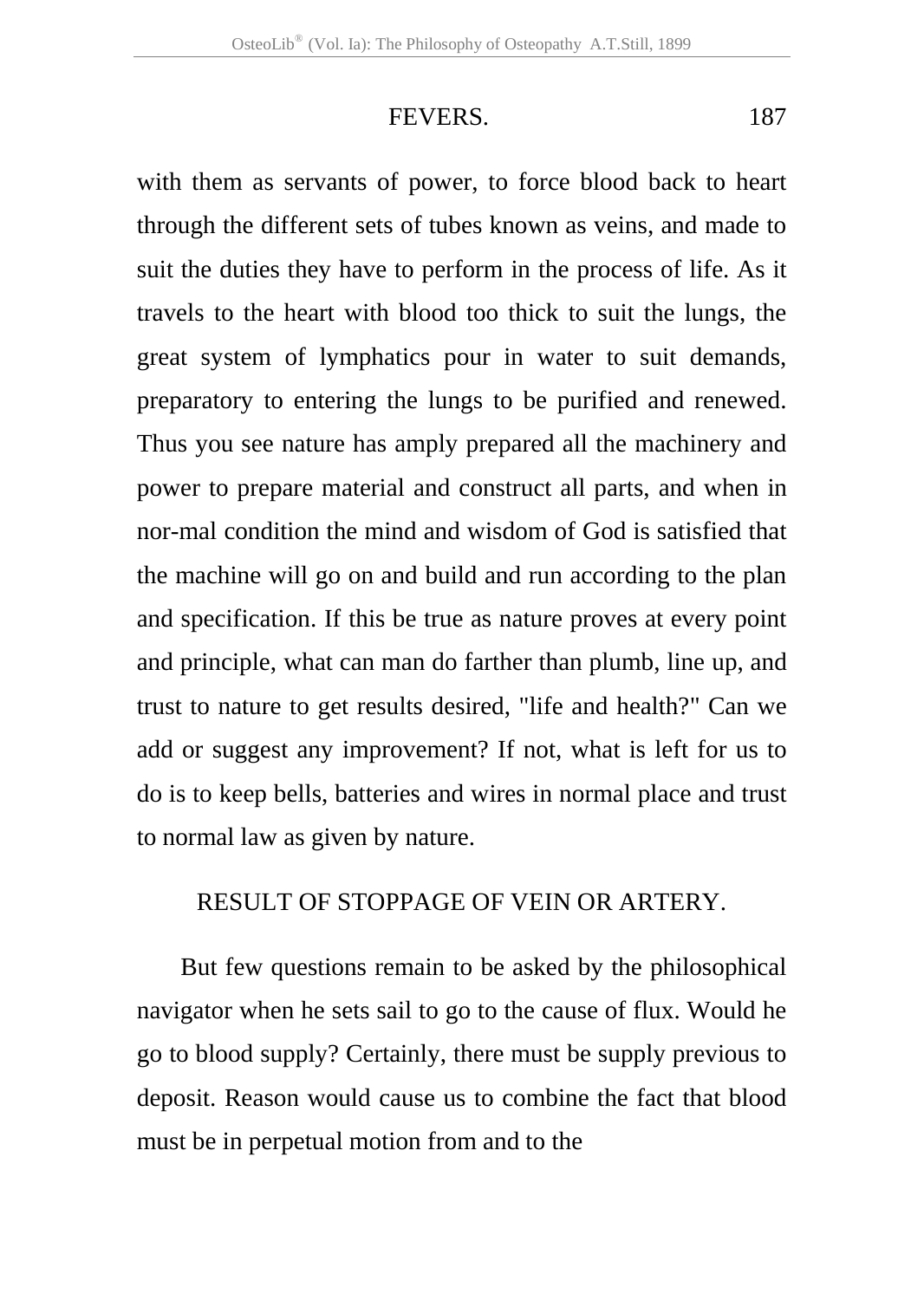heart during life, and that law is the fiat of all nature which is indispensable and absolute. Blood must not stop its motion nor be allowed to unduly deposit, as. the hearts action is perpetual in motion. The work is complete of the heart if it delivers blood into the exploring arteries. Each division must to do its part fully as a normal heart does, or can in the greatest measure of health; and a normally formed heart is just as much interested in the blood that is running constantly for repairs and additions, as the whole system is on the arteries for supply. Thus you must have perfection in shape first, and from it to all parts as far as an artery reaches. All hindrances must be kept away from the arteries great and small. Health permits of no stopping of blood in either the vein or artery. If an artery cannot unload its contents a strain follows, and as an artery must have room to deposit its supplies it proceeds to build other vessels adjacent to the points of obstruction.

#### ANEURISMS.

 Some are builded to enormous sizes. We call them aneurisms or accommodation chambers, builded by natures constructing ability of the arteries as deposits for blood. The artery should pass farther on, thus you by reason must know an obstruction has limited the flow of blood, and the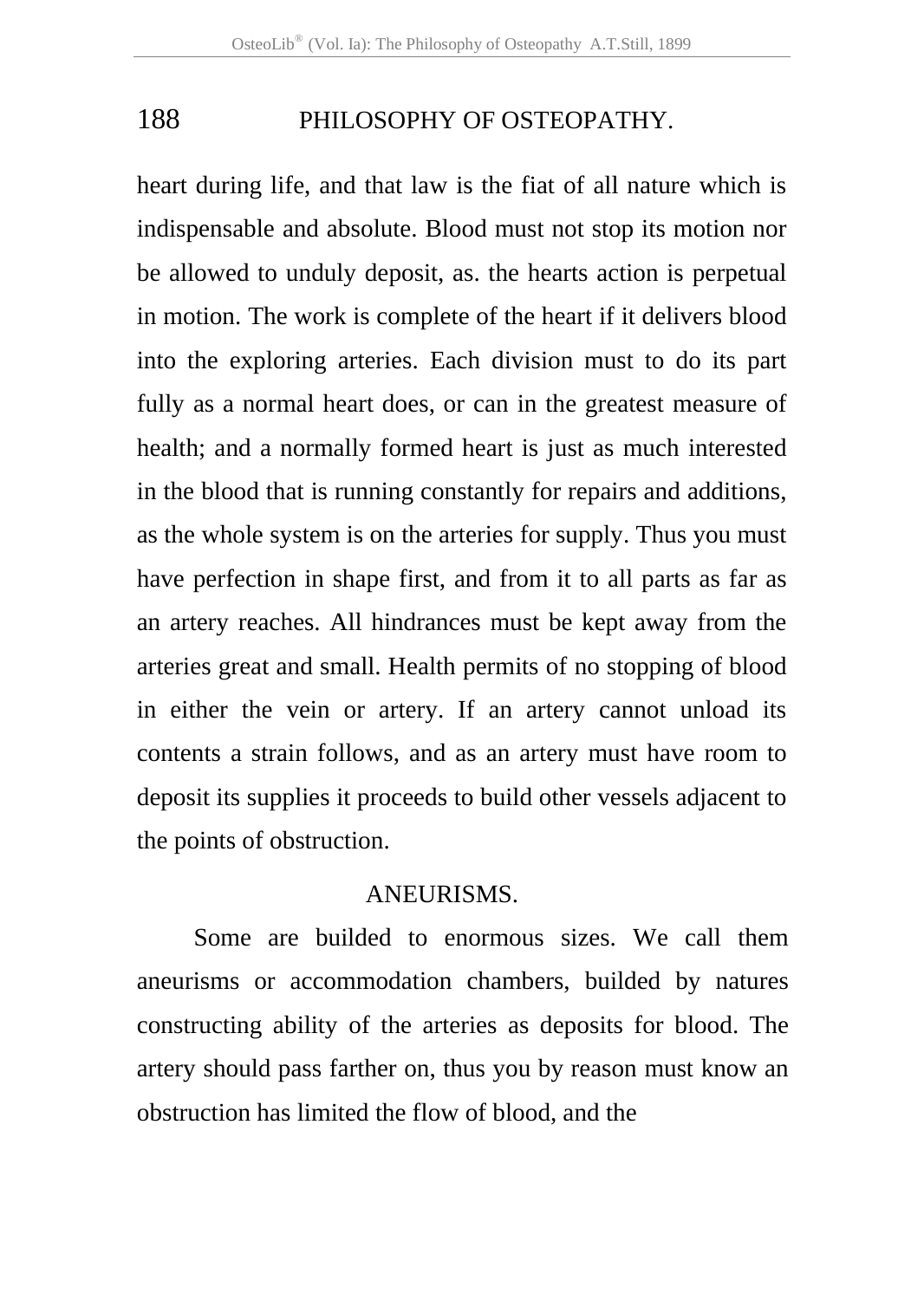## FEVERS. 189

tumor is only an effect, and obstruction is the cause of all abnormal deposits, either from vein or artery. Unobstructed blood cannot form a tumor, nor allow inharmony to dwell in any part of the system. Flux is an effect, blood supply and circulation both at variation from normal. An artery finds veins of bowels irritated and contracted to such degree that arterial blood cannot enter veins with cargo of blood at all, and deposits its blood at terminal points in mucous membrane of bowels, and when membrane fails to hold all blood so delivered, then the first blood which dies of asphyxia finds an outlet into the bowels to be carried off and out by peristaltic actions. Thus you have a continuous deposit and discharge for arterial blood until death stops the supply.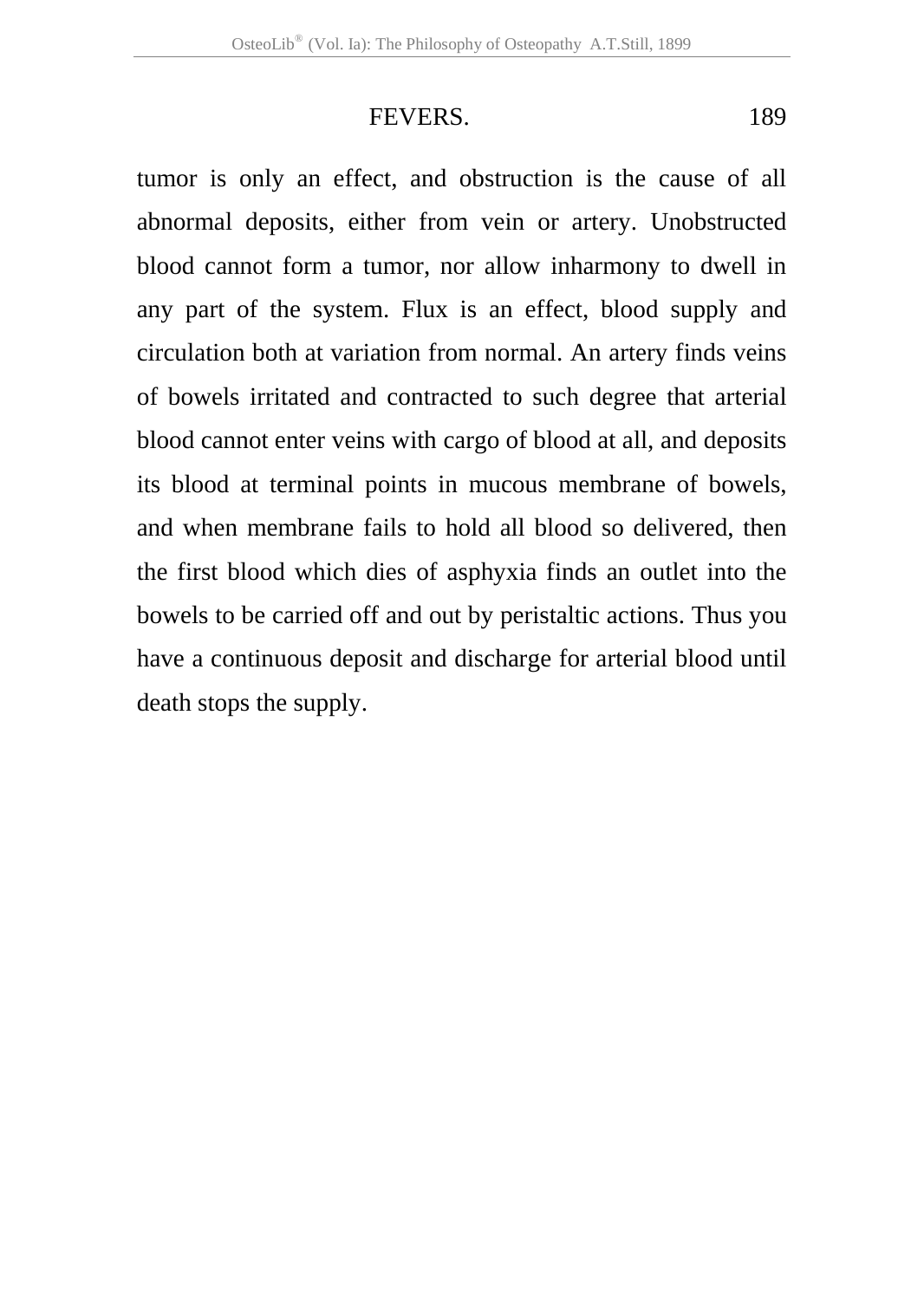## CHAPTER XII.

## SCARLET FEVER AND SMALLPOX.

As defined by Allopathy—Scarlet Fever as Defined by Osteopaths—Smallpox—Power to Drive Greater Than in Measles.

## AS DEFINED BY ALLOPATHY.

"Scarlet fever begins with a short period of tired feeling. A short period of chilly sensation, fullness of eyes and sore throat. In a few hours fever begins with great heat of back of head. It soon extends all over the body, sick stomach and vomiting generally accompany the disease. Rash of a red color beginning on back, and extends to throat and limbs. About the second or third day, the fever is very high, from  $100^\circ$  to  $104^\circ$  and generally lasts to fifth and seventh day, at which time fever begins to diminish, with itching over the body. The skin at this time throws off all of the dead scales that had been red rash in the forepart of the disease. Often the lining membranes of the mouth, throat and tonsils slough and bleed. Also pus is often formed just under the skin in front of the throat. Such cases usually die. <sup>∗</sup>

## ALLOPATHY."

1

<sup>∗</sup> Very true, if treated by the medicine man.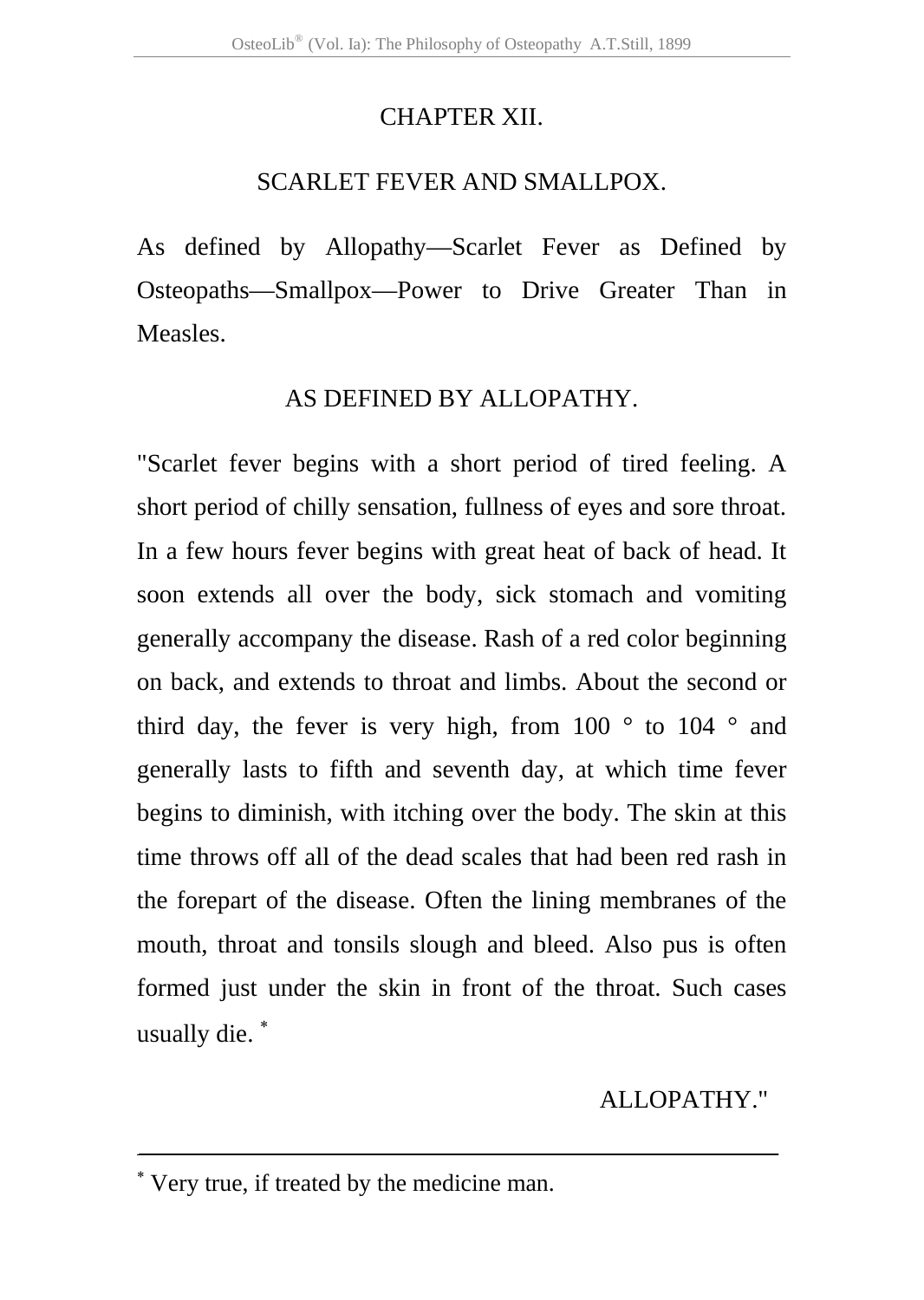## SCARLET FEVER AND SMALLPDX. 191

#### SCARLET FEVER AS DEFINED BY OSTEOPATHY.

 Is a disease generally of the early spring and late fall seasons. Generally comes with cold and damp weathers during east winds. It begins with sore throat, chilly and tired feelings, followed with headache and vomiting. In a few hours chilly feeling leaves and fever sets in very high, burns your hands. The patient is rounded in chest, abdomen, face and limbs by congestion of the fascia and all of the lymphatic glands. This stagnation will soon begin its work of fermentation of the fluids of fascia, then you see the rash. If you do not want to see the rash and sloughing of throat, with a dead patient, I would advise you to train your guns on the blood, nerves, and lymphatics of the fascia and stop the cause at once, or quit.

#### OSTEOPATHY.

#### SMALLPOX.

If we give a thought to the action of the electromotor force, we would be constrained to believe that a power that could drive gas through a body of great density, would be much less than one that could force lymph through the same density. The same of albumen.

POWER TO DRIVE GREATER THAN IN MEASLES.

Thus in smallpox the motor energy must be equal to the force that would convey al-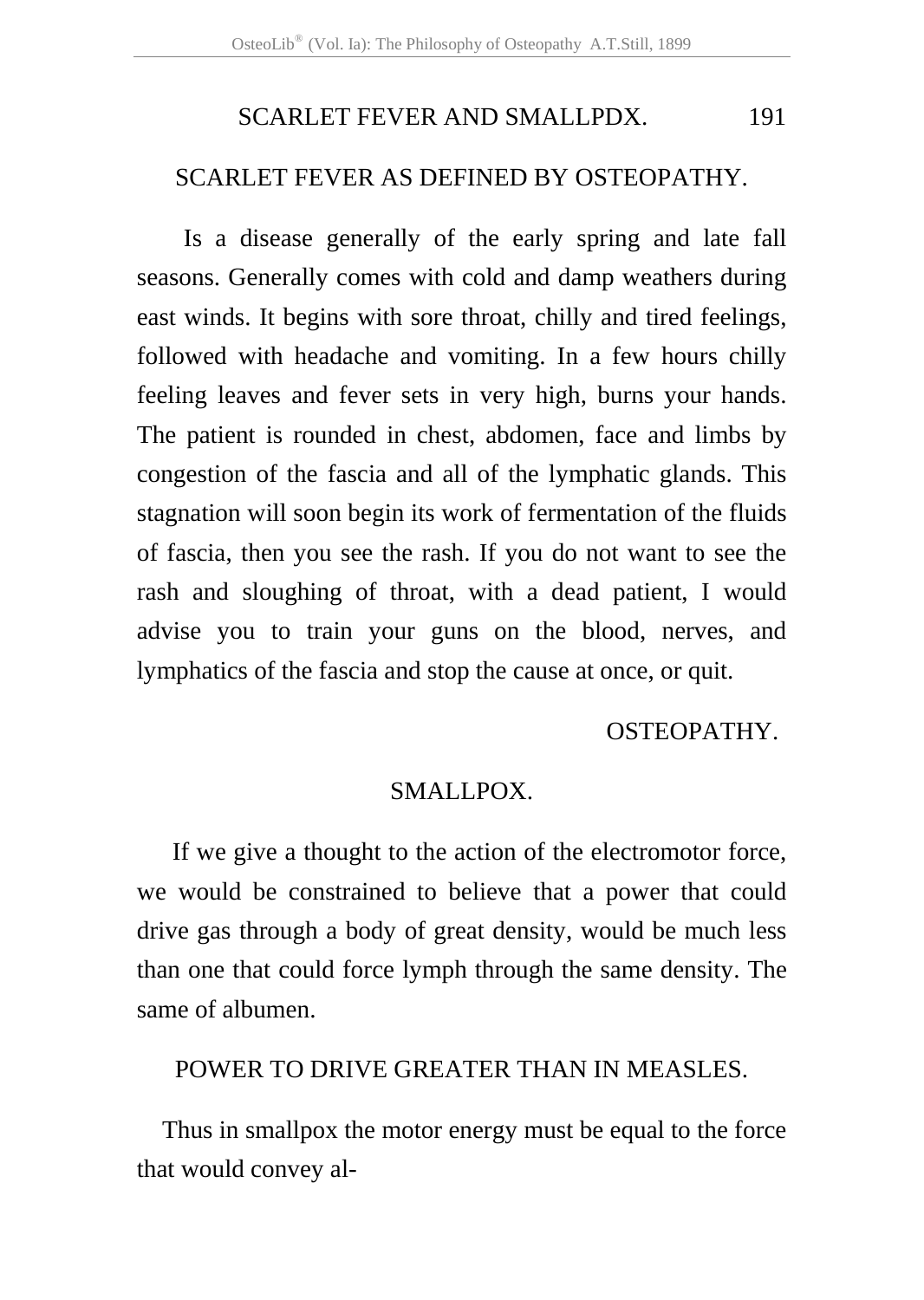bumen through all tissues. Measles would be less, and so on according to the thickness of the fluids present. Thus you see the power to drive dead fluids from fascia must be much greater in smallpox than in cases of measles. Then we must see the why the pulse of smallpox is so powerful during development of the pox. After killing the fluids by retention in the fascia of the skin, a greater force yet is created by hurting nerve fibers of fascia; then the motor energy appears and all the powers of life go to help the arteries force fluids through the skin and push to and leave them in the fascia of the skin to be eliminated as best it can. In some parts elimination fails, such places are called pox. They supurate and drop out leaving a pit (the pox mark). Now had the nerves of the skin and fascia not been irritated to contract the skin against the fascia passing its dead fluids through the excretory ducts of the skin, we probably would have no eruption. It is not quite reasonable to conclude that after the heart over-loads the fascia and the nerves lose their control by pressure of fluids, that all that is left is chemical action to the production of pus, which throws it out of fascia in intervening spaces? Then should the fascia have greater death of its substances, we have one spot to run into others, and we have "con-fluent smallpox."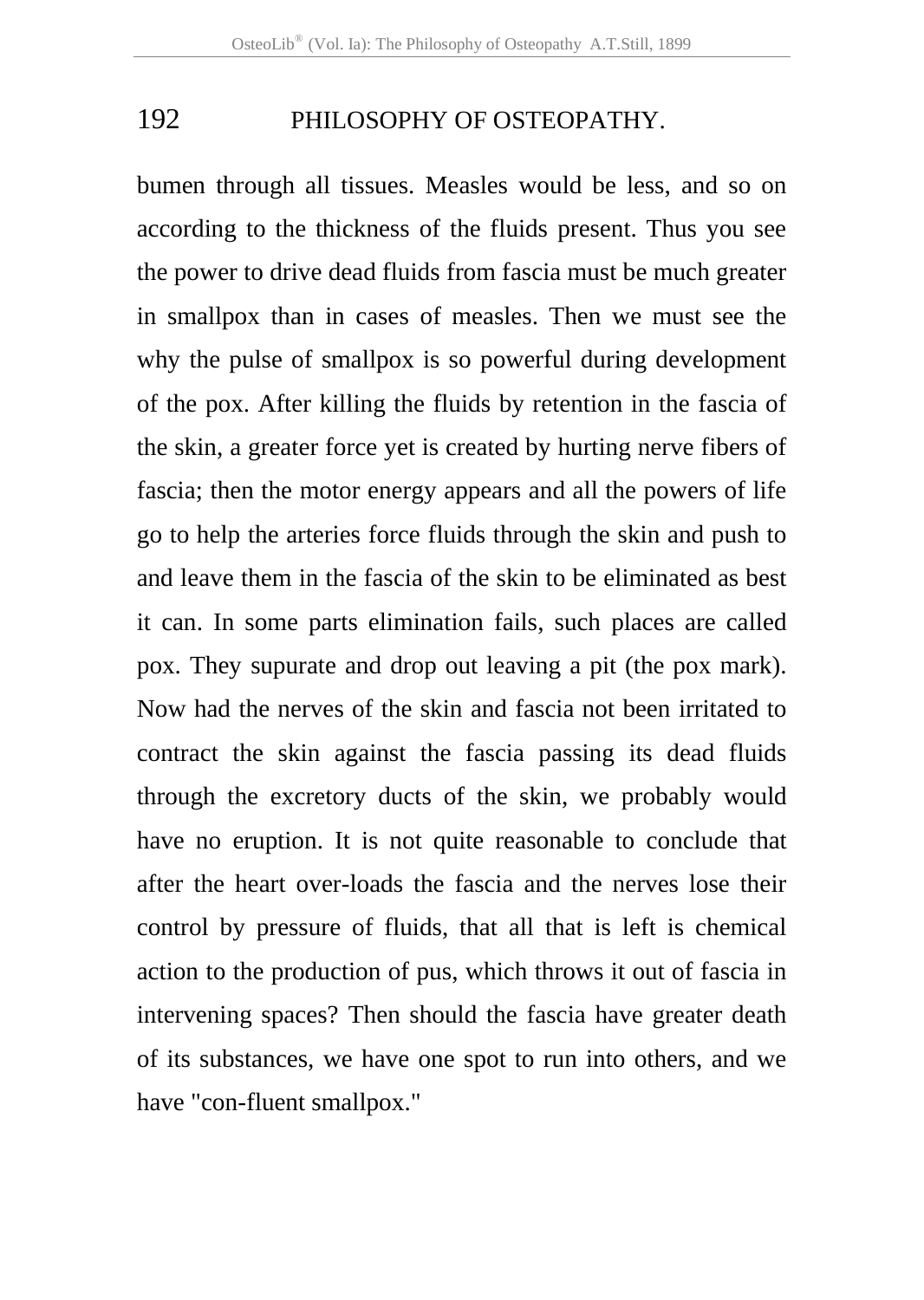## CHAPTER XIII.

# A CHAPTER OF WONDERS AND SOME VALUABLE QUESTIONS.

Wonders on the Increase—What Is Life?—How Is Action Produced—Acquaint Yourself With the Machinery— Duty of the Osteopath—Formation of Sacrum—The Pelvis—Appearance of (Edema—Do All Diseases Have Appearance in OEdema.

## WONDERS ON THE INCREASE.

Wonders are daily callers, and seem greatly on the increase during the Eighteenth century. As we read history we learn that no one hundred years of the past has produced wonders in such number and variety. Stupid systems of government have given place to better and wiser. Voyages of the ocean have had months by sail reduced to days by steam. Journeys over land that would require six months by horse and ox are now accomplished in six days by rail. Our law, medical and other schools of five and seven years, are now but two or three; and the graduates of such schools are far superior in useful knowledge to those of the five and seven. And no wonder at that, for the facilities for giving the pupil an education are so far superior that the knowledge sought, can be obtained in less time.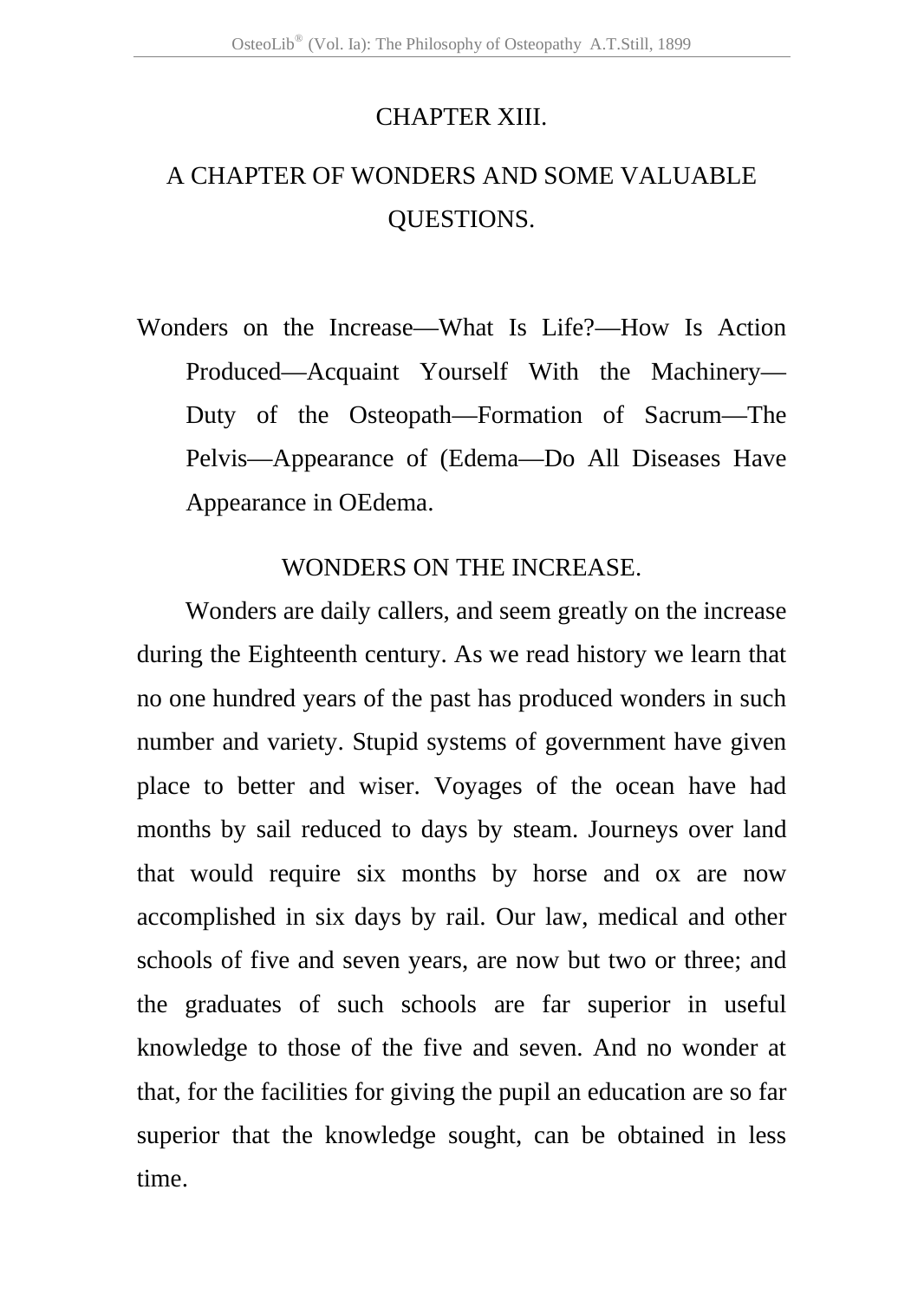Our schools are not intended to use the greatest number of days that are allotted to man. But at this day schooling and learning mean, to obtain useful knowledge in the quickest way that a thoroughness can be obtained. If there is any method by which arithmetic can be taught so as to master it in thirty days instead of thirty months let us have it. We want knowledge, we are willing to pay for it, we want all we pay for, and we want our heads kept out of the sausage-mill of time wasting.

A great question now stands before us: What are the possibilities of mind to improve our methods of gaining knowledge, shorten time, and getting greater and better results? I am free to say the question is too momentous to form an answer, as each day brings a new wonder, to the man or woman who reasons on cause, and gives demonstrations by effects.

### WHAT IS LIFE?

The philosopher who first asked that question no one knows. But all intelligent persons are interested in the solution of this problem, at least to know some tangible reason why it is called life; whether life is personal or so arranged that it might be called an individualized principle of nature.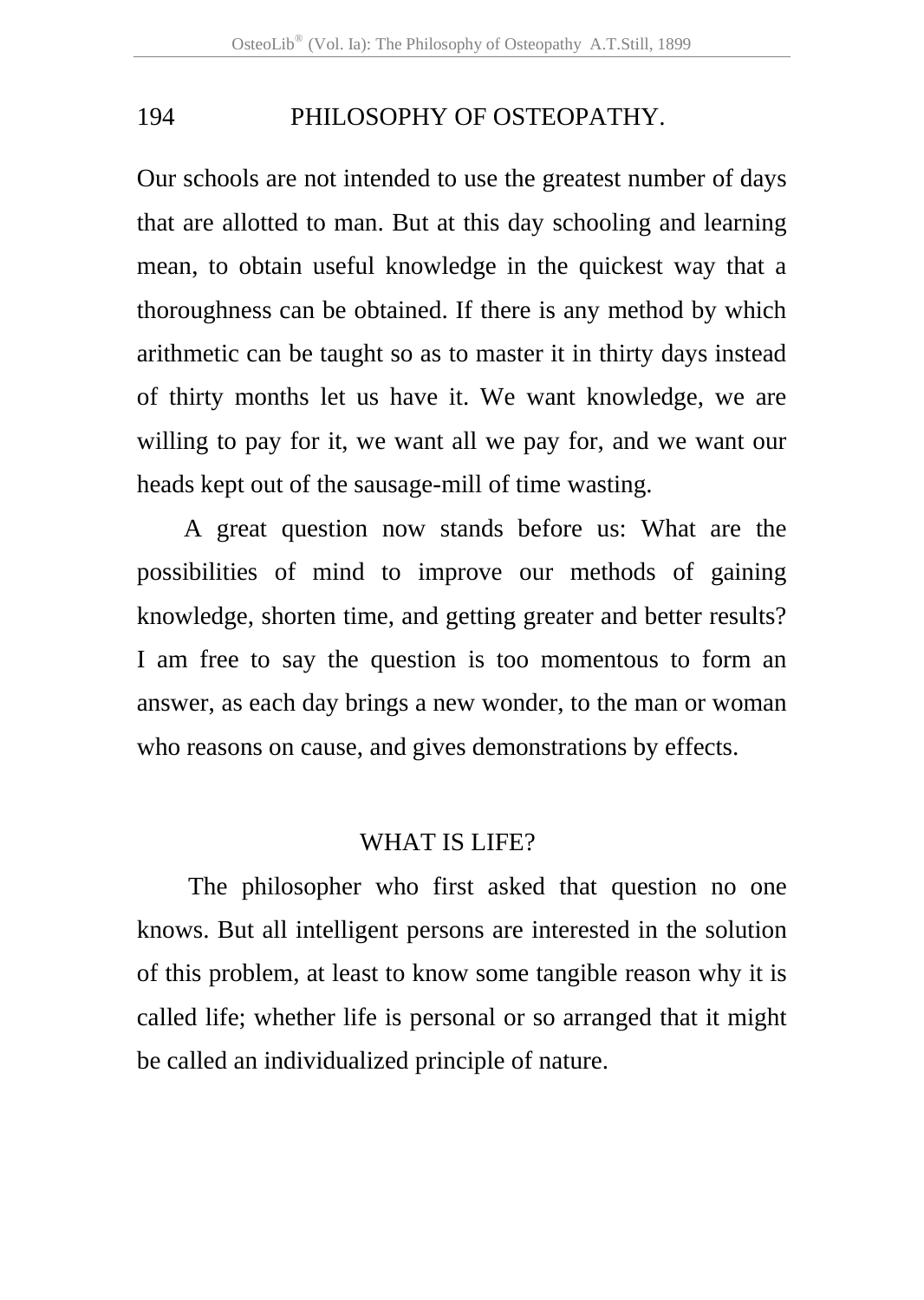#### A CHAPTER OF WONDERS. 195

I wish to think for a time on this line, because we should make a wise handling of the machinery of the body.

If life in man has been formed to suit the size and duties of the being; if life has a living and separate personage, then we should be governed by such reasons as would give it the greatest chance to go on with its labors in the bodies of man and beast.

We know by experience that a spark of fire will start the principles of powder into motion, which, were it not stimulated by the positive principle of father nature, which finds this germ lying quietly in the womb of space, would be silently in-active for all ages, without being able to move or help itself, save for the motor principle of life given by the father of all motion.

#### HOW IS ACTION PRODUCED.

Right here we could and should ask the question: Is this action produced by electricity put in motion, or is it the active principle that comes as a spiritual man? If so, it is useless to try, or hope to know what life is in its minutia. But we do know that life can only display its natural forces by the visible action of the forms it produces.

If we inspect man as a machine, we find a complete building, a machine that courts inspection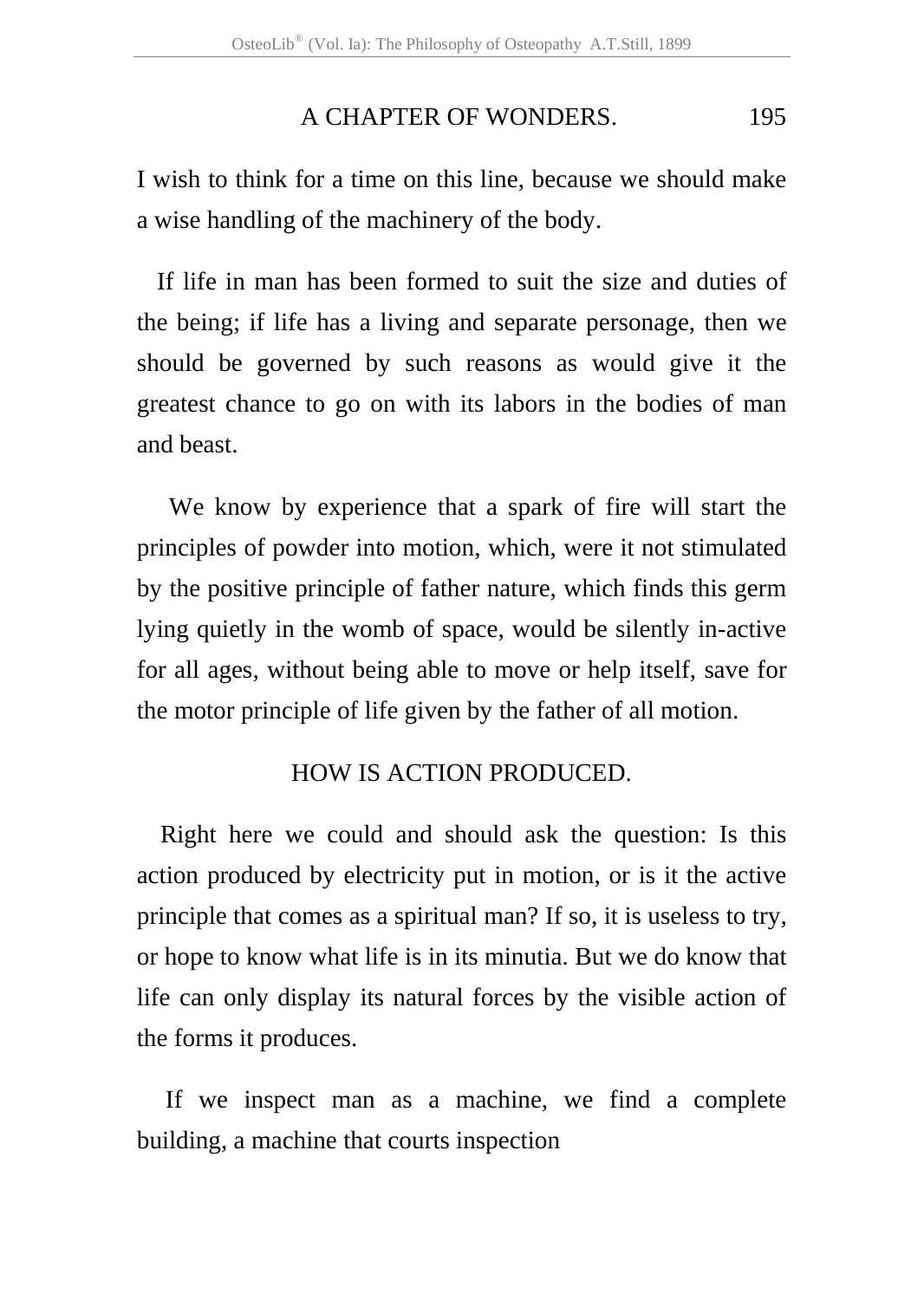and criticism. It demands a full exploration of all its parts with their uses. Then the mind is asked to see or find the connection between the physical, and the spiritual. By nature you can reason on the roads that the powers of life are arranged to suit its system of motion.

If life is an individualized personage, as we might express that mysterious something, and it must have definite arrangements by which it can be united and act with matter; then we are admonished to acquaint ourselves with the arrangements of those natural connections, the one or many, as they are connected to all parts of the completed being.

As motion is the first and only evidence of life, by this thought we are conducted to the machinery through which life works to accomplish these results.

## ACQUAINT YOURSELF WITH THE MACHINERY.

If the brain be that division in which force is generated or stored, you must at all hazards ac-quaint yourself with that structure of this machine; trace the connection from brain to heart, from heart to lungs, and other organs that can be acted upon by the brain, whose duty may be to construct the fleshy and bony parts of the body. Trace from the brain to the chemical laboratories, and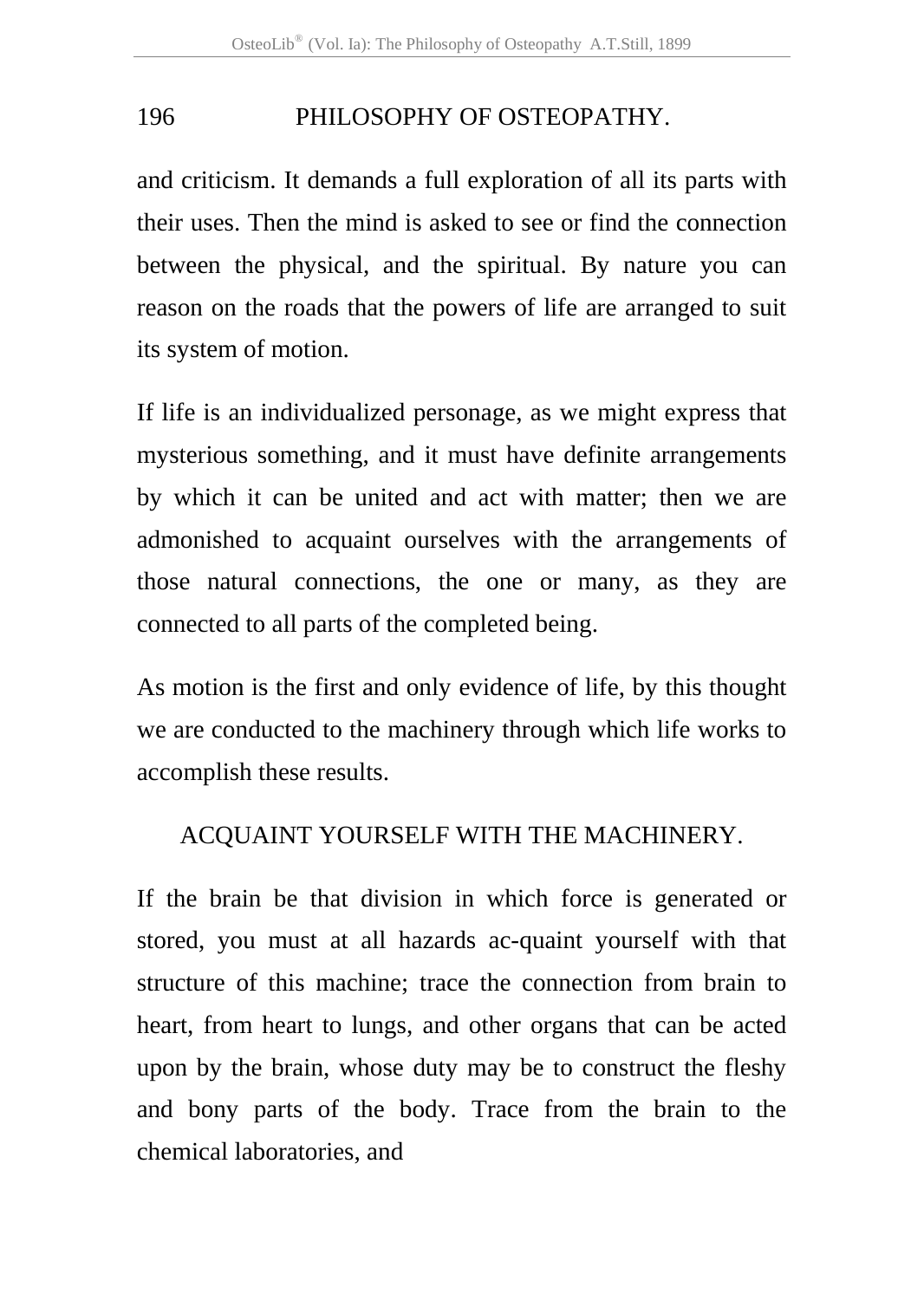## A CHAPTER OF WONDERS. 197

note their action as they unite and prepare blood and other fluids, that are used in the economy of this vital, selfconstructing and self-moving wonder, commonly known as man; wherein life and matter do unite, and express their friendly relation one with the other; and while this relation exists we have the living man only, expressing and proving the relation that can exist between life and matter, from the lowest living atom, to the greatest worlds. They can only express form and action by this law. Harmony only dwells where obstructions do not exist.

### DUTY OF THE OSTEOPATH.

The Osteopath finds here the field in which he can dwell forever. His duties as a philosopher admonish him, that life and matter can be united, and that union cannot continue with any hindrance to the free and absolute motion. Therefore his duty is to keep away from the track all that will hinder the complete passage of the forces of the nervous system, that by that power the blood may be delivered and adjusted, to keep the system in normal condition. Here is your duty; do it well, if you wish to succeed.

## FORMATION OF SACRUM.

We believe only when we do not know. Belief and doubt are equal terms. If we believe the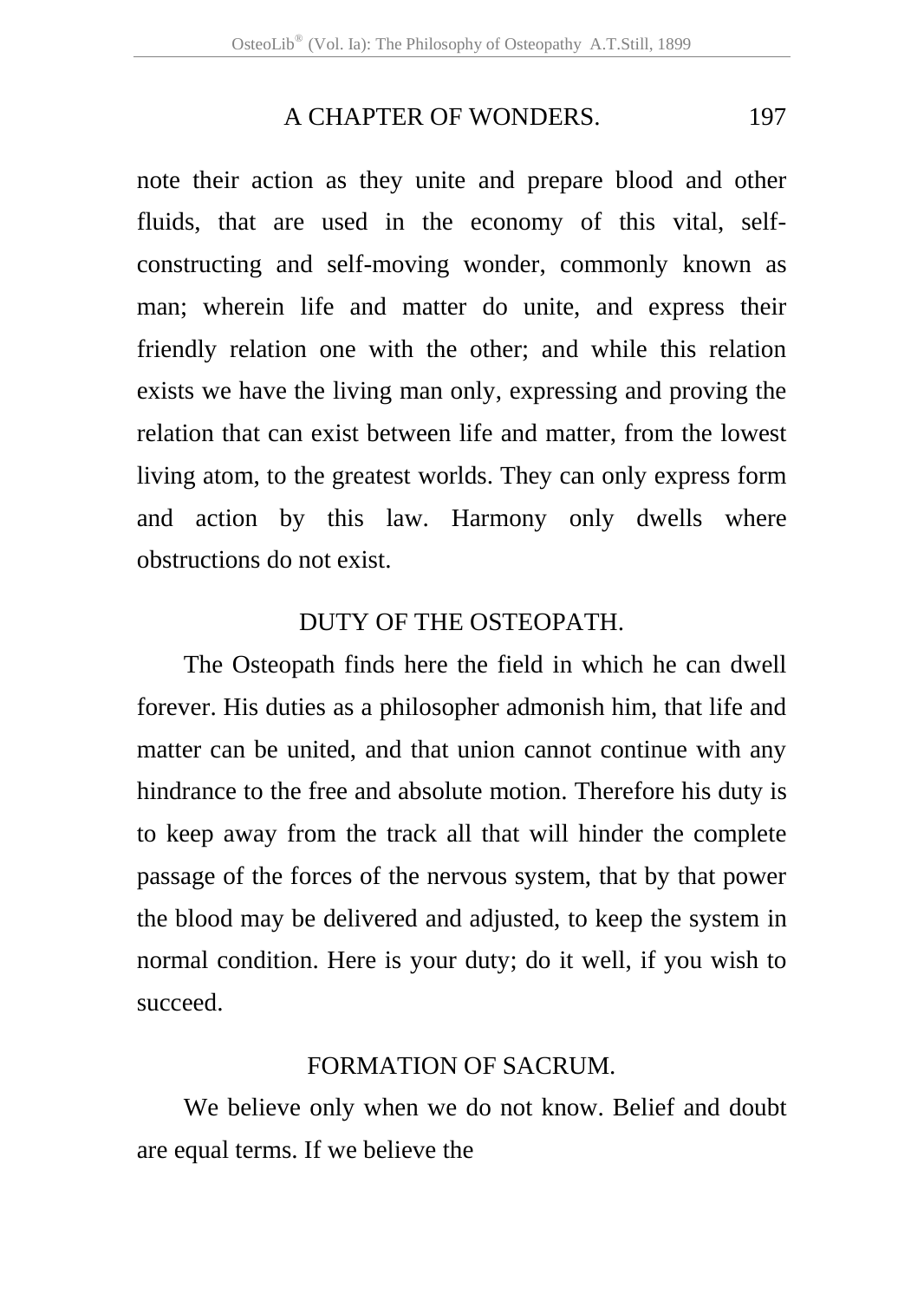sacrum is formed by a local system, then we can or will have cause to believe that the rectum and colon appear after the outer skin is in process of forming. For want of the truths we are left in speculative doubt. I believe the lower bowels are formed by local machinery that receives and appropriates to the purpose of construction of such parts or organs as nature designs to be used there. If we dissect a chicken as soon as hatched we will find the colon beginning at rectum and complete in form, but not connected to the small intestines.

## THE PELVIS.

To get more directly at the point I want to make I will say I have some reasons to believe that the lower bowels are builded from rectum to the vermiform appendix, by acts of pelvis. It may be well to state that I have seen formation of rectum and colon in the chicken, before the small intestines were visible at all. Then in same chicken I saw, liver, lung, crop and gizzard, and only one artery in the region of the small intestines. From this I was led to believe that the pelvis did much of the forming of the viscera. If so, then we could look for much relief through the system of the pelvis.

## APPEARANCE OF OEDEMA.

OEdema is the one word that appears to be at the first showing of life and death in animal forms.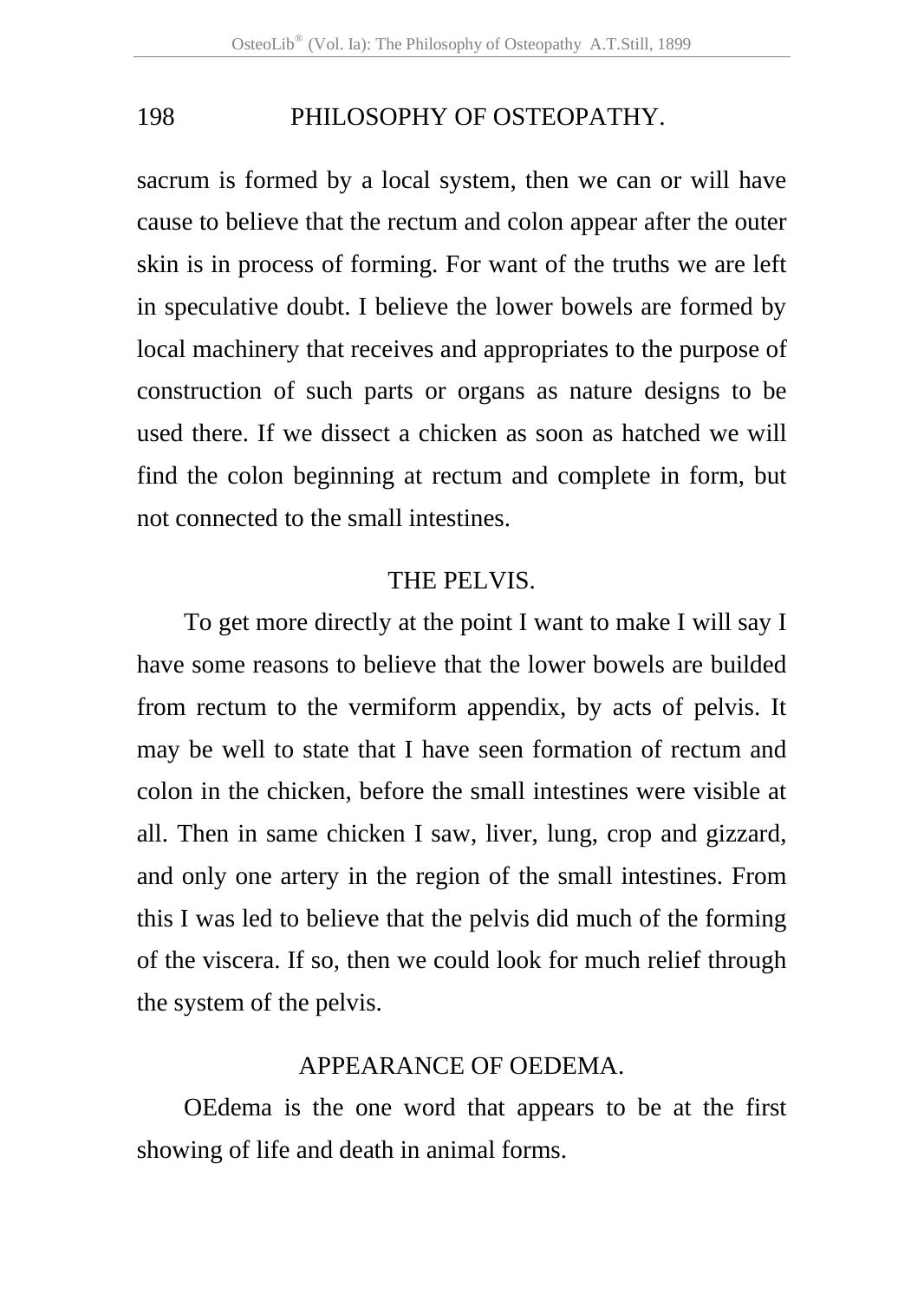## A CHAPTER OF WONDERS. 199

Previous to death by general swelling of system, a watery swelling of fascia and lymphatics, even to those of nerve fibers. If a disease should destroy life by withholding all fluids, we can trace such cause in the beginning to a time when there was watery swelling of the centers of nerves of nutrition, to such amount as to cut off nerve supply until sensation ceased to renovate and keep off accumulating fluids so long that fermentation did the work of heating till all fluids had dried up, and the channels of supply closed by adhesive inflammation, and death follows by the law of general atrophy.

## DO ALL DISEASES HAVE BEGINNING IN OEDEMA?

To assert that all diseases have their beginning in oedema may be wide in range, but we often find one principle to rule over much territory. "Instance:" Mind is the supreme ruler of all beings, from the mites of life to the monsters of the land and sea. Thus we see a ruling principle is without limit. The same of numbers. By heat all metals melt to fluidity acids must have oxygen to begin as solvents in most metals. We only speak imperfectly of some common laws to prepare the student to think on the line of probabilities as I hold them out for consideration. Suppose we begin at the atoms of fluids such as enter to construct animal or vegetable forms, and pen up till decomposition be-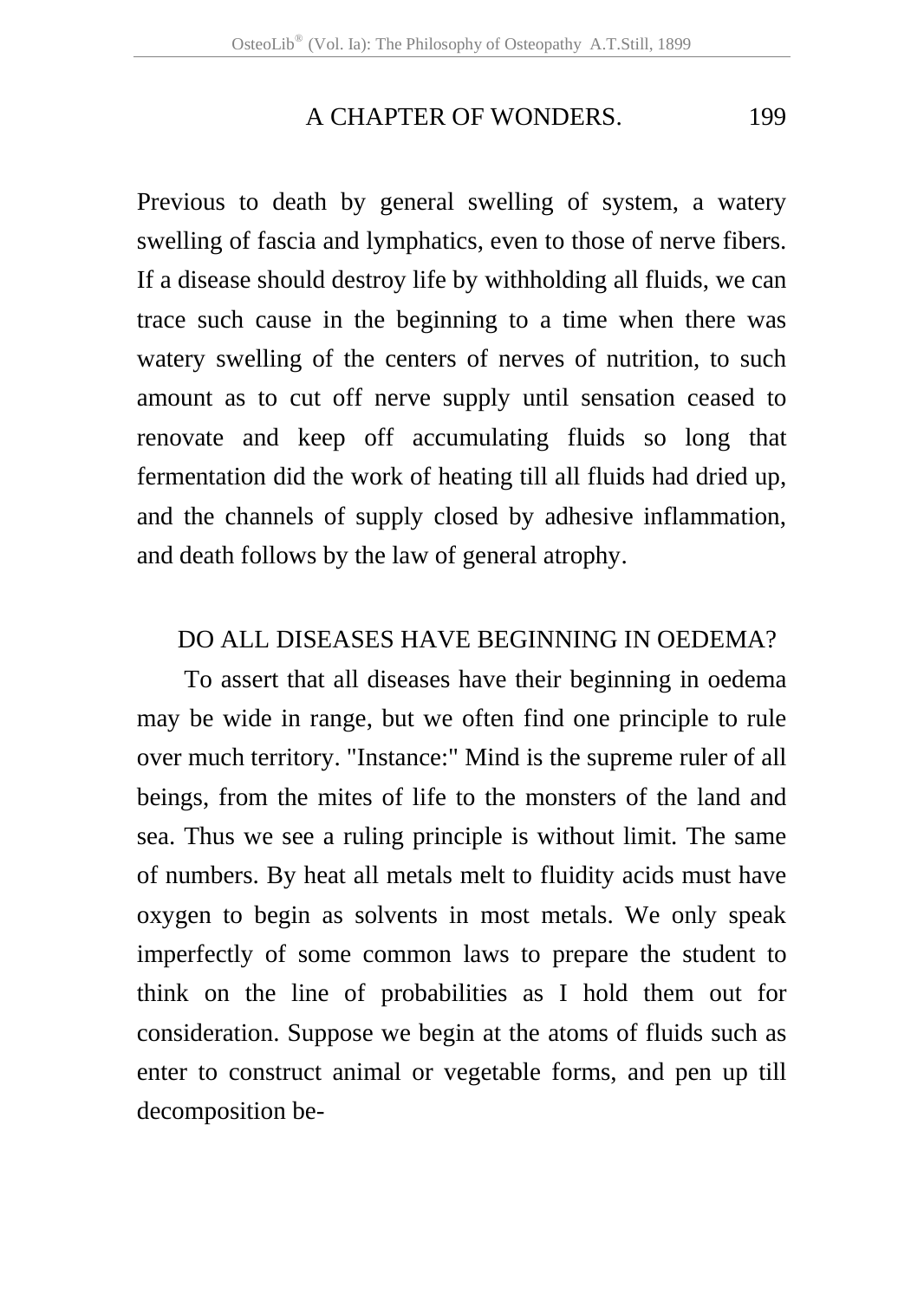gins. By such delay does not nature call a halt and refuse to obey the laws of construction and let all other supplies pile up even to death? Is not all this the result of oedema? oedema surely begins with the first tardy atom of matter.

Pneumonia begins by its oedematous accumulations of dead atoms, even to the death of the whole body, all having found a start in atoms only.

## QUESTIONS FOR THE OSTEOPATH.

We will close this chapter by propounding a few questions which the Osteopath should keep in mind.

Are the human and animal forms complete as working machines?

Has nature furnished man with powers to make his bones; give them the needed shapes of durable material, strong in kind?

Does a section in nature's law provide fastenings to hold these to one another?

Then another question arises: How will this body move, and where and how is the force applied?

Where and how is this force obtained?

How is it generated and supplied to these parts of motion?

What makes these muscles, ligaments, nerves, veins, arteries?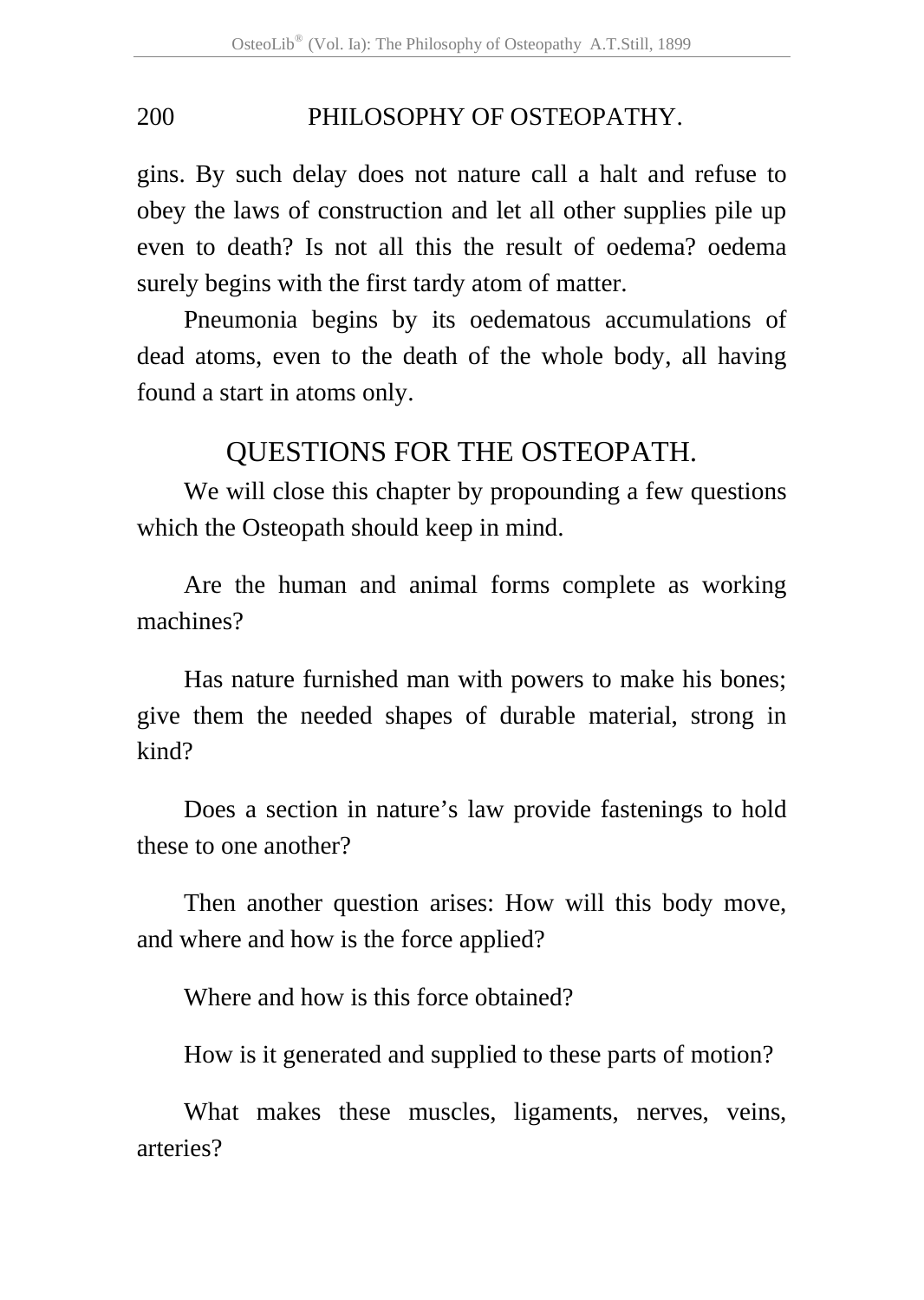## A CHAPTER OF WONDERS. 201

Are they self-forming, or has nature prepared machinery to make them?

Does animal life contain knowledge and force to construct all of the parts of man?

Can it run the machine after it has finished it? By what power does it move?

Is there a blood vessel running to all parts of this body to supply all these demands?

If it has a battery of force, where is it?

What does it use for force?

Is it electricity? If so how does it collect and use this substance?

How does it convey its powers to any or all places? How does the man keep warm without fire? How does he build and lose flesh all the time? Where and how is the supply made and delivered to proper places?

How is it applied and what holds it to its place when adjusted?

What makes it build the house of life?

Do demand and supply govern the work? If not, what does?

Are the laws of animal life sufficient to do all this work of building and repairing wastes and keep it in running condition?

If it does, what can man do or suggest to help it?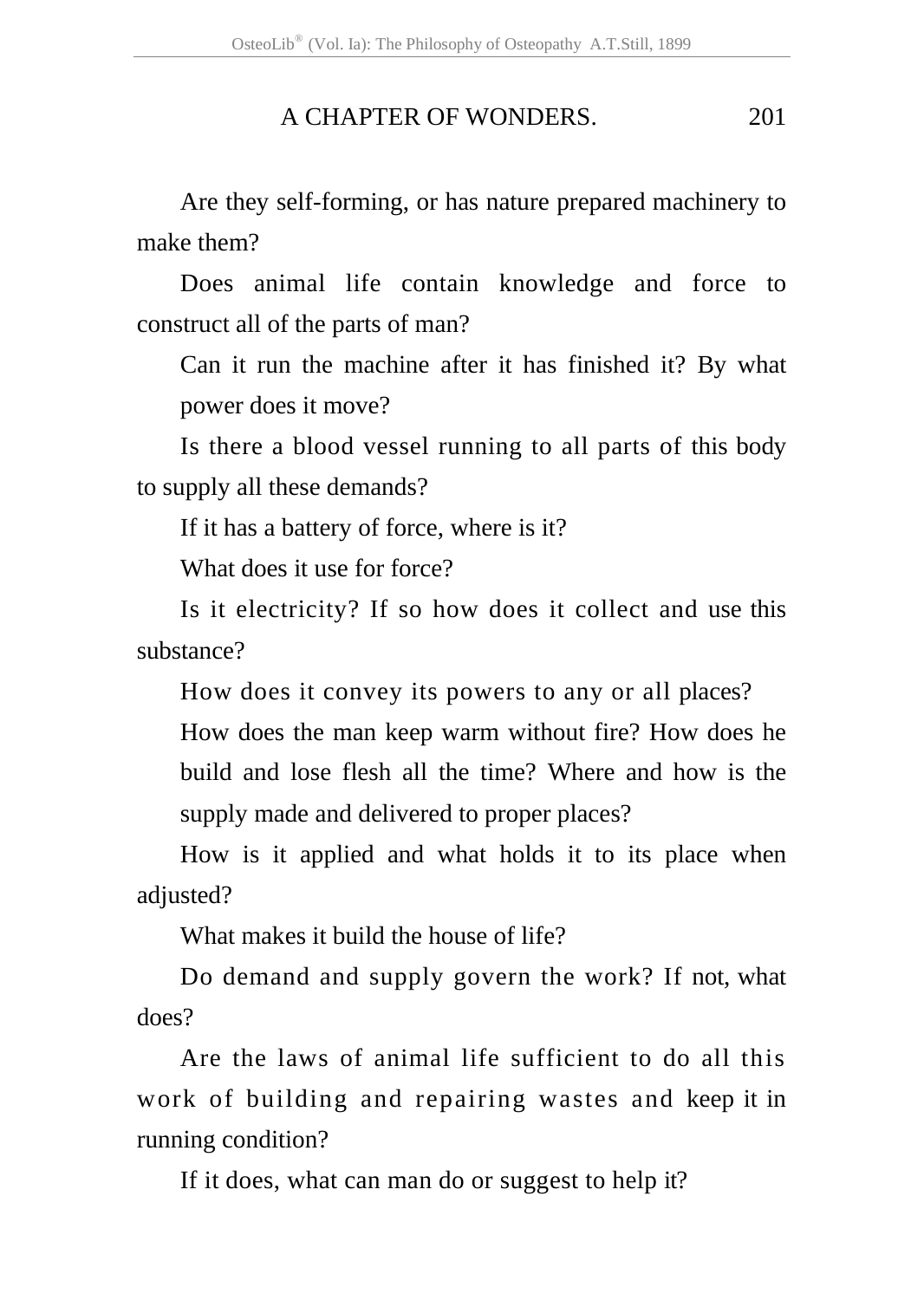Is this machine capable of being run fast or slow if need be?

Does man have in him some kind of chemical laboratory that can turn out such products as he needs to fill all his physical demands?

If by heat, exercise, or any other cause he gets warm, can that chemistry cool him to normal?

If too cold can it warm him? Can it adjust him to heat and cold?

If so, how is it done? Is the law of life and longevity fully vindicated in man's make up?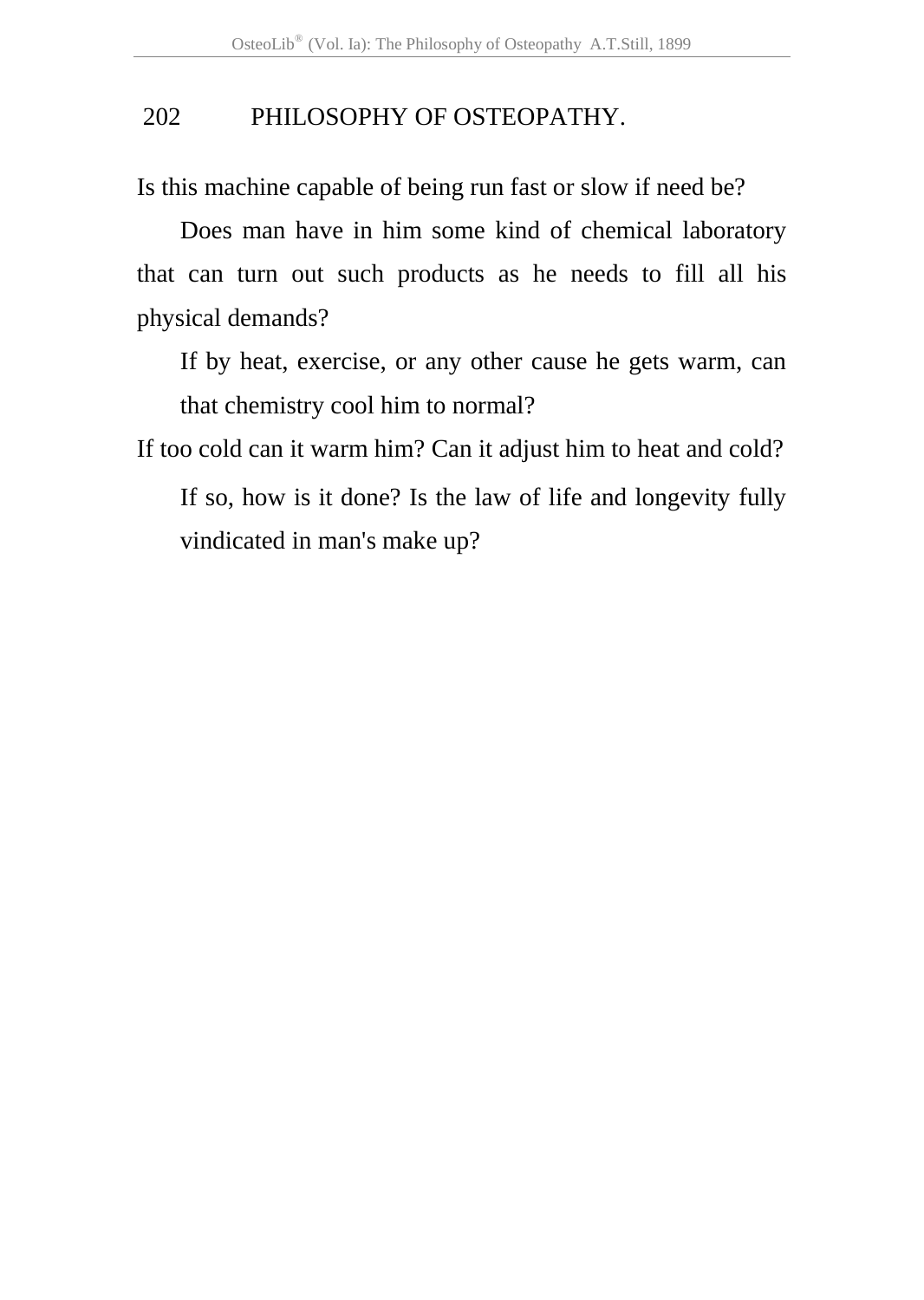## CHAPTER XIV.

## HAS MAN DEGENERATED?

The Advent of Man—Care of the Stock Raiser—Mental Degeneration Makes It Unpleasant for an Original Thinker—Original Thinkers of the Ancients—Methods of Healing—Failure of Allopathy—Primitive Man-Evidences of Prehistoric Man—Mental Dwarfage.

## THE ADVENT OF MAN.

The exact time when mans foot appeared on the earth, no record shows. A knowledge of his advent might be profitable. The unwritten history of the human races with the genius or lack of genius, might to us be an open book of knowledge. As it is not supposable that the mind of man has just become observingly active in the last few centuries, absolute evidence of purer and deeper reason than we have been able to present, stand recorded on the faces of many valuable "lost arts" which we have never been able to equal. Is it not very reasonable to suppose that the powers of mind have wonderfully degenerated from some cause?

## CARE OF THE STOCK RAISER.

The stock raiser carefully preserves the best and most healthy of the males and females of his flocks and herds for breeding purposes, that their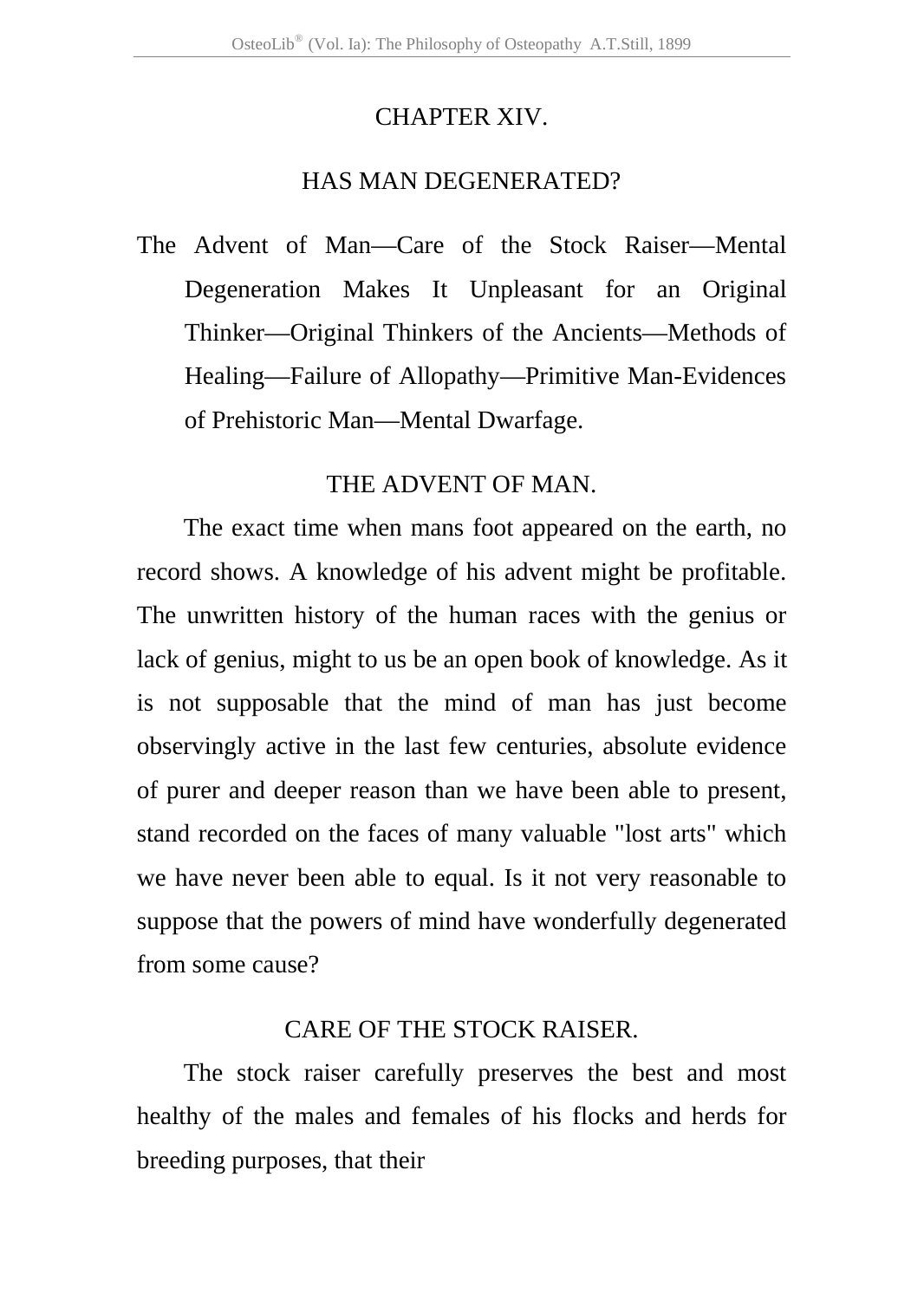Off-spring might be healthy and well developed, for the purposes for which he raises them. As a result he raises stock from the poultry house up, with marked improvement in form, strength and usefulness. Should he be foolish enough to kill off all the healthy and well developed males as they appear in his herds of cattle and other stock, for one or two centuries, would any one with average intelligence suppose that the standard of animals would or could be kept up, by breeding from the unfortunate stock, that had been pierced through the lungs while fighting with more powerful animals. If for breeding purposes he would save calves, colts, lambs, pigs, goats or any other young males to breed from, that had had a leg frozen off, one or both eyes plucked out, necks and ears torn by panthers, what would you think of the mans

## sanity

On this line we would ask what has been the procedure of all nations? Has it not been to select the strong and healthy males, drive them out to the field of battle, destroy a million or more of the strongest men, as our war of the sixties shows. Since that war closed the fathers of our children are mainly the crippled, worn out, and degenerated physical wrecks, with the assistance of the refused, who for lack of physical ability were barred from entering the United States'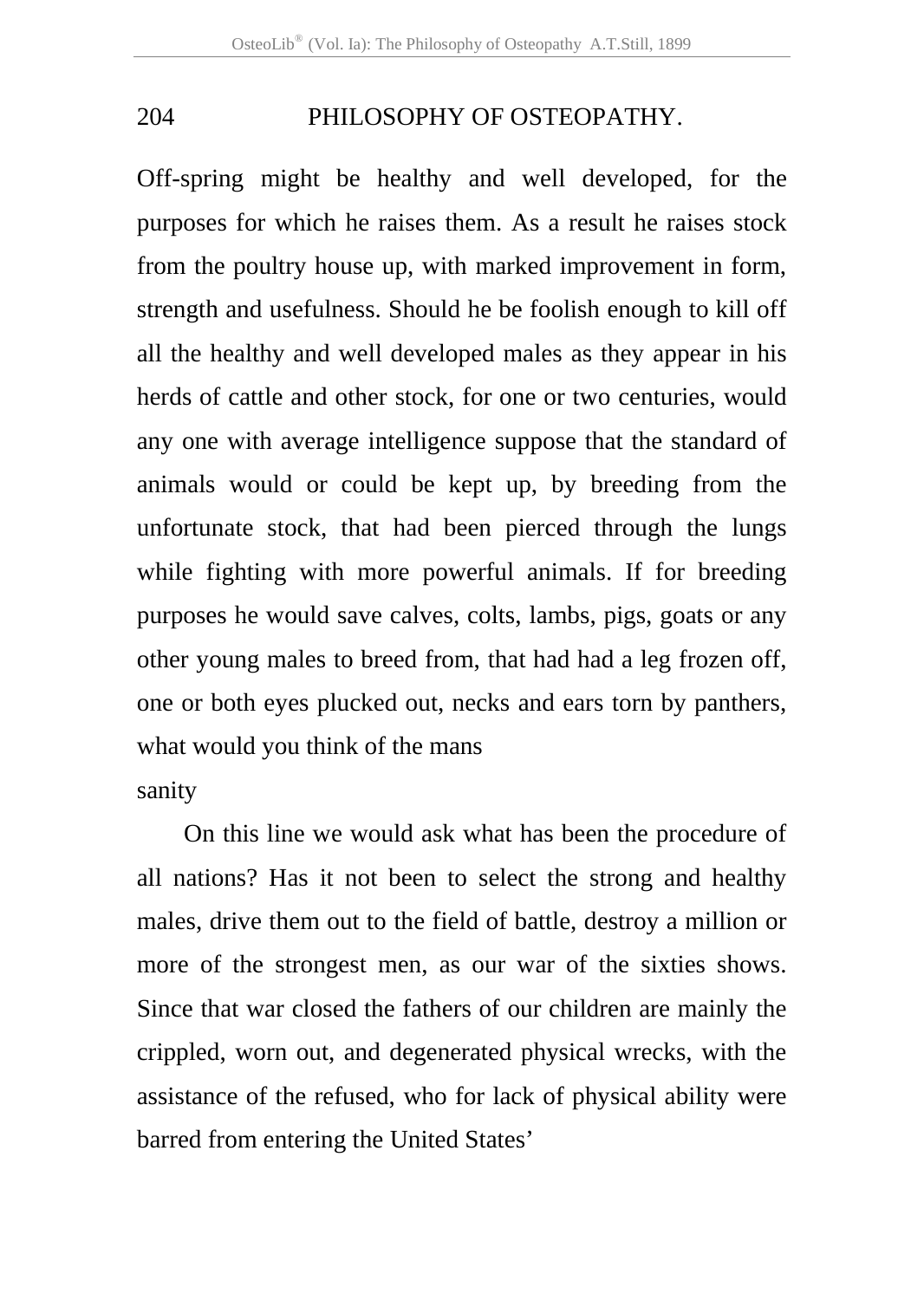## HAS MAN DEGENERATED. 205

service. Such physical and mental wrecks are the fathers of the children born during the last thirty years. Every healthy young lady who married and became a mother after the early six-ties, had to select a husband from a war or hereditary wreck. From that degenated stock of human beings our asylums are filled, and the beams of the gallows pulled down by the weight of the bodies of those mental dwarfs. Run this train of reason back for a few hundred or thousand of years, this de-generating force, bearing upon the offspring, and is it a wonder that we have physical and mental wrecks all over the country?

## MENTAL DEGENERATION MAKES IT UNPLEASANT FOR

## THE ORIGINAL THINKER.

Now if we have been mentally degenerating, killing our best men back for a few thousand years time, and still have a few left who are fairly good reasoners, what was their mental powers then, compared with now? They could think from native ability; we only through acquired ability by our methods of education. Should an original thinker occasionally appear from the crippled and maimed, he will have much that is unpleasant to contend with, unless he is generous enough to credit the cause to an effect produced by the lack of mental and physical forces in the sires just described. A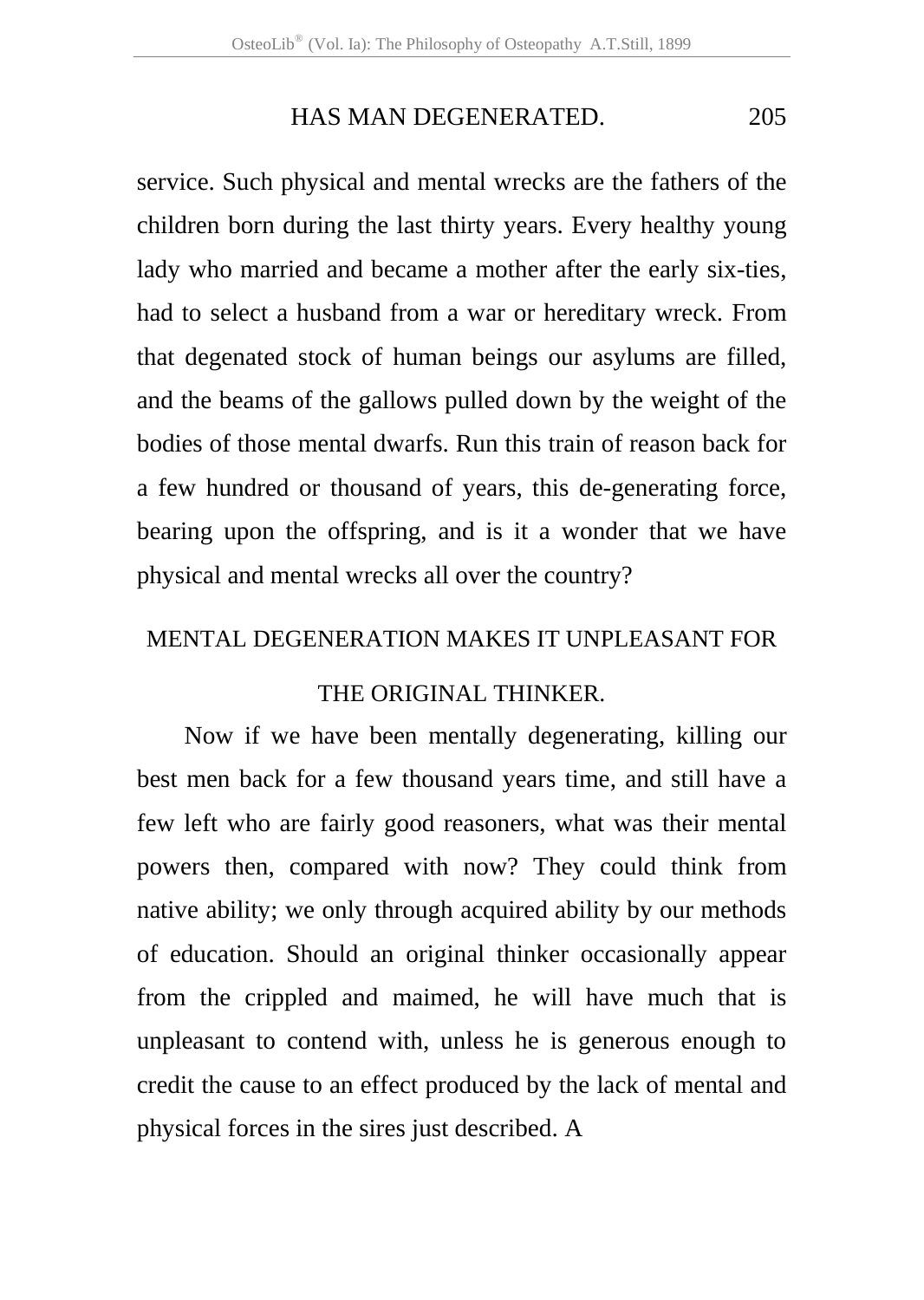man or woman who is able to reason, cannot afford to wear out his or her physical and mental forces by spending time in tiresome discussions with such blank masses, who are very fortunate to have intelligence enough to make a living under the methods that require the least mental action.

It would not be manly nor lady like to allow a feeling of combattiveness to arise and spend your forces on such persons. Pre-natal causes have dropped them where they are, and a philosopher knows he must submit to the conditions, and he is sorrowful in place of vengeful and vindicative, and all that is left for him to do is to trim his lamps and let the lights defend themselves.

#### ORIGINAL THINKERS OF THE ANCIENTS.

 On this line we have much to think of. Anciently they did think: Great minds existed then, as is evidenced by the architecture displayed in constructing temples and pyramids. As in philosophy, chemistry, and mathematics, they stand today as living facts of their intelligence. In some ways we are equal and even surpass the ancients. Before the establishment of religious and political governments, national and tribal creeds, to sustain which the powerful minds and bodies of thousands and millions have been slain and their wise councils prohibited by death. Reason says under the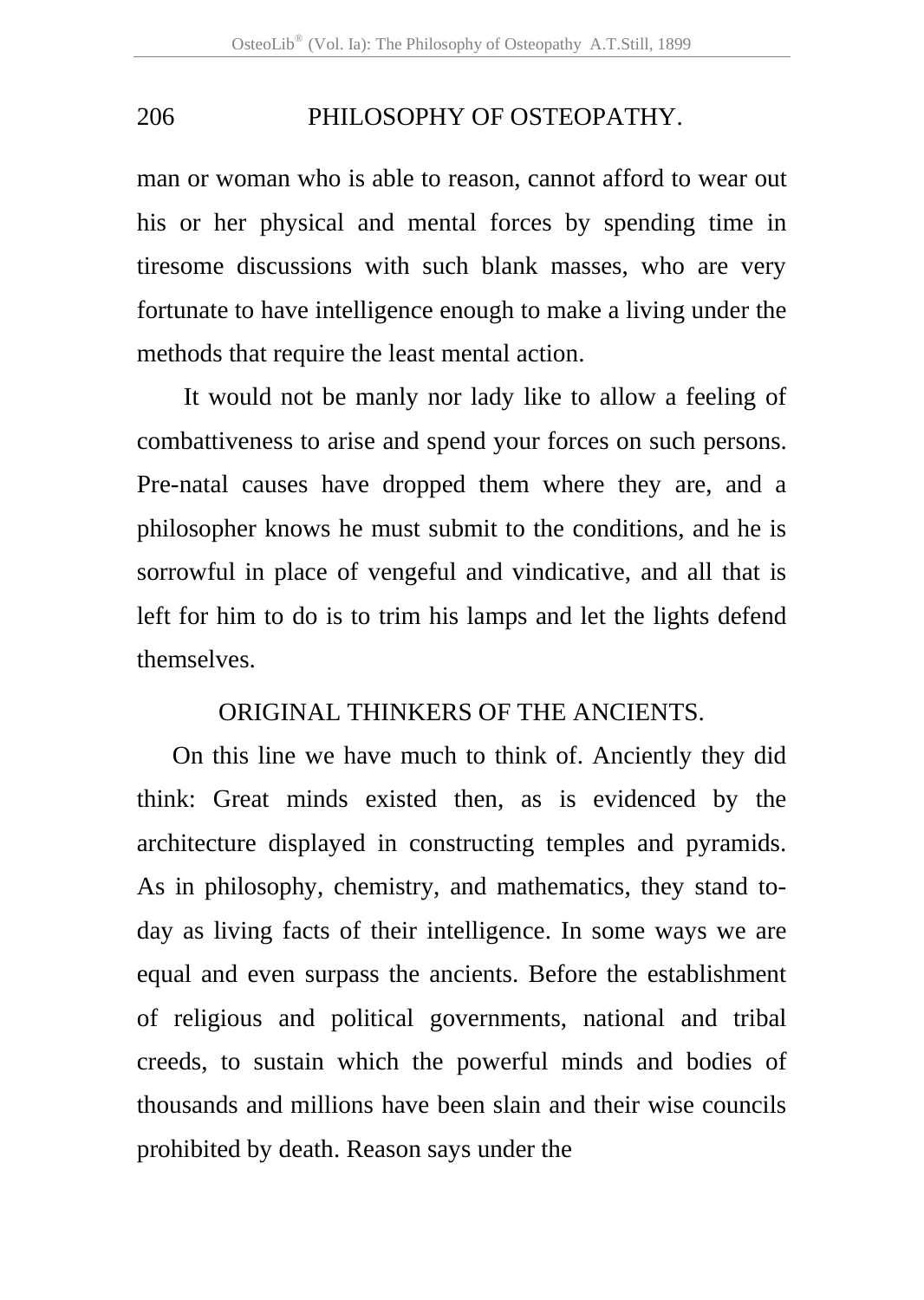### HAS MAN DEGENERATED. 207

circumstances we must kindly make and do the best we can in our day and time. No doubt their religion was better than ours, before they began to fight about their gods and governments.

### METHODS OF HEALING.

Some evidence crops out now and then that their methods of healing were natural and wisely applied, and crowned with good results. As far as history speaks of the ancient healing arts they were logical, philosophical, good in results and harmless. It is true enough that we have great systems of chemistry that are useful in the mechanical arts, but very limited in their uses in the healing arts. In fact, a very great per cent of the grayhaired philosophers of all medical schools, unhesitatingly assert that the world would be better off without them. These conclusions are sent forth by competent and honest investigators, who have tested all known methods and medicines, and carefully observed the results from a quarter to a half a century. Let us call it "a trade," as the use of drugs is not a science.

The author will now say, the health hunter in a majority of cases, when he administers drugs, gives one dose for health and nine for the dollar.

As it becomes necessary to throw off oppressive governments, it becomes just as necessary to throw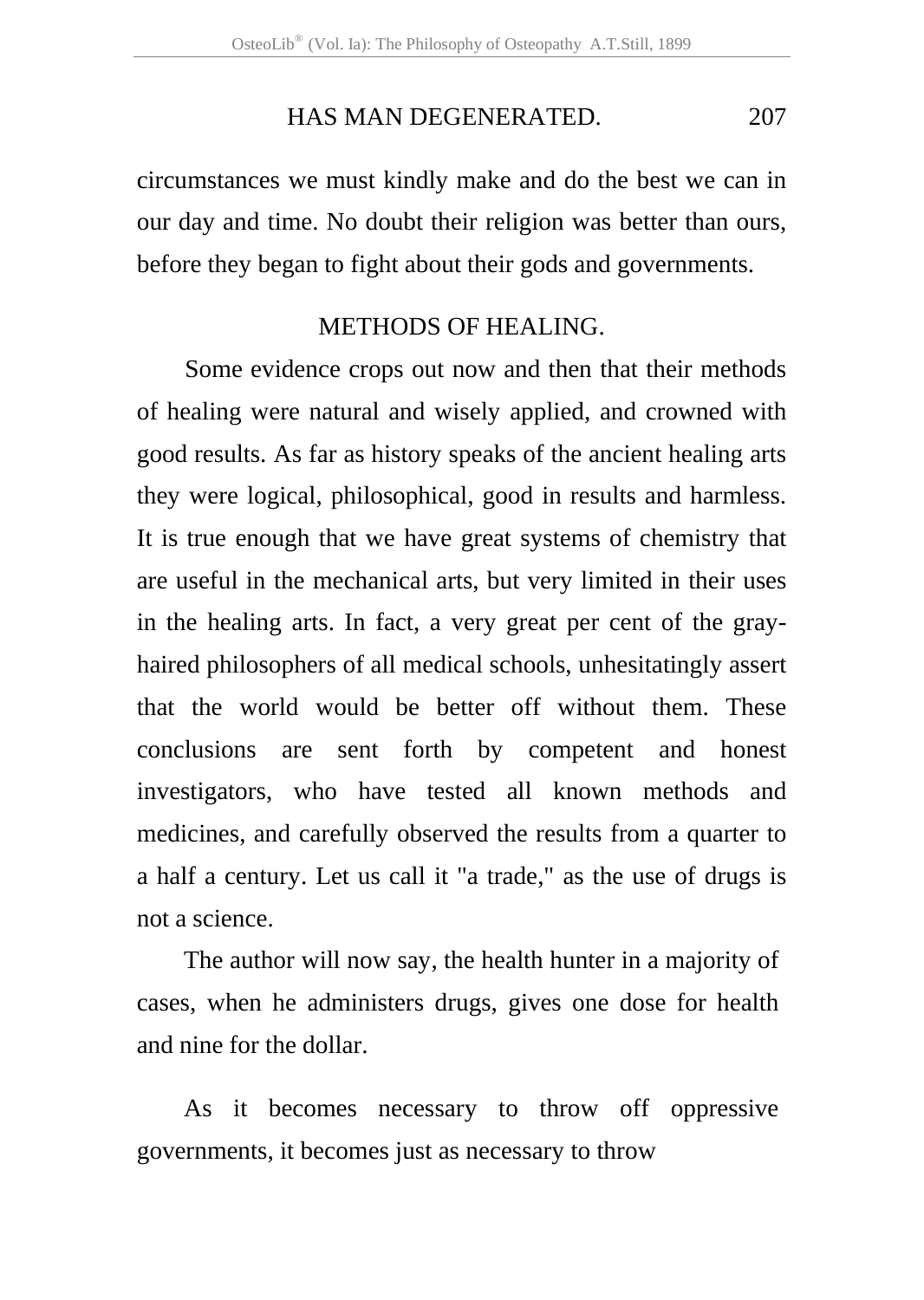off other useless customs, without which no substitute has ever been received.

#### FAILURE OF ALLOPATHY.

Allopathy, a school of medicine known and fostered by all nations, drove on with its exploring teams; gave up the search, went into camp and builded temples to the god who purged, puked, perspired, opiated, drank whiskey and other stimulants; destroyed its thousands, ruined nations, established whiskey saloons, opium dens, insane asylums, naked mothers and hungry babies, and still cries aloud, and says: "Come unto me and I will give you rest. I have opium, morphine, and whiskey by the barrel. I am the god of all healing knowledge, and want to be so recognized by people and statute. I do not wish to be annoyed by Eclecticism, Homoeopathy, Christian science, massage, Swedish movements, nor Osteopathy. I do not like Osteopathy any better than I do a tiger. It scratches me and tears away all my disciples. I cannot destroy it. It uses neither opium nor whiskey, and it is impossible to catch it asleep. It scratches us, and has scratched our power out of four states during the last twelve months, with no telling where it will scratch next time. We must prepare for more war, I have heard from my scouts that on its flag the inscription reads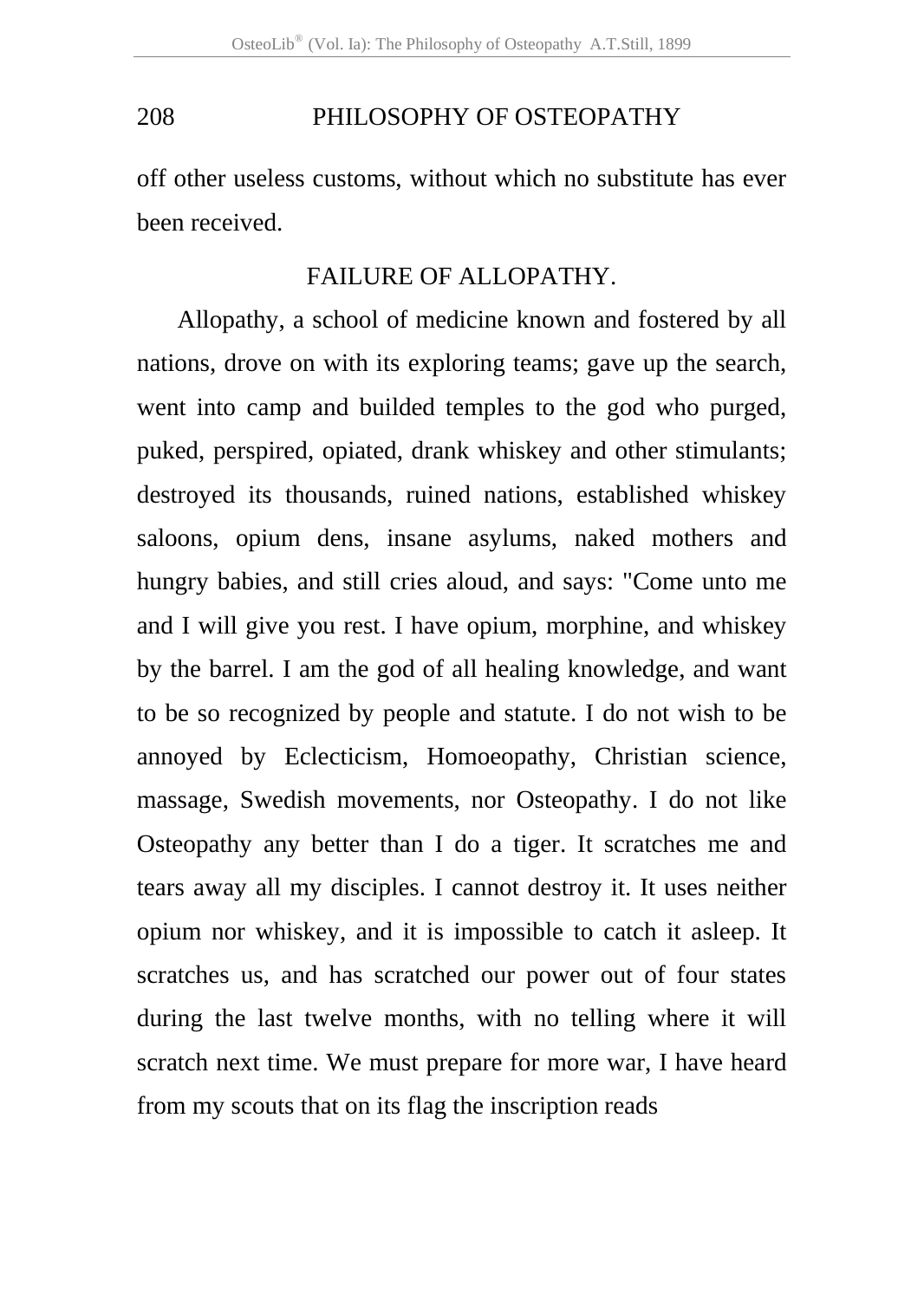#### HAS MAN DEGENERATED. 209

thus: "No quarters for allopathy in particular and none at all for any schools of medicine farther than surgery, and war to the hilt on three-fourths of that as practiced in the present day. The use of the knife in everything and for everything must be stopped; not by statute law, but through a higher education of the masses, which will give them more confidence in natures ability to heal. "

#### PRIMITIVE MAN.

It is reasonable to suppose that the mind that constructed man was fully competent to undertake and complete the being to suit the purpose for which he was designed. After giving him physical perfection in every limb, organ, or part of his body, it is reasonable to suppose, that at that time, he gave him all the mental powers needed for all purposes during the life of his race, and with that perfection in the physical, it is supposable he approached very nearly to intellectual perfection. He was a mathematician, not by collegiate process, but by native ability. He did not have to take a course in a university to study chemistry, because of the fact that he was a chemist when he was born. Possibly he could speak or understand all languages spoken by the human tongue, from the powers of his mind, which occupied a pure and healthy physique. In a word he was well made and fully endowed with all the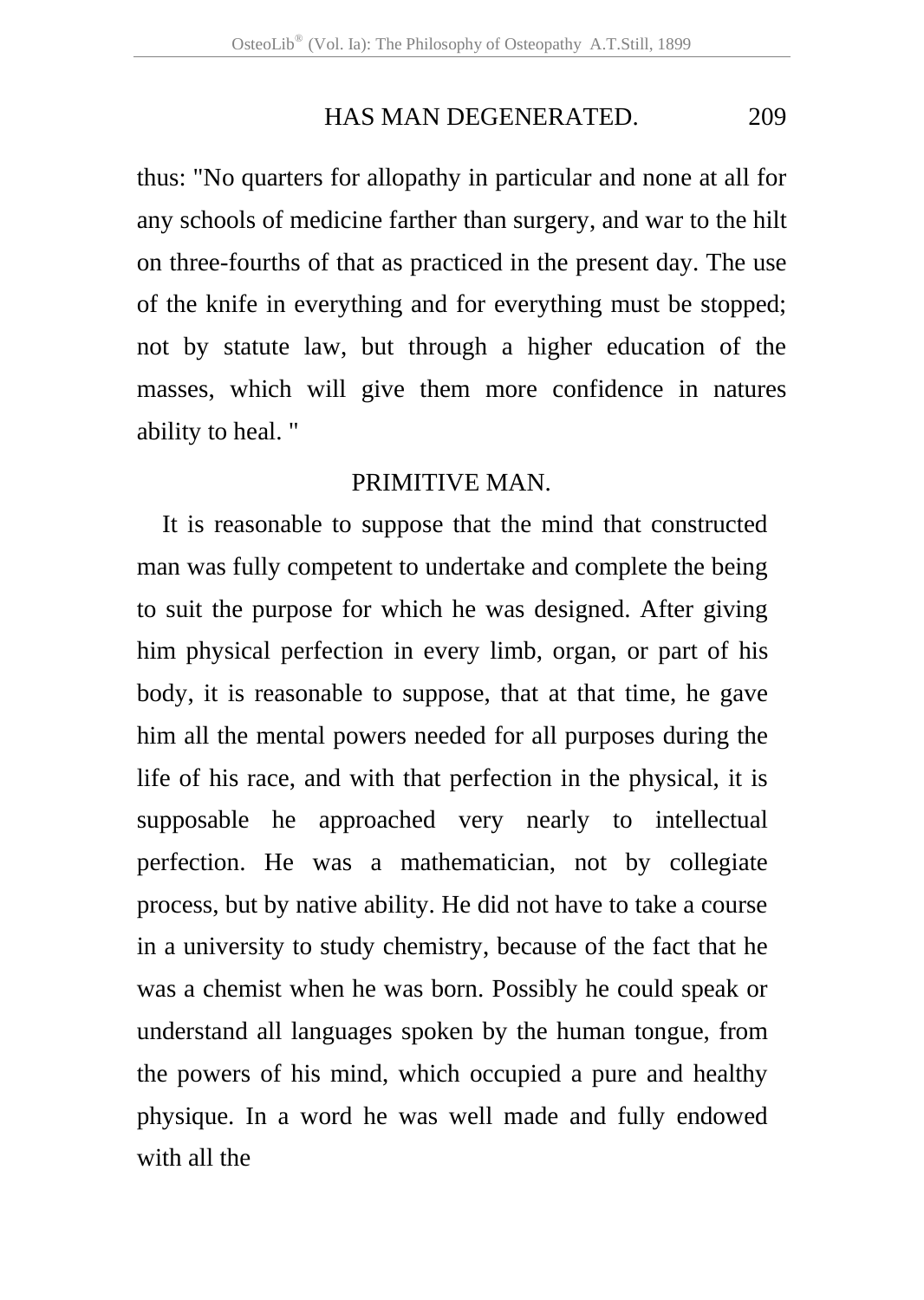physical and mental forces necessary to the whole journey of his life. Now a question arises: "When did he begin to degenerate physically and mentally?" Let us reason some on this line, which seems to be a rather solid foundation, and as history is young itself, and has imperfectly recorded only such events as have transpired during a few centuries, with records imperfectly preserved.

#### EVIDENCES OF PREHISTORIC MAN.

 We see evidences all along the journey of pre-historic mans life, though the being and his bones have been mostly obliterated; we see close to his bony remains the stone axe, the flint-dart. We find acres of ground in many places close to mounds and caves, with countless millions of slivers that have been scaled from flints and formed to suit war purposes; while the many bones that are found in caves, heaps and piles, indicate that many thou-sands fell in mortal combat then and there. Possibly they were old in the skilled arts of war at that day. Their great and powerful men, who should have been parents of the coming generations, were slain and destroyed and the conquered became the captives and slaves of the more powerful, with all opportunities for mental development suppressed. Other nations and tribes willingly entered the bloody fields of battle, with nothing to report but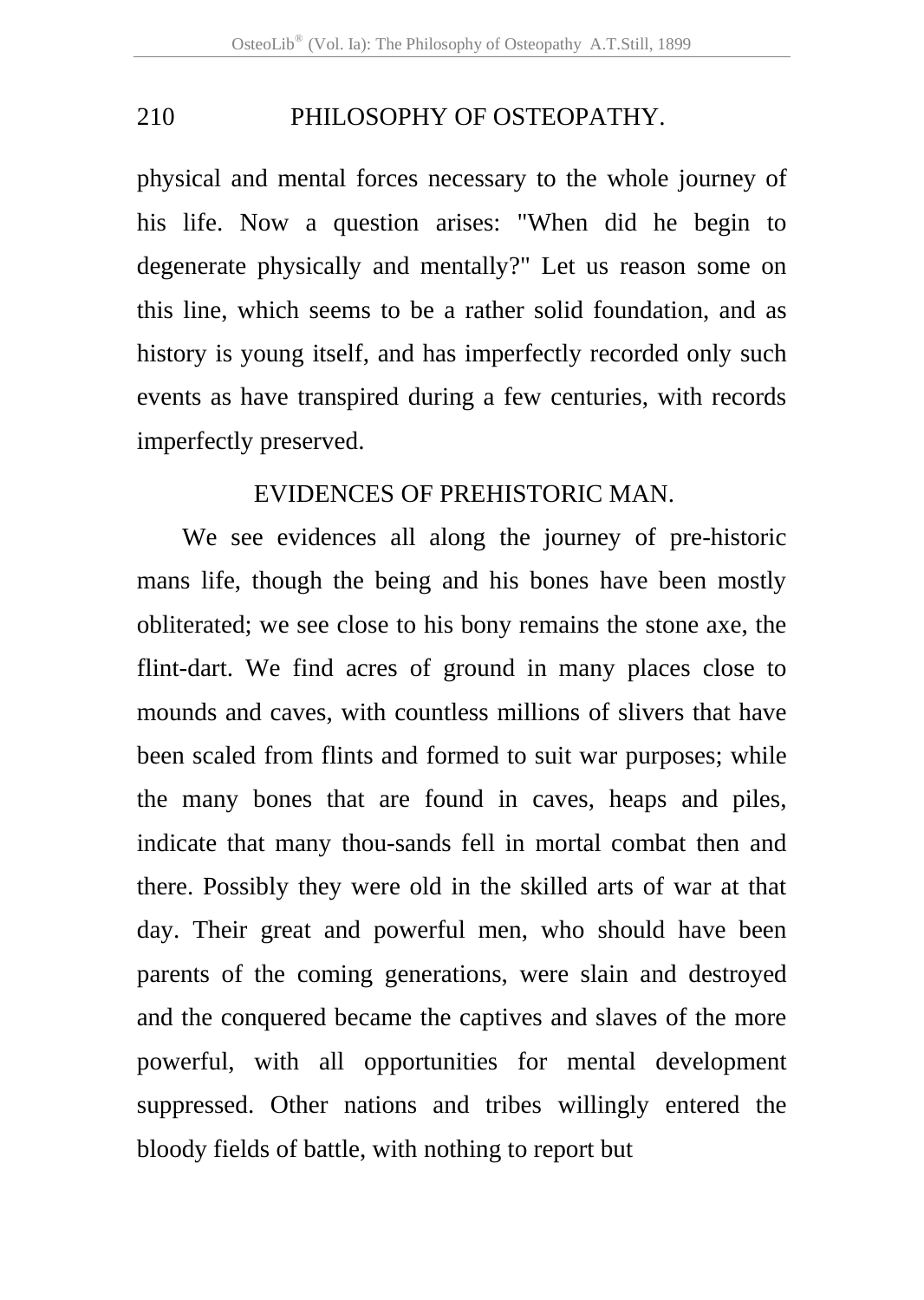#### HAS MAN DEGENERATED. 211

the death of the best physically formed men, and leaving the propagation of the race or races to be kept up by those who were left behind as unqualified to go into battle, for lack of strength of either body or mind.

This process of destroying the mentally and physically great has been kept up to the limits of our history's record. We have to go to schools about one-half of our time in order to cultivate and stimulate our mental energies sufficiently well, that we may follow the ordinary business pursuits of life.

#### MENTAL DWARFAGE.

Without worrying the patience of the reader any further, we will ask him if it is not reasonable that during all the past thousands of years, that men have fought over their gods and governments, has it not produced the mental dwarfage from the causes he has had to face? Our professional men are only imitators of one another. They must spend years in school because of a lack of native ability. This is our condition, and we must make the best we can of it. Most of our learned men, socalled, at the present day, stand upon heaps of mental rubbish. You seldom see in an editor's columns any evidence of mental greatness. He clips, quotes and sells his wisdom.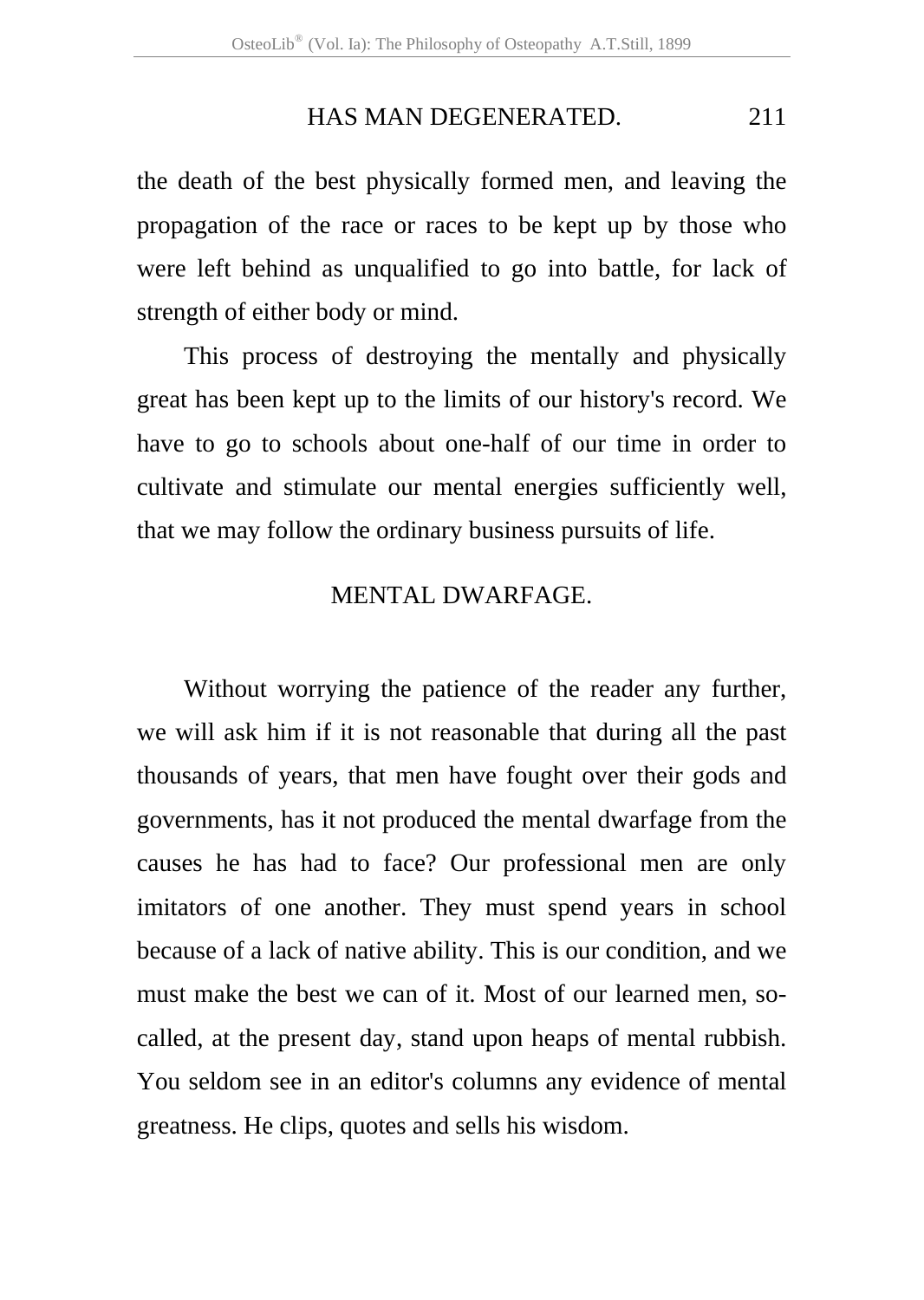He takes up some hobby, religious or scientific. He lauds his own religious views; his scientific ideas he wishes embalmed for the use of future generations. His law is *the* law. His medicine is Gods pills, notwithstanding he is the laughing stock of all who know him. I want to be good to them. I expect to be good to them, as they are suffering from the effects of pre-natal causes, thrown upon them by their ancestors for thousands of years. By those causes they have been possibly wounded worse than I have, and I do not expect to spend any time in combats with mental dwarfs; political, religious, or scientific bigots. If I can successfully run my boat over the riffles of time, I shall credit it to good luck, not native ability, for I, too, feel what they should,—the deep plowings of mental dwarf age, that is the result of killing all the great and good men for ages.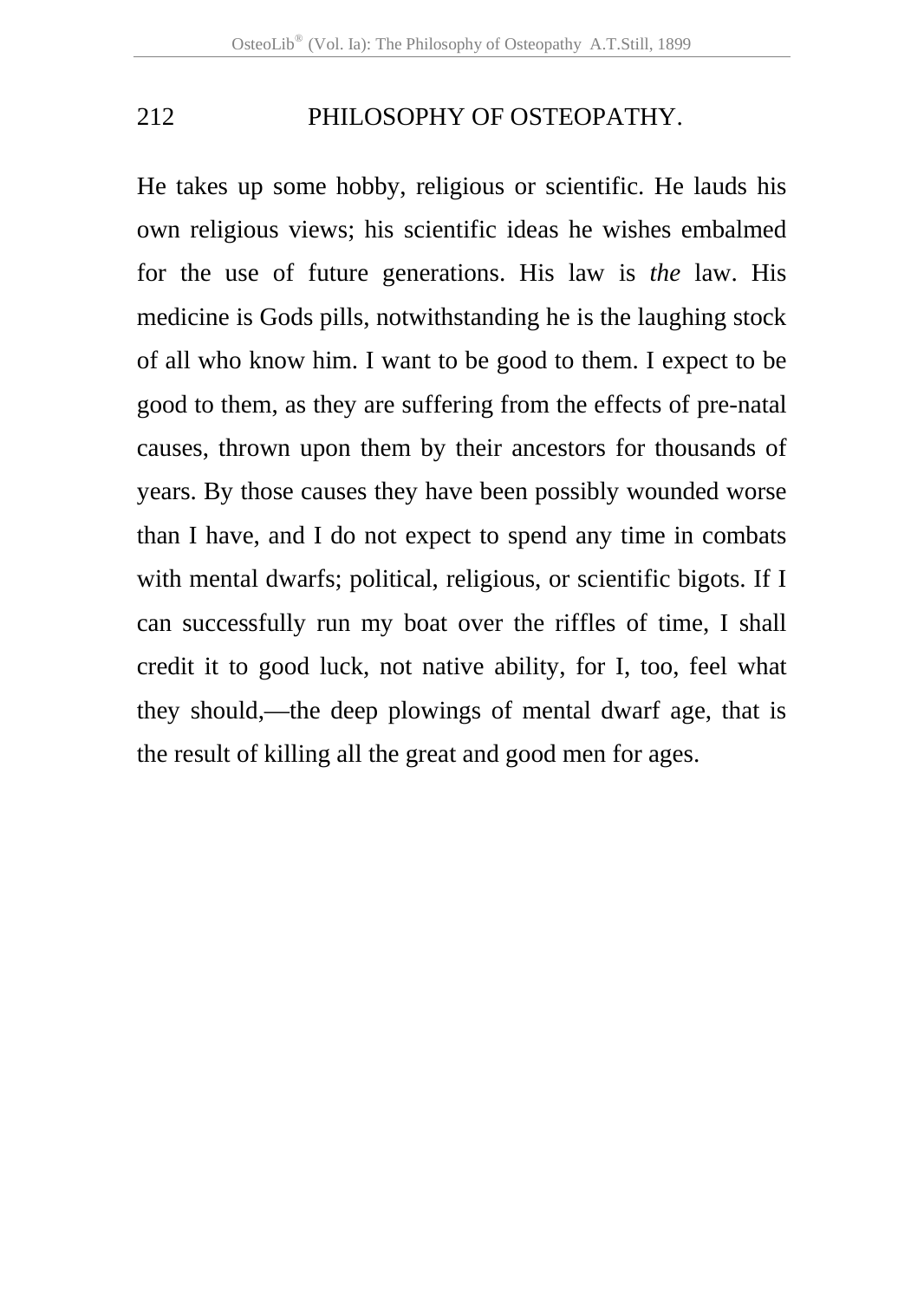#### CHAPTER XV.

#### OSTEOPATHIC TREATMENT.

Five Points—Visceral List—Care in Treating the Spinal Column—Most Important Chapter—Perfect Drainage-A Natural Cure.

#### FIVE POINTS.

The five points of observation will cover easily the whole body, and we cannot omit any one of them, and successfully examine any disease of the system. Local injuries are, however, an exception to this rule, and even a local hurt often causes general effect. Suppose a fall should jar the lumbar vertebra, and push it at some articulation, front, back, or laterally; say the lumbar, with one or two short ribs turned down against the lumbar nerves with a prolapsed and loosened diaphragm, pressing heavily on the abdominal aorta, vena cava, and thoracic duct; have you not found cause to stop or derange the circulation of blood in arteries, veins, lymphatics and all other organs below diaphragm? Then heart trouble would be the natural result. Fibroid tumors, painful monthlies, constipation, diabetis, dyspepsia or any trouble of the system that could come from bad blood would be natural results, because lymph is too old to be pure when it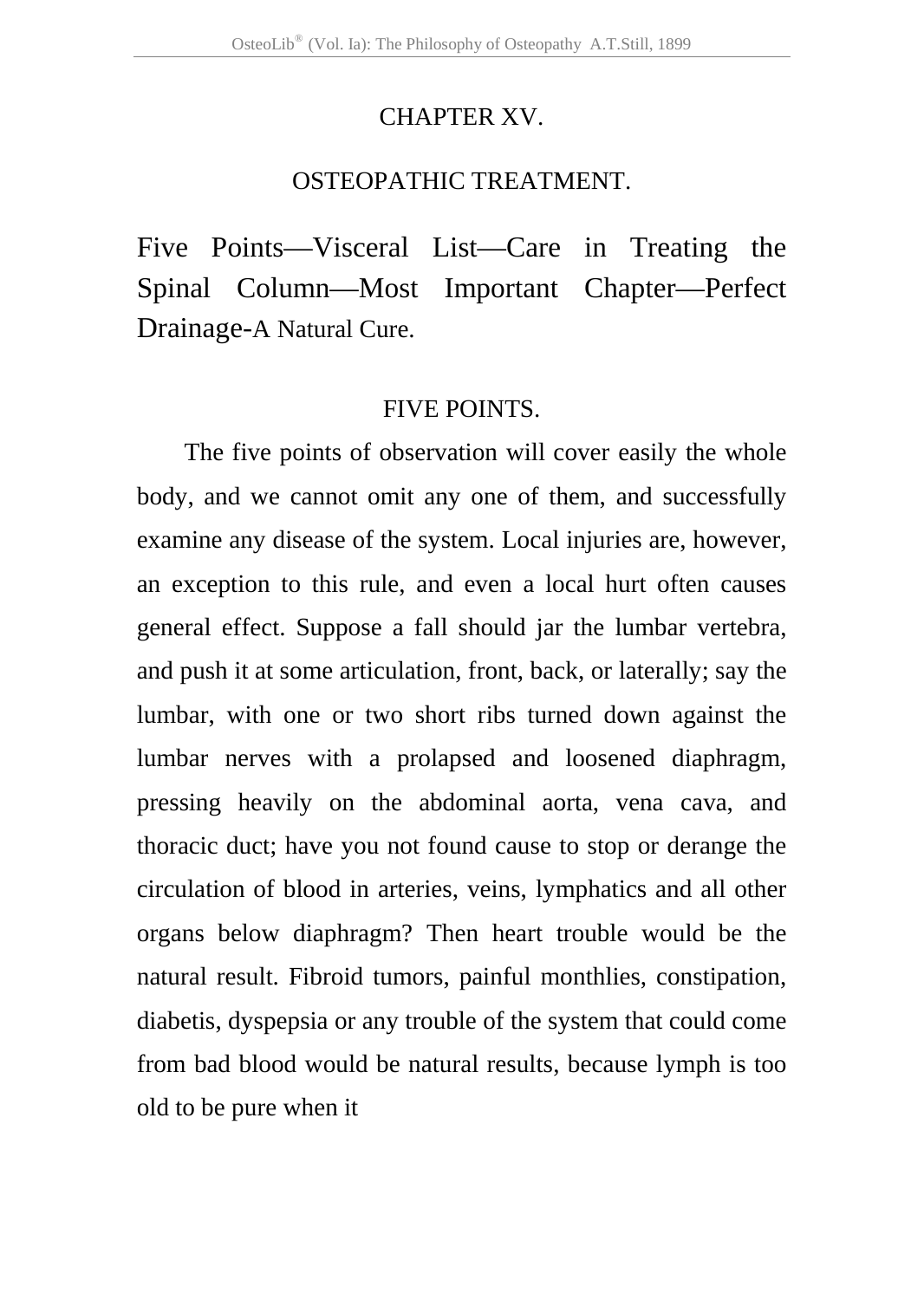enters the lungs for purifying. If blood or chyle is kept too long below the diaphragm, it becomes diseased before it reaches the lungs, and after renovation, but little good blood is left. Then the dead matter is separated from blood and blown out at the lungs while in vapor. Thus nutriment is not great enough to keep up normal supply. In this stage the patient is low in flesh and feeble generally, because of trouble with blood and chyle to pass normally through the diaphragm.

#### VISCERAL LIST.

 The failure of free action of blood produces general debility, congestion, low types of fever, dropsy, constipation, tumefaction and on to the whole list of visceral of diseases. From this we are called to the pelvis. If the innominate bones are twisted on sacrum or are driven too high or too low, an injury to the sacral system of blood and nerves would be cause equal to congestion, inflammation of womb or bladder-diseases, with a crippled condition of all the spinal nerves. This would be cause enough to produce hysteria, and on to the whole list of diseases to spinal injuries. The Osteopath has great demands for his powers of reason when he considers the relation of diseases generally to the pelvis; and this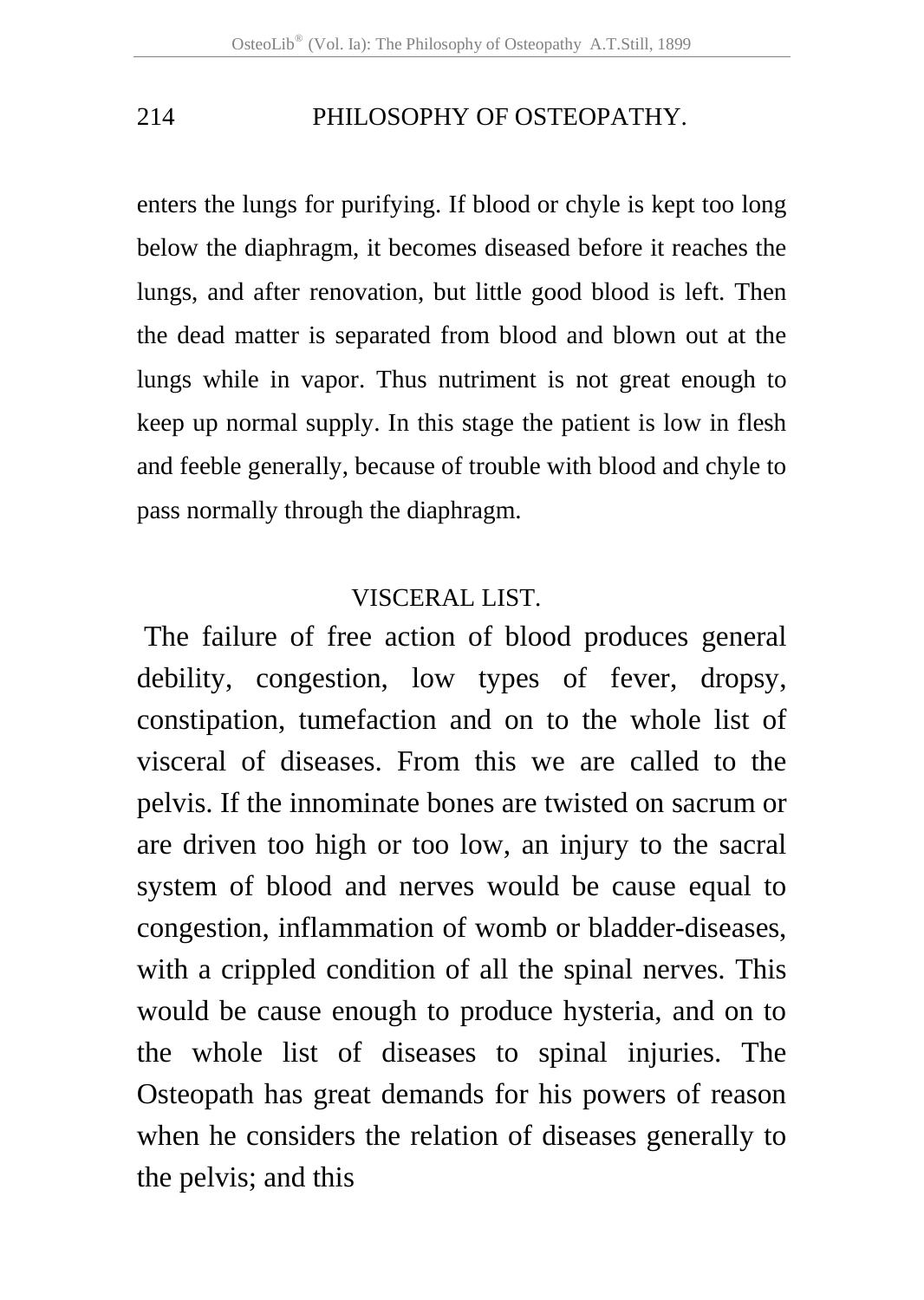# OSTEOPATHIC TREATMENT. 215

knowledge he must have before his work can be attended with success.

As I said, five points comprise the fields in which the Osteopath must search. I have given you quite pointedly and at length, hints on spine and sacrum which cover the territory below the diaphragm. In conclusion I will simply refer you to the chest, neck and brain, and say, "let your search light ever shine bright on the brain." On it we must depend for power. About all nerves d o run through the neck and branch off to supply both above and below, to do their parts in animal life, to the heart, brain and sum total of man and beast. Search faithfully for cause of diseases in head, neck, chest, spine and pelvis; for all organs, limbs and parts are directly related to and depend on these five localities to which I have just called your attention.

With your knowledge of anatomy, I am sure you can practice and be successful, and should be in all cases over which Osteopathy is supposed to preside.

# CARE IN TREATING THE SPINAL CORD.

I want to offer you the facts, not advice, but pure and well sustained facts, the only witnesses that ever enter the courts of truth. A spinal cord is a fact; you see it—thus a fact. That which you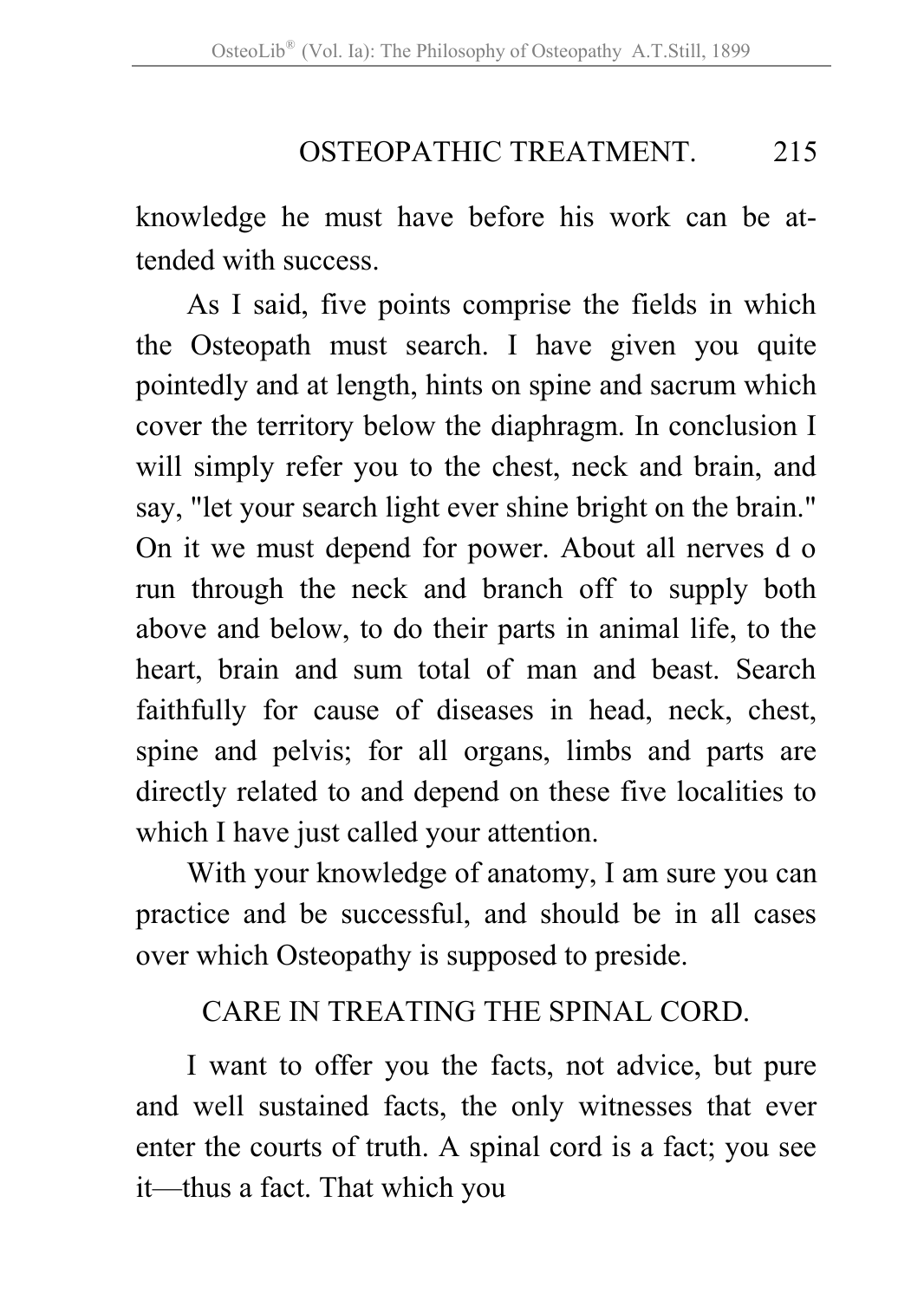can see, feel, hear, smell or taste is a fact, and the knowledge of the ability of any one fact to accomplish any one thing, how it accomplishes it and for what purpose, is a truth sought for in philosophy. The spinal cord is the present fact for consideration. You see it, you feel it, thus you have two facts with which you can start to obtain a knowledge of the use of this spinal cord. In it you have one common straight cylinder which is filled with an unknown substance, and by an unknown power wisely directed. It is wisely formed, located, and protected. It throws off branches which are wisely located. They have bundles, many and few; they are connected to their support, which is the brain, by a continuous cord in length and form to suit. After it has concluded throwing off branches at local places for special purposes, then like a flashlight, it throws off a bundle of branches called horse-tail plexus, *caudae equinae,* which simply signifies the many branches that convey fluids and influences to the extremities, to execute the vital work for which they are formed and located. While the laws of life and their procedure to execute and accomplish the work designed by nature for them to do, is mysterious and to the finite mind incomprehensible, you can only see what they do or perform, after the work is done and ready for your inspection.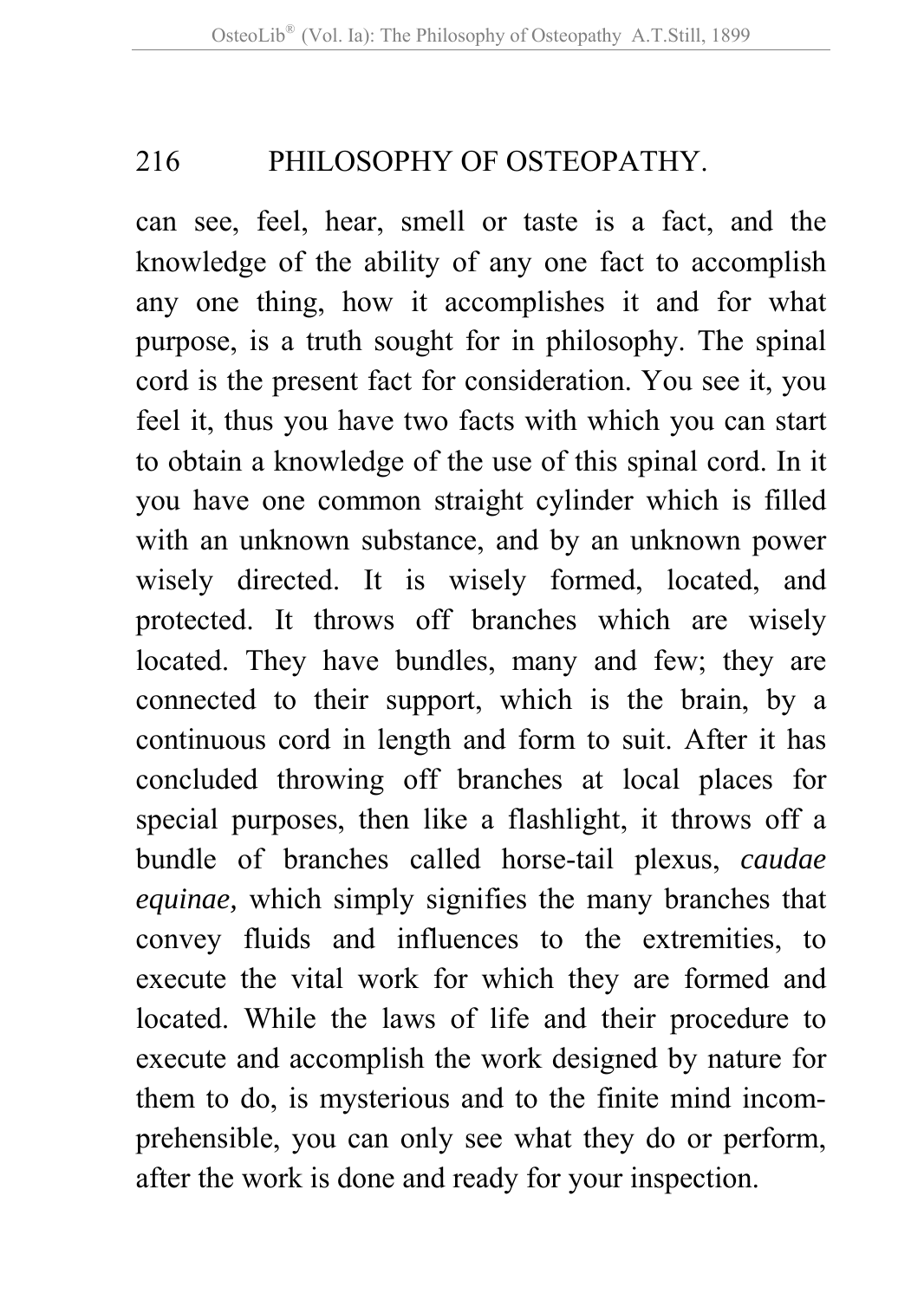# OSTEOPATHIC TREATMENT. 217

## HOW TO TREAT THE SPINAL COLUMN.

Now as we are dealing with the omnipresent nerve principle of animal life, I will tell you this one serious truth, and support it by the fact of observation. To treat the spine, and thereby irritate the spinal cord oftener than once or twice a week will cause the vital assimilation to be perverted, and become the death-producing excretor, by producing the abortion of the living molecules of life, before fully matured, while in the cellular system, which lies immediately under the lymphatics.

Your patients will linger long from the change of the nutrient ducts to throw off their dead matter into the excretories, which death was caused by the undue, or two many treatments of the spinal cord. If you will allow yourself to think for a moment, or think at all of the spinal cord being irritated, and what effect it will have on the uterus you will realize that I have told you a truth, and produced an array of facts to stand by that truth. Many of your patients are well six months before they are discharged. They are kept on hands because they are weak, and they are weak, because you keep them so from irritating the spinal cord. Throw off your goggles and receive the rays of the sunlight which forever stand in the bosom of reason.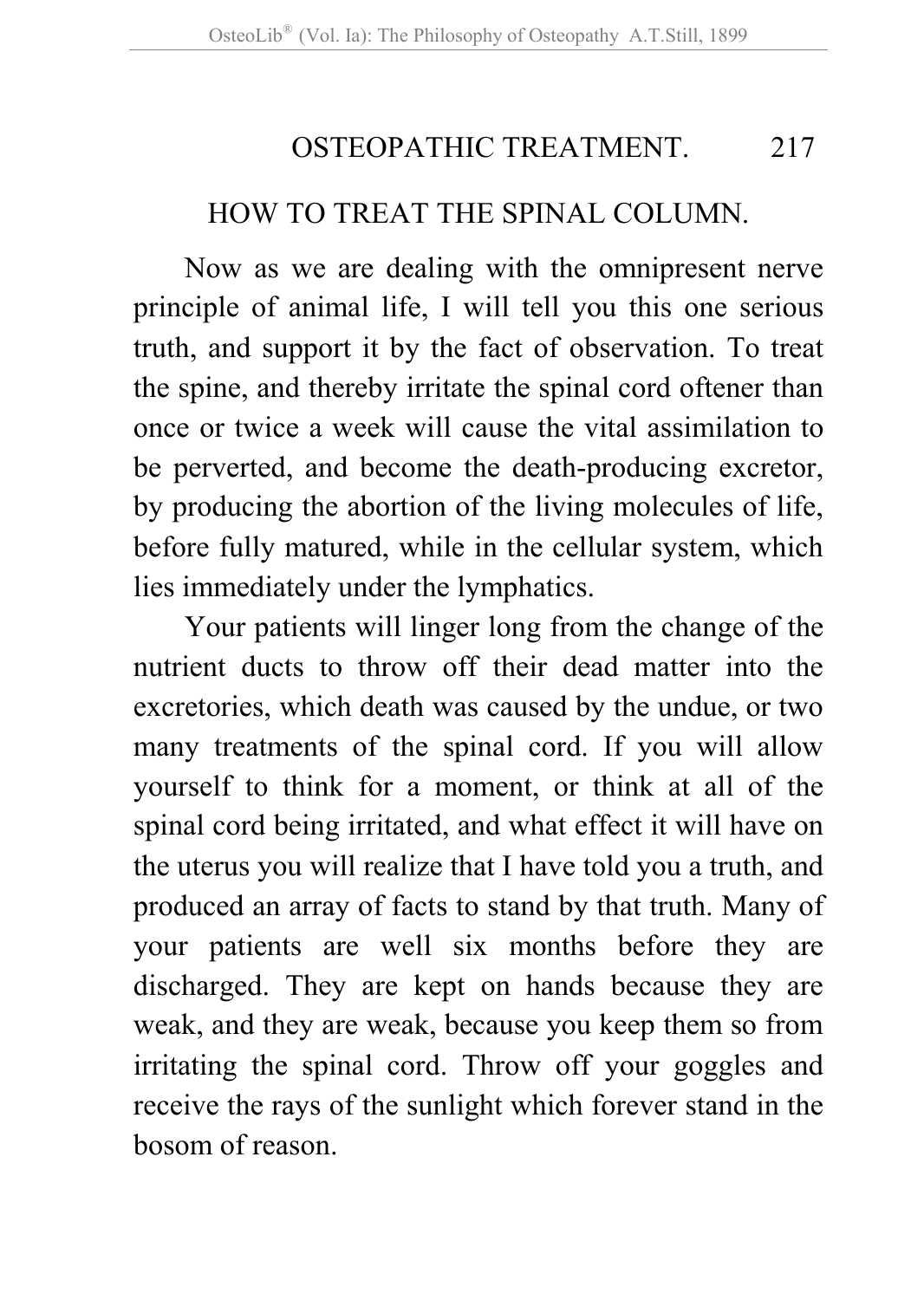## MOST IMPORTANT CHAPTER OF ALL.

This is the most important chapter of this book, because at this point the engine of life is turned over to you as an engineer and by you it is expected to be wisely conducted on its journey.

Your responsibility here is doubled. Your first position is that of a master mechanic, who is capable of drawing plans and writing minutely a specification whereby the engineer may know what a well constructed machine is in every particular. He knows the parts and relations of both as constructor and operator, and you are supposed to be the foreman in the shop of repairs. The living person is the engine, nature the engineer, and you the master mechanic.

This being your position it is expected that you will carefully inspect all parts of the engines run into your repair shop, note all variations from the truly normal, and adjust from those variations as nearly as possible to the conditions of the true specimen that stands in the shop.

# PERFECT DRAINAGE.

At this point it will be proper to suppose a case by way of illustration. Suppose by some accident the bones of the neck should be thrown at variance from the normal to a bend or twist. We may then expect inharmony in the circulation of the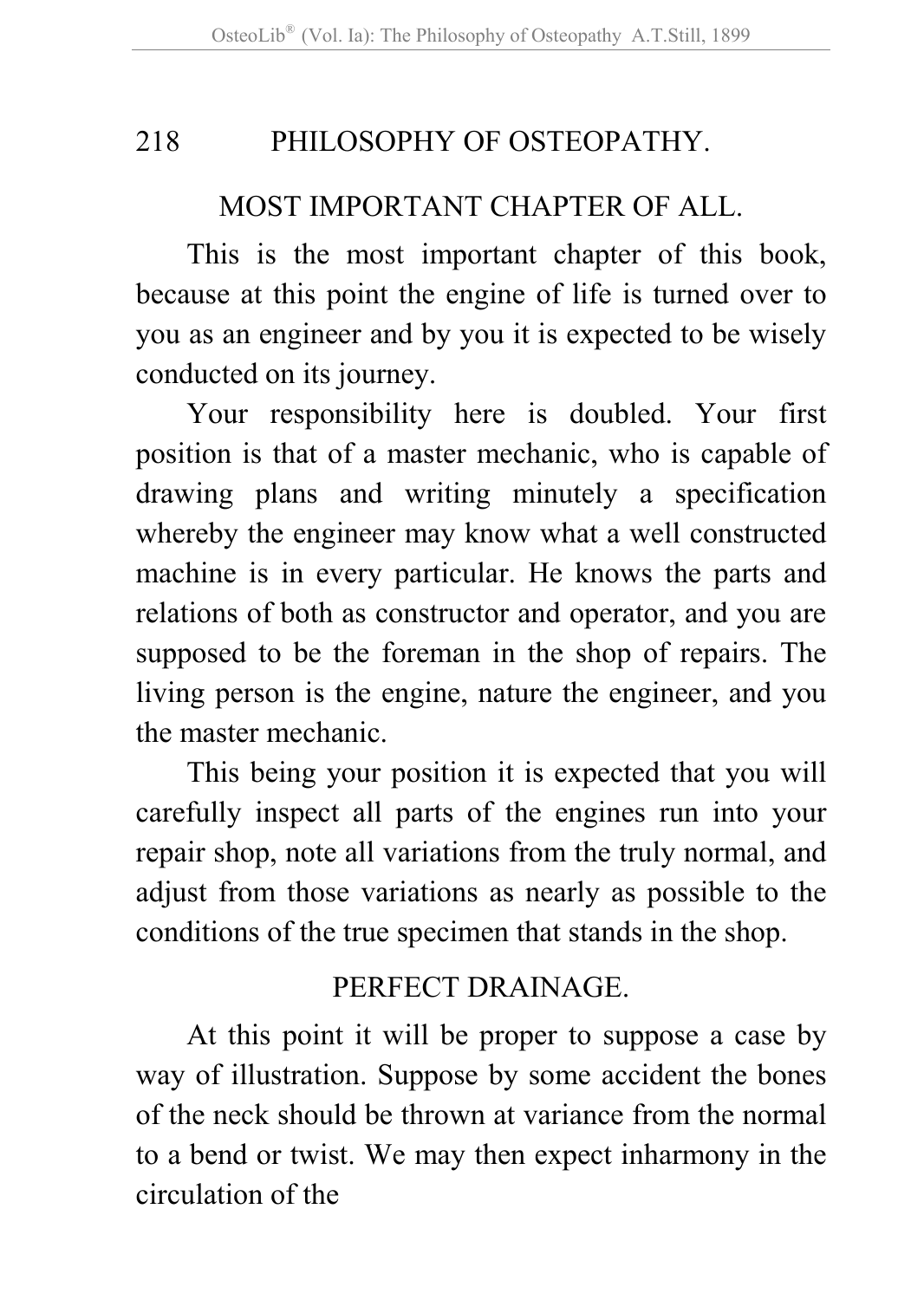# OSTEOPATHIC TREATMENT 219

blood to the head and face with all the organs and glands above the neck. We will find imperfect supply of blood and other fluids to the head. We may expect swelling of head and face with local or general misery. Thus you have a cause for headache, dizziness, blindness, enlarged tonsils, sore tongue, loss of sight, hearing, memory, and on through the list of head diseases, all because of perverted circulation of the fluids of the brain proper of any local division. It is important to have perfect drainage, for without it, the good results from a treatment cannot be expected to follow your efforts to relieve diseases above the neck.

# WHAT TREATING MEANS.

Here I want to emphasize that the word treat has but one meaning, that is to know you are right, and do your work accordingly. I will only hint, and would feel embarrassed to go any farther than to hint to you, the importance of an undisturbed condition of the five known kinds of nerves, namely: sensation, motion, nutrition, voluntary and involuntary, all of which you must labor to keep in perpetual harmony while treating any disease of the head, neck, chest, abdomen, pelvis, spine and limbs.

If you would allow yourself to reason at all, you must know that sensation must be normal and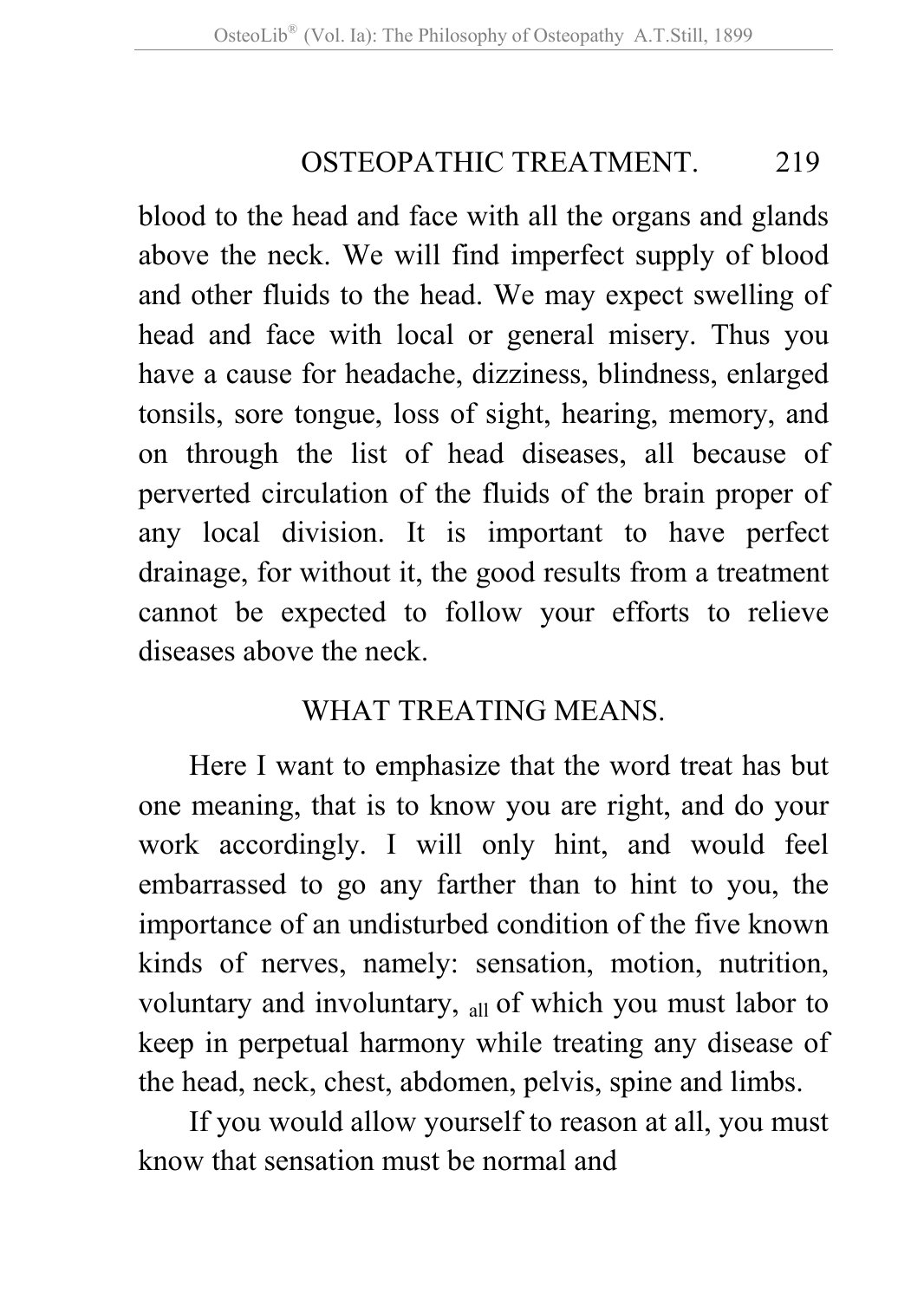always on guard to give notice by local or general misery, of unnatural accumulation of the circulating fluids. Each set of nerves must be free to act and do their part. Your duty as a master mechanic is to know that the engine kept is in so perfect a condition that there will be no functional disturbance to any nerve, vein, or artery that supplies and governs the skin, the fascia, the muscle, the blood or any fluid that should freely circulate to sustain life and renovate the system from deposits that would cause what we call disease.

### A NATURAL CURE.

Your Osteopathic knowledge has surely taught you, that with an intimate acquaintance with the nerve and blood supply, you can arrive at a knowledge of the hidden cause of disease, and conduct your treatment to a successful termination. This is not by your knowledge of chemistry, but by the absolute knowledge of what is in man. What is normal, and what abnormal, what is effect and how to find the cause. Do you ever suspect renal or bladder trouble without first receiving knowledge from your patient, that there is soreness and tenderness in the region of the kidneys at some point along the spine. By this knowledge you are invited to explore the spine for the purpose of ascertaining whether it is normal or not. If by your in-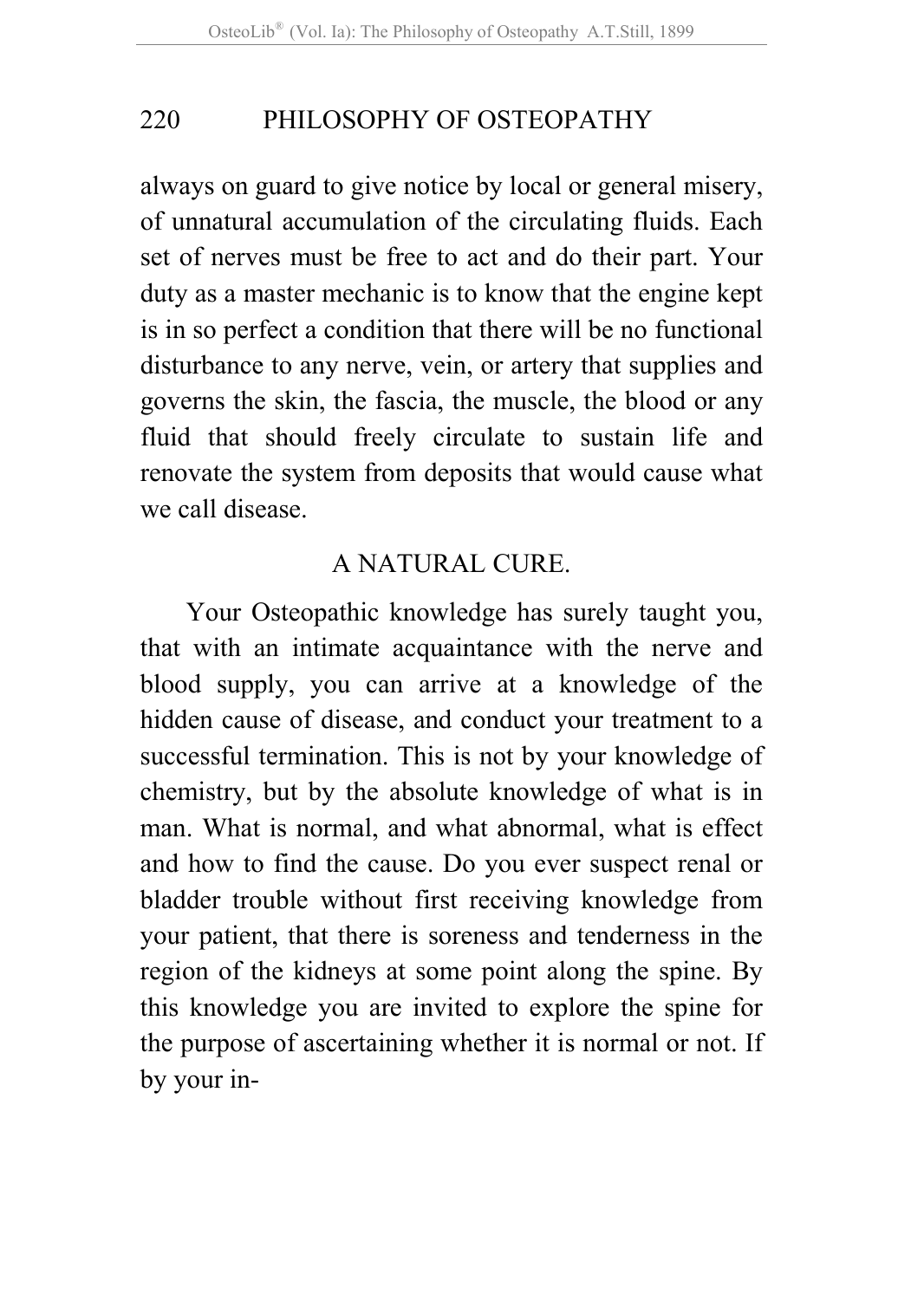### OSTEOPATHIC TREATMENT. 221

timate acquaintance and observance of a normal spine you should detect an abnormal form although it be small, you are then admonished to look out for disease of kidneys, bladder or both, from the discovered cause for disturbance of the renal nerves by such displacement, or some slight variation from the normal in the articulation of the spine. If this is not worthy of your attention, your mind is surely too crude to observe those fine beginnings that lead to death. Your skill would be of little use in incipient cases of Bright's disease of the kidneys. Has not your acquaintance with the human body opened your mind's eye to observe that in the laboratory of the human body, the most wonderful chemical results are being accomplished every day, minute and hour of your life? Can that laboratory be running in good order and tolerate the forming of a gall or bladder stone? Does not the body generate acids, alkalies, substances and fluids necessary to wash out all impurities? If you think an unerring God has made all those necessary preparations, why not so assert, and stand upon that stone?

You cannot do otherwise, and not betray your ignorance to the thinking world. If in the human body you can find the most wonderful chemical laboratory mind can conceive of, why not give more of your time to that subject, that you may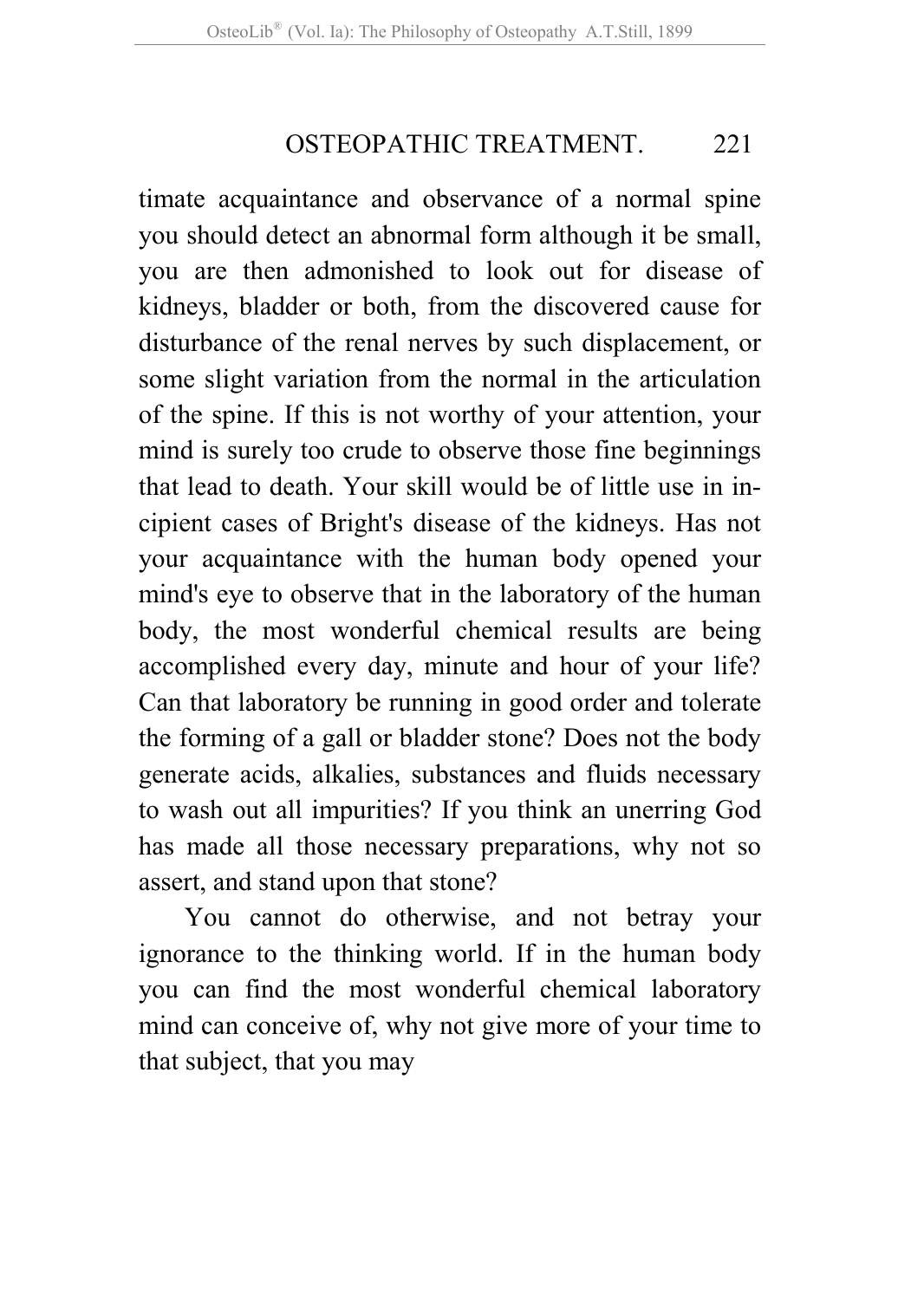obtain a better understanding of its workings? Can you afford to treat your patients without such qualification? Is it not ignorance of the workings of this Divine law that has given birth to the foundationless nightmare that now prevails to such an alarming extent all over civilization, that a deadly drug will prove its efficacy in warding off disease in a better way than has been prescribed by the intelligent God, who has formulated and combined life, mind and matter in such a manner that it becomes the connecting link between a world of mind, and that element known as matter? Can a deep philosopher do otherwise than conclude that nature has placed in man all the qualities for his comfort and longevity? Or will he drink that which is deadly, and cast his vote for the crucifixion of knowledge?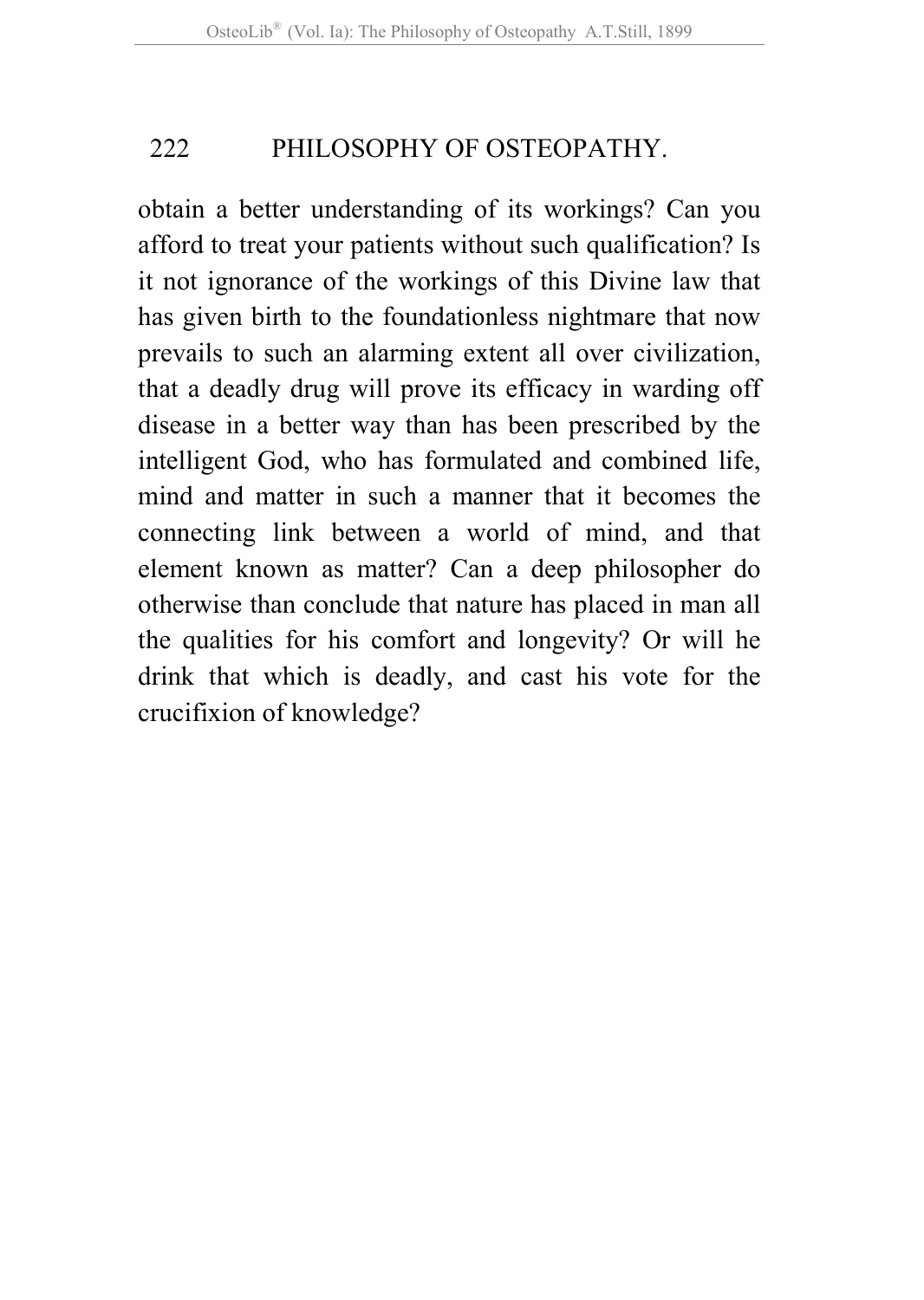# CHAPTER XVI.

## REASONING TESTS.

### The Vermiform Appendix—Operating for Appendicitis— Expelling Power of the Vermiform Appendix—Care Exercised in Making Assertions—Reasoning Tests—A List of Unexplained Diseases—Concluding Remarks.

## THE VERMIFORM APPENDIX.

At the present time more than at any other period since the birth of Christ, the medical and surgical world have centralized their minds for the purpose of relieving locally inside, below the kidney of the male or female, excruciating pain, which appears in both sexes in the region above described.

From some cause, possibly justifiable, it has been decided to open the human body and explore the region just below the right kidney in search of the cause of this trouble. Such explorations have been made upon the dead first. Small seeds and other substances have been found in the vermiform appendix, which is a hollow tube over an inch in length. These discoveries, as found in the dead subject, have led to explorations in the same location in the living. In some of the cases, though very few, seeds and other substances have been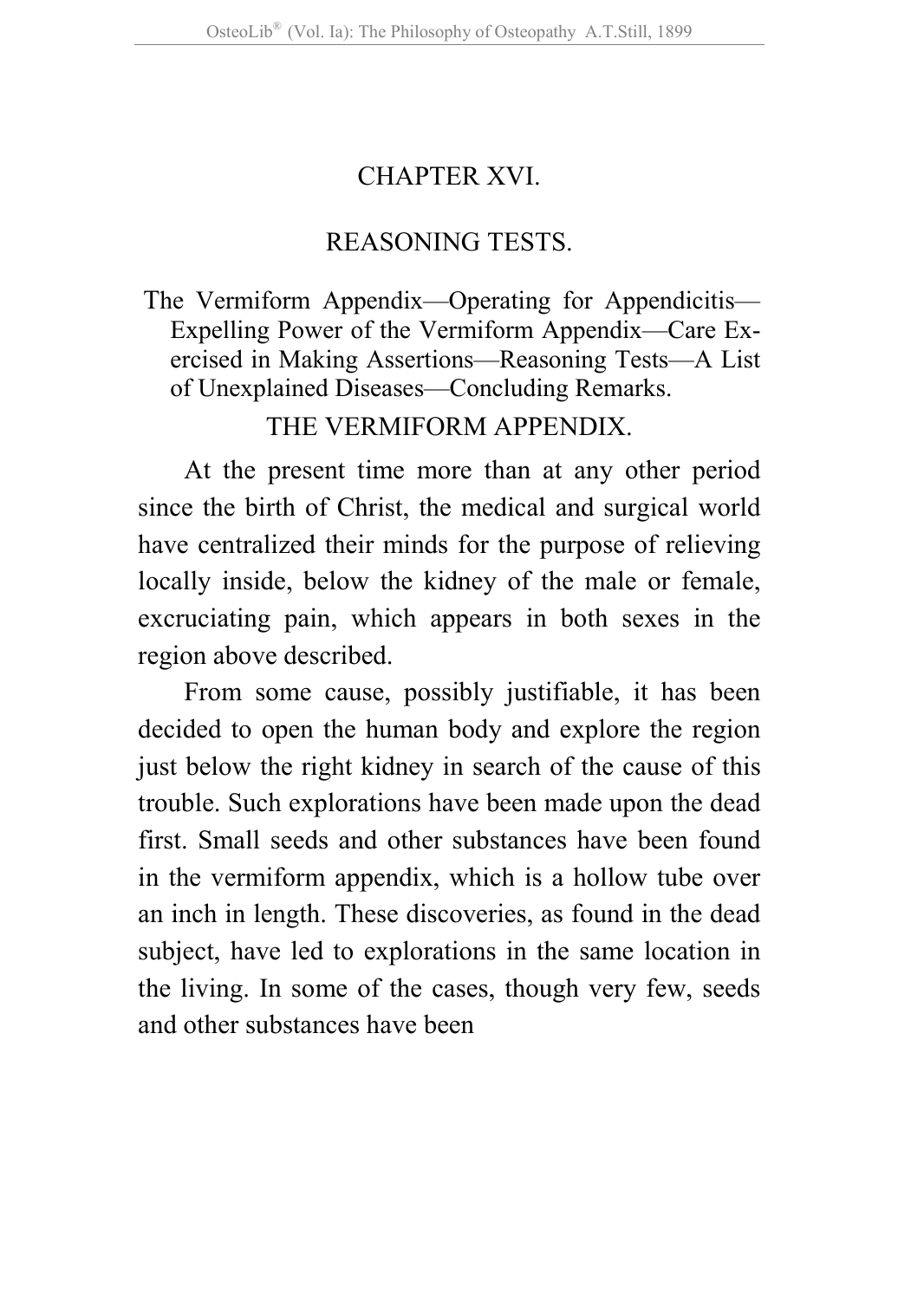found in the vermiform appendix, supposed to be the cause of local or general inflammation of the appendix. Some have been successfully removed, and permanent relief followed the operation. These explorations and successes in finding substances in the vermiform appendix, their removal, and successful recovery in some cases, have led to what may properly be termed a hasty system of diagnosis, and it has become very prevalent, and resorted to by the physicians of many schools, under the impression that the vermiform appendix is of no known use, and that the human being is just as well off without it.

## OPERATING FOR APPENDICITIS.

Therefore it is resolved, that as nothing positive is known of the trouble in the location above described, it is guessed that it is a disease of the vermiform appendix. Therefore they etherize and dissect down for the purpose of exploring, to ascertain if the guess is right or wrong. In the diagnosis this is a well-defined case of appendicitis; the surgeon's knife is driven through the quivering flesh in great eagerness in search of the vermiform appendix. The bowels are rolled over and around in search of the appendix. Sometimes some substances are found in it; but often to the chargrin of the exploring physician, it is found to be in a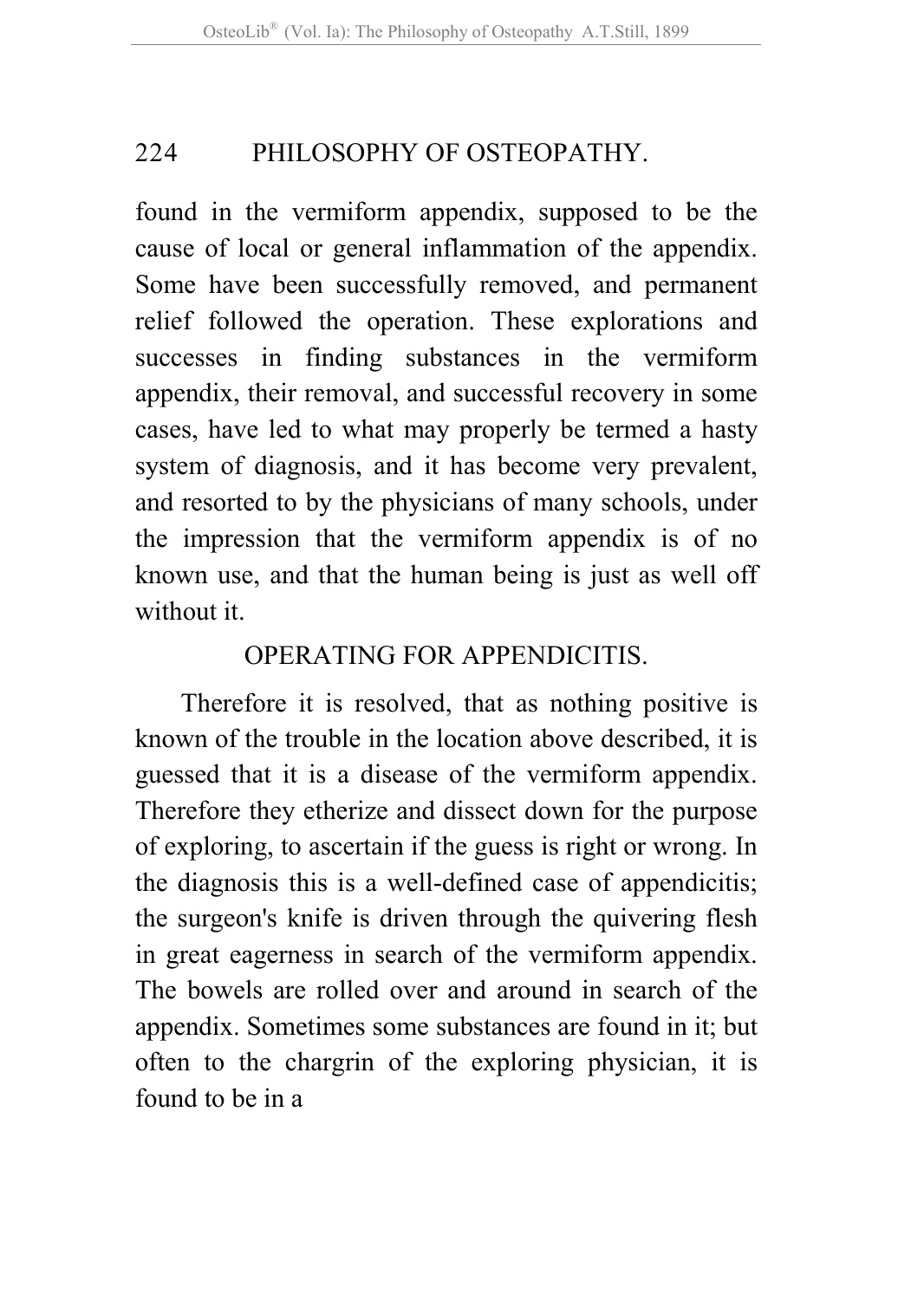REASONING TESTS 225

perfectly healthy and natural condition, and so seldom is it found impact with seeds or any substance whatever, that as a general rule it is a useless and dangerous experiment. The per cent of deaths caused by the knife and ether, and the permanently crippled, will justify the assertion that it would be far better for the human r ace if they lived and died in ignorance of appendicitis. A few genuine cases might die from that cause; but if the knife were the only known remedy, it were better that one should occasionally die than to continue this system, at least until the world recognizes a relief which is absolutely safe, without the loss of a drop of blood, that has for its foundation and philosophy a fact based upon the longitudinal contractile ability of the appendix itself, which is able to eject by its natural forces any substances that may by an unnatural move be forced into the appendix. \*

<sup>\*</sup>My first Osteopathic treatment for appendicitis was in 1877, at which time I operated on a Mr. Surratt and gave permanent relief. During the early eighties I treated and permanently cured Mrs Emily Pickier of Kirksville, mother of our representative, S. M. Pickier, and mother of ex-congressman John A. Pickier of South Dakota. The infirmary has had bad cases of appendicitis probably running up into hundreds without failing to relieve and cure a single case. The ability of the appendix to receive and discharge foreign substances is taught in the American School of Osteopathy and is successfully practiced by its diplomates. In the case of Mr. Surratt I found lateral twist of lumbar bones; I ad-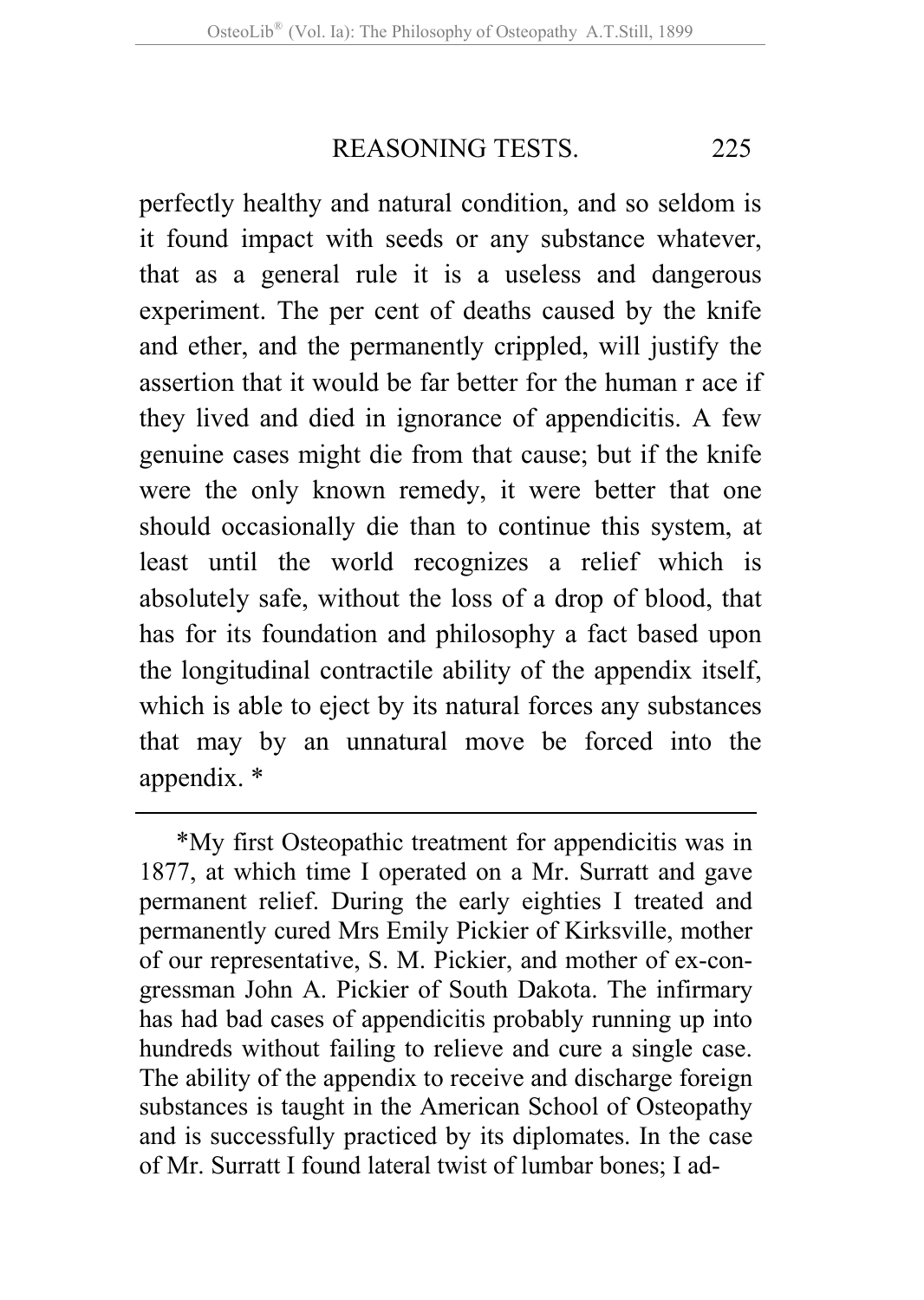## EXPELLING POWER OF THE VERMIFORM **APPENDIX**

To a philosopher such questions as this must arise: Has the appendix at its entrance a sphincter muscle similar in action to that of the rectum and oesophagus? Has it the power to contract and dilate? —contract and shorten in its length and eject all substances when the nerves are in a normal condition? And where is the nerve that failed to execute the explusion of any substance that may enter the cavity of the appendix? Has God been so forgetful as to leave the appendix in such condition as to receive foreign bodies without preparing it by contraction or otherwise to throw out such substances? If He has He surely forgot part of His work. So reason has concluded for me, and on that line I have proceeded to operate for twenty-five years without pain or misery to the patient, and given permanent relief in all cases that have come to me. With the former diagnosis of doctors and surgeons that appendicitis was the malady, and the choice of relief was the knife or death, or possibly both, many such cases have come for Osteopathic treatment, and examination has revealed that in every case there has been previous injury to some

justed spine, lifted bowels, and he got well. When I was called to Mrs. Pickier she had been put on light diet, by the surgeon, preparatory to the knife. She soon recovered under my treatment without any surgical operation and is alive and well to this date.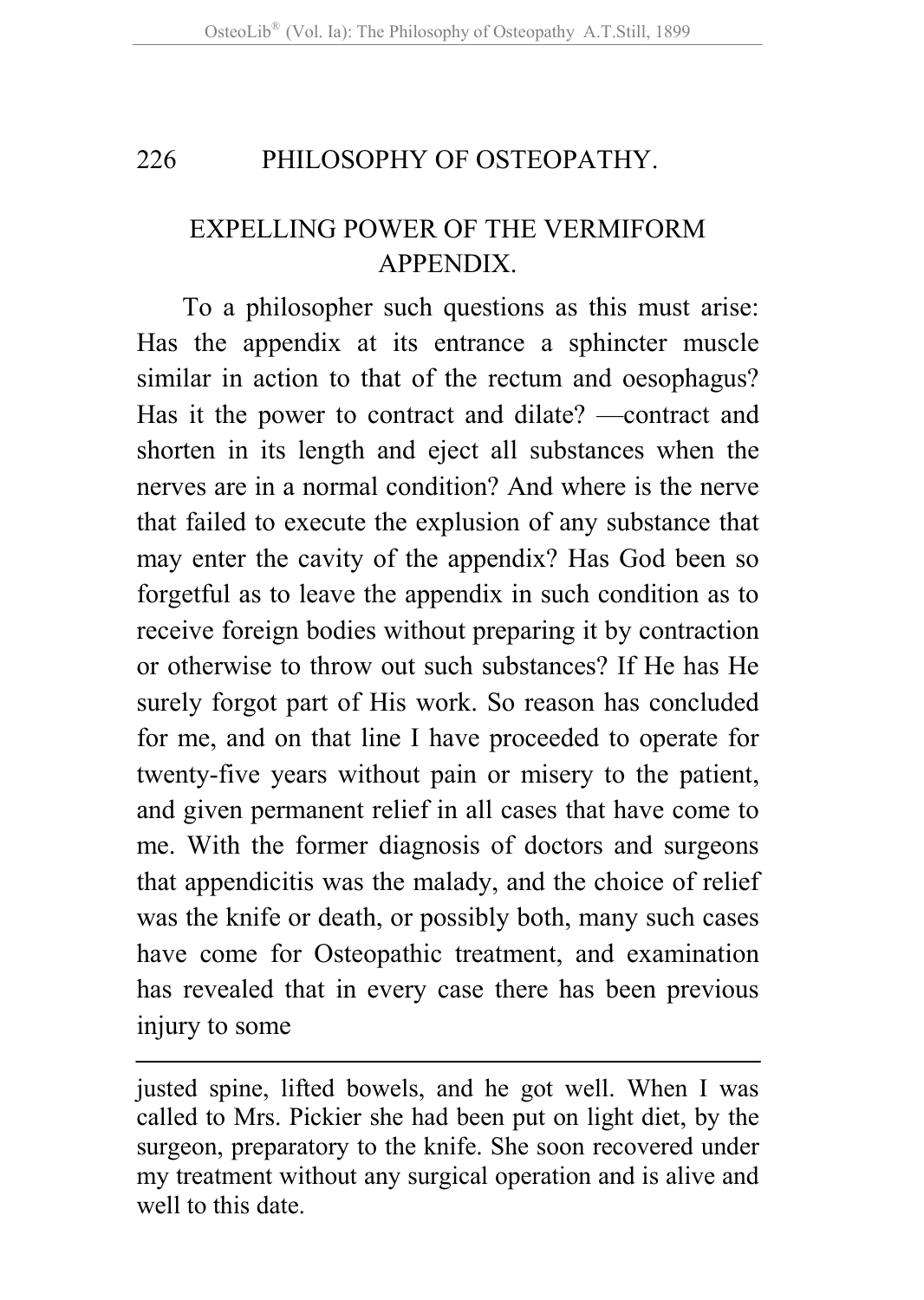REASONING TESTS 227

set of spinal nerves, caused by jars, strains or falls. Every case of appendicitis, gall or renal stones can be traced to some such cause. These principles I have proclaimed and thought for twenty-five years.

### CARE EXERCISED IN MAKING ASSERTIONS.

We should use much caution in our assertions that nature had made its work so complete in animal forms and furnished them with such wisely prepared principles that they could produce and administer remedies to suit, and not leave the body to find them. Should we so conclude and find by experiment that man is so arranged, and wisely furnished by deity as to ferret out disease, purify and keep the temple of life in ease and health; we must use great care when we assert such is not undeniably true up to the present. The opposite opinion has had full sway for twenty centuries at least. and man has by habit, long usage, and ignorance so adjusted his mind to submit to customs of the great past that should he try, without previous training, to reason and bring his mind to such altitude of thought of the greatness and wisdom of the infinite, he might become insane or fall back in a stupor, and exist only as a living mental blank in the great ocean of life, where beings dwell without minds to govern their actions. It would be a great calamity to have all the untrained minds shocked so seriously as to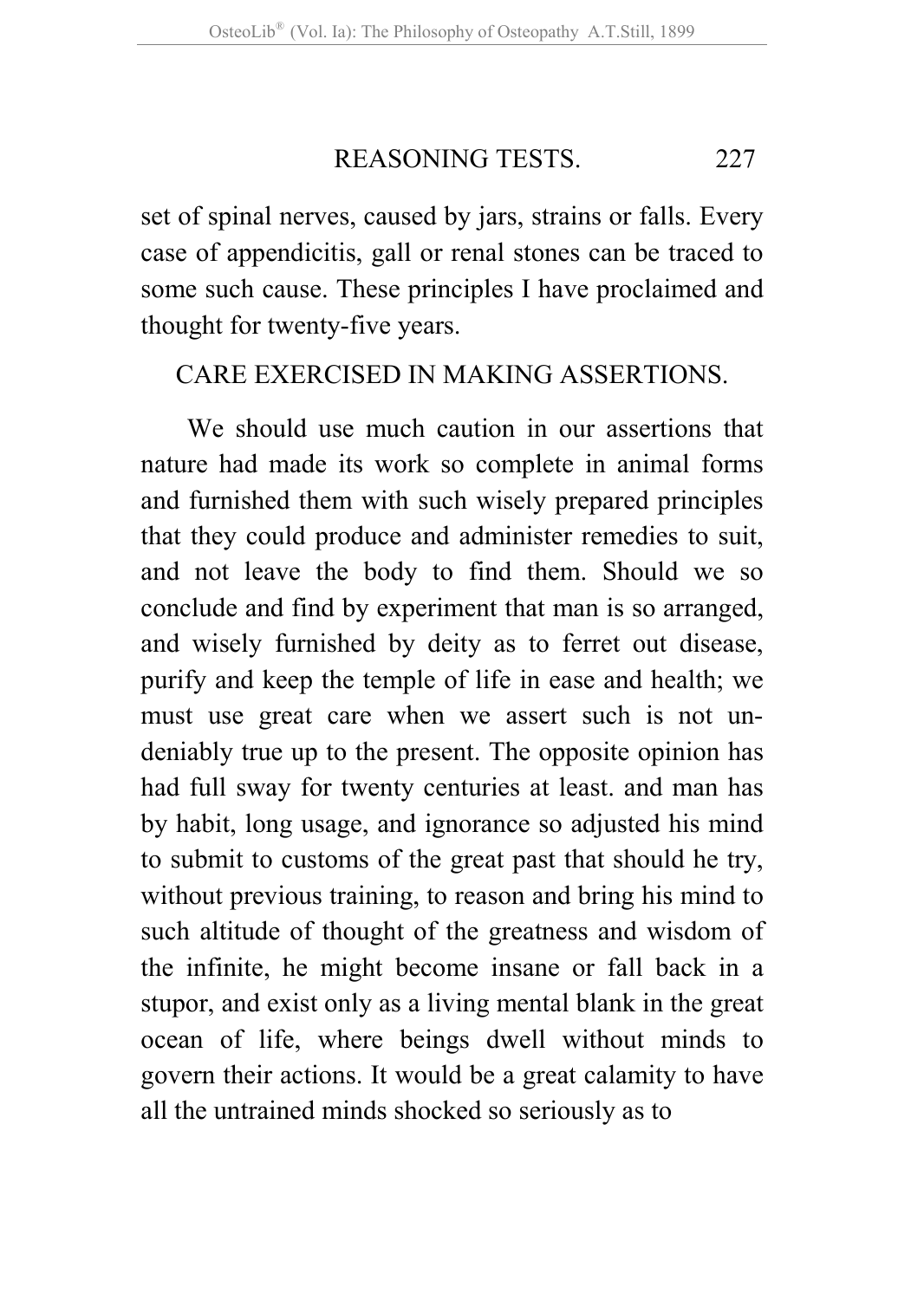cause them to lose the mite of reason they now have, and be sent back once more to dwell in Darwin's protoplasm. I tell you there is danger, and we must be careful and show the people small stars, and but one at a time, till they can begin to reason and realize that God has done all that the wisest can attribute to Him.

## REASONING TESTS.

There is but one method of reasoning. That method is by the laws governing the subject to be reasoned upon.

Reasoning is the action of the mind while hunting for truths.

### THE ABDOMEN.

As we are about to camp close to the abdomen for a season of explorations and a more reasonable knowledge of its organs and their functions, we will search its geography first, and find its location on the body or globe of life. We find a boundary line established by the general surveyor, about the middle of the body, called the diaphragm. This line has a very strong wall or striated muscle that can and does dilate and contract to suit for breathing, and quantities of food that may be stored for a time in stomach and bowels for use. The abdomen is much longer than wide. In short, it is a house or shop builded for manufacturing purposes. In it we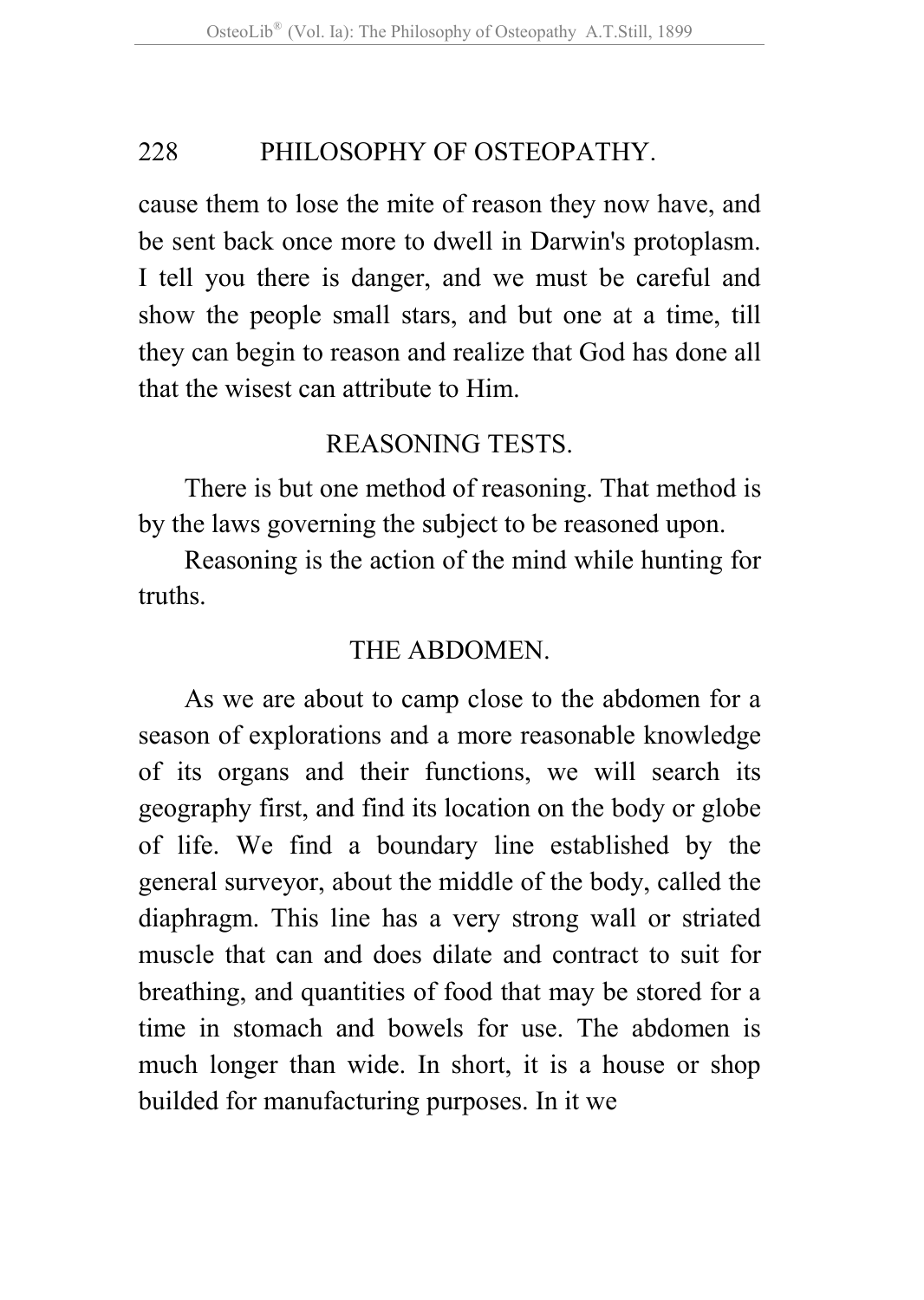REASONING TESTS 229

find the machinery that produces rough blood or chyle, and sends it to heart and lungs to be finished to perfect living blood, to supply and sustain all the organs of this division. This diaphragm or wall has several openings through which blood and nutriment pass to and from abdomen to heart, lungs and brain. I want to draw your special attention to the fact that this diaphragm must be truly normal. It must be anchored and held in its true position without any variation, and in order that you shall fully understand what I mean, I will ask you to go with me mentally to all the ribs, beginning with the sternum, see attachments, follow across with a downward course to the attachments of this great muscular septum to the lower lumbar region, where the right crus receives a branch or strong muscle from the left side, and the left crus receives a muscle from the right which becomes one common muscle known as the left crus, the same of the right crus receiving a muscle or tendon from the left, which you will easily comprehend from examining descriptive cuts in Gray, Morris, Gerrish, or any well illustrated work of anatomy. You see at once a chance for constriction of the aorta by the muscles under which it passes, causing without doubt much of the disease known as palpitation of the heart, which is only a bouncing back of the blood that has been stopped at the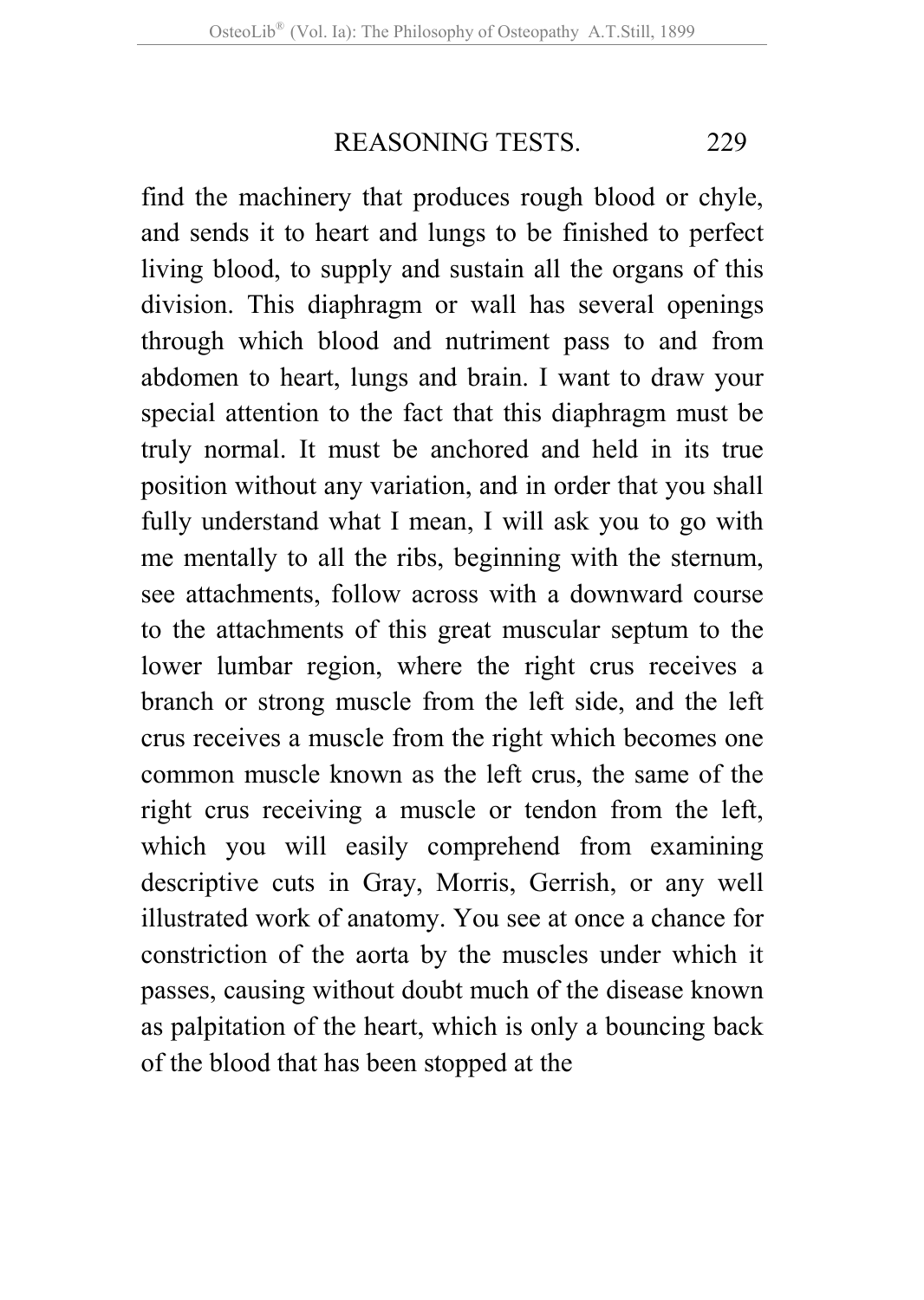crura. Farther away from the spine near the center of the diaphragm we find the return opening through this wall, provided to accommodate the vena cava. To the left a few inches below the vena cava we find another opening provided for the oesophagus and its nerves; like the aorta, it has two muscles of the diaphragm crossing directly between oesophagus and the aorta, in such shape as to be able to produce powerful prohibitory constriction to normal swallowing.

## A LIST OF UNEXPLAINED DISEASES.

At this point I will draw your attention to what I consider is the cause of a whole list of hitherto unexplained diseases, which I think are only effects, caused by the blood and other fluids being prohibited from doing normal service by constrictions at the various openings of the diaphragm. Thus prohibition of free action of the thoracic duct would produce congestion of receptaculum chyli, because of not being able to discharge its contents as fast as received. Is it not reasonable to suppose a ligation of the thoracic duct at the diaphragm would retain this chyle until it would be diseased by age and fermentation, and be thrown off into the substances of other organs of the abdomen and set up new growths, such as enlargement of the uterus, ovaries, kidneys, liver, spleen, pancreas, omentum,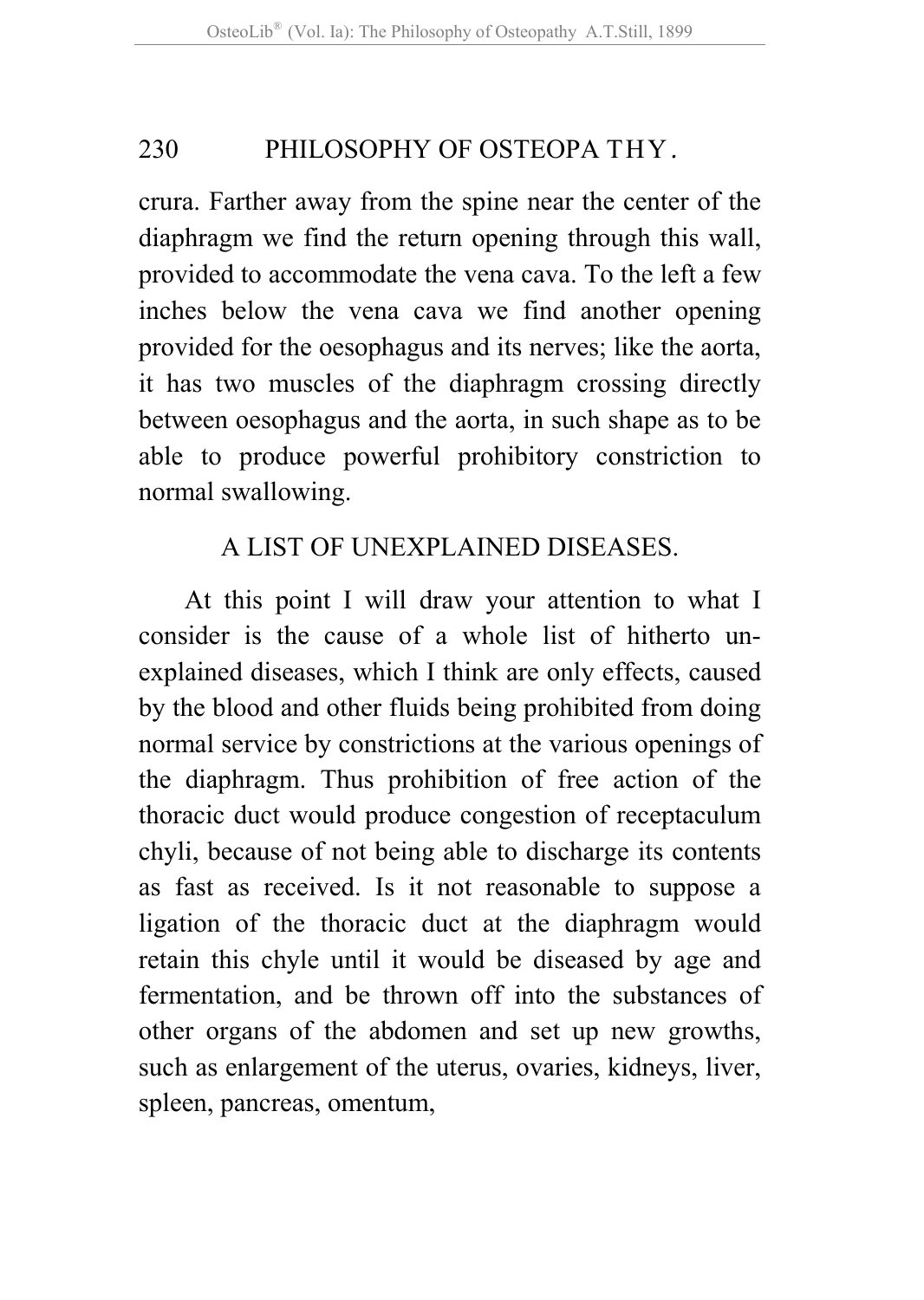REASONING TESTS. 231

lymphatics, cellular membranes, and all that is known as flesh and blood below the diaphragm? Have you not reason to explore and demand a deeper and more thorough anatomical knowledge of the diaphragm and its power to produce disease while in an abnormal condition, which can be caused by irritations, wounds or hurts, from the base of the brain to the coccyx? Remember this is an anatomical and philosophical question that will demand your attention to the mechanical formation, physiological action and the unobstructed privileges of fluids when prepared in the laboratory of nature, to be sent at once to their ordained destination, before such substances are diseased or dead with age. You must remember that you have been well drilled, or talked out of patience in the room of symptomatology and all you have learned is, something ails the kidneys, and are told their contents when analyzed are not normally pure urine. In urinalisis you are told "here is sugar," "here is fat," "here is iron," "here is pus," "here is albumen," and this is diabetis, this is Bright's disease, but no suggestion is handed to the student's mind to make him know that these numerous variations from normal urine are simply effects, and the diaphragm has caused all the trouble, by first being irritated from hurts, by ribs falling, spinal strains, wounds and on from the coccyx to the base of the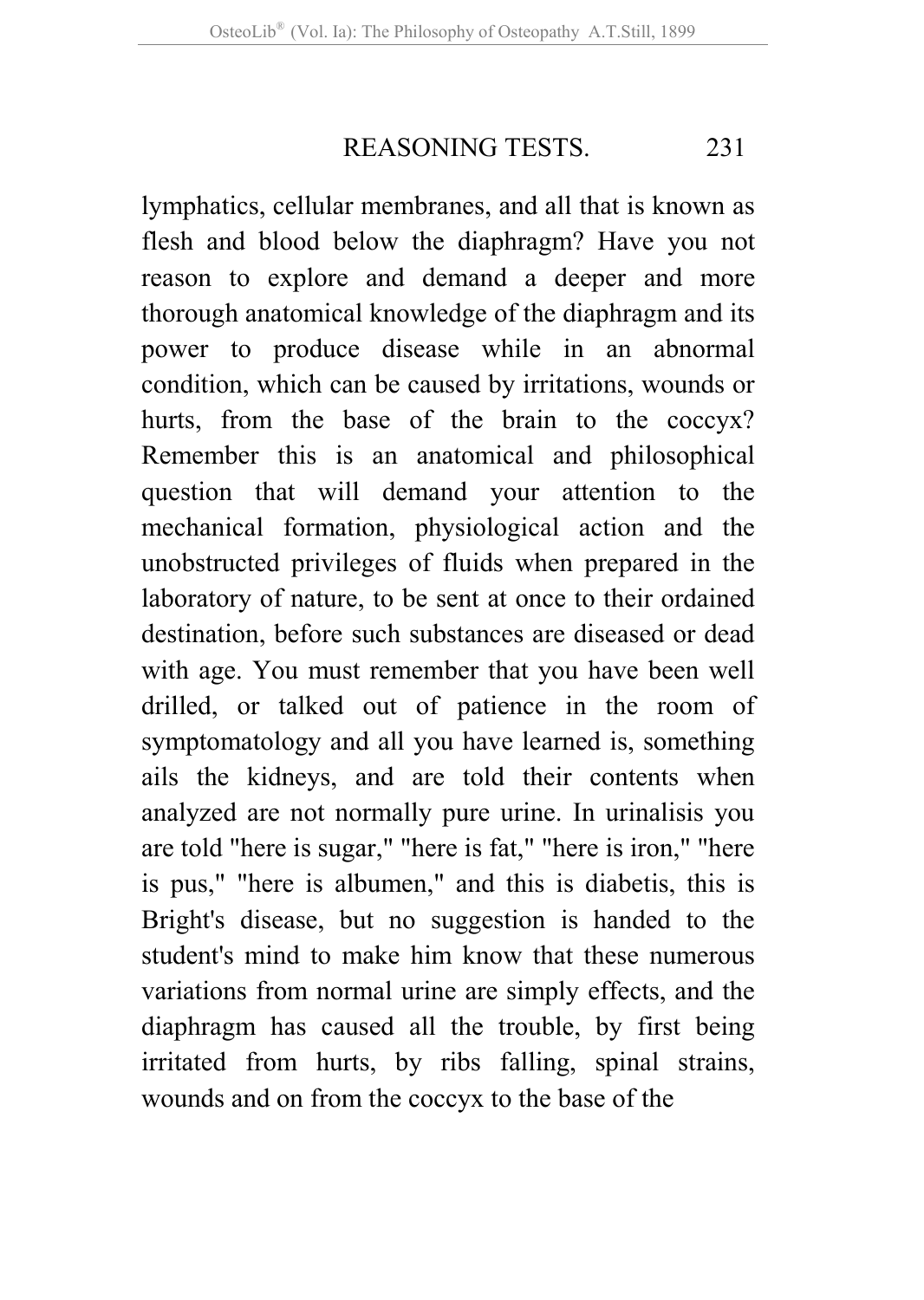brain. Symptomatology is very wide and wise in putting this and that together and giving it names, but fails to give the cause of all these abdominal lesions. Never for once has it said or intimated that the diaphragm is prolapsed by misplaced ribs to which it is attached, or that it is diseased by hurts of spine and nerves above its own location. Allow yourself to think of the universality of the distribution of the superior cervical ganglion and other nerves which are of such great importance that I will by permission insert in the last chapter of this book a description of that great system of the sympathetic nerves by Dr. Wm. Smith, whose superior knowledge of anatomy makes him eminently qualified to describe the location and uses of this great sympathetic system of the nerves of life.

## CONCLUDING REMARKS.

As you read his able essay remember there are four other sets of nerves equal to, and just as important in their divisions of life, which are the motor, nutrient, voluntary and involuntary. All of which you as an engineer must know, and by proper adjustment of the body give them unlimited power to perform their separate and united parts in sustaining life and health. Now as I have tried to place into your hands a compass, flag and chain that will lead you from effect to cause of disease in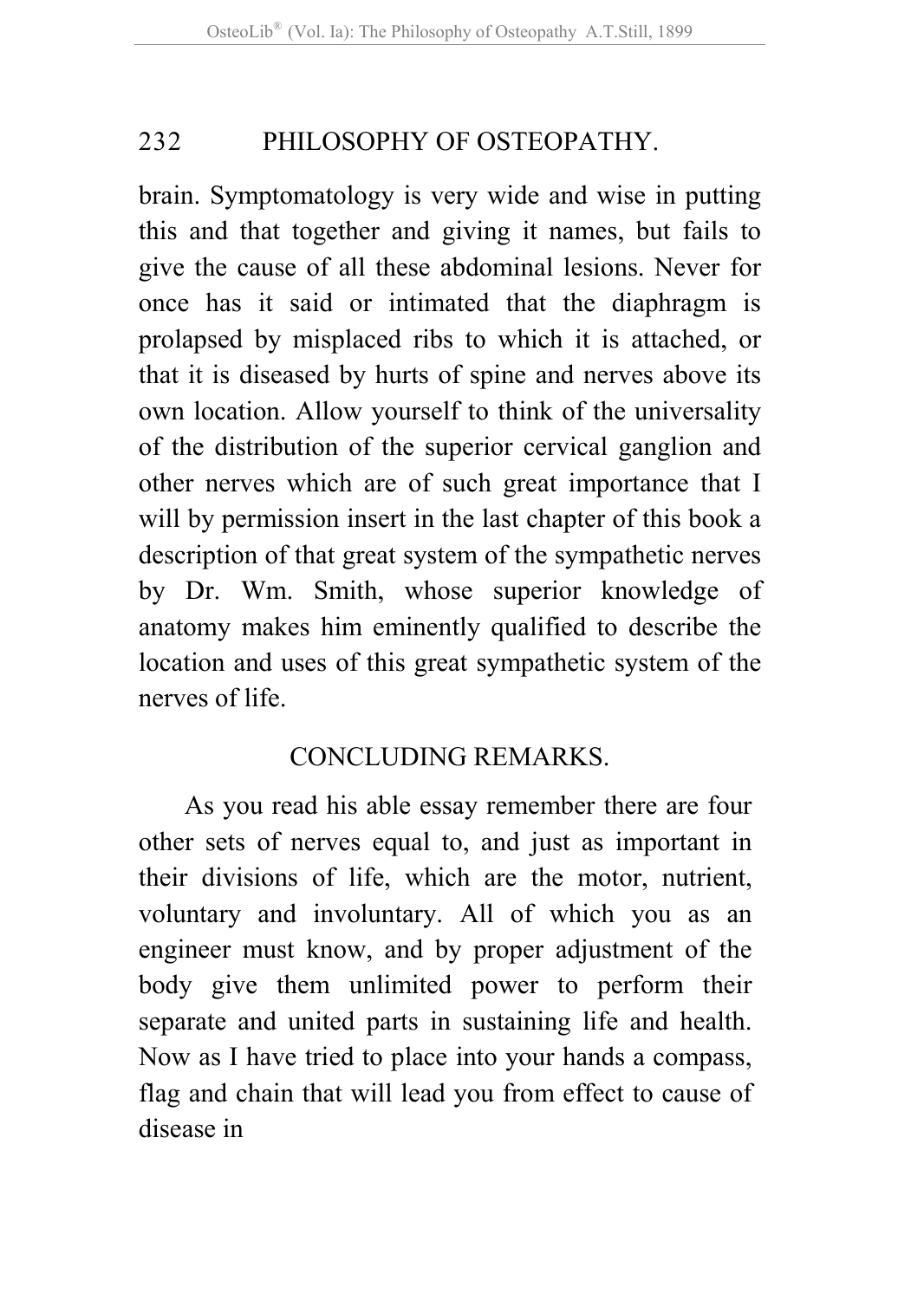## REASONING TESTS. 233

any part or organ of the whole abdomen I hope that many mysteries which have hung over your mental horizon will pass away, and give you abiding truths, placed upon the everlasting rock of cause and effect. You have as little use for old symptomatology as an Irishman has for a cork when the bottle is empty. Osteopathy is knowledge, or it is nothing.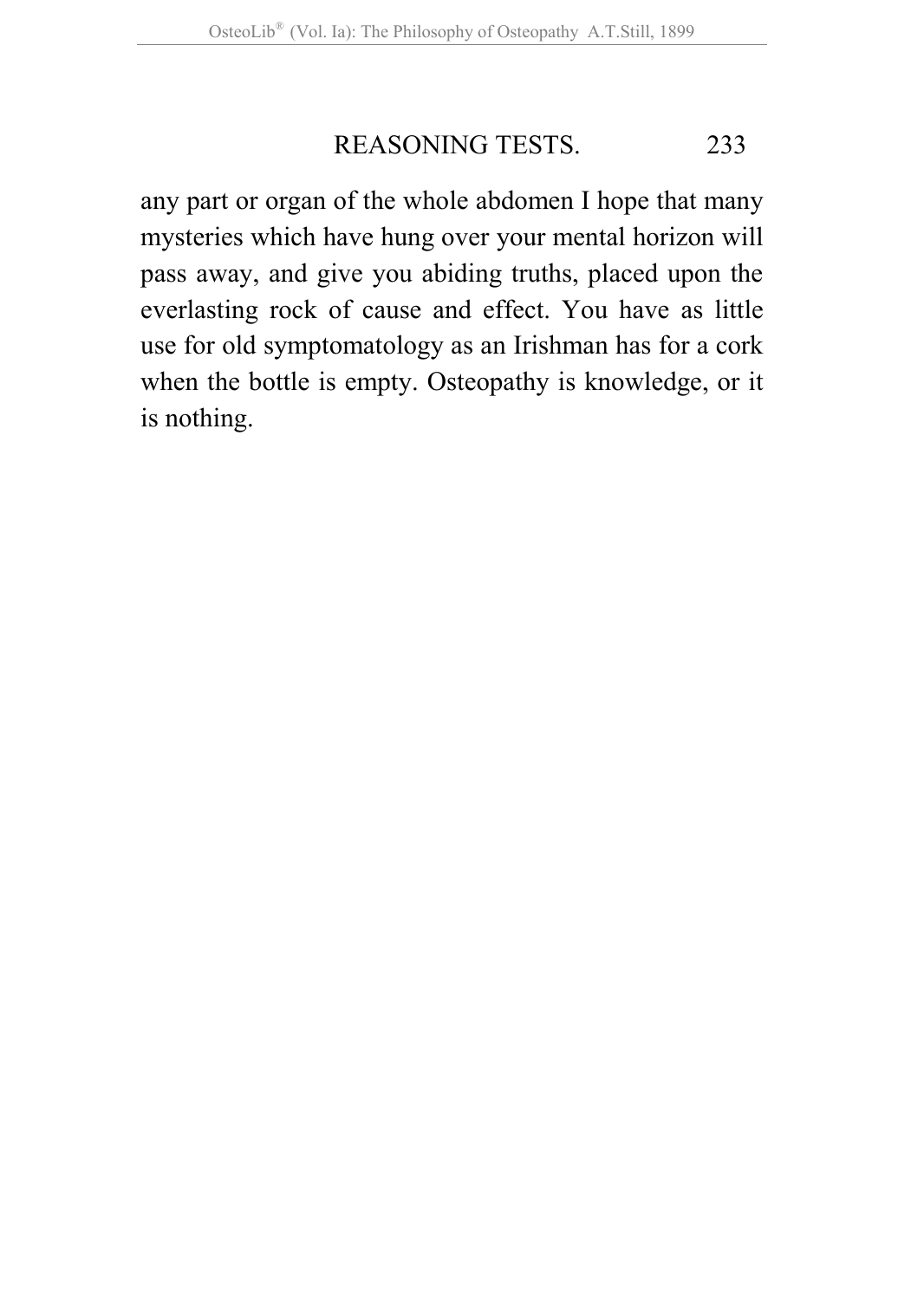### CHAPTER XVII.

#### OBSTETRICS.

Overloading—Similarity of Stomach and Womb—Births— Preparation for Delivery—Caution Lasceration Need Not Occur—Care of Cord—Severing Cord—Putting on Belly Band—Delivery of Afterbirth—Preparing for Mother's Comfort—Post-Delivery Hemorrhage—Treatment for—Food for Mother—Treatment for Sore **Breast** 

#### OVERLOADING.

When in the course of human events and actions of life, a woman disregards the laws of nature to such an extent as to overload the stomach beyond its powers and limits; or another way to present the thought, we will say, if you fill the stomach so full as to occupy all space, or so much of the space as to cripple the laws of digestion and retain the food, the decomposition sets up an irritation of the nerves of mucous membrane to such a degree as to cause sickness and vomiting, or any other method of disgorging the stomach, which is the natural process to unload an overloaded vessel. When the nerves cannot take up nutrition, they will then take up destruction and other elements which are detrimental to the process of nutrition, and there is no other process for relief but to unload. The load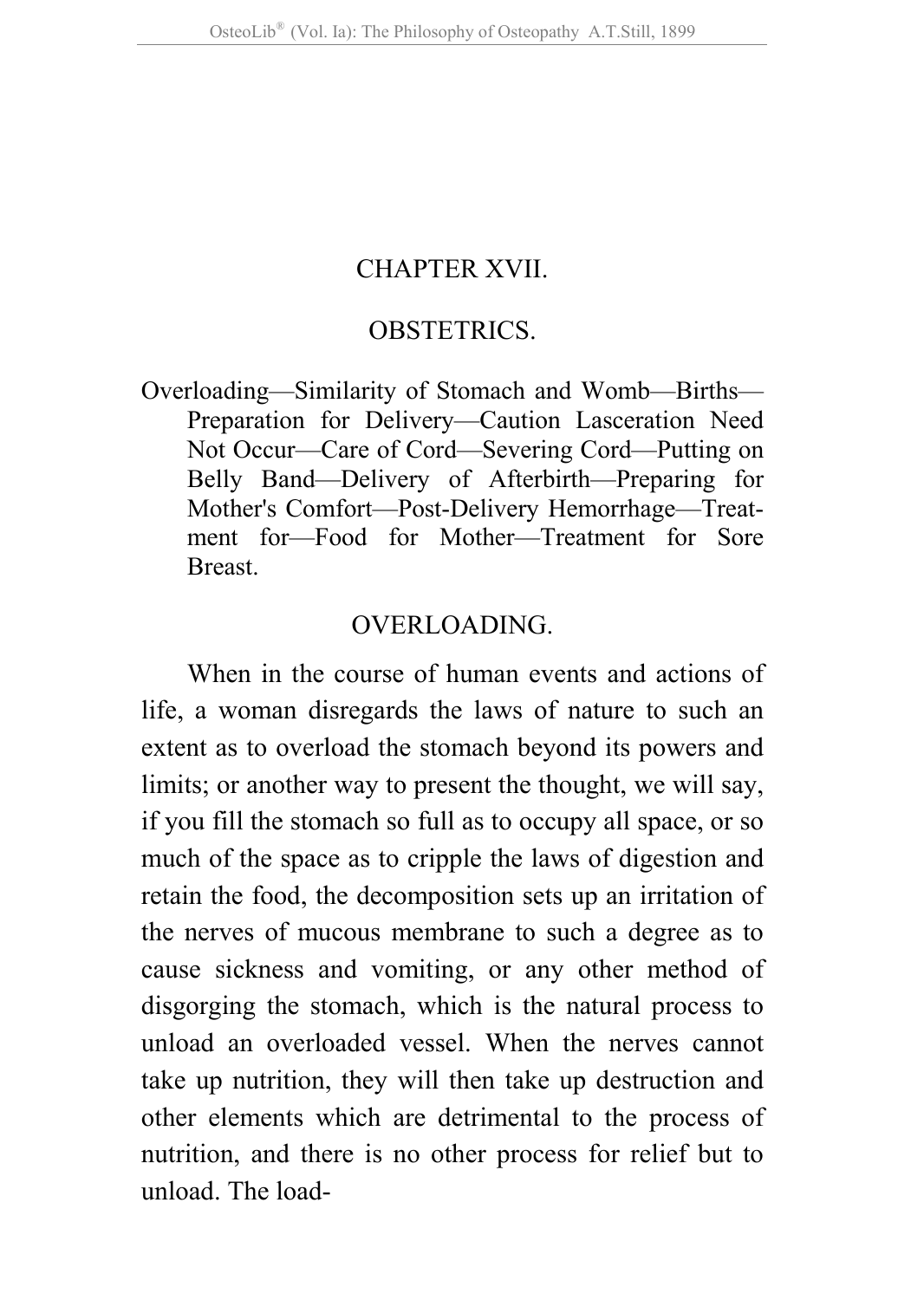OBSTETRICS. 235

ing that has been deposited in the stomach was for the purpose of sustaining a being. The stomach itself is a sack. When filled to its greatest capacity, it irritates all the surroundings, and in return they irritate the stomach. Thus it unloads naturally for relief. Now we wish to treat of another vessel similar in size, similar in all its actions, which receives nourishment for a being, which nourishment is contained in the blood, and conveyed from the channels commonly known as uterine arteries. To all intents and purposes this nourishment is taken there to sustain animal life, after having constructed the machinery then it appropriates the blood to the growth and existence of a human being. One is the womb, the other the stomach. The placenta in the womb is provided with all the machinery necessary to the preparation of blood, such as is used for all purposes in forming and developing a child. Which is the stomach? Which is the womb? and what is the difference? Both receive and distribute nourishment to sustain animal life. Both get sick, both vomit when irritated and discharge their loading by the natural law of "throw up" and "throw down." Now note the difference and govern yourselves accordingly. One is midwifery, or treatment of the lower stomach during gestation and delivery. The other is the upper stomach that takes coarser material and re-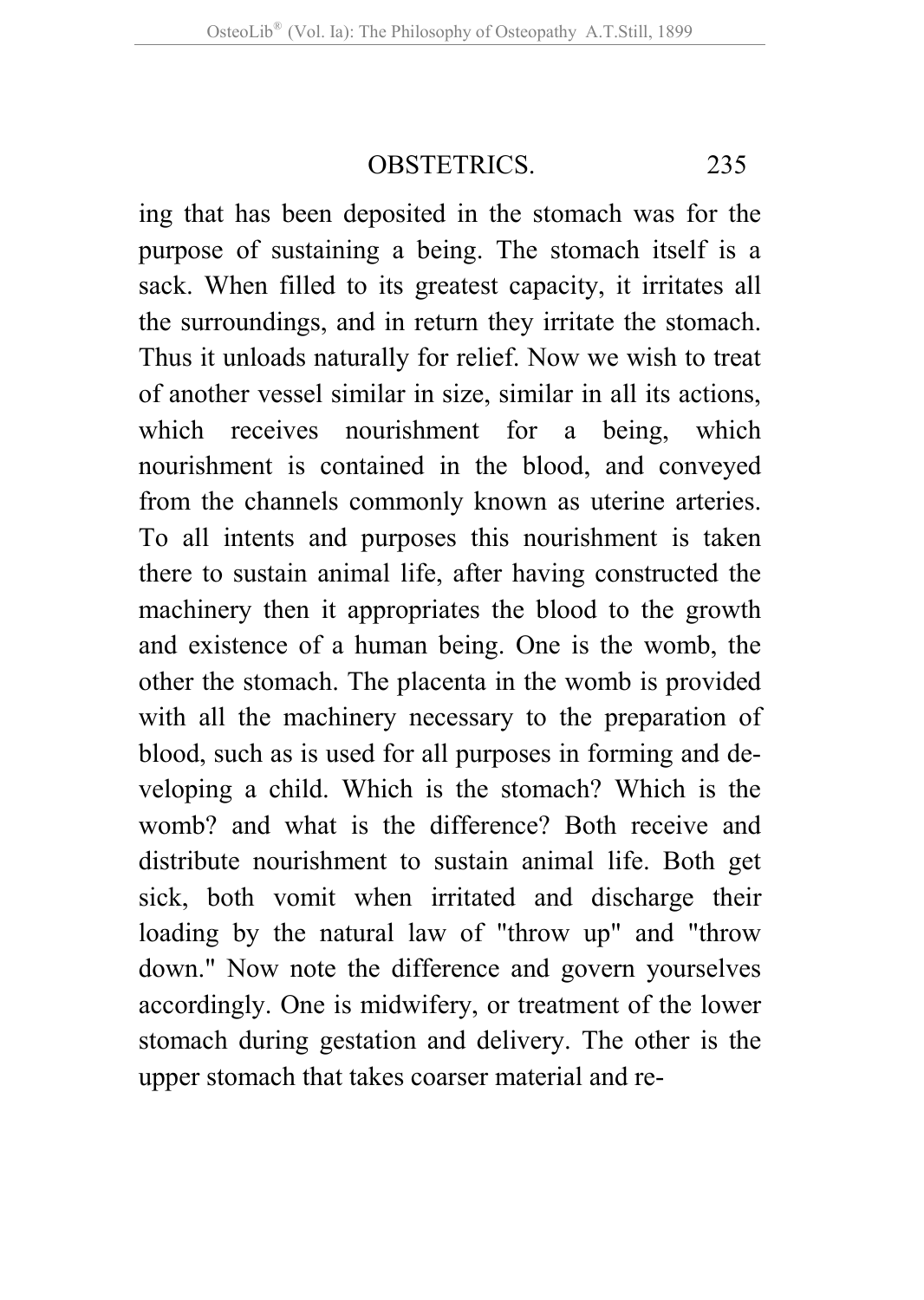fines the unrefined substances, keeps the outer man in form and being; the other contains the inner man or child, and by the law of ejection, when it becomes an irritant, it is thrown out by the nerves that govern the muscles of ejection.

#### **BIRTHS**

To illustrate: I will say, just as long as digestion and assimilation keep in harmony and the mother generates good blood in abundance, the child grows, and by nature the womb is willing to let the work of building the body of the child go on indefinitely; but nature has placed all the functions of animal life under laws that are absolute and must be obeyed. We by reason are asked to note the similarity of the stomach and the womb, as both receive and pass nutriment to a body for assimilation and growth. When a stomach gets overloaded, sickness begins, as digestion and assimilation has stopped, then the decaying matter is taken up by the terminal nerves, and conveyed to the solar plexus, and causes the nerves of ejection, to throw the dying matter out of the stomach which is above. Try your reason and see the stomach below sicken and unload its burden. Is this sickness natural and wisely caused? If this is not the philosophy of midwifery what is? As soon as a being takes possession of its room, the commissary of supplies begins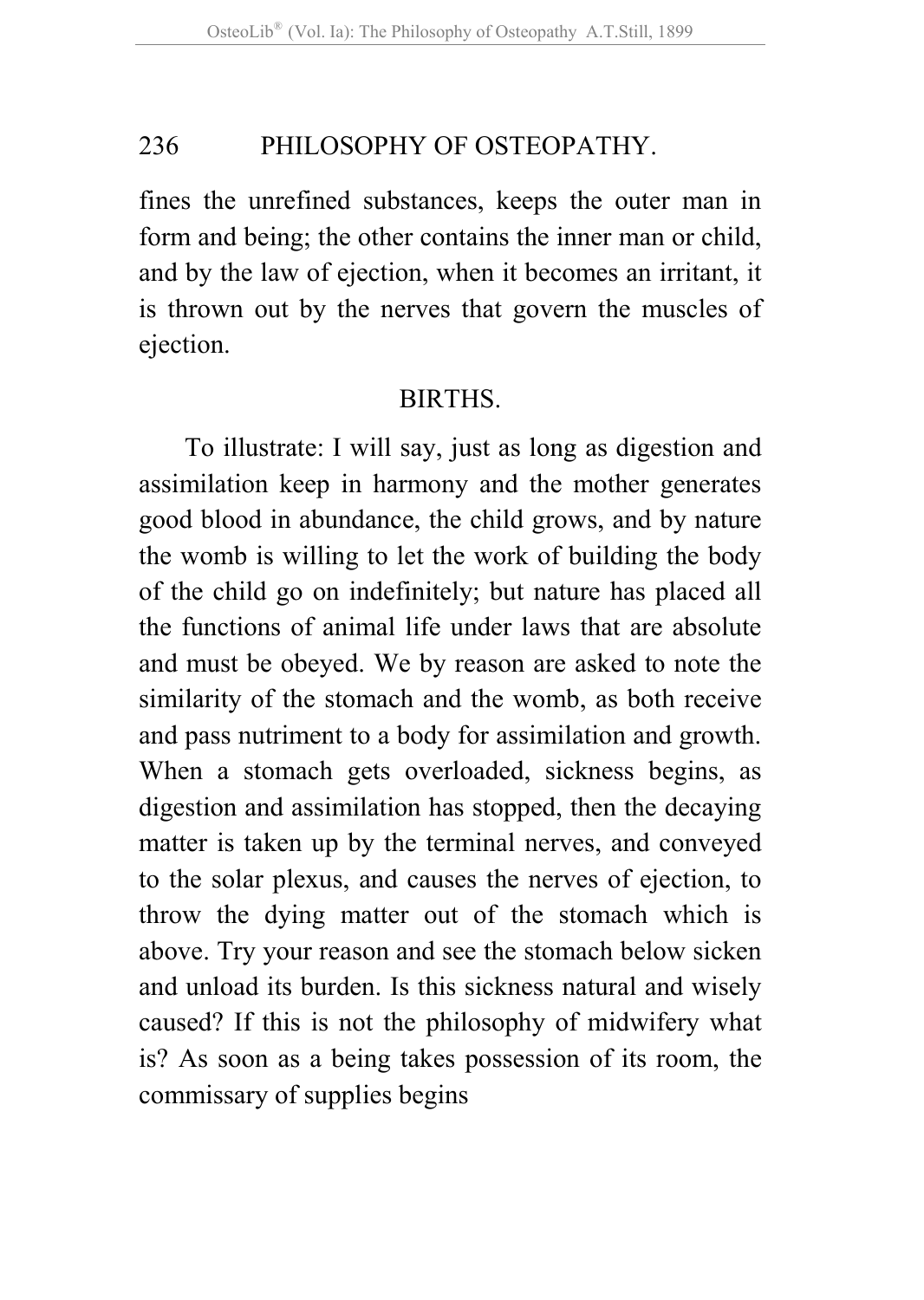OBSTETRICS. 237

to furnish rations for that being, who has to build for itself a dwelling place. The house must be built strictly to the letter of the specifiction. Much bone and flesh must be put into the house of life, and some of all elements known to the chemist, must be used and wisely blended to give strength; also all material to be used in the house must be exact in form and given strength equal to all forces, that may be necessary to execute the hard and continued labors of the machinery that may be used in all transactions and motions of mind and body. Now we must go to the manufacturing chief, and have him through the quartermaster deliver and keep a full supply of all kinds of material for the work, and when the engine is done, put it on an inclined plane and cut the stay-chains and let it run out of the shop. Be careful and not let the engine deface nor tear the door as is comes out. A question is asked: On what road does the quartermaster send the supplies? As there is but one system over which an engine can bring supplies, we will call that road the uterine system of arteries. The mechanic reports that he will open the door of this great shop of manufacturing, and let it roll out the engine by the power and methods prepared to run out finished work. First you see a door open because the lock is taken off by a key that opens all mysteries; and the great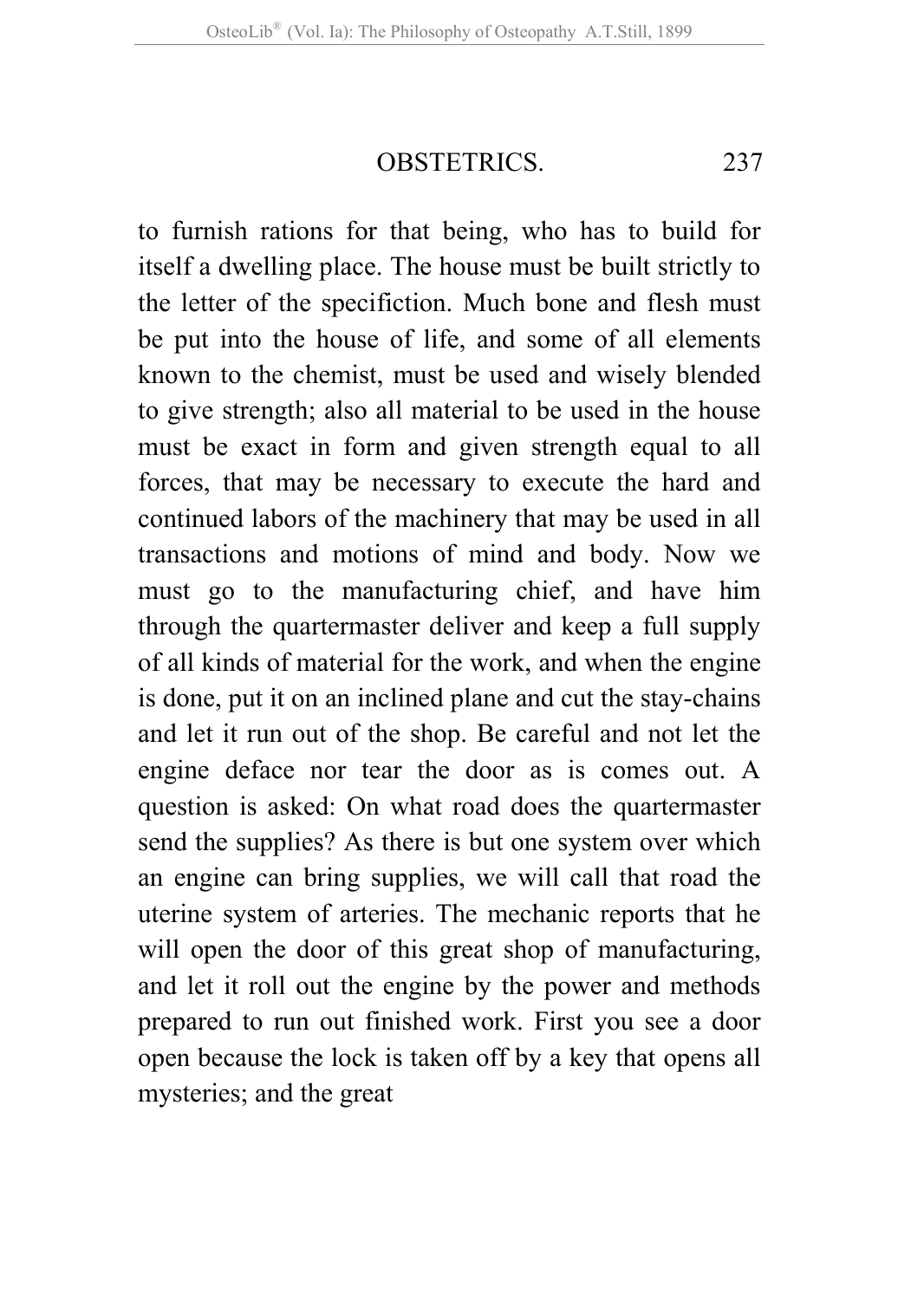ropes that have been far inferior to the force of resistance, that has held the door shut, are all sufficient in power. By getting sick, muscles become convulsed to rigidity of great strength with force enough to push the new engine of life out into open space easily, by nature's team that never fails to obey orders to deliver all goods intrusted to its care.

## PREPARATION FOR DELIVERY.

A student of mid-wifery can only learn a few general principles, before he gets into the field of experience. Actual contact with labor teaches him that much that he has read and had told to him by professors of mid-wifery in the lectures, is of but little use to him at the bedside. What he needs to know is, what he will have to do after he gets there. He must know the form and size of the bones of a woman, how large a hole the three bones of the pelvis make, for the reason that the child's head will soon come through that hole. He must know a normal head cannot come through a pelvis that has been crushed in so much as to bring the pubis within one and one-half to two and one-half inches of the sacrum. He must examine and know, and do this soon after he is called, for the reason, that he will have to use intruments in such deformities, and may wish the counsel of an older and more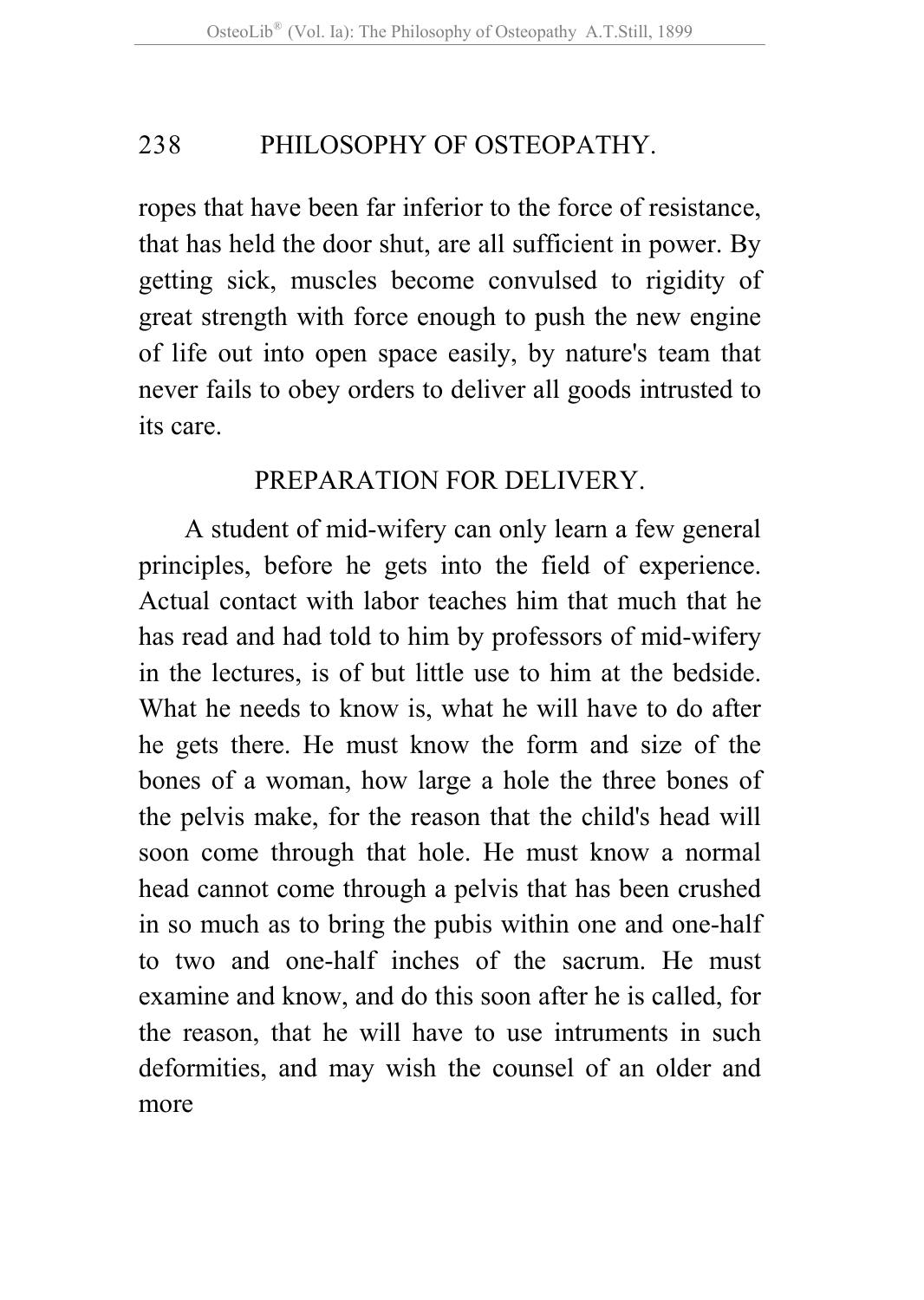### OBSTETRICS. 239

experienced doctor. And this precaution will give him time to be ready for any emergency.

But more than ninety per cent of all cases are of a very simple nature. The mother is warned by pains in back and womb, coming and repeating at intervals of one-half hour to less time. When by the finger the doctor can tell the mouth of the womb has opened to the size of a quarter or half dollar, he then may know that labor will soon start in good earnest, and at this time it is well to call for a twine, cut two strings about a foot long, to tie around the navel cord.

### **CAUTION**

The first duty of the obstetrician is to carefully examine the bones of the pelvis and spine of the mother, to ascertain if they are normal in shape and position. If there is any doubt about the spine and pelvis being in good condition for the passage of the head, through the bones, and you find pelvic deformity enough to prohibit the passage of the head, notify the parties of the danger in the case at once, and that you do not wish to take the responsibility alone, as it may require instruments to deliver the child, as there is danger of death to the child and mother also, but less danger to the mother than to the child. Now you have done that which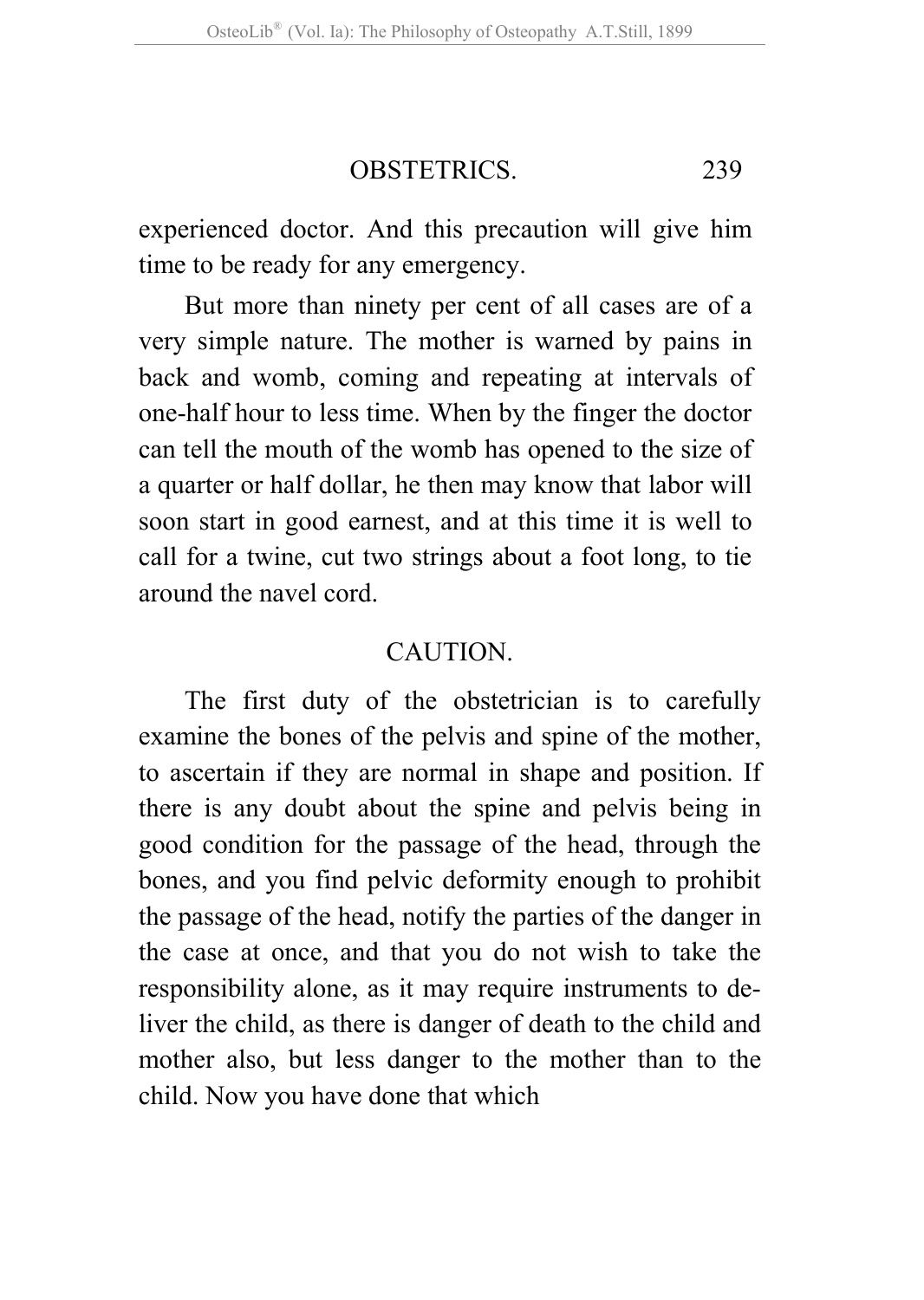is a safeguard against all trouble following criminal ignorance.

I will give you a condensed rule of procedure in all normal cases of obstetrics. With index finger, examine os uteri; if closed and only backache, have patient turn on right side, and press hand on abdomen above pelvis, and gently press or lift belly up just enough to allow blood to pass down and up pelvis and limbs. Relax all nerves of the pelvis at pubes.

## SECOND EXAMINATION.

Caution: Wait a few hours; examine os again. If still closed and no periodical pains are present, you are safe to leave case in the hands of the nurse, instructed to send for you if regular pains return at intervals. On your return, explore os again, if found to open as large as a dime, you are by this notified that labor has begun its work of delivery. You now place patient on her back, propped to an easy angle of near thirty degrees, with rubber blanket in place. After you find os, dilated to nearly the size of a dollar, then relax nerves at pubes. Soon you will find in mouth of womb an egg-shaped pouch of water, which you must not press with fingers till very late in labor, for fear of stopping labor for perhaps many hours. Remember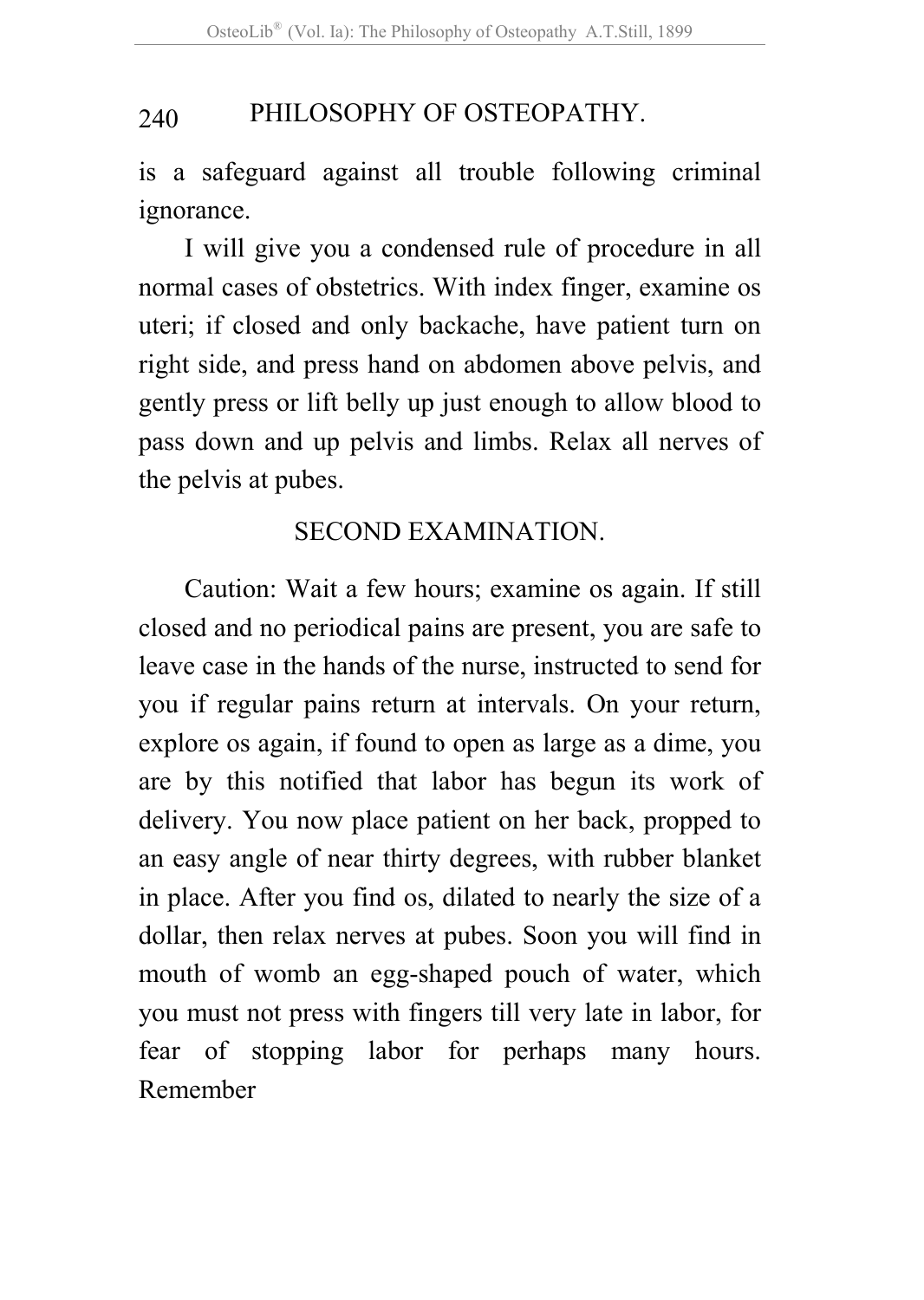## OBSTETRICS. 241

the head can and does turn in pelvis to suit the easiest passage through the bones, while in the fluids of the amniotic sack. Now, as you know why not to rupture sack and spill fluids, you are prepared to proceed to other duties, which are to prevent rupture of perineum. Place the left hand on the belly, about two inches above symphesis and push the soft parts down with the left hand; support the perineum with the right hand until head passes over. This is necessary to prevent rupture of perineum.

# LASCERATION NEED NOT OCCUR.

If you follow this law of nature, lasceration may occur in one out of a thousand cases, and you will be to blame for that one, and may be censured for criminal ignorance. Now you have conducted head safely through pelvis and vagina to the world. You will find pains stop right short off for about a minute, which is the time to learn whether the navel cord is wrapped around the child's neck.

## CARE OF CORD.

If it is found all around the neck once or more, you must slip finger down neck and loosen cord to let blood pass through the cord till next pain comes,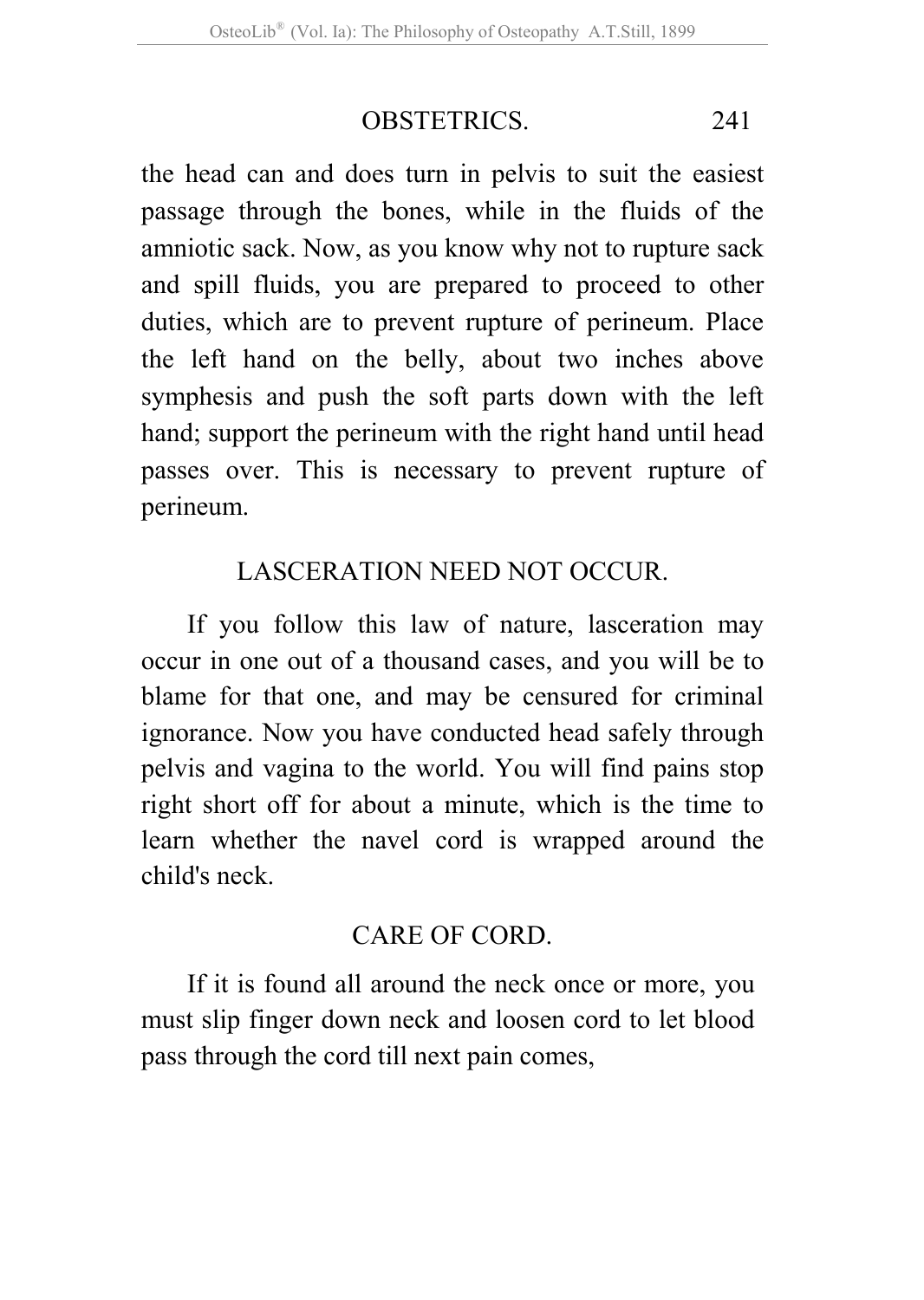in order to ward off asphyxia of child.

When pain comes, gently pull child's head down toward the bed. There is no danger of hurting the perineum now since the head has passed the soft parts. At this time the danger is suffocation of child. Never draw child too far away from mother's birth place by force, as you may tear navel string from the child and cause it to bleed to death. If you value the life of the child, then you must be careful not to place the navel end of the string in any danger of being torn off. Now you have made a good job for both mother and child so far. The child is in the world; and you want to show the mother a living baby for her labor and suffering of the past nine months. The baby is born and the mother is not torn, but the baby has not yet cried. Turn it on its side, face down, run your finger in its mouth and draw out all fluids, thick or thin, to let the breath pass to the lungs. Then blow cold breath on its face and breast to cause its lungs to act.

### SEVERING CORD.

Baby cries, all is safe now. Baby is born safely and cries nicely, but still has cord fastened to afterbirth. It has no further use for cord, as life does not depend upon blood from the afterbirth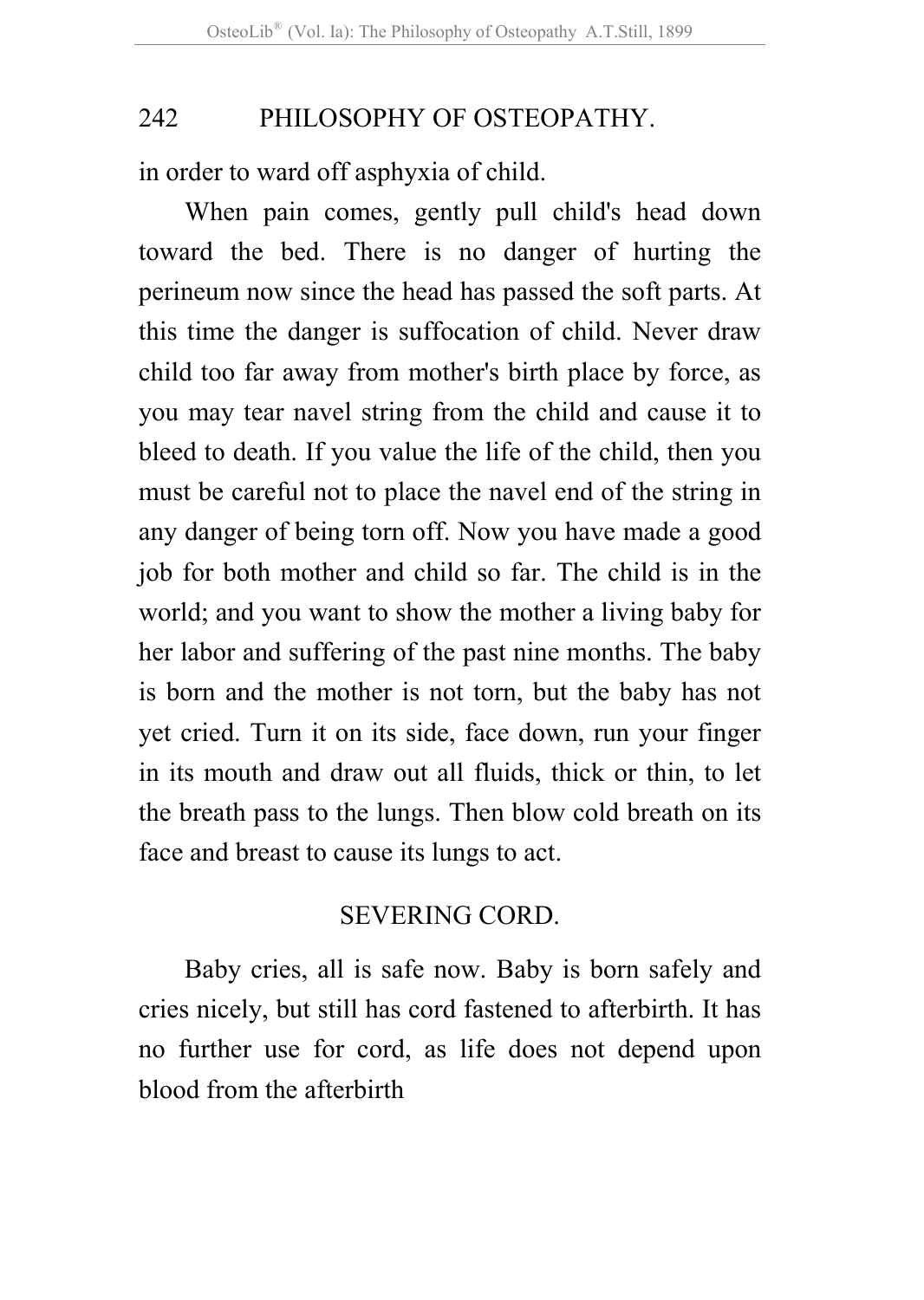# OBSTETRICS. 243

any longer. Take the cord about three inches from the child's belly, between thumb and finger, and strip towards child to push bowels out of the cord if there should be any in it, as a safeguard for bowels, then tie a strong string around cord, first three inches from child's belly, second, four inches; take the cord in your hand and look what you are doing. If baby's hand should fall back to cord, you might cut off one or two fingers, or wound the hand or arm very seriously. Cut cord between the two ties just made on navel string. Look out for your scissors; pass the child over to the nurse to be washed and dressed, while you deliver the afterbirth from pelvis or womb.

### PUTTING ON BELLY BAND.

When the child's shirt is on, cut a hole the size of your thumb in a doubled piece of cloth, five inches long by four wide, put the hole two inches from one end, and run the cord through the hole. Lay the cloth across the child's belly, then fold the cloth lengthwise over the cord, which must lie across the child so it will not stretch cord by handling or straightening child out. Now you are ready to finish the delivery of the afterbirth. You have a plug of soft and tender flesh to get out of the womb and vagina.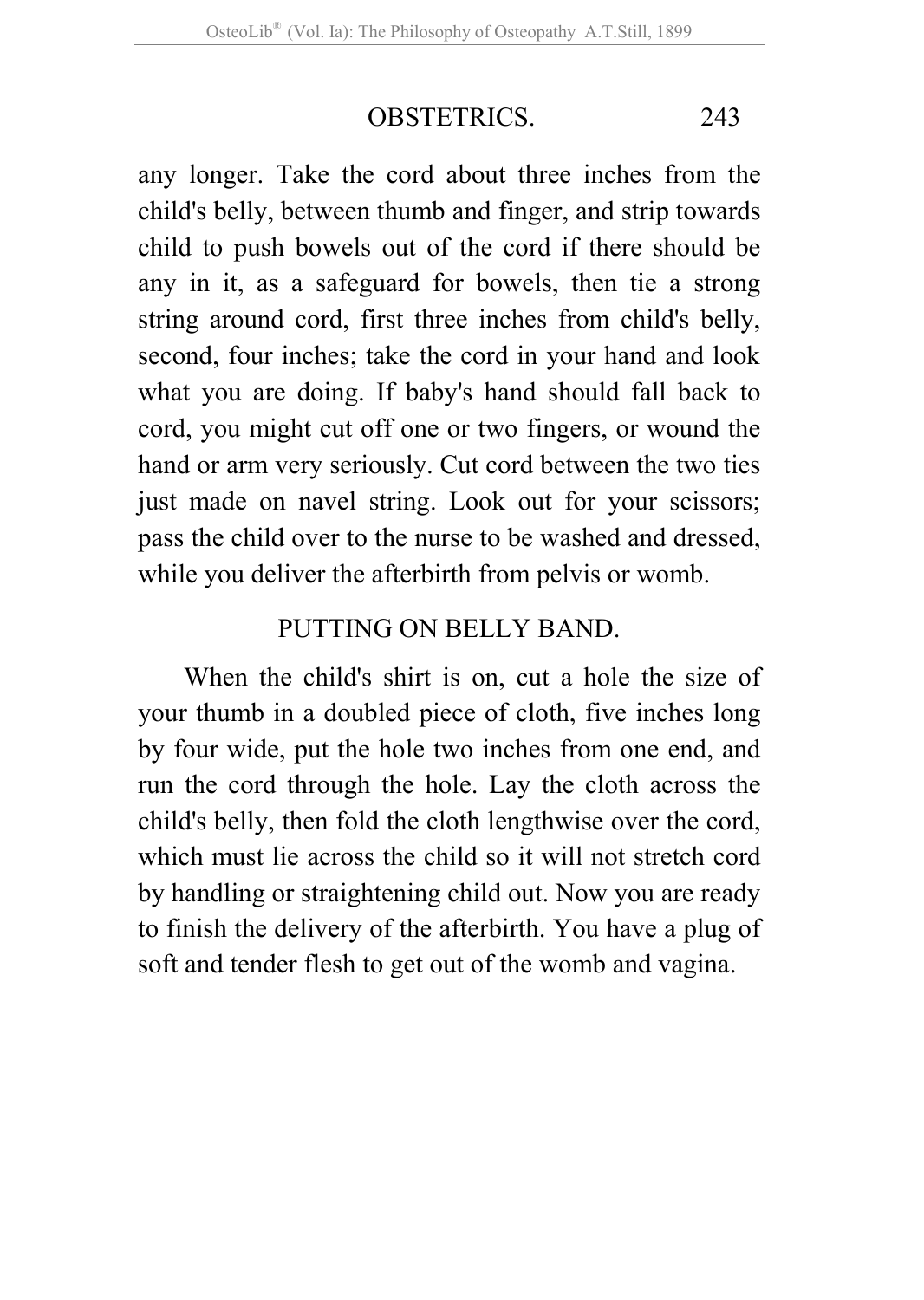#### DELIVERY OF AFTERBIRTH.

As the afterbirth has been grown tight to the womb during all the days of mother's pregnancy, and furnished all the blood to build and keep the child alive in the womb for nine months, it has done all it can do for the child, and is now ready to leave the womb.

You are there to assist it to get out of the place it has occupied so long. You must begin first to rotate or roll the placenta first one way and then another, up, down and across the vagina, by gently pulling the cord. Look out or you will pull the cord loose from the placenta; then you will have made your first blunder,—no cord to pull placenta with, and the mother bleeding and faint from loss of blood. Now is the time and place to save life. Pass your hand forward into the soft parts to get your fingers behind the placenta; now give a rolling pull and bring it out with the hand. You will find it an easy matter to get your hand into the vagina and womb after the birth of the child. Get all the placenta out, then take a wad of cloth or rags as large as the child's head, and press it under the cross bone of the pelvis; push the cloth under and up, so as to completely plug the pelvis. Now pull the hair gently over the symphesis, which will cause the womb to contract by irritation.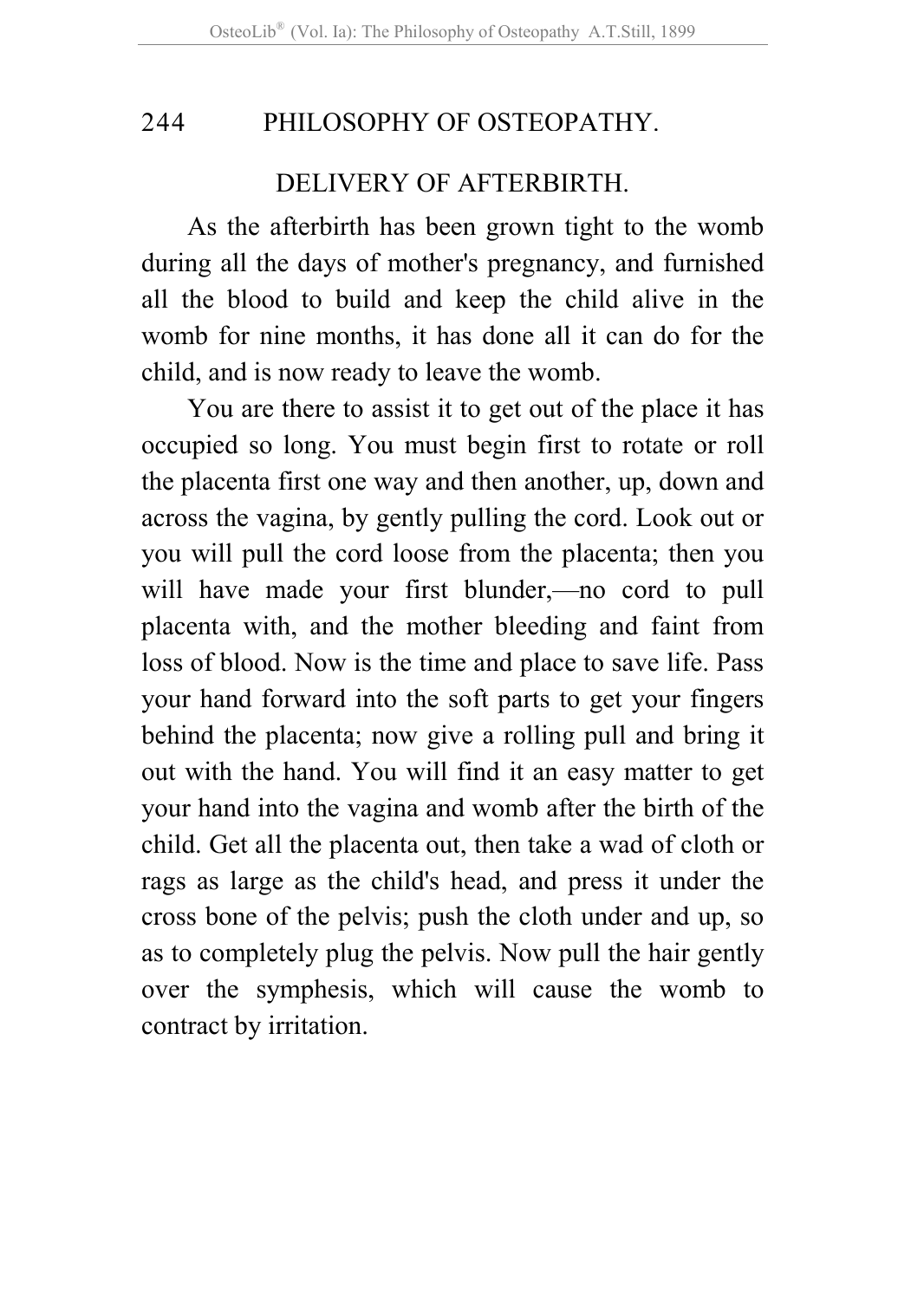### OBSTETRICS. 245

#### PREPARING FOR MOTHER'S COMFORT.

All is now done but to provide for the mother's comfort, which is your next duty. Draw her chemise down her back and legs until it is straight, then with safety pins, pin the chemise on inner side of thighs so that the chemise will go around both thighs separately. Now you have the shirt fast to keep it from sliding upwards, and you are ready to make a band of the chemise to support the womb and abdomen. Bring the chemise tightly together for two or three inches above the pelvis to form a band. Previous to pinning, draw the lump (womb) you feel above symphesis, up, then pin, and the belt you have made of the chemise will support the womb. All is safe now, but you must not leave for two hours. You may have delivered a feeble, woman, who may flood to death after delivery of the child, if you do not leave her safe. I have in mind one case who flooded all of two quarts at a single dash. The first symptom was a pain in the head.

### POST-DELIVERY HEMORRHAGE.

I know of only two causes that would produce hemorrhage or bleeding after the child is delivered. One is when the afterbirth (placenta), is separated from its attachment to the womb and still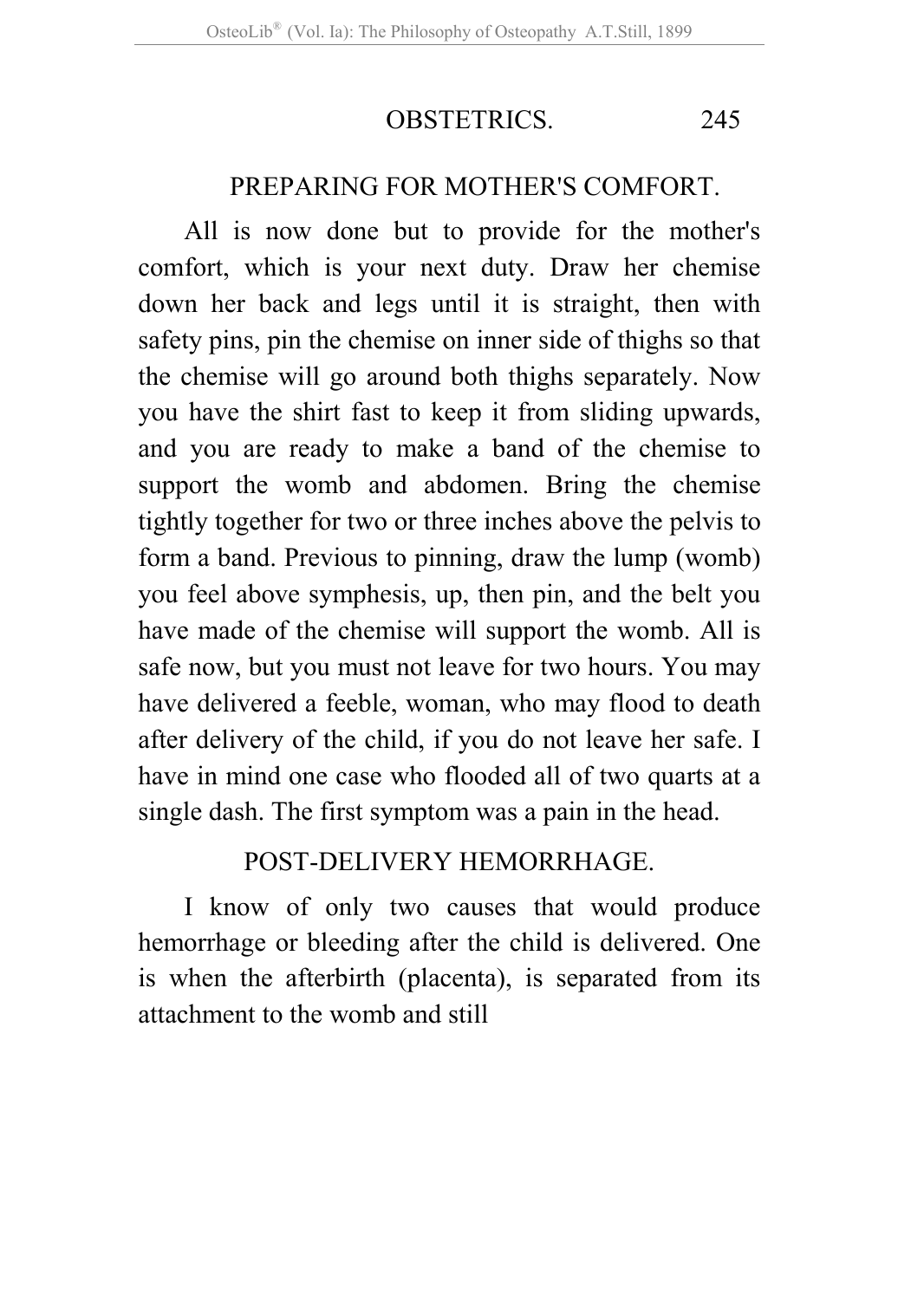retained in the womb or vagina, or when a part is separated and still lies in the womb, that retention of placenta prevents the natural circular contraction of the womb, to close on itself and retain it, with force enough to prevent the further discharge of blood, would give a chance for a continued stream. Then should the patient bleed profusely after the placenta has been removed, another cause would be in pulling away the afterbirth, as part of the upper portion of the womb may be pulled to an inverted position, which would be like a hat if you press the top down with the hand. Then there is a chance for leakage because of this unnatural fold made in the womb.

### TREATMENT FOR.

My method of relief is to insert the hand, and with back of fingers smooth out all folds. Before you draw the right hand from the womb place left hand on abdomen, catch the womb between the thumb and finger and withdraw hand. With the left hand pull the hair above symphesis or scratch the flesh just above across the region of the symphesis, just enough to make an irritation. After the hand is out of vagina pass a small bundle of cloths as far under the symphesis as would be necessary to hold everything up, then fasten chemise; beginning at symphesis draw it tight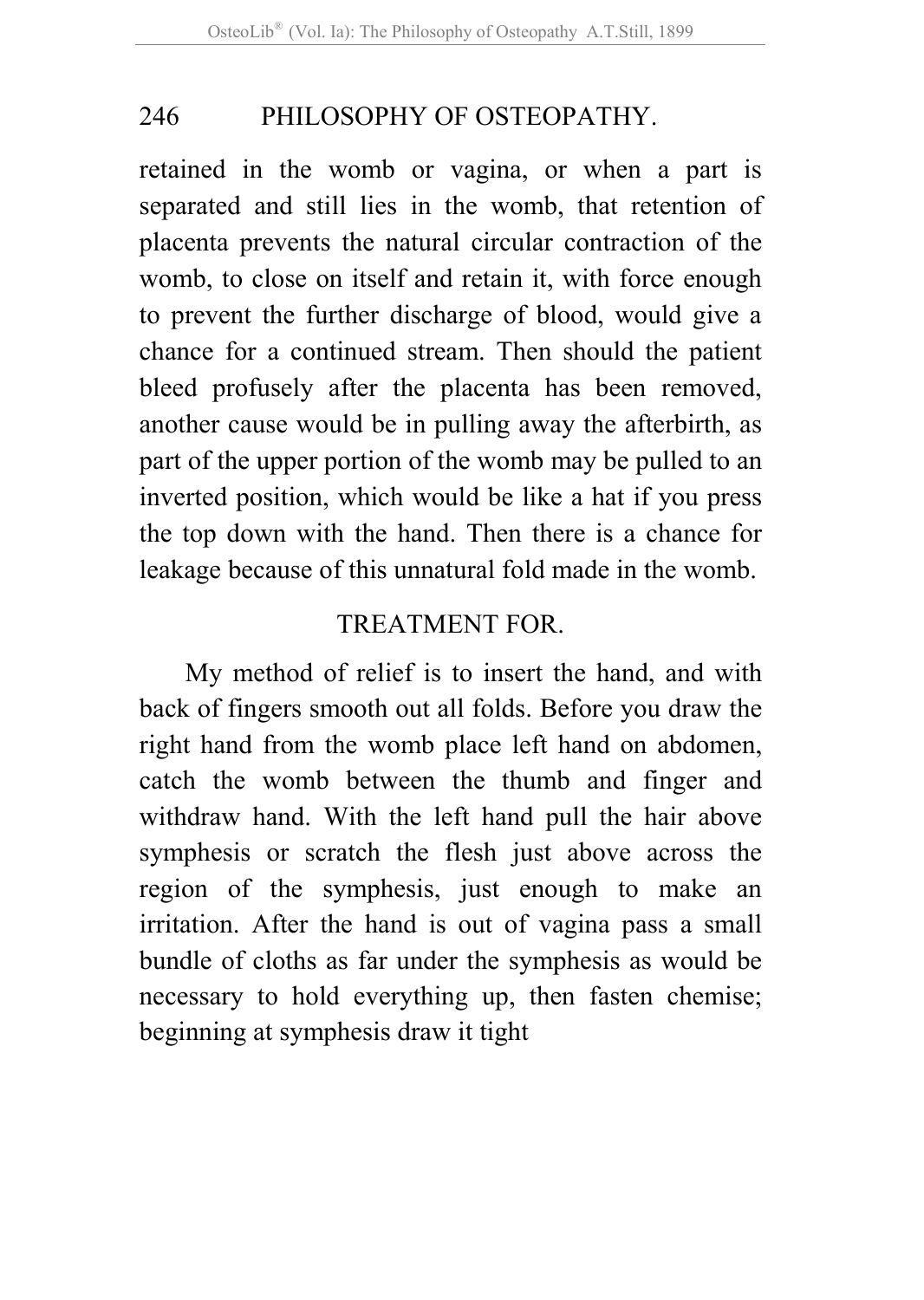### OBSTETRICS. 247

for about two inches above symphesis and with strong pins fasten it. Be sure you keep garment tight by pulling down between limbs. The coarser the chemise the better, as you want to make a strong bandage at that point so as not to push the womb down into the pelvis. If the patient's general health is fairly good let her tell you what she wants to eat, and go and get it. Let her diet be after her usual custom. You must remember she has just left the condition of a full abdomen. Lace her up, fill her up and make her comfortable for six hours; then change her bedding.

### FOOD FOR MOTHER.

Remember this, if you stop digestion on her for some hours with teas, soups and shadows to eat, you carry her to the condition where it would be dangerous to give her a hearty meal. My experience and custom for forty years has been crowned with good success. I never lost a case in confinement. I have universally told the cook to give her plenty to eat.

#### TREATMENT FOR SORE BREAST.

If she begins to have fever followed by chilly sensations, with swelling of one or both breasts, I relieve that by laying her arm ranging with her body. Let some one hold the arm down to the bed, then I place both of my hands under the arm,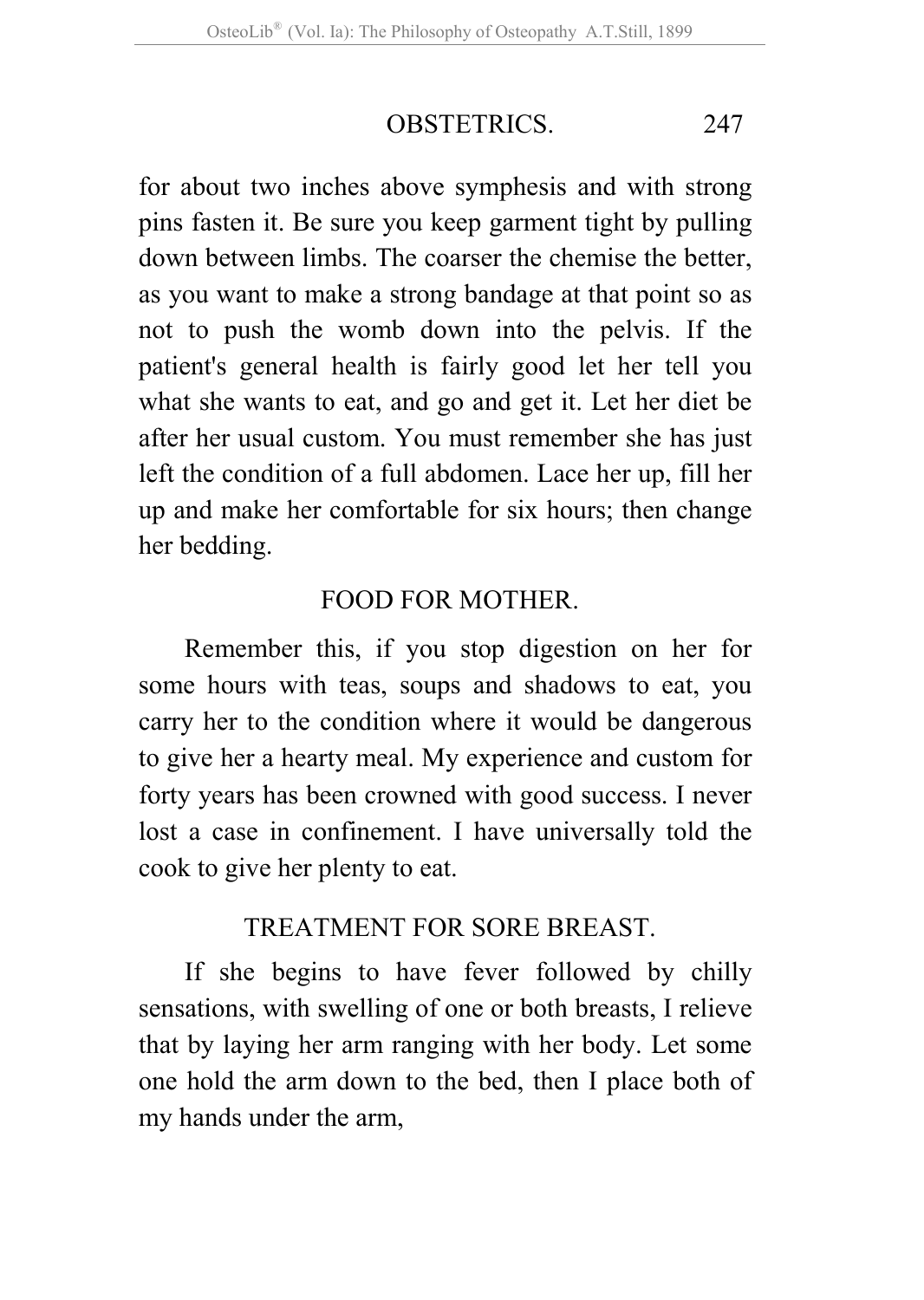pull it up with considerable force till I get it as high or higher than normal position of the shoulder. Then pull her shoulder straight out from the body a fairly good pull, then pull the arm up on a straight line with the face, and be sure that you have let loose the axillary and mammary veins, nerve and artery, which have been cramped by pulling the arm down during delivery. No breast should become caked in the hands of an Osteopath. Do not bother about the bowels for two or three days. It may be necessary to use the catheter if the water should fail to pass off after inhibiting the pubic system. This is straight mid-wifery and will guide you through at least in ninety per cent of the cases you will meet in normally formed women.

Right here I wish to say one word: I think it is very wrong to teach, talk and spend so much time with pictures, cuts, talks and lectures, and hold up constantly to the view of the student, births coming from the worst imaginable deformities and call that a knowledge of midwifery. It is normal mid-wifery you want to know and be well-skilled in. The abnormal formations are few and far between, and when a case of that kind does appear, it is your knowledge of the normal that guides you through the variations. You will very likely never find two abnormals presenting the same form of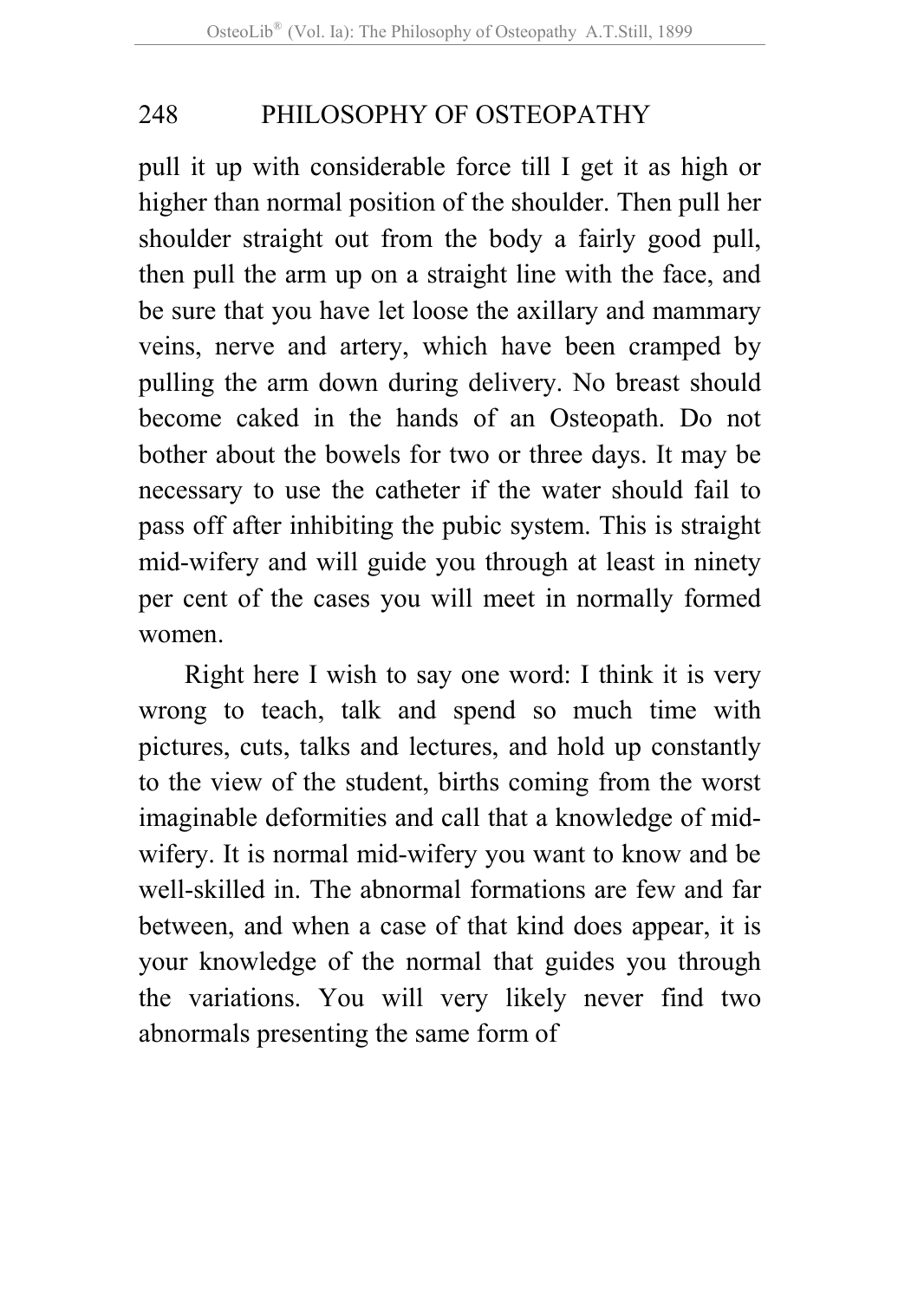### OBSTETRICS. 249

bone. As this is intended to only present to the student natural delivery I will let the subject drop with one word about the sore tongue of the mother. Adjust her neck, relieve constrictor and all other muscles that would impede any blood vessel that should drain the mouth and tongue. Remember this, that a horse that is always hunting bugars never finds a smooth road.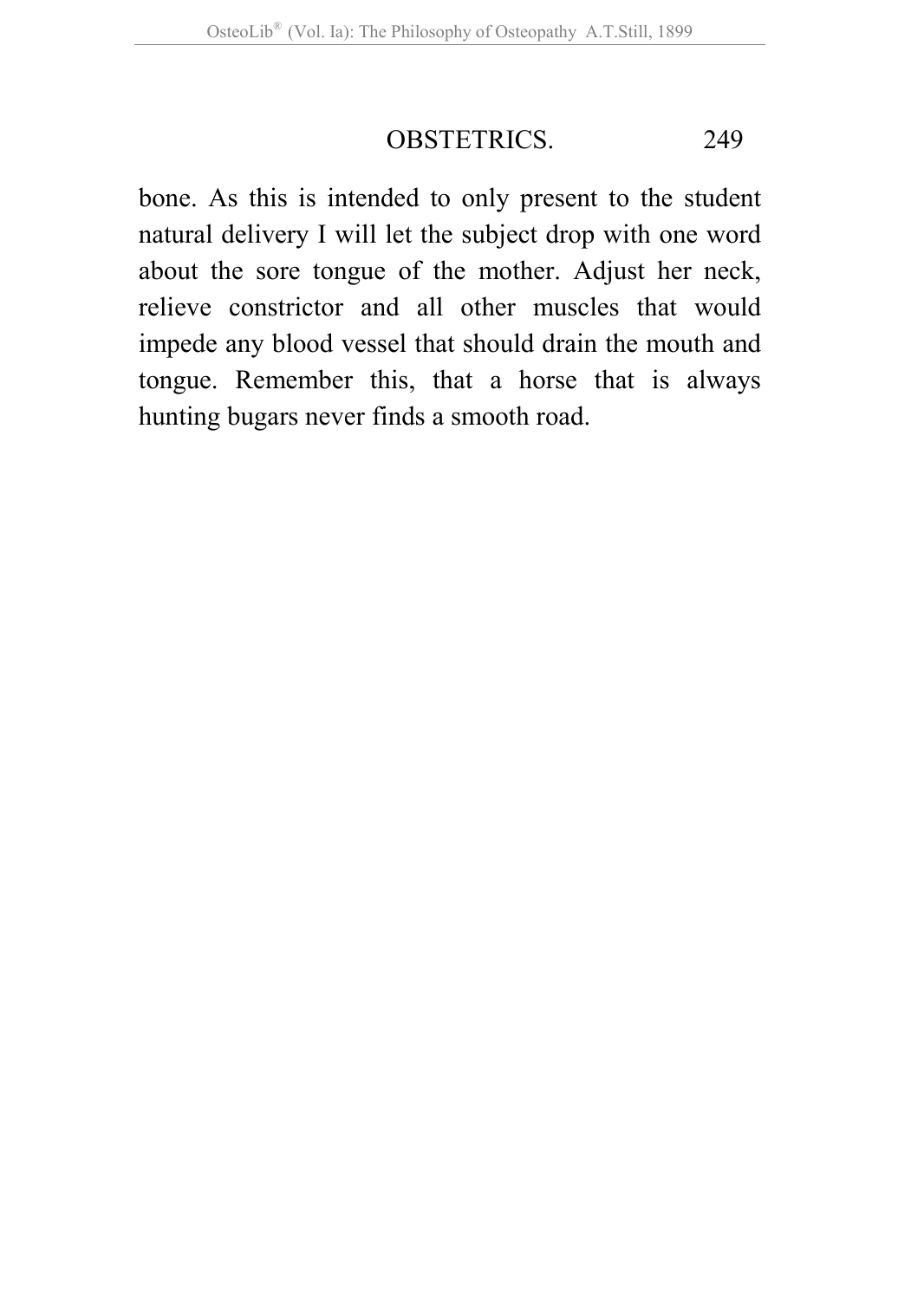#### CHAPTER XVIII.

#### CONVULSIONS.

Old Phrases—Results of Stoppage of Fluids—Old Theory of Fits—What the Real Cause may be—Listen for the Cause—What is a Fit—Sensory System Demanding Nourishment—The Causes—The Remedy— Dislocation of Atlas and of Four Upper Ribs.

#### OLD PHRASES.

As old phrases that have long been in use as names for the various diseases have almost grown to the degree of disgust, I laid them aside and have been trying and have succeeded in unfolding natural laws to a better understanding, which do and should be our guide and action in treating all diseases that mar the peace and happiness of the human race by misery and death. By such old systems with their foolish and unreliable suggestions, of how to guide the doctor in treating diseases which have proven unworthy of respect, if merit is to be our rule of the weights and measures of intelligence. I have become so disgusted with such verbiage with the sense that follows the pens that have written treatise on disease, that I have concluded to do like Adam of old, give names that may appear novel to the reader when I wish to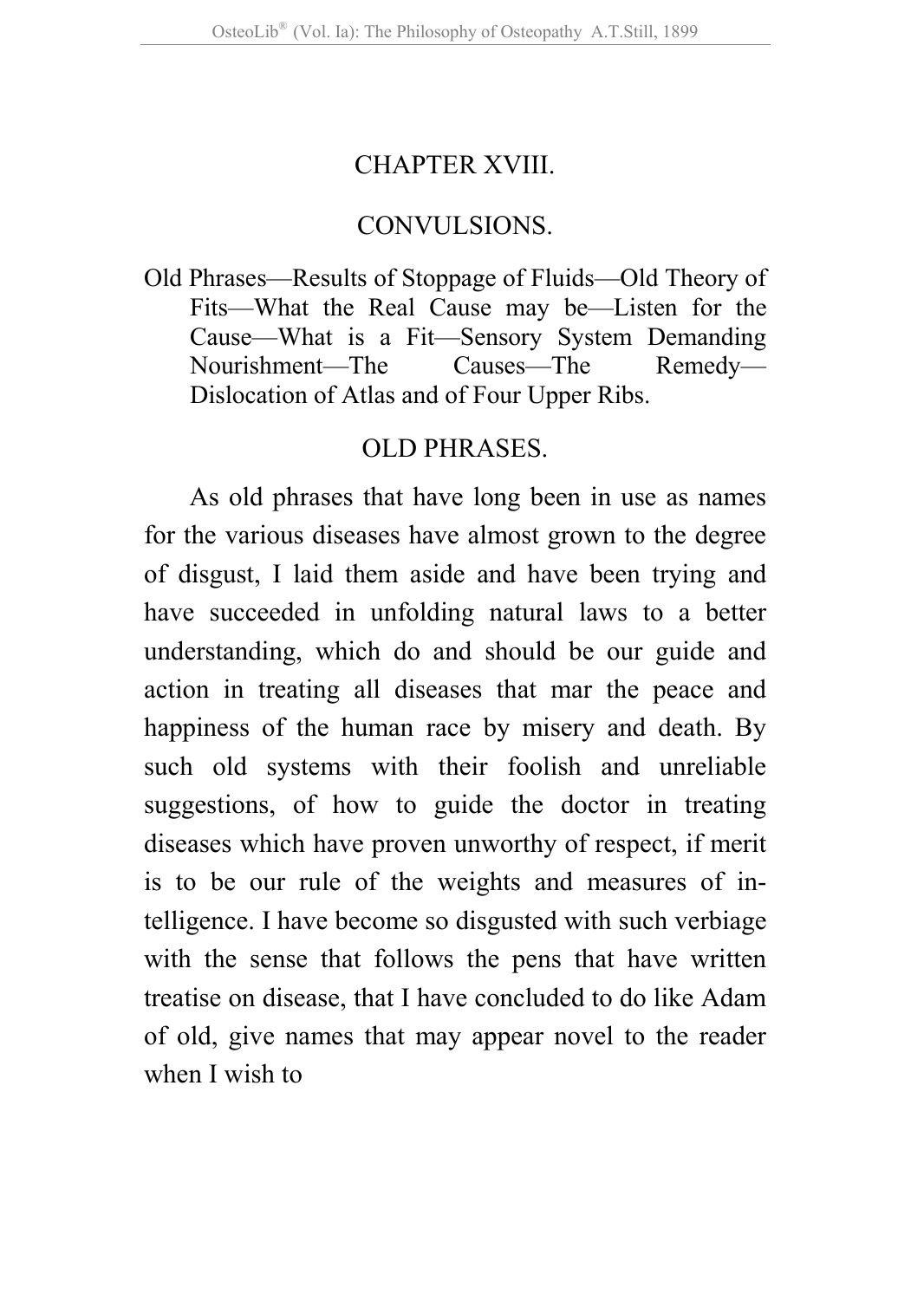### CONVULSIONS. 251

draw the attention of the student who is trying to obtain a knowledge of the mysteries hitherto unsolved and unexplained. We have panned and washed by their suggestions and have obtained no gold. There are two very large and powerful rivers passing their fluids in opposite directions over a territory that I will call the Klondike of life. This territory is bounded on the east by a great wall, which according to the old books has been called the diaphragm, through which comes forth a great river of life that spreads all over the plains of the anterior lumbar region. On that plain we find a great system of perfect irrigation of cities, villages, and fertile soils of life.

### RESULT OF STOPPAGE OF FLUIDS.

This region of country covers one of the greatest and most fertile fields of life producing elements, and places them on the thoroughfares, and sends them back over the great central railroad, the thoracic duct, from lymphatics of the whole abdomen, to the heart and lungs to be converted into a higher order of living matter. When finished it is called blood, to sustain its own machinery, and all other machines of the body, giving rise to the mental question: "What would be the effect produced to life and health, if we should cut off, dam up or suspend the flowing of the aorta as it descends close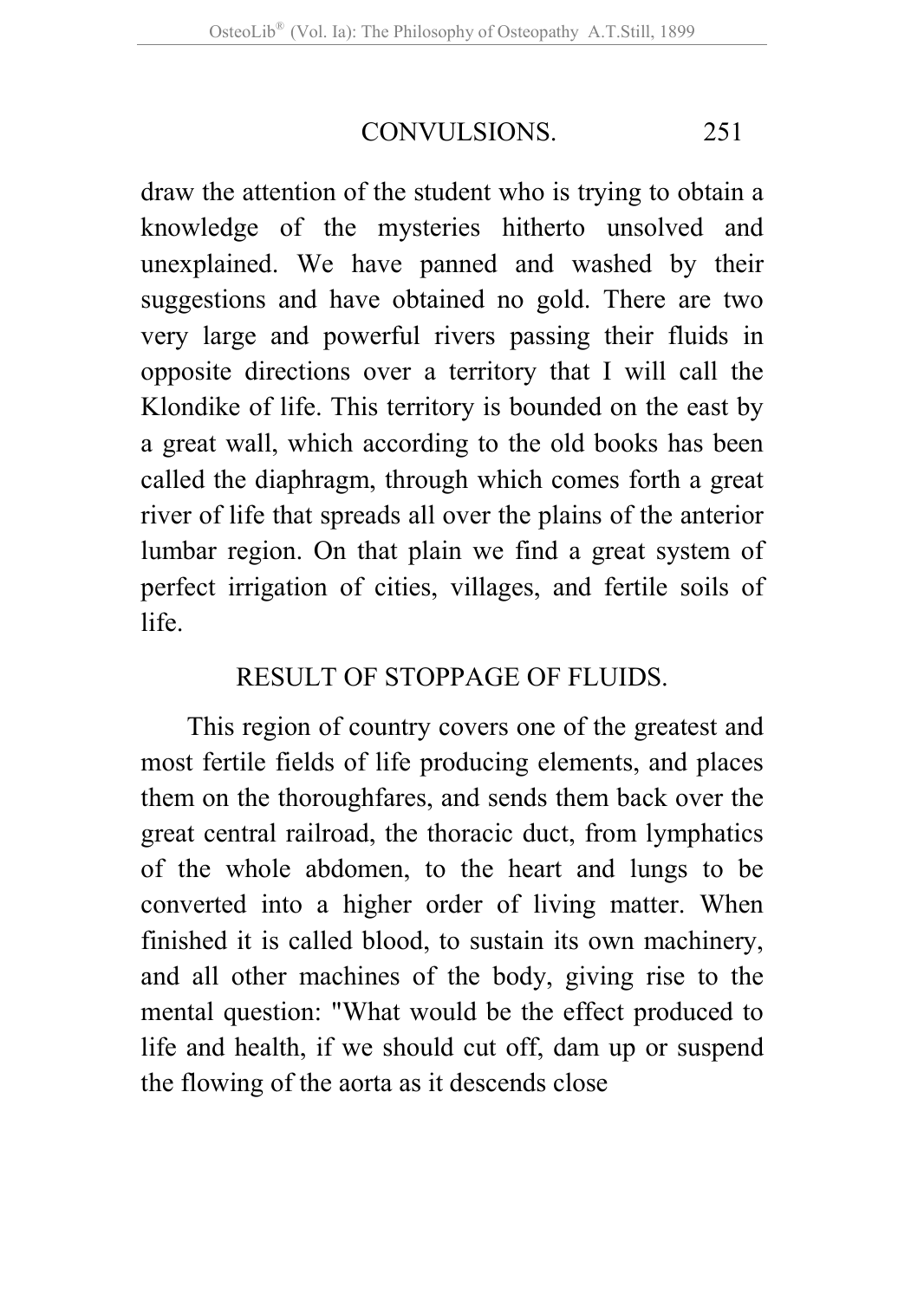by the vena, cava and thoracic duct as. they return with contents through the diaphragm on their journey to the heart and lungs for manufacture and finish. And after having supplied the plain, what would be the effect if the vena cava and its system of drainage, and the thoracic duct should be dammed up so that chyle and blood could not be carried to the heart and lungs for renewal, purification, and finish. How much thought would be required to see that by stopping the arterial flow or that of the vena cava an irritating and famishing condition would ensue, with congested veins, lymphatics and all organs of the abdomen, to that condition called fermentation, congestion and inflammation, which in time is thrown off by sloughing away the substances of the lymphatics of the whole abdominal system of glands that belong to a liver, a kidney, the uterus and the bowels, to the condition that has long since been a mystery, and called typhoid fever, dysentery, bilious fever, periodical spasms, and on through the whole list of general and special diseases of winter and summer. I would advise the practicing Osteopath to do some very careful panning up and down the rivers of this Klondike, for if you fail to find gold, and much of it, you had better spend the remainder of your life where reason dwelleth not. Ever remember-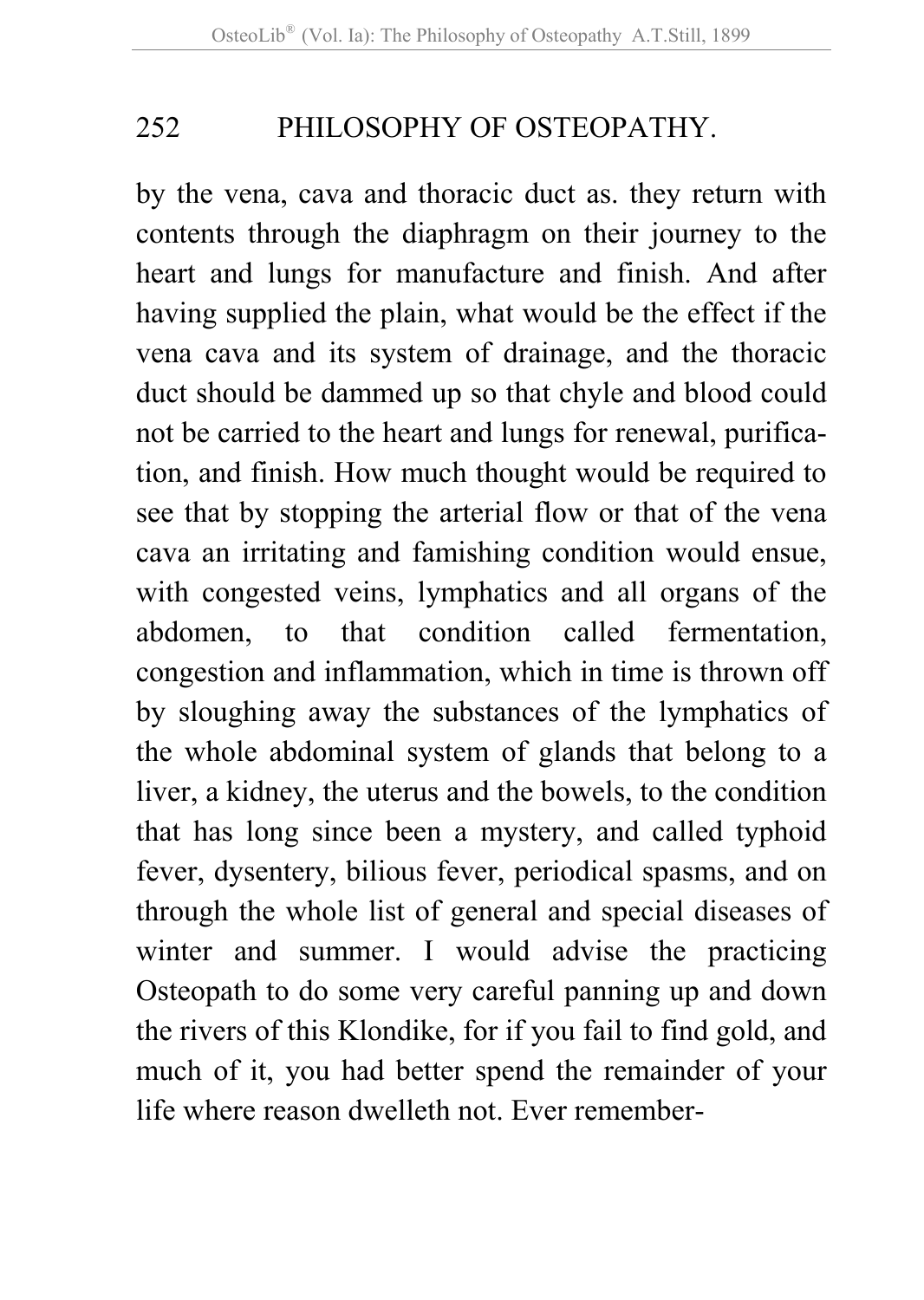### CONVULSIONS. 253

ing that ignorance of the geography and customs of this country is the wet powder of success.

#### OLD THEORY OF FITS.

We often see a woman or man afflicted with fits or falling sickness which the doctor has failed to cure. What is a fit? For want of a better knowledge we have an established theory that "hysteria" is purely her imagination and as we must respect old theories, we will call it a fit of meanness. This is what we have had for breakfast, dinner and supper and we are asked to respect such trash because of the "established theories."

We are instructed by the universal "all" of the graduates of various medical schools to call her a criminal and proceed to punish her with a wet towel, well twisted, and administered freely—more comprehensively expressed by the term "spanker" and "spank her" very much—late from Scotland with all Europe, and schools in America, except the American School of Osteopathy, which recommends to "wallop" and "wallop" very freely the empty headed schools and theories that have no more sense than to torture a sick person and do so to disguise their ignorance of the cause of her disease, which is shown by the spasmodic effect that has been named by a little book of guess work, gener-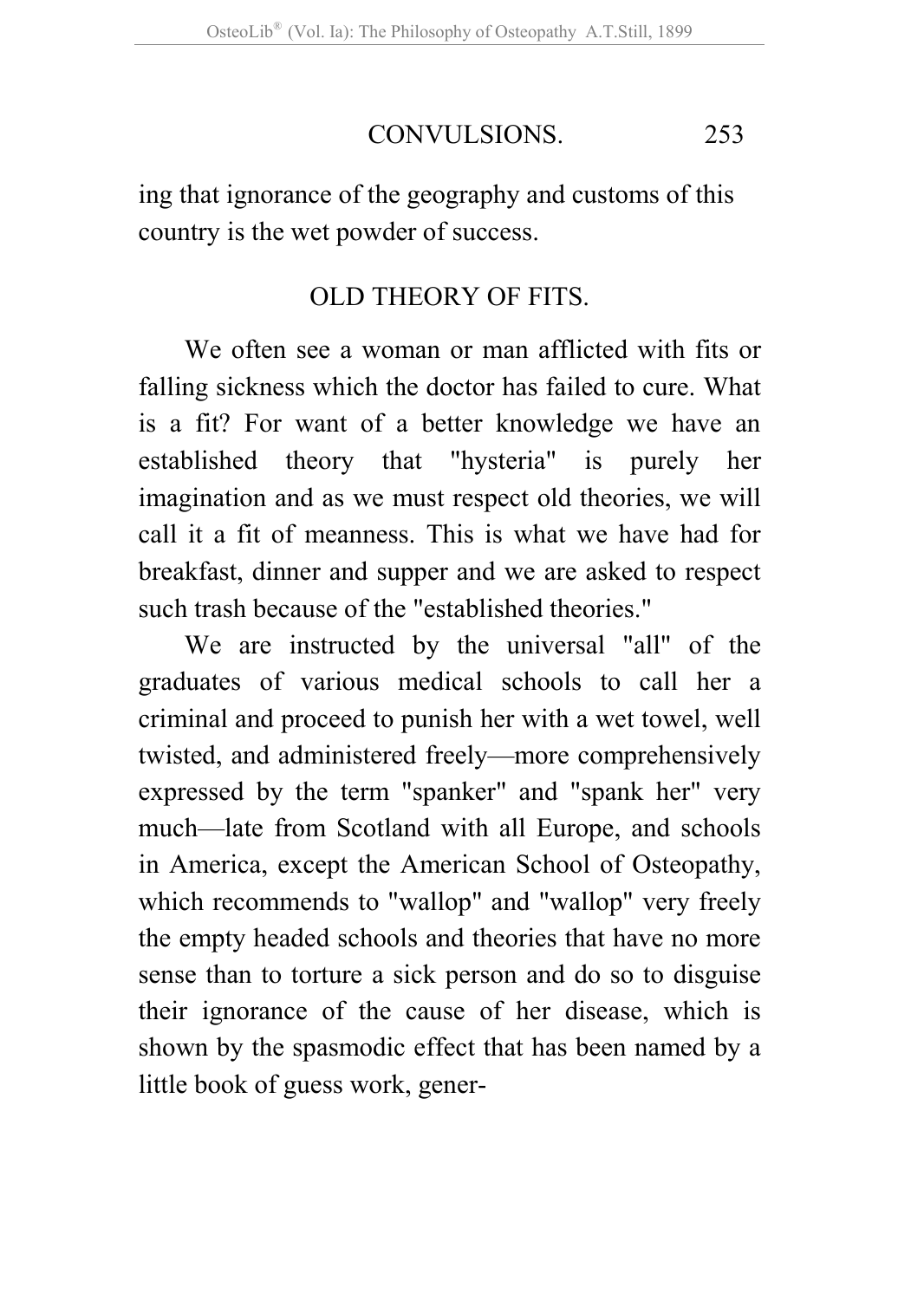ally called and universally known as symptomatology.

### WHAT THE REAL CAUSE MAY BE.

Not a single author has hinted or in any way intimated that the cause of her disease is a failure of the passing of the blood, chyle and other substances to and from the abdomen to nourish and renovate the abdominal viscera caused by a prolapsed diaphragm, which would cause resistance to the passing of the aorta, through which passes the arterial blood through the crura, and the vena cava that returns the venous blood, and through which crura the chyle is conducted from the receptaculum chyli before decomposition by fermentation sets up.

### LISTEN FOR THE CAUSE.

The afflicted is intoxicated. Here is where she gets a poisonous alcohol and will never be relieved permanently until the "wet towel" of reason has slapped on both sides of the attending physician's head, so he can hear the squeezing and rattling of regurgitation, and straining and creaking of the fluids in their effort to pass through that great and strong towel called the diaphragm. Until he learns this I would apply the wet towel of reason to the doctor, for fear he becomes lukewarm in his studies and gives his patient a hypodermic injection of morphine, which is the advice as given at the last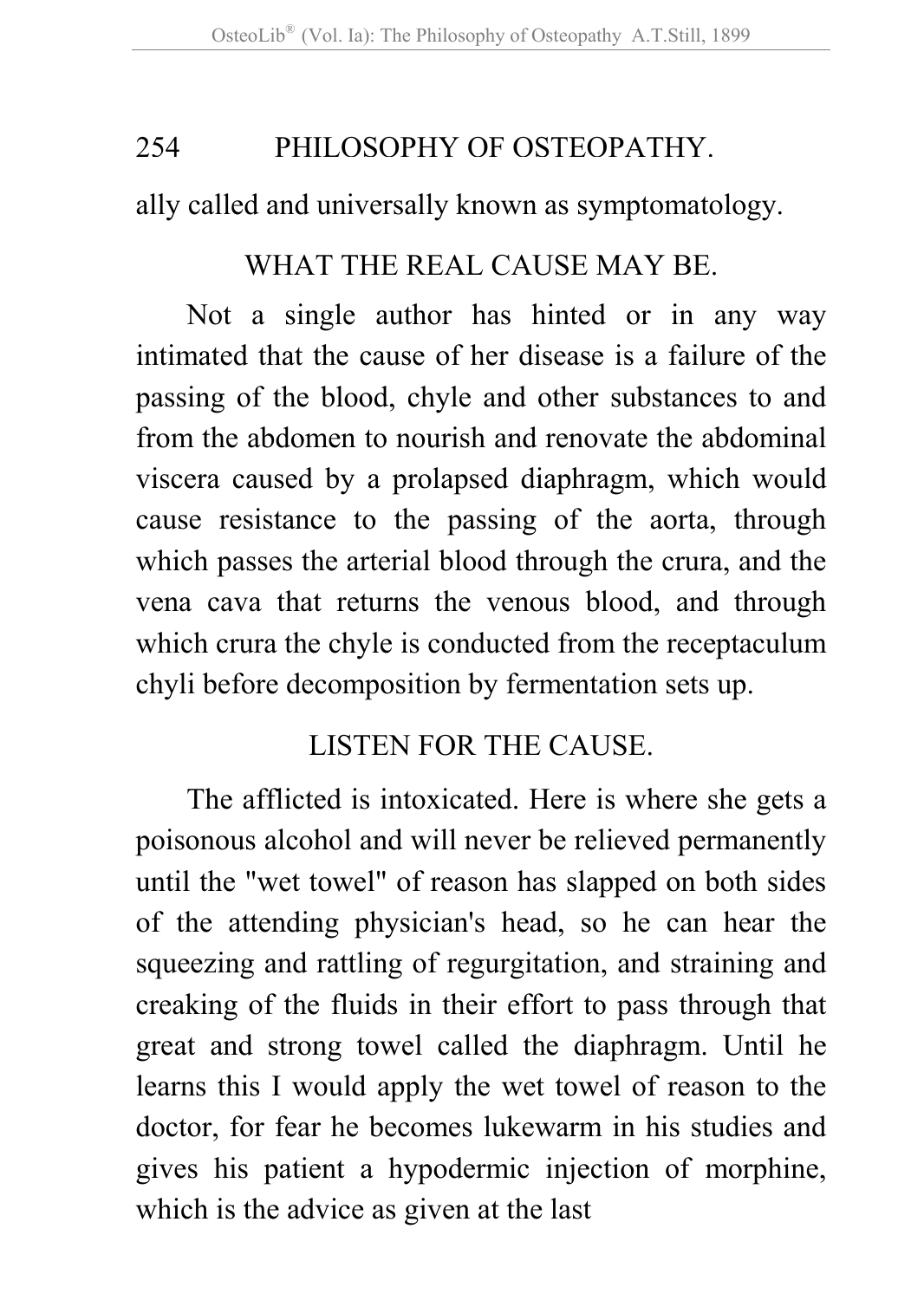#### CONVULSIONS. 255

council of medical men who practice "old established" theories rather than be honest enough to say: "The woman is sick and I know it, but I do not know the cause of her trouble."

#### WHAT IS A FIT?

What is a fit? If God's judgment is to be respected a fit is the life-saving step and move, perfectly natural, perfectly reasonable, and should be so respected and received as divinely wise, because on that natural action which is produced on the constrictor nerves first, then the muscles, nerves, veins and arteries with all their centers. It appears at this time that the vital fluids have all been used up, or consumed, by the sensory system, and in order to be temporarily replenished, this convulsion shows its natural use by squeezing vital fluids from all parts of the body to nourish and sustain the sensory, which has been emptied by mental and vital action, until death is inevitable without this convulsing element to supply the sensory system, though it may be but a short time.

#### SENSORY SYSTEM DEMANDING NOURISHMENT.

The oftener the fits come, the oftener the nutrient system of the sensory cries aloud in its own, though unmistakable language, that it must have nourishment, that it may run the machinery of life, or it must give up the ghost and die. In this dire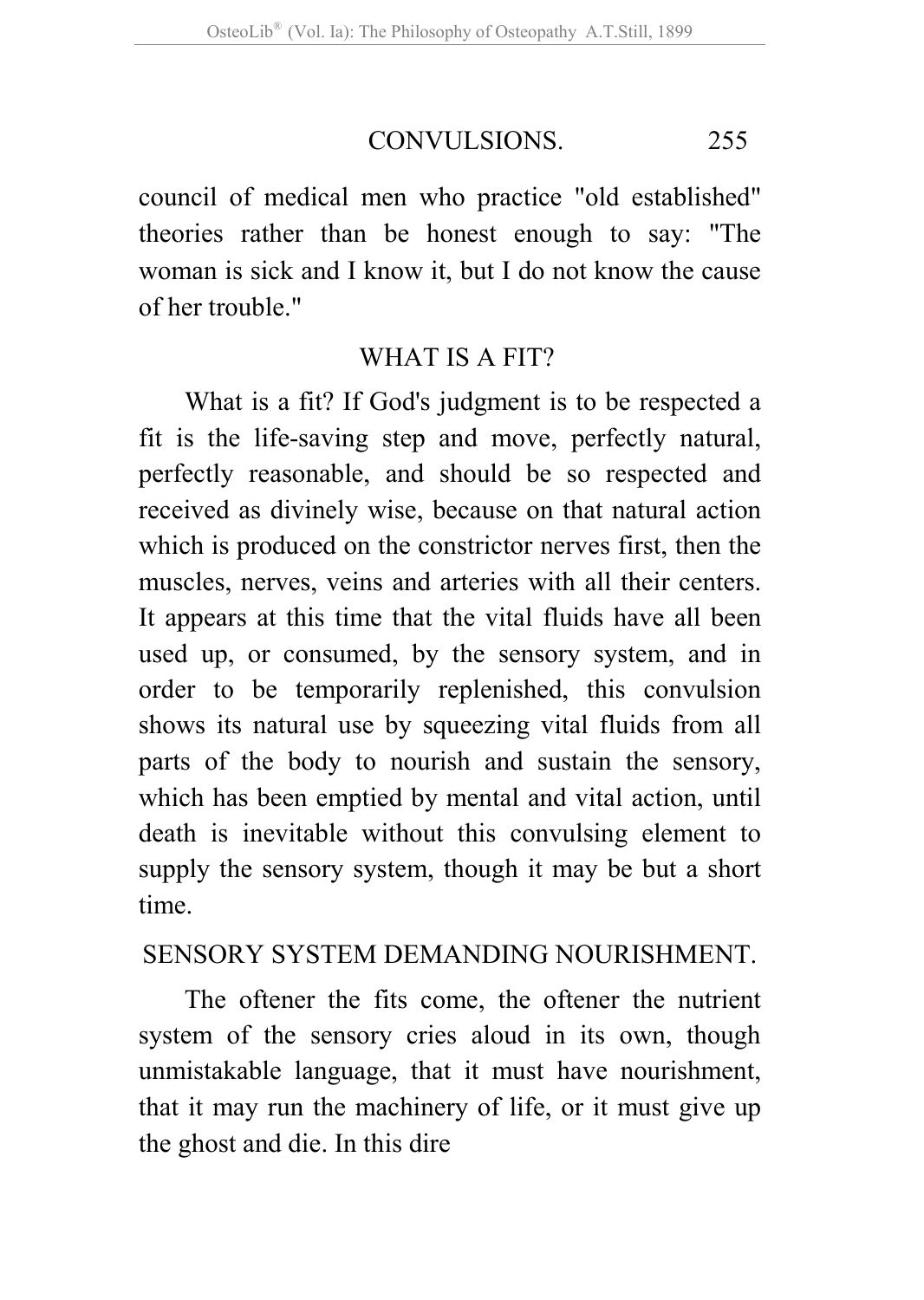extremity and struggle for life, it has asked the motor system to suspend its action, use its power and squeeze out of any part of the whole body though it be the brain itself, a few drops of cerebro-spinal fluid, or anything higher or lower, so it may live.

Those of you acquainted with the fertile fields of the Klondike referred to, will be enabled to furnish the sensory system with such nutriment, as will not make it necessary to appeal to you through the language used by the 'unconscious convulsions with all their horrible contortions.

### THE CAUSES.

Thus you surely see with the microscope of reason that the sensory nerves must be constantly nourished, and that all nutriment for the nerves must be obtained from the abdomen, though its propelling force should come directly from the brain.

### THE REMEDY.

The nerve courses from the brain must be unobstructed from the cerebrum, cerebellum, the medulla oblongata, and on through the whole spinal cord; with a normal neck, a normal back, and normal ribs, which to an Osteopath means careful work, with power to know, and mind to reason that the work is done wisely to a finish. I hope that with these suggestions you will go on with the investigation to a satisfactory degree of success.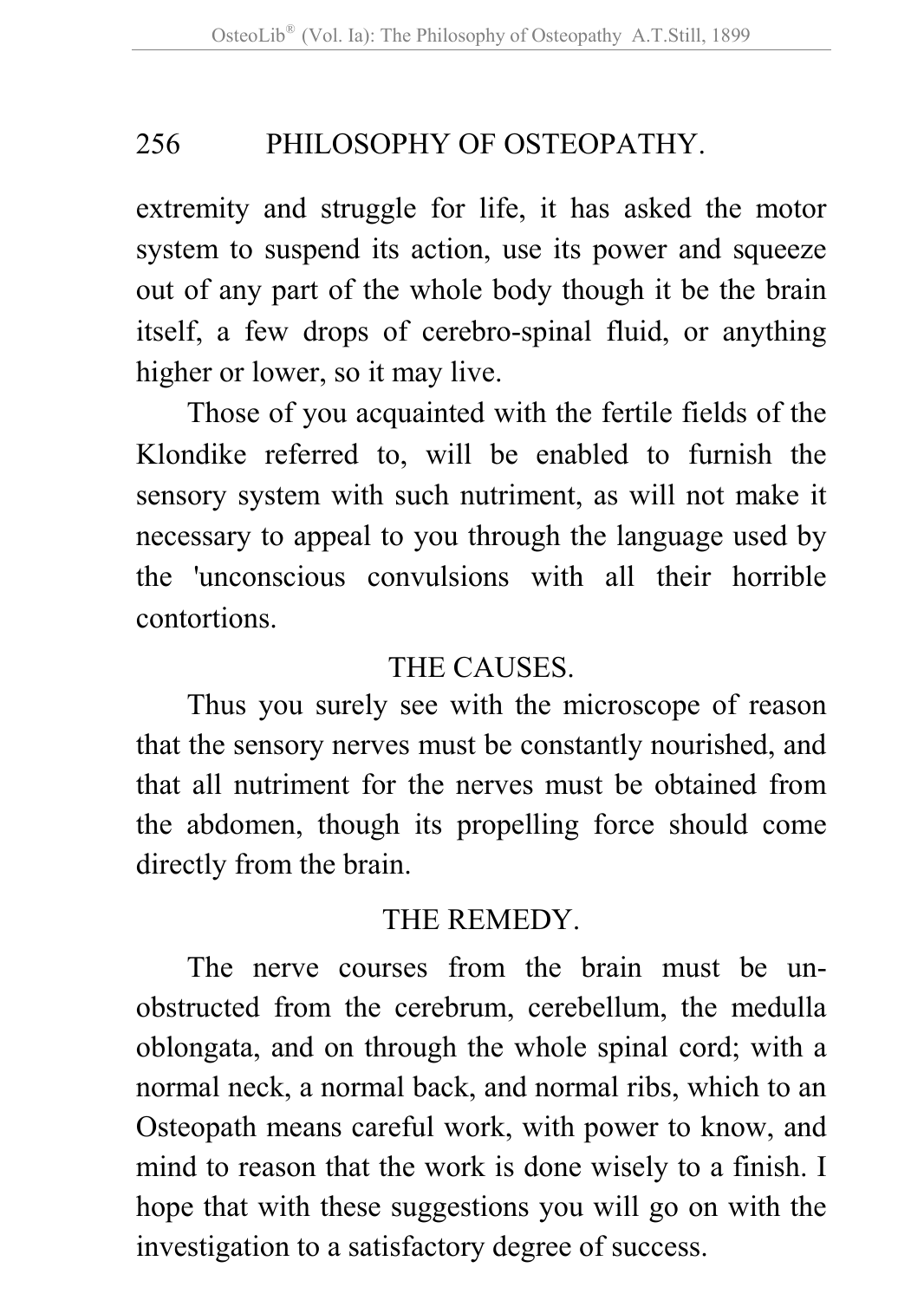CONVULSIONS. 257

### DISLOCATION OF THE FOUR UPPER RIBS.

I wish to insert a short paragraph on a few effects following a down, front, and outer dislocation of the four upper ribs of either side. We have been familiar with asthma, goitre, pen-paralysis, shaking palsy, spasms, and heart diseases of various kinds. We have been as familiar with the existence of those abnormal variations as we are of the rising and the setting of the sun. Our best philosophers on diseases and causes have elaborately written and published their conclusions, and the world has carefully perused with deep interest, what they have said of all the diseases above named, also diseases of the lung, and to-day we are by them left in total darkness as to the cause of the above named diseases, also fits, insanity, loss of voice, brachial agitans, and many other diseases of the chest, neck and head. As the field is open and clear for any philosopher to establish his point of observation, note and report what he observes, I will avail myself of this opportunity, and say in a very few words, I have found no one of the diseases above indicated to have an existence without some variation of the first few of the upper ribs of the chest. With this I will leave farther exploration in the hands of other persons; and await the report of their observations pro and con.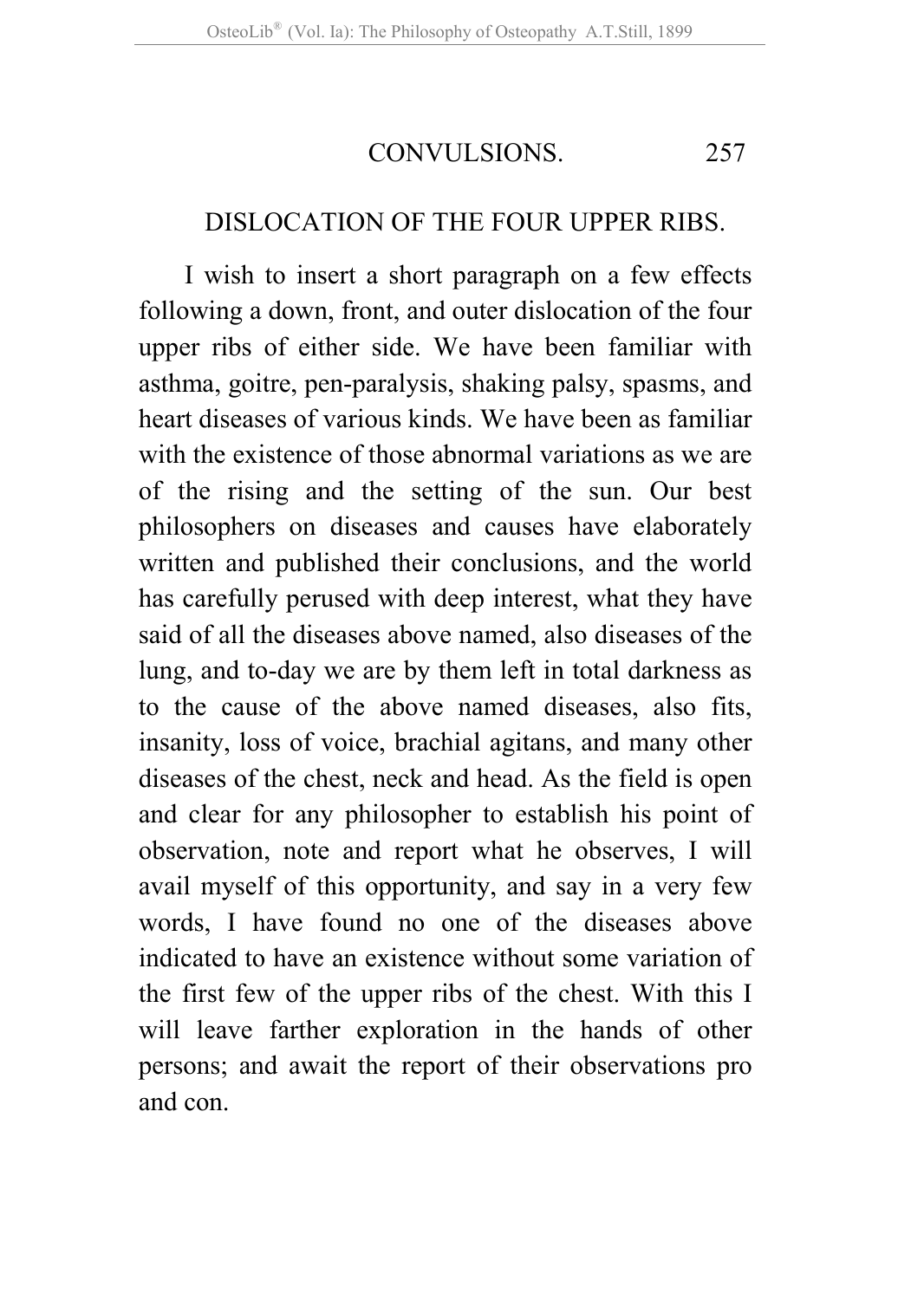### CHAPTER XIX.

#### CONCLUDING REMARKS.

### Thoughts for Consideration—Offering a New Philosophy— Lymphatics and Fascia— A Satisfactory Experiment— Natural Washing Out.

#### THOUGHTS FOR CONSIDERATION.

"Let us not forget the assembling of ourselves together." Whether this quotation applies to us or not, as an Osteopath I will venture to say that the honored dead, and the honest living intelligent healers of all schools, and all systems of trying to relieve our race from disease and suffering, so far as I have been able to ascertain, have been forced to guess how to proceed when they enter the "sick room" for want of a philosophical system of procedure. We have collected together many or few symptoms, named the disease, opened the battle, and on our side have met the enemy and fought bravely all battles very much the same way. I have spent one-half of a century in the field trying the many methods of attacks; and used the best arms and ammunition to date, and designed to do the greatest good. For twenty years or more I was content to be governed by the opinions and customs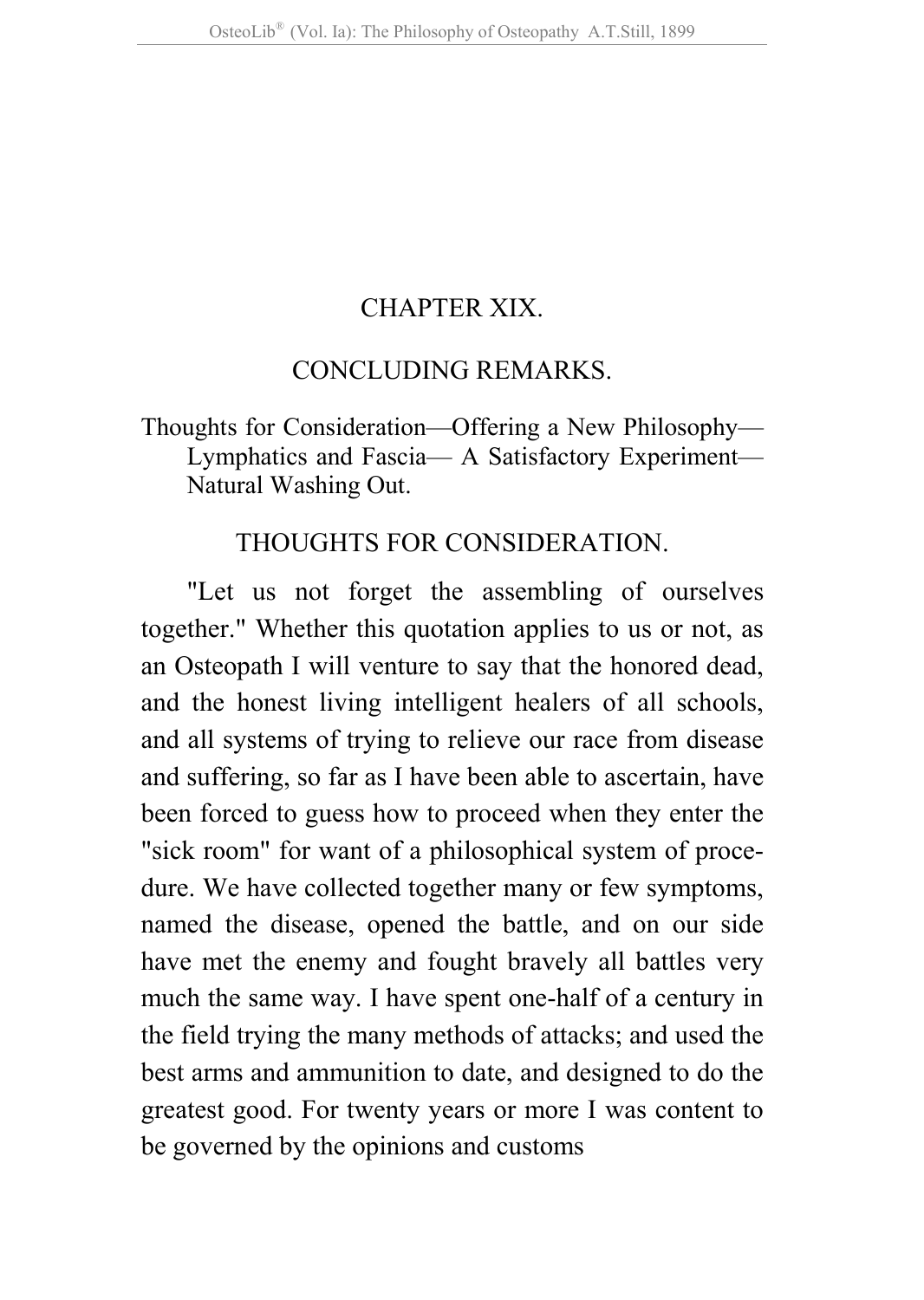#### CONCLUDING REMARKS. 259

of older and more experienced physicians. I gave the disease its proper name. I gave the medicine as taught and practiced, but was not satisfied that the line of procedure was philosophically correct.

### OFFERING A NEW PHILOSOPHY.

I believe at the present time I am fully prepared to say I can offer you a more rational philosophy of what should be the physician's first object, when called to repair a vessel that has become unseaworthy by accumulated barnacles, and is placed upon the dry dock for restoration to that condition called seaworthy, again. I believe this philosophy will sustain the strongest minds in the conclusion that our first and wisest step to successfully combat all diseases would be to inhibit first the nerves of the lymphatics, then produce muscular constricture and cause them to unload their diseased contents, and keep them unloading until renovation is absolutely complete; leaving the lymphatics in a purely healthy state, and keep them in this condition at any period of the disease. I have long since been of the opinion that if we could keep all impurities from accumulating in the lymphatics, and never allow them to become over-loaded, we would have no such diseases as bilious fever, typhoid, mountain fever, malaria, pneumonia, flux, heart disease,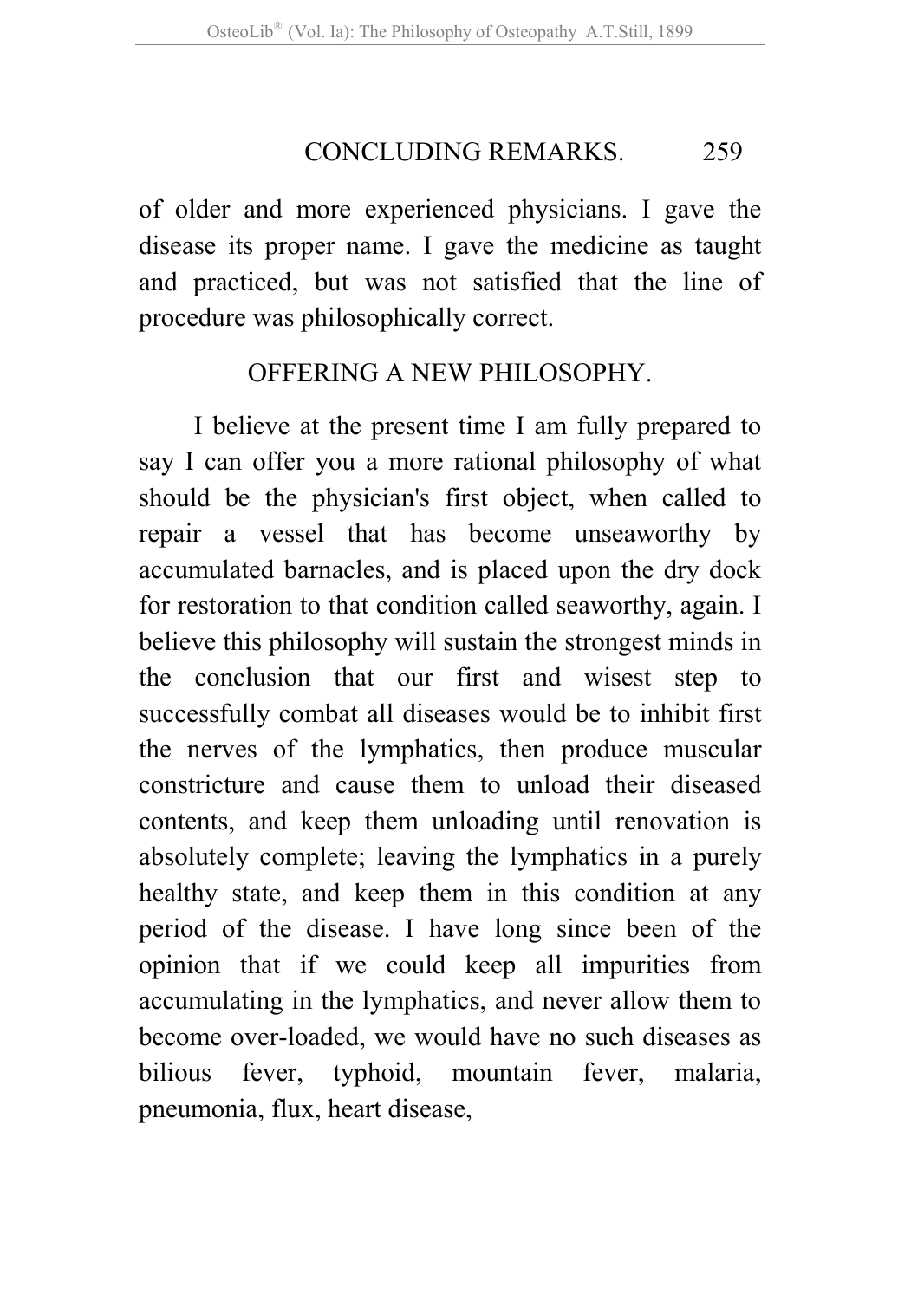brain disease, fits, insanity and on to the whole list of climatic troubles, and the troubles with the of changes of winter and summer.

### LYMPHATICS AND FASCIA.

I have thought for many years that the lymphatics and cellular system of the fascia, of the brain, the lungs, and the heart throughout the whole system of blood supply, do get filled up with impure and unhealthy fluids, long before any disease makes its appearance, and that the procedure of changes known as fermentation, with its electromagnetic disturbances, were the cause of at least ninety per cent of the diseases that we labor to relieve by some chemical preparation called drugs. When I was fully satisfied that we were liable to do more harm than good with such remedies, I began to hunt for more reasonable methods to relieve the system of its poisonous gases and fluids, through the excretory system of the lymphatics and other channels, through, which we bad hoped to renovate and purify the system.

### A SATISFACTORY EXPERIMENT.

For twenty-five years I have tried to balance myself, divert my mind from all previous methods and see if I could not get more directly to the lymphatic system of nerves, and cause the millions of vessels known to exist in the body to begin to un-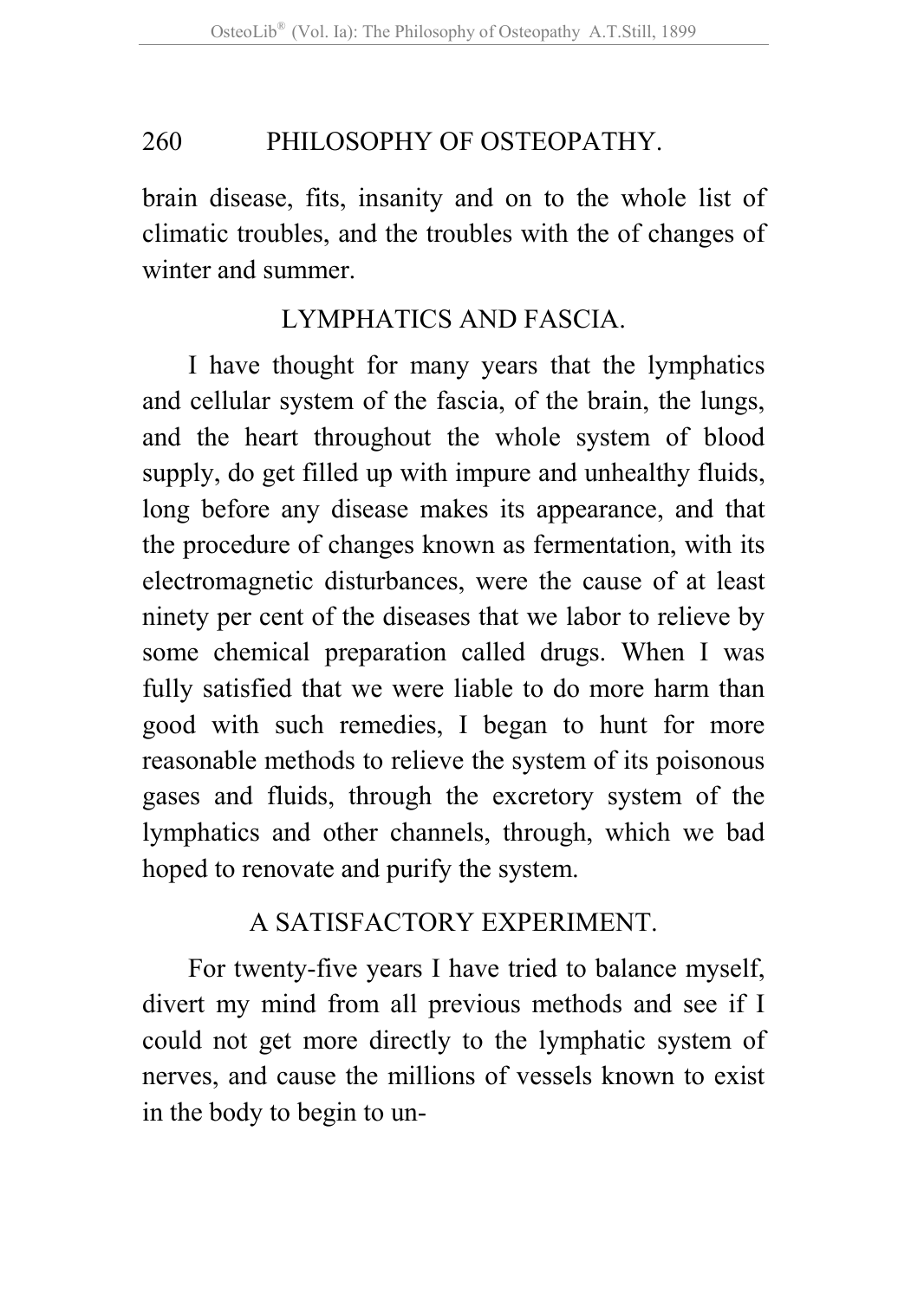#### CONCLUDING REMARKS. 261

load their contents and continue that action until all impurities were discharged by way of the bowels, lungs, kidneys and porous system.

### NATURAL WASHING OUT.

At the conclusion of this philosophy I will endeavor to explain just how nature has provided to ward off diseases, by washing out before fermentation should set up in the lymphatics, from being received and retained the length of time, that destructive chemical changes would begin its work of converting elements into gas and discharging them from the system as unsuitable for nutriment. In order to avoid this calamity we are met with two important thoughts, one of the power of the nerves of the lymphatics to dilate and contract, also that of fascia and muscle, to dilate or constrict with great force when necessary to eject substances from gland, cell, muscle and fascia. Thus we see a cell loaded to fullness by secretion which it cannot do without; open-mouthed vessels through which it receives this fluid. Then again the system of cellular sphincters must dilate and contract in order to retain the fluids in those cell-like parts of the body. Now we are at the point when ready for use in other parts of the system, those sphincters must temporarily give away, that the gland may relax and dilate. Then the universal principle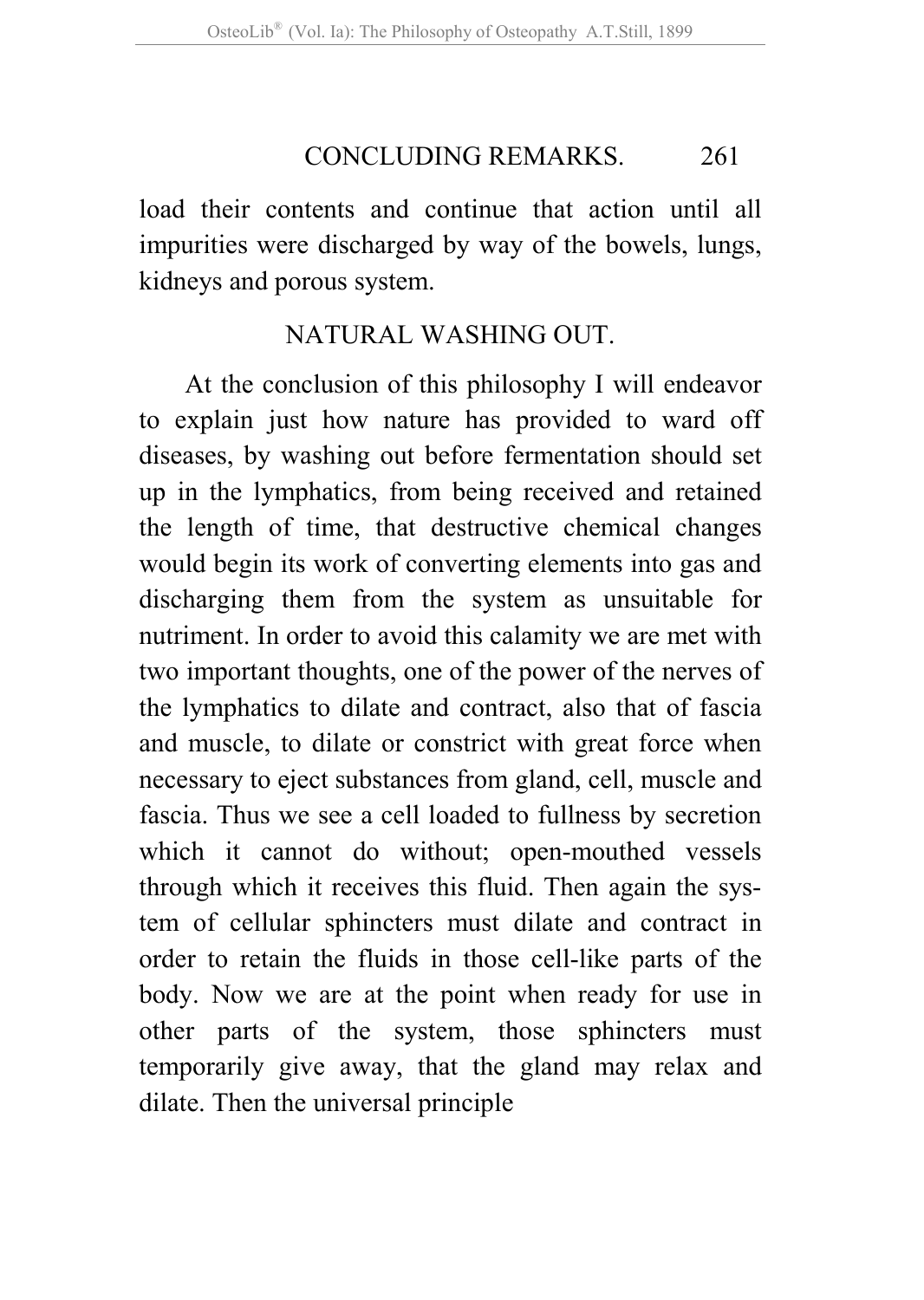of constriction throughout the whole body can discharge the contents of the lymphatics of all divisions of the body, which is surely the normal condition. Let the lymphatics always receive and discharge naturally. If so we have no substance detained long enough to produce fermentation, fever, sickness and death.

I think this thought has been presented plainly enough to be fully understood and practiced by the reader, if an Osteopath.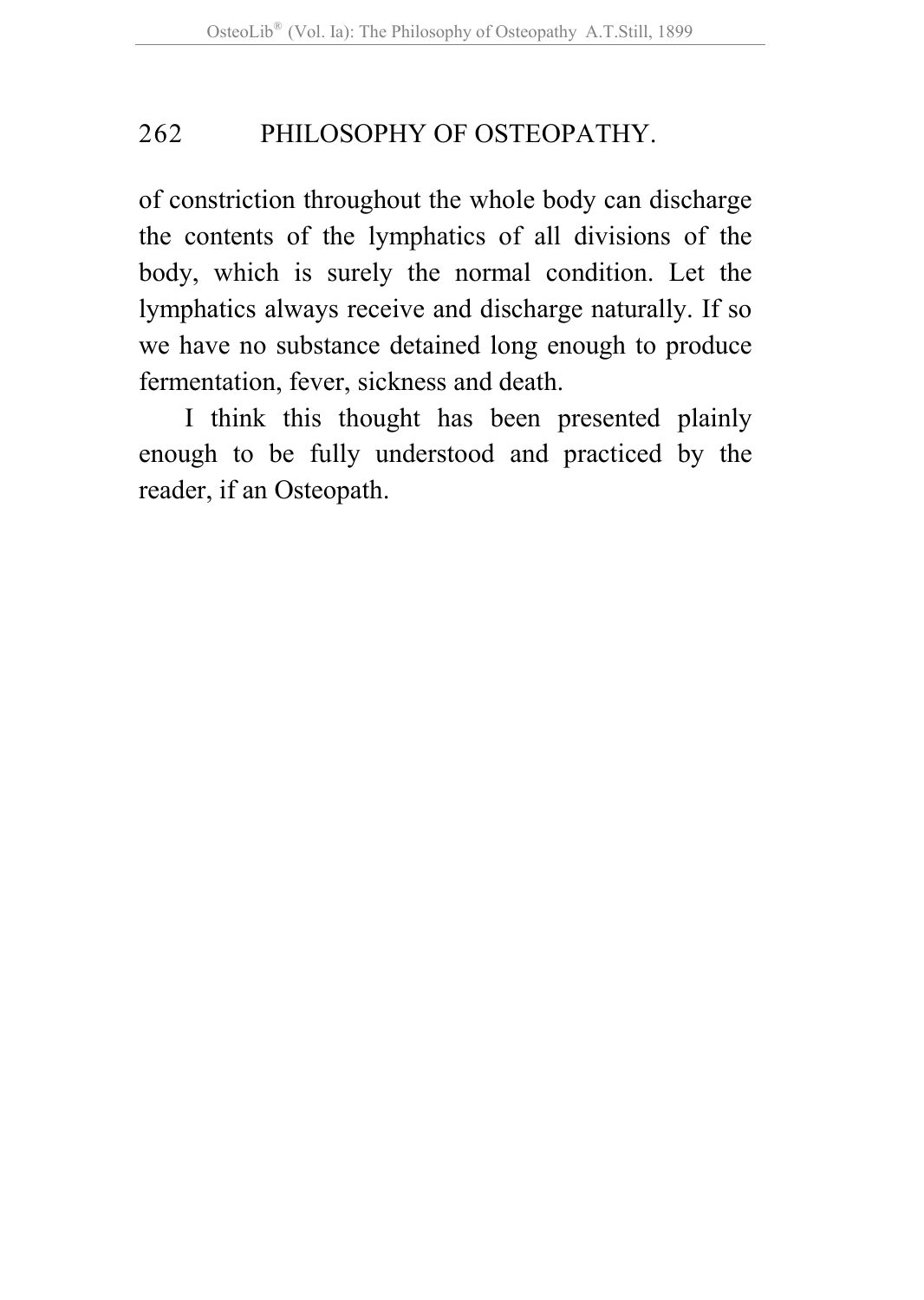### CHAPTER XX.

### THE SUPERIOR CERVICAL GANGLION.

With what it has Communication—Its Position One of its Functions—Stimulation or Inhibition—Results Produced.

#### WITH WHAT IT HAS COMMUNICATION.

Every ganglion on the great chain of the sympathetic nerve has special and important functions, but upon the superior cervical falls the greatest burden of responsibility. This ganglion has communication with a greater number of nerves and organs than any other is in direct communication with three cranial and four cervical nerves, indirectly with four more cranial nerves, and enters, by its branches into the formation of a large number of plexuses. Through this ganglion it is that much Osteopathic work is done, and the purpose of this brief paper is to point out some of the many effects which may be produced by its stimulation or inhibition.

### ITS POSITION.

Anatomically we know that the superior cervical ganglion is situated in relation to the transverse processes of the upper three cervical vertebrae. It gives off branches which communicate directly with the vagus, glossopharyngeal and hypoglossal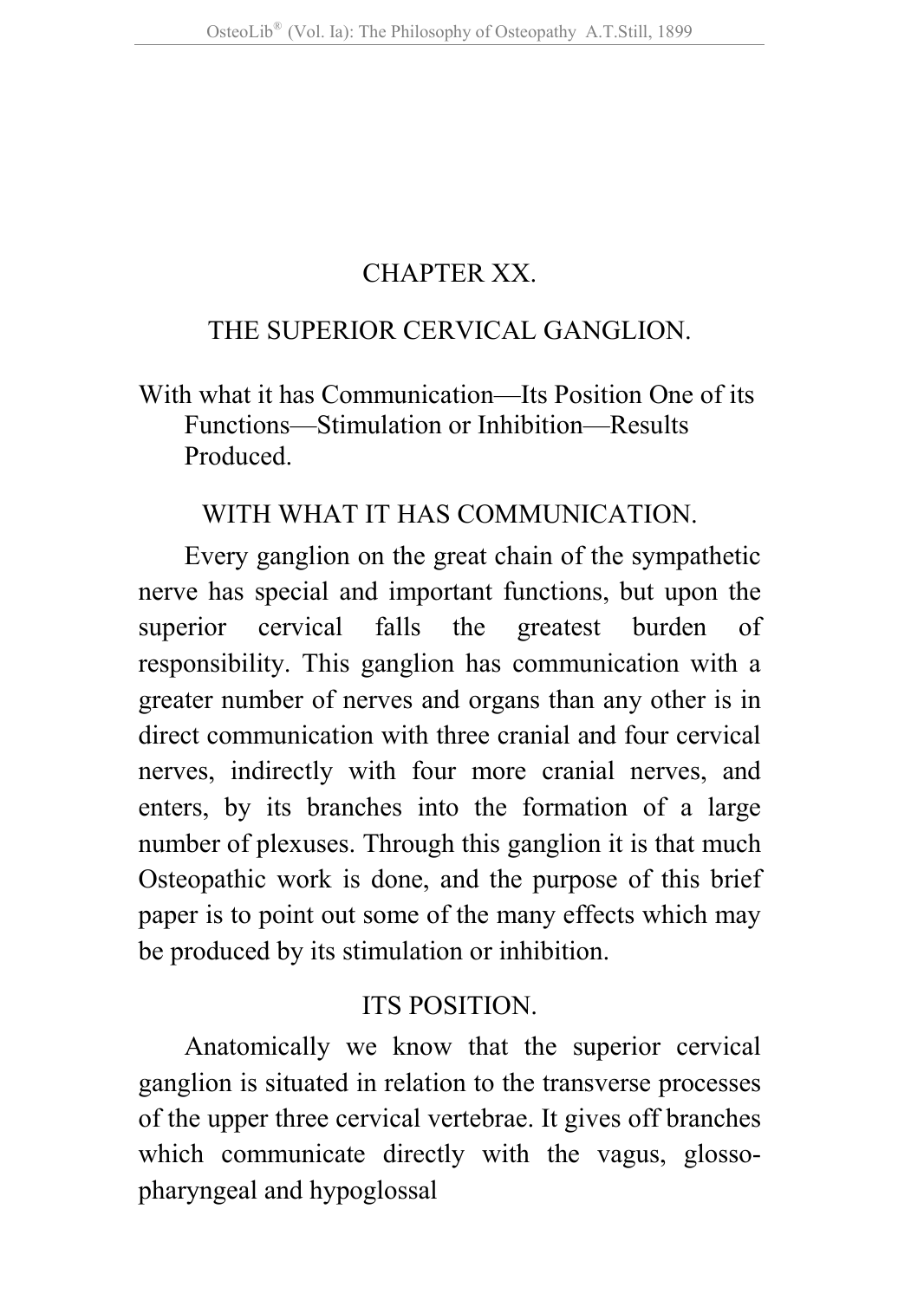nerves; another branch, the ascending, passes into the carotid canal and enters into the formation of the carotid and cavernous plexuses ; other branches pass to the pharynx, and a branch enters the formation of the cardiac plexuses. From the carotid and cavernous plexuses pass many nerves, only a few of which need special mention; one unites with the great superficial petrosal to form the Vidian nerve which goes to *Meckel's* ganglion, branches pass to the Gasserian ganglion, while we have others passing to the third, fourth, the ophthalmic division of the fifth and the sixth nerve, also we have derived from the nerve the sympathetic root of the lenticular ganglion.

### ONE OF ITS FUNCTIONS.

Physiologically we know that one of the special functions of the sympathetic nervous system is to control the tone of non-striate muscular tissue, and that we have filaments distributed from the sympathetic system in the muscular wall of every blood vessel, duct and organ throughout the body. We also know that the sympathetic is the accelerator nerve of the heart, being opposed in its action by the vagus which is inhibitory; further, that the vagus is constant in its brake-like action, while the sympathetic only acts when stimulated either directly or reflexly. While the vagus is inhibitory to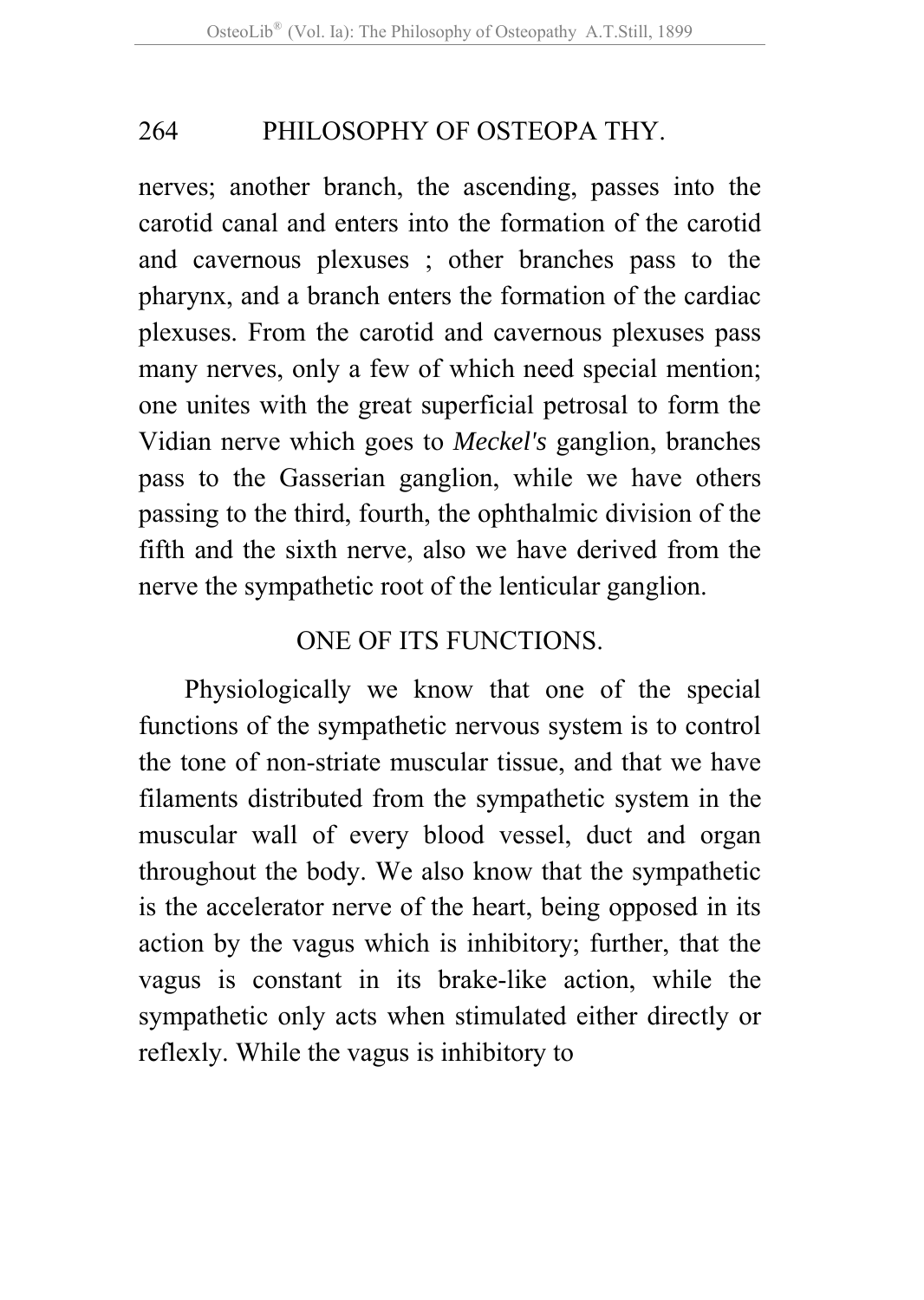### THE SUPERIOR CERVICAL GANGLION 265

the heart it is motor to the lungs. Nerve force is not generated in the sympathetic system; the cerebro-spinal nerve force is conveyed to the ganglia by the rami communicantes and in the ganglia is transformed into sympathetic nerve force. We might compare the ganglia to electrical transformers. Such being the case it is not difficult to see that if the superior cervical ganglion receives the nerve-force for transformation from the upper four cervical nerves and we can prevent, or lessen, the passage of nerve-force from the spinal cord through those nerves to the ganglion, that we will, to a corresponding degree, lessen the amount of sympathetic nerve-force transformed in the ganglion and transmitted from it by its branches.

### STIMULATION OR INHIBITION.

We can produce stimulation or inhibition of a nerve at will; press suddenly and with a little vioence upon the ulnar nerve where it lies in relation with the internal condyle of the humerus and we will find a manifestation 3f its physiological action, evidenced by a sense of pain in the ulnar and radial sides of the fifth finger and the ulnar side of the fourth, together with contraction of the muscles supplied by that nerve. But if our pressure be less intense and more prolonged we will inhibit the nerve and produce a sense of numbness in the same area together with temporary loss of muscular control.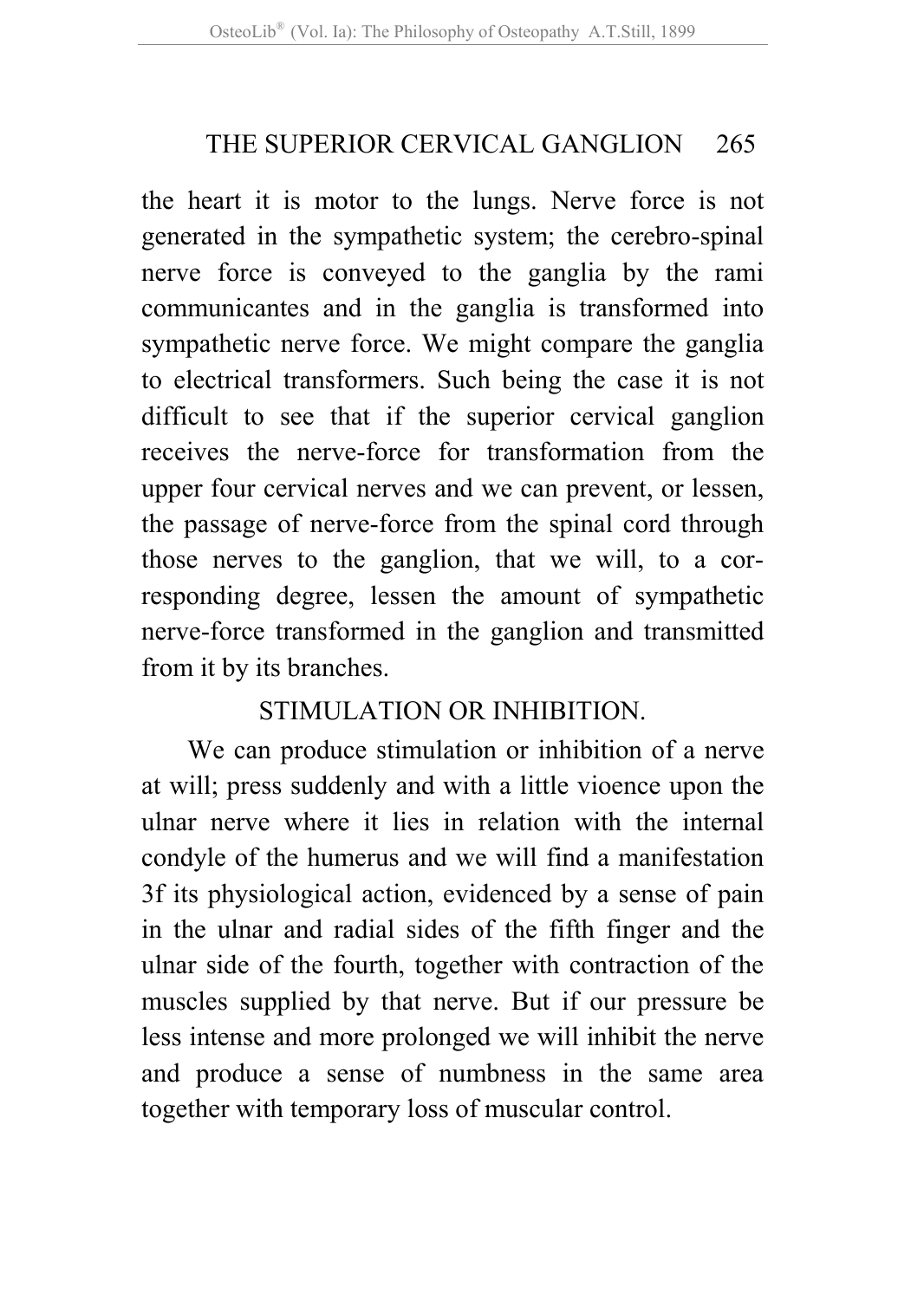Osteopaths well understand how to produce either stimulation or inhibition of the ganglia by way of the nerves passing to them from the spinal cord, and the results of such inhibition or stimulation in any sympathetic area can be prophesied readily by anyone who has read with attention what I have written; for instance, in the case of inhibition in the region of the nerves supplying the superior cervical ganglion with nerve force, we will find, first, throughout the area of distribution of the branches of this ganglion a relaxation of the vascular walls. This will be marked by two indications, first, the skin will become flushed and moist; second salivary secretion and lachrymal secretion will be increased. Second, the vagus is now allowed full sway, and we will find slowing of the heartbeat. It is well known that pressure over the seat of the first spinal nerve for a very brief period of time will control a congestive headache; the pressure in such case is made only for so long time as to produce stimulation of the sympathetic to greater activity, when we will attain a vaso-constrictor action, lessen the volume of blood in the cranial cavity and so abolish the headache. The arteries of the body may be divided into three groups, the large, the medium-sized and the small; in the first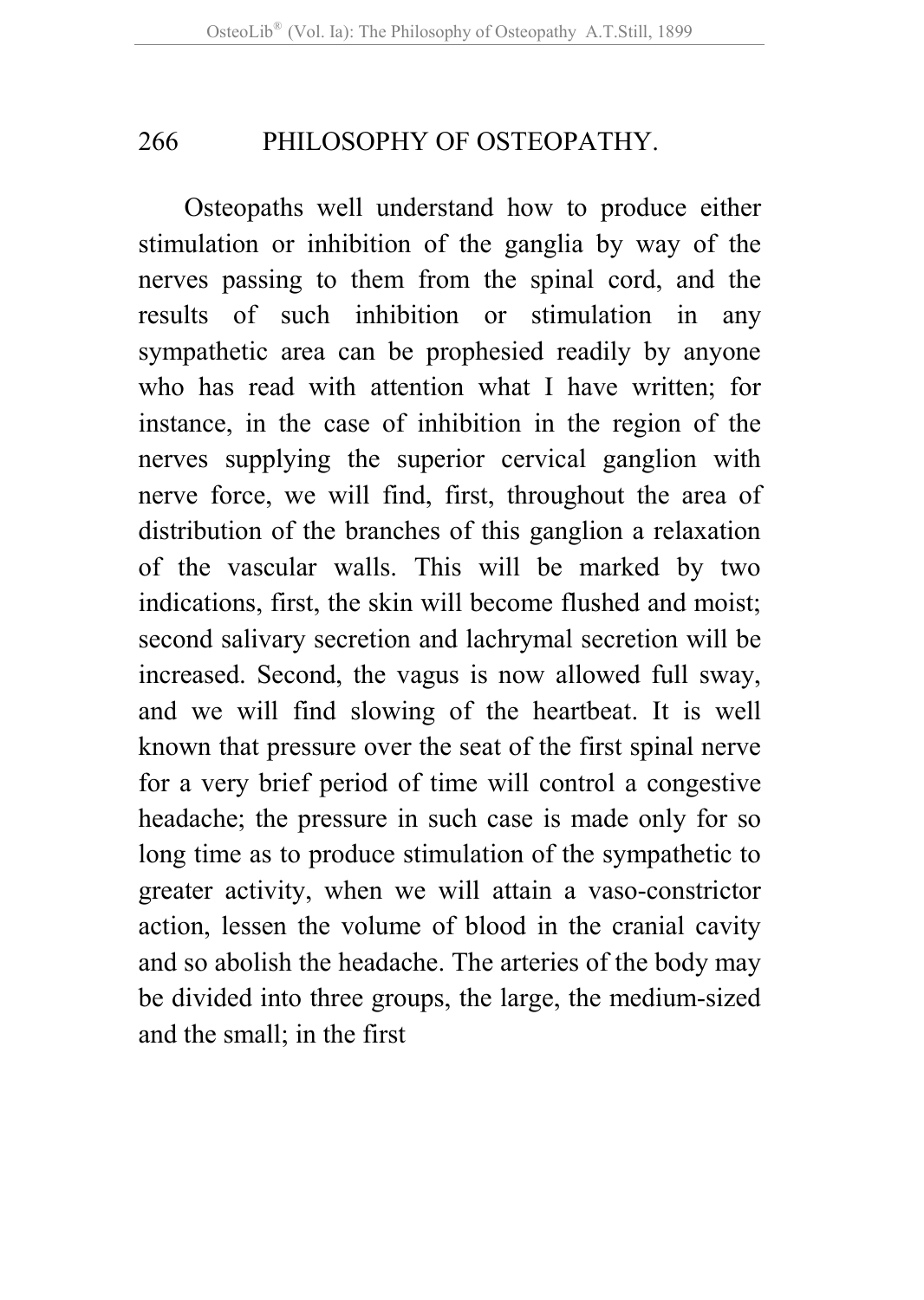### THE SUPERIOR CERVICAL GANGLION. 267

of these we find little muscular tissue and much elastic in the second they exist in about equal proportions, while in the small arteries we find much muscular tissue and little elastic. As a consequence it is upon the smaller arteries that the sympathetic system has its greatest effect. As we dilate the smaller arteries and slow the heart action, it follows that we reduce the blood pressure, as we reduce blood pressure we reduce temperature, and within a very few minutes after the commencement of this inhibitory pressure on the upper four cervical nerves we will find in the large majority of cases, the capillaries over the entire surface of the body flushed, this being accompanied by a fall in the pulse rate and a marked diminution of the temperature. Indirectly at the same time we produce an effect upon the lungs; as we lessen blood pressure and the frequency of the heart action we find in accordance with the physiological rule an alteration in the respiration, it becomes slower and deeper. Arguing along these lines, and applying similar reasoning to each of the branches of this ganglion, anyone can trace out the many subsidiary results which may be expected from either stimulation of the rami communicantes nerves distributed to it, or their inhibition. Exactly similar rulings will find their prompt proof with regard to any other of the ganglia of the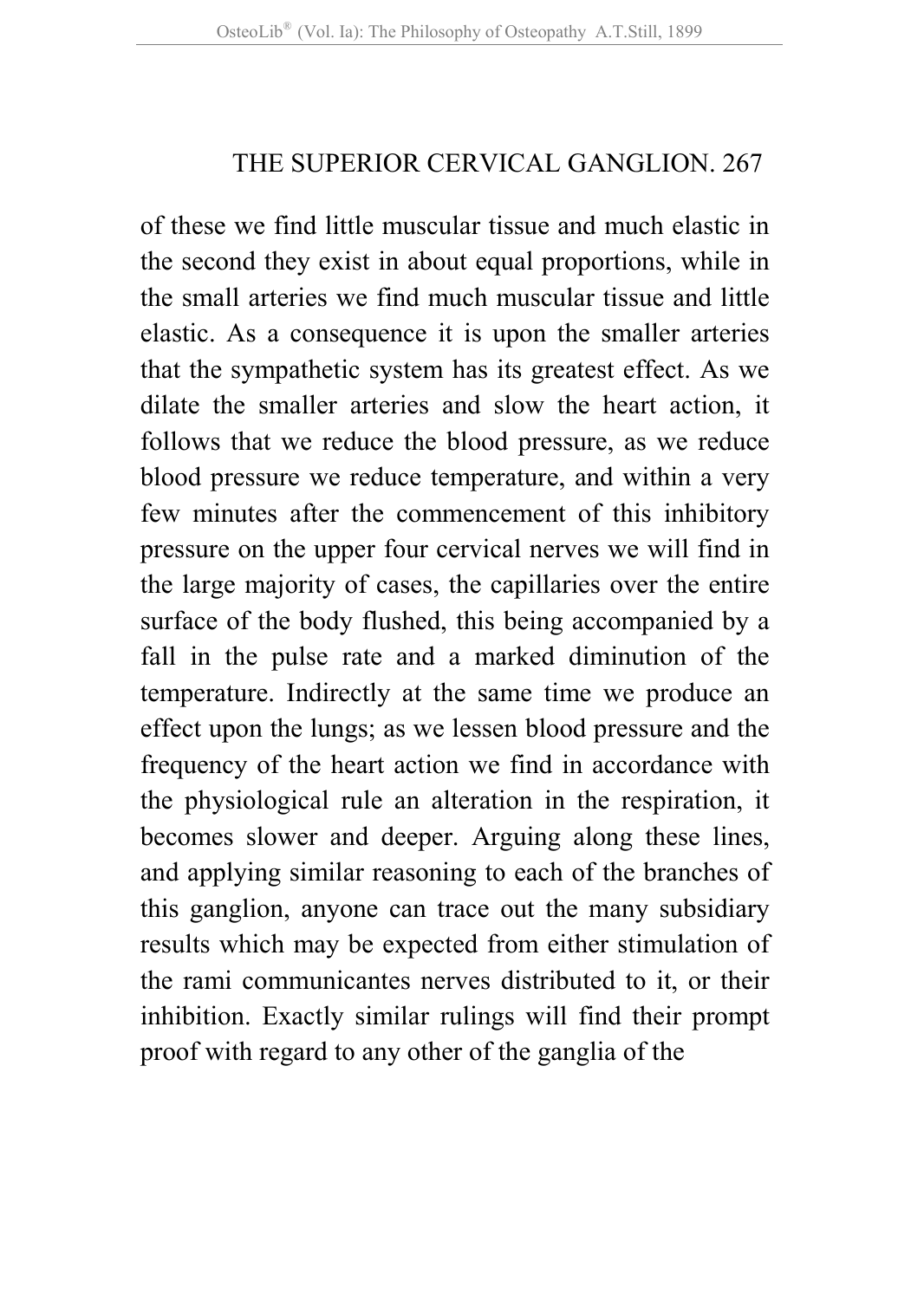sympathetic system. We will find corresponding results in the cases of the thoracic ganglia which form by their branches the pulmonic plexuses; we get the same results from the splanchnic ganglia; while in the lumbar region we find that we have a ready means of control of the vascular system in the lower abdomen and pelvis. Much, very much, is still to be learned concerning the sympathetic nervous system, and all such increase in knowledge can come in one way only, clinical observation of Osteopathic treatment.

### WILLIAM SMITH,

L. R. C. P. and S., (EDIN.), D. O.

THE END.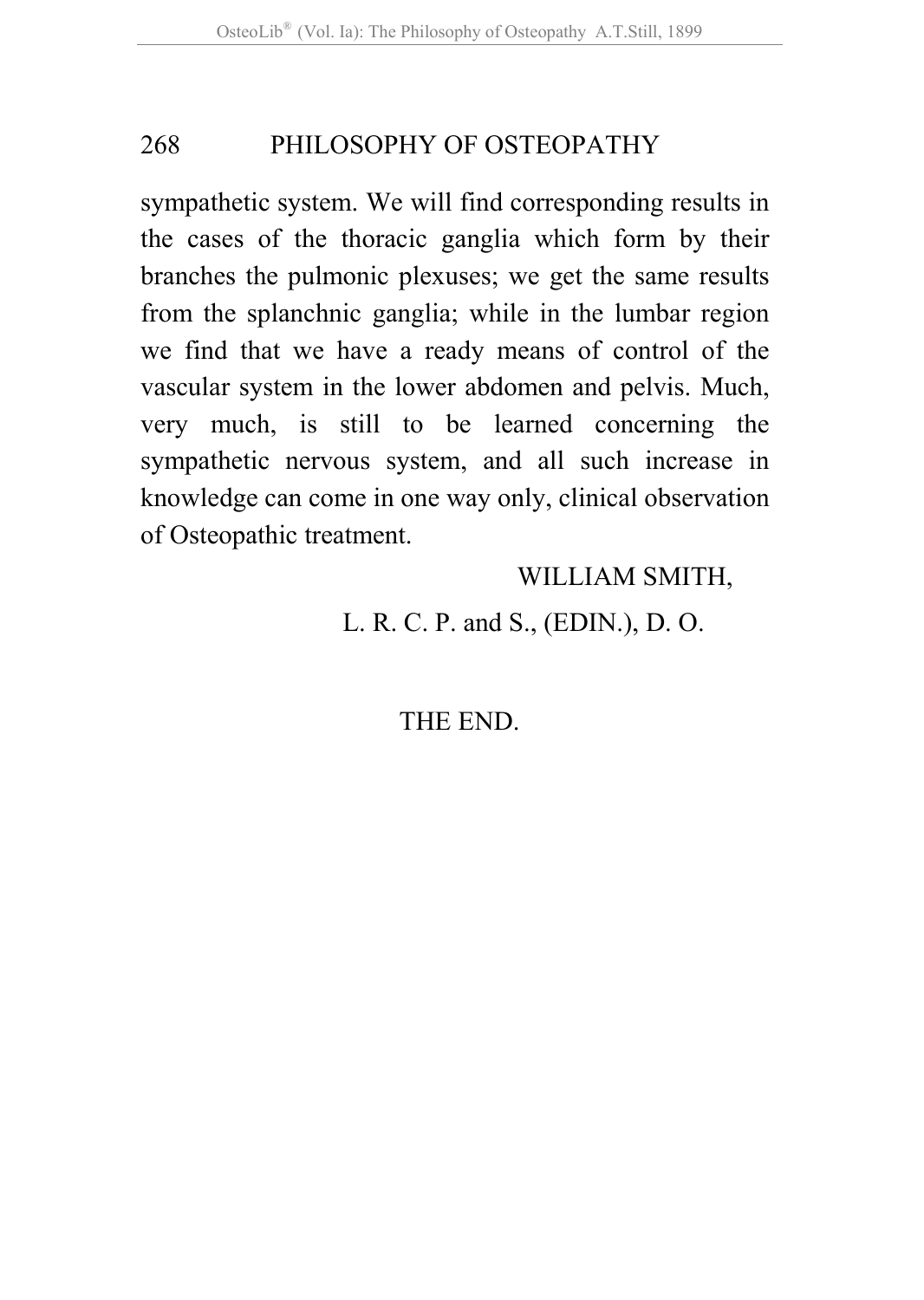# A. T. Still's Table or Device,

### That He Has Constructed For

### THE USE OF THE OPERATOR,

### THE EASE AND COMFORT OF THE PATIENT.

It is a welcome success and does away with the lubberly old tables. It gives ease and support to all classes of patients. By its use the patient can sit in a chair or on a stool and feel at perfect ease during all treatments, then the operator gets results and is not tired to death when he has treated a patient; knows and feels that there has been some good done.

The asthmatic knows he has gotten help because pain has left his chest and he breathes as with new lungs; he knows he is helped more by one treatment while sitting on a chair with his body easy and at rest in the cushioned swinging device than he would or has received by the best skill on any table. Then the operator says, "Thank fortune, I am not worn out, and know I have gotten every bone to the place it belongs, and I know I have given satisfactory relief because my patients say so."

I think to all operator this device is his best friend. With it well understood he can do as much work as three

> A. T. STILL, Founder.

good operators can do on the old tables. Remember this device does no part of the treatment but places the patient to your convenience while you do the work.

I feel as I am the discoverer of the device, that I know its needs and feel free to advise pupils.

The device will cost you \$25 only.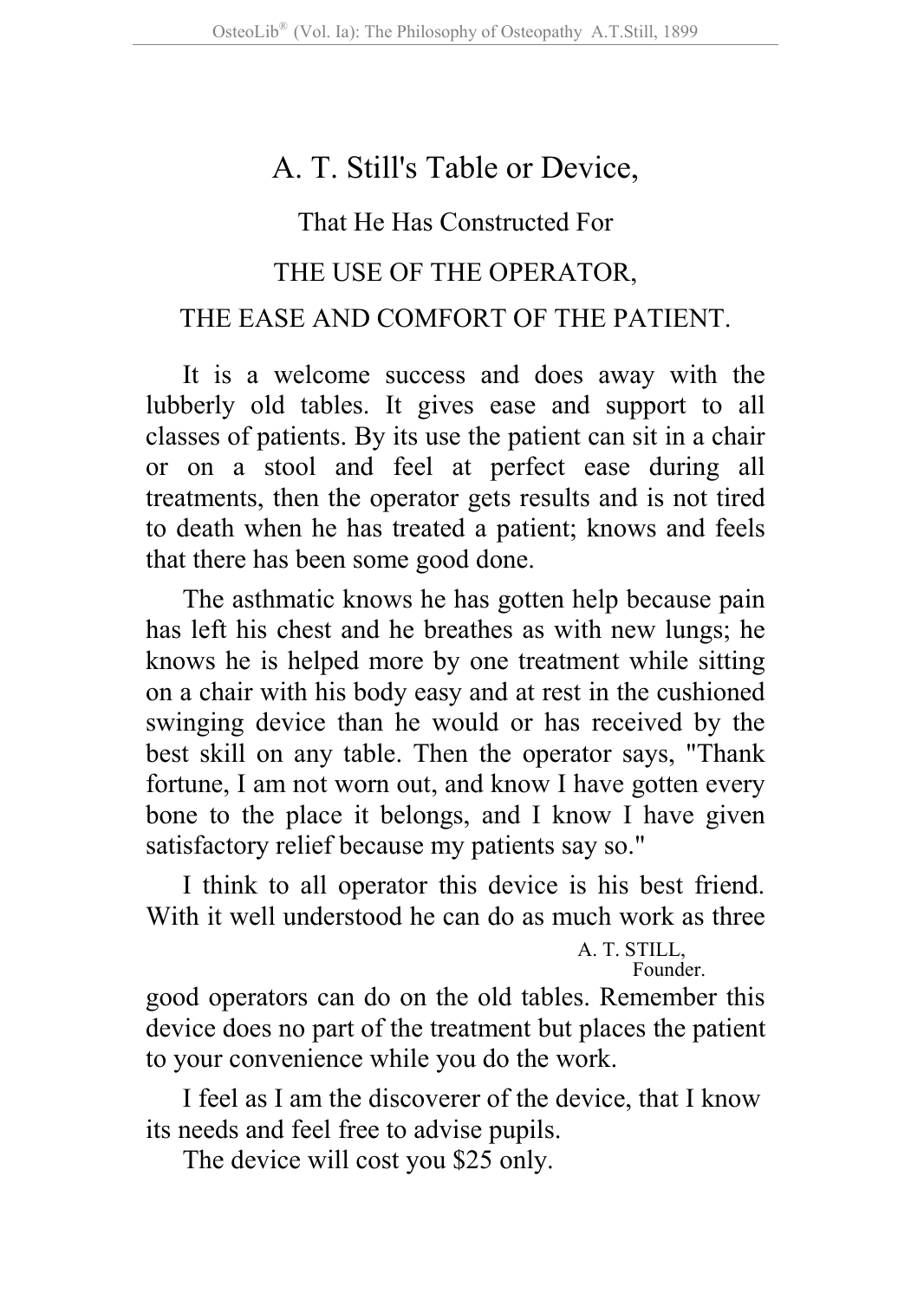# *The American School of Osteopathy*

### **KIRKSVILLE, MO,**

The course of study in The American School of Osteopathy is a carefully graded one, and is divided into four terms, of five months each. The terms beginning September and February of each year. The course thus requires two years for completion.

#### COURSE OF STUDY.

The course of study extends over two years, and is divided into four terms of five months each.

#### FIRST TERM.

The first term is devoted to Descriptive Anatomy including Osteology, Syndesmology and Myology: lectures on Histology illustrated by micro-stereoptican; the principles of General Chemistry and Physics.

#### SECOND TERM.

The second term includes Descriptive and Regional Anatomy; didactic and laboratory work in Histology; Physiology; Physiological Chemistry and Urinalysis; Principles of Osteopathy; Clinical Demonstrations in Osteopathy.

#### THIRD TERM.

The third term includes Demonstrations in Regional Anatomy: Physiology; lectures in Pathology illustrated by micro-stereopticon: Symptomatology; Physiological Psychology; Clinical Demonstrations in Osteopathy.

#### FOURTH TERM.

The fourth term includes Symptomatolog y: Minor Surgery: didactic and labratory work in Pathology; Psycho-Pathology; Gynaecology; Obstetrics; Sanitation and Public Health; Venereal Diseases: Medical Jurisprudence; Clinical Demonstrations; Clinical Practice.

The school is open to students of both sexes without distinction, and all have equal opportunities and privileges, and are held to the same requirements.

The methods of instruction are such as obtain in the best academic and collegiate institutions, and include recitations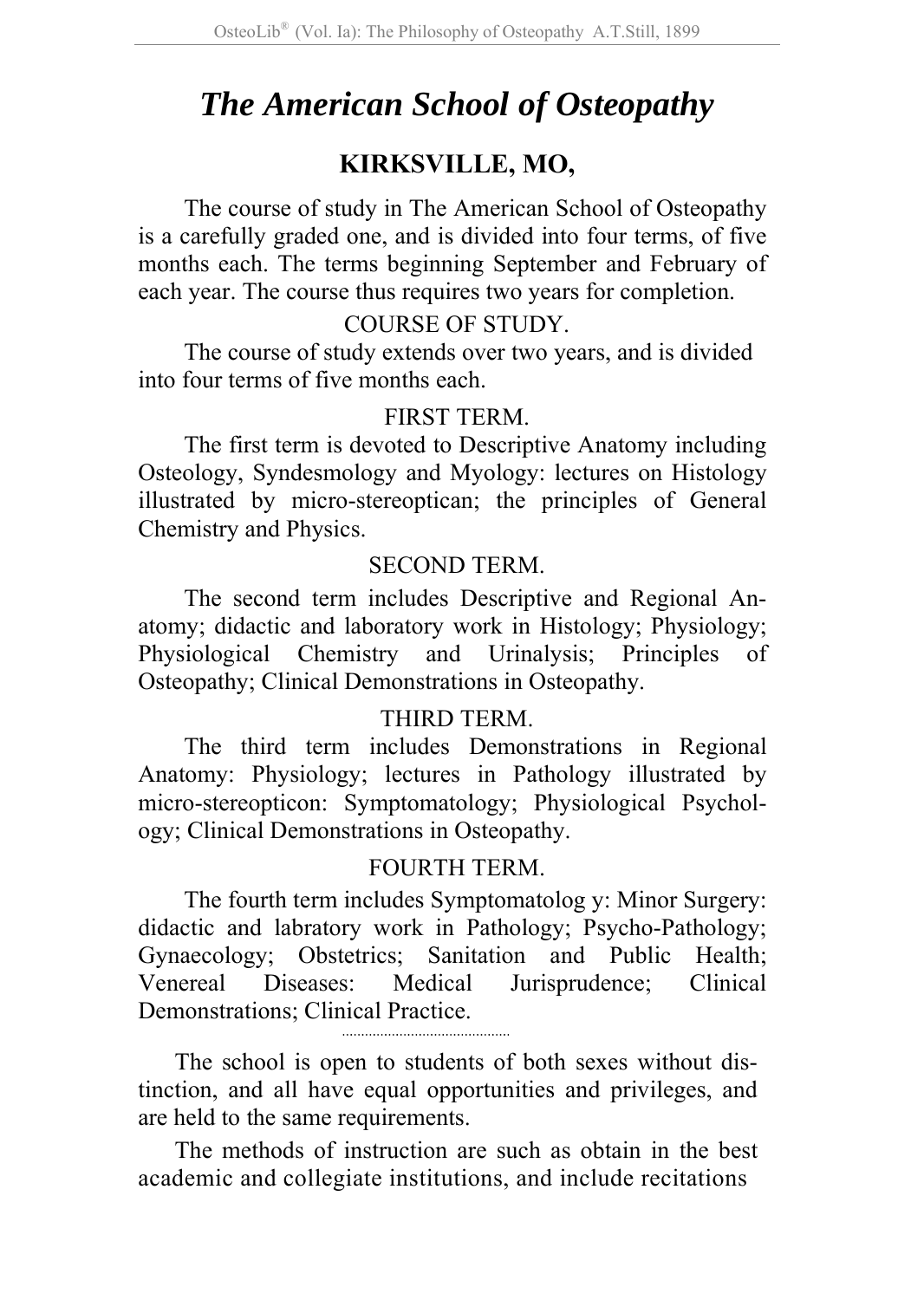from standard text-books, lectures, quizzes, practical laboratory work, and practical clinical work.

The equipment of the school is complete in every respect. The recitation and lecture rooms are amply provided with all necessary means of illustration, such as specimens fresh and preserved, skeletons, models, charts, manikins and diagrams.

The respective laboratories are fitted up with all the necessary apparatus for practical work in the Anatomical, Histological, Microscopical, Chemical and Physiological departments.

The clinical facilities and opportunities enjoyed by students in this school are exceptional. An abundance of material is always available for clinic demonstrations, which are continued daily through two terms, with practical work in the clinic operating rooms by each student, under the direction of the regular operators, daily during the whole of the last term.

In addition to the regular clinical department, the A. T. Still Infirmary has constantly under treatment from three hundred to five hundred patients, and although the students do not see these patients, the many cases of diseases of all kinds under the care of the regular operators in the Infirmary give them constantly fresh and varied illustrations for use in their lectures. Sometimes, too, patients whose cases may be of special interest offer the use of their cases for the purpose of demonstration before the students.

Opportunities are thus furnished to students for such practice and drill in the actual work of treating diseases as we believe is not equaled by any similar institution anywhere. The course of study is progressively graded with a view to giving students a thorough and comprehensive knowledge of the facts and principles upon which their future work is to be based. These clinic exercises in connection and immediately following give them facility and readiness in the art of applying tile facts and principles which they have acquired in recognizing and treating diseased conditions.

Catalogue mailed upon application. For information as to terms, etc., apply to

#### **A. T. STILL, AMERICAN SCHOOL OF OSTEOPATHY PRESIDENT. KIRKSVILLE, MO.**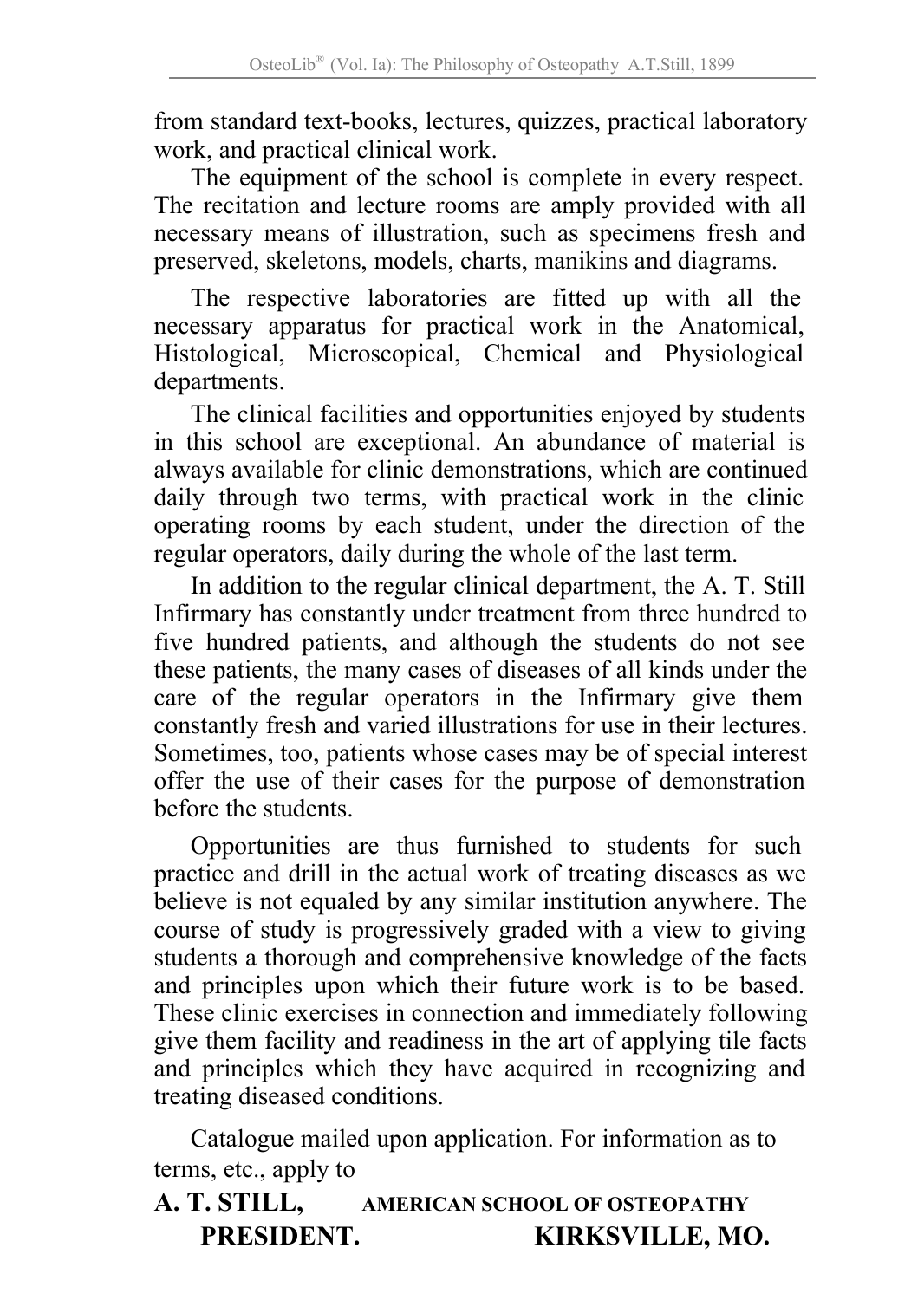# **The A.T. Still Infirmary**

Cures by the Science of Osteopathy all Diseases Which are Known as Curable.

Dr. A. T. STILL, founder of the Science of Osteopathy, has associated with him, in his infirmary organization, the oldest and most successful practitioners and exponents of the science, selected with special reference to their fitness for the work of practically demonstrating the principles of Osteopathy and occupying positions as teachers and lecturers in the American School of Osteopathy. All are regular graduates of this school.

The students in the school are not permitted to even assist in treating the Infirmary patients. All the work is done by regular operators.

The examination previous to treatment is conducted by Dr. Still's three sons assisted by the operators. After examination the patient is assigned to the room in which he or she will receive treatment, and placed under the care of an Osteopath best suited to the case.

The fees for treatment at the Infirmary are \$25 per month. Where patients are unable to come to the Infirmany for treatment, an extra charge of \$1 to \$2 per visit is added.

The Infirmary maintains a complete bathing department in charge of competent attendants. As good baths are therefore obtainable in Kirksville as in any city. The charges are very moderate—twenty-five cents for a single bath, or \$2.00 for a commutation ticket for ten baths. When bath tickets are procured no other fees to attendants are necessary.

A representative of the Infirmary meets all trains, day and night, to help all patients who may need assitance and see that they are properly cared for.